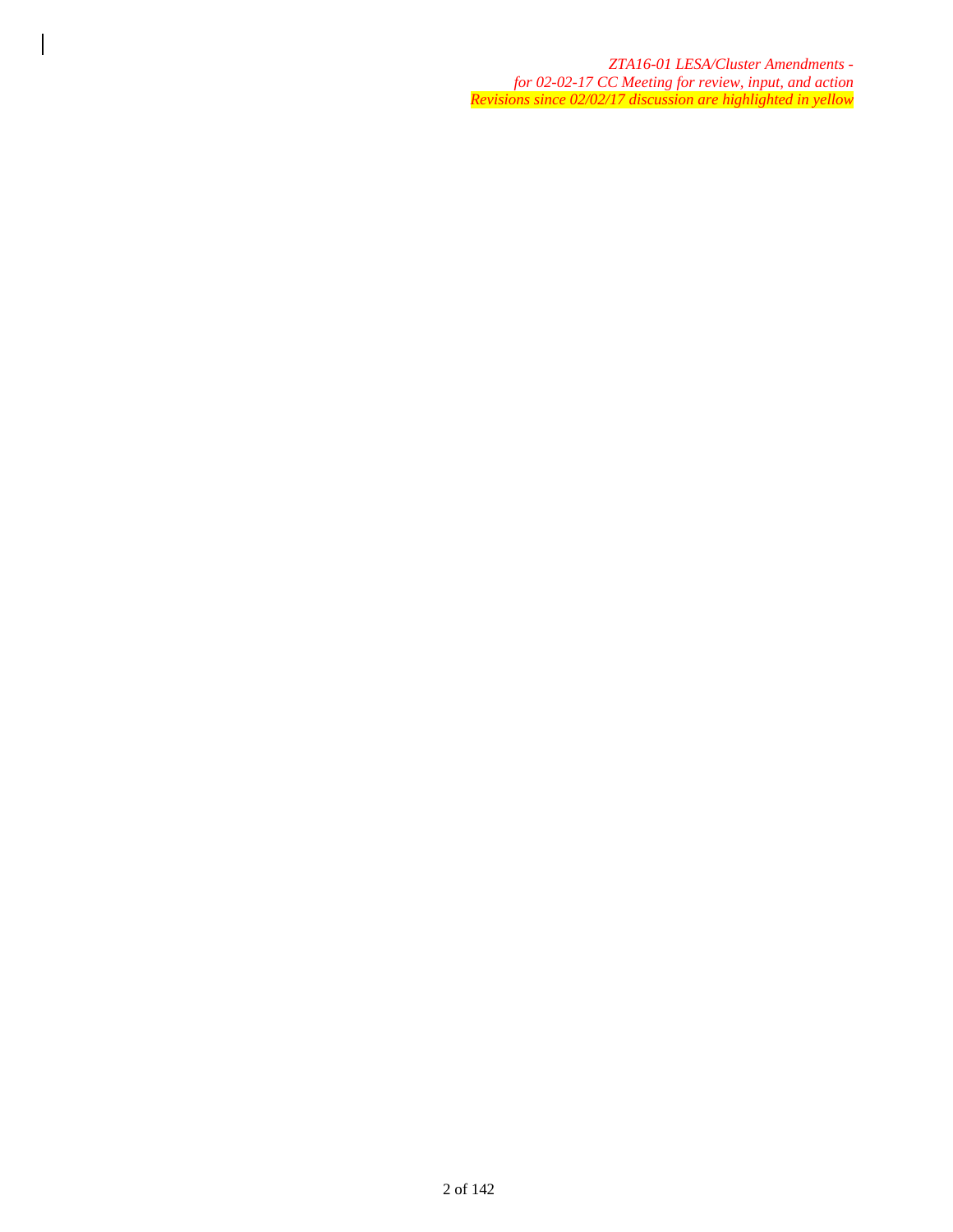## **Office Consolidation**

This document contains additions and amendments approved by the Jefferson County Commission on the following dates.

- (1) Amended by act of the County Commission, Effective May 4, 1989
- (2) Amended by act of the County Commission, Effective August 31, 1989
- (3) Amended by act of the County Commission, October 12, 1989
- (4) Amended by act of the County Commission, November 30, 1989
- (5) Amended by act of the County Commission, September 13, 1990
- (6) Amended by act of the County Commission, October 4, 1990
- (7) Amended by act of the County Commission, July 15, 1993
- (8) Amended by act of the County Commission, Effective May 18, 1996
- (9) Amended by act of the County Commission, Effective February 11, 1998
- (10) Amended by act of the County Commission, Effective July 1, 1998
- (11) Amended by act of the County Commission, Effective August 13, 1998
- (12) Amended by act of the County Commission, Effective October 14, 1999
- (13) Amended by act of the County Commission, Effective January 10, 2002
- (14) Amended by act of the County Commission, August 8, 2002
- (15) Amended by act of the County Commission, Effective November 7, 2002
- (16) Amended by act of the County Commission, Effective May 1, 2003
- (17) Amended by act of the County Commission, April 8, 2005 at 5:00 p.m., Invalidated and removed by Court Order February 26, 2008
- (18) Amended by act of the County Commission, Effective October 3, 2005
- (19) Amended by act of the County Commission, September 1, 2006
- (20) Amended by act of the County Commission, Effective September 28, 2006
- (21) Previously invalidated April 8, 2005 amendments that were reinstated by Court Order on December 3, 2009
- (22) Added by act of the County Commission on March 10, 2011
- (23) Amended by act of the County Commission on July 7, 2011
- (24) Amended by act of the County Commission on November 3, 2011
- (25) Amended by act of the County Commission on November 10, 2011
- (26) Amended by act of the County Commission on January 2, 2014
- (27) Amended by act of the County Commission, Effective May 1, 2014
- (28) Amended by act of the County Commission, Effective June 1, 2014
- (29) Amended by act of the County Commission, Effective October 1, 2015
- (30) Amended by act of the County Commission, Effective March 17, 2016
- (31) Amended by act of the County Commission, Effective September 29, 2016 (ZTA15-02 and general update)
- (32) Amended by act of the County Commission, Effective \_\_\_\_\_\_\_\_\_(ZTA16-01)

Note: On November 1, 2008, an ordinance was enacted to amend the ordinance adopted July 7, 1988, with all previous amendments, to replace non-traditional zoning with traditional zoning. On January 8, 2009, there was a stay of the November 1, 2008 Amended Ordinance due to a petition to place the ordinance on a future ballot for referendum and a return to the ordinance which was effective prior to November 1, 2008. The referendum did not result in the approval of the new ordinance.

(\*) Unidentified amendment approved by the County Commission September 14, 1989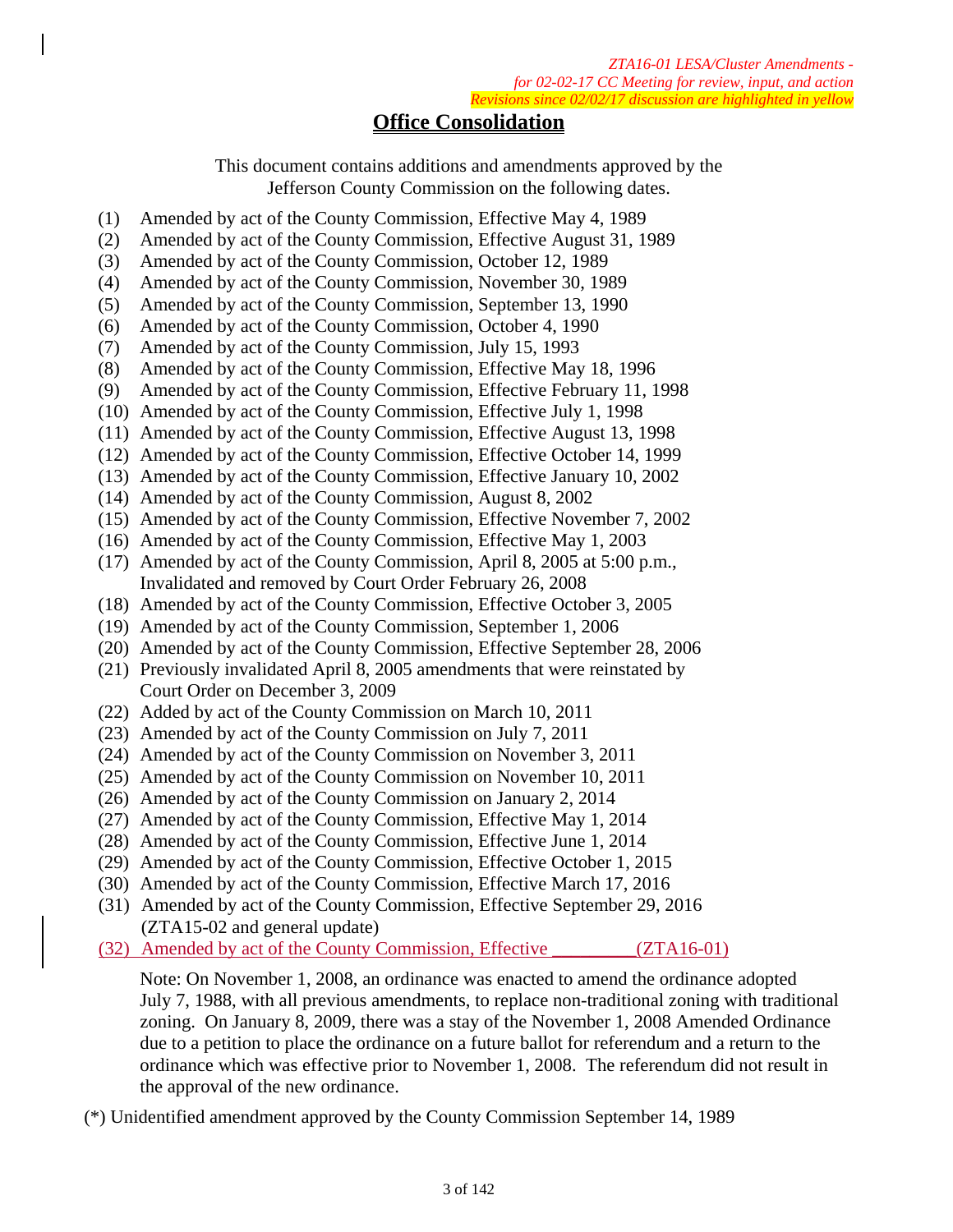- (\*) Unidentified amendment approved by the County Commission January 1, 1997
- (\*) Unidentified amendment approved by the County Commission June 12, 1997
- (\*) Unidentified amendment approved by the County Commission December 10, 1998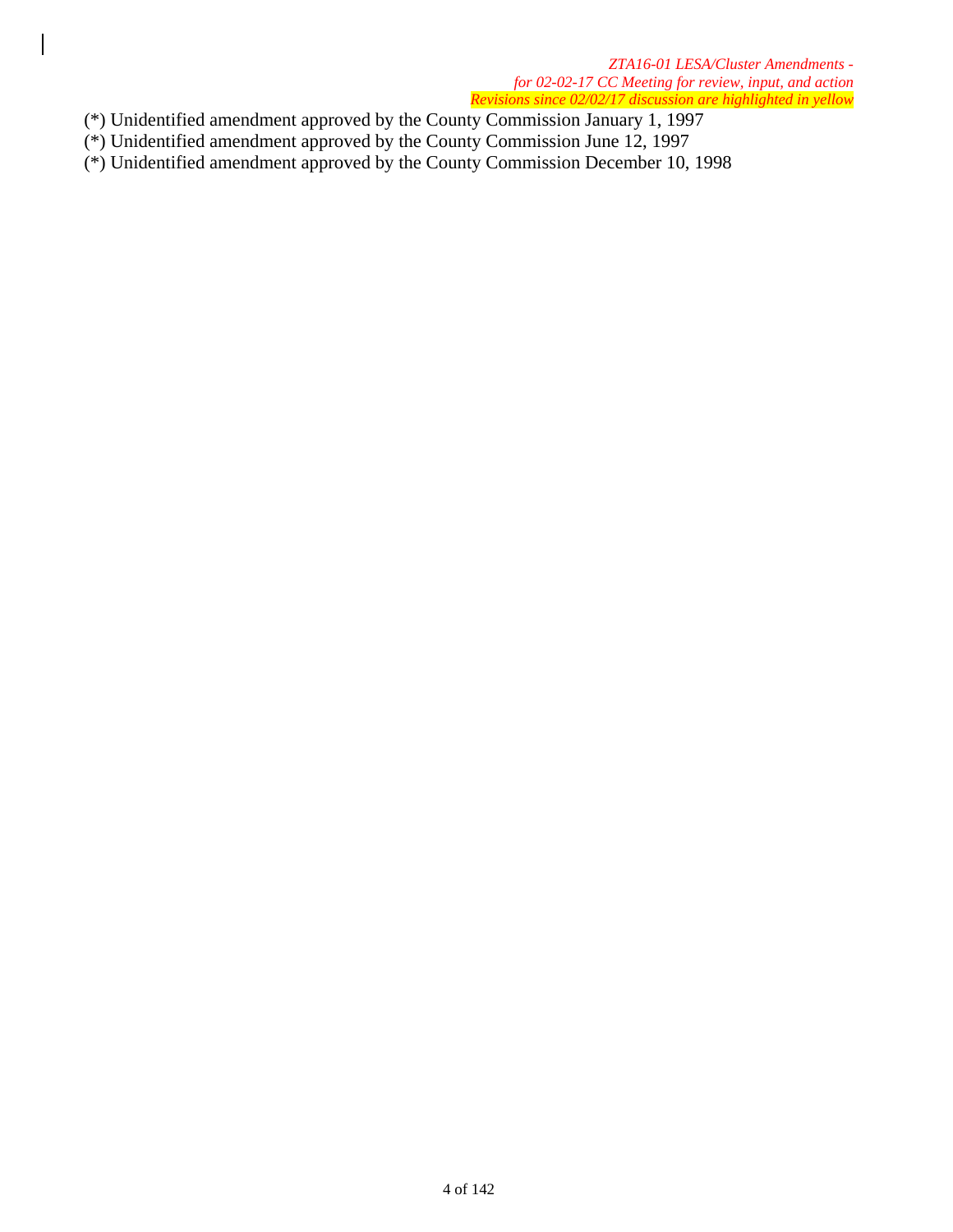# **Table of Contents, Zoning and Land Development Ordinance**

| <b>ARTICLE 1:</b> | PURPOSE, JURISDICTION, APPLICATION, INTERPRETATION AND                       |  |
|-------------------|------------------------------------------------------------------------------|--|
|                   |                                                                              |  |
| Section 1.0       |                                                                              |  |
| Section 1.1       |                                                                              |  |
| Section 1.2       |                                                                              |  |
| Section 1.3       |                                                                              |  |
| Section 1.4       |                                                                              |  |
| Section 1.5       |                                                                              |  |
| <b>ARTICLE 2:</b> |                                                                              |  |
| Section 2.1       |                                                                              |  |
| Section 2.2       |                                                                              |  |
| <b>ARTICLE 3:</b> |                                                                              |  |
| Section 3.1       |                                                                              |  |
| Section 3.2       |                                                                              |  |
| Section 3.3       |                                                                              |  |
| Section 3.4       |                                                                              |  |
| <b>ARTICLE 4:</b> |                                                                              |  |
| Section 4.1       |                                                                              |  |
| Section 4.2       |                                                                              |  |
| Section 4.3       |                                                                              |  |
| Section 4.4       |                                                                              |  |
| Section 4.5       |                                                                              |  |
| Section 4.6       |                                                                              |  |
| Section 4.7       |                                                                              |  |
| Section 4.8       |                                                                              |  |
| Section 4.9       |                                                                              |  |
| Section 4.10      |                                                                              |  |
| Section 4.11      |                                                                              |  |
| Section 4.12      |                                                                              |  |
| Section 4.13      | Development Adjacent to the Potomac and Shenandoah Rivers <sup>23</sup> 5758 |  |
|                   |                                                                              |  |
| Section 4A.1      |                                                                              |  |
| Section 4A.2      |                                                                              |  |
| Section 4A.3      |                                                                              |  |
| Section 4A.4      |                                                                              |  |
| Section 4A.5      |                                                                              |  |
| Section 4A.6      |                                                                              |  |
|                   |                                                                              |  |
| Section 4B.1      |                                                                              |  |
| Section 4B.2      |                                                                              |  |
| Section 4B.3      |                                                                              |  |
| Section 4B.4      |                                                                              |  |
| Section 4B.5      |                                                                              |  |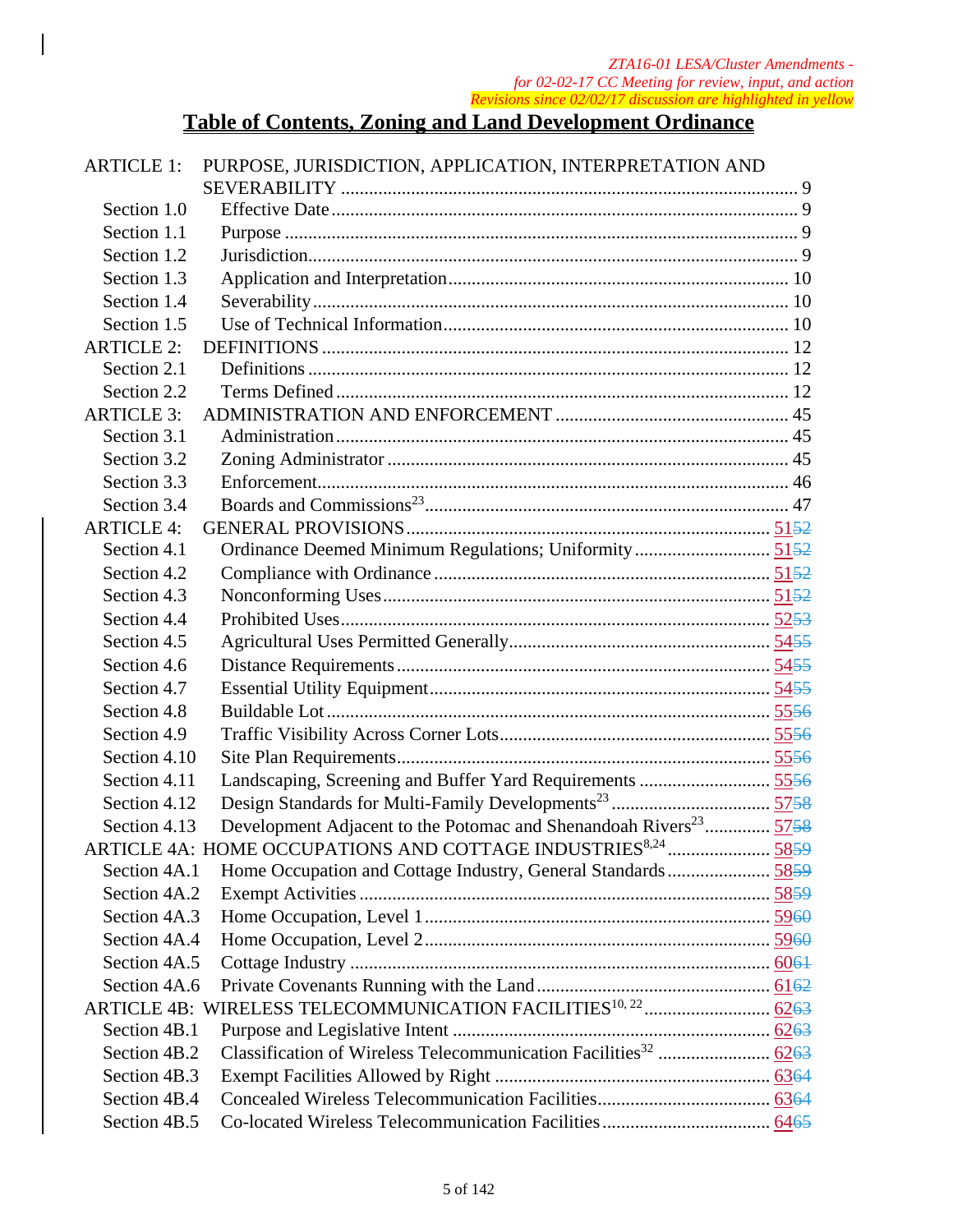| Section 4B.6       |                                                                            |  |
|--------------------|----------------------------------------------------------------------------|--|
| Section 4B.7       |                                                                            |  |
| Section 4B.8       |                                                                            |  |
| Section 4B.9       |                                                                            |  |
| <b>ARTICLE 5:</b>  | DISTRICT ESTABLISHMENT; ZONING MAPS; DISTRICT BOUNDARIES;                  |  |
|                    |                                                                            |  |
| Section 5.1        |                                                                            |  |
| Section 5.2        |                                                                            |  |
| Section 5.3        |                                                                            |  |
| Section 5.4        |                                                                            |  |
| Section 5.5        |                                                                            |  |
| Section 5.6        |                                                                            |  |
| Section 5.7        |                                                                            |  |
| Section 5.8        |                                                                            |  |
| Section 5.9        |                                                                            |  |
| Section 5.10       |                                                                            |  |
| Section 5.11       |                                                                            |  |
| Section 5.12       |                                                                            |  |
| Section 5.13       |                                                                            |  |
| Section 5.14       |                                                                            |  |
| Section 5.15       |                                                                            |  |
| Section 5.16       |                                                                            |  |
| Section 5.17       |                                                                            |  |
| <b>ARTICLE 6:</b>  |                                                                            |  |
|                    | 9395                                                                       |  |
| <b>ARTICLE 7:</b>  |                                                                            |  |
| <b>ARTICLE 8:</b>  |                                                                            |  |
| Section 8.1        |                                                                            |  |
| Section 8.2        |                                                                            |  |
| Section 8.3        |                                                                            |  |
| Section 8.4        | Kennels <sup>23, 32</sup>                                                  |  |
| <b>Section 8.5</b> | Farm Brewery, Farm Winery, or Farm Distillery <sup>23, 26, 32</sup> 105407 |  |
| Section 8.6        |                                                                            |  |
| Section 8.7        |                                                                            |  |
| Section 8.8        |                                                                            |  |
| Section 8.9        |                                                                            |  |
| Section 8.10       |                                                                            |  |
| Section 8.11       |                                                                            |  |
| Section 8.12       |                                                                            |  |
| Section 8.13       |                                                                            |  |
| Section 8.14       |                                                                            |  |
| Section 8.15       |                                                                            |  |
| Section 8.16       |                                                                            |  |
| Section 8.17       |                                                                            |  |
| Section 8.18       |                                                                            |  |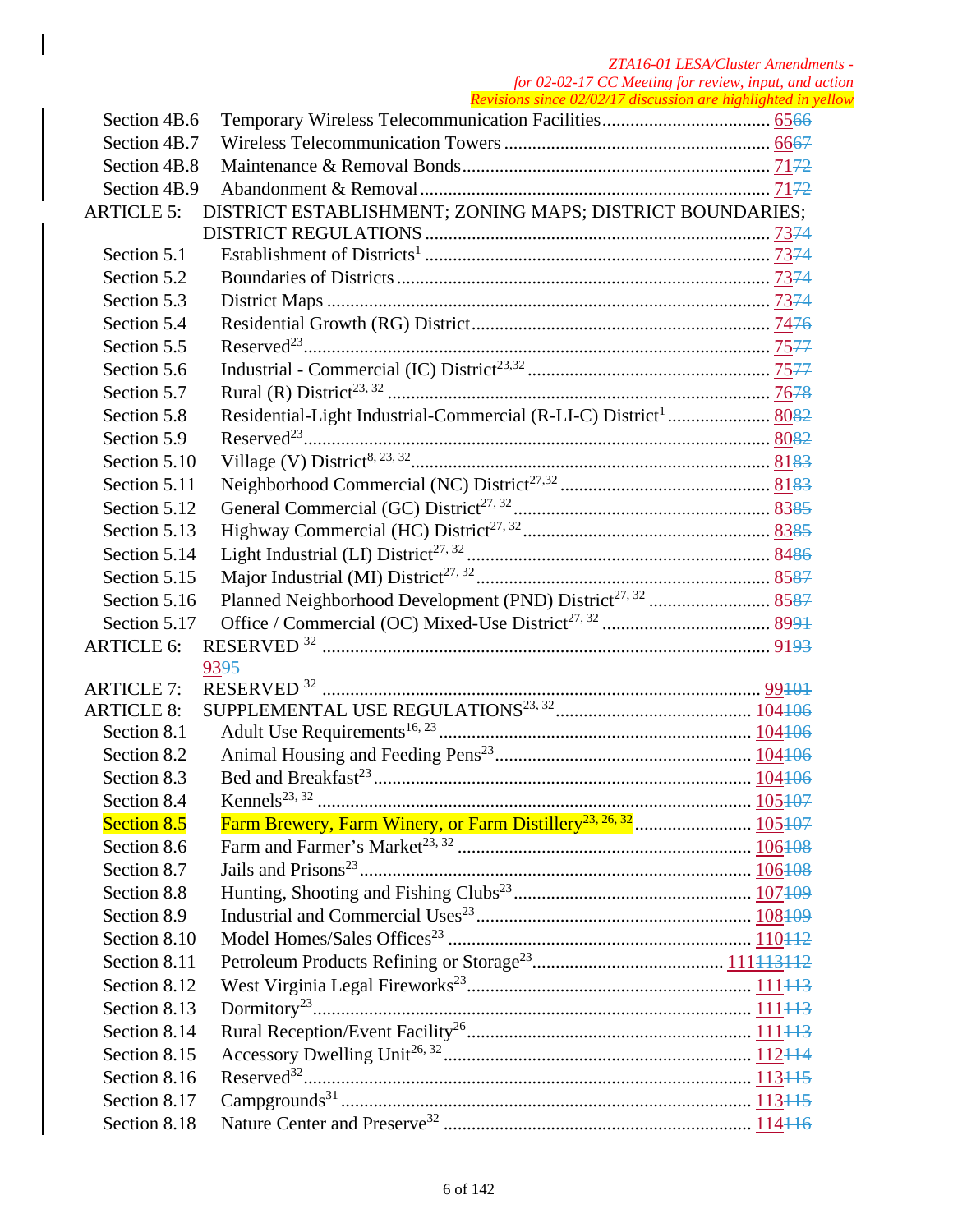| Section 8.19                                                                                      | $\alpha$ and $\beta$ and $\alpha$ and $\alpha$ are assumed to the internet in year.          |  |  |
|---------------------------------------------------------------------------------------------------|----------------------------------------------------------------------------------------------|--|--|
| <b>ARTICLE 9:</b>                                                                                 |                                                                                              |  |  |
| Section 9.1                                                                                       |                                                                                              |  |  |
| Section 9.2                                                                                       |                                                                                              |  |  |
| Section 9.3                                                                                       |                                                                                              |  |  |
| Section 9.4                                                                                       |                                                                                              |  |  |
| Section 9.5                                                                                       |                                                                                              |  |  |
| Section 9.6                                                                                       |                                                                                              |  |  |
| Section 9.7                                                                                       |                                                                                              |  |  |
| Section 9.8                                                                                       |                                                                                              |  |  |
|                                                                                                   |                                                                                              |  |  |
| Section 10.1                                                                                      |                                                                                              |  |  |
| Section 10.2                                                                                      |                                                                                              |  |  |
| Section 10.3                                                                                      |                                                                                              |  |  |
| Section 10.4                                                                                      |                                                                                              |  |  |
| Section 10.5                                                                                      |                                                                                              |  |  |
| Section 10.6                                                                                      |                                                                                              |  |  |
|                                                                                                   |                                                                                              |  |  |
| Section 11.1                                                                                      |                                                                                              |  |  |
| Section 11.2                                                                                      |                                                                                              |  |  |
|                                                                                                   |                                                                                              |  |  |
| Section 12.1                                                                                      |                                                                                              |  |  |
| Section 12.2                                                                                      |                                                                                              |  |  |
| Section 12.3                                                                                      |                                                                                              |  |  |
| Section 12.4                                                                                      | Procedure for Initiating a Zoning Ordinance Text Amendment <sup>25</sup> 130133              |  |  |
|                                                                                                   | APPENDIX A: RESIDENTIAL SITE DEVELOPMENT STANDARDS TABLE <sup>27,32</sup> 133 <del>136</del> |  |  |
| APPENDIX B: NON RESIDENTIAL SITE DEVELOPMENT STANDARDS TABLE <sup>27, 32</sup> 135 <del>138</del> |                                                                                              |  |  |
|                                                                                                   | APPENDIX C: PRINCIPAL PERMITTED AND CONDITIONAL USES TABLE <sup>23, 32</sup> 137440          |  |  |

 $\overline{\phantom{a}}$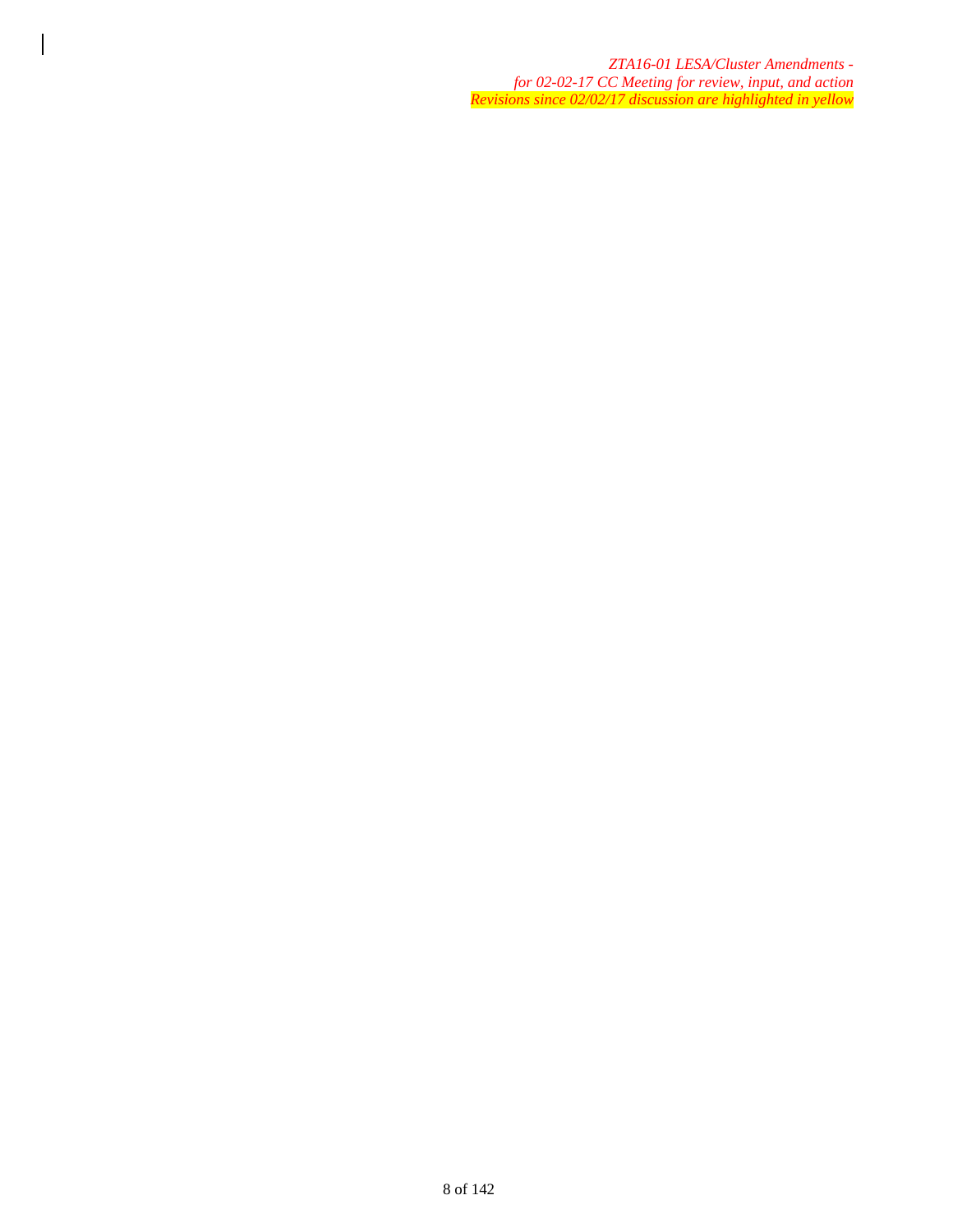#### **ARTICLE 1: PURPOSE, JURISDICTION, APPLICATION, INTERPRETATION AND SEVERABILITY**

#### **Section 1.0 Effective Date**

This Ordinance shall become effective ninety (90) days after the date on which the County Commission acts to adopt it.

#### **Section 1.1 Purpose**

The purpose of this Ordinance is to:

- A. Protect and encourage the health, safety, and general welfare of the present and future population of Jefferson County.
- B. Help guide the future growth and development of Jefferson County in accordance with the adopted Comprehensive Plan.
- C. Encourage growth and development in areas where sewer, water, schools, and other public facilities are or will soon be available in order to provide services in the most cost effective manner.
- D. Insure that growth and development are both economically and environmentally sound.
- E. Encourage the maintenance of an agricultural base in the County at a level sufficient to insure the continued viability of farming.
- F. Encourage and support commercial, industrial, and agricultural activities while maintaining land use, order and compatibility.
- G. Encourage an improved appearance of Jefferson County with relationship to the use and development of land and structures.
- H. Encourage the conservation of natural resources.
- I. Provide a guide for public action in the orderly and efficient provision of public facilities and services. This includes the extension and improvement of public and private water and sewer services throughout the County based on sound engineering principles and where fiscally feasible. $32$
- J. Provide a guide for private enterprise in developing and building a strong economic community.
- K. Encourage Historic Preservation.

#### **Section 1.2 Jurisdiction**

These regulations shall apply to all properties within Jefferson County, West Virginia; but shall not include the incorporated areas.23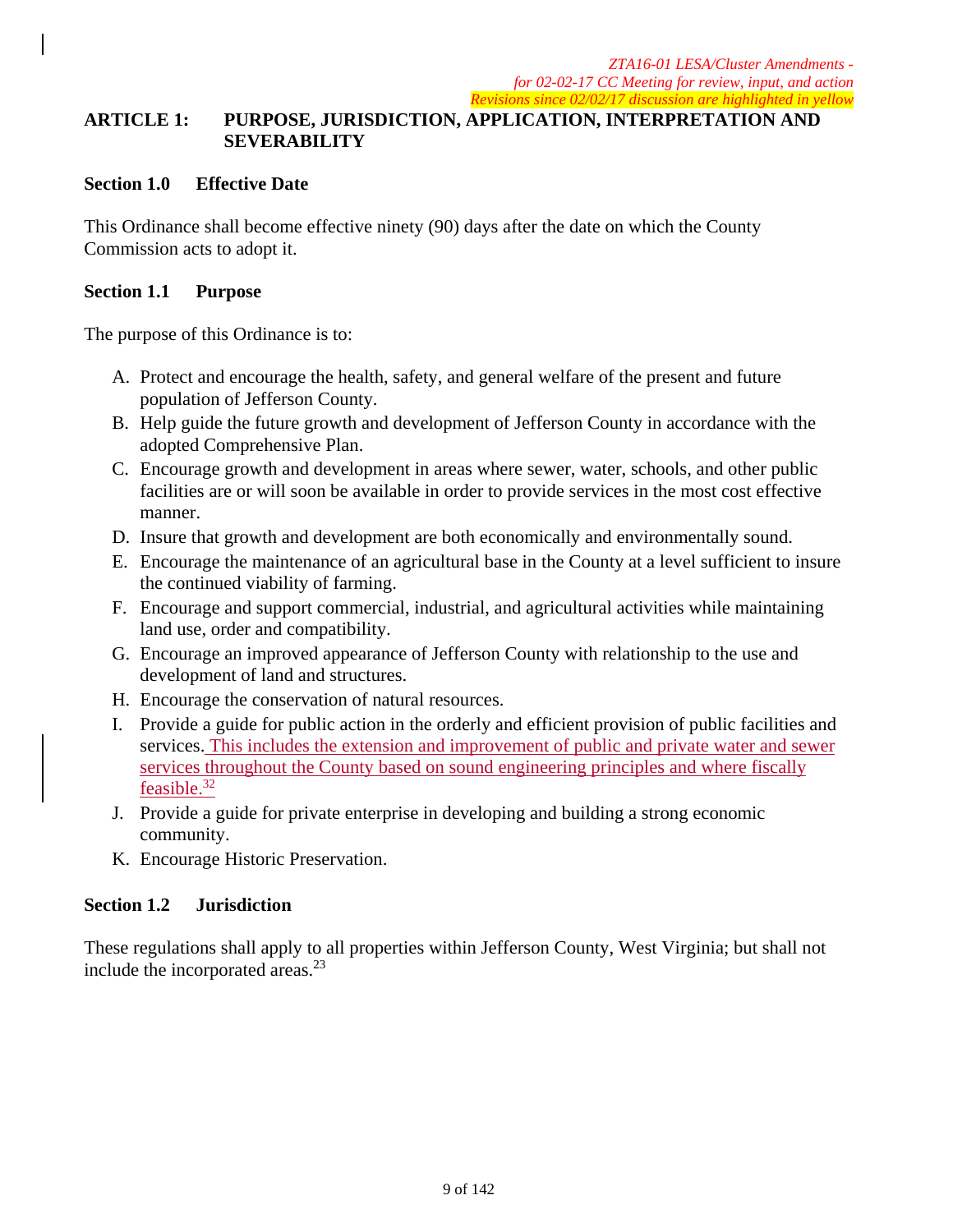### **Section 1.3 Application and Interpretation**

- A. The terms of this Ordinance shall be applied to promote the intent in Section 1.1 and the Comprehensive Plan.
- B. Where this Ordinance imposes a greater restriction than is imposed or required by other provisions of law, or by other rules, regulations or ordinance, or by private restrictions, covenants or declarations, the provisions of this Ordinance shall control, except where stated specifically herein.
- C. Where a provision of this Ordinance is in conflict with another provision of this Ordinance the stricter regulation shall apply.
- D. If a proposed use is not one in the list of theose principal permitted or conditional uses in each zoning district, it shall be prohibited as though it was included in the list of prohibitions. Applicants desiring inclusion of a use not specifically permitted in this Ordinance may apply for a text amendment, following the provisions outlined in Article 12 of this Ordinance. However, the use may be approved if the Development Review System demonstrates that the use is compatible and appropriate with the neighborhood and the use can be approved by the Board of Zoning Appeals as a conditional use.<sup>2, 17, 21, 32</sup>
- E. All uses listed as principal permitted or conditional uses within a zoning district shall comply with the standards contained in this Ordinance and be developed subject to the Jefferson County Subdivision and Land Development Regulations.32
- F. Any amendment proposed to a previously approved Conditional Use Permit which processed under the Development Review System which utilized the Land Evaluation and Site Assessment and Compatibility Assessment process, shall process in accordance with the Ordinance in place at the time they originally processed; provided, however, that they shall not expand land area upon which the CUP was approved.<sup>32</sup>
- E.G. Amendments to this Ordinance shall not adversely affect specific decisions made by the Board of Zoning Appeals or conditions on a Conditional Use Permit dated prior to the adoption of such amendment. Determination of adverse effect shall be made by the Zoning Administrator.<sup>8, 17, 21</sup>

#### **Section 1.4 Severability**

Should any article, section, subsection or provision of this Ordinance be declared by a court of competent jurisdiction to be invalid or unconstitutional, such decision shall not affect the validity or constitutionality of the Zoning and Land Development Ordinance as a whole or any part thereof other than the part so declared to be invalid or unconstitutional.<sup>23</sup>

#### **Section 1.5 Use of Technical Information**

Should any technical study, authorized by the Jefferson County Commission, become available after the adoption of this Ordinance, the County Commission shall authorize the Planning Commission to review such study to determine the extent that this Ordinance may need to be amended. Such studies may include, but, are not limited to, information on recreation, groundwater, hazardous wastes, and historic structures.<sup>23</sup>

Changes that arise from this provision may include additions and/or deletions of sections in this Ordinance which would further encourage the proper management and preservation of our Natural and Cultural Resources. All such recommended changes are subject to Section 12.1.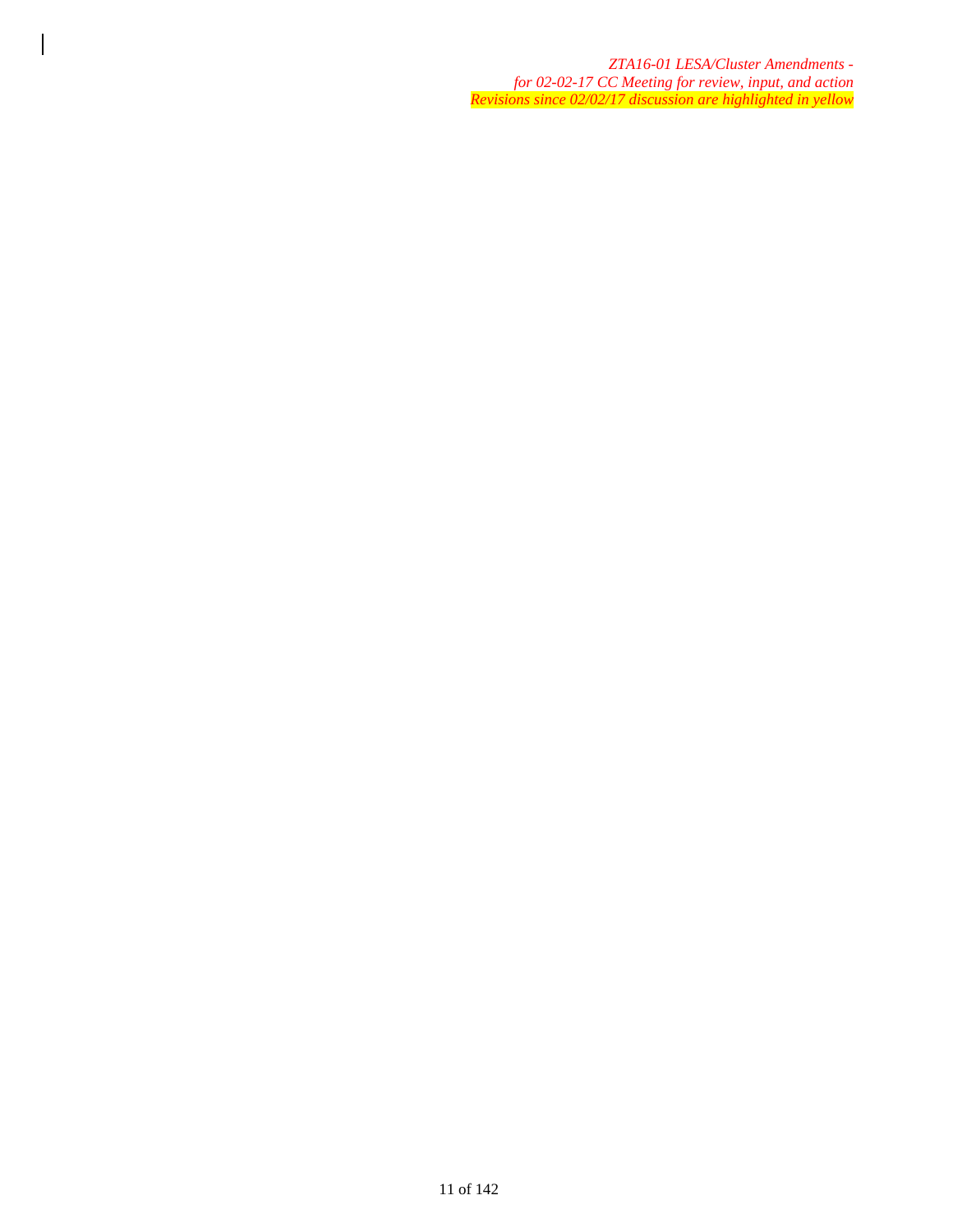#### **ARTICLE 2: DEFINITIONS**

#### **Section 2.1 Definitions**

For the purpose of these regulations, the following terms, phrases, words and their derivations shall have the meaning given herein. Words used in the present tense include the future, the singular number includes the plural and the plural is the singular. The word "shall" is mandatory and the word "may" is permissive. The words "used for" shall include "arranged for", "designed for", "intended for", "maintained for", "constructed for", or "occupied for". The word "person" shall mean natural person, joint venture, joint stock company, partnership, association, club, company, corporation, business trust or the manager, lease, agent, servant, officer or employee of any of them. The word "land" shall include water surface and land under water.

#### **Section 2.2 Terms Defined**

| Abandonment or<br>Abandoned <sup>17, 21</sup>                   | The relinquishment of property or cessation of the use of the property by<br>the owner or lessee without any intention of transferring rights to the<br>property to another owner or resuming the nonconforming use of the<br>property for a period of one year.                                                                                                                                                                                                                                                                                                                                                                                                                                                                                                                                                                                  |
|-----------------------------------------------------------------|---------------------------------------------------------------------------------------------------------------------------------------------------------------------------------------------------------------------------------------------------------------------------------------------------------------------------------------------------------------------------------------------------------------------------------------------------------------------------------------------------------------------------------------------------------------------------------------------------------------------------------------------------------------------------------------------------------------------------------------------------------------------------------------------------------------------------------------------------|
| <b>Accessory Agricultural</b><br>Dwelling Unit <sup>26,30</sup> | An accessory dwelling unit that is incidental and subordinate to the<br>principal dwelling unit, which is located on the same lot as the principal<br>building, and is limited to use by a person (and family) who performs<br>agricultural work on the property or acts as a caretaker for the property.                                                                                                                                                                                                                                                                                                                                                                                                                                                                                                                                         |
| Accessory Dwelling Unit <sup>30</sup>                           | A secondary dwelling unit that has a separate kitchen, bathroom, and<br>sleeping area, and may be attached to the principal dwelling unit or<br>detached and situated on the same lot as the principal dwelling unit. An<br>accessory dwelling unit is part of the same property as the main home and<br>cannot be bought or sold separately unless subdivided in accordance with<br>the Subdivision Regulations and the Zoning Ordinance. The owner of the<br>accessory dwelling unit is the owner of the principal dwelling unit. The<br>property owner or immediate family member must occupy either the<br>principal dwelling unit or the accessory dwelling unit. An accessory<br>dwelling unit shall meet the definition of an accessory agricultural<br>dwelling unit or an in-law suite as provided in Section 8.15 of this<br>Ordinance. |
| Accessory Equipment <sup>22</sup>                               | Any equipment serving or being used in conjunction with a Wireless<br>Telecommunications Facility. This equipment includes, but is not limited<br>to, utility or transmission equipment, power supplies, generators, batteries,<br>cables, equipment buildings, cabinets and storage sheds, shelters or other<br>structures.                                                                                                                                                                                                                                                                                                                                                                                                                                                                                                                      |
| <b>Accessory Use</b>                                            | A structure or use which is customarily incidental and subordinate to the<br>principal building or use which is located on the same lot as the principal<br>building. Accessory structures include garages, tool sheds, storage<br>buildings, swimming pools or other similar structures. An accessory                                                                                                                                                                                                                                                                                                                                                                                                                                                                                                                                            |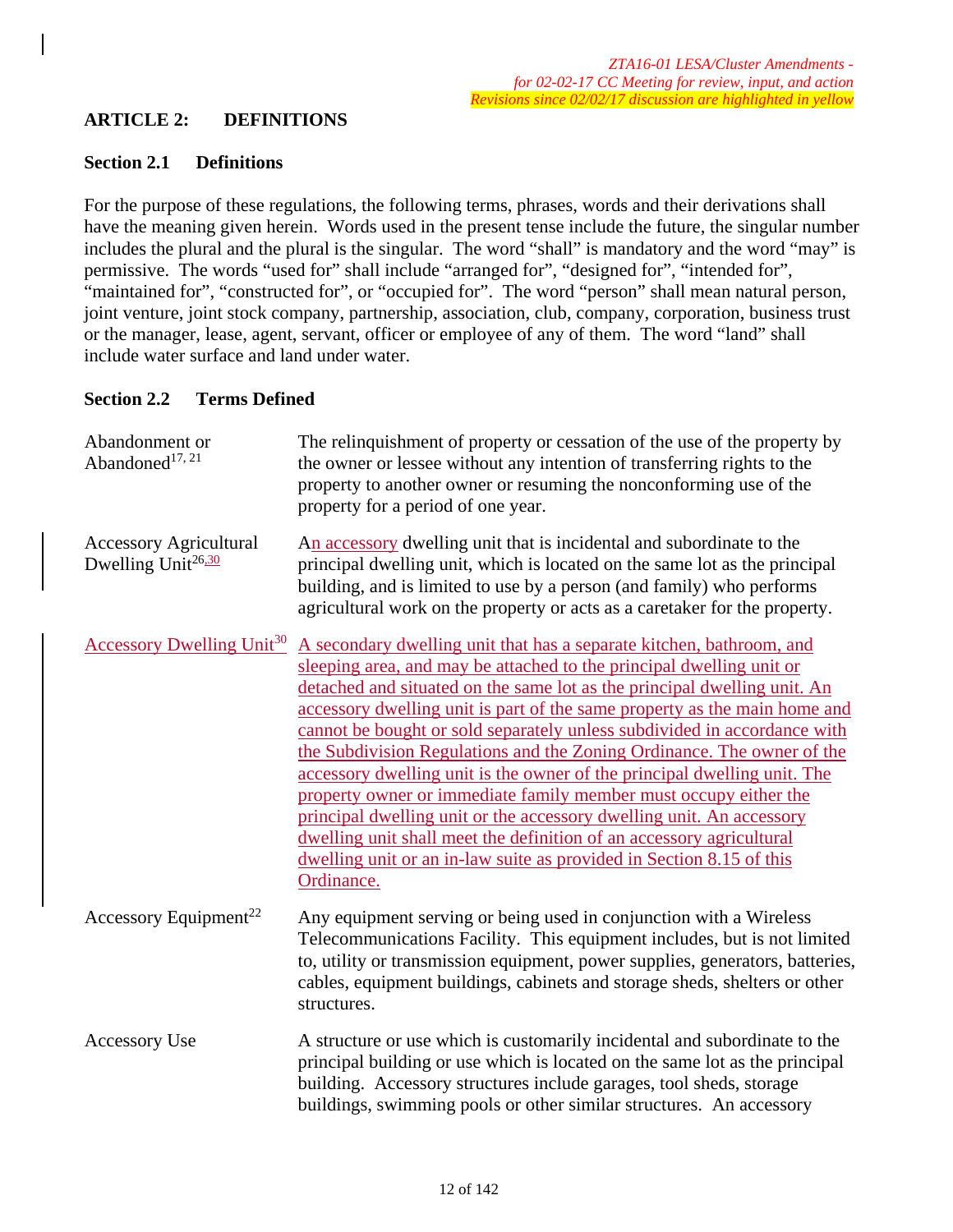#### *ZTA16-01 LESA/Cluster Amendments for 02-02-17 CC Meeting for review, input, and action Revisions since 02/02/17 discussion are highlighted in yellow*  structure having any part of a wall in common with a dwelling is considered part of the main building and must meet those setbacks. Adaptive Reuse<sup>30</sup> Adaptive reuse refers to the process of reusing an old site or building for a purpose other than that for which isit was built or designed. Addition, Major A major addition shall include those additions which will directly affect the function of the site or those areas surrounding the site. Any substantial change of use classification, alteration of on-site parking requirements, potential adverse impacts of off-site storm water drainage, increased demand for public water and sewerage or additions which will cause the rerouting of traffic circulation shall be considered "major additions". Adjacent/Confronting Affected Property Owner<sup>7</sup> The owner of property adjacent to or confronting a proposed development (including the properties across any road, right of way or easement) which will be impacted either positively or negatively by that proposed development. Names and addresses of affected property owners will be taken from current tax records in the Jefferson County Court House. Adult Arcade<sup>15</sup> An establishment where, for any form of consideration, one or more motion picture projectors, slide projectors, or similar machines for viewing by five or fewer persons each are used to show films, motion pictures, video cassettes, slides, or other photographic reproductions that are characterized by an emphasis upon the depiction or description of specified sexual activities or specified anatomical areas. Adult Bookstore<sup>15</sup> An establishment that has as a substantial portion of its stock-in-trade and offers for sale, for any form of consideration, any one or more of the following (1) books, magazines, periodicals, or other printed matter, or photographs, films, motion pictures, video cassettes, slides, or other visual representations that are characterized by emphasis upon the depiction or description of specified sexual activities or specified anatomical areas; or (2) instruments, devices, or paraphernalia that are designed for use in connection with specifies sexual activities. Adult Cabaret<sup>15</sup> A nightclub, bar, restaurant, facility, or similar establishment that regularly features live performances that are characterized by the exposure of specified anatomical areas or by specified sexual activities, or films, motion pictures, video cassettes, slides or other photographic reproductions of material that is characterized by any emphasis upon the depiction of specified sexual activities or specifies anatomical areas. Adult Mini Motion Picture Theatre<sup>15</sup> An enclosed building with a capacity for fewer than 50 persons used for presenting material distinguished or characterized by an emphasis on matter depicting, describing, or relating to specified sexual activities or specified anatomical areas as herein defined, for observation by patrons therein. The phrase "used for" in this definition shall mean a regular and substantial course of conduct and not a one-time presentation of such material.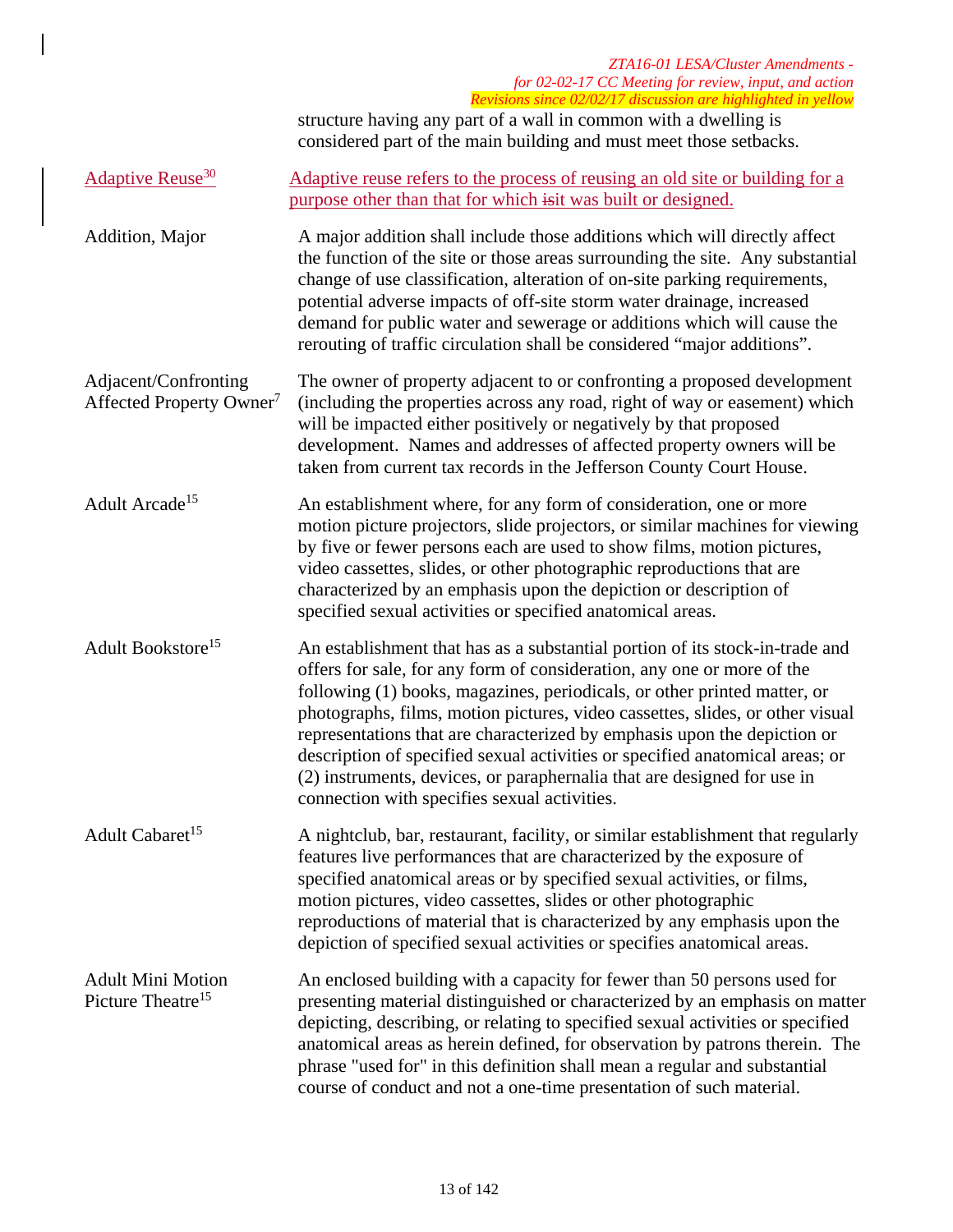| Adult Sauna <sup>15</sup>                          | A sauna which excludes minors by reason of age, or which provides a<br>steam bath or heat bathing room used for the purpose of bathing, relaxation,<br>or reducing, using steam or hot air as a cleaning, relaxing or reducing agent,<br>if the service provided by the sauna is distinguished or characterized by an<br>emphasis on specified sexual activities or specified anatomical areas as<br>defined herein.                                                                                                                                                                                                                                                                                                                                                                                                                                                                                                                                                                                                                                                                            |
|----------------------------------------------------|-------------------------------------------------------------------------------------------------------------------------------------------------------------------------------------------------------------------------------------------------------------------------------------------------------------------------------------------------------------------------------------------------------------------------------------------------------------------------------------------------------------------------------------------------------------------------------------------------------------------------------------------------------------------------------------------------------------------------------------------------------------------------------------------------------------------------------------------------------------------------------------------------------------------------------------------------------------------------------------------------------------------------------------------------------------------------------------------------|
| Adult Theater <sup>15</sup>                        | A theater, concert hall, auditorium, or similar establishment characterized<br>by activities featuring the exposure of specified anatomical areas or by<br>specified sexual activities.                                                                                                                                                                                                                                                                                                                                                                                                                                                                                                                                                                                                                                                                                                                                                                                                                                                                                                         |
| Adult Use <sup>7</sup>                             | Uses that are commonly associated with adults only, including but not<br>limited to: bars, lounges, dance clubs, stripping establishments, adult book<br>stores, clubs, adult arcades, adult cabarets, adult motion picture theaters,<br>massage parlors, sexual encounter establishments or other similar<br>businesses.                                                                                                                                                                                                                                                                                                                                                                                                                                                                                                                                                                                                                                                                                                                                                                       |
| Affordable Housing <sup>17, 21</sup>               | Housing units where the occupant is paying no more than 30 percent of<br>Jefferson County median gross income for housing costs, including taxed<br>and utilities.                                                                                                                                                                                                                                                                                                                                                                                                                                                                                                                                                                                                                                                                                                                                                                                                                                                                                                                              |
| Aggrieved or<br>Aggrieved Person <sup>17, 21</sup> | A person who is denied by the Planning Commission or the Board of<br>Zoning Appeals, in whole or in part, the relief sought in any application or<br>appeals, or has demonstrated that he or she will suffer a peculiar injury,<br>prejudice or inconvenience beyond that which other residents of the<br>county or municipality may suffer.                                                                                                                                                                                                                                                                                                                                                                                                                                                                                                                                                                                                                                                                                                                                                    |
| Agricultural Use <sup>17, 21, 23</sup>             | The use of land for a bona-fide farming operation. This includes:<br><b>1. Commercial Agricultural Enterprise:</b><br>Agriculture, Ranching;<br>2.<br>Aquaculture;<br>3.<br>Apiculture;<br>4.<br>5. Horticulture;<br>6. Viticulture;<br>7. Fish, meat, poultry and game birds processing, provided that fifty<br>percent (50%) of the meat processed must be raised on the site<br>farm of the processing facility for minimum periods of three (3)<br>months for beef and pork and two (2) months for lamb and poultry;<br>8. Animal Husbandry; including, but not limited to, the care and<br>raising of livestock, equine, and fur-bearing animals;<br>9. Poultry husbandry and the production of poultry, game birds and<br>poultry products;<br>10. Dairy production and processing of dairy products;<br>11. Equestrian uses;<br>12. The production of field crops including but not limited to tobacco,<br>fruits, vegetables, nursery stock, ornamental shrubs, ornamental trees,<br>flowers, sod, mushrooms, timber, pasturage, Christmas trees, maple<br>sap, woody biomass, compost; |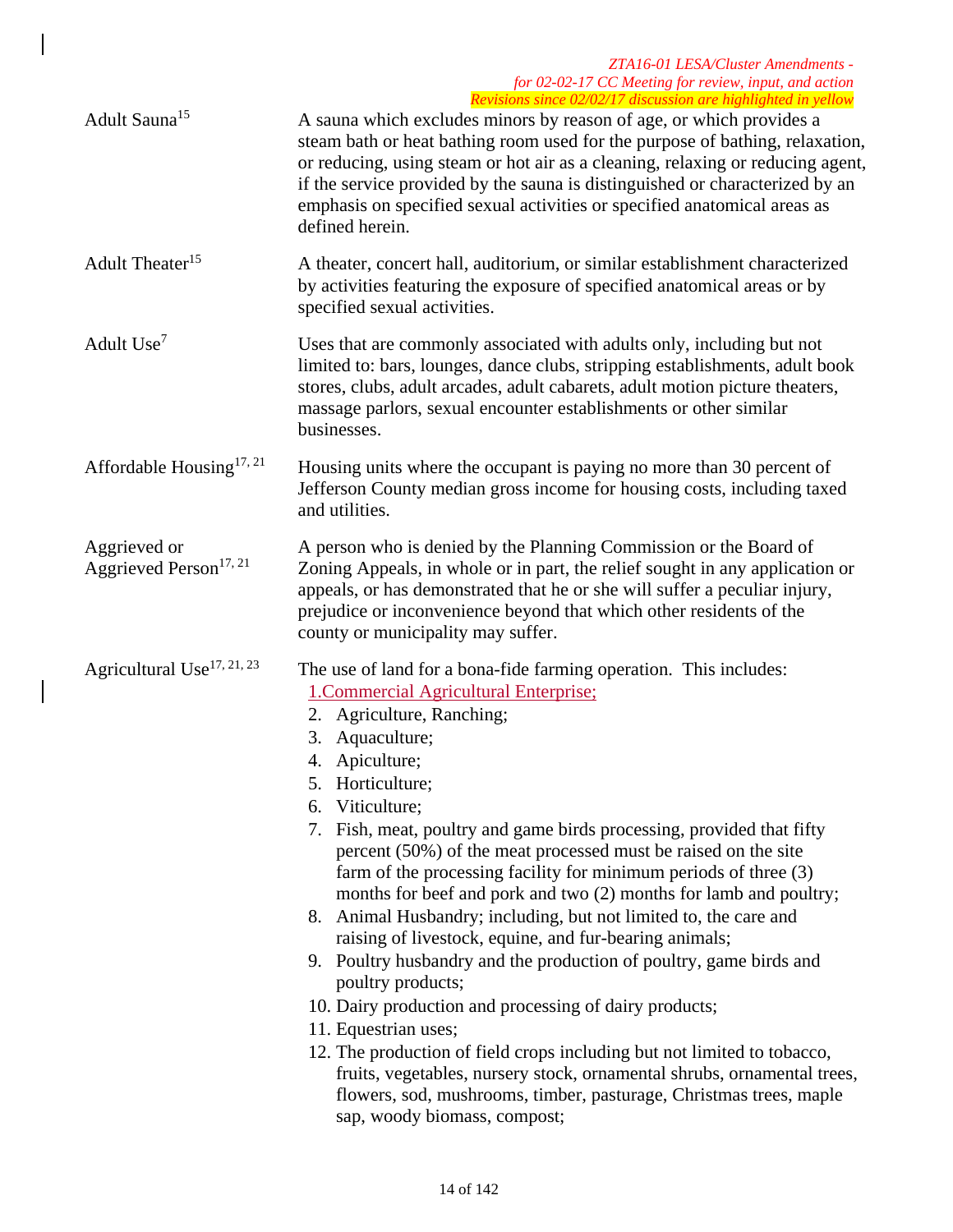- 13. Pick your own farm products;
- 14. Agricultural tourism;
- 15. Farm vacation enterprise;
- 16. Farm brewery and winery subject to the requirements for such a use in Article 8;
- 17. Rental of garden plots;
- 18. Community supported agriculture;
- 19. The warehousing; processing, value added, drying, storage, distribution and marketing of agricultural products when those activities are conducted in conjunction with, but are secondary to, husbandry or production;
- 20. Forestry

| Agricultural Tourism <sup>32</sup>  | Agricultural Tourism or "Agritourism" describes the act of visiting a<br>working farm or any agricultural, horticultural or agribusiness operation<br>designed to encourage such visitation for the purpose of enjoyment, to be<br>educated or to be involved in activities on the land.                                                                                                                                                                                                                                                                                           |
|-------------------------------------|------------------------------------------------------------------------------------------------------------------------------------------------------------------------------------------------------------------------------------------------------------------------------------------------------------------------------------------------------------------------------------------------------------------------------------------------------------------------------------------------------------------------------------------------------------------------------------|
| Airfield, Private <sup>32</sup>     | Any area designed and used for the takeoff and landing of small, private<br>aircraft, having no more than one air strip. A Private Airfield shall be<br>licensed by West Virginia and used primarily by the airport licensee, but<br>may be available for use by others upon specific agreement of the licensee.                                                                                                                                                                                                                                                                   |
| Airport <sup>27</sup>               | Any area of land or water designated, set aside, used, or intended for use,<br>for the landing and take-off of aircraft, including runways, aircraft storage<br>buildings, helicopter pads, air traffic control facilities, informational<br>facilities, and devices, terminal buildings, and airport auxiliary facilities,<br>including fences, lighting and antennae systems, on-premise signs,<br>driveways, and access roads. This term includes aircraft maintenance<br>facilities, aviation instruction facilities, and heliports when part of a larger<br>airport facility. |
| Alternative Structure <sup>22</sup> | For antenna-mounting purposes, a structure which is not primarily<br>constructed for the purpose of holding antennas but on which one or more<br>antennas may be mounted. The term Alternative Structure includes, but is<br>not limited to, buildings, silos, water tanks, pole signs, lighting standards,<br>steeples and electric distribution, electric transmission or other utility poles.                                                                                                                                                                                   |
| Amenities                           | Utilities, roadways, and public services which make a particular site more<br>attractive for development. Section 6.4 governs the assessment of<br>amenities as it relates to the Development Review System.                                                                                                                                                                                                                                                                                                                                                                       |
| Antenna Array <sup>22</sup>         | Two or more antennas that operate as components of a complete antenna<br>suite for a single Wireless Telecommunication Facility.                                                                                                                                                                                                                                                                                                                                                                                                                                                   |
| Antenna, Concealed <sup>22</sup>    | An antenna that is designed and/or erected on or in a building or<br>alternative structure in such a way that it blends in with the existing façade<br>and/or is located in such a way that it is not readily visible or discernible to<br>the average individual at the adjacent street level.                                                                                                                                                                                                                                                                                    |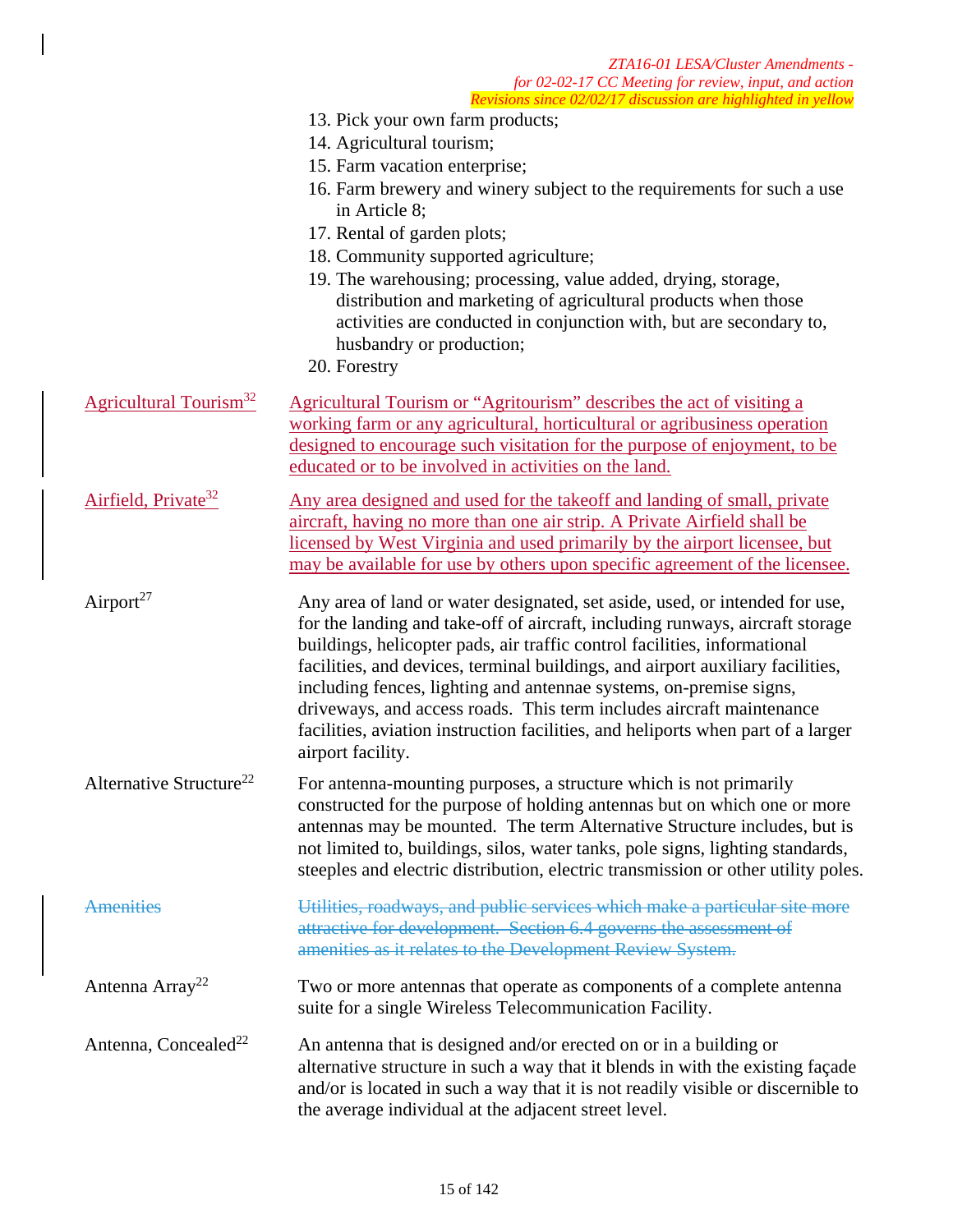| Antenna <sup>22</sup>                                                 | ne risions since 02/02/17 aiseassion are nightighted in year w<br>Any structure or device used to collect or radiate electromagnetic waves<br>for the provision of cellular, paging, Personal Communications Services<br>(PCS) and microwave communications. Such structures and devices<br>include, but are not limited to, directional antennas, such as panels,<br>microwave dishes and satellite dishes, and omni-directional antennas, such<br>as whip antennas. |
|-----------------------------------------------------------------------|-----------------------------------------------------------------------------------------------------------------------------------------------------------------------------------------------------------------------------------------------------------------------------------------------------------------------------------------------------------------------------------------------------------------------------------------------------------------------|
| Appalachian Trail<br>Overlay District <sup>22</sup>                   | For purposes of the Wireless Telecommunication Facilities Ordinance, the<br>area within one mile of the centerline of the Appalachian Trail.                                                                                                                                                                                                                                                                                                                          |
| Appliance Sales <sup>27</sup>                                         | Use of a site for indoor sale of non-portable equipment used for domestic<br>functions, including but not limited to washers, dryers, refrigerators,<br>freezers, and stoves.                                                                                                                                                                                                                                                                                         |
| Applicant <sup>23, 32</sup>                                           | Any person seeking to develop land, initiate a land use, obtain approval<br>pursuant to the requirements of this Development Review System<br>Ordinance, or request an appeal from or variance to this Ordinance.                                                                                                                                                                                                                                                     |
| Area, Land                                                            | Land area refers to new land area, exclusive of streets and other public space.                                                                                                                                                                                                                                                                                                                                                                                       |
| Art Gallery or<br>Artist Studio <sup>27</sup>                         | The use of a site for (a) an establishment engaged in the sale or exhibit of<br>art works including but not limited to paintings, sculpture, knitted goods,<br>or pottery; and/or (b) work space for one or more artists, artisans, or<br>craftspersons who may offer instruction in the creation of art works.                                                                                                                                                       |
| Automobile parts, supplies<br>and tire stores <sup>27</sup>           | Stores that sell new automobile parts, tires, and accessories. This use<br>includes installation of new tires.                                                                                                                                                                                                                                                                                                                                                        |
| Automobile Repair, Sales<br>and Service <sup>27</sup>                 | The use of a site for the repair and maintenance of automobiles,<br>motorcycles, trucks, trailers, or similar vehicles including but not limited<br>to body, fender, muffler, or upholstery work, oil change and lubrication,<br>painting, and tire service, but excluding dismantling or salvage.                                                                                                                                                                    |
| Automobile, light truck<br>and light trailer rentals,<br>Indoor $27$  | Rental of automobiles, light trucks, light trailers, and vans, including a<br>rental office but not including parking and servicing of vehicles for rent<br>or lease. Typical uses include auto rental agencies and taxicab dispatch<br>areas. This use is conducted indoors with no outdoor storage of vehicles<br>to be rented.                                                                                                                                     |
| Automobile, light truck<br>and light trailer rentals,<br>Outdoor $27$ | Rental of automobiles, light trucks, light trailers, and vans, including a<br>rental office and incidental parking and servicing of vehicles for rent or<br>lease. Typical uses include auto rental agencies and taxicab dispatch<br>areas.                                                                                                                                                                                                                           |
| Bail Bond Services <sup>27</sup>                                      | An establishment which provides sureties to procure the release of persons<br>under arrest by becoming financially responsible for their appearance at<br>the time and place designated.                                                                                                                                                                                                                                                                              |
| Bank <sup>27</sup>                                                    | A financial institution that is open to the public and engaged in deposit<br>banking, and that performs closely related functions such as making loans,                                                                                                                                                                                                                                                                                                               |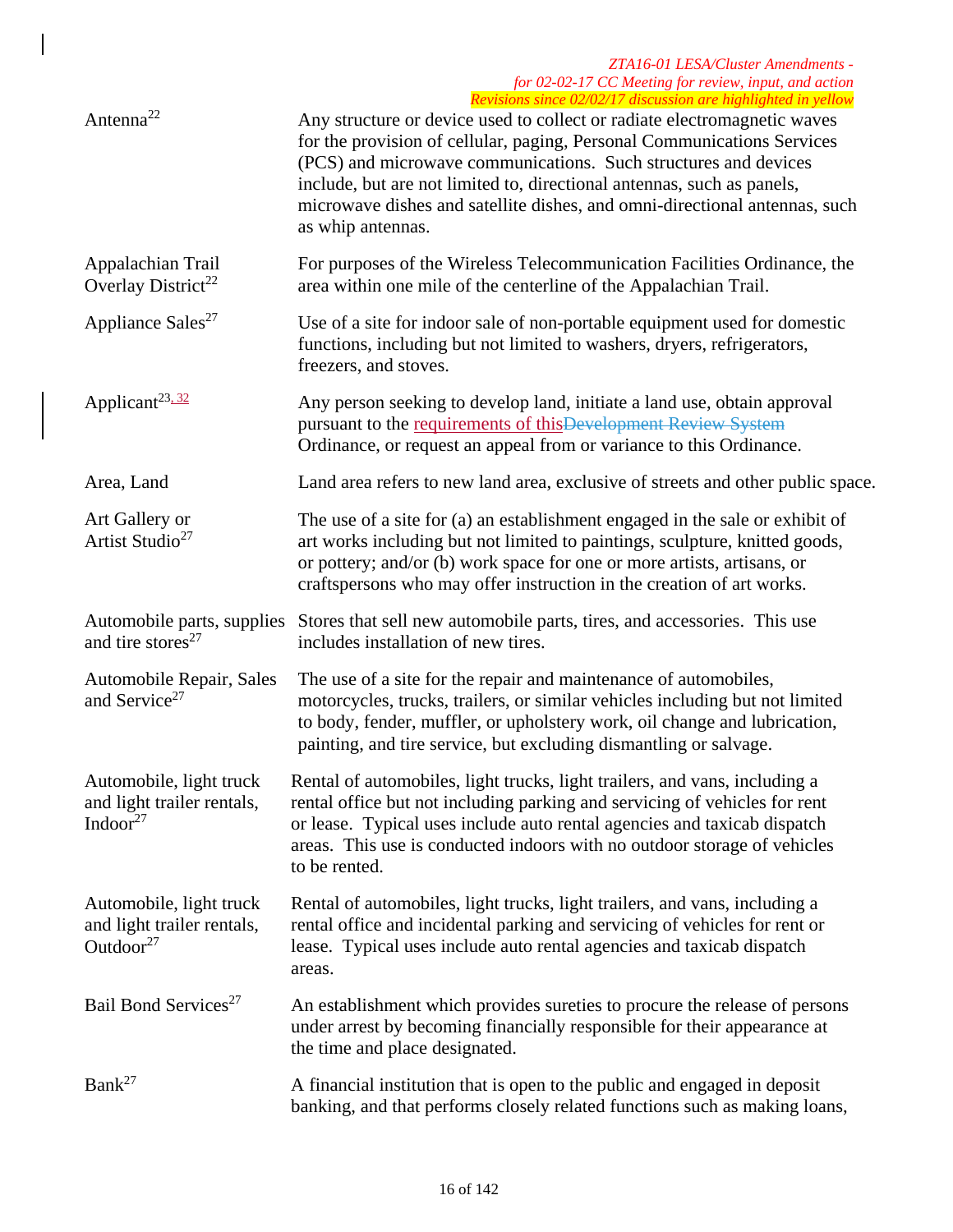|                                            | ZTA16-01 LESA/Cluster Amendments -<br>for 02-02-17 CC Meeting for review, input, and action<br>Revisions since 02/02/17 discussion are highlighted in yellow                                                                                                                                                                                              |
|--------------------------------------------|-----------------------------------------------------------------------------------------------------------------------------------------------------------------------------------------------------------------------------------------------------------------------------------------------------------------------------------------------------------|
|                                            | investments, and fiduciary activities. A bank does not include the Pawn<br>Shop Services land use.                                                                                                                                                                                                                                                        |
| Facility <sup>27</sup>                     | Bank with Drive-Through A bank that includes provisions for the conduct of banking services<br>directly to the occupants of motor vehicles.                                                                                                                                                                                                               |
| Bar <sup>27</sup>                          | An area primarily devoted to the serving of alcoholic beverages and in<br>which the service of food is only incidental to the consumption of such<br>beverages                                                                                                                                                                                            |
| Barber/Beauty Shop,<br>Limited $^{23}$     | A barber or beauty shop limited to no more than two chairs.                                                                                                                                                                                                                                                                                               |
| Battlefield <sup>32</sup>                  | There are Federally recognized battlefields in Jefferson County as<br>determined by the Civil War Sites Advisory Commission. For the purpose<br>of this Ordinance, green space includes battlefield core areas.                                                                                                                                           |
| Bed and Breakfast <sup>23</sup>            | A single-family dwelling where lodging is offered for compensation,<br>having no more than seven (7) bedrooms for this purpose, and meeting the<br>requirements for such a use in Article 8 of this Ordinance.                                                                                                                                            |
| Bicycle Parking Space <sup>27</sup>        | A volume of space that can accommodate locked storage of one (1)<br>bicycle at a bicycle rack, i.e. a fixture to which one or more bicycles can<br>be securely locked.                                                                                                                                                                                    |
| Billboard                                  | A structure on which is portrayed information which directs attention to a<br>business commodity, service or entertainment not necessarily related to the<br>other uses permitted on the premises upon which the structure is located.<br>(See Sign, Outdoor Advertising)                                                                                 |
| Blue Ridge Line <sup>11</sup>              | The common surveyed boundary between Jefferson County, West Virginia<br>and Loudoun County, Virginia.                                                                                                                                                                                                                                                     |
| Board $17, 21$                             | The Jefferson County Board of Zoning Appeals.                                                                                                                                                                                                                                                                                                             |
| Boarding or<br>Rooming House <sup>24</sup> | A building other than a Hotel, Motel, Bed and Breakfast, Residential Care<br>Home, Group Residential Home, Group Residential Facility, or Country<br>Inn where lodging is provided for compensation for more than 6 unrelated<br>persons. Meals may or may not be served but are not provided to outside<br>guests. There is one common kitchen facility. |
| <u>Brewer</u>                              | <u>Any person manufacturing craft beer from malt and hops by infusion,</u><br>boiling, and fermentation for sale at wholesale to any licensed distributer.                                                                                                                                                                                                |
| <b>Brewpub</b>                             | An establishment owned by a resident brewer in which craft beer is<br>manufactured and sold on premises in accordance with WV State Code<br>licensing requirements. A brewpub may include the incidental sale of<br>food.                                                                                                                                 |
| Broadcast Tower <sup>22</sup>              | A structure situated on a lot that is intended for transmitting television or<br>AM/FM radio signals.                                                                                                                                                                                                                                                     |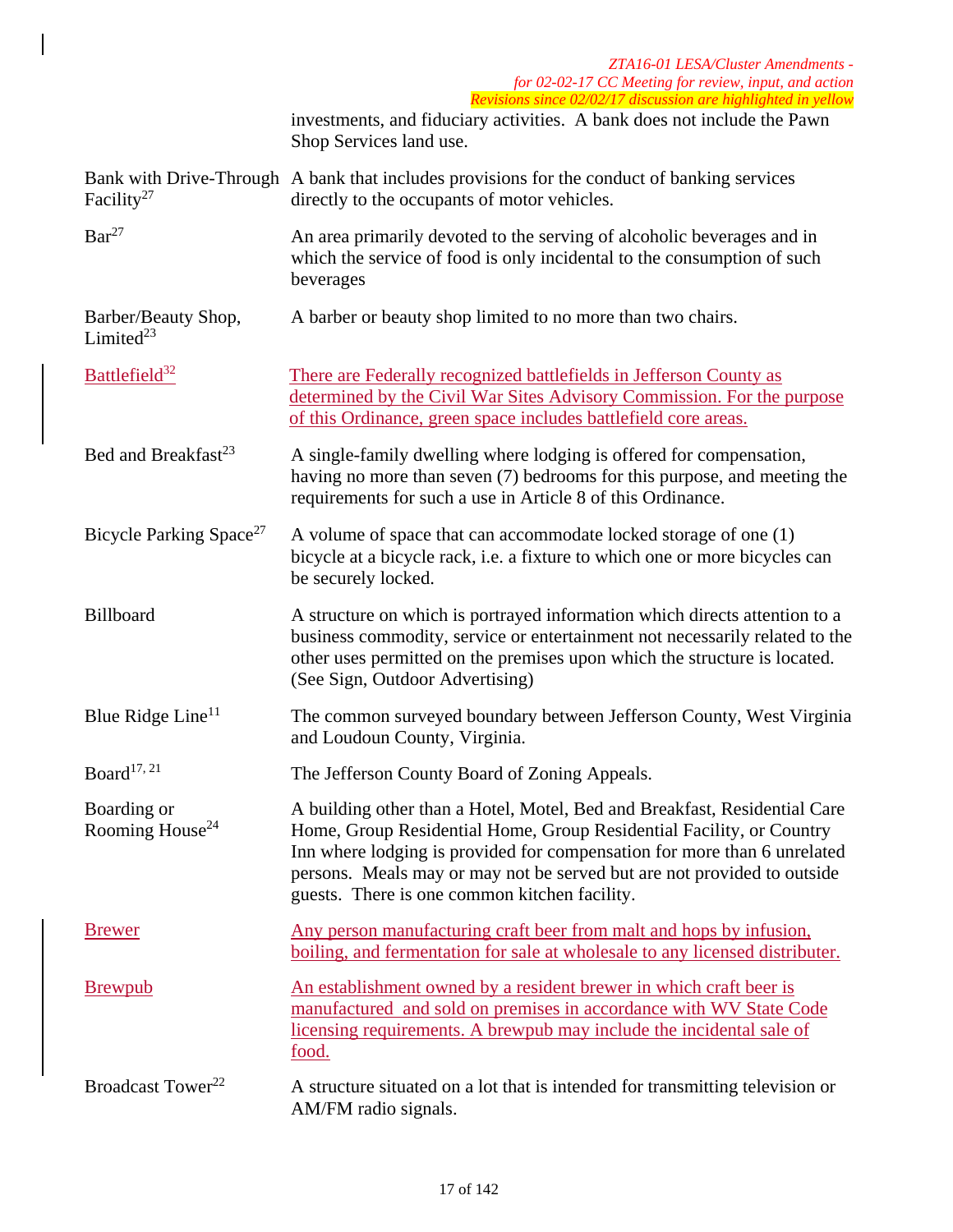#### *ZTA16-01 LESA/Cluster Amendments for 02-02-17 CC Meeting for review, input, and action Revisions since 02/02/17 discussion are highlighted in yellow*  Buffer<sup>5</sup> An area on a property defined by a distance from the property line or other specifically designed line such as flood plain, wetland limit or stream bank. Said area is intended to absorb, lessen or neutralize the impacts of one land use from another. The nature of the buffer will depend on the impact(s) being neutralized. Building Any structure which is permanently affixed to the land and has one or more floors and a roof. The term building shall include manufactured homes. Building Line The line established by law beyond which a building shall not extend as determined by front, side and rear yards, herein. Building Maintenance  $S$ ervices<sup>27</sup> An establishment primarily engaged in the provision of maintenance and custodial services to firms rather than individuals. Typical uses include janitorial, landscape maintenance, or window cleaning services. Building Materials and Supplies<sup>27</sup> An establishment which sells goods relating to construction which require a large floor area such as lumber, appliances, electrical supplies and plumbing supplies. Building, Height of The vertical distance measured from the level of approved street grade opposite the middle of the front of the building to the highest point of the coping of a flat roof; to the deck line of a mansard roof; and to the mean height level between eaves and ridge of a gable, hip or gambrel roof. Business Equipment Sales and Service<sup>27</sup> An establishment primarily engaged in the sale, rental or repair of equipment and supplies used by office, professional and service establishments to the firms themselves rather than to individuals, but excluding automotive, construction and farm equipment. Typical uses include office equipment and supply firms, small business machine repair shops or hotel equipment and supply firms.  $Cabin<sup>31</sup>$  A temporary or permanent structure for the purposes expressly permitted in Article 8 of the Zoning Ordinance and Division 8 of the Subdivision Regulations. Cabins are intended for temporary occupancy, not permanent residency; and shall not sleep more than eight people per cabin. Cabins shall not be sold separately from the parent parcel without further processing under the appropriate land use ordinances in effect at that time. This structure shall at least provide a sleeping and bathroom area with appropriate campground Health Department approval for water and wastewater services and may provide an indoor kitchen/cooking area. Structures shall be built to current applicable Jefferson County Building Code with the issuance of a Building Permit. A cabin permitted under the Campground articles of the Jefferson County Ordinances, shall not need to be located on a separate parcel and multiple cabins can be located on the same parcel as the parent parcel. Camping  $Cabin<sup>31</sup>$  A temporary or permanent structure for the purposes expressly permitted in Article 8 of the Zoning Ordinance and Division 8 of the Subdivision Regulations. A cabin which provides a sleeping area only, requires separate outdoor meal preparation, and the use of a common bathhouse.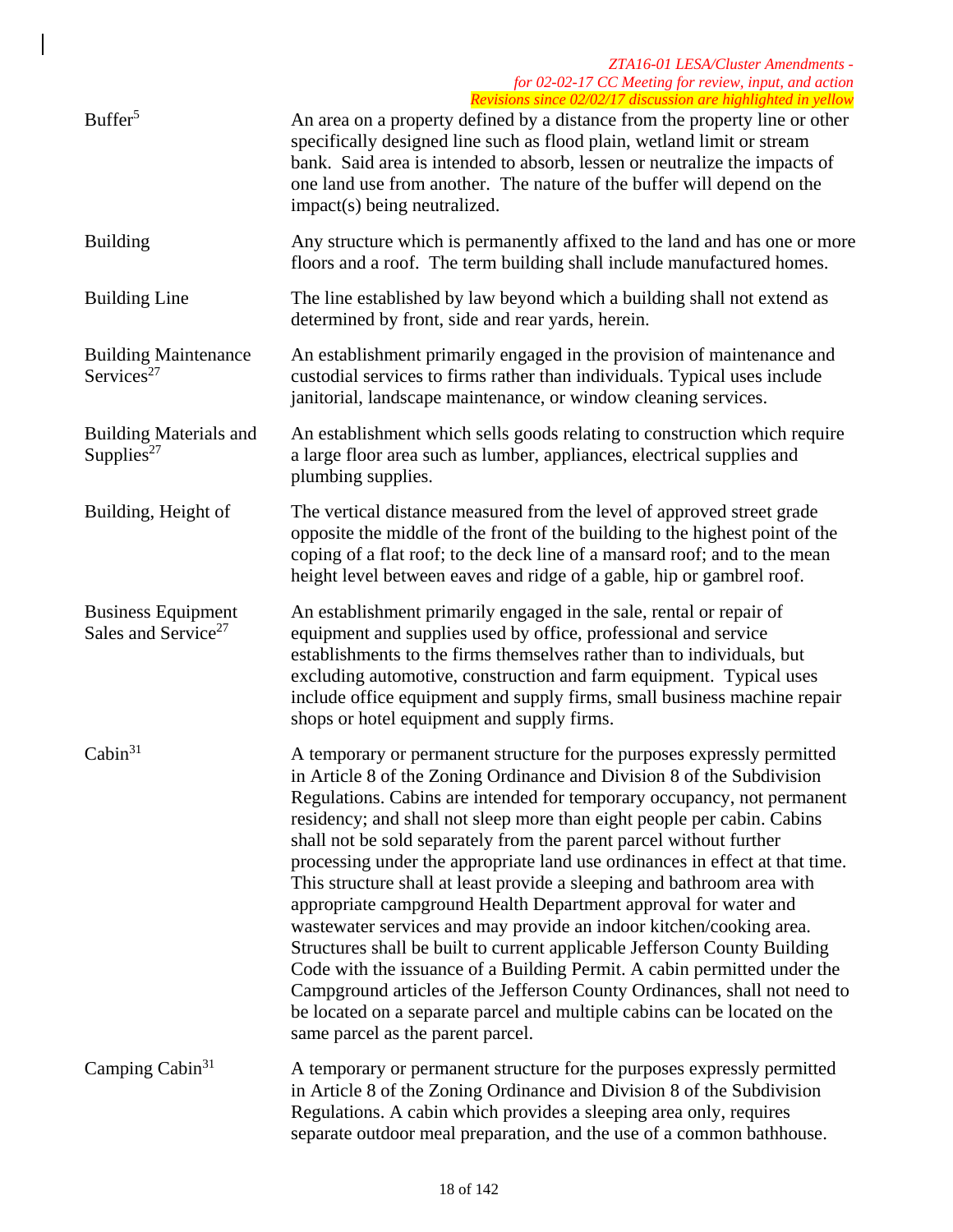|                                       | ZTA16-01 LESA/Cluster Amendments -<br>for 02-02-17 CC Meeting for review, input, and action                                                                                                                                                                                                                                                                                                                                                                                                                                                                                                                             |
|---------------------------------------|-------------------------------------------------------------------------------------------------------------------------------------------------------------------------------------------------------------------------------------------------------------------------------------------------------------------------------------------------------------------------------------------------------------------------------------------------------------------------------------------------------------------------------------------------------------------------------------------------------------------------|
|                                       | Revisions since 02/02/17 discussion are highlighted in yellow<br>Such cabin may include heating and/or air conditioning. Structures shall<br>be built to current applicable Jefferson County Building Code with the<br>issuance of a Building Permit.                                                                                                                                                                                                                                                                                                                                                                   |
| Campground <sup>27, 31</sup>          | An area or premises located on a single lot, operated as a commercial<br>enterprise, generally providing space in the form of campsite pads for<br>seasonal accommodations for transient occupancy or use by customers<br>occupying camping units. A campground shall be designed for seasonal<br>occupancy, as opposed to permanent year-round occupancy, and shall not<br>be construed to mean a Mobile Home Park (as defined in this Ordinance).<br>All campgrounds shall comply with the defined uses and regulations in<br>Section 8.17 of this Ordinance and relevant sections of the Subdivision<br>Regulations. |
| Campground Amenities <sup>31</sup>    | Uses or features which are clearly incidental to the use of the property as a<br>campground and may include shelters, pavilions, gathering halls,<br>bathhouses, pools, recreation areas, trails, fire pits, retail stores, laundry<br>facilities, food service, amphitheaters, ponds, lakes, and other uses related<br>to the needs of the campers.                                                                                                                                                                                                                                                                    |
| Camping Units <sup>31</sup>           | Individual units designed for temporary occupancy within an approved<br>campground such as trailers, self-propelled campers, recreational vehicles,<br>tents, cabins, camping cabins, fifth wheels, pop-up campers, and/or lodges.                                                                                                                                                                                                                                                                                                                                                                                      |
| Campsite $31$                         | Generally means an area where an individual, family, or group can pitch or<br>place a camping unit; a campground may contain many campsites.                                                                                                                                                                                                                                                                                                                                                                                                                                                                            |
| Campsite Pad <sup>31</sup>            | An area within a campsite intended for the exclusive occupancy by a<br>camping unit or units under the control of a camper.                                                                                                                                                                                                                                                                                                                                                                                                                                                                                             |
| Car Wash <sup>27</sup>                | A structure, or portion thereof, containing facilities for washing motor<br>vehicles by hand or by using production-line, automated or semi-<br>automated methods for washing, whether or not employing a chain<br>conveyor, blower, steam-cleaning or similar mechanical device.                                                                                                                                                                                                                                                                                                                                       |
| Caretaker Residence <sup>23, 31</sup> | A permanent or temporary residential structure that is secondary or accessor<br>to the primary use of the property for the use of a caretaker or security guard                                                                                                                                                                                                                                                                                                                                                                                                                                                         |
| Cell on Wheels"COW"22                 | A portable self-contained cell site that can be moved to a location and set<br>up to provide personal wireless services on a temporary or emergency<br>basis. A COW is normally vehicle-mounted and contains a telescoping<br>boom as the antenna support structure.                                                                                                                                                                                                                                                                                                                                                    |
| Change of $Use^{23,32}$               | Any use which is different than the previous use of a building or land $\frac{1}{x}$<br>any change in the North American Industry Classification System<br>(NAICS) code in utilizing the Development Review System.                                                                                                                                                                                                                                                                                                                                                                                                     |
| Church <sup>23</sup>                  | A building or site wherein persons regularly assemble for religious worship<br>and which is maintained and controlled by a religious body organized to<br>sustain public worship, together with all accessory buildings and uses                                                                                                                                                                                                                                                                                                                                                                                        |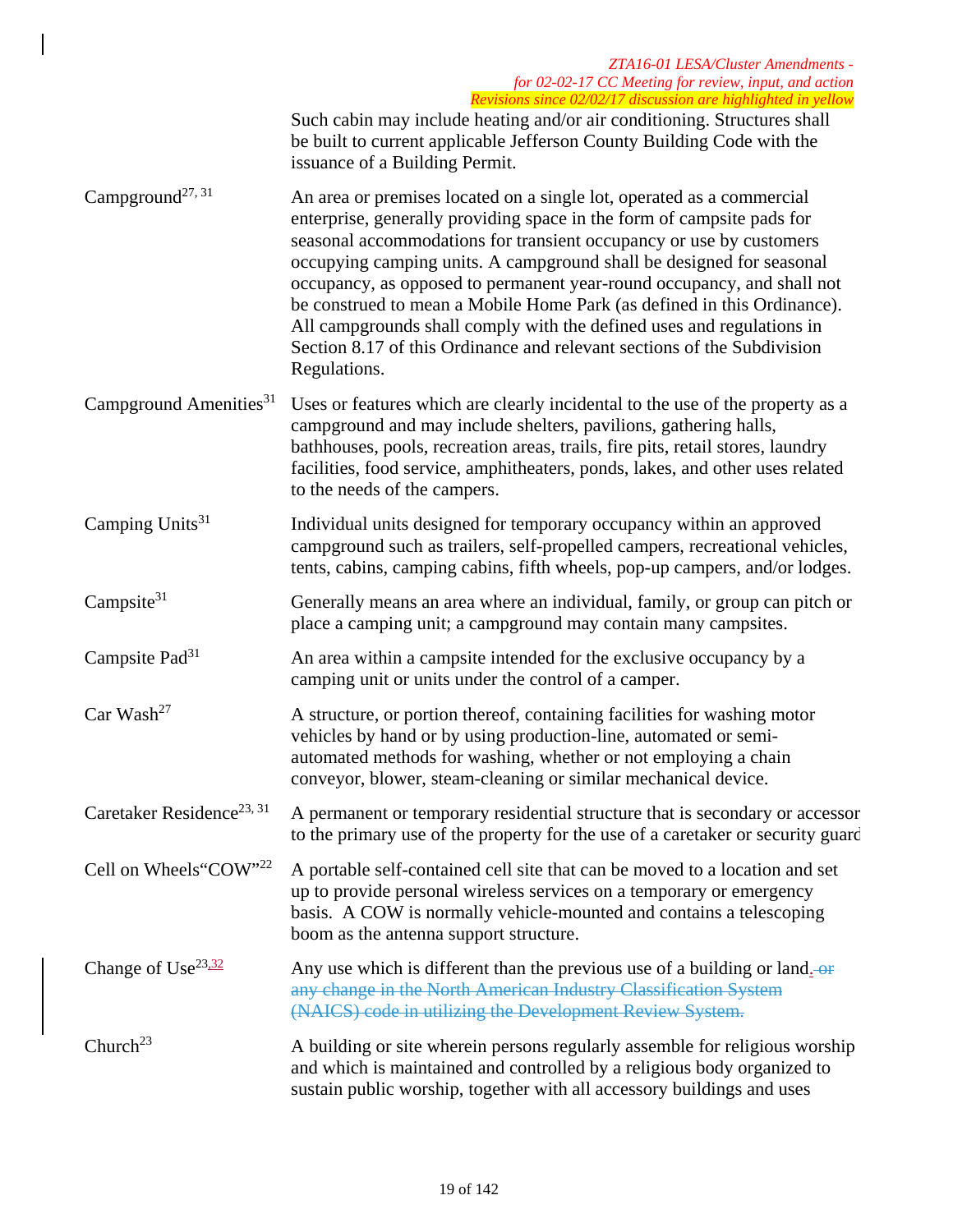|                                                                | ZTA16-01 LESA/Cluster Amendments -<br>for 02-02-17 CC Meeting for review, input, and action<br>Revisions since 02/02/17 discussion are highlighted in yellow                                                                                                                                                                                                                                                                                                                                                                                                                                                                                                                                                                                                  |
|----------------------------------------------------------------|---------------------------------------------------------------------------------------------------------------------------------------------------------------------------------------------------------------------------------------------------------------------------------------------------------------------------------------------------------------------------------------------------------------------------------------------------------------------------------------------------------------------------------------------------------------------------------------------------------------------------------------------------------------------------------------------------------------------------------------------------------------|
|                                                                | customarily associated with such primary purpose. Includes synagogue,<br>temple, mosque, or other such place for worship and religious activities.                                                                                                                                                                                                                                                                                                                                                                                                                                                                                                                                                                                                            |
| Clustering <sup>5, 23,32</sup>                                 | Grouping structures in closely related groups at higher densities than<br>normally permitted in certain areas in order to preserve other areas as<br>parks, recreational areas or sensitive natural areas. Overall density of the<br>total parcel does not change unless otherwise provided for in this<br>Ordinanceremains within acceptable limits. See Section 5.7 for minimum<br>area per dwelling unit and minimum lot area.                                                                                                                                                                                                                                                                                                                             |
| Co-location <sup>10, 22</sup>                                  | For purposes of regulating commercial wireless telecommunication<br>facilities, co-location means the placement of additional antennas or<br>antenna arrays on an existing or approved telecommunication tower or<br>support structure (or alternative structure), or otherwise sharing a common<br>location by two or more FCC licensed providers of personal wireless<br>services. Co-location includes antennas, combiners, transmitters, receivers<br>and related electronic equipment, cabling, wiring, equipment enclosures<br>and other components or improvements associated with a wireless<br>telecommunication facility.                                                                                                                           |
| <b>Commercial Agricultural</b><br>Enterprise <sup>17, 21</sup> | Farm operations which will:<br>A. Contribute in a substantial way to the area's existing agricultural<br>economy; and<br>B. Help maintain agricultural processors and established farm markets.<br>When determining whether a farm is a part of a commercial<br>agricultural enterprise, not only what is produced, but how much and<br>how it is marketed shall be considered.                                                                                                                                                                                                                                                                                                                                                                               |
| <b>Commercial Blood</b><br>Plasma Center <sup>27</sup>         | The use of a site as a facility for the donation or sale by individual donors<br>of blood plasma and other blood products, with the exception of whole<br>blood. This land use does not include a blood bank.                                                                                                                                                                                                                                                                                                                                                                                                                                                                                                                                                 |
| <b>Commercial Wireless</b><br>Service Provider <sup>22</sup>   | Persons or entities who operate radio systems requiring an FCC license<br>and who employ those facilities to provide point- to-point microwave links<br>for wireline communication services (or connectivity between adjacent<br>antenna sites), fixed wireless (including microwave), or mobile wireless<br>communication services to third parties for compensation. Commercial<br>Wireless Service Providers include, but are not limited to Cellular,<br>Personal Communication Services (PCS), Specialized Mobile Radio<br>(SMR), Enhanced Specialized Mobile Radio (ESMR), paging,<br>Competitive Local Exchange Carriers (CLEC) utilizing point-to-point<br>microwave, and other point-to-point microwave links for wireline<br>communication service. |
| Commercial <sup>1</sup>                                        | Any wholesale, retail or service business activity established to carry on<br>trade whether or not for profit.                                                                                                                                                                                                                                                                                                                                                                                                                                                                                                                                                                                                                                                |
| Commission <sup>17, 21</sup>                                   | The Jefferson County Planning Commission.                                                                                                                                                                                                                                                                                                                                                                                                                                                                                                                                                                                                                                                                                                                     |

 $\overline{\phantom{a}}$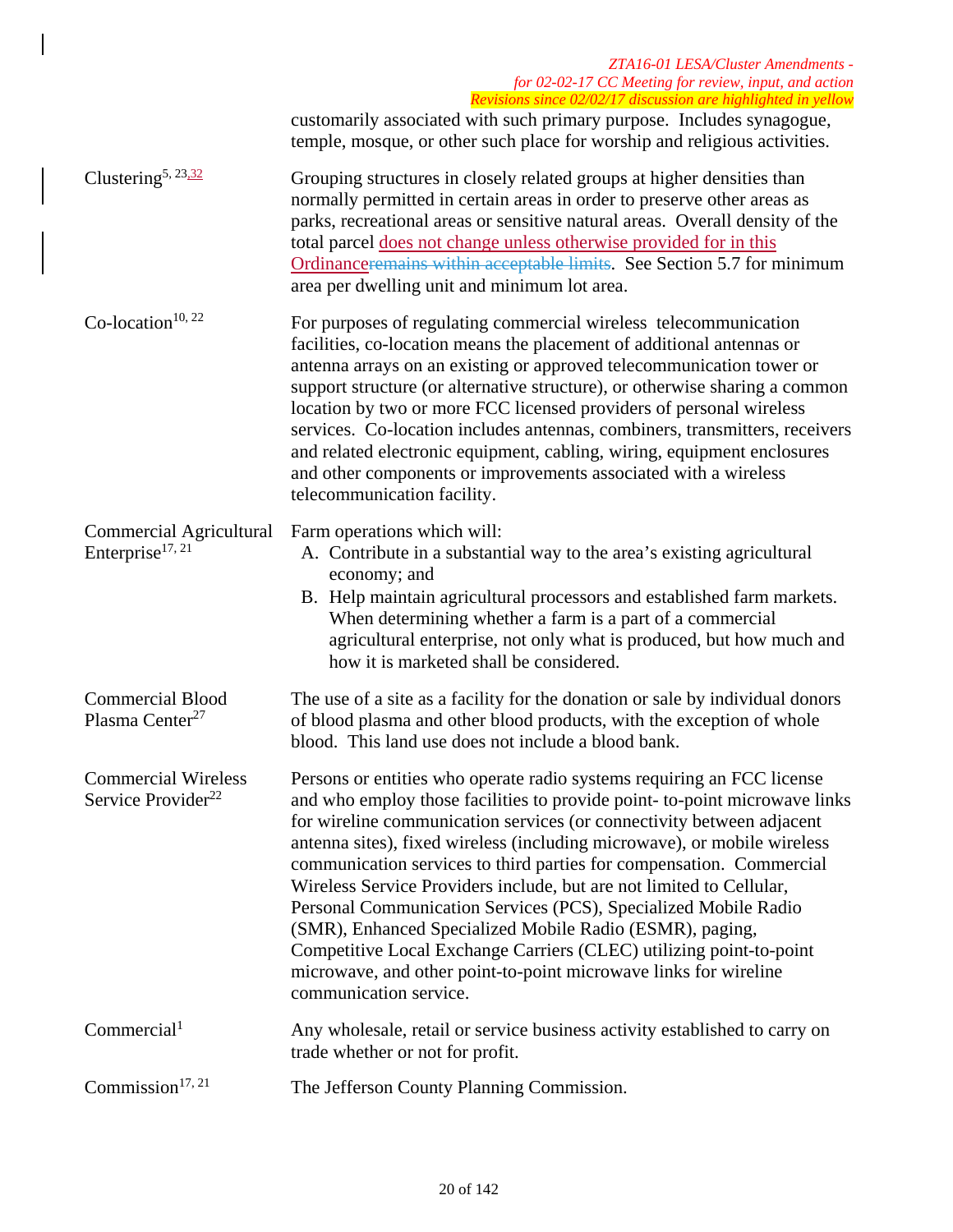|                                                     | ZTA16-01 LESA/Cluster Amendments -<br>for 02-02-17 CC Meeting for review, input, and action<br>Revisions since 02/02/17 discussion are highlighted in yellow                                                                                                                                                                                                                                                                                                                                                                                                                                                                                                                                                |
|-----------------------------------------------------|-------------------------------------------------------------------------------------------------------------------------------------------------------------------------------------------------------------------------------------------------------------------------------------------------------------------------------------------------------------------------------------------------------------------------------------------------------------------------------------------------------------------------------------------------------------------------------------------------------------------------------------------------------------------------------------------------------------|
| Community <sup>32</sup>                             | A location that primarily consists of a group of people who share common<br>interests in the area of which they live. A Community includes, but is not<br>limited to, a subdivision.                                                                                                                                                                                                                                                                                                                                                                                                                                                                                                                        |
| Comprehensive Plan                                  | A composite of mapped and written text, the purpose of which is to guide<br>the systematic physical development of the County and is adopted by the<br>County Commission.                                                                                                                                                                                                                                                                                                                                                                                                                                                                                                                                   |
| Conditional Use Permit <sup>32</sup>                | A permit issued for a Conditional Use upon approval of the Board of<br>Zoning Appeals which may be subject to conditions or additional<br>requirements completion of the Development Review System which that<br>would allows for the proper integration of a compatible uses into the a<br>community.                                                                                                                                                                                                                                                                                                                                                                                                      |
| Conditional Use <sup>17, 21, 23, 32</sup>           | A use included on the Principal Permitted and Conditional Uses Table<br>(Appendix C) which because of special requirements or characteristics<br>may be permitted in a particular zoning district only after review by the<br>Board of Zoning Appeals and upon issuance of a conditional use permit,<br>and subject to the limitations and conditions specified in the Zoning and<br>Land Development Ordinance.                                                                                                                                                                                                                                                                                            |
| Condominium <sup>5</sup>                            | A common interest community in which portions of the real estate are<br>designated for separate fee simple ownership of cubic air interior spaces and<br>the remainder of the real estate is designated for common ownership solely<br>by the owners of those portions. Said common interest community may be<br>residential, commercial or industrial depending on other provisions of this<br>Ordinance. All such projects are subject to the West Virginia Uniform<br>Common Interest Ownership Act. In the event that a specific requirement<br>within the Uniform Common Interest Ownership Act is inconsistent with a<br>commercial or industrial project, that specific requirement shall not apply. |
| Contiguous <sup>17, 21</sup>                        | Lots, parcels, municipal boundaries or county boundaries that are next to,<br>abutting and having a boundary, or portion thereof, that is coterminous.<br>Streets, highways, roads or other traffic or utility easements, streams,<br>rivers, and other natural topography are not to be used to determine lots,<br>parcels, municipal boundaries or county boundaries as contiguous.                                                                                                                                                                                                                                                                                                                       |
| Contractor with<br>No Outdoor Storage <sup>27</sup> | Use of a site for the business office of a general contractor or builder<br>engaged in the construction of buildings, either residences or commercial<br>structures. The premises may include an enclosed space used for the<br>housing and/or operating of machinery, the provision of services, the<br>fabrication of building-related products, and interior storage, but which<br>does not use any exterior storage area other than incidental storage.                                                                                                                                                                                                                                                 |
| Contractor with<br>Outdoor Storage <sup>27</sup>    | Use of a site for the business office of a general contractor or builder<br>engaged in the construction of buildings, either residences or commercial<br>structures. The premises may include an enclosed space used for the<br>housing and/or operating of machinery, the provision of services, the<br>fabrication of building-related products, and interior storage. This use                                                                                                                                                                                                                                                                                                                           |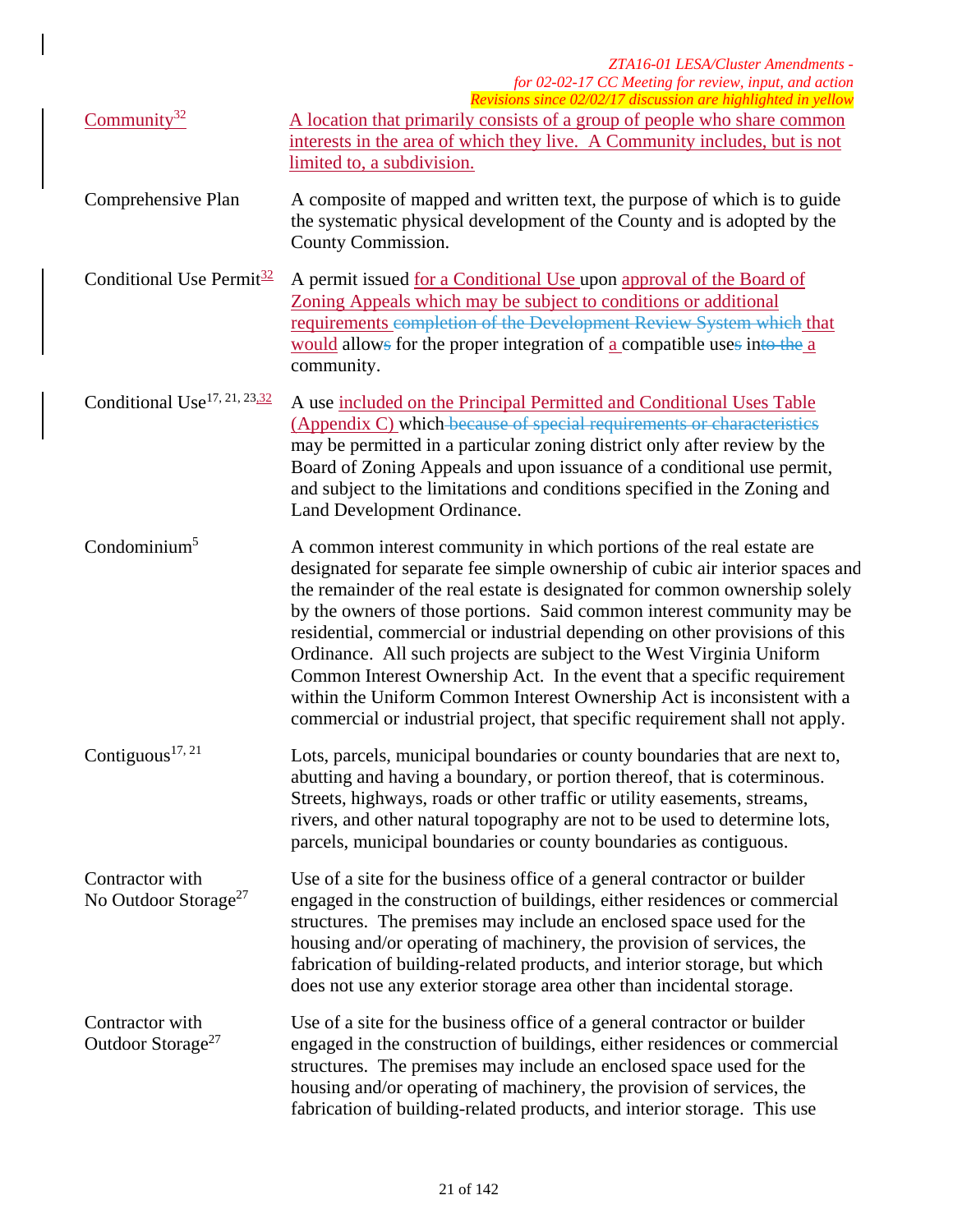|                                      | ZTA16-01 LESA/Cluster Amendments -<br>for 02-02-17 CC Meeting for review, input, and action<br>Revisions since 02/02/17 discussion are highlighted in yellow                                                                                                                                                                                                                                                                                                         |
|--------------------------------------|----------------------------------------------------------------------------------------------------------------------------------------------------------------------------------------------------------------------------------------------------------------------------------------------------------------------------------------------------------------------------------------------------------------------------------------------------------------------|
|                                      | may include outdoor storage of building materials and heavy equipment<br>such as road graders, dump trucks, cement mixers.                                                                                                                                                                                                                                                                                                                                           |
| Convenience Store <sup>27</sup>      | An establishment, not exceeding 10,000 square feet of gross floor area,<br>engaged in the retail sale, from the premises, of food, beverages and other<br>frequently or recurrently needed items for household use. This land use<br>does not include a gas station.                                                                                                                                                                                                 |
| Convenience Store,<br>Limited $27$   | A convenience store not exceeding 1,500 square feet of retail floor, with<br>hours of operation limited to the period between 6:00 A.M. and 11:00<br>P.M.                                                                                                                                                                                                                                                                                                            |
| Convention Center <sup>27</sup>      | A facility designed to accommodate 500 or more persons and used for<br>conventions, conferences, seminars, product displays, recreation activities,<br>and entertainment functions, along with accessory functions including<br>temporary outdoor displays, and food and beverage preparation and<br>service for on-premise consumption.                                                                                                                             |
| Cottage Industry <sup>8, 24</sup>    | An occupation conducted at a residential premises, as described in<br>Article 4A of this Ordinance.                                                                                                                                                                                                                                                                                                                                                                  |
| Country Inn <sup>23</sup>            | A private residence at least 50 years old that offers sleeping accom-<br>modations to lodgers in 30 or fewer rooms for rent. For the purpose of this<br>definition, a lodger means a person who rents a room in a country inn<br>establishment for fewer than 30 consecutive days. The land use may<br>include a restaurant open to the general public as well as to guests.                                                                                         |
| Cultural Facility <sup>23</sup>      | A library, museum, or similar public or quasi-public use displaying,<br>preserving, and exhibiting objects of community and cultural interest.                                                                                                                                                                                                                                                                                                                       |
| Custom Manufacturing <sup>27</sup>   | Use of a site for the manufacturing of products that are usually handmade<br>and/or are made in small-scale enclosed workshops, involving the use of<br>hand tools, the use of domestic mechanical equipment, or a kiln. This<br>category also includes incidental direct sale to customers of those goods<br>produced on the site. Examples include clay products, glass blowing,<br>jewelry, leatherworking, custom bookbinding, metalworking, and<br>woodworking. |
| Day Care Center, Large <sup>23</sup> | A facility: (1) licensed by the state, if applicable; (2) providing care for six<br>or more children or adults who do not reside in the facility, are present<br>primarily during daytime hours, and do not regularly stay overnight; and<br>(3) which may include some instruction.                                                                                                                                                                                 |
| Day Care Center, Small <sup>23</sup> | A facility: $(1)$ in a dwelling unit; $(2)$ licensed by the state, if applicable;<br>(3) providing care for five or fewer children or adults who (except for<br>family members) do not reside in the facility, are present primarily during<br>daytime hours, and do not regularly stay overnight. Family members who<br>receive care in the facility are not included in the total; and (4) which may<br>include some instruction.                                  |

 $\overline{\phantom{a}}$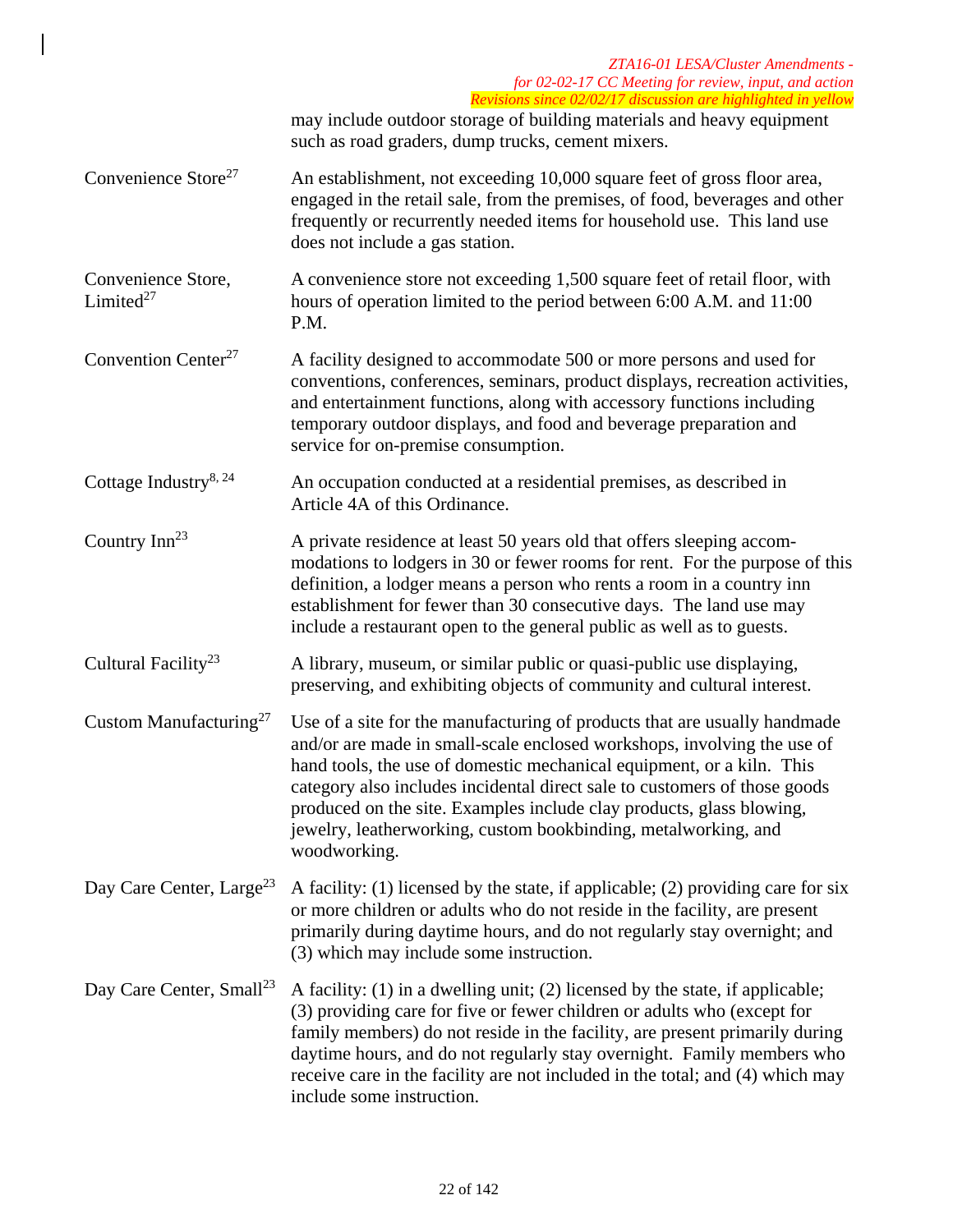|                                                     | ZTA16-01 LESA/Cluster Amendments -<br>for 02-02-17 CC Meeting for review, input, and action<br>Revisions since 02/02/17 discussion are highlighted in yellow                                                                                                                                                                                                |
|-----------------------------------------------------|-------------------------------------------------------------------------------------------------------------------------------------------------------------------------------------------------------------------------------------------------------------------------------------------------------------------------------------------------------------|
| Department <sup>22, 31</sup>                        | The Jefferson County Department of Engineering, Planning, and Zoning.                                                                                                                                                                                                                                                                                       |
| Development                                         | The subdivision of land; construction, reconstruction, conversion,<br>structural alteration, relocation, or enlargement of any structure,<br>installation of a sign; and any mining, landfill or land disturbance, such as<br>grading, paving and excavation.                                                                                               |
| <b>Development Review</b><br><b>System</b>          | A numerical rating system designed to assess a particular site's<br>development potential based on soils and amenity criteria cited within this<br>Ordinance.                                                                                                                                                                                               |
| Discernible <sup>22</sup>                           | Capable of being distinguished with the eye or mind from its surroundings<br>as a telecommunications tower.                                                                                                                                                                                                                                                 |
| Dormitory <sup>13, 23</sup>                         | A building used for sleeping accommodations where such building is used<br>accessory to a permitted use of land.                                                                                                                                                                                                                                            |
| Dry Cleaning and<br>Laundry Facility <sup>27</sup>  | A facility at which clothing and other fabrics are dry-cleaned or laundered<br>for customers, utilizing processes which are in compliance with applicable<br>state and federal laws.                                                                                                                                                                        |
| Dry Cleaning and<br>Laundry Services <sup>27</sup>  | The use of a site for customer drop-off and pickup of clothing or fabrics,<br>to be laundered or dry-cleaned at an offsite location. This use does not<br>include use of a site as a Dry Cleaning and Laundry Facility.                                                                                                                                     |
| Dwelling Unit <sup>7, 23</sup>                      | One room, or rooms connected together, constituting a separate,<br>independent housekeeping establishment for owner occupancy, or rental or<br>lease on a weekly, monthly, or longer basis, occupied by no more than one<br>family, and containing no more than one independent food preparation<br>area together with facilities for sleeping and bathing. |
| Dwelling, Detached                                  | A building containing only one single family dwelling units surrounded by<br>yards or other open area on the same zoning lot.                                                                                                                                                                                                                               |
| Dwelling, Duplex <sup>23</sup>                      | A combination of no more than two single-family dwelling units, with<br>each individual dwelling unit located on its own legal lot, and sharing a<br>common lot line and a common vertical wall.                                                                                                                                                            |
| Dwelling, Multi-Family <sup>23</sup>                | A building containing three or more dwelling units, which may include<br>rental or condominium residential units.                                                                                                                                                                                                                                           |
| Dwelling, Single Family,<br>Small Lot <sup>27</sup> | A single-family detached dwelling meeting the site development standards<br>for a Dwelling, Single Family, Small Lot (as required by this Ordinance).                                                                                                                                                                                                       |
| Dwelling, Single Family <sup>23</sup>               | A detached building containing not more than one dwelling unit and not<br>occupied by more than one family. A Single Family Dwelling shall<br>include modular, manufactured and mobile homes as defined herein.                                                                                                                                             |
| Dwelling, Townhouse                                 | One of a series of three or more attached dwelling units separated from<br>one another by continuous vertical party walls without openings from<br>basement floor to roof.                                                                                                                                                                                  |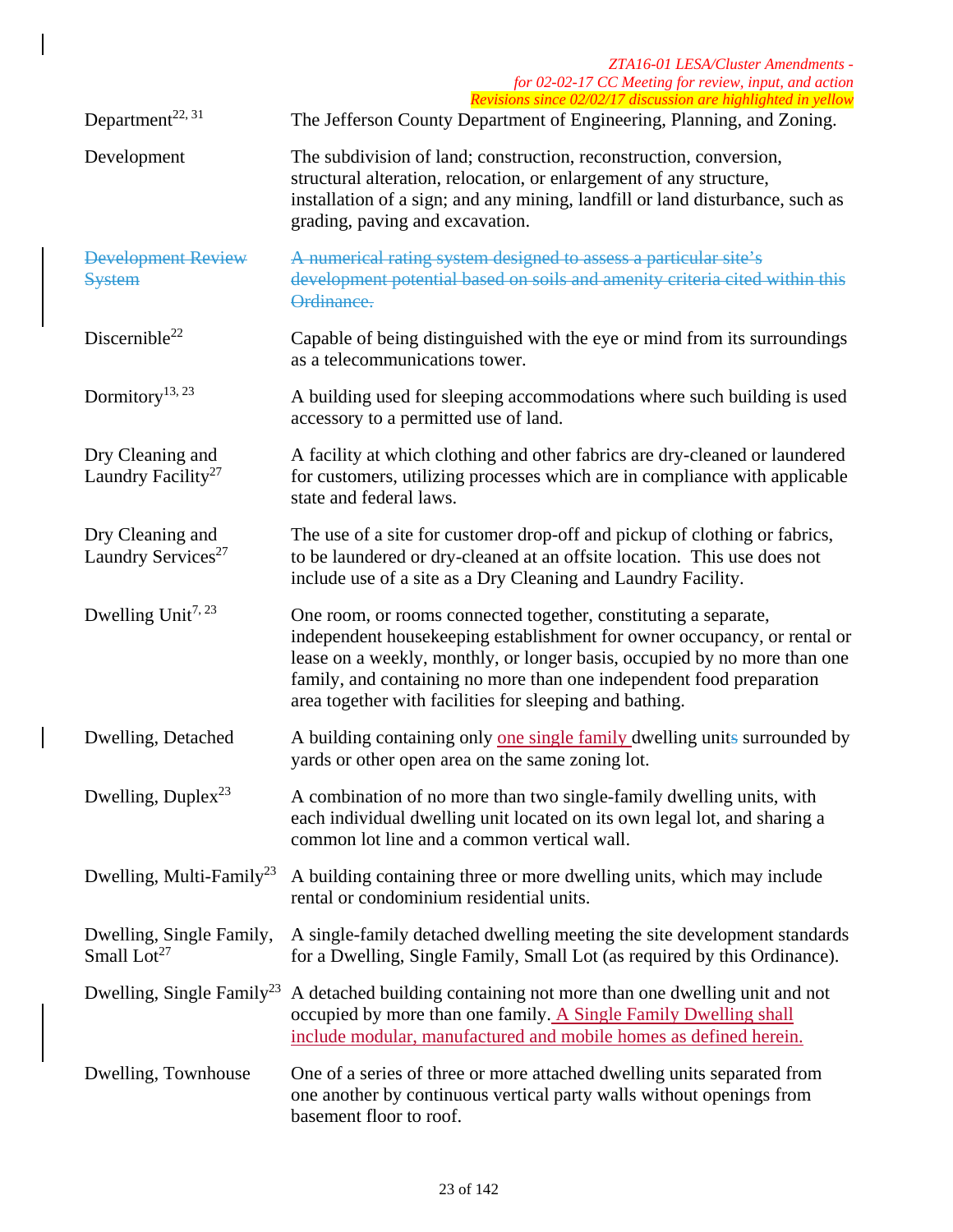| Dwelling, Two-Family                                               | $\alpha$ resions since 02/02/17 alsenssion are infinition in year in<br>A building located on one zoning lot containing not more than two<br>dwelling units, arranged one above the other or side by side, and not<br>occupied by more than two families.                                                                                                                                                                                                                                                                                                                                                                                                                                                                                                                                                                              |
|--------------------------------------------------------------------|----------------------------------------------------------------------------------------------------------------------------------------------------------------------------------------------------------------------------------------------------------------------------------------------------------------------------------------------------------------------------------------------------------------------------------------------------------------------------------------------------------------------------------------------------------------------------------------------------------------------------------------------------------------------------------------------------------------------------------------------------------------------------------------------------------------------------------------|
| Easement                                                           | A lawfully acquired right or privilege to use a parcel of land or a portion<br>thereof for a specified purpose. An easement is retained by a person other<br>than the owner of the land parcel.                                                                                                                                                                                                                                                                                                                                                                                                                                                                                                                                                                                                                                        |
| <b>Electric Vehicle</b><br>Charging Station <sup>27,32</sup>       | A public or private parking space that is served by battery charging station<br>equipment that has as its primary purpose the transfer of electric energy<br>(by conductive or inductive means) to a battery or other energy storage<br>device in an electric vehicle. Electric Vehicle Charging Stations at single<br>family residences for use by the residents is permitted wherever single<br>family residences are permitted.                                                                                                                                                                                                                                                                                                                                                                                                     |
| <b>Electric Distribution</b><br>Poles <sup>22</sup>                | Metal, wooden or concrete towers and poles used to suspend wires<br>transporting electricity between substations at the terminus of transmission<br>lines and individual customer premises.                                                                                                                                                                                                                                                                                                                                                                                                                                                                                                                                                                                                                                            |
| <b>Electric Transmission</b><br>Towers <sup>22</sup>               | Metal, wooden or concrete towers and poles used to suspend wires<br>transmitting electricity between generating plants and substations supplying<br>electricity to distribution and feeder lines.                                                                                                                                                                                                                                                                                                                                                                                                                                                                                                                                                                                                                                      |
| Engineer                                                           | A person registered by the State of West Virginia through the Board of<br>Registration of Professional Engineers.                                                                                                                                                                                                                                                                                                                                                                                                                                                                                                                                                                                                                                                                                                                      |
| Equestrian Uses <sup>23</sup>                                      | Use of a site for horse riding, training, breeding, stables, or boarding.                                                                                                                                                                                                                                                                                                                                                                                                                                                                                                                                                                                                                                                                                                                                                              |
| Equipment Enclosure <sup>22</sup>                                  | Facilities, equipment enclosure means a building, cabinet or shelter used to<br>house transmitters, receivers and other electronic equipment and accessories.                                                                                                                                                                                                                                                                                                                                                                                                                                                                                                                                                                                                                                                                          |
| Equipment Rental,<br>Sales, or Service <sup>27</sup>               | The use of a site for the sale or rental of trucks of one ton or greater<br>capacity, tractors, construction equipment, agricultural implements, mobile<br>homes, or similar heavy equipment, including incidental storage,<br>maintenance, and servicing. This use includes truck dealerships and<br>construction equipment dealerships.                                                                                                                                                                                                                                                                                                                                                                                                                                                                                              |
| <b>Essential Utilities or</b><br>Equipment <sup>8, 9, 17, 21</sup> | Underground or overhead electrical, gas, communications not regulated by<br>the federal communications commission, water and sewage systems,<br>including pole structures, towers, wires, lines, mains, drains, sewers,<br>conduits, cable, fire alarm boxes, traffic signals, hydrants, regulating and<br>measuring devices and the structures in which they are housed, and other<br>similar equipment accessories in connection therewith.<br>Essential utility equipment is recognized in three categories:<br>A. Local serving;<br>B. Nonlocal or transmission through county or municipality; and<br>C. Water and sewer systems, the activities of which are regulate, in<br>whole or in part, by one or more of the following state agencies:<br>1. Public Service Commission;<br>2. Department of Environmental protection; or |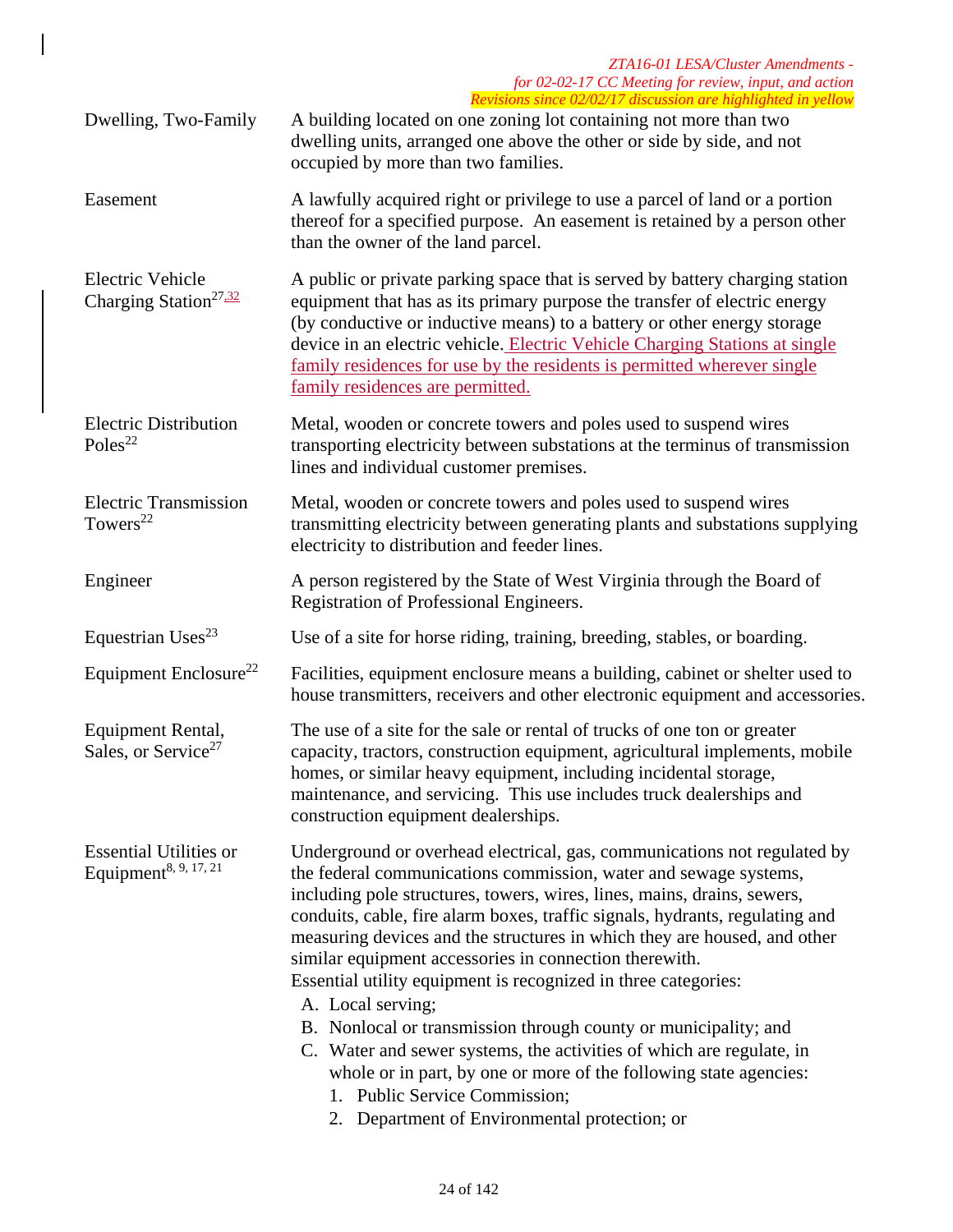|                                                       | ZTA16-01 LESA/Cluster Amendments -<br>for 02-02-17 CC Meeting for review, input, and action<br>Revisions since 02/02/17 discussion are highlighted in yellow                                                                                                                                                                                                                                                                                                                                                                                                                                                                                                                                                                                                                                                         |
|-------------------------------------------------------|----------------------------------------------------------------------------------------------------------------------------------------------------------------------------------------------------------------------------------------------------------------------------------------------------------------------------------------------------------------------------------------------------------------------------------------------------------------------------------------------------------------------------------------------------------------------------------------------------------------------------------------------------------------------------------------------------------------------------------------------------------------------------------------------------------------------|
|                                                       | 3. Department of Health and Human Resources.                                                                                                                                                                                                                                                                                                                                                                                                                                                                                                                                                                                                                                                                                                                                                                         |
| <b>Expanded Use</b>                                   | The further development of a developed site.                                                                                                                                                                                                                                                                                                                                                                                                                                                                                                                                                                                                                                                                                                                                                                         |
| Exterminating Services <sup>27</sup>                  | The use of a site for the eradication or control of rodents, insects, or other<br>pests with incidental storage on sites other than where the service is rendered                                                                                                                                                                                                                                                                                                                                                                                                                                                                                                                                                                                                                                                    |
| $FAA^{22}$                                            | Federal Aviation Administration.                                                                                                                                                                                                                                                                                                                                                                                                                                                                                                                                                                                                                                                                                                                                                                                     |
| <b>Factory-Built Homes</b>                            | Detached single family modular, manufactured, and/or mobile homes.                                                                                                                                                                                                                                                                                                                                                                                                                                                                                                                                                                                                                                                                                                                                                   |
| Family <sup>23</sup><br>Family Transfer <sup>32</sup> | Any of the following cases constitutes a family:<br>A. An individual; or<br>B. Two (2) or more persons related by blood, marriage or adoption, or<br>under approved foster care; or<br>C. A group of not more than six (6) unrelated persons living together and<br>sharing living areas in a dwelling unit; or<br>D. A group of persons occupying a dwelling unit meeting the definition of<br>a Residential Care Home.<br>For the purpose of Family Transfers as permitted in Section 5.7 of this<br>Ordinance and in Section 20.201 of the Subdivision and Land Development<br>Regulations, family members shall be defined as persons related by birth,<br>adoption or marriage and shall be limited to parent-to-child, child-to-parent,<br>spouse to spouse, sibling to sibling, grandparent to grandchild and |
| <b>Farm Brewer</b>                                    | grandchild to grandparent. Unrelated individuals jointly owning property<br>are not eligible to utilize the Family Transfer provisions of this Ordinance.<br>Such transfers shall process in accordance with the minor subdivision<br>provision of the Subdivision and Land Development Regulations.<br>A resident brewer as defined by West Virginia State Code who actively<br>participates in growing ingredients for craft beer on a farm he owns or<br>leases in Jefferson County.                                                                                                                                                                                                                                                                                                                              |
| Farm Brewery <sup>26</sup>                            | An agricultural use that entails the manufacturing of beer in accordance<br>with the requirements of the West Virginia Code. A farm brewery is also<br>subject to the requirements of Section 8.5 of this Ordinance.                                                                                                                                                                                                                                                                                                                                                                                                                                                                                                                                                                                                 |
| Farm Distillery <sup>26</sup>                         | An agricultural use licensed as a "Mini-distillery" pursuant to the<br>West Virginia Code, and meeting the requirements for a "Mini-distillery" in<br>§60-1-1 et seq of the West Virginia Code as amended. A farm distillery is<br>also subject to the requirements of Section 8.5 of this Ordinance.                                                                                                                                                                                                                                                                                                                                                                                                                                                                                                                |
| Farm Market <sup>23,32</sup>                          | A producer-operated Mmarket for the sale of farm products the majority of<br>which are grown or produced on the producer's land or farm, and products<br>incidental to farm products.                                                                                                                                                                                                                                                                                                                                                                                                                                                                                                                                                                                                                                |
| Farm Vacation Enterprise <sup>23</sup>                | A farm adapted for use as a rural vacation area, which may include picnicking<br>and sporting areas, fishing waters, camping, scenery, nature recreation areas,<br>and similar uses. The site may contain up to 5 lodging units.                                                                                                                                                                                                                                                                                                                                                                                                                                                                                                                                                                                     |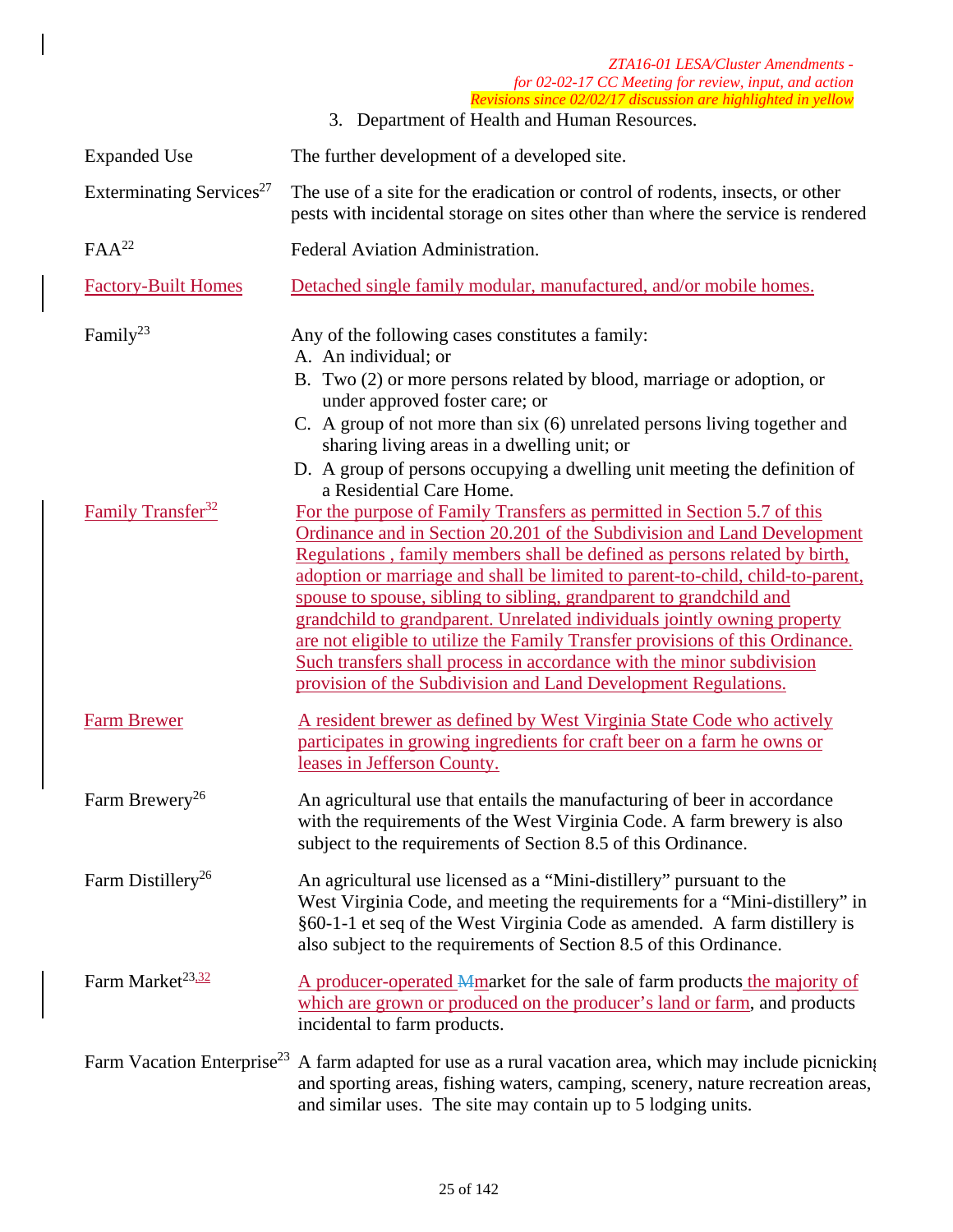### *ZTA16-01 LESA/Cluster Amendments for 02-02-17 CC Meeting for review, input, and action Revisions since 02/02/17 discussion are highlighted in yellow*  Farm Winery<sup>26</sup> An agricultural use licensed as a "Farm winery" pursuant to the West Virginia Code, and meeting the requirements for a "Farm winery" in §60-1-1 et seq of the West Virginia Code as amended. A farm winery is also subject to the requirements of Section 8.5 of this Ordinance. Farmer's Market<sup>32</sup> A multi-stall market at which farmer-producers congregate to offer for sale agricultural products directly to the general public at a central or fixed location, particularly fresh fruit and vegetables (but also meat products, dairy products, and/or grains). Generally located in commercial zoning districts unless a part of an approved Commercial Agricultural Enterprise. FCC<sup>22</sup> Federal Communications Commission. Flood-prone Area Areas subject to the one hundred (100) year flood as determined by the Flood Insurance Study prepared by the Federal Insurance Study prepared by the Federal Insurance Administration for Jefferson County, dated April 15, 1980, as may be amended. Flood-prone Soils Any area designated as flood-prone soils in the Soil Survey of Jefferson County, West Virginia prepared by the Department of Agriculture, Soil Conservation Service. Food Preparation<sup>27</sup> An establishment in which the principal use is the preparation of food and meals on the premises, and where such food and meals are delivered to another location for consumption. This use includes food preparation for catering. Frontage, Street All property on the side of a street between two intersecting streets (crossing or ending), or if the street is a dead-end, then all property abutting on one side between an intersecting street and the dead-end of the street. Functionally Equivalent Services $^{22}$ FCC licensed providers of Commercial Mobile Radio Services (CMRS) classified as Cellular, Personal Communication Services (PCS), Paging, Specialized Mobile Radio (SMR) and Enhanced Specialized Mobile Radio (ESMR). Gambling Facilities<sup>27</sup> The operation or conducting of any games played with cards, roulette wheels, dice, craps, slot machines, video lottery terminals, mechanical, electro-mechanical, or electronic amusement devices or machine for the return of money, cash, or prizes, or anything that could be redeemed for money, cash, or prizes. This definition does not apply to games of chance operated by charitable organizations licensed under West Virginia state law. Gas Station<sup>27</sup> Buildings and premises for the supply and retail dispensing of motor fuels. Accessory uses may include minor servicing and repair of automobiles; and sale of lubricants, batteries, tires, motor vehicle accessories, beverages, food, tobacco products and other retail merchandise; a car wash; and up to fifty (50) square feet of accessory outdoor storage and display area for goods offered for sale. A gas station shall be classified as a "Gas Station, Large" if it exceeds any of the following criteria: four fuel pump islands, a total of eight fuel pumps,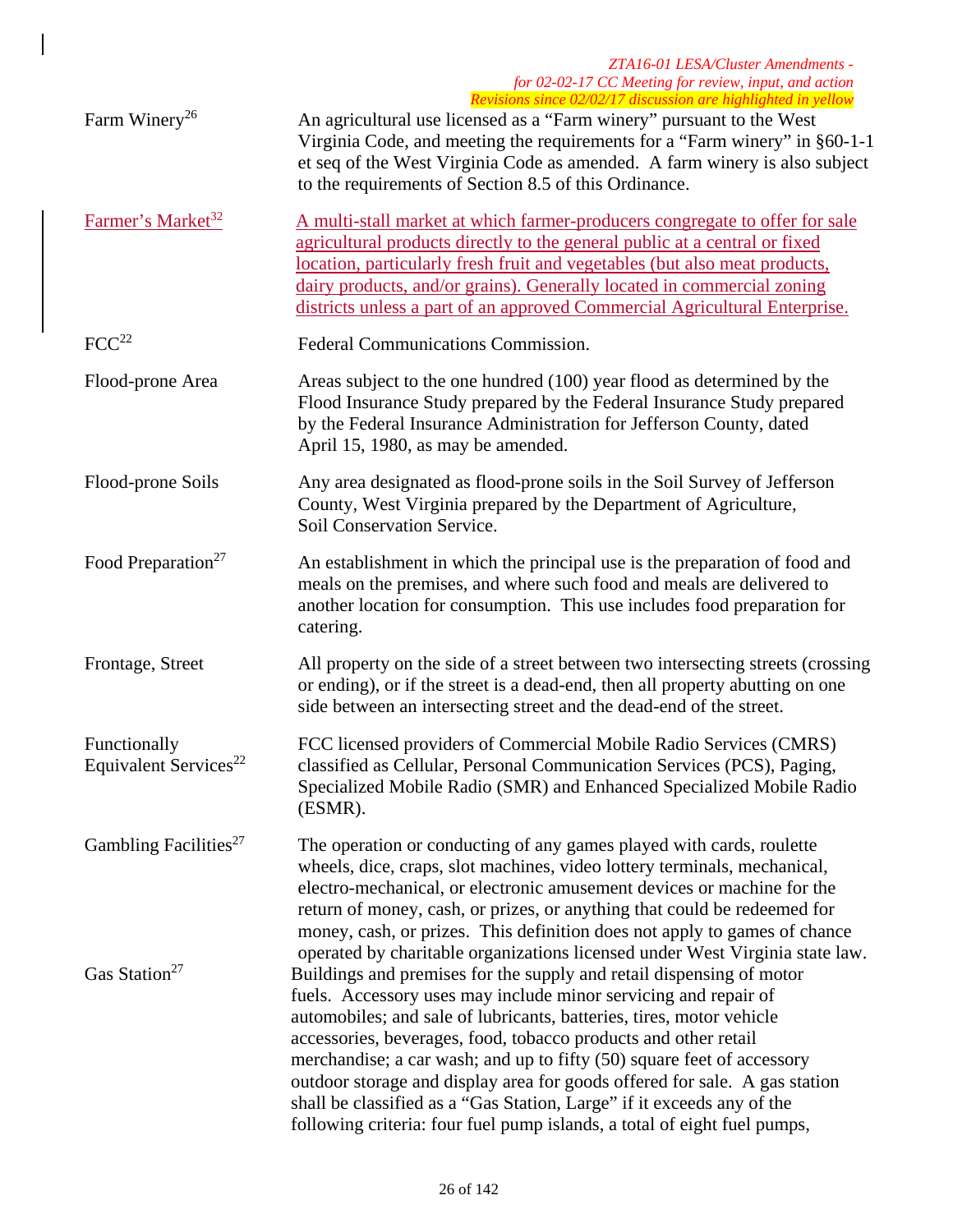|                                                   | ZTA16-01 LESA/Cluster Amendments -<br>for 02-02-17 CC Meeting for review, input, and action<br>Revisions since 02/02/17 discussion are highlighted in yellow                                                                                                                                                                                                             |
|---------------------------------------------------|--------------------------------------------------------------------------------------------------------------------------------------------------------------------------------------------------------------------------------------------------------------------------------------------------------------------------------------------------------------------------|
|                                                   | and/or a gas station combined with a convenience store of 3,000 square<br>feet gross floor area.                                                                                                                                                                                                                                                                         |
| Gas Station, Large <sup>27</sup>                  | A gas station (as defined in this Ordinance) exceeding any of the<br>following criteria: four fuel pump islands, a total of eight fuel pumps,<br>and/or a gas station combined with a convenience store of 3,000 square<br>feet gross floor area.                                                                                                                        |
| Gas Station, Limited <sup>27</sup>                | A gas station (as defined in this Ordinance) limited to two fuel pump<br>islands and a total of two fuel pumps. A Gas Station, Limited land use<br>may include as an accessory use a convenience store with a gross floor<br>area not to exceed 1,000 square feet.                                                                                                       |
| Glare                                             | The effect produced by brightness sufficient to cause annoyance,<br>discomfort, or lessen visual performance and visibility.                                                                                                                                                                                                                                             |
| Golf Course <sup>27</sup>                         | A facility for the playing of golf. A golf course may include a clubhouse<br>with restrooms and locker rooms; may provide additional services<br>customarily furnished such as swimming, outdoor recreation, and related<br>retail sales; and may include a restaurant as an accessory use.                                                                              |
| Governmental User <sup>22</sup>                   | Federal, state or local governments, or agencies or instrumentalities<br>thereof, volunteer fire departments or rescue squads which operate radio<br>systems (including microwave) requiring an FCC license, and which<br>employ those facilities exclusively for intra-governmental or inter-<br>governmental public service, public safety or administrative purposes. |
| Green Space <sup>32</sup>                         | Land required to be set aside under Section 5.7 Cluster Provisions, for the<br>purpose of retaining active or passive farmland, wooded or forested areas,<br>significant natural or environmentally sensitive features, historic<br>structures and/or core battlefields, and parks. Green space may include<br>open space as defined herein.                             |
|                                                   | Land indicated as green space in a cluster development shall be permitted<br>to maintain one single family dwelling unit, and an accessory agricultural<br>dwelling unit (if it meets the qualifications), and may be in private<br>ownership or a homeowner's association.                                                                                              |
| Grocery Store <sup>27</sup>                       | An establishment in which most of the floor area is devoted to the sale of<br>food products for home preparation and consumption, which typically also<br>offer other home care and personal care products, and which carry a<br>broader range of merchandise than convenience stores.                                                                                   |
| <b>Grooming Services,</b><br>Animal <sup>32</sup> | Any place or establishment, public or private, where animals are bathed,<br>clipped, or combed for the purpose of enhancing their aesthetic value or<br>health and for which a fee is charged. Such use may be considered<br>accessory to a Kennel or Veterinary Clinic, and may be included in a<br><b>Shopping Center.</b>                                             |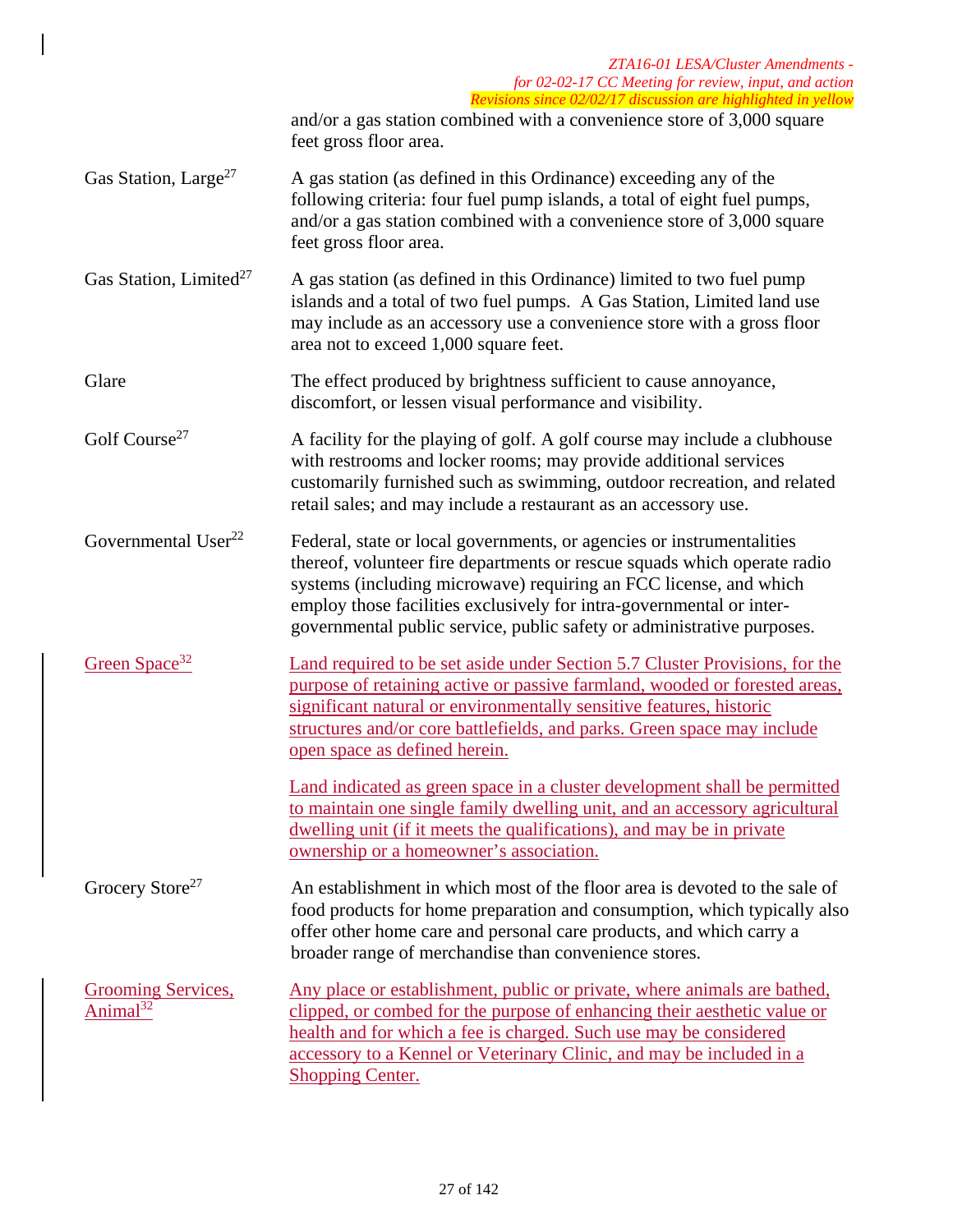|                                                 | ZTA16-01 LESA/Cluster Amendments -<br>for 02-02-17 CC Meeting for review, input, and action<br>Revisions since 02/02/17 discussion are highlighted in yellow                                                                                                                                                                                                                                                                                                                                                                                                                                                                                                                                                                                                                                                                                                                                                                                                                                                                                                                                    |
|-------------------------------------------------|-------------------------------------------------------------------------------------------------------------------------------------------------------------------------------------------------------------------------------------------------------------------------------------------------------------------------------------------------------------------------------------------------------------------------------------------------------------------------------------------------------------------------------------------------------------------------------------------------------------------------------------------------------------------------------------------------------------------------------------------------------------------------------------------------------------------------------------------------------------------------------------------------------------------------------------------------------------------------------------------------------------------------------------------------------------------------------------------------|
| Gross Floor Area <sup>27</sup>                  | The sum of the total horizontal areas of every floor of every building on a<br>lot. The measurement of gross floor area shall be computed as provided in<br>the Jefferson County Subdivision and Land Development Regulations.                                                                                                                                                                                                                                                                                                                                                                                                                                                                                                                                                                                                                                                                                                                                                                                                                                                                  |
| Group<br>Residential Facility <sup>23</sup>     | A facility which is owned, leased or operated by a behavioral health<br>service provider and which: (1) Provides residential services and super-<br>vision for individuals who are developmentally disabled or behaviorally<br>disabled; (2) is occupied as a residence by not more than eight individuals<br>who are developmentally disabled and not more than three supervisors or<br>is occupied as a residence by not more than twelve individuals who are<br>behaviorally disabled and not more than three supervisors; (3) is licensed<br>by the Department of Health and Human Resources; and (4) complies with<br>the State Fire Commission for residential facilities. Per Chapter 17 of the<br>West Virginia Code, as amended, a Group Residential Home shall be a<br>permitted residential use of property for the purposes of zoning and shall<br>be a permitted use in all zones or districts.                                                                                                                                                                                    |
| Group<br>Residential Home <sup>23</sup>         | A building owned or leased by developmentally disabled or behaviorally<br>disabled persons for purposes of establishing a personal residence, and<br>complying with all applicable requirements of the state of West Virginia.<br>Per Chapter 17 of the West Virginia Code, as amended, a Group<br>Residential Home shall be a permitted residential use of property for the<br>purposes of zoning and shall be a permitted use in all zones or districts.                                                                                                                                                                                                                                                                                                                                                                                                                                                                                                                                                                                                                                      |
| Harpers Ferry<br>Overlay District <sup>22</sup> | For purposes of regulating Wireless Telecommunication Facilities, an area<br>bounded on the north by a line running west from the Potomac River shore<br>to and along Engle Switch Road to its intersection with Route 230; thence<br>south along Route 230 to its intersection with the CSX Railroad Valley<br>Line; thence south along said railroad to Milepost 4 on the railroad at its<br>intersection with Millville Road; thence east from that point to and across<br>the Shenandoah River to a point 1000 feet distant on the eastern shore of<br>the said Shenandoah River; then following a line 1000 feet inland from<br>that opposite shore of the Shenandoah River to its confluence with the<br>Potomac River; then along a line 1000 feet inland from the Potomac river<br>shore running east to the Virginia state line; thence north to the Potomac<br>River shore; thence west along the shore of the Potomac River to the point<br>of origin. This district excludes the area within the jurisdictional<br>boundaries of the town of Harpers Ferry and the town of Bolivar. |
| Heavy Industrial Use <sup>27</sup>              | Manufacturing or other enterprises with significant external effects<br>including but not limited to noise, dust, glare, odors or vibrations, or which<br>pose significant risks due to the involvement of explosives, radioactive<br>materials, poisons, pesticides, herbicides, or other hazardous materials in<br>the manufacturing or other process. This use also includes those land uses<br>characterized by heavy trucking activity or extensive warehousing.                                                                                                                                                                                                                                                                                                                                                                                                                                                                                                                                                                                                                           |
| Helipad <sup>27</sup>                           | A facility without the logistical support provided by a heliport where<br>helicopters take off and land. Helipads do not include facilities for<br>maintenance, repair, fueling, or storage of helicopters.                                                                                                                                                                                                                                                                                                                                                                                                                                                                                                                                                                                                                                                                                                                                                                                                                                                                                     |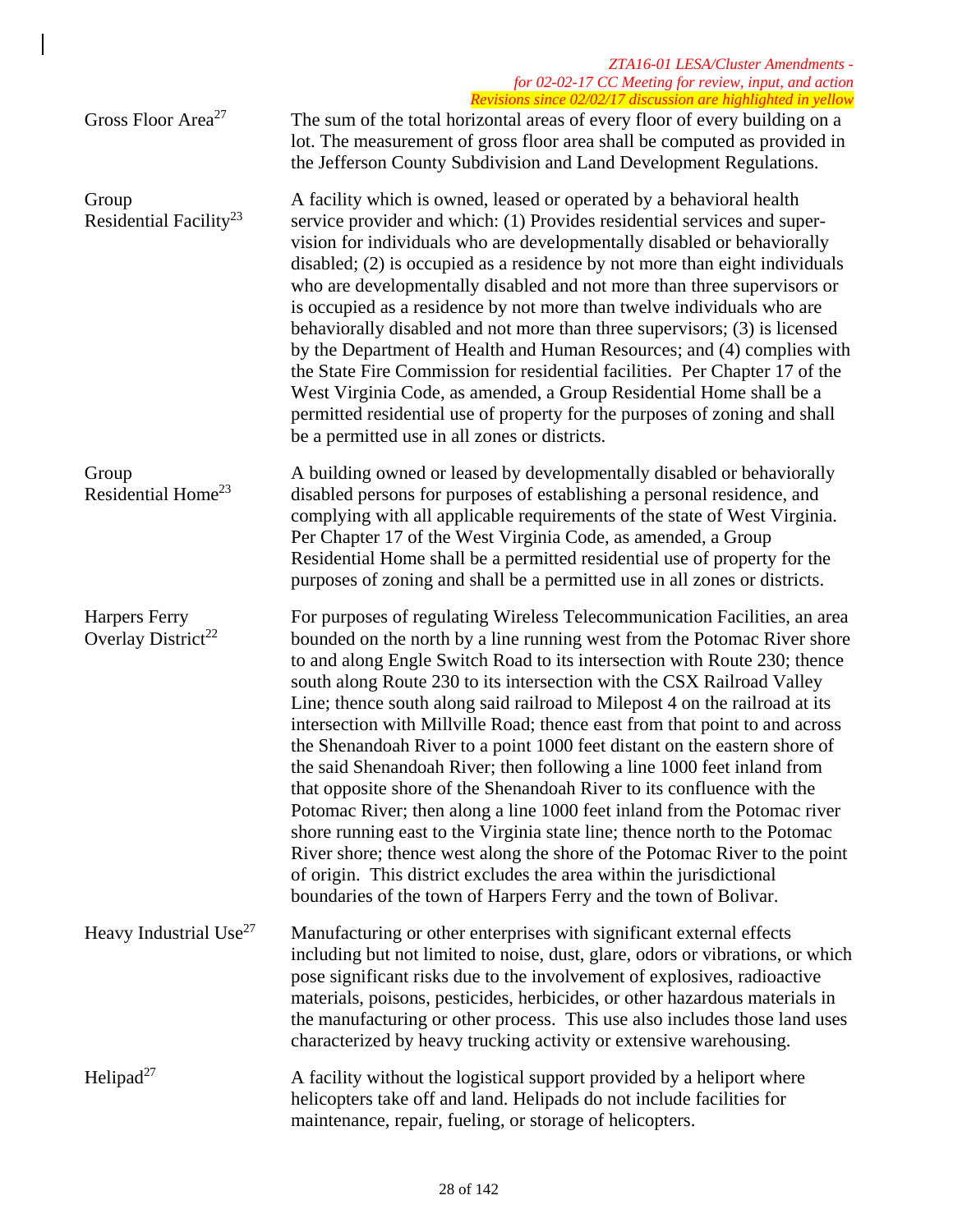| Heliport <sup>27</sup>                                                              | An area designed to be used for the landing or takeoff of helicopters<br>including operations facilities, such as maintenance, loading and<br>unloading, storage, fueling, or terminal facilities.                                                                                                                                                                                                                                                                                                                                                                                                                                                                                                                                                       |
|-------------------------------------------------------------------------------------|----------------------------------------------------------------------------------------------------------------------------------------------------------------------------------------------------------------------------------------------------------------------------------------------------------------------------------------------------------------------------------------------------------------------------------------------------------------------------------------------------------------------------------------------------------------------------------------------------------------------------------------------------------------------------------------------------------------------------------------------------------|
| <b>Historic Landmarks</b><br>Commission <sup>32</sup>                               | Membership, terms of office, jurisdiction, and rules of procedure are<br>established in the Bylaws of the Jefferson County Historic Landmarks<br>Commission and Chapter 8, Article 26A of the West Virginia Code.                                                                                                                                                                                                                                                                                                                                                                                                                                                                                                                                        |
| Historic Resource <sup>22</sup>                                                     | A site, structure, area, or district possessing historic importance as defined<br>by the U.S. Department of Interior, West Virginia State Historic<br>Preservation Office, Jefferson County Historic Landmarks Commission, or<br>other governmental agency.                                                                                                                                                                                                                                                                                                                                                                                                                                                                                              |
| Historic Site/Property                                                              | Any lot, parcel, historic structure, or designated area which has been listed<br>on the West Virginia or the National Register of Historic Places.                                                                                                                                                                                                                                                                                                                                                                                                                                                                                                                                                                                                       |
| Home Occupation,<br>Level $1^{8, 24}$                                               | An occupation conducted in a residential premises, as described in<br>Article 4A of this Ordinance.                                                                                                                                                                                                                                                                                                                                                                                                                                                                                                                                                                                                                                                      |
| Home Occupation,<br>Level $2^{8, 24}$                                               | An occupation conducted in a residential premises, as described in<br>Article 4A of this Ordinance.                                                                                                                                                                                                                                                                                                                                                                                                                                                                                                                                                                                                                                                      |
| Horse Racing Facility <sup>27</sup>                                                 | A facility licensed by the State of West Virginia to offer, for public<br>viewing and amusement, on-site horse racing events with on-site related<br>wagering thereupon. This use can also include the conduct of other<br>occasional special events. In addition to the race course and spectator<br>areas, this use also includes accessory uses (including but not limited to<br>eateries, off-street parking structures, public, community or private<br>utilities, exhibits, and shops). This use may also include the provision of<br>resident employee and guest lodging services for both humans and animals<br>incidental to the visit or stay on the site. This use may also include<br>veterinary care for animals kept or visiting the site. |
| Hotel/Motel $^{27}$                                                                 | A building in which lodging is provided and offered to the public for<br>compensation, and which is open to transient guests and is not a Bed and<br>Breakfast, Residential Care Home, Group Residential Home, Group<br>Residential Facility, or Country Inn (as defined in this Ordinance). A<br>hotel/motel may include a restaurant, bar, personal and retail services, and<br>entertainment as accessory uses.                                                                                                                                                                                                                                                                                                                                       |
| Hunting, Shooting,<br>Archery and Fishing<br>Clubs, Public or Private <sup>23</sup> | Land owned by an organized group of persons formed as a club that is<br>used for hunting, fishing, shooting, archery and similar types of passive<br>recreation.                                                                                                                                                                                                                                                                                                                                                                                                                                                                                                                                                                                         |
| <b>Impervious Surface</b>                                                           | Any structure, material, or surface which reduces and prevents absorption<br>of storm water into the earth.                                                                                                                                                                                                                                                                                                                                                                                                                                                                                                                                                                                                                                              |
| Improvements                                                                        | Modifications to land which increase its value or utility. Improvements<br>include, but are not limited to, buildings and structures, road grading, road<br>surfacing, landscaping, curbs, gutters, storm sewers and drains, sidewalks,                                                                                                                                                                                                                                                                                                                                                                                                                                                                                                                  |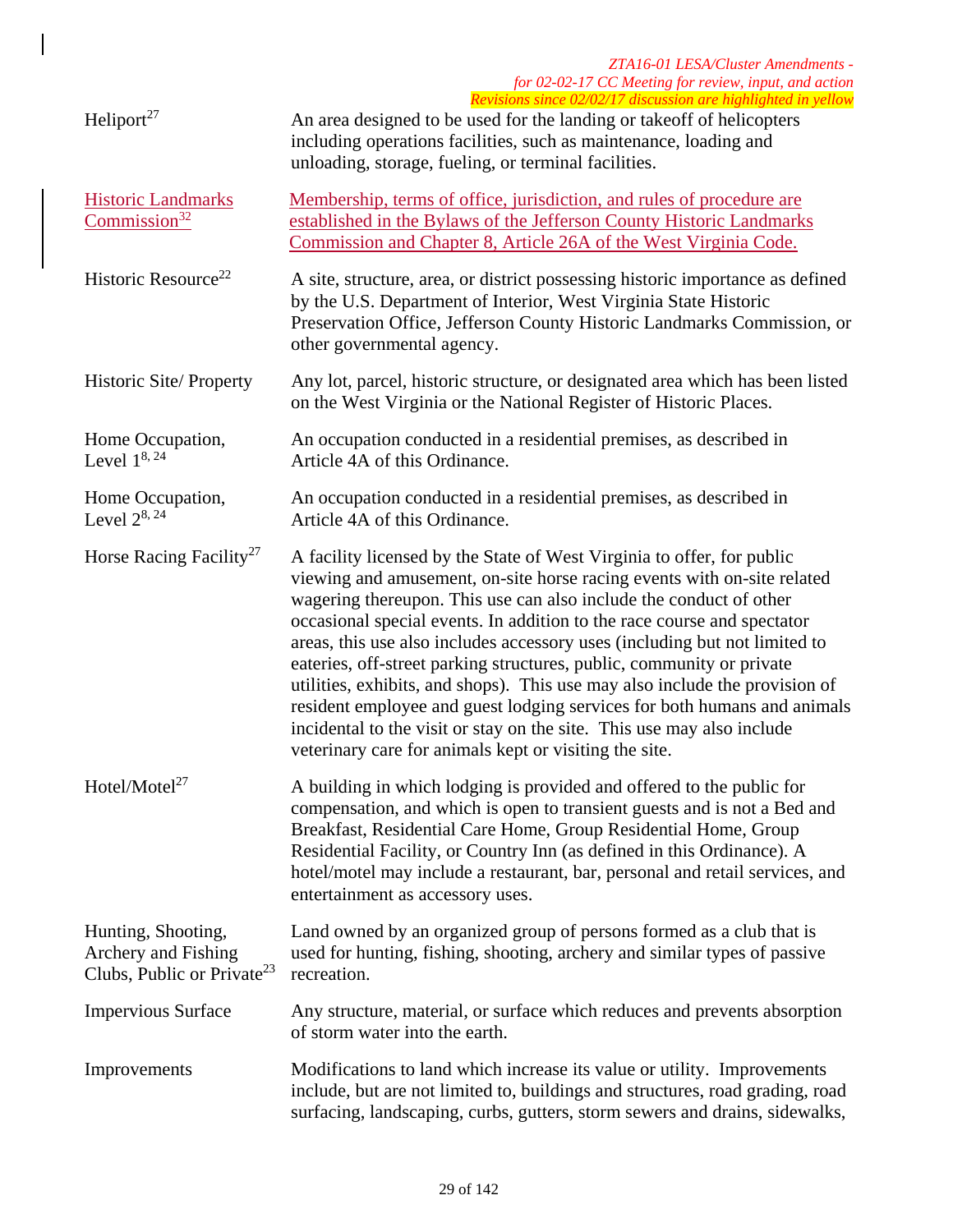|                                   | ZTA16-01 LESA/Cluster Amendments -<br>for 02-02-17 CC Meeting for review, input, and action<br>Revisions since 02/02/17 discussion are highlighted in yellow                                                                                                                                                                                                                                                                                                                                                                                                        |
|-----------------------------------|---------------------------------------------------------------------------------------------------------------------------------------------------------------------------------------------------------------------------------------------------------------------------------------------------------------------------------------------------------------------------------------------------------------------------------------------------------------------------------------------------------------------------------------------------------------------|
|                                   | street signs, modifications to watercourses, water supply facilities, sewage<br>disposal facilities, and park and recreation equipment.                                                                                                                                                                                                                                                                                                                                                                                                                             |
| In-Law Suite <sup>32</sup>        | An accessory dwelling unit that is incidental and subordinate to the<br>principal dwelling unit for the purpose of housing a relative of the<br>property owner.                                                                                                                                                                                                                                                                                                                                                                                                     |
| Institutional Use $^{17, 21, 23}$ | A non-profit, public or quasi-public use, such as a religious facility,<br>library, public or private school, hospital, or government owned, operated,<br>or supported facility or land use for public purpose.                                                                                                                                                                                                                                                                                                                                                     |
| Kennel <sup>23,27,32</sup>        | The boarding, breeding, raising, grooming, or training of more than six<br>dogs, cats, or other household pets of any age not owned by the owner or<br>occupant of the premises, and/or for commercial gain or as part of the<br>operations of a not-for-profit organization.                                                                                                                                                                                                                                                                                       |
| <b>Land Surveyor</b>              | A person registered by the State of West Virginia through the Board of<br>Examiners of Land Surveyors.                                                                                                                                                                                                                                                                                                                                                                                                                                                              |
| Lattice Tower <sup>9, 22</sup>    | A support structure constructed of vertical metal struts and cross braces<br>forming a triangular or square structure which often tapers from the<br>foundation to the top.                                                                                                                                                                                                                                                                                                                                                                                         |
| Light Industrial <sup>1, 23</sup> | Any industry that does not use a significant amount of water except for<br>domestic purposes. Industrial uses that do not create noise, odors, smoke<br>and objectionable nuisances or hazards. Any uses listed in Section 5.6B<br>(as amended) are not considered light industrial.                                                                                                                                                                                                                                                                                |
| Lot                               | A tract of land area meeting local development standards which is<br>intended for building development whether immediate or future.                                                                                                                                                                                                                                                                                                                                                                                                                                 |
| Lot Area                          | The total horizontal area included within the rear, side and front lot or<br>proposed street lines of the lot.                                                                                                                                                                                                                                                                                                                                                                                                                                                      |
| Lot Line, Front <sup>5, 23</sup>  | The side or sides of an interior or through lot which abut a street.<br>Front lot lines shall be measured from the Road Improvement<br>Easement where one exists. For a property with a rear yard adjacent<br>to a right-of-way designated as an alley, a rear yard setback shall apply.                                                                                                                                                                                                                                                                            |
| Lot Line, Side <sup>5, 23</sup>   | Any lot line other than a front lot line or rear lot line.                                                                                                                                                                                                                                                                                                                                                                                                                                                                                                          |
| Lot of Record                     | A written or graphic description of a lot that is on record in the office of<br>the Clerk of the County Commission of Jefferson County at the adoption<br>of this Ordinance.                                                                                                                                                                                                                                                                                                                                                                                        |
| Lot, Corner <sup>23</sup>         | A lot abutting on two intersecting streets. Both sides abutting the streets<br>forming the corner shall be considered front lot lines unless otherwise<br>specified in this Ordinance, with the exception of corner lots that front on<br>a private or public road on one edge and an access easement serving 5 lots<br>or fewer on one edge. For such lots, a front yard setback for the principal<br>structure applies to the edge of the lot that fronts on a private or public<br>road and a side yard setback for a principal structure applies to the edge of |

 $\overline{\phantom{a}}$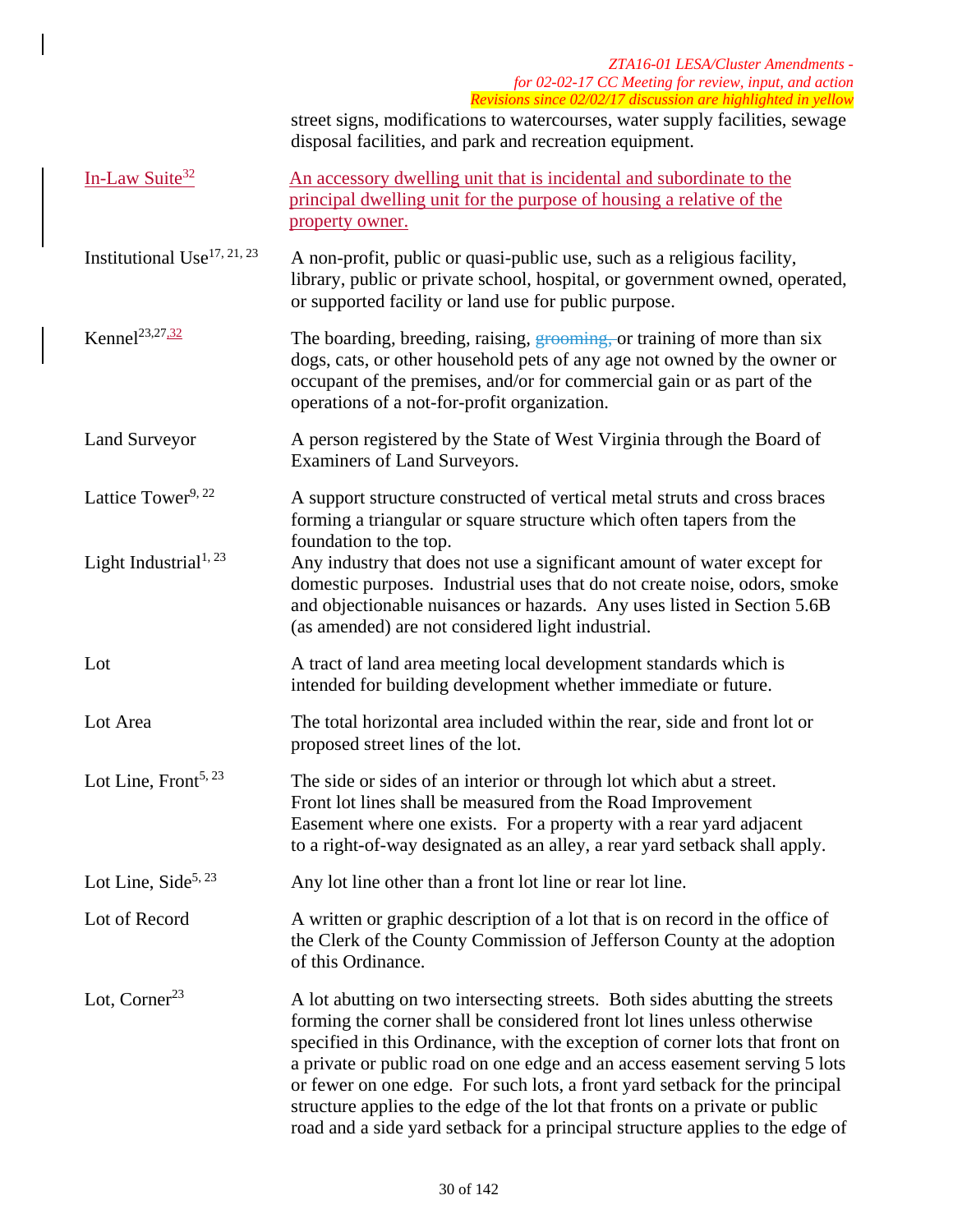the lot that fronts on the access easement. A corner lot must have at least one rear lot line.

Manufactured Housing<sup>23</sup> A single family detached structure built in a factory according to Federal Manufactured Home Construction and Safety Standards, effective June 15, 1976. A factory-built, single-family structure, which is manufactured or constructed under authority of 42 U.S.C. Sec. 5403, Federal Manufactured Home Construction and Safety Standards, and is to be used as a place for human habitation, but which is not constructed with a permanent hitch or other device allowing it to be moved other than for the purpose of moving to a permanent site and which does not have permanently attached to its body or frame any wheels or axles. For the purpose of this Ordinancetitle, a manufactured home shall be considered the same as any site-built, single-family detached dwelling.

Manufacturing, Heavy<sup>27</sup> An establishment engaged in manufacturing, assembly, fabrication, packaging or other industrial processing of products primarily from extracted or raw materials or the bulk storage and handling of such products and materials, or an industrial establishment having potential to produce noise, dust, glare, odors or vibrations beyond its property line. A land use that generates significant noise, odor, vibration, illumination, or particulate matter that has the potential to adversely affect adjacent land uses, or requires a significant amount of on-site hazardous chemical storage, shall be classified under this land use.

Manufacturing, Limited<sup>27</sup> The manufacture, predominantly from previously prepared materials, of finished products or parts, including processing, fabrication, assembly, treatment and packaging of such products, and incidental storage, sales, and distribution of such products, but excluding basic industrial processing and custom manufacturing. This category includes welding services.

Massage Parlor<sup>7</sup> An establishment where, for any form of consideration, massage, alcohol rub, fomentation, electric or magnetic treatment, or similar treatment or manipulation of the human body is administered, unless such treatment or manipulation is administered by a medical practitioner, chiropractor, acupuncturist, physical therapist, certified massage therapist, or similar professional person licensed by the State. This definition does not include an athletic club, health club, school, gymnasium, reducing salon, spa, or similar establishment where massage or similar manipulation of the human body is offered as an incidental or accessory service.

Medical/Dental/ Optical Office, Small<sup>23, 32</sup> A medical, dental, or optical office limited to two practitioners and related support staff.

Medical/Dental/ Optical Office<sup>27</sup> A facility other than a hospital where medical, dental, optical, mental health, surgical, and/or other personal health care services are provided on an outpatient basis, and that accommodates licensed primary practitioners (for example, chiropractors, dentists, medical doctors, optometrists, prescription opticians, psychologists, etc.) within a single office suite.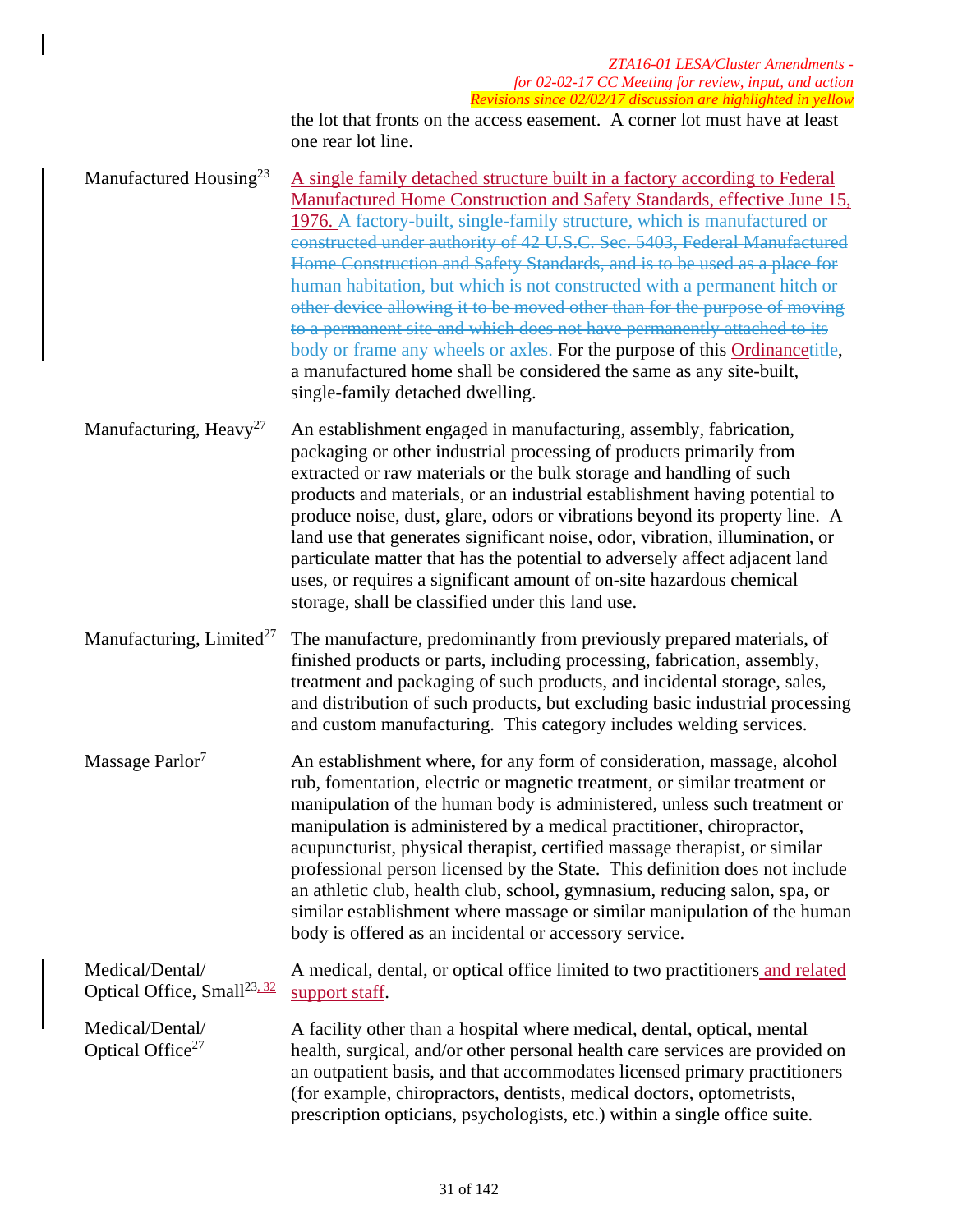Mixed Use Building<sup>32</sup> A mixed use unit consisting of a commercial or office use and a residential use. The commercial or office use must be located on the first floor.

- Mobile Home Park A lot, site, or parcel of land used or intended to accommodate two (2) or more mobile homes for residential purposes with adequate public or community water and sewerage service meeting Health Department standards. A mobile home park does not include mobile home sales lots, which unoccupied mobile homes are parked for inspection and sale. This term includes all buildings, structures, vehicles, accessories and appurtenances used or intended as equipment in such a park.
- Mobile Home, Boat and Trailer Sales<sup>27</sup> Use of a site for the sale, rental or servicing of mobile homes, boats and trailers. This use includes outdoor display of items for sale or rent, and accessory retail sale of merchandise related to mobile homes, boats and trailers. This use does not include a gas station.
- Mobile Home<sup>23</sup> A manufactured single family detached home built prior to the Federal Manufactured Home Construction and Safety Standards which became effective June 15, 1976. A detached structure with the following characteristics: It is designed for long-term occupancy an containing sleeping accommodations, a flush toilet, a tub or shower bath, and kitchen facilities with plumbing and electrical connections provided for attachment to outside systems, and it is designed for transportation after fabrication on streets or highways on its own wheels, or on flatbeds or other trailers, or detachable wheels, and it arrives at the site where it is to be occupied complete and ready for occupancy except for minor and incidental unpacking and assembly operations, location on jacks or other temporary or permanent foundations, connections to utilities and the like. A mobile home is distinct from a manufactured home.
- Model Home/ Sales Office<sup>23</sup> A dwelling unit temporarily used for display purposes as an example of dwelling units available for sale in a residential development approved by Jefferson County. Model homes may include sales offices for dwellings within the development.
- Modular HomeUnit A single family detached structure built in a factory that meets the State or Local Building Codes where the homes will be sited.A factory-fabricated transportable building unit designed to be used by itself or to be incorporated with similar units at a building site into a modular structure for residential, commercial, educational, or industrial uses.
- Monopole<sup>9, 22</sup> A support structure constructed of a self-supporting hollow metal tube securely anchored to a foundation.
- Motor Vehicle<sup>17, 21</sup> Any self-propelled vehicle designed primarily for transportation of persons or goods along public streets or other public ways.
- Movie Theater<sup>27</sup> A building containing audience seating and one or more screens and auditoriums intended for the viewing of films. A movie theater may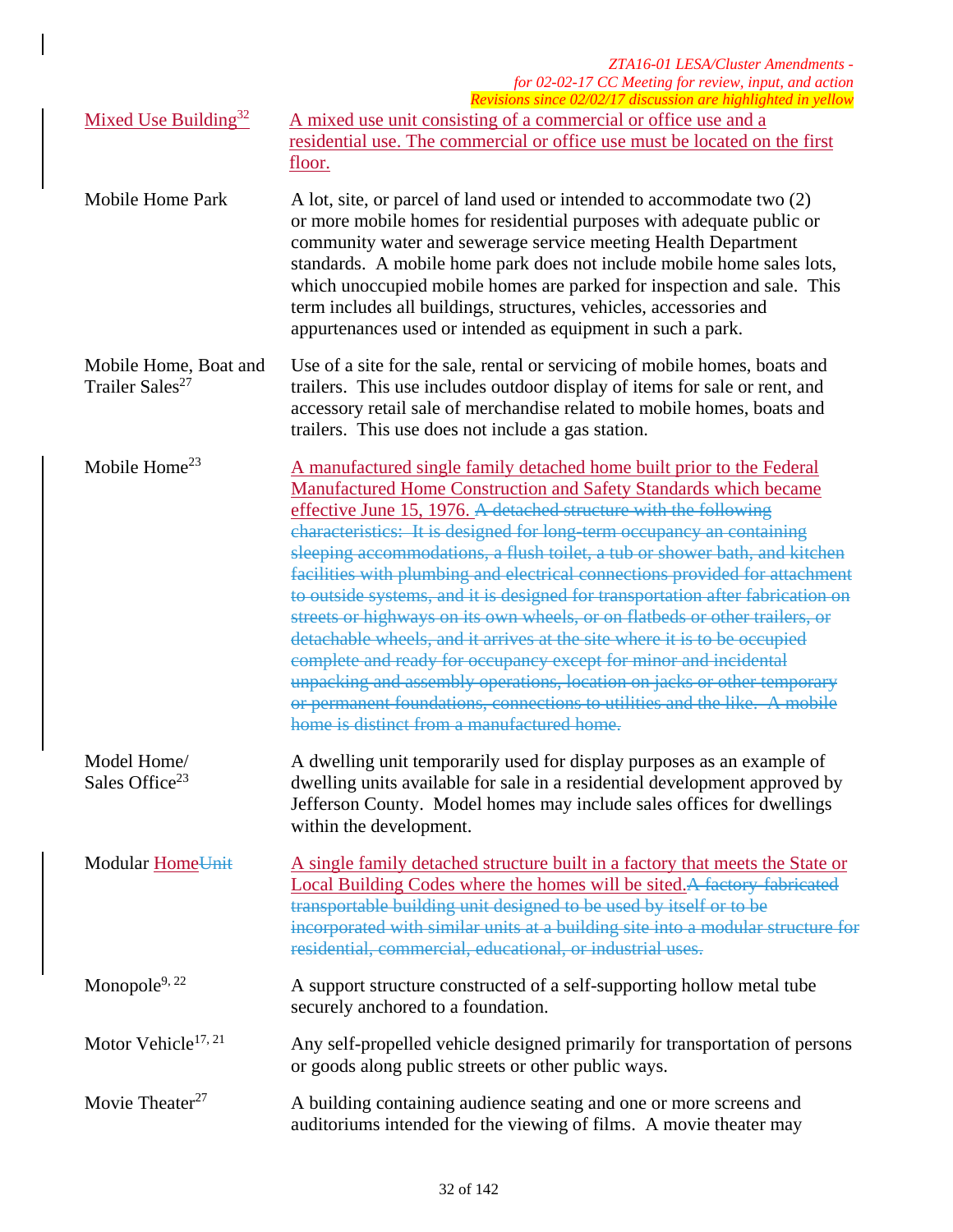|                                                    | $\alpha$ residios since 02/02/17 also assion are ingingined in year) $\kappa$<br>contain a lobby and refreshment stand, and may include service of food and<br>beverages to seated patrons. Incidental use of a movie theater for<br>community events and live performances is permitted. This use does not<br>include an adult use or a bar/nightclub.                                                                                                                                 |
|----------------------------------------------------|-----------------------------------------------------------------------------------------------------------------------------------------------------------------------------------------------------------------------------------------------------------------------------------------------------------------------------------------------------------------------------------------------------------------------------------------------------------------------------------------|
| Multi-Residential Use                              | A deeded lot or parcel on which two or more dwelling units is located.                                                                                                                                                                                                                                                                                                                                                                                                                  |
| Natural Undisturbed<br>Conditions <sup>5</sup>     | This exists where the terrain has not been altered in form by human<br>activities such as cutting, filling, blasting or leveling and where natural<br>vegetation exists.                                                                                                                                                                                                                                                                                                                |
| Natural Vegetation <sup>5</sup>                    | This occurs when a property is allowed to revert to a wild condition with<br>native plants. No cutting, trimming or cultivation takes place in areas of<br>natural vegetation.                                                                                                                                                                                                                                                                                                          |
| <b>Nature Center and</b><br>Preserve <sup>32</sup> | A land use providing environmental and conservation education for adults<br>and youth.                                                                                                                                                                                                                                                                                                                                                                                                  |
| Neighborhood <sup>17, 21</sup>                     | An area generally confined to a one-mile radius from the perimeter of a<br>proposed development.                                                                                                                                                                                                                                                                                                                                                                                        |
| Nightclub <sup>27</sup>                            | A commercial establishment where the primary activity is dancing and<br>musical entertainment and in which alcoholic beverages are dispensed for<br>consumption on the premises. This use may include live entertainment<br>(other than an adult use) that complies with Jefferson County noise<br>restrictions.                                                                                                                                                                        |
| Nonconforming $\text{Lot}^{32}$                    | A lot or parcel that lawfully existed at the time this Ordinance became<br>effective and which does not conform with the dimensional requirements of<br>the district in which it is located. This includes the dimensions, acreage,<br>and/or access, etc. Any new lines of division within a subdivision of a<br>parcel that is a nonconforming lot shall meet the regulations of this<br>Ordinance.                                                                                   |
| Nonconforming $Use^{\frac{32}{}}$                  | A land use of a building or of land that lawfully existeding at the time this<br>Ordinance became omes effective and which does not conform with the use<br>regulations of the district in which it is located. Any new lines of division<br>within a subdivision of a parcel that is a nonconforming use shall meet the<br>regulations of this Ordinance.                                                                                                                              |
| Nonconforming<br>Structure <sup>32</sup>           | A building that lawfully existed at the time this Ordinance became effective<br>and which does not conform with the site coverage, setback, height, open<br>space, or other regulations describing the physical development standards of<br>the district in which it is located. Any new lines of division within a<br>subdivision of a parcel that contains a nonconforming structure shall not<br>create a further nonconformity and shall meet the regulations of this<br>Ordinance. |
| Non-Residential <sup>17, 21</sup>                  | A commercial, industrial, or institutional use.                                                                                                                                                                                                                                                                                                                                                                                                                                         |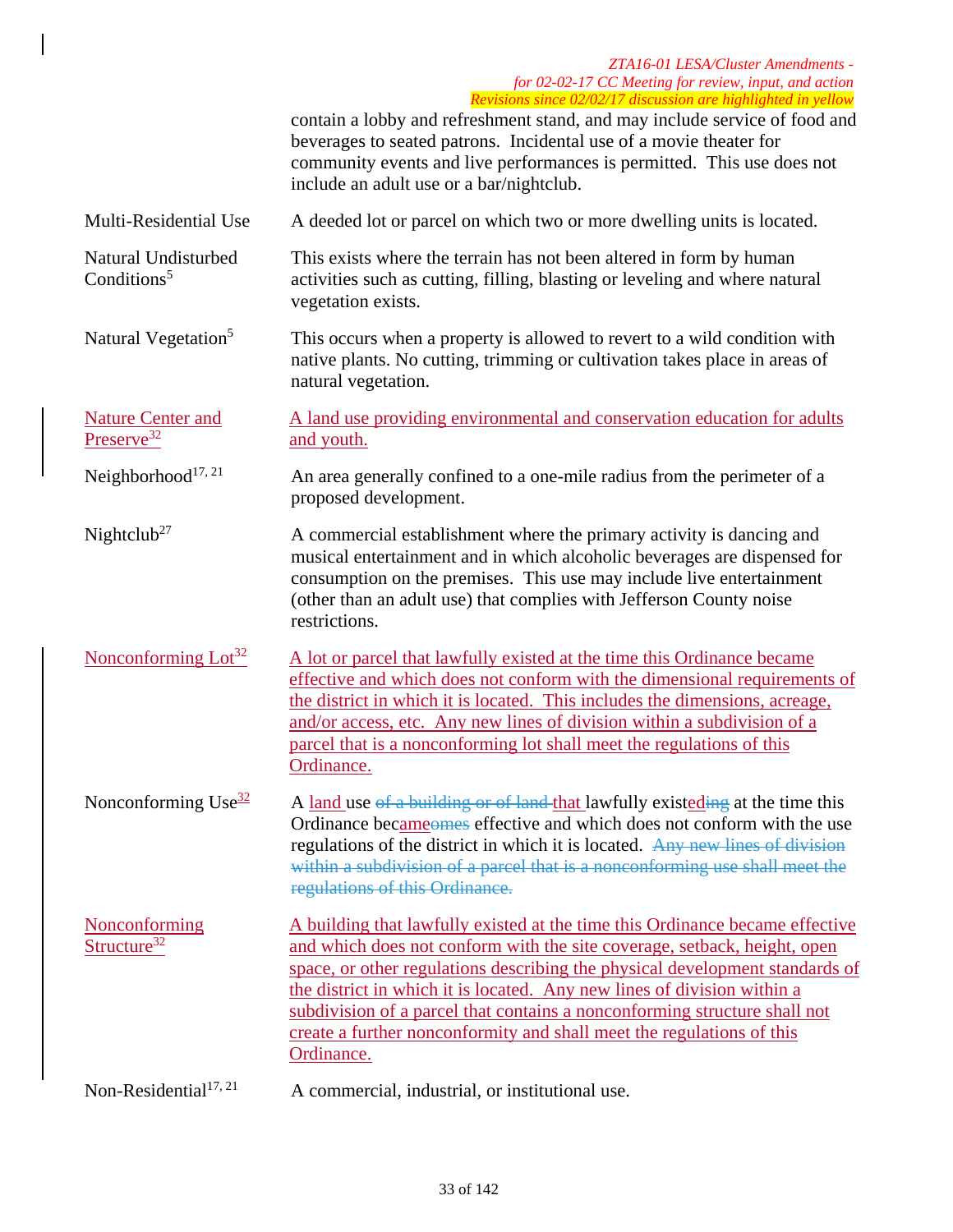North American Industry Classification System  $(AIAICS)<sup>23</sup>$ 

A system to classify business establishments according to type of economic activity.

| Nursing or<br><b>Retirement Home</b>                   | This term includes rest homes, nursing homes, convalescent homes for<br>children and homes providing chronic and convalescent care.                                                                                                                                                                                                                                                                                                                                                                                                                                                                                   |
|--------------------------------------------------------|-----------------------------------------------------------------------------------------------------------------------------------------------------------------------------------------------------------------------------------------------------------------------------------------------------------------------------------------------------------------------------------------------------------------------------------------------------------------------------------------------------------------------------------------------------------------------------------------------------------------------|
| Open Space $\frac{32}{2}$                              | Land within a proposed development site excluding areas devoted to<br>buildings, structures, roadways and parking. Land area to be left<br>undeveloped as part of a natural resource preservation, recreation,<br>bufferyards, or other open space provision of the Subdivision Regulations.<br>Open space excludes areas in lots, street right-of-ways, or parking. Private<br>open space is designed and intended for common use and the enjoyment of<br>the residents. Public open space is designed and intended for common use<br>and the enjoyment of the residents of Jefferson County.                        |
| Parking, Commercial<br>Offsite Accessory <sup>27</sup> | Use of a site for the storage of motor vehicles, which is not accessory to<br>any other use on the same or any other lot, and which contains parking<br>space rented to the general public or reserved for individuals by the hour,<br>day, week, or month.                                                                                                                                                                                                                                                                                                                                                           |
| Pawn Shop Services <sup>27</sup>                       | An establishment that engages, in whole or in part, in the business of<br>loaning money on the security of pledges of personal property, or<br>deposits or conditional sales of personal property, or the purchase or<br>sale of personal property. This use does not include a Bank.                                                                                                                                                                                                                                                                                                                                 |
| PCS <sup>22</sup>                                      | Personal Communication Services.                                                                                                                                                                                                                                                                                                                                                                                                                                                                                                                                                                                      |
| Performing Arts Theater <sup>27</sup>                  | An establishment for the performing arts with seating for audiences.<br>Such establishments may include related services such as food and<br>beverage sales and other concessions. Incidental use of a performing<br>arts theater for community events is permitted. This use does not<br>include an adult use or a bar or nightclub.                                                                                                                                                                                                                                                                                 |
| Personal Services <sup>27</sup>                        | Establishments primarily engaged in providing individual services<br>generally related to personal needs of a non-medical type, including<br>barber shops; beauty salons; chiropractic clinics; clothing rental; dry<br>cleaning and laundry services (as defined in this Ordinance);<br>duplicating services; garment repair, pressing, and tailoring; massage<br>therapy provided by licensed massage practitioner; photographic<br>studios; psychic readers; real estate; self-service laundromat; shoe<br>repair; spas; tanning salons; travel agencies; video rental stores and<br>other similar establishments. |
| Plat <sup>23</sup>                                     | A scaled, graphic drawing of a land subdivision project prepared<br>according to the provisions of the Subdivision and Land Development<br>Regulations and this Ordinance. A plat depicts the design and layout<br>of a project as well as the location of existing and proposed property<br>boundaries and easements. A plat also includes all terms, conditions                                                                                                                                                                                                                                                     |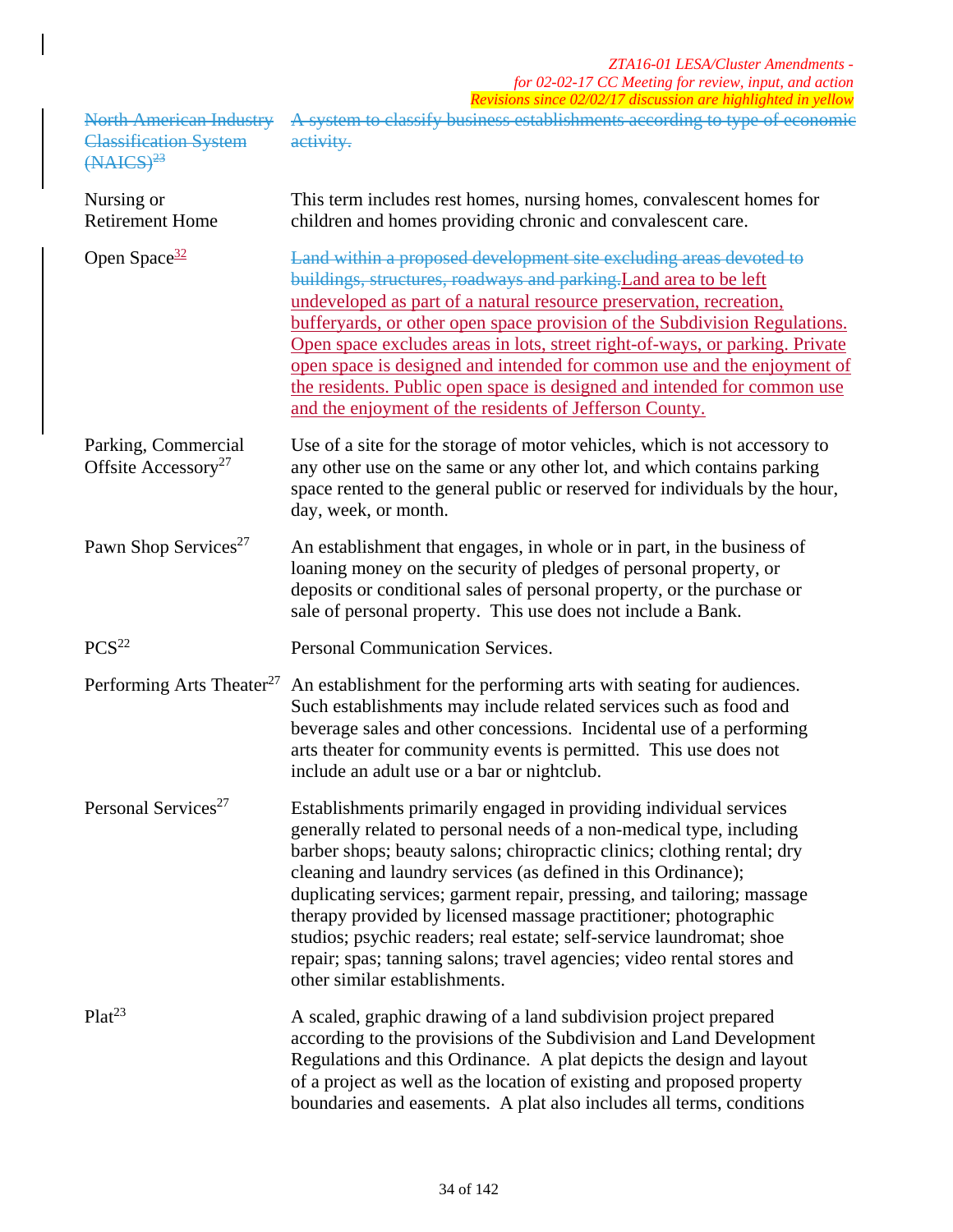|                                                 | ZTA16-01 LESA/Cluster Amendments -<br>for 02-02-17 CC Meeting for review, input, and action                                                                                                                                                                                                                                                                                                                                                                                                                                                                    |
|-------------------------------------------------|----------------------------------------------------------------------------------------------------------------------------------------------------------------------------------------------------------------------------------------------------------------------------------------------------------------------------------------------------------------------------------------------------------------------------------------------------------------------------------------------------------------------------------------------------------------|
|                                                 | Revisions since 02/02/17 discussion are highlighted in yellow<br>and performance requirements established prior to the approval of a<br>subdivision.                                                                                                                                                                                                                                                                                                                                                                                                           |
| Preliminary Plat <sup>23</sup>                  | A professionally prepared drawing of a proposed subdivision which is<br>not a record plat but which contains detailed information concerning the<br>proposed development, and is prepared according to the provisions of<br>the Subdivision and Land Development Regulations and this<br>Ordinance.                                                                                                                                                                                                                                                            |
| Preschool <sup>23</sup>                         | Use of a site for the provision of pre-elementary educational services on<br>a scheduled basis to children through kindergarten. If the West Virginia<br>Department of Education establishes requirements for a preschool, the<br>land use shall meet these requirements.                                                                                                                                                                                                                                                                                      |
| Primary Public<br>Safety Provider <sup>22</sup> | An FCC licensed governmental user that uses wireless telecommunication<br>facilities to provide primary communications for law enforcement, fire,<br>ambulance or related emergency services. Primary Public Service<br>Provider does not include Commercial Wireless Service Providers, or<br>Competitive Local Exchange Carriers (CLEC), who provide<br>telecommunication services on a commercial basis to Primary Public<br>Service Providers, or who deliver emergency calls or messages from its<br>customers to a Public Safety Answering Point (PSAP). |
| Principal<br>Permitted Use <sup>23, 31.32</sup> | Any use included on the Principal Permitted and Conditional Uses Table<br>$(\text{Appendix } C)$ which is or may be lawfully established in a particular<br>district, approved by the Office of Planning and Zoning without<br>requirement of Development Review System review or approval by a<br>board or commission, provided the use conforms with all applicable<br>requirements of this Ordinance. Such use does not include Conditional<br>Uses as defined in this Ordinance.                                                                           |
| Principal Use <sup>23</sup>                     | The primary or predominant use of any site.                                                                                                                                                                                                                                                                                                                                                                                                                                                                                                                    |
| Printing and Publishing <sup>27</sup>           | A printing operation of an industrial scale, involving a process that is<br>considered printing, imprinting, reproducing, or duplicating images and<br>using printing methods including but not limited to offset printing,<br>lithography, web offset, flexographic, and screen process printing. This<br>use may include the production of books, magazines, newspapers and<br>other printed matter.                                                                                                                                                         |
| Private Business User <sup>22</sup>             | Persons or entities which operate radio facilities (including microwave)<br>requiring an FCC license solely for intra-company communications and<br>who do not employ those facilities to offer fixed or mobile wireless<br>communication services, or point-to-point microwave links for<br>commercial wireline communication services, to third parties for<br>compensation.                                                                                                                                                                                 |
| Professional Office,<br>Small <sup>32</sup>     | A professional office, as defined herein, limited to two professionals/<br>practitioners and related support staff.                                                                                                                                                                                                                                                                                                                                                                                                                                            |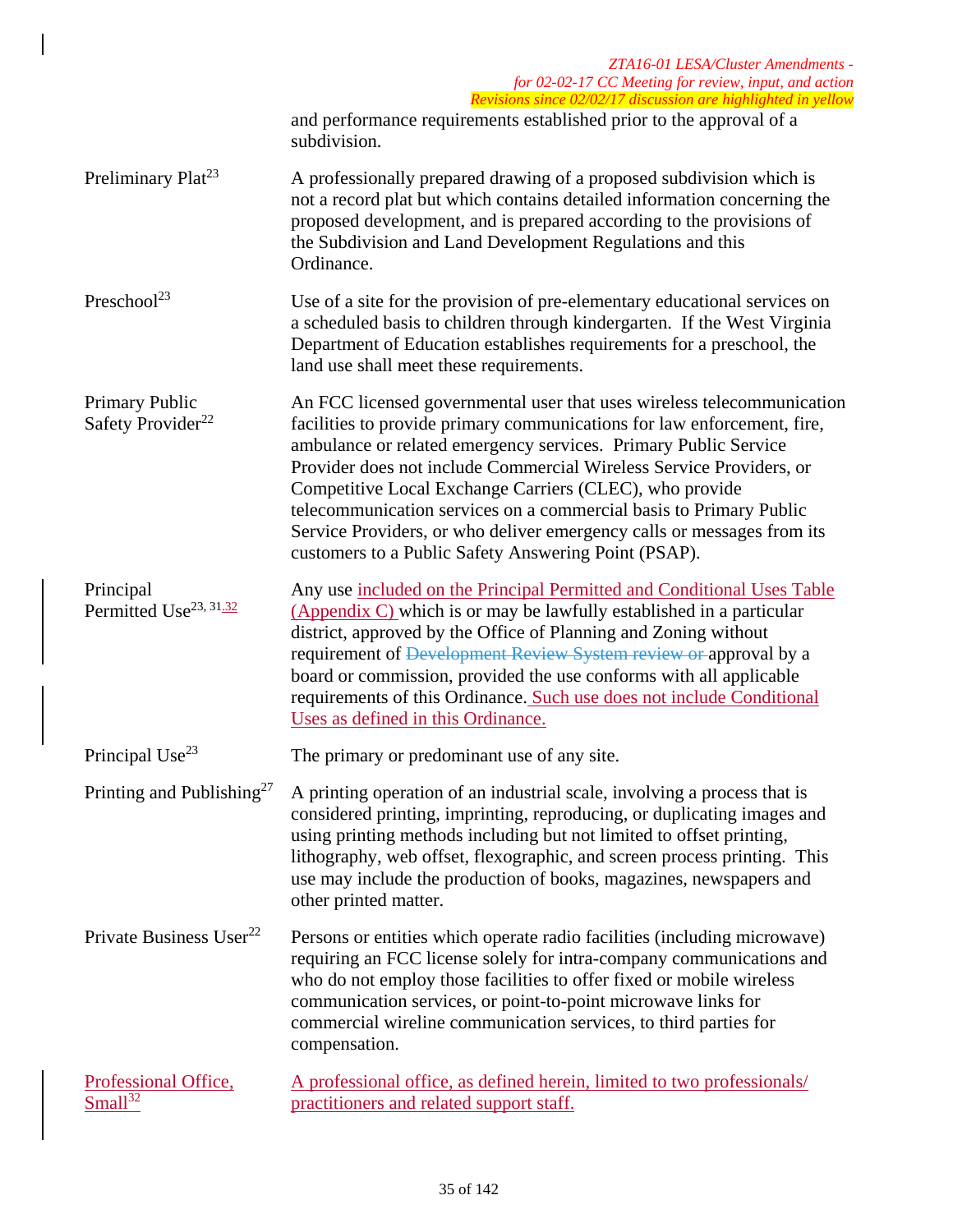- Professional Office<sup>27</sup> A building used primarily for offices for administrative, executive, professional, research, or similar organizations; and for real estate, advertising, and insurance agencies and similar firms. No merchandise is sold on the premises. An office building may include ancillary services for employees, such as a restaurant or coffee shop. This land use does not include a Medical/Dental/Optical Office. Prohibited Use A use that is not permitted.
- Public Highway Any highway or road in Jefferson County which is part of the Federal or West Virginia public highway system and which is so identified by and numbered on the most recent General Highway Map published by the West Virginia Department of Highways.
- Public Safety Facility<sup>23</sup> Facilities that provide health and safety services to the general public including, but not limited to fire stations, police stations, and emergency medicine or ambulance stations or facilities.
- Publicly Owned Facility<sup>23</sup> Use of a site for government operations or activities, and not otherwise defined as a public safety facility; school, elementary or secondary; school, university or college; school, vocational or professional; hospital; cultural facility; or essential utility equipment.
- Recycling Drop-Off Center<sup>27</sup> A building or site used for a drop-off location for temporary storage of recyclable, recoverable or reusable materials such as paper, cardboard, glass, metal, plastic, batteries and motor oil. Processing of materials is limited to separation. This land use is intended for household or consumer use rather than commercial or industrial use.
- Research and Development $13$ Research, development and testing laboratories that do not involve the mass manufacture, fabrication, processing or sale of products.
- Residential Care Home<sup>23</sup> The use of a site for the provision of a family-based facility in a singlefamily dwelling unit providing 24 hour care in a protected living arrangement with not more than two supervisory personnel and not more than six residents who are suffering from mobility, orthopedic, visual, speech, or hearing impairments, Alzheimer's disease, pre-senile dementia, cerebral palsy, epilepsy, muscular dystrophy, multiple sclerosis, cancer, heart disease, diabetes, cognitive disability, autism, emotional illness, or similar conditions.
- $Residential<sup>1</sup>$  Any detached or attached structure that is used for permanent living quarters and has kitchen facilities.
- Restaurant<sup>27</sup> A commercial establishment where food and beverages are prepared, served, and consumed primarily within the principal building. A restaurant may include the incidental sale of alcohol for on-premises consumption; however, sale of food and non-alcoholic beverages is the principal use of the site. This use does not include the uses Bar or Nightclub.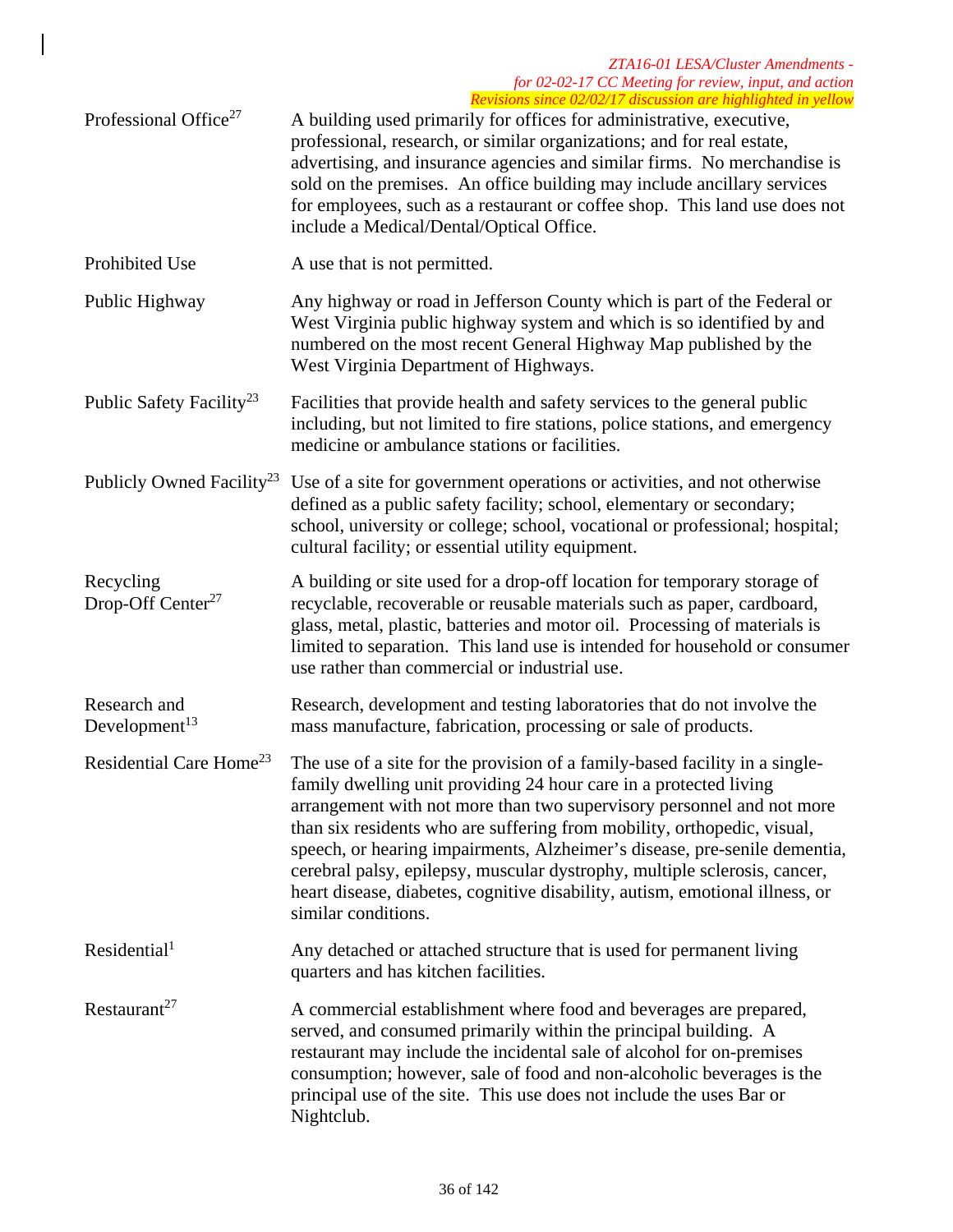#### *ZTA16-01 LESA/Cluster Amendments for 02-02-17 CC Meeting for review, input, and action Revisions since 02/02/17 discussion are highlighted in yellow*

| Restaurant, Fast Food <sup>27</sup>                   | Any establishment whose principal business is the sale of foods and/or<br>beverages in ready-to-consume individual servings, for consumption<br>either inside or outside the restaurant building or for carry-out.<br>Customer orders and/or service may be by means of a window or walk-<br>up counter. A fast food restaurant whose design or method of operation<br>includes a drive-up window or drive-through service or includes service<br>to customers in parked motor vehicles is classified as a Restaurant, Fast<br>Food, Drive-Through. This use may include the incidental sale of<br>alcohol for on-premises consumption; however, sale of food and non-<br>alcoholic beverages is the principal use of the site. This use does not<br>include the uses Bar or Nightclub.                                                                                                                                                                                                                                                                                                                                                                                                                                                                                                                                                                                                                                                                                                                                                                                                               |  |
|-------------------------------------------------------|-------------------------------------------------------------------------------------------------------------------------------------------------------------------------------------------------------------------------------------------------------------------------------------------------------------------------------------------------------------------------------------------------------------------------------------------------------------------------------------------------------------------------------------------------------------------------------------------------------------------------------------------------------------------------------------------------------------------------------------------------------------------------------------------------------------------------------------------------------------------------------------------------------------------------------------------------------------------------------------------------------------------------------------------------------------------------------------------------------------------------------------------------------------------------------------------------------------------------------------------------------------------------------------------------------------------------------------------------------------------------------------------------------------------------------------------------------------------------------------------------------------------------------------------------------------------------------------------------------|--|
| Restaurant, Fast Food,<br>Drive Through <sup>27</sup> | A fast food restaurant whose design or method of operation includes a<br>drive-up window or drive-through service or includes service to customers<br>in parked motor vehicles.                                                                                                                                                                                                                                                                                                                                                                                                                                                                                                                                                                                                                                                                                                                                                                                                                                                                                                                                                                                                                                                                                                                                                                                                                                                                                                                                                                                                                       |  |
| Restaurant, Fast Food,<br>Limited <sup>23</sup>       | Takeout pizza/sandwich shops not exceeding 600 square feet.                                                                                                                                                                                                                                                                                                                                                                                                                                                                                                                                                                                                                                                                                                                                                                                                                                                                                                                                                                                                                                                                                                                                                                                                                                                                                                                                                                                                                                                                                                                                           |  |
| Restaurant, Limited <sup>23</sup>                     | A food service establishment not exceeding 2,000 square feet and where<br>the primary mode of food distribution is by server.                                                                                                                                                                                                                                                                                                                                                                                                                                                                                                                                                                                                                                                                                                                                                                                                                                                                                                                                                                                                                                                                                                                                                                                                                                                                                                                                                                                                                                                                         |  |
| Retail Food Store,<br>Limited $^{23}$                 | A retail food store not exceeding 1,500 square feet of retail floor space.                                                                                                                                                                                                                                                                                                                                                                                                                                                                                                                                                                                                                                                                                                                                                                                                                                                                                                                                                                                                                                                                                                                                                                                                                                                                                                                                                                                                                                                                                                                            |  |
| Retail Sales and<br>Services, General <sup>27</sup>   | A commercial facility engaged in the indoor sale or rental, with incidental<br>service, of goods or merchandise to the general public for personal or<br>household consumption, or providing retail services or entertainment to the<br>general public. Typical retail sales uses include department stores, apparel<br>stores, discount retail stores, furniture stores, or establishments providing the<br>following products or services: household cleaning and maintenance<br>products; food, pharmaceutical products, cards, books, tobacco products,<br>cosmetics, and specialty items; flowers, plants, pets and pet supplies, hobby<br>materials, toys, and handcrafted items; apparel, jewelry, fabrics and similar<br>items; cameras, photography services, household electronic equipment,<br>video and music products, sporting equipment, home furnishings and<br>appliances, art supplies and framing, arts and antiques, paint and wallpaper,<br>hardware, carpeting and floor covering; interior decorating services; office<br>supplies; mail order or catalog sales; bicycles; and automotive parts and<br>accessories (excluding service and installation). Typical service-related uses<br>include eating and drinking establishments; finance, real estate and<br>insurance; amusement and recreational services or establishments such as<br>bowling alleys and miniature golf courses; health, educational and social<br>services. This use does not include Retail Store, Large, and does not include<br>any other use specifically classified in another definition herein. |  |
| Retail Sales, Limited <sup>27</sup>                   | Establishments of up to 10,000 square feet of gross floor area engaged in<br>the sale or rental of goods for consumer or household use; excluding,<br>however, animal sales or service; building materials and/or supplies, sales,<br>or rental. Typical uses include sale of consumer goods or art or craft                                                                                                                                                                                                                                                                                                                                                                                                                                                                                                                                                                                                                                                                                                                                                                                                                                                                                                                                                                                                                                                                                                                                                                                                                                                                                          |  |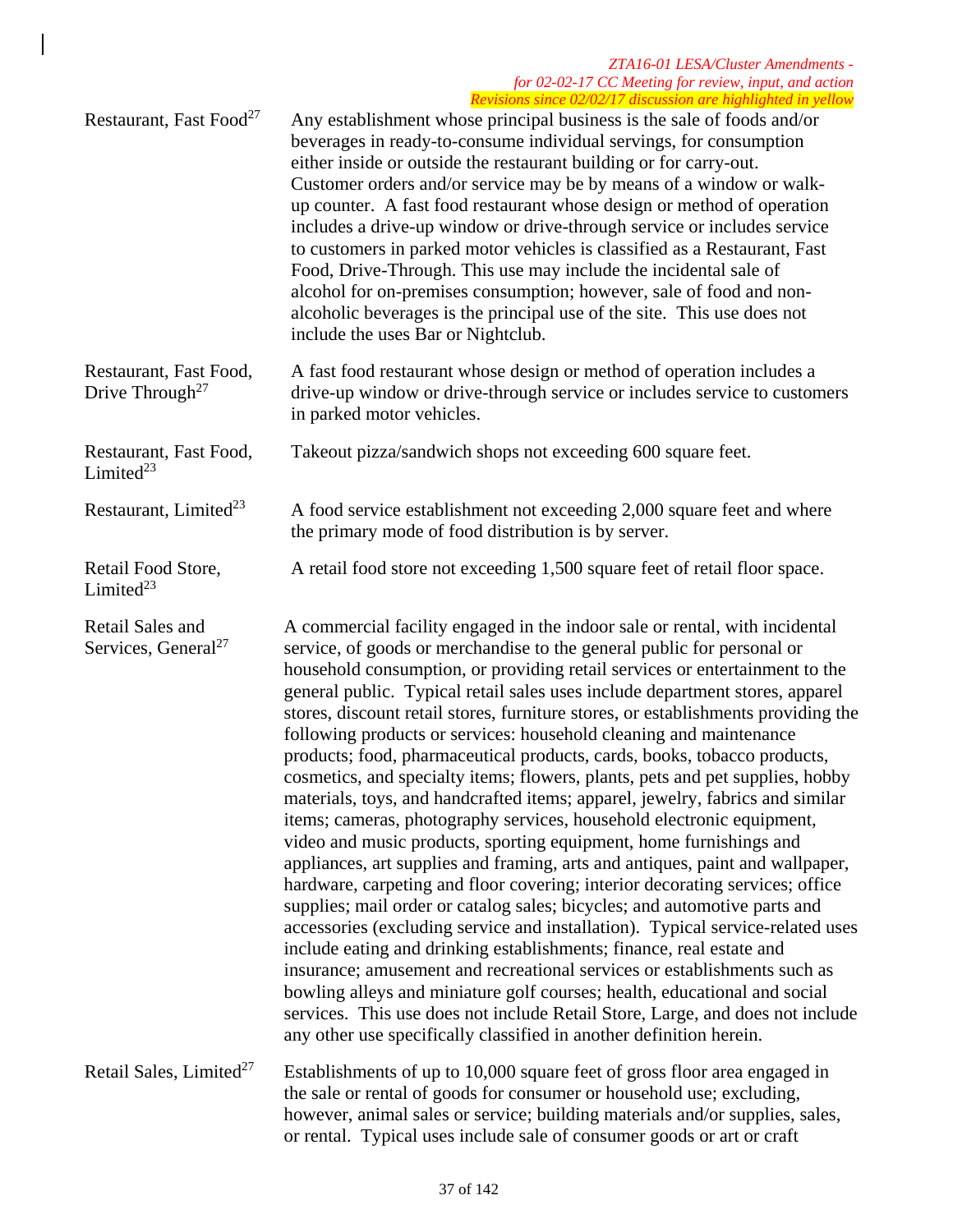|                                                               | ZTA16-01 LESA/Cluster Amendments -<br>for 02-02-17 CC Meeting for review, input, and action<br>Revisions since 02/02/17 discussion are highlighted in yellow                                                                                                                                                                                                                                                                                                                                                                                                                                                                                                                                                                                                                                                                                                                                                                                                                                                                                                            |
|---------------------------------------------------------------|-------------------------------------------------------------------------------------------------------------------------------------------------------------------------------------------------------------------------------------------------------------------------------------------------------------------------------------------------------------------------------------------------------------------------------------------------------------------------------------------------------------------------------------------------------------------------------------------------------------------------------------------------------------------------------------------------------------------------------------------------------------------------------------------------------------------------------------------------------------------------------------------------------------------------------------------------------------------------------------------------------------------------------------------------------------------------|
|                                                               | objects, flower shops, gift shops, boutiques, and book stores. This use does<br>not include Convenience Store, and does not include any other use<br>specifically classified in another definition herein.                                                                                                                                                                                                                                                                                                                                                                                                                                                                                                                                                                                                                                                                                                                                                                                                                                                              |
| Retail Store, Large <sup>27</sup>                             | A retail sales establishment with any commercial retail uses or a<br>combination of such commercial retail uses comprised of greater than<br>100,000 square feet of gross floor area. In calculating gross floor area,<br>ancillary outdoor storage or merchandise display areas are included. For the<br>purpose of determining the applicability of the 100,000 square feet of floor<br>area, the aggregate square footage is included for all adjacent buildings<br>operated by one company. A Retail Store, Large that sells to members only<br>or that also offers merchandise at wholesale is included in this definition.<br>Stores which would not otherwise be classified as a Retail Store, Large that<br>are connected by common walls as part of a shopping center with shared<br>parking facilities are not included in this definition. If a shopping center<br>includes a store which meets the definition of Retail Store, Large, the entire<br>shopping center shall be treated as a Retail Store, Large for the purposes of<br>applicable ordinances. |
| Right-of-Way                                                  | A right which grants passage across or through a property. A right-of-way<br>is also the (usually dimensioned) path along which the right of passage is<br>granted.                                                                                                                                                                                                                                                                                                                                                                                                                                                                                                                                                                                                                                                                                                                                                                                                                                                                                                     |
| Road                                                          | A prepared surface within a right-of-way which is intended for vehicular<br>use. Road does not include shoulders.                                                                                                                                                                                                                                                                                                                                                                                                                                                                                                                                                                                                                                                                                                                                                                                                                                                                                                                                                       |
| Rural Reception/<br>Event Facility <sup>26</sup>              | A facility within an existing structure and/or outdoor area for the hosting<br>of events such as weddings and similar events in the Rural, Village,<br>Residential Growth and Residential-Light Industrial-Commercial Districts<br>(permitted by Special Exception). Such events are limited to events that<br>involve extended families and friends such as weddings, wedding<br>receptions, birthday events, anniversary events, reunion events and/or<br>family gatherings. No events that involve charging admission or are solely<br>performance events are permitted under this provision.                                                                                                                                                                                                                                                                                                                                                                                                                                                                        |
| <b>Rural Reception/Event</b><br>Facility, Small <sup>26</sup> | A Rural Reception/Event Facility in the Rural District for the hosting of<br>events such as weddings with attendance not to exceed 75 cars at a<br>frequency of no more than one event per month.                                                                                                                                                                                                                                                                                                                                                                                                                                                                                                                                                                                                                                                                                                                                                                                                                                                                       |
| <b>RV</b> Park                                                | A recreational vehicle park (RV park) is a campground where privately<br>owned recreational vehicles can stay overnight, or longer, in allotted<br>spaces known as "sites".                                                                                                                                                                                                                                                                                                                                                                                                                                                                                                                                                                                                                                                                                                                                                                                                                                                                                             |
| School, University or<br>College <sup>23</sup>                | An educational institution that offers specialized instruction in any of<br>several fields of study and/or in a number of professions or occupations<br>and is authorized to confer various degrees such as the bachelor's degree.<br>Education uses may include a variety of uses such as classroom buildings,<br>administrative offices, sports facilities, student housing, research facilities<br>and other related uses operated by the governing board of the institution                                                                                                                                                                                                                                                                                                                                                                                                                                                                                                                                                                                         |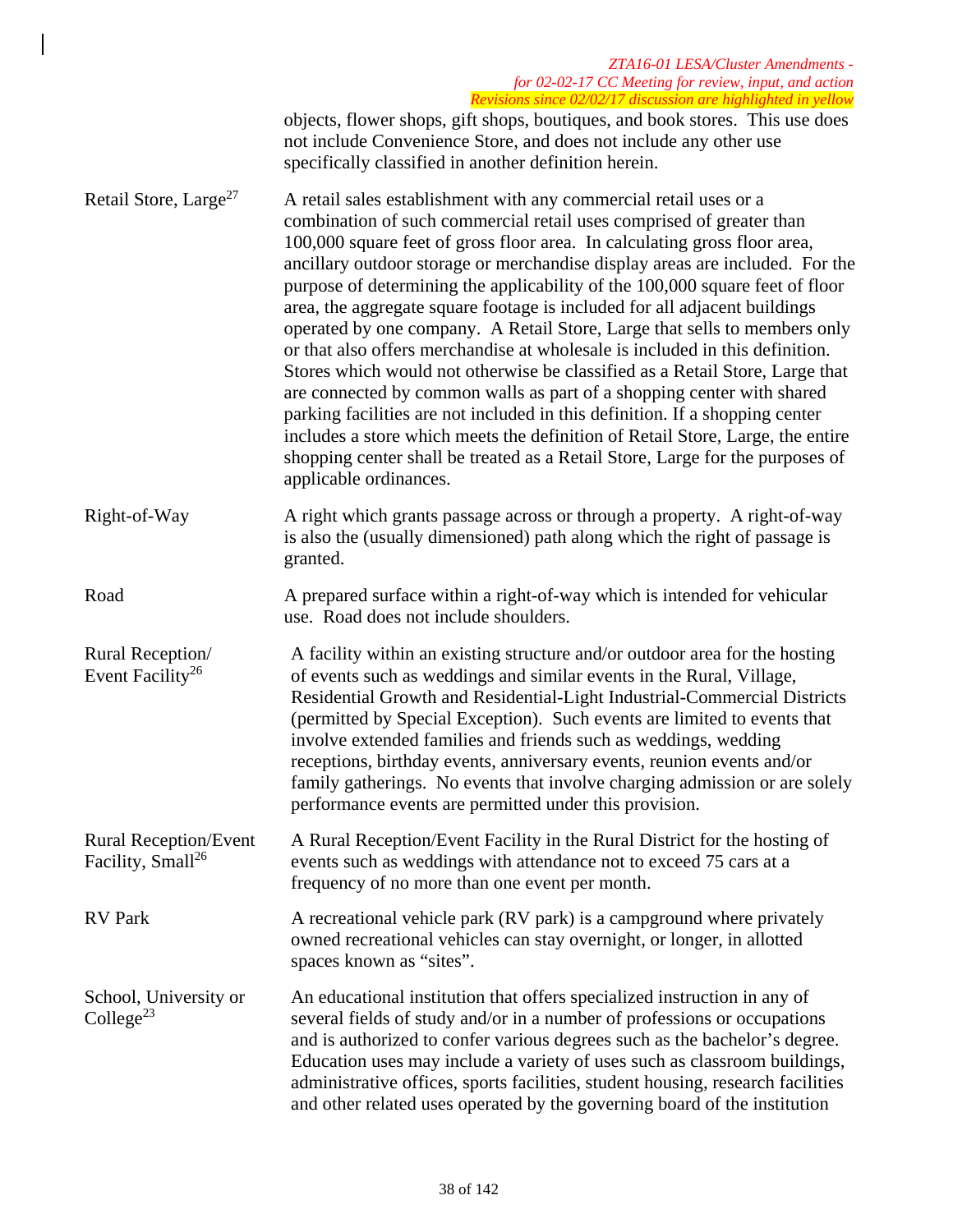|                                                     | ZTA16-01 LESA/Cluster Amendments -<br>for 02-02-17 CC Meeting for review, input, and action<br>Revisions since 02/02/17 discussion are highlighted in yellow                                                                                                                                                                                                                                                                                                                                                                                                                                                                                                          |
|-----------------------------------------------------|-----------------------------------------------------------------------------------------------------------------------------------------------------------------------------------------------------------------------------------------------------------------------------------------------------------------------------------------------------------------------------------------------------------------------------------------------------------------------------------------------------------------------------------------------------------------------------------------------------------------------------------------------------------------------|
|                                                     | within the campus or on adjoining lots. The land use category "School,<br>Vocational or Professional" is not included within this definition.                                                                                                                                                                                                                                                                                                                                                                                                                                                                                                                         |
| School, Vocational or<br>Professional <sup>27</sup> | A specialized or accredited instructional establishment that provides on-<br>site training or education in business, commercial, and/or trade skills. This<br>use includes a community college that primarily provides daytime services<br>to commuter students.                                                                                                                                                                                                                                                                                                                                                                                                      |
| Seasonal Use <sup>5</sup>                           | A use that is carried on for not more than a single three day consecutive<br>period in each of the four solar seasons.                                                                                                                                                                                                                                                                                                                                                                                                                                                                                                                                                |
| Sensitive Natural Area <sup>5</sup>                 | An area of wetlands, stream or river banks and forest which exists as a<br>habitat supporting rare or endangered species or which has been dedicated<br>perpetually to environmental preservation by easement, covenant or other<br>legal instrument or which is otherwise protected for environmental<br>purposes by State or Federal statute.                                                                                                                                                                                                                                                                                                                       |
| Setback Line <sup>23</sup>                          | That line that is the required minimum distance from the street right-of-<br>way line or any other lot line that establishes the area within which the<br>principal structure must be erected or placed. For attached dwelling unit<br>types (duplex, multi-family, townhouse, two-family, and similar<br>residential uses) no setback between attached dwelling units is required.                                                                                                                                                                                                                                                                                   |
| Sexual<br>Paraphernalia Store <sup>15</sup>         | Any retail store specializing in the sale of paraphernalia, devices, or<br>equipment distinguished or characterized by an emphasis on depicting or<br>describing specific sexual activities or used in connection with specified<br>sexual activities.                                                                                                                                                                                                                                                                                                                                                                                                                |
| Shipping and<br>Mailing Services <sup>27</sup>      | Retail sales or business service establishment to facilitate the transmittal<br>and receipt of letter, bulk and packaging mail. This use does not include<br>major processing of mail or packages or bulk mailing distribution centers,<br>and does not include facilities owned or operated by governmental<br>agencies such as the United States Postal Service.                                                                                                                                                                                                                                                                                                    |
| Shooting Range, Indoor <sup>27</sup>                | A facility designed or used for shooting at targets with rifles, pistols, or<br>shotguns, and which is completely enclosed within a building or structure.<br>The operations and design and design of an outdoor shooting range meet<br>all applicable National Rifle Association standards.                                                                                                                                                                                                                                                                                                                                                                          |
| <b>Shooting Range,</b><br>Outdoor $27$              | The use of land for the safe discharge and use of rifles, shotguns, pistols,<br>silhouettes, skeet, trap, black powder, or any similar firearm for the<br>purpose of target practice, sport shooting, military/law enforcement<br>training, mock war games, or temporary competitions. The operations<br>and design of an outdoor shooting range meet all applicable National<br>Rifle Association standards, and the range must shall the setback and<br>minimum acreage standards for Hunting, Shooting, and Fishing Clubs as<br>established in this Ordinance. This land use does not include Hunting,<br>Shooting, Archery and Fishing Clubs and general hunting. |
| Shopping Center <sup>7, 27,32</sup>                 | A group of retail and/or other commercial establishments that is planned,<br>constructed, and managed as a total entity on a single lot with common                                                                                                                                                                                                                                                                                                                                                                                                                                                                                                                   |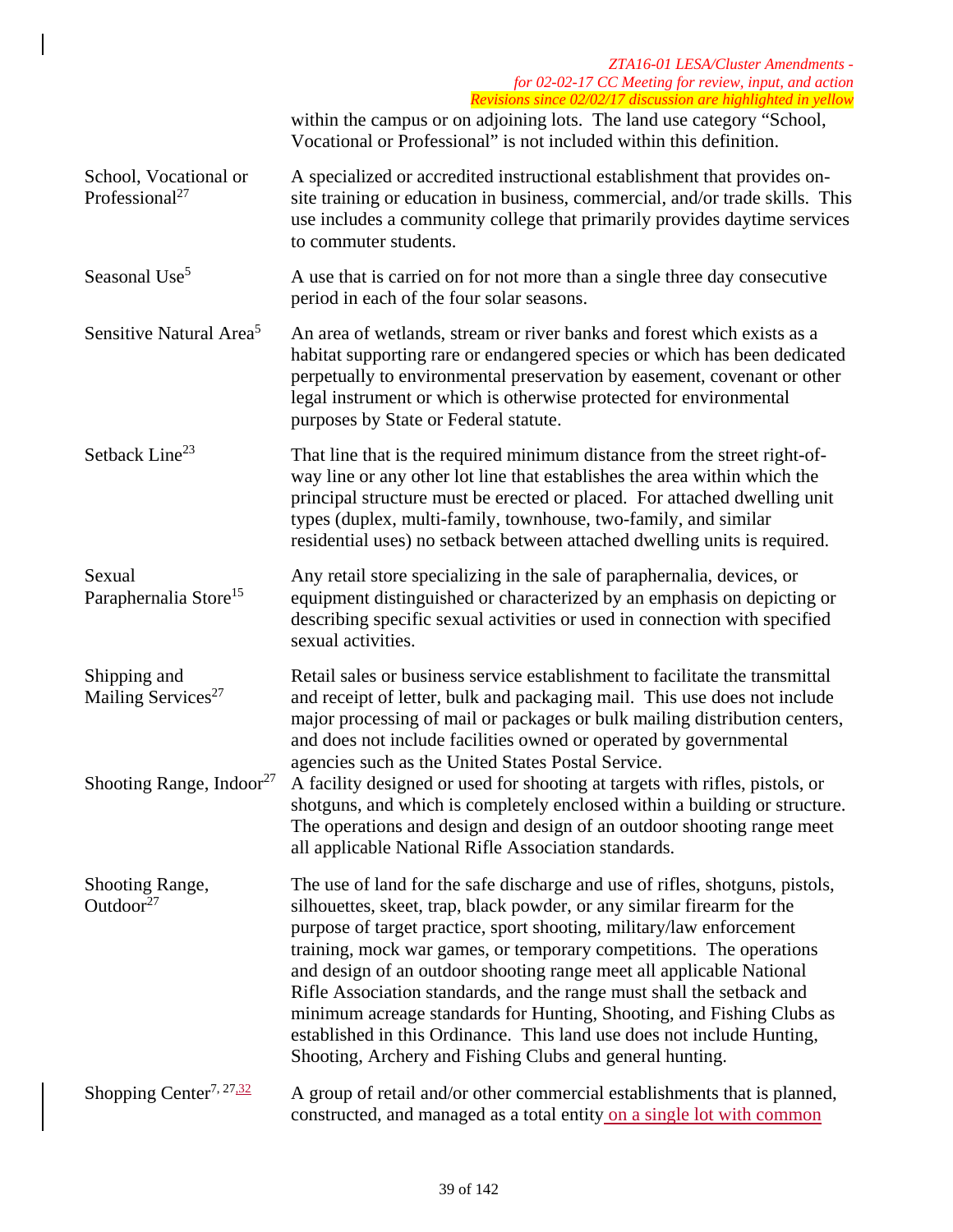|                                     | ZTA16-01 LESA/Cluster Amendments -<br>for 02-02-17 CC Meeting for review, input, and action<br>Revisions since 02/02/17 discussion are highlighted in yellow                                                                                                                                                                                                                                                                                                                                                        |
|-------------------------------------|---------------------------------------------------------------------------------------------------------------------------------------------------------------------------------------------------------------------------------------------------------------------------------------------------------------------------------------------------------------------------------------------------------------------------------------------------------------------------------------------------------------------|
|                                     | parking facilities that uses or leases separate areas of space to retail or<br>service oriented businesses                                                                                                                                                                                                                                                                                                                                                                                                          |
| Shopping Center <sup>7</sup>        | A commercial facility on a single lot with common parking facilities<br>that uses or leases separate areas of space to retail or service oriented<br>businesses.                                                                                                                                                                                                                                                                                                                                                    |
| Shrub, Evergreen                    | A low growing, usually several stemmed, woody plant which has foliage<br>that remains green and functional through more than one growing season.                                                                                                                                                                                                                                                                                                                                                                    |
| Sign                                | Any object, device display or structure, or part thereof, situated outdoors<br>or indoors, which is used to advertise, identify, display, direct, or attract<br>attention to an object, person, institution, organization, business, product,<br>service, event or location by any means, including words, letters, figures,<br>designs, symbols, fixtures, colors, illumination or projected images.                                                                                                               |
| Sign, Animated                      | A sign with action or motion, flashing lights, or color change requiring<br>electrical energy, electronic, or manufactured sources of supply, but not<br>including wind actuated elements such as flags, banners, or pennants.                                                                                                                                                                                                                                                                                      |
| Sign, Business                      | A sign which directs attention to a business or profession or to a<br>commodity, service, or entertainment sold or offered upon the premises<br>where the sign is located.                                                                                                                                                                                                                                                                                                                                          |
| Sign, Freestanding                  | A sign supported by a permanent structure, other than a building, that is<br>affixed to the earth and placed on the same parcel of land on which the<br>business or service advertised by the sign is located.                                                                                                                                                                                                                                                                                                      |
| Sign, Vehicle <sup>23</sup>         | A sign or advertising device which is painted, mounted, affixed or<br>otherwise attached to a vehicle or trailer, which is used for the purpose<br>of providing advertisements of products and services or directing<br>people to a business or service or other activity on or off the premises or<br>public right-of-way where such vehicle sign is located. This does not<br>include identification signs on vehicles which are moved regularly and<br>used in the normal, day-to-day operation of the business. |
| Sign,<br><b>Outdoor Advertising</b> | A sign structure which directs attention to a business, commodity,<br>service, or entertainment not necessarily conducted, sold, or offered<br>upon the premises where such sign is located. This term shall include<br>billboards.                                                                                                                                                                                                                                                                                 |
| Soil Value                          | A relative numeric value assigned to soil groups based on the group's<br>potential for agricultural production.                                                                                                                                                                                                                                                                                                                                                                                                     |
| Species, Rare or<br>Endangered      | Any species listed with the West Virginia Department of Natural<br>Resources Heritage Program Species List or by the U.S. Department of<br>the Interior, Department of Fish and Wildlife Management.                                                                                                                                                                                                                                                                                                                |

 $\overline{\phantom{a}}$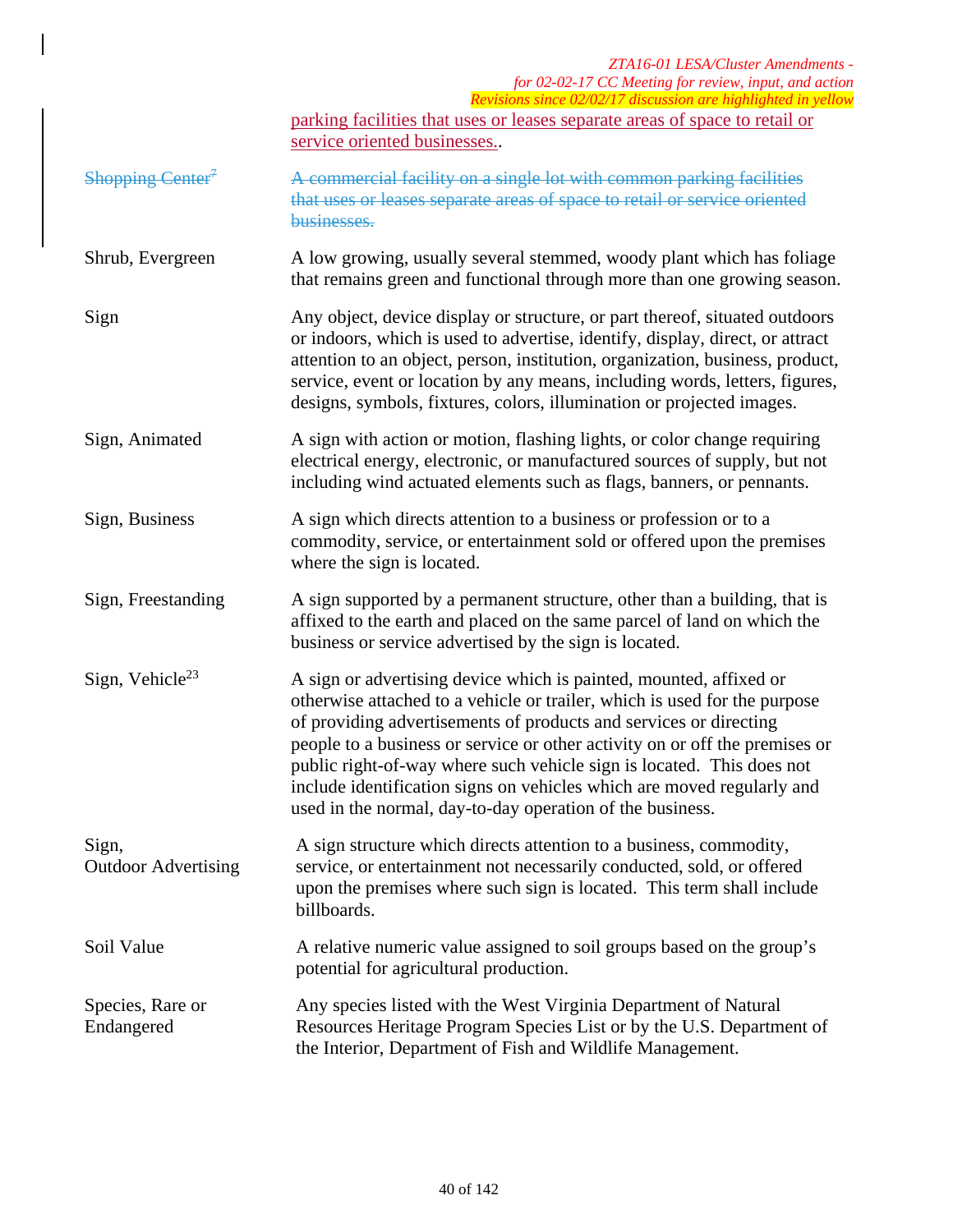| <b>Specified Anatomical</b><br>Area $15$     | As used herein specified anatomical areas means and includes any of the<br>following:<br>A. Less than completely and opaquely covered human genitals, public<br>region, buttocks, anus, or female breasts below a point<br>immediately above the top of the areola; or<br>B. Human male genitals in a discernibly turgid state, even if<br>completely or opaquely covered.                                                                                                                                                                                                                                                                                                                                                      |
|----------------------------------------------|---------------------------------------------------------------------------------------------------------------------------------------------------------------------------------------------------------------------------------------------------------------------------------------------------------------------------------------------------------------------------------------------------------------------------------------------------------------------------------------------------------------------------------------------------------------------------------------------------------------------------------------------------------------------------------------------------------------------------------|
| Specified Sexual<br>Activities <sup>15</sup> | As herein, specific sexual activities means and includes any of the<br>following:<br>A. The fondling or other erotic touching of human genitals, pubic<br>region, buttocks, anus, or female breasts;<br>B. Sex acts, normal or perverted, actual or simulated, including<br>intercourse, oral copulation, or sodomy; Masturbation, actual or<br>simulated; or<br>C. Excretory functions, when such activities are a part of or in<br>connection with any of the activities set forth in the following<br>definitions: Adult Use; Adult Arcade; Adult Bookstore; Adult<br>Cabaret; Adult Mini Motion Picture; Adult Sauna; Adult Theater;<br>Massage Parlor; Sexual Encounter Establishment; and, Sexual<br>Paraphernalia Store. |
| Staff <sup>17, 21, 23, 31</sup>              | Personnel employed in the Department of Engineering, Planning, and<br>Zoning.                                                                                                                                                                                                                                                                                                                                                                                                                                                                                                                                                                                                                                                   |
| Standard Details <sup>7, 23</sup>            | Minimum acceptable details approved by the County Engineer for use in<br>preliminary plats, site plans, and related improvement plans. Said<br>approval does not relieve the subdivider, the design consultant, or the<br>builder of the responsibility for structural adequacy and sound<br>construction.                                                                                                                                                                                                                                                                                                                                                                                                                      |
| Storage, Commercial <sup>27</sup>            | An enclosed storage facility of a commercial nature containing<br>independent, fully enclosed bays which are leased to persons<br>exclusively for storage of their household goods or personal property.                                                                                                                                                                                                                                                                                                                                                                                                                                                                                                                        |
| Street <sup>23</sup>                         | (See Road)                                                                                                                                                                                                                                                                                                                                                                                                                                                                                                                                                                                                                                                                                                                      |
| Support Structure <sup>22</sup>              | A structure designed to support Wireless Telecommunication Facilities<br>including, but not limited to, monopoles, lattice towers, utility poles and<br>other freestanding self-supporting structures.                                                                                                                                                                                                                                                                                                                                                                                                                                                                                                                          |
| Telecommunication <sup>9</sup>               | The technology which enables information to be exchanged through<br>the transmission of voice, video, or data signals by means electrical or<br>electromagnetic systems.                                                                                                                                                                                                                                                                                                                                                                                                                                                                                                                                                        |
| Tower Base <sup>22</sup>                     | The foundation, usually concrete, on which a telecommunication<br>tower is situated. For measurement calculations, the tower base is the<br>actual or geometric center of the tower. For structures lacking a<br>foundation the tower base is the ground elevation of the structure.                                                                                                                                                                                                                                                                                                                                                                                                                                            |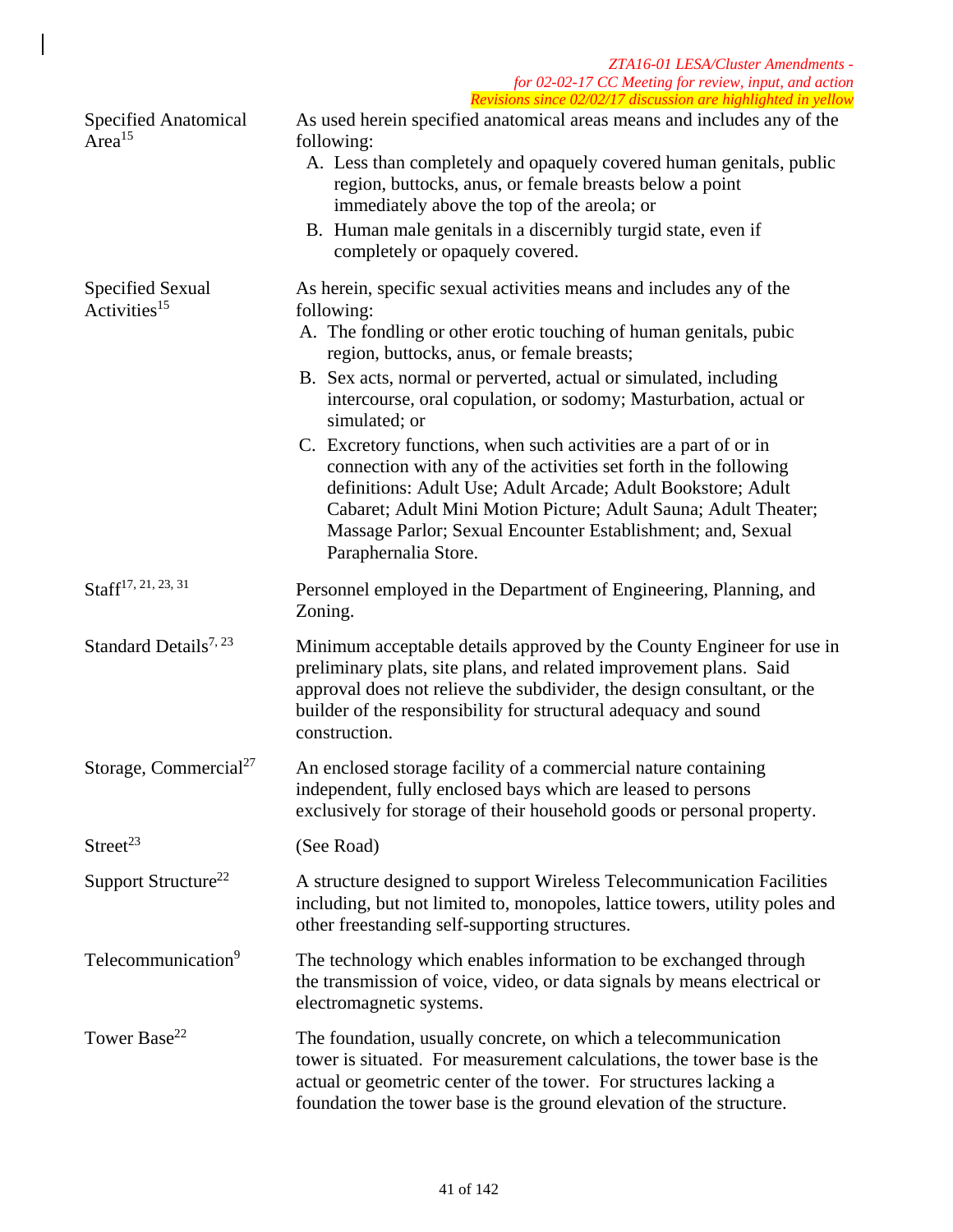|                                               | <u> Revisions since 02/02/17 aiscussion are highlighted in yellow</u>                                                                                                                                                                                                                                                                                                                                                                                                                                                                                                                                                                                                 |
|-----------------------------------------------|-----------------------------------------------------------------------------------------------------------------------------------------------------------------------------------------------------------------------------------------------------------------------------------------------------------------------------------------------------------------------------------------------------------------------------------------------------------------------------------------------------------------------------------------------------------------------------------------------------------------------------------------------------------------------|
| Tower Height <sup>22</sup>                    | The vertical distance measured from the tower base to the highest<br>point on a telecommunication tower, including any antennas or other<br>equipment affixed thereto, but excluding any lightning protection rods<br>extending above the tower and attached equipment.                                                                                                                                                                                                                                                                                                                                                                                               |
| Tower Site <sup>22</sup>                      | The land area (including any associated easement areas) that contains,<br>or will contain, any proposed telecommunication tower, related<br>equipment enclosures and other improvements; together with any<br>tower fall zone.                                                                                                                                                                                                                                                                                                                                                                                                                                        |
| <b>Urban Growth</b><br>Boundary <sup>23</sup> | A site-specific line, delineated on the Jefferson County Zoning Map or<br>a written description in the Jefferson County Zoning and Land<br>Development Ordinance identifying an area around and outside the<br>corporate limits of a municipality within which there is a sufficient<br>supply of developable land within the boundary for at least a<br>prospective twenty-year period of municipal growth based on<br>demographic forecasts and the time reasonably required to effectively<br>provide municipal services to the identified area.                                                                                                                   |
| Use <sup>7</sup>                              | An activity that constitutes a legal employment of a land parcel or lot<br>exclusive of ancillary parking and drives.                                                                                                                                                                                                                                                                                                                                                                                                                                                                                                                                                 |
| Utility Poles <sup>22</sup>                   | Metal, wooden or concrete poles used to suspend wires or cables for<br>electric, telephone or television cable services.                                                                                                                                                                                                                                                                                                                                                                                                                                                                                                                                              |
| Variance <sup>17, 21, 23</sup>                | A variance is a deviation from the minimum standards of the Zoning<br>and Land Development Ordinance and shall not involve permitting land<br>uses that are otherwise prohibited in the zoning district nor shall it<br>involve changing the zoning classification of a parcel of land.                                                                                                                                                                                                                                                                                                                                                                               |
| Vehicle Storage <sup>27</sup>                 | The use of a site for long term storage for vehicles. This use includes<br>storage of vehicles towed from private parking areas and impound<br>yards, but excludes dismantling or salvage.                                                                                                                                                                                                                                                                                                                                                                                                                                                                            |
| Vehicle <sup>17, 21</sup>                     | A means of carrying or transporting something.                                                                                                                                                                                                                                                                                                                                                                                                                                                                                                                                                                                                                        |
| Vehicular Miles <sup>17, 21</sup>             | Distance by motor vehicle between two points utilizing public<br>highways.                                                                                                                                                                                                                                                                                                                                                                                                                                                                                                                                                                                            |
| Visible <sup>22</sup>                         | Capable of being seen by the unaided eye in the daylight.                                                                                                                                                                                                                                                                                                                                                                                                                                                                                                                                                                                                             |
| Facility for Adults <sup>23</sup>             | Vocational and/or Training A specialized or accredited instructional establishment that provides on-site<br>training or education in business, commercial, and/or trade skills. The land<br>use is conducted in a campus setting, and may include classroom buildings,<br>dormitories, cafeterias, gymnasiums (whose use is limited to the students,<br>participants and instructors at said school or training facility), and<br>administrative buildings. Incidental instructional services in conjunction<br>with another primary use shall not be considered a Vocational and/or<br>Training Facility for Adults. This use does not include School, University of |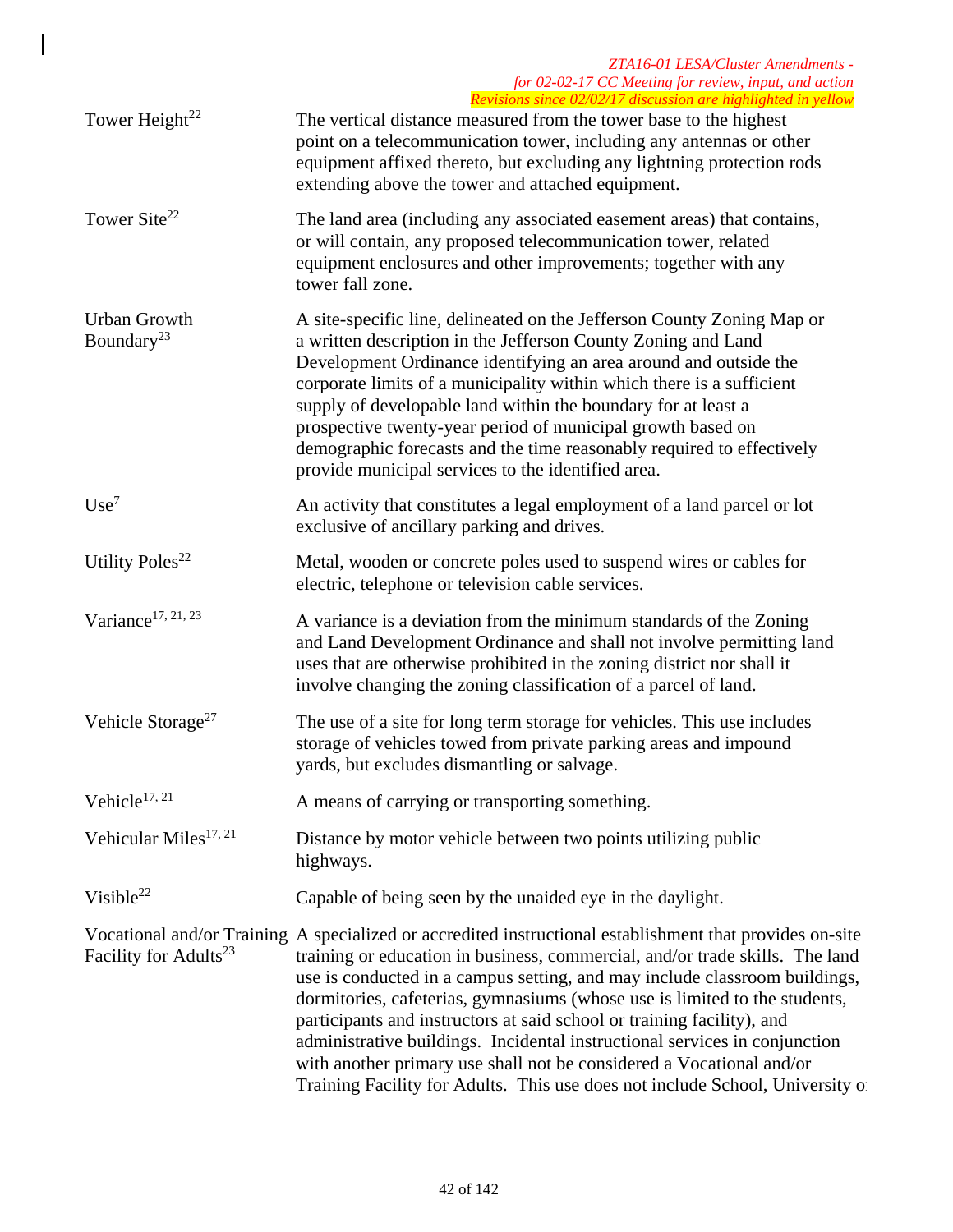College. In the Rural District, the use must be conducted in a campus setting.

| Warehousing and<br>Distribution, General <sup>27</sup> | Use of a site for the storage of goods, sale of goods to other firms for<br>resale, as well as activities involving significant movement and storage of<br>products or equipment. This use includes major distribution centers,<br>frozen food lockers, motor freight terminals, moving or storage firms and<br>similar high volume, high turnover facilities. Facilities may be<br>characterized by extensive warehousing, frequent heavy trucking activity,<br>open storage of material, or nuisances such as dust, noise,<br>and odors. |
|--------------------------------------------------------|--------------------------------------------------------------------------------------------------------------------------------------------------------------------------------------------------------------------------------------------------------------------------------------------------------------------------------------------------------------------------------------------------------------------------------------------------------------------------------------------------------------------------------------------|
| Warehousing and                                        | Use of a site for the small scale storage of goods, and sale of goods to other                                                                                                                                                                                                                                                                                                                                                                                                                                                             |
| Distribution I imited $27$                             | businesses for resolo. Wholesele and warehouse areas are no more than                                                                                                                                                                                                                                                                                                                                                                                                                                                                      |

Distribution, Limited27 businesses for resale. Wholesale and warehouse areas are no more than 50,000 square feet in area and operate during conventional business hours. Outdoor storage is limited to an area of 1,000 square feet. This use does not include major distribution centers, motor freight terminals, moving or storage firms and similar high volume, high turnover facilities, or a use described as a Storage, Commercial facility.

Wetland<sup>5</sup> An area that is inundated or saturated by surface water or ground-water at a frequency and duration sufficient to support, and that, under normal circumstances, does support, a prevalence of vegetation typically adapted for life in saturated soil conditions, commonly known as hydrophytic vegetation. The substrata is predominantly hydric soil.

(See Co-location.)

Wireless Telecommunication Facility, Co-Located<sup>22</sup>

Wireless Telecommunication Facility, Temporary<sup>22</sup>

**Wireless** Telecommunication Tower, Speculative<sup>22</sup>

**Wireless** Telecommunication  $T<sub>ower</sub>9$ 

Wireless Telecommunication Antenna<sup>9</sup>

A vehicle-mounted or portable wireless telecommunication facility including portable towers, antennas, equipment enclosures, generators and associated electronics, cabling, wiring and hardware. Such a facility may include, but is not limited to, "cell on wheels" mobile equipment.

A Wireless Telecommunications Tower developed without binding commitments from one or more FCC licensees to utilize the tower within six (6) months of issuance of a certificate of occupancy for the Tower.

A structure intended to support equipment used to transmit and/or receive telecommunications signals including monopoles, guyed and lattice construction steel structures.

The physical device through which electromagnetic, wireless telecommunications signals authorized by the Federal Communications Commission are transmitted or received. Antennas used by amateur radio operators are excluded from this definition.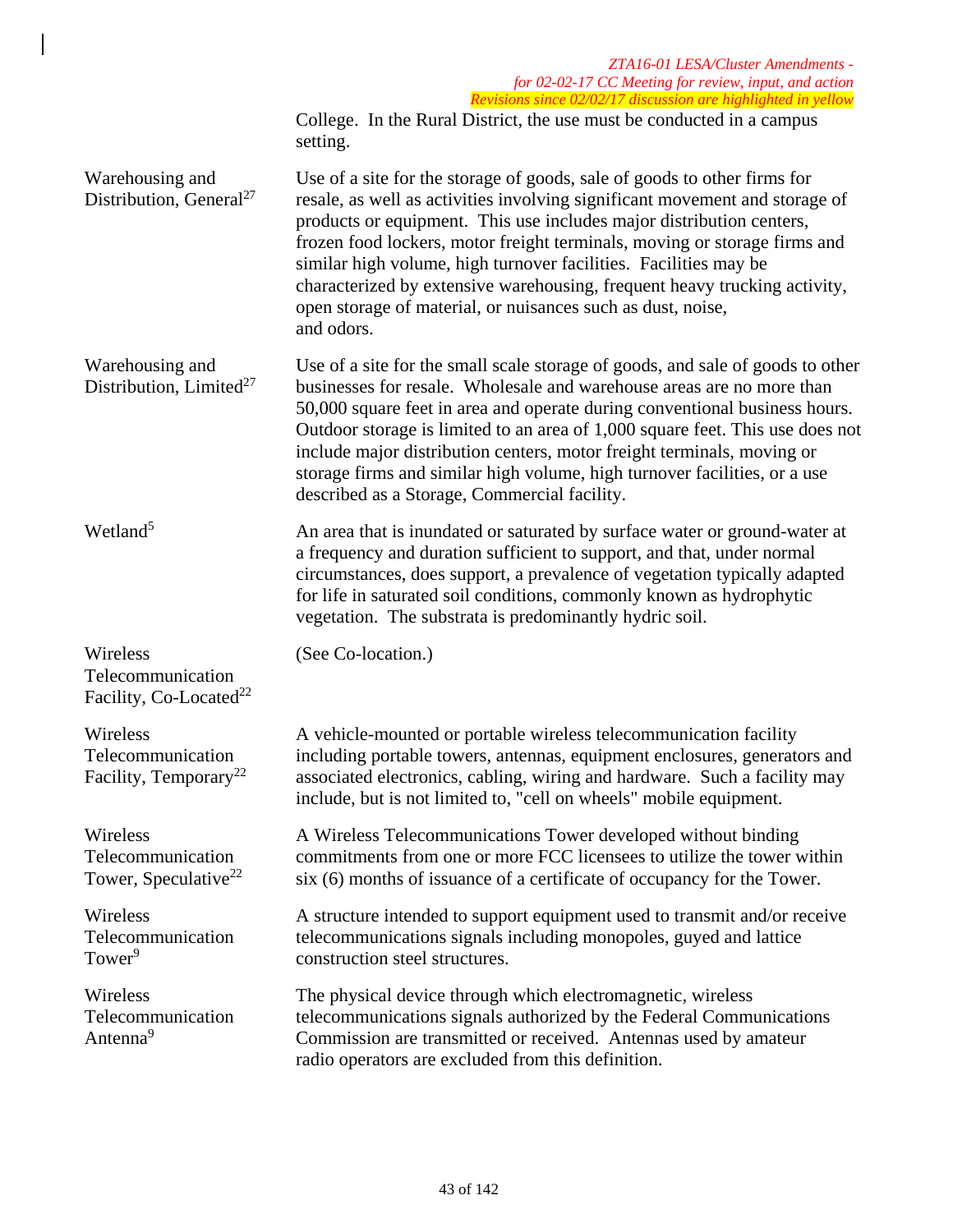Wireless Telecommunication Equipment Shelter<sup>9</sup>

Wireless Telecommunication Facility, Concealed<sup>22</sup>

Wireless Telecommunication Facility<sup>9, 22</sup>

The structure in which the electronic receiving and relay equipment for a wireless telecommunications facility is housed.

A wireless telecommunication facility with all antennas camouflaged to match or complement the color and architectural treatment of the surface of an existing structure upon which they are mounted; or which have all facility components concealed behind a façade or parapet wall, or inside a radome on a monopole that does not exceed the diameter of the monopole, or interlaced within or atop an electric distribution tower.

A facility consisting of the equipment and structures involved in transmitting or receiving telecommunications or radio signals to or from a mobile radio communications source and transmitting those signals to a central switching computer which connects the mobile unit with the land-based telephone lines.

Woodland Preservation  $Buffer<sup>32</sup>$ 

A specified area delineated on an approved site plan or subdivision preliminary/final plat for the sole purpose of preserving existing vegetation and to prevent the cutting, clearing, and removal of healthy, viable trees and ground cover. The removal of dead, dying, and/or diseased trees and ground cover within the buffer may be permitted provided documentation of the proposed removal is approved by the Department.

Zoning Ordinance, Map Amendment $^{25}$ An amendment to the Zoning Map which is adopted by reference in the Zoning Ordinance that consists of a change that only applies to a specific property, changing from one existing zoning designation to another existing zoning designation. A map amendment does not permit changes, conditions or alterations to uses permitted in within an existing zoning designation as all zoning designations must be uniformly applied to all property which are subject to said designation.

Zoning Ordinance, Text Amendment<sup>25,32</sup> An amendment to the text of the Zoning Ordinance resulting in a change in the language of the Ordinance that applies to all similar property county-wide, such as a change in principal permitted or conditional uses in a district.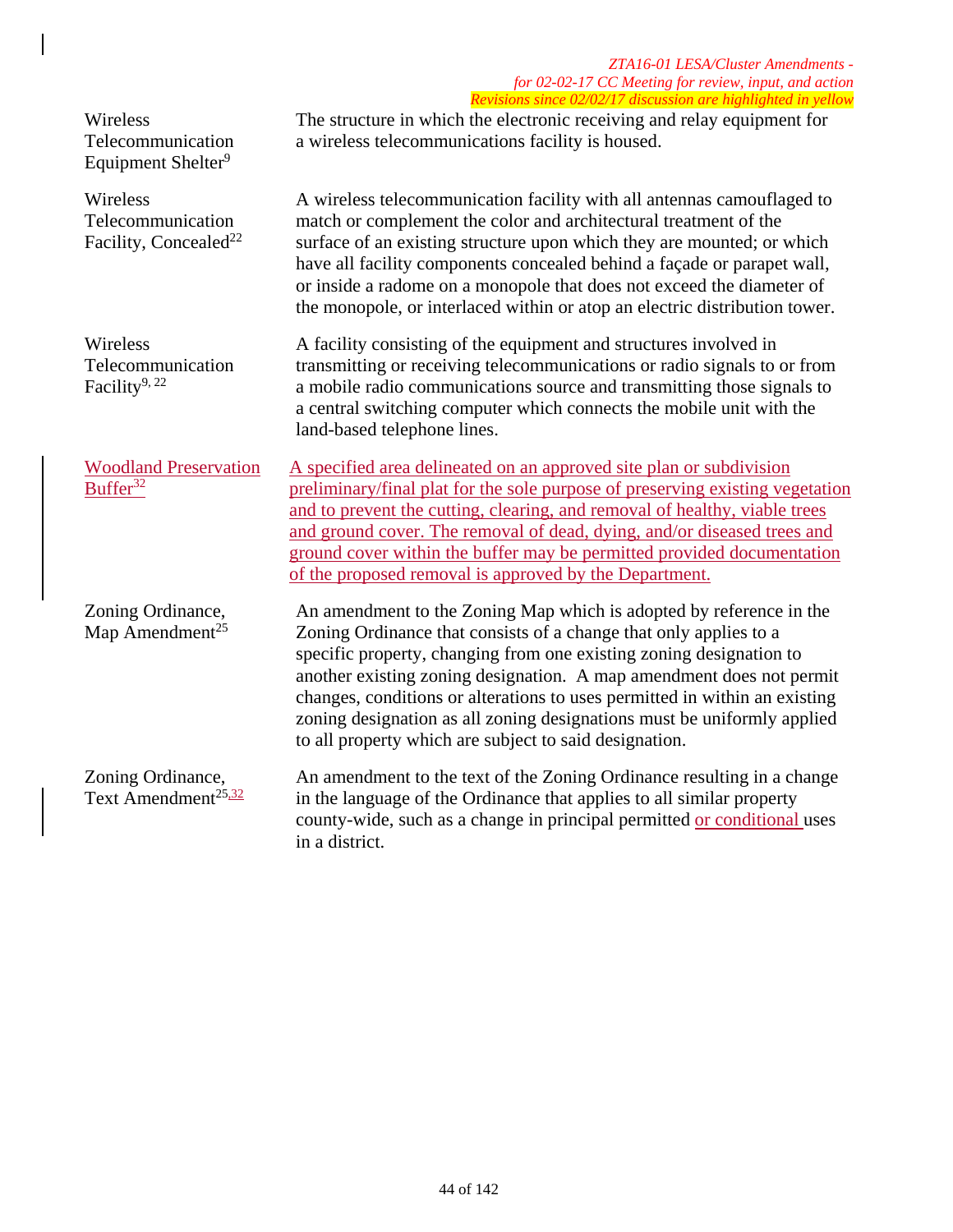# **ARTICLE 3: ADMINISTRATION AND ENFORCEMENT**

#### **Section 3.1 Administration**

- A. The provisions of this Ordinance will be governed by the County Commission or the Zoning Administrator and Staff in accordance with §8A-1-1 et seq of the West Virginia State Code, as amended. With enactment of the Ordinance, the County Commission shall designate a Zoning Administrator for the day to day administration of the ordinance.<sup>5,17,21</sup>
- B. An appeal to this Ordinance, however, may be made to the Jefferson County Board of Zoning Appeals subject to the provisions of §8A-1-1 et seq of the West Virginia Code, as amended.<sup>17, 21</sup>
- C. The Jefferson County Board of Zoning Appeals shall evaluate all Development Review conditional use applications and approve or deny issuance of a conditional use permit.<sup>2, 17, 21, 32</sup>
- D. All departments, officials, and public employees of Jefferson County which are vested with the duty or authority to issue permits or licenses shall issue no permit or license for any use, building, or purpose if the same would be in conflict with the provisions of this Ordinance.

### **Section 3.2 Zoning Administrator**

- A. The Zoning Administrator shall administer and enforce the Zoning and Land Development Ordinance. This includes but is not limited to the following: $^{23}$ 
	- 1. Make determinations that all applications required by the Ordinance are complete and that all fees are paid.
	- 2. Interpret the provisions of the Ordinance as required by law.
	- 3. Issue Zoning Certificates as permitted by the Ordinance.
	- 4. Determine sufficiency and completeness of applications for a Conditional Use Permit.<sup>32</sup>Calculate the LESA point scores and determine the adequacy of the Support Data for all applications for a Conditional Use Permit.
	- 5. Issue all permits and Certificates as permitted by the Ordinance.
	- 6. Prepare and submit reports as required by the Ordinance or the Board of Zoning Appeals or Planning Commission.
	- 7. Conduct meetings and conferences pursuant to the Zoning and Land Development Ordinance. $17, 21, 23$
- B. Any decision or action by the Zoning Administrator based on Section 3.2A above is subject to appeal to the Board of Zoning Appeals.<sup>17, 21</sup>
- C. It shall be unlawful to develop, construct, alter, or reconstruct any structure or to change the use of any structure or property without first obtaining a zoning certificate from the Zoning Administrator. This provision may not apply to the general maintenance or repair or any addition deemed not a major addition as defined in Section 2.2 of this Ordinance.<sup>17, 21,23</sup>
- D. Each application for a zoning certificate shall be accompanied by a copy of an approved site plan, if applicable, or by a legible drawing either drawn to scale or accurately indicating dimensions which show property boundaries and existing and proposed structures and other proposed changes or land development. The plans shall be retained in the Office of Planning and Zoning.17, 21, 23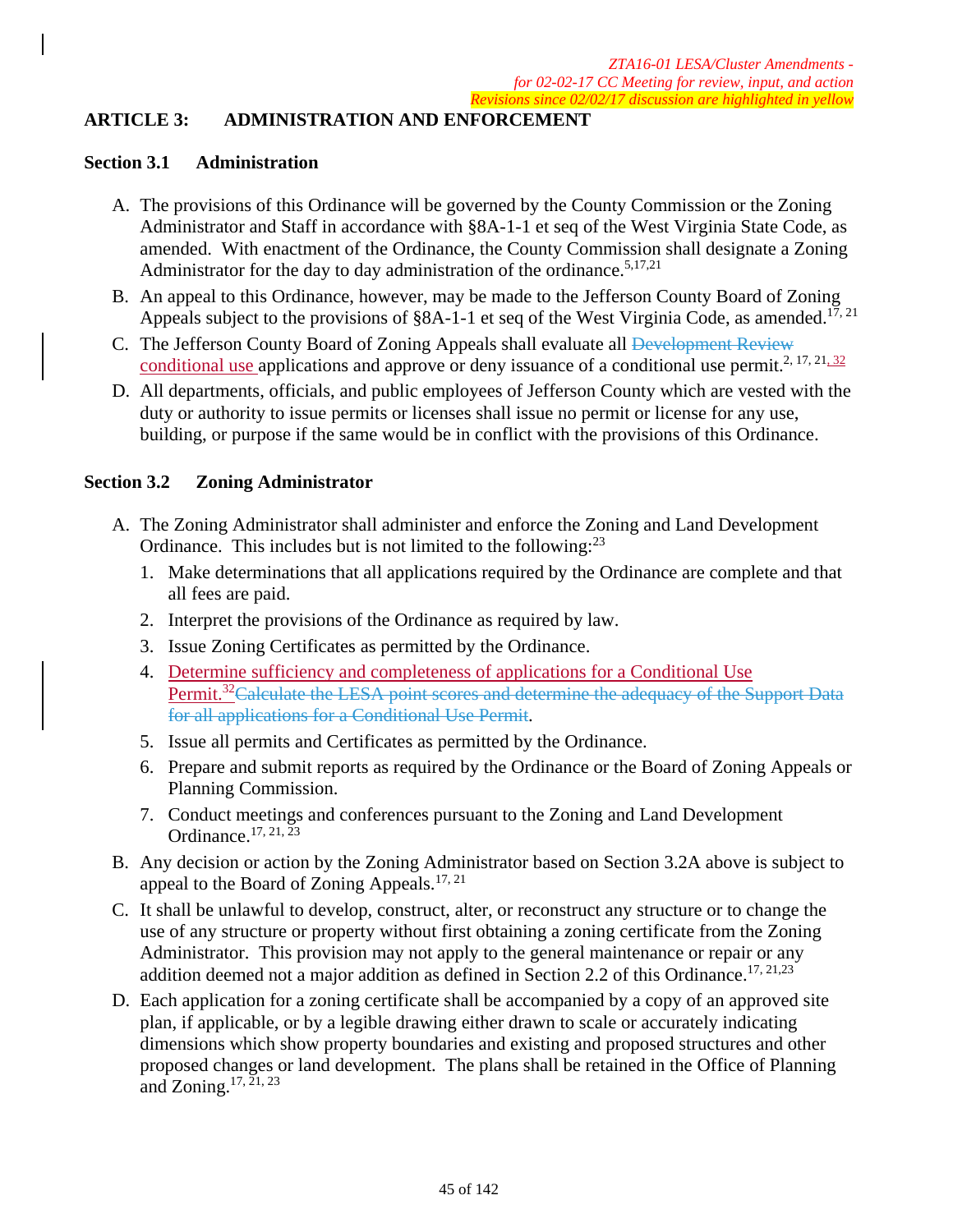- E. Use of any property, developmental arrangement, or construction on any property other than that authorized in the zoning certificate is a violation of this Ordinance. All provisions of this Ordinance and amendments shall be maintained perpetually.
- F. The Zoning Administrator shall approve or disapprove issuance of a zoning certificate within sixty (60) days of the initial filing date providing the application is complete and fees are paid when filed and the request is in compliance of the provisions of this Ordinance.<sup>17, 21</sup>
- G. A zoning certificate and/or conditional use permit shall become void eighteen (18) months after the date of issuance if the construction or use for which the permit was issued has not commenced. A one-time extension of this time frame may be granted by the Board of Zoning Appeals after evaluation of the hardship involved with noncompliance of this regulation. The length of time extended shall be at the discretion of the Board of Zoning Appeals and shall not exceed eighteen (18) months. Pursuant to Chapter 8A of the West Virginia Code as amended, a Zoning Certificate or Conditional Use Permit associated with a subdivision or land development plan - whether recorded or not yet recorded, valid under West Virginia law and outstanding as of January 1, 2010 - shall remain valid until July 1, 2012, provided that the land development plan or plat received at least preliminary approval by the Planning Commission or County Commission by March 1, 2010.<sup>17, 21, 23</sup>
- H. A filing fee, in accordance with the County fee structure, shall be charged for all zoning certification.

### **Section 3.3 Enforcement**

- A. The Zoning Administrator or Staff shall promptly investigate any written complaint alleging a violation of this Ordinance and determine if a violation has occurred.<sup>17, 21</sup>
- B. As provided in §8A-1-1 et seq of the West Virginia Code, as amended, any person who violates any provision of this Ordinance shall be guilty of a misdemeanor, and upon conviction, shall be fined not less than fifty (\$50.00) or more than five hundred dollars (\$500.00) per day. Each day during which any violation of this Ordinance continues shall constitute a separate offense.<sup>5, 17, 21</sup>
- C. When it appears to the Board of Zoning Appeals or the Zoning Administrator or Staff that a violation of this Ordinance has occurred, the County shall notify the responsible person by means of a written Violation Notice. The Violation Notice shall specify the nature of the violation and shall request that the violation be terminated within 15 days from the date appearing on the Notice. Failure to terminate the violation within the requested time shall be cause for the Board of Zoning Appeals or the Zoning Administrator or Staff pursuant to §8A-10-1, 2 and 3 of the West Virginia Code, as amended, to: 17, 21, 23
	- 1. Seek an injunction in the Circuit Court of Jefferson County to restrain the responsible person from continuing the violation cited or seek an injunction requiring the removal of structures or land uses from the property involved; or,
	- 2. Issue a warrant for the arrest of the person responsible for the violation and seek a conviction in the Circuit Court of Jefferson County.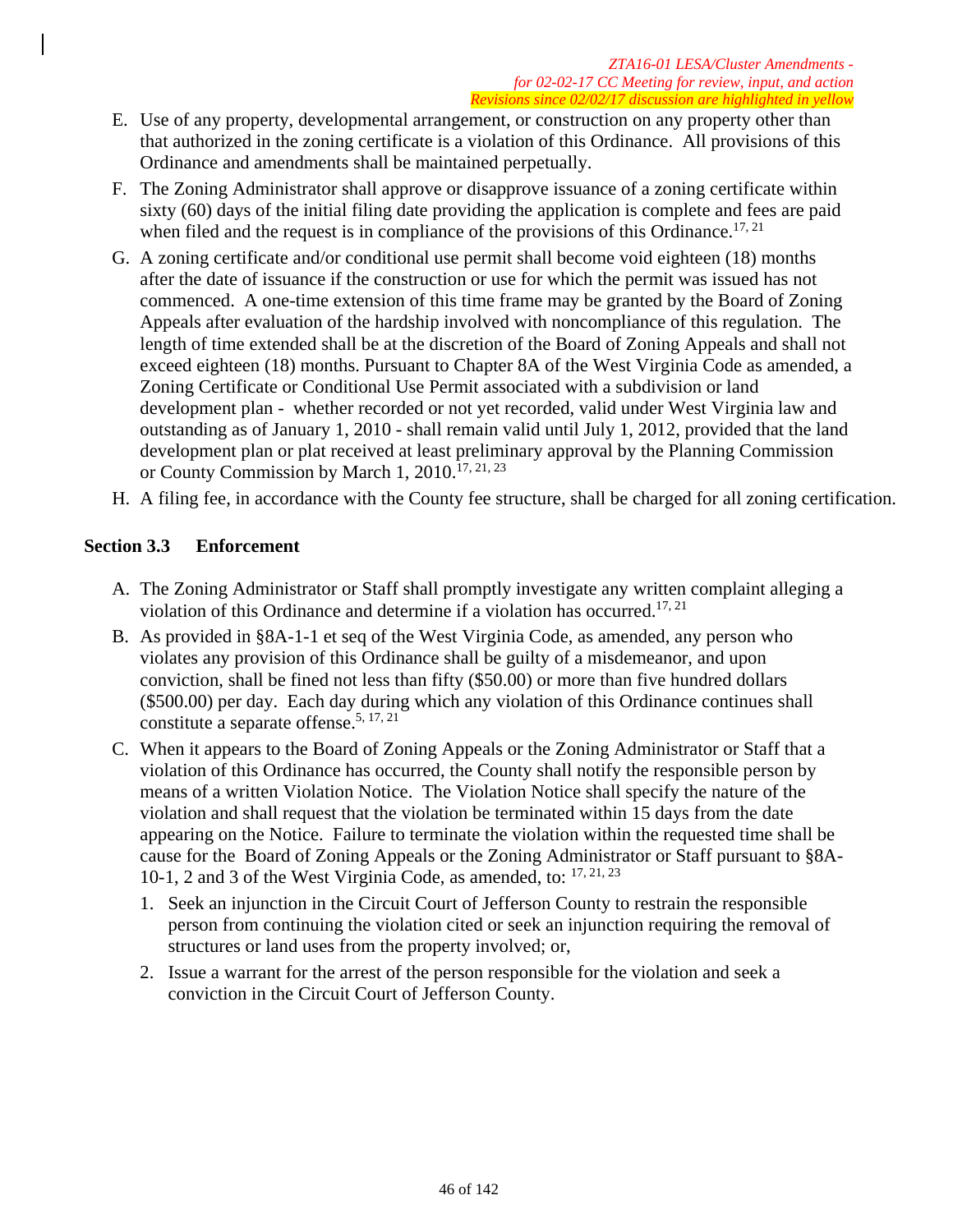### **Section 3.4 Boards and Commissions**<sup>23</sup>

- A. Board of Zoning Appeals
	- 1. The Board of Zoning Appeals will consist of five members to be appointed by the County Commission. Their terms of office, succession, removal, filing of vacancies, and their powers and duties shall be provided in Chapter 8A of the West Virginia Code, as amended.
	- 2. Meetings of the Board of Zoning Appeals shall be conducted according to the Rules of Procedure adopted by the Board of Zoning Appeals. In the event of a conflict between this Ordinance and the Rules of Procedure, the Rules of Procedure shall prevail.2
	- 3. The Board of Zoning Appeals shall hear and decide appeals from and review any order, requirement, decision or determination made by an administrative official in regard to the enforcement of this Ordinance or of any ordinance adopted thereto.
		- a. Filing an Appeal
			- i. An appeal to the Board may be taken by any person, board, associate, corporation or official allegedly aggrieved by any administrative decision based or claimed to be based, in whole or in part, upon the provisions of this Ordinance. The property owner of the subject appeal shall sign the application or an affidavit allowing an agent for the property owner to file the application which shall be submitted.
			- ii. Such appeal shall be filed with the Board within thirty (30) days from the decision appealed.
		- b. Notification
			- i. Notice of a public hearing for an appeal shall be advertised in a newspaper having general circulation in the County at least 15 days before the hearing.<sup>5, 17, 21</sup>
			- ii. The subject property shall be posted conspicuously by a zoning notice no less than twenty-eight (28) inches by twenty-two (22) inches in size, at least 15 days before the hearing. The sign will be prepared by the Office of Planning and Zoning but posting the sign is the responsibility of the applicant. The Board, in its discretion, may otherwise visit the specific property prior to or after the hearing.
		- c. Public Hearing
			- i. The Board shall hold a hearing within forty-five (45) days of the date the appeal is received in the Office of Planning and Zoning. At the hearing, any party may appear and be heard in person or by agent or attorney.<sup>5, 8, 17, 21</sup>
			- ii. The Board shall render its determination on the application no more than thirty (30) days following the public hearing by registered mail.
		- d. Continuance of Hearing
			- i. The Board may continue a hearing at another time and/or date once such hearing has been started; however, the Board shall announce the date and hour of continuance of such hearing while in session. Any hearing continued shall be held within thirty (30) days from the initial hearing.
	- 4. The Board of Zoning Appeals shall consider requests for variances from the terms of the Ordinance<sup>23</sup>
		- a. The Board shall approve a variance request if the Board finds that a variance:
			- i. Will not adversely affect the public health, safety or welfare, or the rights of adjacent property owners or residents;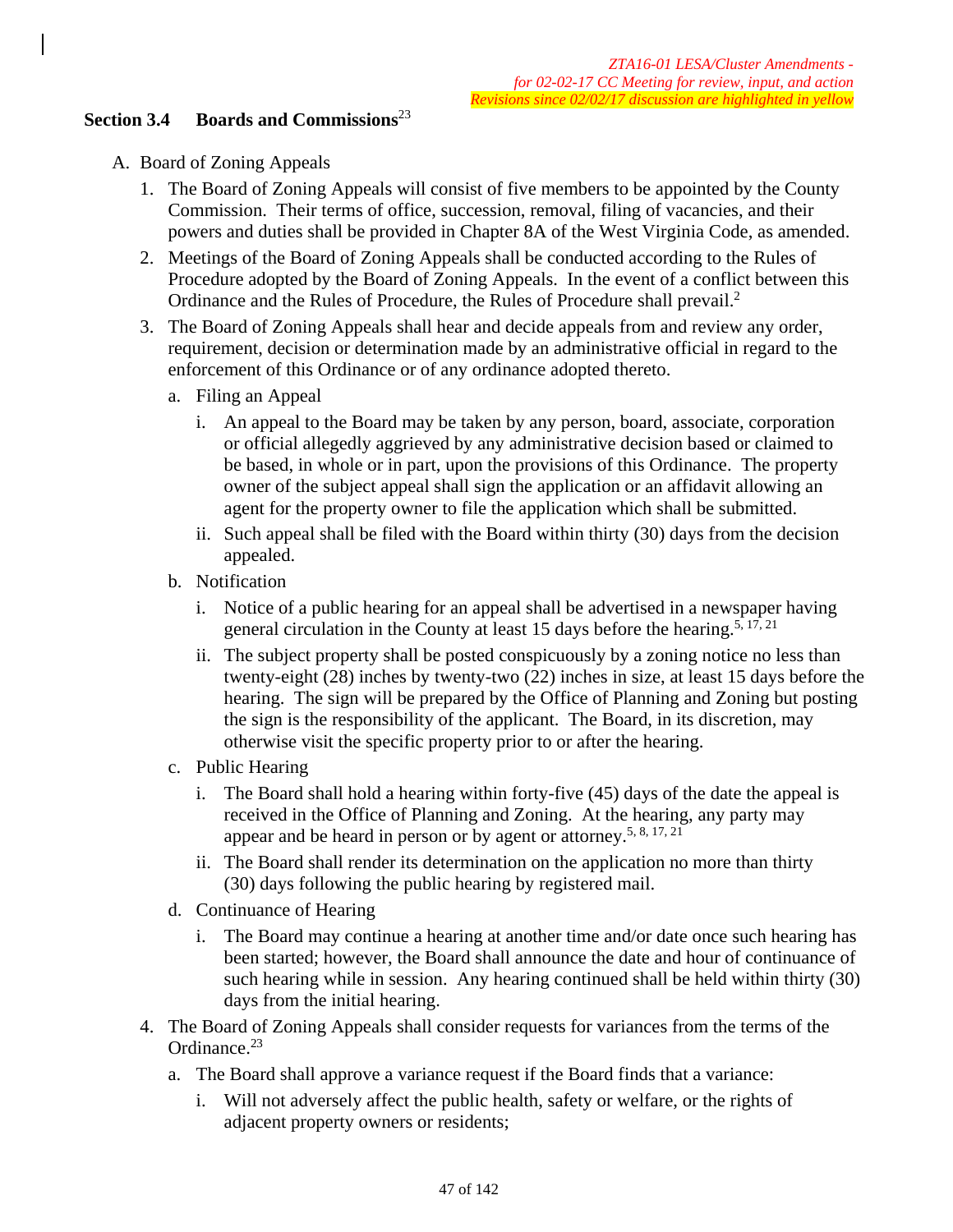- ii. Arises from special conditions or attributes which pertain to the property for which a variance is sought and which were not created by the person seeking the variance;
- iii. Would eliminate an unnecessary hardship and permit a reasonable use of the land; and
- iv. Will allow the intent of the Zoning and Land Development Ordinance to be observed and substantial justice done.<sup>17, 21</sup>
- b. The owner or authorized representative of the owner of the property which is the subject of a variance request shall complete and sign forms provided for this purpose by the Board, and shall pay the associated fees. The variance request shall be filed with the Board in the Office of Planning and Zoning.
- c. Notification for a variance must be conducted according to the requirements of Section 3.4A.3.b.
- d. A public hearing must be conducted according to the requirements of Section 3.4A.3.c and such hearing may be continued according to the requirements of Section 3.4A.3.d.
- 5. The Board of Zoning Appeals shall have the authority over the issuance or denial of a conditional use permit for uses listed as "Conditional Uses (CU)" in each zoning district. The Board shall have the authority to impose such reasonable conditions and restrictions as are directly related to and incidental to the proposed conditional use permit The Board of Zoning Appeals review process for a conditional use permit application is established in Article 7 of this Ordinance. $2,32$ 
	- a. The Board shall consider and approve a Conditional Use Permit request with conditions or special requirements which allows for the proper integration of the proposed uses into the community subject to such reasonable conditions and restrictions as are directly related to and incidental to the proposed conditional use permit, if it finds that the following general standards have been met:
		- i. The proposed use is compatible with the goals of the adopted Comprehensive Plan.
		- ii. The proposed use is compatible in intensity and scale with the existing and potential land uses on the adjoining and confronting properties, and poses no threat to public health, safety and welfare.
		- iii. The proposed site development shall be such that the use will not hinder nor discourage the appropriate development and use of adjacent land and buildings.
		- iv. Neighborhood character and surrounding property values shall be safeguarded by requiring implementation of the landscaping buffer requirements found in Appendix B and Section 4.11 of this Ordinance.
		- v. Operations in connection with the use shall be in conformance with Section 8.9 of this Ordinance.
		- vi. For properties in the Rural zoning district, roadway adequacy shall be assessed by the Comprehensive Plan's Highway Road Classification Map. If a rural parcel is not shown as commercial on the Future Land Use Guide or does not front on a Principal Arterial, Minor Arterial, or Major Collector road (as identified in the Comprehensive Plan), the applicant shall submit trip generation data, including Average Daily and Peak Hour trips, for the BZA to review in conjunction with the Highway Problem Areas Map when determining roadway adequacy for the proposed use.
	- b. The owner or authorized representative of the owner of the property for which the Conditional Use Permit is being requested shall complete and sign forms provided for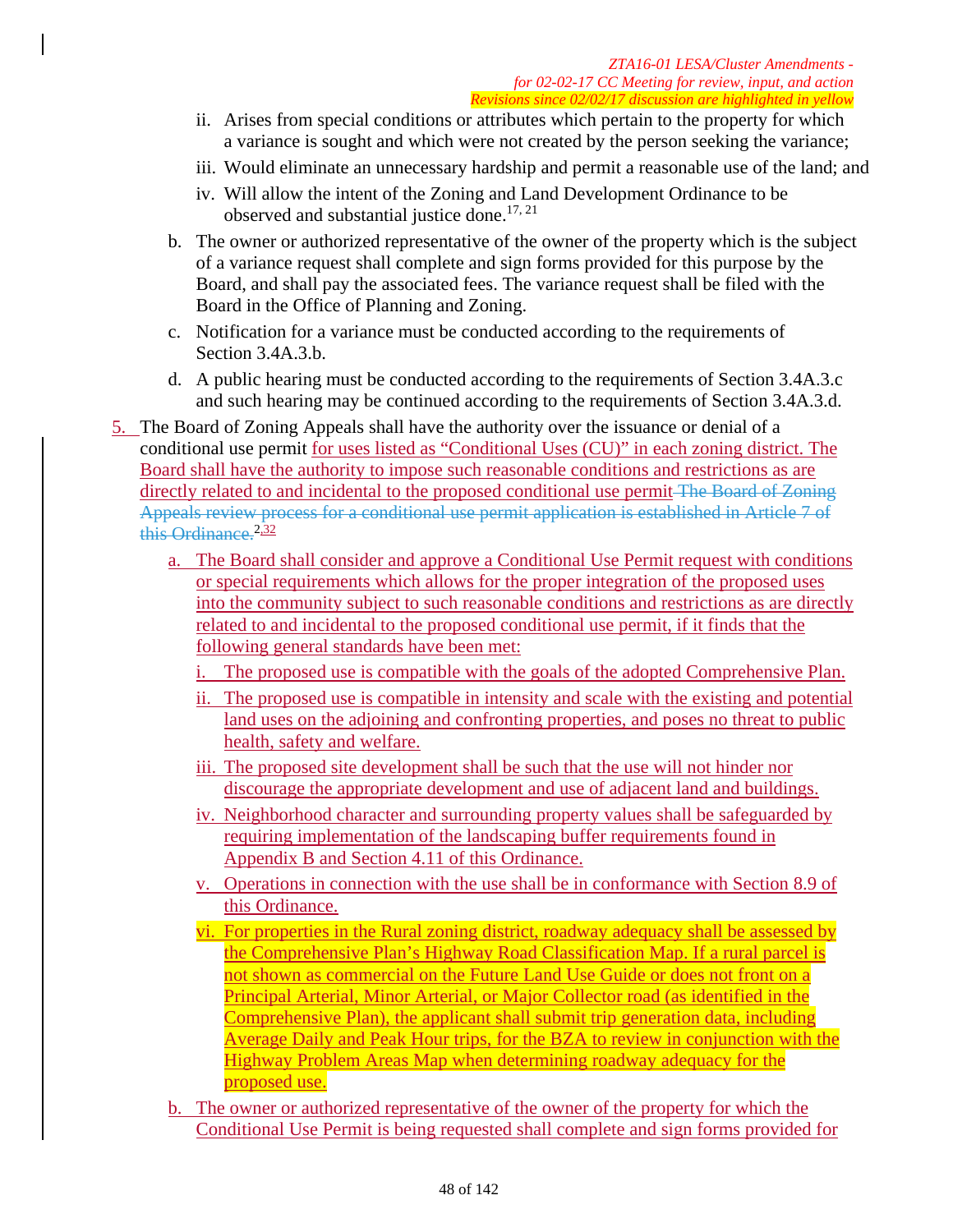this purpose by the Board, and shall pay the associated fees. The Conditional Use Permit request shall be filed with the Board at offices of the Departments of Planning and Zoning.

- c. Notification for a Conditional Use Permit must be conducted according to the requirements of Section 3.4A.3.b.
- d. A public hearing must be conducted according to the requirements of Section 3.4A.3.c and such hearing may be continued according to the requirements of Section 3.4A.3.d.
- 5.6.In exercising its power and authority, the Board of Zoning Appeals may reverse or affirm, in whole or in part, or may modify the order, requirement, decision or determination appealed from, and make such order, requirement, decision or determination as the Board deems appropriate.<sup>17, 21</sup>
- 6.7.Any party may appeal any decision of the Board of Zoning Appeals to the Circuit Court of Jefferson County within thirty (30) days of the Board's decision, pursuant to Chapter 8A of the West Virginia Code, as amended.<sup>2, 17, 21</sup>
- 7.8. Nothing in this Section shall be construed as permitting the Board of Zoning Appeals to exercise any power or refrain from the performance of any duty not authorized or directed by the provisions of Chapter 8A of the West Virginia Code, as amended, which provisions of the Code are hereby incorporated herein by reference.<sup>14, 17</sup>

# B. Planning Commission<sup>23</sup>

- 1. Membership, terms of office, jurisdiction, and rules of procedure are established in the Bylaws of the Jefferson County Planning Commission and Chapter 8A of the West Virginia Code, as amended.
- 2. The powers and duties of the Jefferson County Planning Commission include but are not limited to the following:
	- a. Review applications for major site plans, major subdivisions, and waivers from minimum standards, pursuant to the Subdivision and Land Development Regulations;
	- b. Review requests for amendments to the County zoning map and Zoning and Land Development Ordinance;
	- c. Research and recommend to the County Commission improvements to the Zoning and Land Development Ordinance and the Subdivision and Land Development Regulations;
	- d. Make recommendations to the County Commission concerning planning and zoning issues;
	- e. Make an annual report to the County Commission concerning the operation of the Planning Commission and the status of planning within its jurisdiction;
	- f. Prepare the Jefferson County Comprehensive Plan and recommend to the County Commission for adoption or amendment.
- C. County Commission $2^3$ 
	- 1. General. The County Commission shall have all powers conferred upon it by the Constitution, the laws of the State of West Virginia, and the County Charter. With respect to development approval and amendments to this Ordinance and the County's Comprehensive Plan, the powers that the County Commission retains and shall exercise include but are not limited to the powers set out in this Section.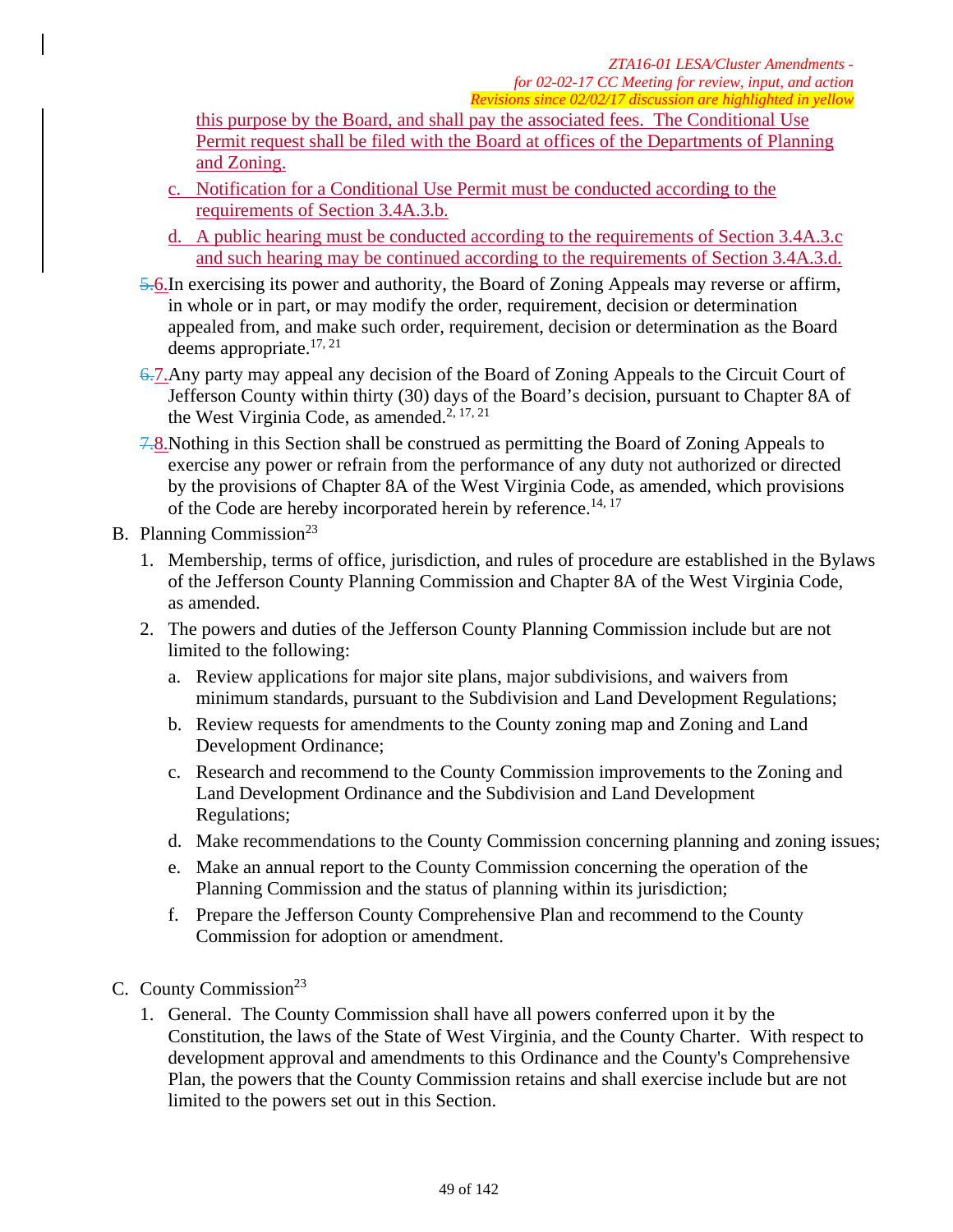- 2. Approvals. Following a public hearing and the submittal of recommendations by Staff and the Planning Commission, the County Commission may take action on the proposed adoption of, or amendments to, the following, including text, maps, and other elements:
	- a. Comprehensive Plan
	- b. Zoning and Land Development Ordinance
	- c. Subdivision and Land Development Regulations
	- d. The Jefferson County Zoning Map
	- e. An Urban Growth Boundary in accordance with Chapter 8 of the West Virginia Code, as amended:
		- i. A boundary shall be established by the County Commission in agreement with each individual municipality regarding that municipality's boundary.
		- ii. If the County Commission and municipality cannot agree upon the location or size of the boundary, either party may file for declaratory judgment relief in the circuit court which shall submit the dispute to mediation or arbitration prior to final resolution by the circuit court.
		- iii. Once the county has adopted an urban growth boundary by its designation on an adopted county zoning map, the gross area inside the boundary may not be reduced without written consent of the municipality.
		- iv. The County Commission shall review each urban growth boundary at a period not to exceed ten years or upon request of the individual municipality.
- 3. Hiring. The County Commission shall hire staff of the Office of Planning and Zoning.
- 4. Appointments. The County Commission shall appoint the members of the Planning Commission and the Board of Zoning Appeals.
- 5. Fees. The County Commission shall adopt a fee schedule for processing applications pursuant to this Ordinance. The fee schedule may be amended from time to time as determined appropriate by the County Commission.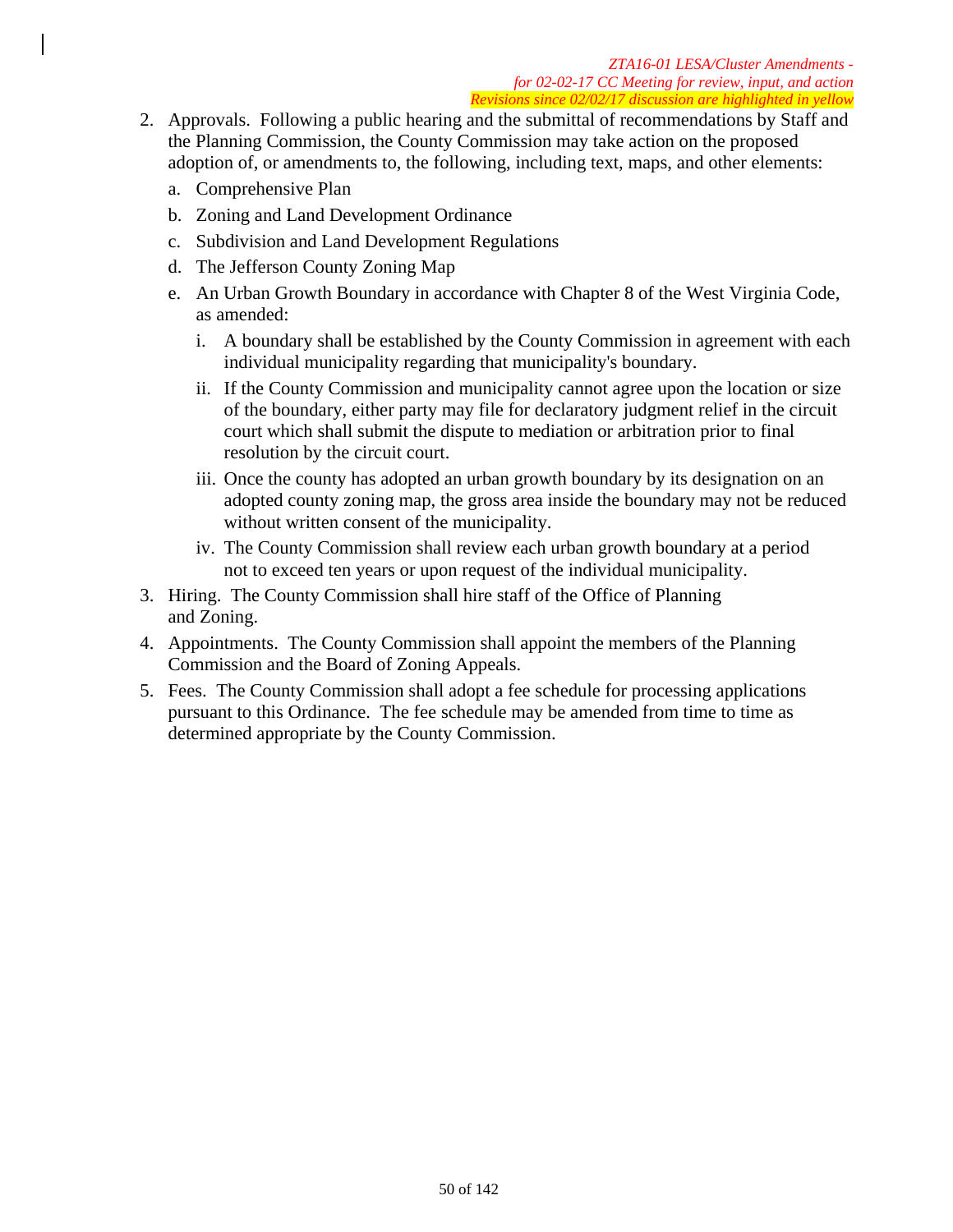# **ARTICLE 4: GENERAL PROVISIONS**

### **Section 4.1 Ordinance Deemed Minimum Regulations; Uniformity**

The regulations set forth by this Ordinance within each zoning district shall be minimum regulations and shall apply uniformly to each kind of structure or land except as hereinafter provided.

For each zoning district, a limited numberlist of principal permitted uses and conditional uses are delineated in Appendix C. listed, as well as Additionally, several uses prohibited for all districts areas listed in Section 4.4. All other uses, except prohibited uses, may receive a conditional use permit upon completion of the Conditional Use Permit process as described in this Ordinance, including a demonstration that the land use in a specific location will comply with the standards of the Development Review System and any other applicable requirements of this Ordinance. Conditional uses shall require processing before the Board of Zoning Appeals. All non-residential permitted and approved conditional uses shall require a Zoning Certificate and may require processing a Site Plan in conformance with the requirements of the Jefferson County Subdivision and Land Development Regulations.<sup>23,32</sup>

### **Section 4.2 Compliance with Ordinance**

Except as hereinafter specified, no land, building, or premises shall hereafter be used, and no building or part thereof or other structure shall be located, erected, reconstructed, extended, enlarged, converted or altered except in conformity with the regulations herein specified for the district in which it is located and the Development Review System. This provision shall not apply to general maintenance or repair or any addition deemed not a major addition as defined in Section 2.2 of this Ordinance. $\frac{32}{3}$ 

#### **Section 4.3 Nonconforming Uses**

Any building, structure or premises lawfully existing at the time of the adoption of this Ordinance, or lawfully existing at the time that this ordinance is subsequently amended, may continue to be used even though such building, structure, or premises does not conform to use, setbacks or dimensional regulations of the zoning district in which it is located or the regulations of the Development Review System; subject, however, to the following provisions:  $7.32$ 

- A. Nonconforming uses structures may be upgraded or repaired, or alterations made to the use's facilities. However, expansion of any nonconforming use shall be limited to the lot that existed at the time of adoption of this Ordinance.<sup>7, 23,32</sup>
- **B.** Repair includes the following: replacement of same size  $($ + $\frac{1}{35\%})$  porches, awnings, decks roofs, overhangs, patios, or any other similar construction as approved by the Zoning Administrator. However, expansion of any nonconforming structure or use shall be limited to the lot that existed at the time of adoption of this Ordinance. Additional acreage shall not be added to enlarge any nonconforming use unless approved a variance is approved by the Board of Zoning Appeals after review and a public hearing in accordance with Section 3.4A.4.via the Development Review System.<sup>7,23,32</sup>
- B. Whenever a nonconforming use has been abandoned for a period of twelve (12) months, such use shall not be reestablished and any future use shall be in conformance with the provisions of this Ordinance.<sup>5, 17, 21</sup>
- C. A nonconforming use may not be substituted for any other nonconforming use without the Board of Zoning Appeals review and public hearing, provided, however, to the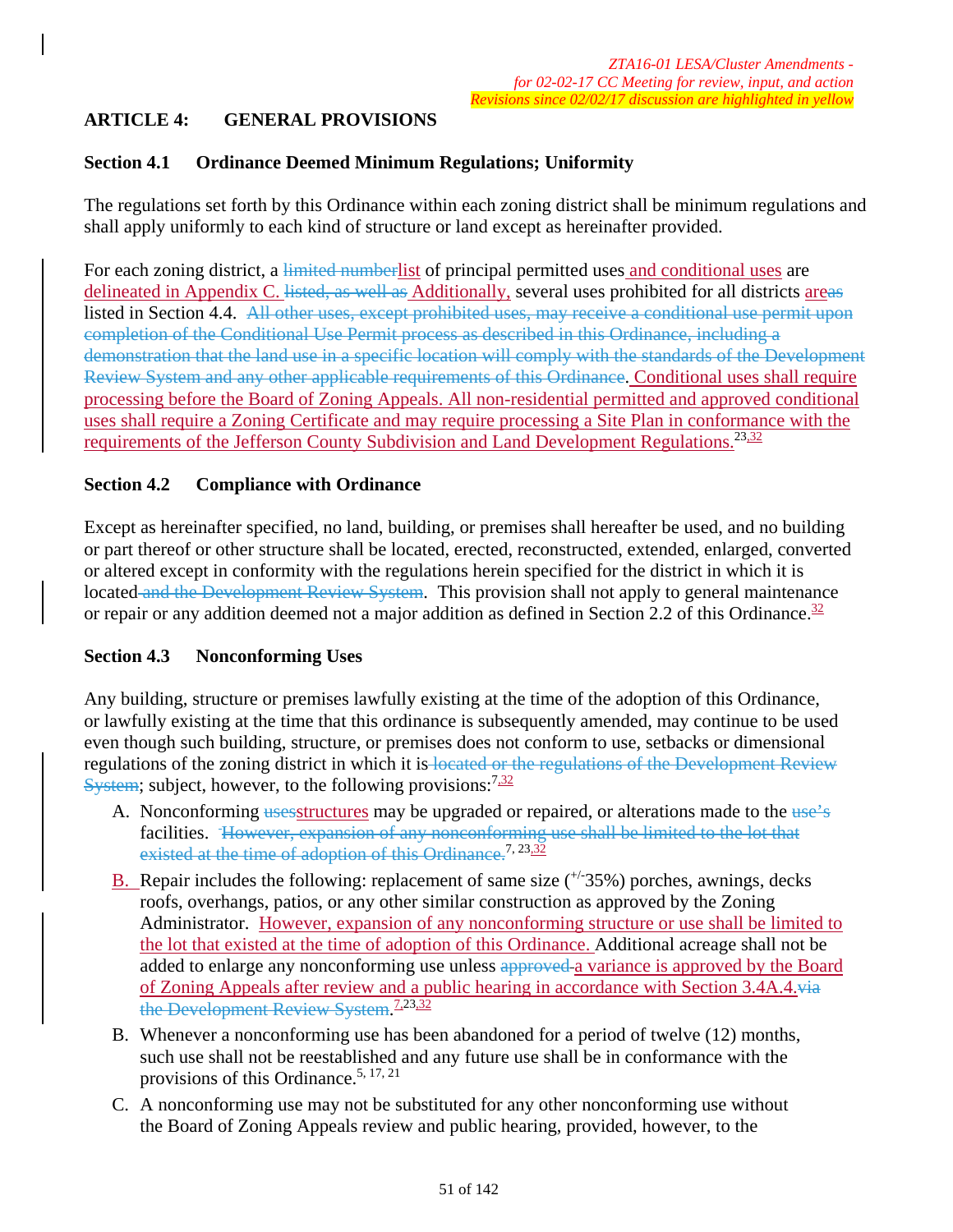following: upon notice to the Zoning Administrator with an application for and approval of a Zoning Certificate a nonconforming retail, service, or wholesale operation may be substituted with another retail, service or wholesale operation without such public hearing; provided again, however, the intended use does not include an adult use.<sup>7, 17, 21</sup>

- D. Effective October 14, 1999, whenever a nonconforming structure or use expands over 35% of the existing square footage of its operation said use shall meet all the applicable requirements of this Ordinance unless otherwise allowed by the Board of Zoning Appeals. Any nonconforming structure or use that expanded between October 5, 1988 and October 14, 1999 may expand under this provision as if they have never utilized this provision in the past.<sup>7, 8, 12,</sup>  $17, 21, 23, 32$ 
	- 1. When a nonconforming use can be computed by units such as apartment units, motel/hotel units, mobile home parks, and similar uses, the 35% expansion shall be limited to 35% of the number of existing units. $8$
- E. A nonconforming shopping center (including spaces that were not leased in the existing building at the time of the adoption of this Ordinance) may substitute uses according to Section 4.3C.<sup>7</sup>
- F. Section 4.3 is subject to Chapter 8A of the West Virginia Code, as Amended.<sup>17, 21, 23</sup>
- G. This Section (4.3) does not apply to industrial uses that existed at the adoption of the ordinance. Such industries may expand provided that they meet the site plan standards of this Ordinance, in addition to those of the Jefferson County Subdivision and Land Development Regulations.<sup>8, 23</sup>
- H. A nonconforming structure or use destroyed by a natural or unnatural calamity cannot be rebuilt without approval of the Board of Zoning Appeals upon application by the owner and pursuant to the variance and appeal procedures outlined in Article 3. This provision will not apply to existing residential dwelling units.<sup>12, 17, 21, 23,32</sup>
- I. The nonconforming use automobile racing facility located on property specifically described as Tax Map 17, Parcels 2, 2.1 and 5 in the Kabletown District is permitted to expand as herein described:
	- 1. The commercial/competitive racing circuit as measured on January 10, 2002, 5,344 linear feet may add an additional 8,870 feet of commercial/competitive raceway surface, in accordance with (and not in addition to) the provisions of Section 4.3 of this Ordinance. The surface shall conform to a required 200 foot setback from all property lines.
	- 2. May add dormitory lodging with food service facilities that do not contain internally lit signs.
	- 3. May add automobile related research and development facilities.
	- 4. May add other automobile related facilities only for vehicles that are used on-site, including, but not limited to warehousing, parts, supplies and service.<sup>13</sup>

### **Section 4.4 Prohibited Uses**

- A. Any existing or proposed use which is determined to be in conflict with any existing ordinance or laws of Jefferson County or law or regulation of the State of West Virginia or other governmental agency shall be prohibited even though such use may be allowed under the terms of this Ordinance.
- B. No land use shall be conducted that creates any injurious, noxious, or otherwise objectionable fire, explosive heat, or other hazard; noise, or vibration; smoke, dust, odor, gases, or other form of air pollution; or emit dangerous radioactivity in such a manner that if permitted would adversely affect the uses of an adjacent property or contaminate the ground water or surface waterways of the County. All land uses generating such conditions shall comply with the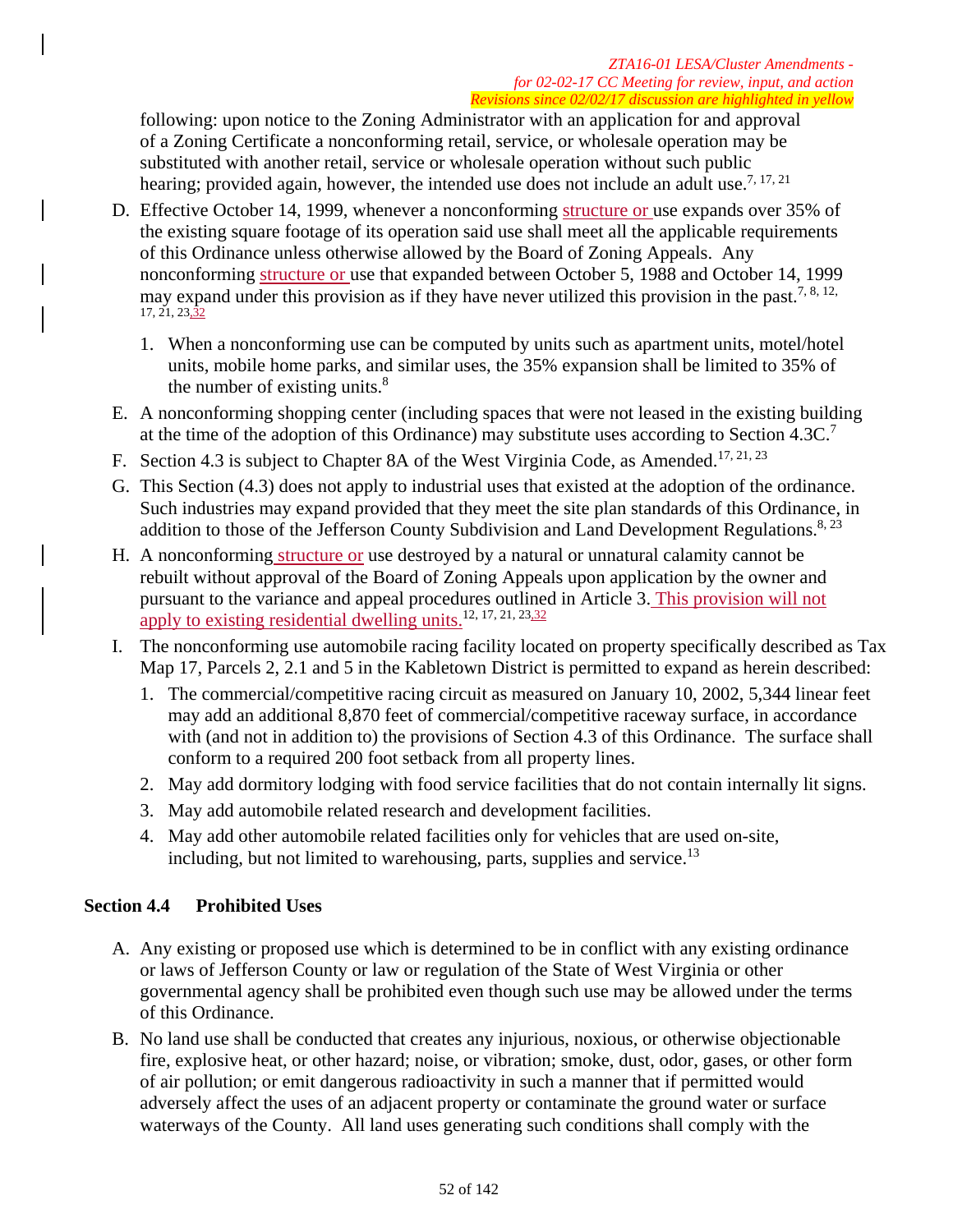appropriate State and Federal Codes. Such compliance with applicable State and Federal laws shall be deemed as compliance with this Ordinance.

- C. Any development which would destroy the historical character of a property listed on the West Virginia or National Register of Historic Places shall not be permitted.
- D. No materials or waste should be stored on a property in a form that could be transported to adjacent property by wind or water or other natural causes or forces.
- E. All methods of industrial waste or sewage treatment and disposal shall be in accordance with County, State and Federal Codes.
- F. Jails, prisons and/or penal institutions shall be prohibited in all zoning districts except the Industrial-Commercial District and the Major Industrial District. Approval of a Conditional Use The Development Review System does shall not supersede this prohibition.<sup>5, 27, 32</sup>
- G. No gambling or casino type game of chance (video or mechanical) that provides any type of payoff or remuneration shall be permitted anywhere in Jefferson County unless expressly and explicitly permitted and authorized by the West Virginia Code as amended. Provided, however, that sSuch use shall only be permitted in the Industrial-Commercial District and the Major Industrial District and shall be processed as a Conditional Use after processing through the Board of Zoning Appeals. processthrough the Development Review System (Article 6 and 7).<sup>6, 23, 27, 32</sup>

This prohibition does not apply to betting on horses or pari-mutuel betting on horses. Furthermore, this prohibition does not apply to such uses that existed at the time of the adoption of this ordinance. The Development Review System Approval of a Conditional Use shall not supersede this prohibition in any zoning district other than the Industrial-Commercial District or the Major Industrial District.<sup>23,  $27,32$ </sup>

- H. For parcels located east of the Shenandoah River or which are in a natural, undisturbed condition within 1000 feet of the Potomac and Shenandoah Rivers and Opequon Creek, no use shall be permitted without adherence to the requirements for retention of land in a natural, undisturbed area as spelled out in Section 22.504 of the Jefferson County Subdivision and Land Development Regulations.<sup>5, 23</sup>
- I. No sales of fireworks are permitted outside of the Industrial-Commercial, Residential-Light Industrial-Commercial, General Commercial, Highway Commercial, Light Industrial, and Major Industrial zoning districts, and are subject to the requirements of for such use in Article  $8^{8,23,27}$
- J. Vehicle signs left parked or standing on a public right-of-way, public property or private property.<sup>12</sup>
- K. Adult arcades, adult bookstores, adult cabarets, adult mini motion picture theaters, adult saunas, adult theaters, sexual encounter establishments, sexual paraphernalia stores, massage parlors and any sign advertising the operation thereof, shall only be permitted in the Industrial-Commercial District.<sup>23, 27</sup>

No conditional use permit shall be approved for any of these adult uses in any zoning district. This provision does not apply to any specific existing use that legally qualifies as a nonconforming use.<sup>15, 16, 27</sup>

- L. Salvage yards unless established in accordance with the Jefferson County Salvage Yard Ordinance.<sup>23</sup>
- M. Heavy industrial uses listed as Conditional Uses (CU) in Section 5.6B and Appendix C , Principal Permitted and Conditional Uses Table of this Ordinance are permitted only in the Industrial-Commercial District and the Major Industrial District and require approval of the Board of Zoning Appeals via the Development Review System.<sup>23, 27, 32</sup>
- N. No above ground chemical storage tanks shall be permitted within an area defined by one (1) mile upstream of any public water intake and within one-quarter (1/4) mile of any waterway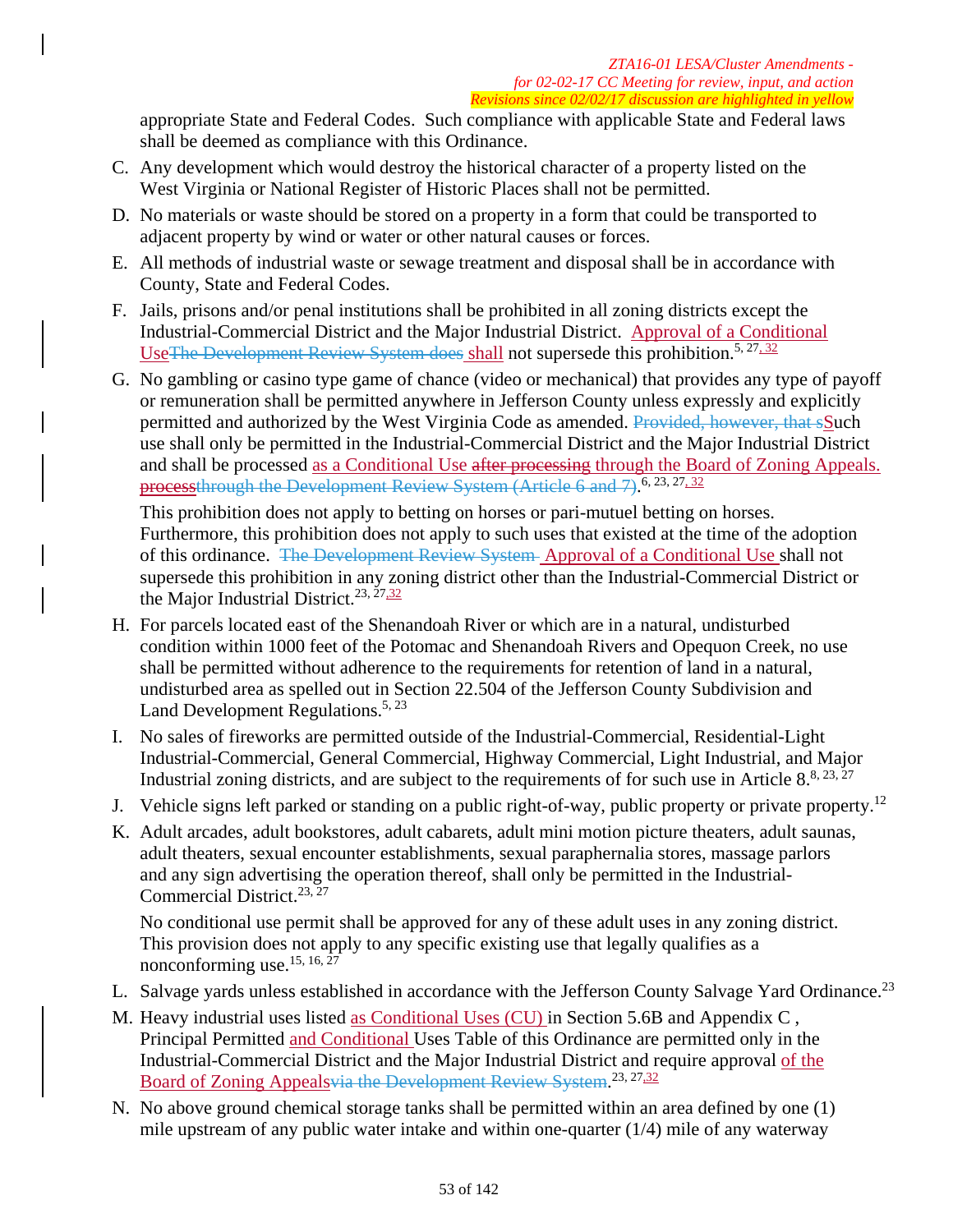serving the public water intake; provided, however, that agricultural tanks that are regulated by WV Code Chapter 19 are exempt from this provision.<sup>27</sup>

# **Section 4.5 Agricultural Uses Permitted Generally**

Except for compliance with distance requirements for a building set forth in Section 4.6, nothing in this Ordinance shall prohibit the use of land for agricultural purposes or the construction or use of building or structures incidental to the use for agricultural purposes.

### **Section 4.6 Distance Requirements**

- A. Industrial uses are subject to this subsection, unless otherwise specified in this Ordinance. Any uses (not including parking) or buildings subject to compliance with this Section shall be located at least 200 feet from:<sup>27</sup>
	- 1. Any lot in the Residential Growth District; $^{27}$
	- 2. A dwelling, school, church or institution for human care not located on the same lot as the said use or buildings; $<sup>1</sup>$ </sup>
	- 3. Any lot which is part of a recorded subdivision; and
	- 4. Any parcel, historic structure, or designated historic district which has been listed on the West Virginia or National Register of Historic Places.
- B. Commercial uses are subject to this subsection, unless otherwise specified in this Ordinance. Adjacent uses (not including parking) or buildings subject to compliance with this Section shall be located at least 75 feet from:<sup>7, 27</sup>
	- 1. Any lot in the Residential Growth District;
	- 2. Any lot with a dwelling, school, church, or institution for human care not located on the same lot as said use or building;
	- 3. Any parcel, historic structure, or designated historic district which has been listed on the West Virginia or National Register of Historic Places.<sup>23</sup>
- C. A commercial use (not including parking) located in the Neighborhood Commercial District or the Office/Commercial Mixed Use shall be located at least 25 feet from a land use identified in Section 4.6B.1-3.<sup>27</sup>
- D. Housing for farm animals Barns and feeding pens shall must be set back a minimum of 50' from all property lines; excluding chicken coops which may be set back 25 ' from all property lines, if no roosters are housed there.<sup>32</sup>  $-75$  from a residential district, a lot with a residentialuse, a church, a school, or an institution for human care.
- E. Structure used to store manure shall comply with distance requirements specified in 4.6A.<sup>32</sup>
- F. All portions of a kennel land use must be buffered pursuant to Article 4 and set back at least 300'500' from any other property line that contains a residence. If the adjacent use is a commercial use, setbacks shall conform with commercial setbacks in Appendix  $B$ <sup>32</sup> Kennels cannot be located within a Planning Commission approved major residential subdivision.

### **Section 4.7 Essential Utility Equipment**

Essential utility equipment, as defined in Section 2.2, shall be permitted in any district, as authorized and regulated by law and ordinances of Jefferson County, it being the intention hereof to exempt such essential utility equipment from the application of this Ordinance. Wireless telecommunication towers, however, shall conform to the requirements of Article  $4B^{7,22}$ .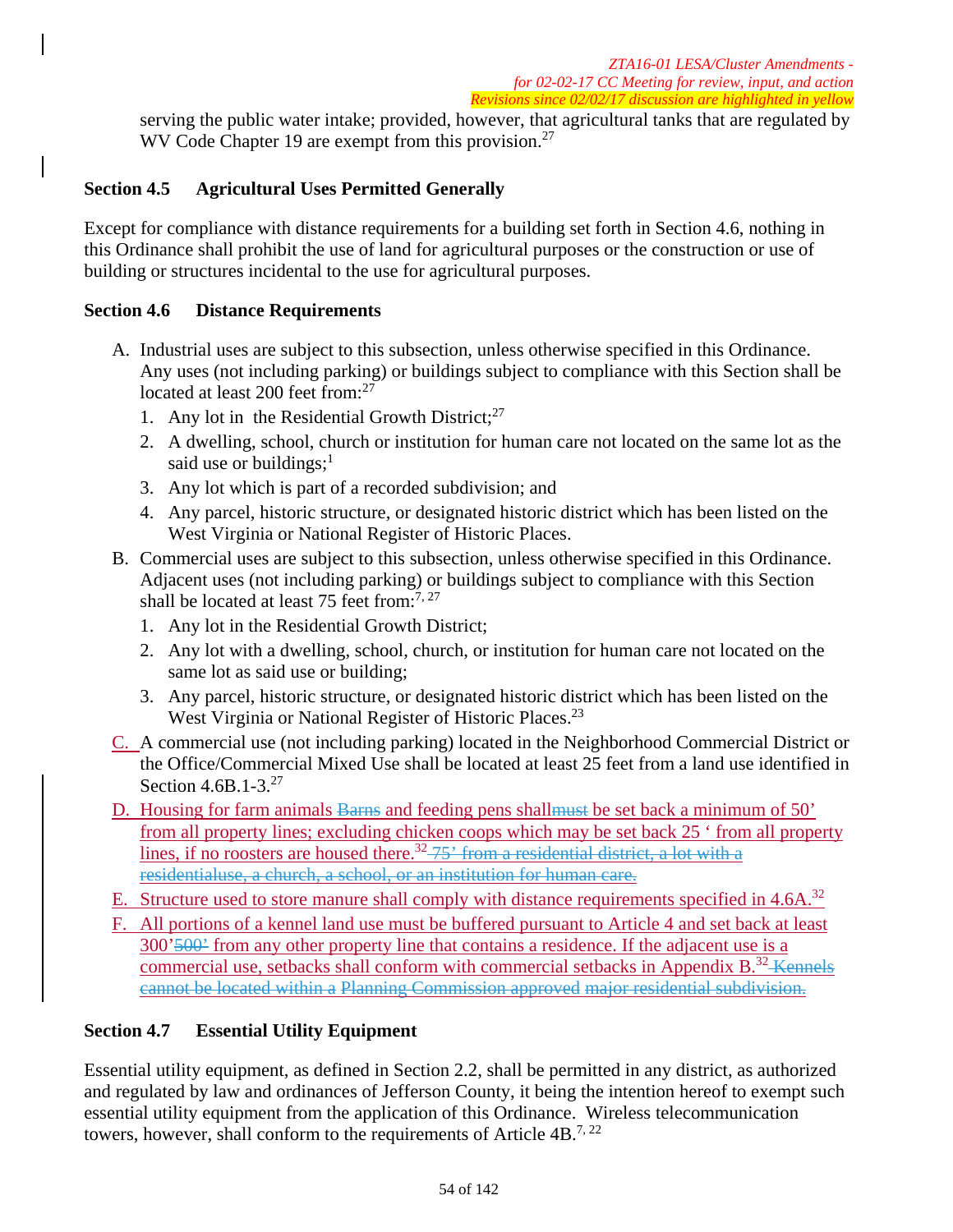### **Section 4.8 Buildable Lot**

Any lot which was a buildable lot under the terms or regulations in effect at the time of the adoption of this ordinance and which was established or recorded at that time shall be deemed a buildable lot for the erection of a single-family dwelling, subject to the provisions of the appropriate district regulations of this Ordinance.

### **Section 4.9 Traffic Visibility Across Corner Lots**

On any corner in all districts, there shall be no obstruction to traffic visibility within thirty-five (35) feet of the intersection of the two (2) street property lines of the corner lot. Site plan and subdivision applications must comply with the Intersection Design requirements of the Subdivision and Land Development Regulations.<sup>23</sup>

#### **Section 4.10 Site Plan Requirements**

- A. Submittal and approval of a site plan is required for all commercial, townhouse and multifamily residential, industrial, and institutional development in any district and for all major additions or expansions of existing uses as defined in Article 2, in accordance with the requirements of the Subdivision and Land Development Regulations and this Ordinance.<sup>23, 26</sup>
- B. Site plan submittal is not required for single-family or two-family dwelling units unless planned as part of a multi-unit or mixed use development plan.
- C. The site plan format and informational requirements that must be followed are referenced in the Jefferson County Subdivision and Land Development Regulations, and this Ordinance.<sup>23</sup>
- D. The Planning Commission has the authority to waive any site plan standards in accordance with the Subdivision and Land Development Regulations.<sup>10, 17, 21, 23</sup>

#### **Section 4.11 Landscaping, Screening and Buffer Yard Requirements**

Buffer yard requirements are as shown in Appendix A and B of this Ordinance, and are summarized in this section.<sup>27</sup>

- A. Commercial Development<sup>27</sup>
	- 1. All commercial development adjacent to any Residential district, or any lot with a residence, school, church, or institution of human care shall have a fifty (50) foot or greater unscreened green space buffer or a fifteen (15) foot screened green space buffer along common property lines. The screening may be either vegetative or opaque fencing and may be placed anywhere within the buffer. No structures, materials, or vehicular parking shall be permitted within the side and rear yard buffers.
	- 2. All commercial development adjacent to all other uses must maintain ten (10) foot side and rear yard landscape buffers.<sup>5</sup>
- B. Industrial Development<sup>27</sup>
	- 1. All industrial development adjacent to any Residential district, or a residence, school, church, or institution for human care shall have an unscreened buffer yard of no less than two hundred (200) feet. No structures, stored materials, or vehicular parking shall be permitted within the buffer yard.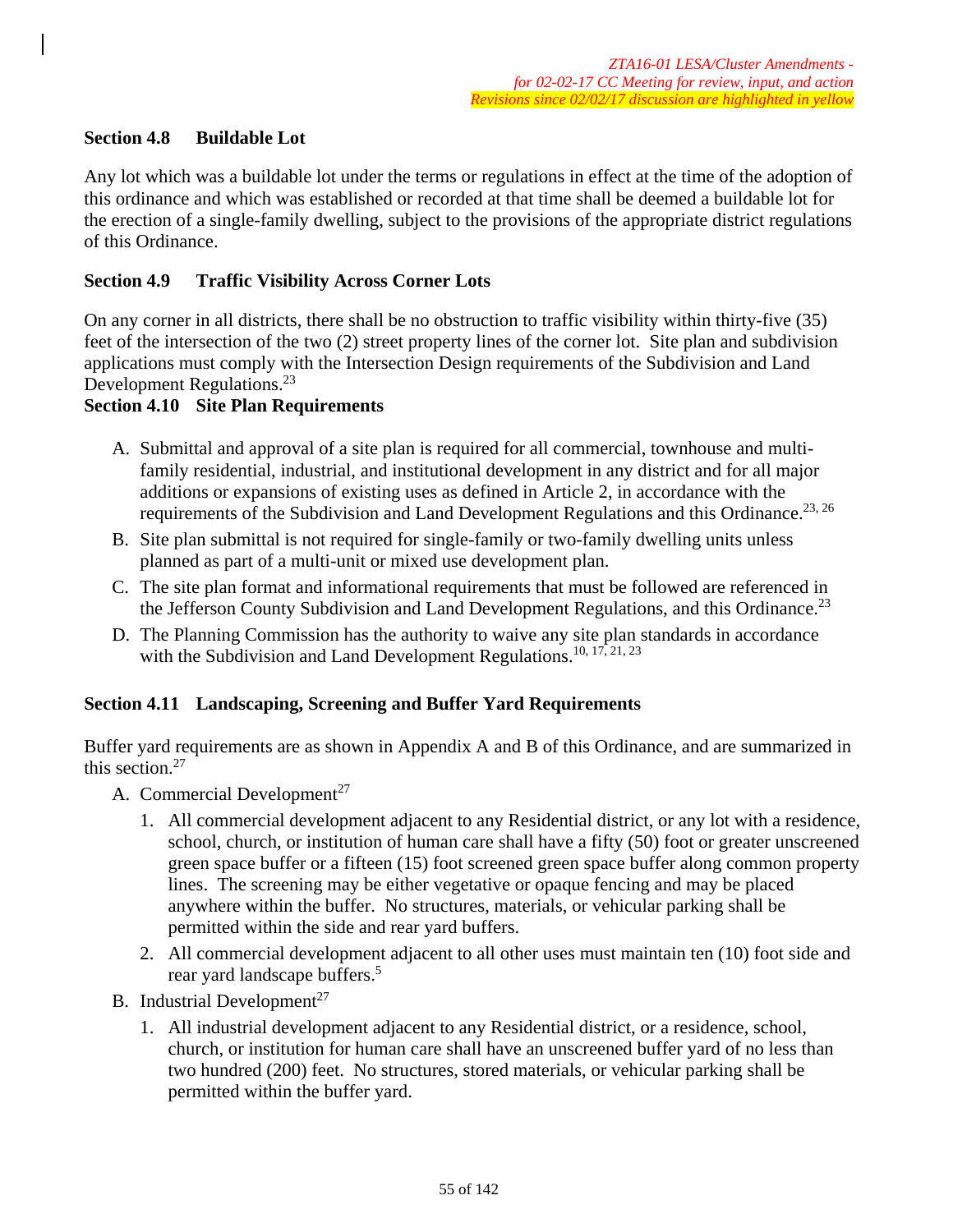- 2. All industrial development adjacent to any use other than an industrial use shall have screened front yard buffers of no less than one-half (1/2) the front yard building setback, which may be included within the 200-foot buffer required in this subsection.<sup>5, 7</sup>
- 3. All industrial development adjacent to any use shall have 20' screened side and rear landscape buffers.
- C. Multi-family Development<sup>27</sup>
	- 1. All multi-family adjacent to any Residential district, or any lot with a residence, school, church, or institution of human care shall have, along common property lines, screened green space buffers as follows:
		- a. Front and rear: a minimum of 15'
		- b. Side: a minimum of 12'
- D. In all buffer yards, the exterior width beyond the vegetative screen shall be planted with grass, seed, sod, or ground cover.
- E. All buffer yards shall include a fence or a dense screen planting of trees, shrubs, or other plant materials or both, to the full length of the lot line to serve as a barrier to visibility, air borne particles, glare or noise. Such screen planting shall meet the following requirements.
	- 1. Vegetative screening shall comply with Standard Details M52, M53 or M54, or other applicable Standard Details, depending on the buffer width. At the time of the planting the vegetation shall be at least six (6) feet in height.<sup>7, 23, 27, 28</sup>

However, any development where a 10 foot side and/or rear yard vegetative landscaping buffer is required adjacent to proposed commercial uses and where no outdoor storage is being proposed or provided, the following standards shall be met:  $27, 28$ 

- a. One (1) deciduous or evergreen tree with a height of six (6) feet or more when planted, likely to reach a height of twenty (20) feet or more at maturity, planted every fifty (50) linear feet; at least every other tree shall be an evergreen;
- b. One (1) ornamental tree with a height of four (4) feet or more when planted, likely to reach a height of six (6) feet or more at maturity, planted every fifty (50) linear feet; and
- c. Three (3) shrubs per each twenty five (25) feet along the property line, round upward.
- d. These requirements shall be required on both sides of a property line for adjoining properties.
- e. A 10 foot landscape area on the property unless shared parking is proposed. In the event shared parking is proposed, the required property line planting would be in addition to other plantings.<sup> $7, 23, 26$ </sup>
- 2. It will be the responsibility of the landowner to replace any trees that die and shall be so noted on the site plan.
- 3. Screen planting shall be a minimum of ten (10) feet wide but shall be placed so that it is no closer than four (4) feet at maturity from a property line or from any street.
- 4. No structure, fence, planting, or other obstruction shall be permitted which would interfere with traffic visibility.
- F. In any Commercial, Industrial, Institutional, or Residential development, all dumpsters shall be screened from any residences or from view of a public highway. $^{23}$
- G. All buffer yards shall be maintained by the property owner.
- H. All development adjacent to a Sensitive Natural Area shall have a buffer of natural vegetation. Environmental standards contained in Section 8.9A, 1 through 7, will apply. The buffer shall meet the current Federal standard except as required in Table 4.11 -1 below:<sup>23</sup>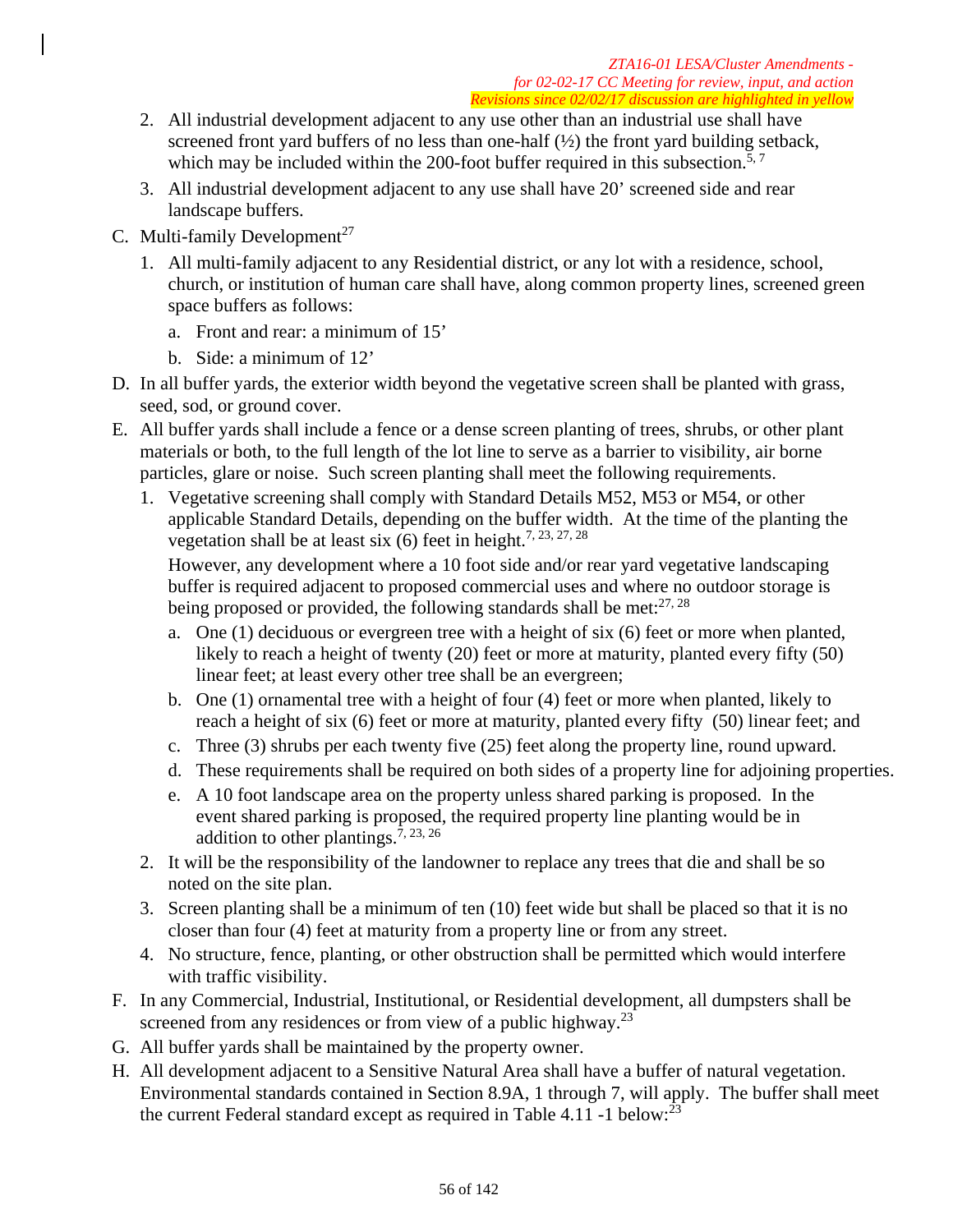*ZTA16-01 LESA/Cluster Amendments for 02-02-17 CC Meeting for review, input, and action Revisions since 02/02/17 discussion are highlighted in yellow* 

| <b>Greater Than</b> | Less Than | Buffer Width in Feet |
|---------------------|-----------|----------------------|
| 0.05                | 0.10      | 30                   |
| 0.10                | 0.16      | 35                   |
| 0.15                | 0.21      | 40                   |
| 0.20                | 0.26      | 50                   |
| 0.25                | 0.31      | 55                   |
| 0.30                | 0.36      | 60                   |
| 0.35                | 0.41      | 65                   |
| 0.40                | 0.46      | 70                   |
| 0.45                | 0.51      | 75                   |
| 0.50                | 0.66      | 80                   |
| 0.65                | 0.81      | 85                   |
| 0.80                | 0.96      | 90                   |
| 0.95                | 1.21      | 95                   |
| 1.20                |           | 100                  |

## Table 4.11 -1 Wetland Size in Acres<sup>5, 8, 23</sup>

- I. All required landscape plans shall contain the following elements: $<sup>7</sup>$ </sup>
	- 1. Deciduous street trees for shade and aesthetics, planted at the following average spacing:  $2<sup>3</sup>$ 
		- a. Site with street frontage of up to 200 feet: 1 tree per 50 feet.
		- b. Site with street frontage exceeding 200 feet: The greater of 4 trees or 1 tree per 100 feet.
	- 2. Evergreen buffer planting, as required, for full screening.
	- 3. Parking lot and internal drive plantings (mix of evergreen and deciduous) for partial screening and limited shade.
	- 4. Structure plants for aesthetics and limited shade.
	- 5. Schedule of plants including common name, scientific name, minimum size (height, caliper, etc.) quantity and specific limitation notes.
- J. Required landscape buffers for a non-residential use are indicated in Appendix B. $^{27}$

# **Section 4.12 Design Standards for Multi-Family Developments**<sup>23</sup>

- A. Common open space shall be oriented to the interior of the development and shall consist of land suitable for passive and active recreational use. No more than 50 percent of land dedicated to recreational use shall be within the 100 year Floodplain.
- B. Impervious surface coverage for interior streets, parking areas, and residential structures shall not exceed fifty (50) percent of the gross land area.
- C. Tot lot or play areas shall be centrally located in areas convenient to residential buildings and at least twenty-five (25) feet from any street right-of-way.

#### **Section 4.13 Development Adjacent to the Potomac and Shenandoah Rivers**<sup>23</sup>

A. Any development, other than residential development, that takes place after the adoption of this Ordinance must maintain a five hundred (500) foot buffer strip from the existing banks of the Potomac and Shenandoah Rivers.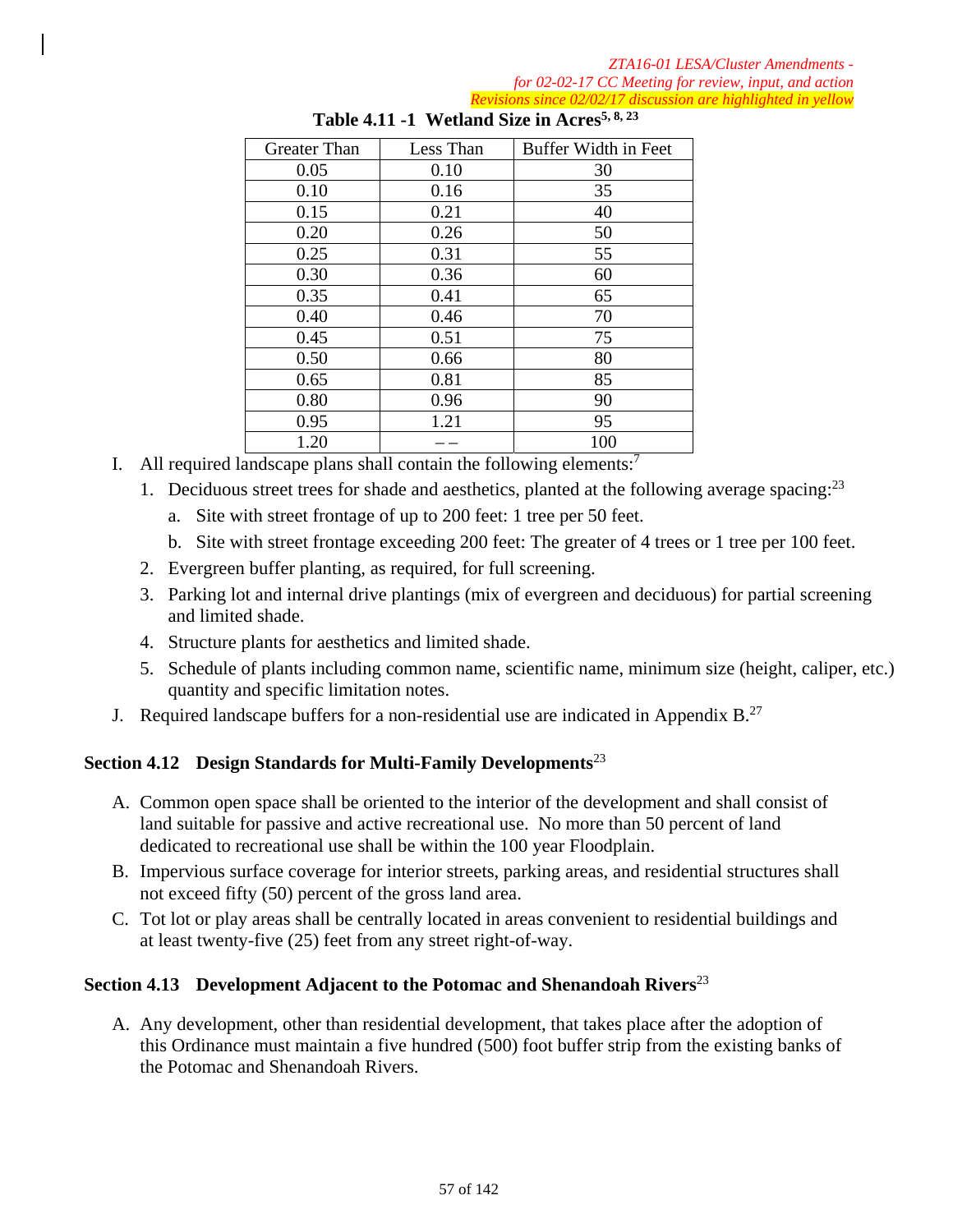### **ARTICLE 4A: HOME OCCUPATIONS AND COTTAGE INDUSTRIES8,24**

#### **Section 4A.1 Home Occupation and Cottage Industry, General Standards**

- A. A Zoning Certificate is required for a Cottage Industry or Home Occupation pursuant to Section 3.2 of this Ordinance.
- B. A Home Occupation or Cottage Industry shall be clearly incidental and subordinate to the use of the dwelling unit as a residence.
- C. There shall be no change in the outside appearance of the building or premises, or other visible evidence of the conduct of the Home Occupation or Cottage Industry, other than as provided in this Article.
- D. No equipment or process shall be used in a Home Occupation or Cottage Industry which creates offensive manifestations by sight, sound or smell detectable to the normal senses, or electrical interference or vibrations perceptible, at any lot line.
- E. The following land uses cannot be established as a Home Occupation or Cottage Industry:
	- 1. Boarding or rooming homes.
	- 2. Bed and breakfast establishments.
	- 3. Adult uses.
	- 4. Any business which involves the storage of weapons such as firearms (other than residents' hunting, protection and leisure weapons). $^{12}$
- F. Any need for parking generated by the Home Occupation or Cottage Industry shall be met off street and other than in a required front yard.
- G. No outdoor storage of any kind, visible from a property line or a public or private right-of-way or vehicular access easement, is permitted.
- H. The business owner is responsible for ensuring compliance with all local, state, and federal taxing requirements.
- I. All applicable County, State, and Federal requirements must be met.

#### **Section 4A.2 Exempt Activities**

The following land uses do not constitute a Home Occupation or Cottage Industry, and do not require a Zoning Certificate:

- A. Telecommuting.
- B. A computer-based occupation involving one full-time resident and no other on-site employees, provided that the occupation generates no additional vehicular trips, no customer visits, no additional shipping or mailing that exceeds a normal residential volume, and would not be otherwise prohibited by this Article. This category includes internet-based sales activities that do not require the presence of inventory at the property, such as drop-shipping.
- C. The participation of an individual location in an event conducted annually or twice yearly with multiple locations, such as a home and garden tour or an art studio tour.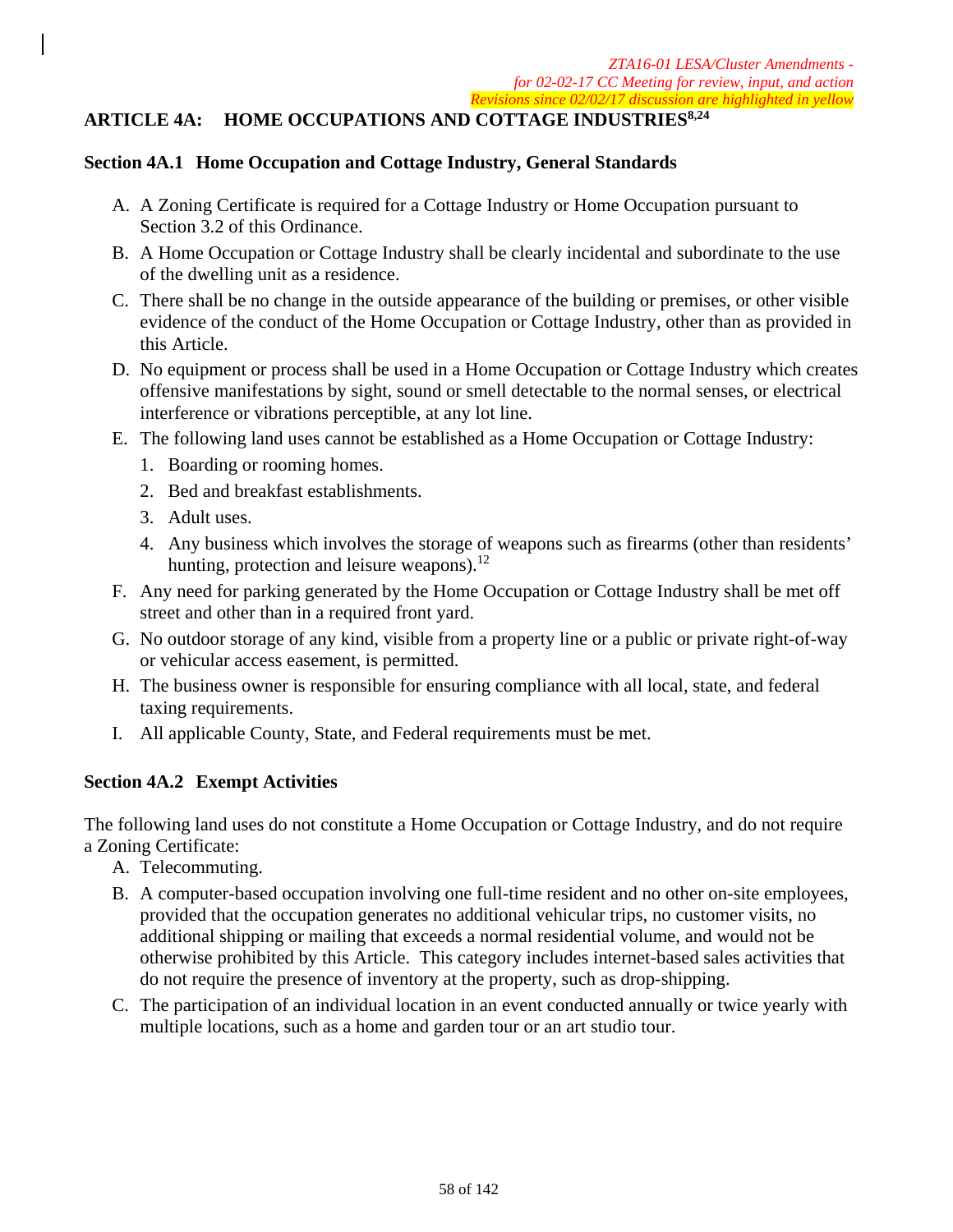# **Section 4A.3 Home Occupation, Level 1**

An occupation conducted in a dwelling unit for gain provided that:

- A. No person other than members of the family residing on the premises shall be engaged in such occupation. Said members must be full time residents of the premises.
- B. The use shall be conducted wholly within the dwelling unit and shall not exceed one third  $(1/3)$ of the floor area of the dwelling unit.
- C. There shall be no sales, other than items handcrafted on the premises, in connection with such home occupation. Incidental sales of class-related material to students who receive instruction on the premises shall be permitted.
- D. Traffic generated by such home occupation must not exceed two (2) business related vehicle visits per day no more than ten (10) visits per week at the premises.

### **Section 4A.4 Home Occupation, Level 2**

An occupation conducted in a dwelling unit for gain, provided that:

- A. The occupation must be conducted by a full-time resident of the property. Up to two (2) nonresident employees also may be permitted to work on the premises.
- B. The use shall be conducted wholly within the dwelling unit and shall not exceed one third (1/3) of floor area of the dwelling unit.
- C. One sign, not exceeding two (2) square feet in area, non-illuminated, is permitted.
- D. There shall be no sales, other than items crafted on the premises, in connection with such home occupation. Incidental sales of class-related material to students who receive instruction on the premises shall be permitted.
- E. No more than three (3) business-related vehicle visits per day and no more than fifteen (15) visits per week at the premises, including delivery vehicles, but excluding employee commuting, shall be permitted.
- F. The subject property shall be posted conspicuously by a zoning notice no less than twenty-eight (28) inches by twenty-two (22) inches in size, at least 15 days prior to approval of a Zoning Certificate for the land use. The sign will be prepared by the Office of Planning and Zoning but posting the sign is the responsibility of the applicant.
- G. For a Home Occupation located in an existing residential subdivision established after July 17, 1979, the minimum lot size is 20,000 square feet.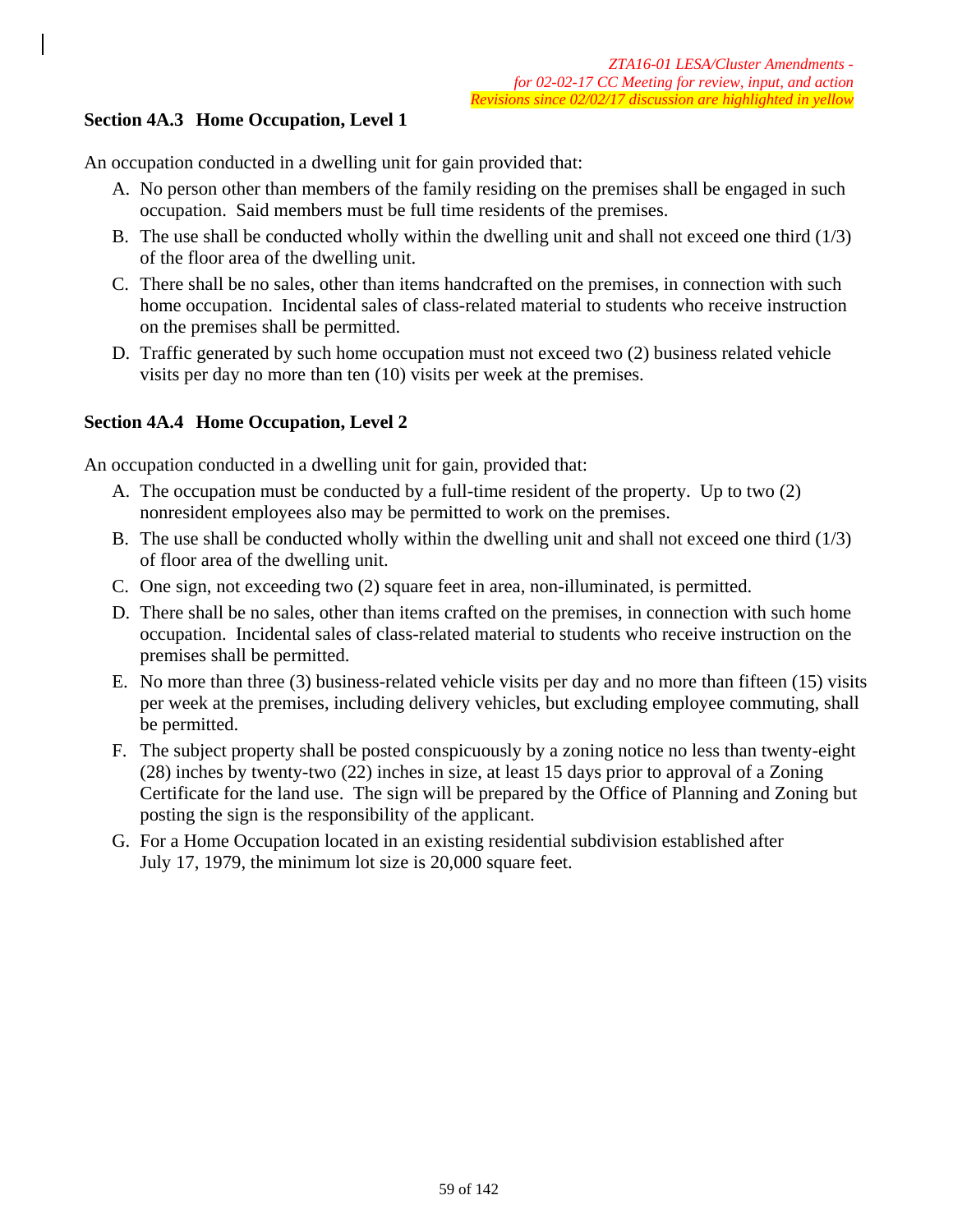# **Section 4A.5 Cottage Industry**

An occupation conducted at a residential premises for gain, provided that:

- A. The occupation must be owned and operated by a full-time resident of the property. Up to four (4) nonresident employees may be permitted to work on the premises.
- B. The use may be conducted at least in part within the dwelling unit. Said use area within the dwelling unit shall not exceed one half (1/2) of the floor area of the dwelling unit. Two subordinate structures shall be permitted in accordance with the requirements of this Article.
- C. There shall be no change in the outside appearance of the residential structure. One sign, not exceeding four (4) square feet in area, non-illuminated may be permitted.
- D. Sales on the premises shall be permitted with the limitation that no less than seventy-five (75) percent of the items for sale shall be products produced on the premises and that items not produced on premises shall be items similar or related to the items produced on the premises. Incidental sales of class-related material to students who receive instruction on the premises shall be permitted.
- E. No more than fifteen (15) business-related vehicle visits per day and no more than sixty (60) visits per week at the premises, including delivery vehicles, but excluding employee commuting, shall be permitted.
- F. Submittal of a sketch plan is required for all Cottage Industry applications. The plan need not be prepared by a licensed engineer or surveyor. Use of a sketch plan does not preclude compliance with applicable County, State, and Federal regulations. The plan submittal shall include the following elements:
	- 1. Accurate locations and dimensions of all existing and proposed:
		- a. Structures, paved areas, parking areas and drive aisles (including setbacks from property lines)
		- b. Septic areas
		- c. Access points to roads, driveways, and easements
		- d. Property boundaries
	- 2. Most recent deed for the property
- G. Additionally, site plans pursuant to the Subdivision and Land Development Regulations are required if the combined gross floor area of a new building, an addition, and/or an existing accessory structure as described in  $(1) - (4)$  below, to be used as a Cottage Industry, exceeds 1,500 square feet but is less than 3,000 square feet:
	- 1. New accessory structures, or
	- 2. An addition to an existing residence or accessory structure, when the addition is intended for use as part of a Cottage Industry;
	- 3. Existing accessory structures that are to be converted to be used as a part of the Cottage Industry, if constructed during the five years prior to application for a Zoning Certificate for a Cottage Industry;
	- 4. An existing structure or addition built without a required, valid building permit or Improvement Location Permit after December 20, 1975.
- H. The maximum combined gross floor area of a new building, an addition, and/or an existing accessory structure as described in subsection  $J.1 - 4$ , to be used as a Cottage Industry, is 3,000 square feet. For any additional building area exceeding 3,000 square feet, the development and property shall meet all requirements of the Subdivision and Land Development Regulations and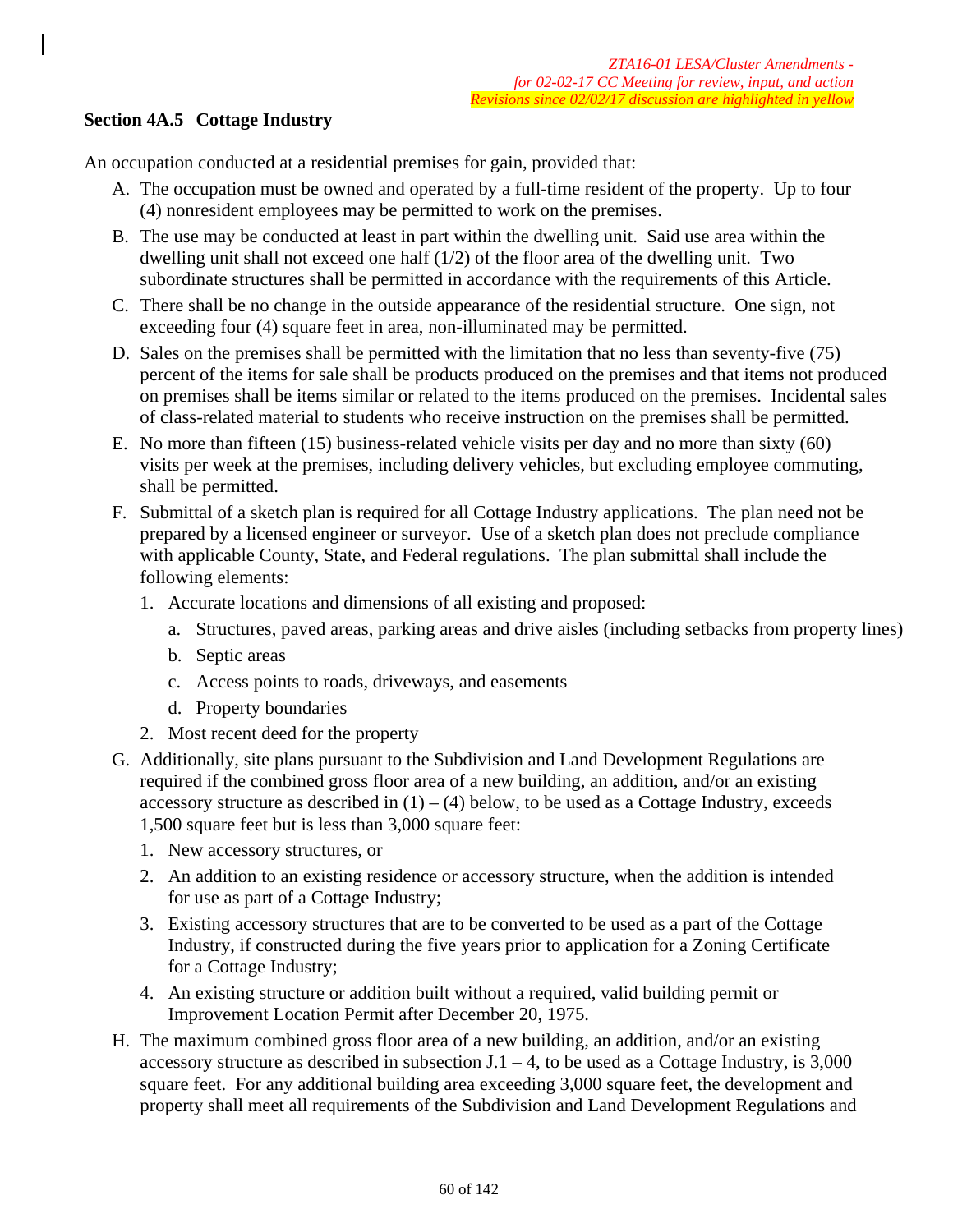the Zoning and Land Development Ordinance. Setbacks shall be as provided below for an accessory structure used for a Cottage Industry:

- 1. For an accessory structure lawfully constructed during the five years prior to application for a Zoning Certificate for a Cottage Industry, setbacks are 25 feet from all lot lines.
- 2. For an accessory structure lawfully constructed more than five years prior to application for a Zoning Certificate for a Cottage Industry, the applicable zoning district setbacks for an accessory structure apply.
- I. For a Cottage Industry located in the Residential Growth District or an existing residential subdivision, the minimum lot size is 2 acres.
- J. If a proposed Cottage Industry would utilize a private, shared right-of-way, driveway or easement for vehicular access, owners of all properties with vehicular access to the right-ofway or easement shall be notified of the proposed use. A letter shall be sent by certified mail to the homeowners association (HOA) for distribution by the HOA; however, if an HOA does not exist, letters shall be mailed to individual property owners accessing the right-of-way or easement within 1,000 feet (along the right-of-way or easement) of the property line. The applicant shall provide proof of the mailing to Staff.<sup>32</sup> a Compatibility Assessment Meeting is required. The meeting shall be conducted as described in Sections 7.6A and 7.6C of this Ordinance, with the following exceptions:
	- 1. The purpose of the meeting is for the applicant to inform adjacent owners of the proposed Cottage Industry and to describe any associated traffic impacts.
	- 2. Owners of all properties with vehicular access to the right-of-way or easement shall be notified of the date, time, and place of the meeting by registered mail. Letters shall be mailed 14 days prior to the scheduled date of the meeting. Staff shall approve the letter as adequate prior to mailing, and the applicant must provide proof of mailing.
	- 3. During the Compatibility Assessment Meeting, attendees should limit their comments to the adequacy of the private, shared right-of-way, driveway or easement, to accommodate traffic generated by the proposed Cottage Industry.
	- 4.1.No Board of Zoning Appeals approval of the application is required.
- K. The subject property shall be posted conspicuously by a zoning notice no less than twenty-eight (28) inches by twenty-two (22) inches in size, at least 15 days prior to approval of a Zoning Certificate for the land use. The sign will be prepared by the Office of Planning and Zoning but posting the sign is the responsibility of the applicant.

### **Section 4A.6 Private Covenants Running with the Land**

Jefferson County shall not enforce or become involved in the enforcement of deed restrictions, covenants, easements, or any other private agreement, and, in the review of development proposals, the County will apply only its regulations to evaluate the proposal. All such restrictions shall be enforced by the parties to the restriction. It is the responsibility of an applicant for a proposed Cottage Industry or Home Occupation to research any private agreements relating to the subject property, contact the Homeowners' Association, or seek the advice of a surveyor, engineer or attorney.17, 21, 24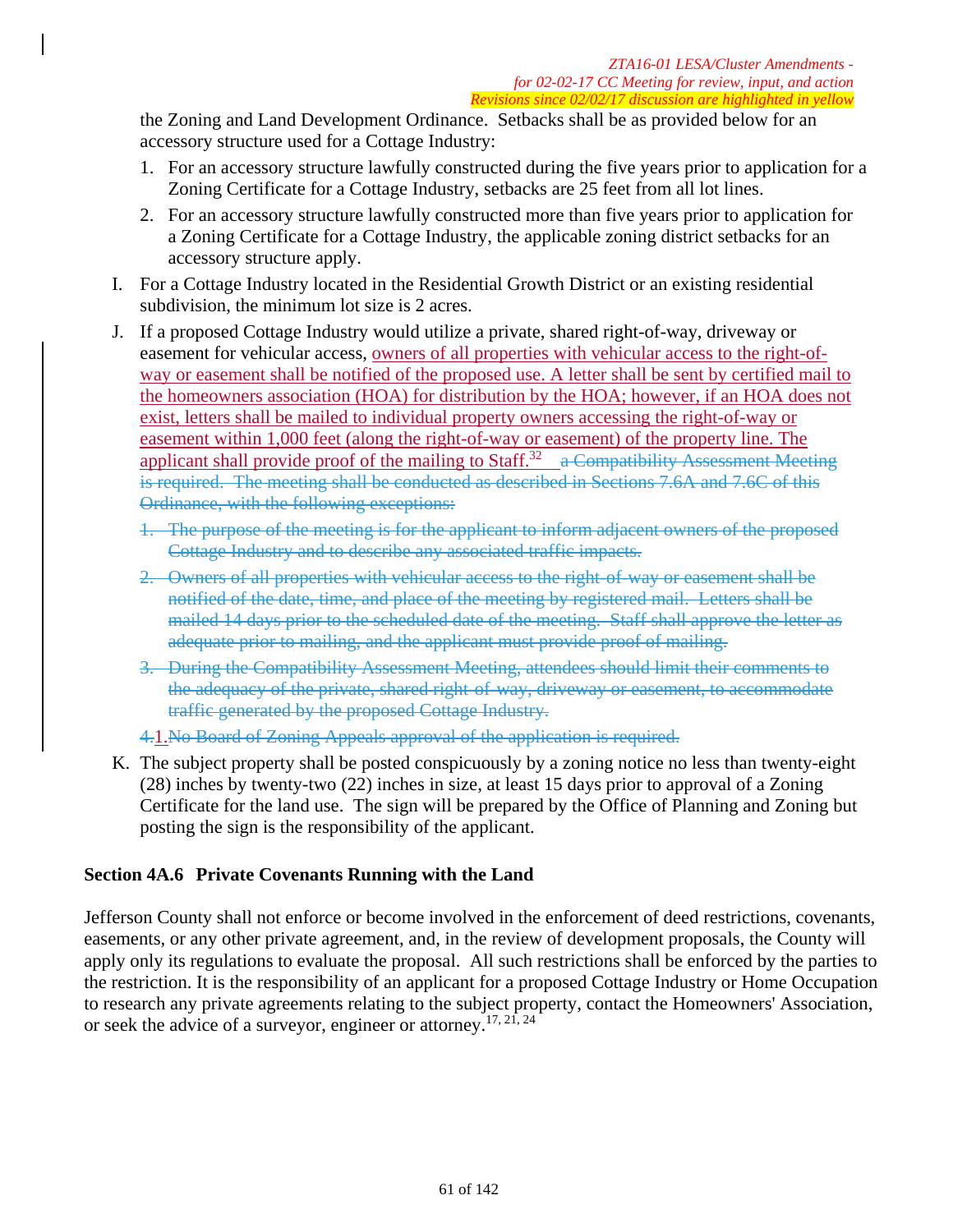# **ARTICLE 4B: WIRELESS TELECOMMUNICATION FACILITIES**10, 22

### **Section 4B.1 Purpose and Legislative Intent**

The purpose of Article 4B, Wireless Telecommunication Facilities, is to balance the needs of residents of and visitors to Jefferson County for reliable access to wireless telecommunication networks and services with the community's desire to preserve the County's rural, historic and agricultural character and the quality of its residential neighborhoods.

To accomplish these objectives and to ensure that the placement, construction or modification of wireless telecommunication facilities complies with the provisions of the Telecommunications Act of 1996 and other Federal laws, and is consistent with Jefferson County's land use policies and Comprehensive Plan, this Article is intended to regulate the construction, placement and operation of wireless telecommunication facilities within Jefferson County. When any provision of this article is in conflict with any provision of the Jefferson County Zoning Ordinance or the Jefferson County Subdivision and Land Development Regulations, the stricter regulation shall apply.

This Article establishes parameters for the siting of Wireless Telecommunication Facilities. It is Jefferson County's intent to:

- A. Ensure access to reliable and robust wireless communications services throughout Jefferson County consistent with the aforementioned objectives;
- B. Encourage the use of existing structures such as buildings, water towers, silos, church steeples, monopoles, lattice towers, utility poles, electric distribution and transmission structures and other existing structures for the co-location of Wireless Telecommunication Facilities;
- C. Encourage the location of new Wireless Telecommunication towers in non-residential areas, with taller towers limited to the Industrial-Commercial zoning district;
- D. Minimize the number of new Wireless Telecommunication Towers that would otherwise need to be constructed by providing incentives for the use of existing structures;
- E. Encourage the location of new Wireless Telecommunication Towers, to the greatest extent possible, in areas where the adverse impact on the community will be minimal; and by encouraging the use of camouflage or concealment to create structures such as silos, faux trees and flagpoles that mimic elements that typically are found on Jefferson County's agricultural landscape and that appear in scale and context with their surroundings;
- F. Minimize or mitigate the potential adverse visual effects associated with the construction of Wireless Telecommunication Towers through the implementation of reasonable design, landscaping and construction practices;
- G. Ensure public health, safety, welfare, and convenience; and
- H. Conform to Federal and State laws that allow certain antennas to be exempt from local regulations.

# **Section 4B.2 Classification of Wireless Telecommunication Facilities<sup>32</sup> and Development Review Process**

For purposes of administering this Article, Wireless Telecommunication Facilities (hereafter "Facilities" or "Facility") shall be classified as follows:

- A. Exempt Facilities as specified in Section 4B.3
- B. Concealed Wireless Telecommunication Facilities
- C. Co-located Wireless Telecommunication Facilities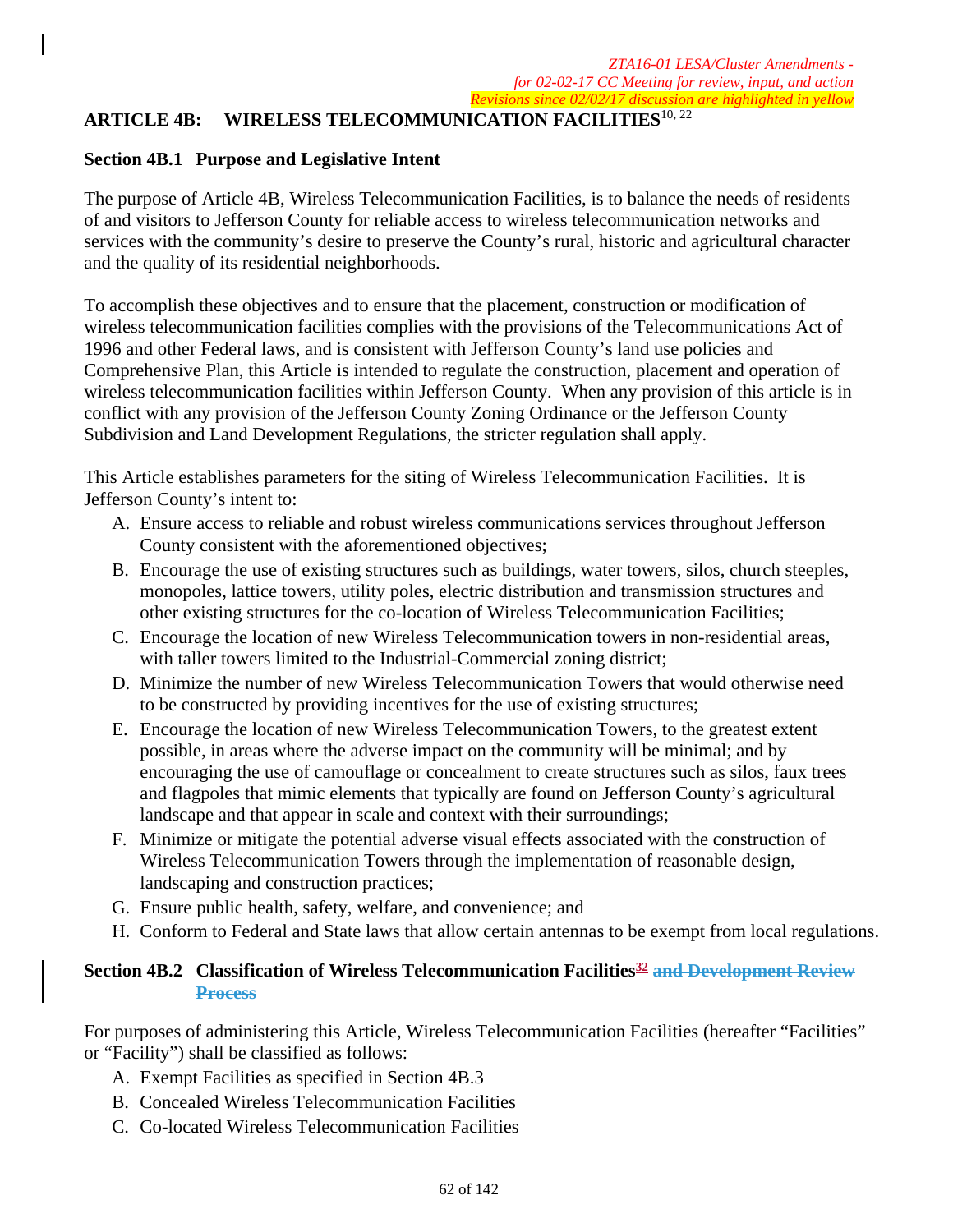- D. Temporary Wireless Telecommunication Facilities
- E. Wireless Telecommunication Towers

Exempt Facilities are allowed by right. Prior to the issuance of a Zoning Certificate, all other types of new Wireless Telecommunications Facilities listed above require approval of a Minor Site Plan as described in the Jefferson County Subdivision and Land Development Regulations and also meeting the submittal and design requirements of this Article. Additionally, Wireless Telecommunication Towers shall require submittal of a Concept Plan and a public hearing to allow for an analysis of demonstration of need, neighborhood compatibility, impact on cultural and historic resources, and visual mitigation.

Within ten (10) days of receiving a Concept Plan application for a Facility, Staff shall notify the applicant in writing (1) that the application is sufficient or (2) the particular information needed as required by the provisions of this Article and the Jefferson County Subdivision and Land Development Regulations, to constitute a sufficient application. Once the additional information is received and the application is found to be sufficient, Staff shall notify the applicant of that finding.

# **Section 4B.3 Exempt Facilities Allowed by Right**

This section covers antennas other than those associated with commercial wireless telecommunication facilities, such as facilities associated with governmental users, television and radio broadcast facilities, and private business users requiring an antenna support structure of twelve feet or less. Antennas allowed by right subject to special requirements of this section include:

- A. Amateur radio facilities mounted on supporting structures less than 100 feet in height provided however, that commercial wireless providers and private business users may not co-locate antennas on an amateur radio tower irrespective of its height.
- B. Residential antennas for receiving television or AM or FM radio broadcast signals.
- C. Residential or business customer premise antennas for receiving microwave, satellite or broadcast television signals, provided such antennas are less than one meter (39.4 inches) in diameter and are mounted on a support structure less than twelve (12) feet in height.

### **Section 4B.4 Concealed Wireless Telecommunication Facilities**

Concealed Facilities are permitted in all zoning districts. The Zoning Administrator may issue a Zoning Certificate for a Concealed Facility consistent with the following terms and conditions:

- A. Concealed Facilities are permitted on buildings and alternative structures (other than telecommunication towers).
- B. For purposes of this section antennas mounted on electric transmission towers shall qualify as Concealed Facilities provided that antennas associated with such facilities do not extend more than twenty (20) feet above the top of the supporting structure. Equipment enclosures associated with such facilities may be mounted on the structure, placed underground or on the ground. If placed on the ground, equipment enclosures shall be placed on a concrete pad, metal skid or platform, or other foundation and screened so as to make them unobtrusive.
- C. For purposes of this section antennas mounted on an electric distribution pole, utility or street lighting pole or traffic light pole shall qualify as a Concealed Facility provided antennas associated with such facilities shall not extend more than twenty (20) feet above the top of the existing support structure.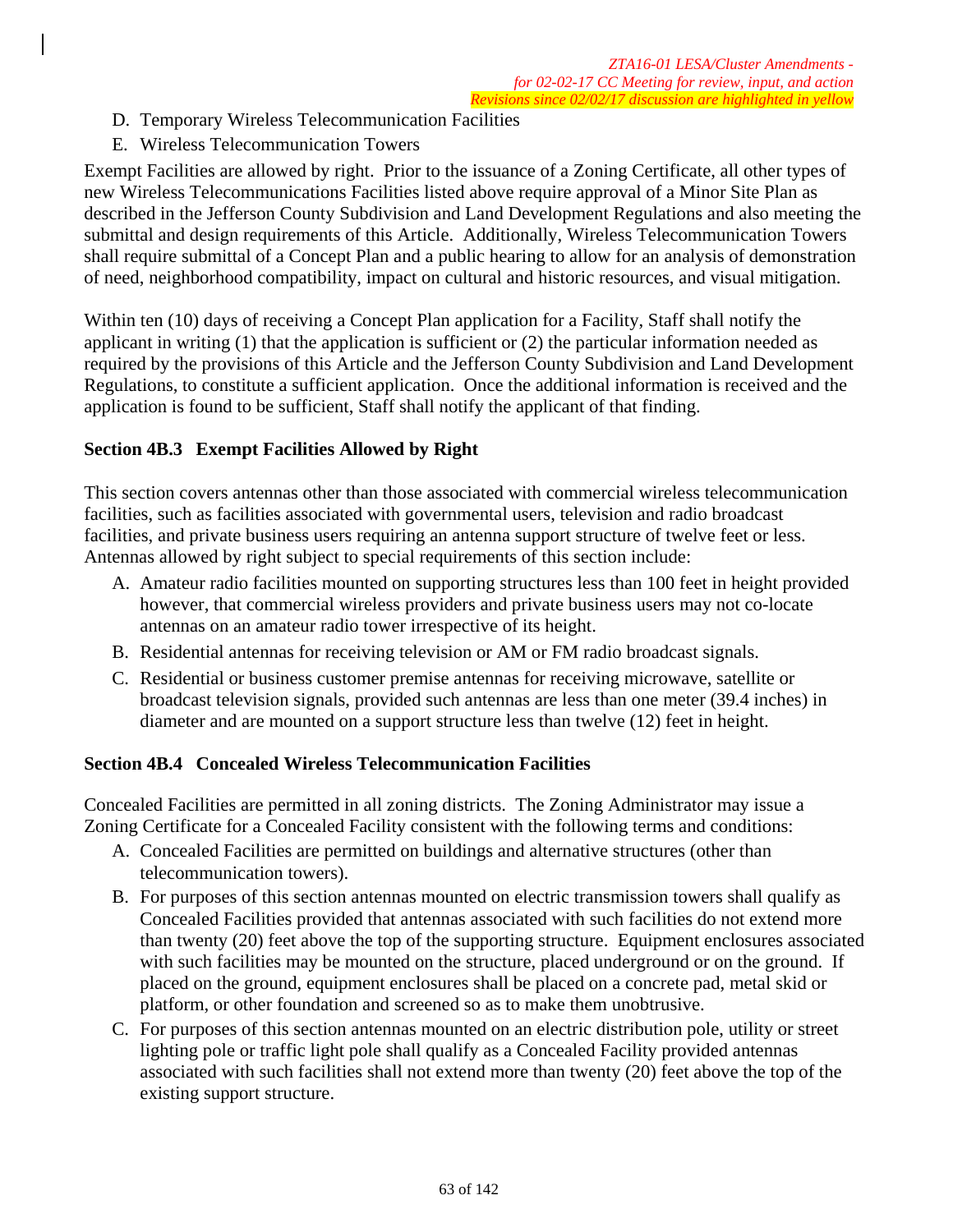- D. Utility poles may be extended up to twenty (20) feet in height to accommodate antennas for a Concealed Facility.
- E. For any utility pole height increases in the Harpers Ferry Overlay District, Staff shall refer the application to the Jefferson County Historic Landmarks Commission for review and comment before issuing a Zoning Certificate.
- F. Applications for such utility pole height extensions in the Appalachian Trail Overlay District shall be referred by Staff to the Appalachian Trail Conservancy and the National Park Service for review and comment prior to issuance of a Zoning Certificate.
- G. Antennas associated with Concealed Facilities, if flush-mounted on the side of a building or alternative structure, shall be camouflaged to match or complement the color and architectural texture of the surface.
- H. Antennas associated with a Concealed Facility shall not be co-located on a tower or other support structure developed as an Exempt Facility pursuant to this Article for the use of an amateur radio operator.
- I. Equipment enclosures associated with Concealed Facilities may be placed inside a building or, if placed on a rooftop, all equipment enclosures shall be mounted behind a parapet wall or façade which is camouflaged to match or complement the color and architectural treatment of the building. If antennas are placed on a structure other than a building, equipment enclosures associated with the facility may be mounted on the structure or placed underground or at ground level on a concrete pad, metal skid or platform, or other foundation. If placed at ground level, such equipment enclosures shall be screened so as to make them unobtrusive.
- J. All cabling and wiring connecting antennas, equipment enclosures, and other components of Concealed Facilities shall be colored or concealed in a manner that renders them unobtrusive.
- K. Generators may not be used as a primary electrical power source. Backup generators shall only be operated during power outages or for testing and maintenance purposes. Testing and maintenance of a generator shall only take place on weekdays between 8:00 a.m. and 7:00 p.m.
- L. Equipment associated with a Concealed Facility not located in a public right-of-way must meet the setback requirements for the zoning district in which it is located.

### **Section 4B.5 Co-located Wireless Telecommunication Facilities**

Co-located Wireless Telecommunications Facilities are permitted within all zoning districts. Colocation includes the placement of additional antennas or antenna arrays on an existing or approved telecommunication tower or support structure (or alternative structure or Concealed Telecommunication Support Structure), or otherwise sharing a common location by two or more FCC licensed providers of personal wireless services. The Zoning Administrator may issue a Zoning Certificate for a Co-located Facility consistent with the following terms and conditions:

- A. Antennas associated with a Co-located Facility shall not be co-located on a support structure developed as an Exempt Facility pursuant to this Article for the use of an amateur radio operator.
- B. Co-located Facilities shall meet the following design standards:
	- 1. Antennas associated with a Co-Located Facility located on a monopole shall, where practical, be mounted so as to present the smallest possible silhouette, profile or crosssection. Preferred antenna mounting scenarios are, in order of descending preference:
		- a. Antennas within a cylindrical radome matching the diameter of a monopole;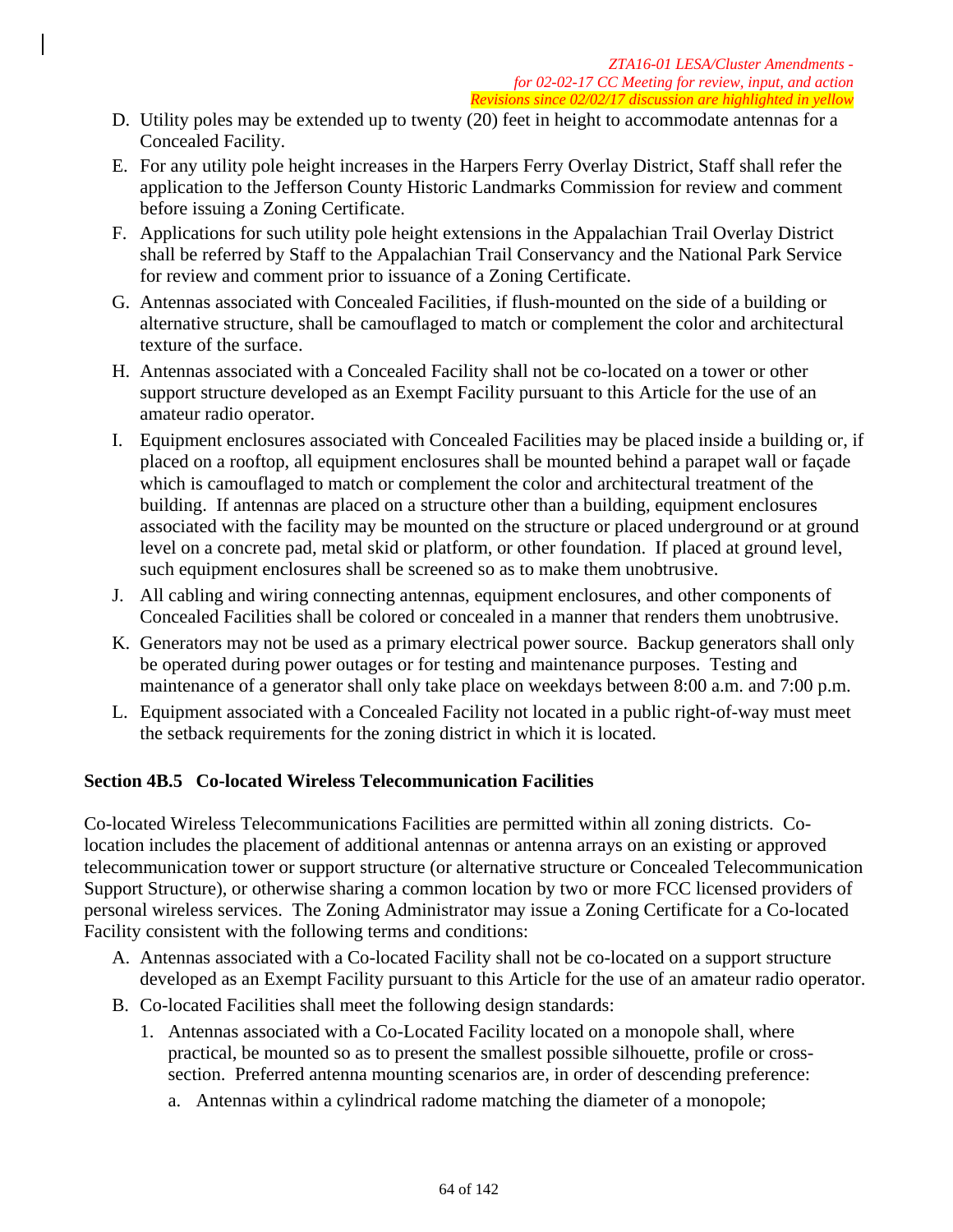- b. Antennas mounted at the end of straight or curved davit arms or brackets extending from the sides of the tower.
- c. Antennas mounted as an array arranged around a platform extending from the monopole.
- 2. All equipment enclosures and other improvements accessory to a co-located Facility shall be architecturally designed to blend in with the surrounding environment and shall be maintained in good appearance and repair. No equipment enclosure may exceed twelve (12) feet in height.
- 3. Generators may not be used as a primary electrical power source. Backup generators shall only be operated during power outages or for testing and maintenance purposes. Testing and maintenance of a generator shall only take place on weekdays between the hours of 8:00 a.m. and 7:00 p.m.
- 4. Equipment enclosures and other improvements shall be enclosed within a security fence consisting of chain link fencing at least eight (8) feet in height. Staff may require as a condition of approval that the fencing be screened by a landscaped buffer of at least 10 feet in width planted along the entire exterior perimeter of the fence. Such a buffer must contain at least one row of native vegetation and form a continuous screen at least 6 feet in height. All buffer yards shall be maintained by the property owner. It will be the responsibility of the property owner to maintain the buffer yard and to replace any trees or shrubs that die. The landscaping requirements of this section do not apply to an application for co-location on a site with an approved site plan. Staff may waive or modify the fencing requirement upon a determination that doing so will enhance the overall appearance of the facility without any compromise in safety or security.
- 5. Signage at any ground-based portion of a Co-located Facility site shall conform to FCC and FAA standards. No commercial signage is permitted.
- 6. Before an application for a Co-located Facility can be processed, a copy of the applicant's FCC license must accompany its application. If FCC licenses for the applicant have been provided to the Office of Planning & Zoning in conjunction with previous wireless facility applications, the applicant may certify that such licenses remain in full force and effect.

#### **Section 4B.6 Temporary Wireless Telecommunication Facilities**

Temporary Facilities are permitted in all zoning districts. The Zoning Administrator may issue a Zoning Certificate for a Temporary Facility consistent with the following terms and conditions:

- A. Temporary Facilities, including but not limited to Cell on Wheels (COW), may be placed at or near the location of an existing, proposed or approved Facilities for periods up to seventy-two (72) hours for equipment or signal propagation testing purposes or, where an existing facility is temporarily unavailable due to scheduled or unscheduled maintenance, without any requirement for a permit. Where scheduled or unscheduled maintenance will extend beyond seventy-two (72) hours, the wireless provider must obtain a Zoning Certificate. The Zoning Administrator may issue such a certificate for up to thirty (30) days upon a showing of good cause by the applicant. Such certificate may be extended for an additional thirty (30) day period if the applicant can demonstrate that extenuating circumstances necessitate an extension.
- B. In the event of a natural disaster, catastrophic event or public emergency that either renders an existing Facility unusable, or creates an urgent need for supplemental capacity to manage the emergency, temporary facilities may be placed in any area as necessary to provide coverage or capacity for longer periods upon the authority of the Director of the Office of Homeland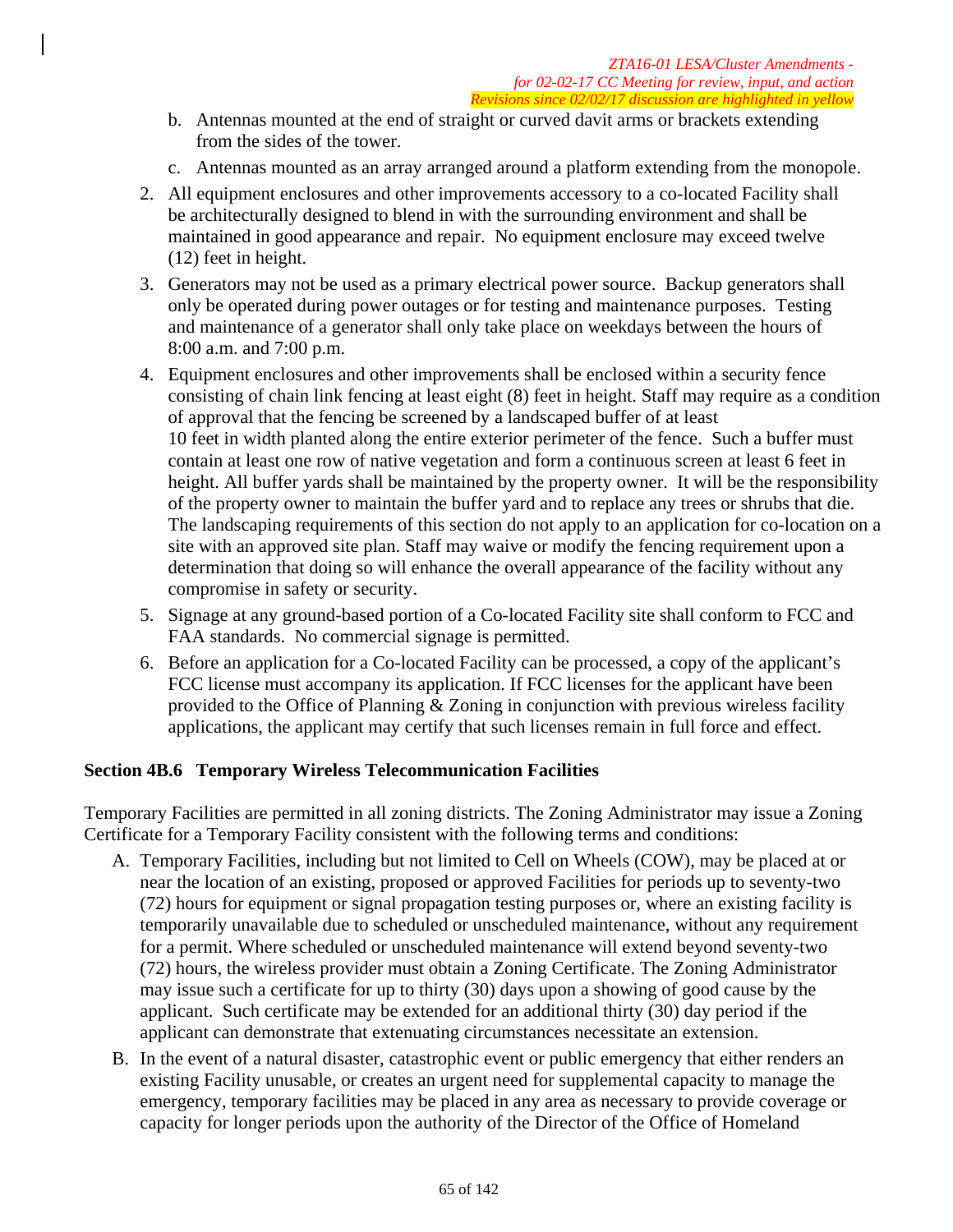Security and Emergency Management, with notification to the Director of the Engineering, Planning, and Zoning Department.

- C. Permits may be issued by the Department for up to one week for temporary facilities needed in conjunction with scheduled special events at specific locales that are likely to generate a need for additional capacity at the event which is expected to exceed existing installed capacity.
- D. Fees for permits for Temporary Facilities shall be in accordance with the Office of Planning and Zoning schedule of fees and charges.

# **Section 4B.7 Wireless Telecommunication Towers**

Wireless Telecommunication Towers (hereafter "Tower" or "Towers") are permitted in all zoning districts subject to the provisions of this section. The provisions of this section apply to an application for a new Tower, as well as for a major modification to an existing Facility or Support Structure that results in a substantial change to the facility or structure, including but not limited to a height extension of more than twenty (20) feet or ten percent (10%) of the current height of a facility or structure, whichever is greater, and/or replacement of the structure.

This section is not applicable to co-location of a new antenna array on an existing structure.

A. Site Plan Required

A minor site plan shall be required for all new Towers, as well as for Major Modifications to an existing Facility or Support Structure resulting in a substantial change to the Facility or Structure. In addition to the site plan review requirements of the Subdivision and Land Development Regulations, the site plan shall include all elements of a Concept Plan as established in Subsection B, and shall address conditions established by the Planning Commission in its review of the Concept Plan.

B. Concept Plan Submittal and Public Hearing Required

In addition to the requirements for a minor site plan, a proposed Tower shall require the submittal of a Concept Plan, subject to the following requirements:

- 1. Required elements for a Wireless Telecommunications Tower Concept Plan shall be the same as for a site plan as established in the Subdivision and Land Development Regulations, Appendix A, Section 1.3A, with the exception of Subsections 1.3A.20-22, 24-29, 31-35.
- 2. The following additional elements must be submitted:
	- a. Outside dimensions, use, and setbacks of all existing and proposed buildings, structures, towers, antennas, utility lines, driveways, and parking areas.
	- b. Height of the proposed tower measured from ground level at the center of the proposed structure, and height comparison to any nearby buildings or trees, or other applicable structures and natural landforms part of the site's background and foreground landscape.
	- c. Elevations and Cross-Section: Display topography with all proposed facilities including tower, equipment shelter and existing buildings.
	- d. Number, size and location of proposed and existing antennas; number of co-locations possible.
	- e. Method of camouflage (if any).
	- f. Locations of known historic structures.
	- g. A description of the anticipated construction and installation schedule.
	- h. Documentation verifying compliance with applicable Federal Communications Commission (FCC) standards and requirements to provide the proposed services.
	- i. Narrative addressing the design criteria of this section.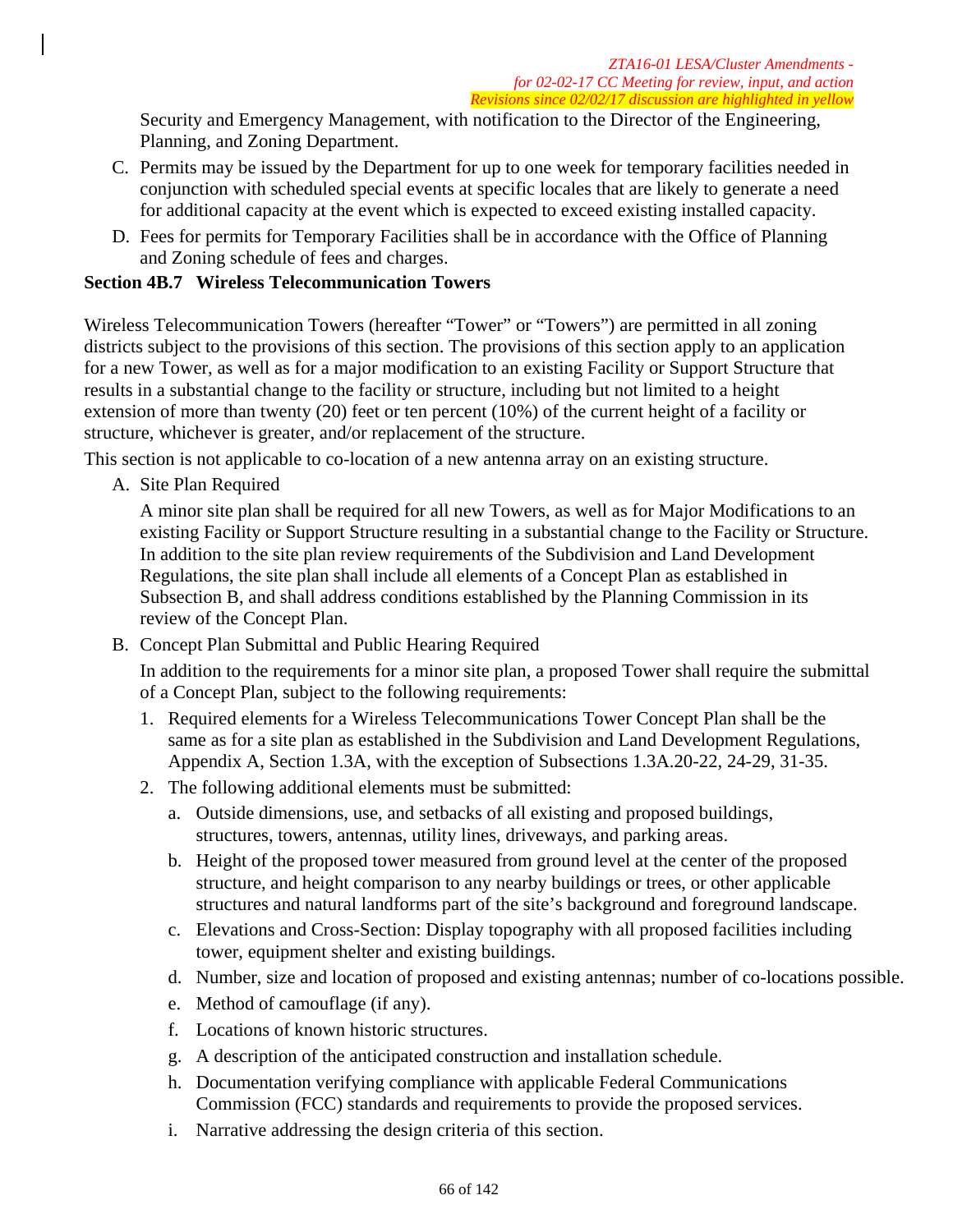- j. Dates, address list, and notice for Balloon Test.
- k. Balloon Test exhibits as required in Subsection G of this Section.
- l. Propagation maps as required in Subsection F of this Section.
- m. Any other relevant information.
- n. Additional application requirements of Subsection H of this Section.
- 3. Submittal and review of a Concept Plan shall follow the review process and timeline established in Section 24.119 – 24.122 of the Subdivision and Land Development Regulations, with the following exceptions:
	- a. The application shall be exempt from Section 24.120A, Agency Reviews, and Section 24.120D, WVDOH, except as otherwise provided in this Subsection.
	- b. Following Staff's determination of the sufficiency of a Concept Plan application:
		- i. Staff shall notify the Jefferson County Historic Landmarks Commission of an application filing.
		- ii. The Applicant shall provide a copy of the completed Concept Plan application to the Appalachian Trail Conservancy and the National Park Service, if required by the Cultural and Historic Resources Review standards of this Section.
	- c. The Concept Plan shall be reviewed at a public hearing conducted at a scheduled Planning Commission meeting. The scope of this public hearing shall include a demonstration of need as required under this Article, neighborhood compatibility, impact on cultural and historic resources, visual mitigation, the submittal and design criteria of this Article, and the compatibility of the facility proposal with the Comprehensive Plan, as well as any relevant information presented by any person that addresses the purpose and intent of this Article. The Planning Commission shall review the proposed Tower for compliance with the standards in this Article and, if applicable, provide conditions relevant to the scope of the public hearing and/or unique characteristics of the proposed development site, to be addressed in Staff's approval of the site plan.
	- d. Before Staff may approve a site plan for a Tower, the Planning Commission must find, by a majority vote, that the Concept Plan application complies with this Article, and that the application is consistent with the Comprehensive Plan.
- C. Retention of Consultants

Staff may elect to retain outside consultants or professional services to review a Concept Plan or site plan application for a Tower and to make recommendations on relevant issues including, but not limited to, verification of the applicant's compliance with the provisions of this Article, analysis of alternatives, conditions of approval, and compliance with State and Federal rules and regulations at the applicant's expense. Fees charged to the applicant shall not exceed the actual cost of services rendered.

D. Applicant's Burden of Proof

The applicant for a site plan for any Tower bears the burden of demonstrating by substantial evidence in a written record that a *bona fide* need exists for the proposed structure at its proposed height and location as required in Subsection F, "Demonstration of Need", and that it has met all submittal and design criteria in this Article.

E. Proof of Eligibility

Speculative Towers are prohibited. Before an application for a Tower can be processed, a copy of the applicant's FCC license must accompany its application. If the applicant is not an FCC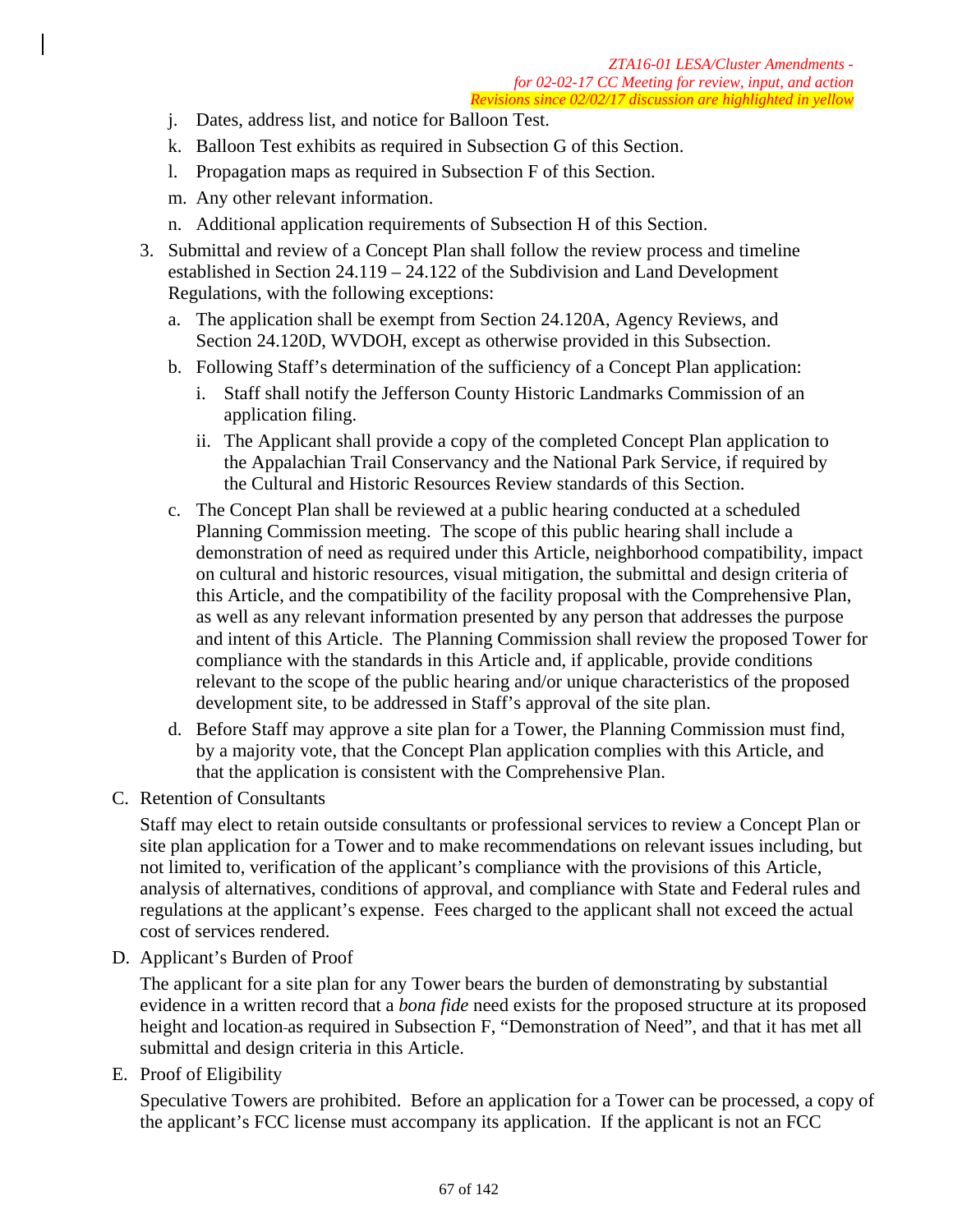licensee, the applicant must demonstrate that it has binding commitments from one or more FCC licensees to utilize the Tower within six (6) months of issuance of a certificate of occupancy for the Tower. Such demonstration shall include submittal of an affidavit by the FCC licensee(s), and a copy of each wireless provider's FCC license. If such FCC licenses have been provided to Staff in conjunction with previous tower applications, the applicant may certify that such licenses remain in full force and effect.

F. Demonstration of Need

As part of its application submission for a Concept Plan and for a site plan the applicant shall be required to submit propagation maps demonstrating a technical need for its proposed Tower and justifying the height of its antennas on the structure. One propagation map shall depict existing coverage without the proposed site and another depicting coverage with the proposed site. Such maps shall identify all adjacent sites whether existing, approved or proposed, and each map shall be accompanied by an engineer's affidavit attesting to the parameters or variables used to create the map. Such propagation studies shall be submitted in both hard copy and in electronic format to facilitate information sharing, inclusion on the county's web site and to otherwise maximize public awareness.

- G. Balloon Test
	- 1. An applicant shall conduct a balloon or crane test to simulate the maximum height of the proposed Tower. Following the test, the applicant shall submit color photo simulations showing the proposed structure as it would appear viewed from the closest residential property or properties and from adjacent roadways. Photographs should be taken from appropriate locations on abutting properties, along each publicly used road from which the balloon is visible, and from up to five significant structures or locations identified by Staff. A map shall be supplied identifying the location of each photo. Before and after photo exhibits will be presented.
	- 2. Notice of the dates and times of such tests shall be mailed to all property owners within a onequarter mile (1320 feet radius) from the proposed location, in addition to the Historic Landmarks Commission at least ten (10) days prior to such tests. The applicant shall utilize address and owner information on file at the Jefferson County Assessor's Office. Such notices shall designate a primary date and an alternate date in case of inclement weather. Notices shall state that there is an application to the Planning Commission for a Wireless Telecommunication Tower on the property and provide the file number. Staff shall review and approve the sufficiency of the notice and the list of addresses prior to mailing. An affidavit of mailing accompanied by a list of recipients and addresses shall be included in the application file.
	- 3. Such notice shall also be published in the legal advertisements section of a newspaper of general circulation in Jefferson County at least ten (10) days prior to such tests. Such notices shall designate a primary date and an alternate date in case of inclement weather. The newspaper's affidavit of publication shall be submitted as part of the application file.
	- 4. In the event the applicant seeks to increase the height of the proposed Tower, or move its location more than one hundred (100) feet laterally, from that stated in its original notices, additional notice shall be required to be given consistent with the above requirements.
- H. Preferred Structures and Locations Policy
	- 1. Co-location Encouraged. Prior to the approval of the construction of a new Tower, it is the policy of Jefferson County to encourage co-location of wireless facilities in the following locations:
		- a. Co-location of antennas on existing electric transmission towers.
		- b. Co-location and the use of existing or approved towers, buildings or alternative structures such as buildings, water towers, silos, church steeples, and utility poles more than fifty (50) feet in height within a one-quarter mile radius of a proposed Tower, where appropriate.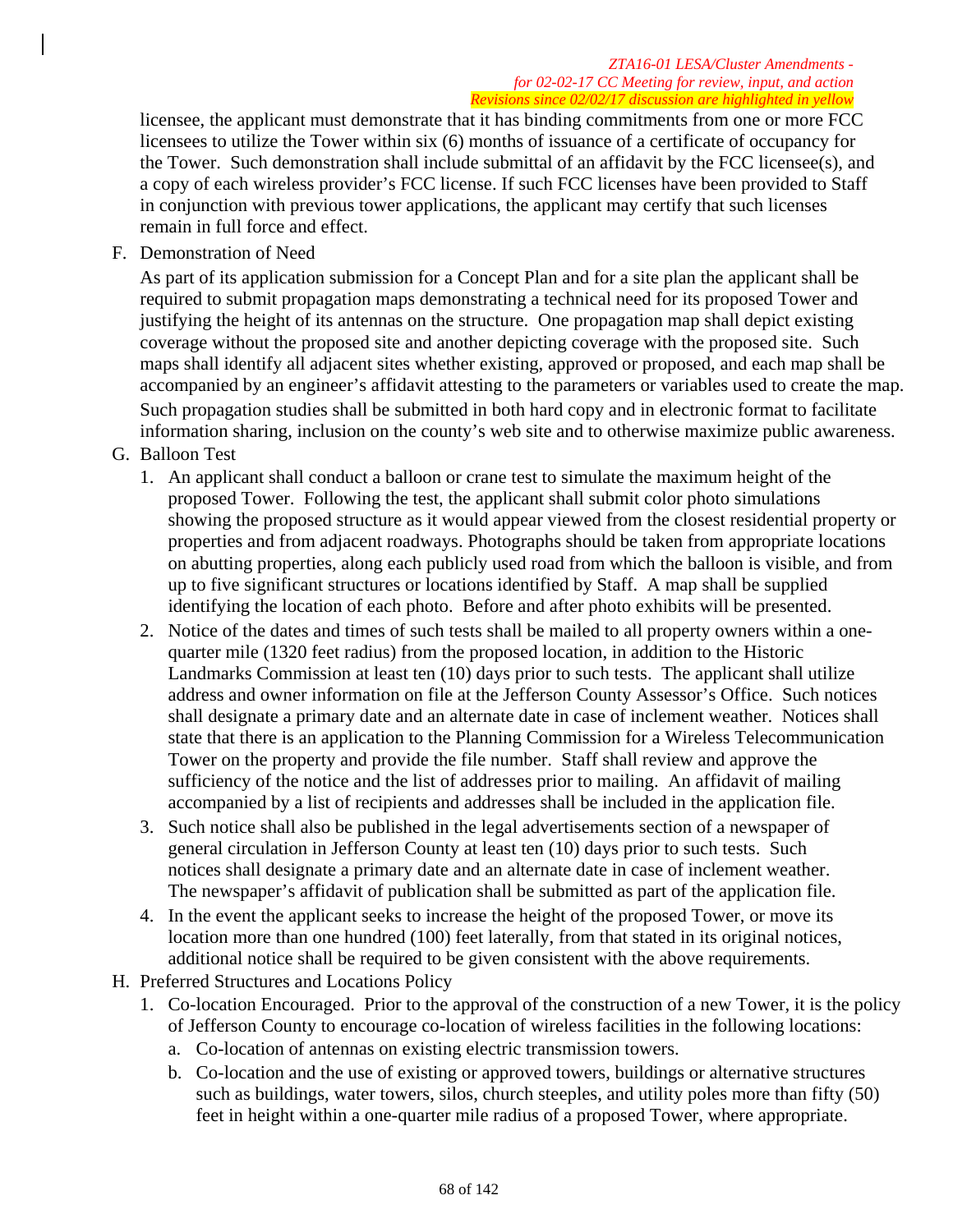- 2. Preferred Support Structures. In light of Jefferson County's agricultural, and increasingly residential character, it is the policy of Jefferson County that for Facilities located outside the Industrial-Commercial zoning district, support structures for antennas are desired in the following descending order of preference:
	- a. Silos
	- b. Other Alternative Structures
	- c. Monopoles
	- d. Lattice Towers
- 3. Preferred Locations. For new Towers , it is the policy of Jefferson County to encourage use of the following facilities or locations, in descending order of priority:
	- a. The Industrial Commercial District
	- b. Non-residential areas screened by existing vegetation and located outside of the Industrial-Commercial District
- 4. Application Requirements. In furtherance of the Preferred Structures and Locations Policy in this Article, the following provisions shall apply to an application for a site plan for a Tower:
	- a. The application must demonstrate that the proposed Tower is designed structurally, electrically, mechanically and in all other respects to accommodate additional wireless users unless the applicant demonstrates that structure height, topography, or other factors render this requirement unfeasible. An application must include an affidavit from the tower owner affirming that, subject to exceptions for structure height, topography, or other factors which make co-location unfeasible, the Tower is available for co-location.
	- b. A site plan for a Tower shall not be approved if an electric transmission tower with capacity of 230 kV or less is located above, or within twenty-five (25) feet below, the ground elevation of, and within a one quarter mile radius laterally, of a proposed Tower, unless the applicant can demonstrate that:
		- i. Sufficient easements or other interests in real property cannot be obtained to accommodate the Facility on the electric transmission tower;
		- ii. The electric utility owning the electric transmission tower is unwilling to allow its use for wireless facilities;
		- iii. Reasonable terms, rates, or conditions cannot be negotiated with the electric utility;
		- iv. The location of the Tower will not allow the applicant to meet coverage or capacity requirements; or
		- v. Other unforeseen reasons make it infeasible to locate the planned telecommunications equipment upon existing or approved towers.
	- c. Where suitable electric transmission towers are not available for co-location of antennas, a site plan for a Tower located outside the Industrial-Commercial zoning district shall not be approved unless the applicant demonstrates that the equipment planned for the proposed Tower cannot be accommodated on existing or approved towers, buildings, silos or other alternative structures more than fifty (50) feet in height within a one-quarter mile radius of the proposed Tower due to one or more of the following reasons:
		- i. The planned equipment would exceed the structural capacity of the existing or approved tower, building or alternative structures, as documented by a qualified and licensed professional engineer, and the existing or approved tower, building or structure cannot be reinforced modified or replaced to accommodate planned or functionally equivalent equipment at a reasonable cost;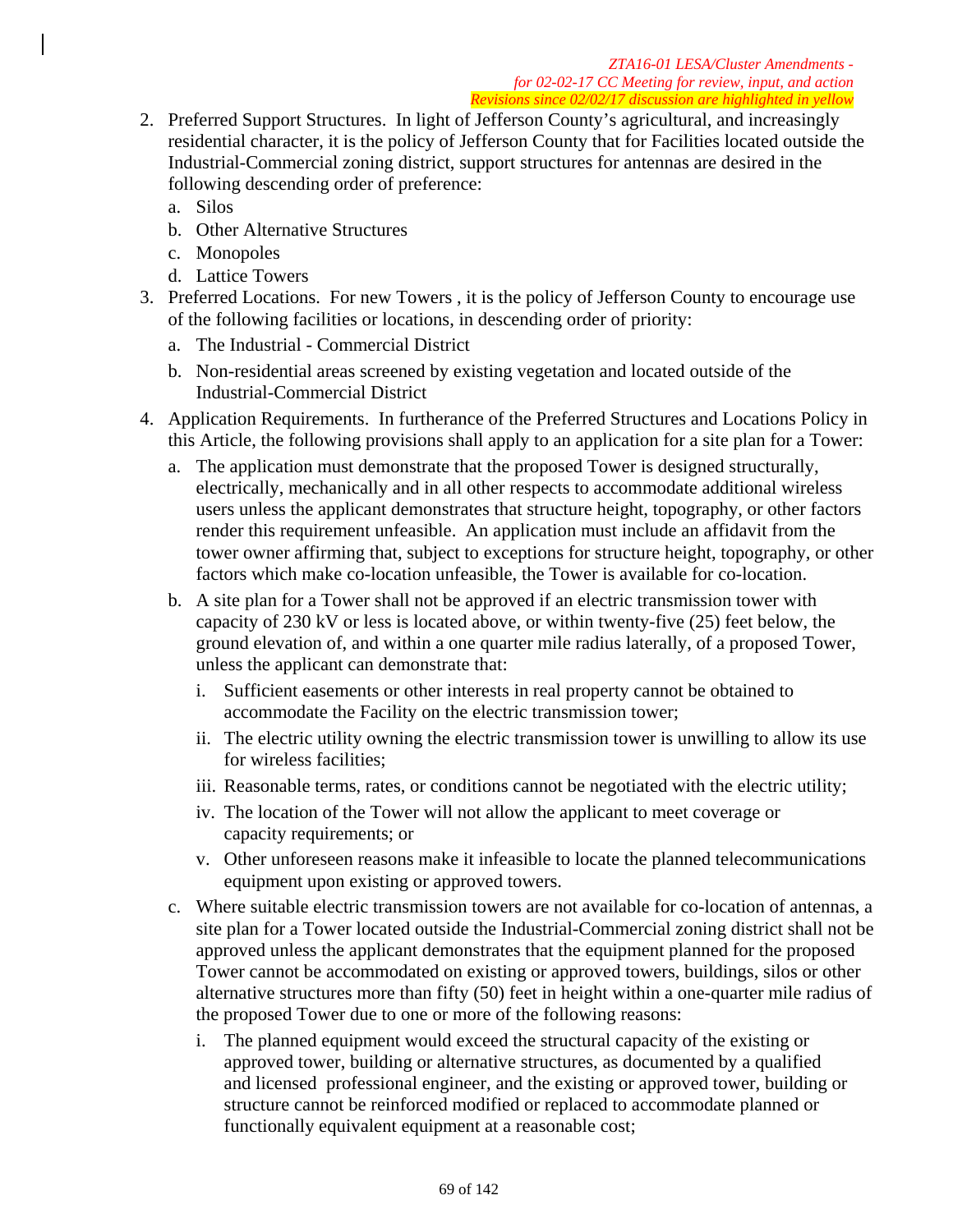- ii. Existing and approved towers, buildings or other structures within the search radius, or combinations thereof, cannot accommodate the planned equipment at a height necessary to function reasonably, as documented by a qualified and licensed professional engineer;
- iii. Reasonable terms, rates, or conditions cannot be negotiated with the owner of the structure and/or property;
- iv. The location of the structure will not allow the applicant to meet coverage or capacity requirements; or
- v. Other unforeseen reasons make it infeasible to locate the planned telecommunications equipment upon existing or approved towers, buildings or alternative structures.
- d. Antennas associated with an application for a Facility may not be co-located on a tower or other support structure developed as an Exempt Facility pursuant to this Article for the use of an amateur radio operator.
- I. Cultural and Historic Resources Review
	- 1. In addition to the notification requirements of this Section, an application for a Tower shall comply with the following:
		- a. An application for a proposed Tower within the Harpers Ferry Overlay District shall be provided, by the applicant, to the National Park Service for review and comment, and the applicant will provide Staff an affidavit certifying delivery.
		- b. An application for a proposed Tower located within one mile of the Appalachian Trail shall be provided, by the applicant, to the Appalachian Trail Conservancy and the National Park Service for review and comment, and the applicant will provide Staff an affidavit certifying delivery.
- J. Design Criteria

Wireless Telecommunication Towers shall comply with the following design criteria:

1. Antenna Mounting Preferences

Antennas associated with a Tower shall, where practical, be mounted so as to present the smallest possible silhouette, profile or cross-section. Preferred antenna mounting scenarios are, in order of descending preference:

- a. Antennas within a cylindrical radome matching the diameter of a monopole.
- b. Antennas mounted at the end of straight or curved davit arms or brackets extending from the sides of the Tower.
- c. Antennas mounted as an array arranged around a platform extending from the monopole.
- 2. Height Restrictions
	- a. Towers in the Industrial-Commercial zoning district shall not exceed 199 feet. Towers in all other zoning districts shall not exceed 100 feet. If a silo is used for a support structure for antennas, the height of the silo shall not exceed 120 feet.
	- b. Antennas may extend up to twenty (20) feet above the height of existing electric transmission towers if such height extensions are preferable to placement of a new Tower.
- 3. Fall Zone
	- a. With the exception of silos, Towers shall be set back from all property lines a distance equal to 110% of tower height measured from the base of the structure to its highest point. Additional easements may be acquired on adjacent properties to meet the fall zone requirement.
	- b. No residential dwellings may be located in the fall zone on either the primary parcel or in any easement area on adjacent parcels.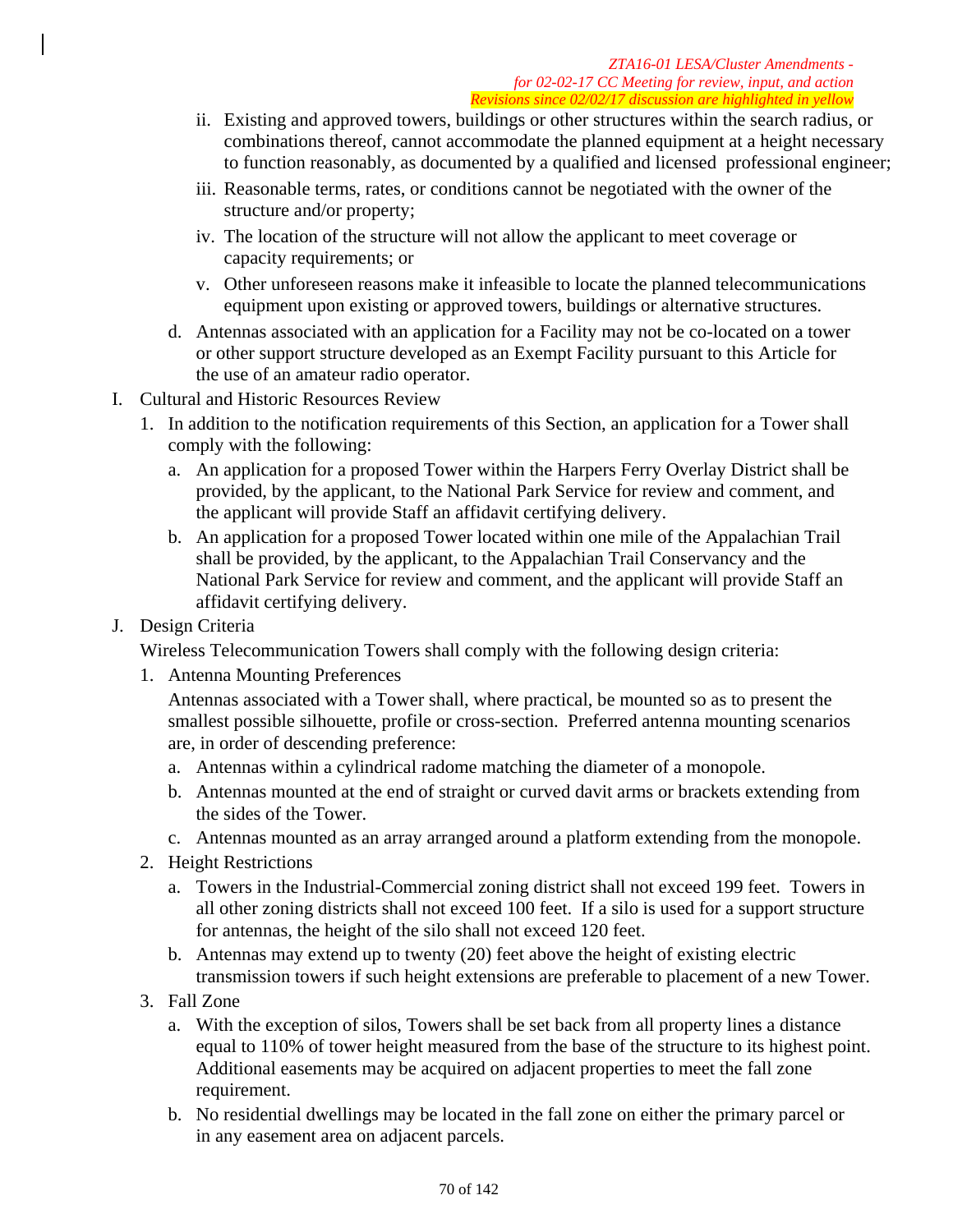4. Signage

Signage at any ground-based portion of a Facility site shall conform to FCC and FAA standards. No commercial signage is permitted.

5. Lighting & Marking

Towers shall not be lighted or marked unless required by the FCC or by the FAA.

6. Electrical Supply

Generators may not be used as a primary electrical power source. Backup generators shall only be operated during power outages or for testing and maintenance purposes. Testing and maintenance of a generator shall only take place on weekdays between the hours of 8:00 a.m. and 7:00 p.m.

7. Fencing

Towers, equipment enclosures and other improvements shall be enclosed within a security fence consisting of chain link fencing at least eight (8) feet in height. The Planning Commission may require as a condition of approval that the fencing be screened by a landscaped buffer of at least 10 feet in width planted along the entire exterior perimeter of the fence. Such a buffer must contain at least one row of native vegetation and form a continuous screen at least 6 feet in height at planting. All buffer yards shall be maintained by the property owner. It will be the responsibility of the property owner to maintain the buffer yard and to replace any trees or shrubs that die.

The Planning Commission may waive or modify the fencing requirement upon a determination that doing so will enhance the overall appearance of the facility without any compromise in safety or security.

8. Tower Color

Towers shall have a flat gray or galvanized finish unless the Planning Commission determines that another color scheme would be a preferable alternative to address visual mitigation and such scheme is consistent with FCC and FAA standards for antenna structure marking.

### **Section 4B.8 Maintenance & Removal Bonds**

Prior to issuance of a Zoning Certificate, each applicant for a Facility shall be required to execute a standard Maintenance / Removal agreement binding the applicant and its successors and assigns to properly maintain the exterior appearance of, and to ultimately remove such facilities, upon abandonment or cessation of operations. The applicant shall be required to post a bond for this purpose in accordance with the Department of Engineering, Planning, and Zoning schedule of fees and charges. The applicant shall be required to continue such bond or other security until such time as the facility has been removed and all other requirements of the Maintenance/Removal agreement have been satisfied. Private business users operating a single Facility at their principal place of business and Governmental Users are exempt from this bond requirement.

### **Section 4B.9 Abandonment & Removal**

- A. Any Facility or Support Structure that is not operated for a period of twelve (12) consecutive months may be referred to the Property Safety Enforcement Agency Board for a determination of the structural soundness of the Facility or Structure.
- B. If a structure is determined to be unsound, it will be considered abandoned.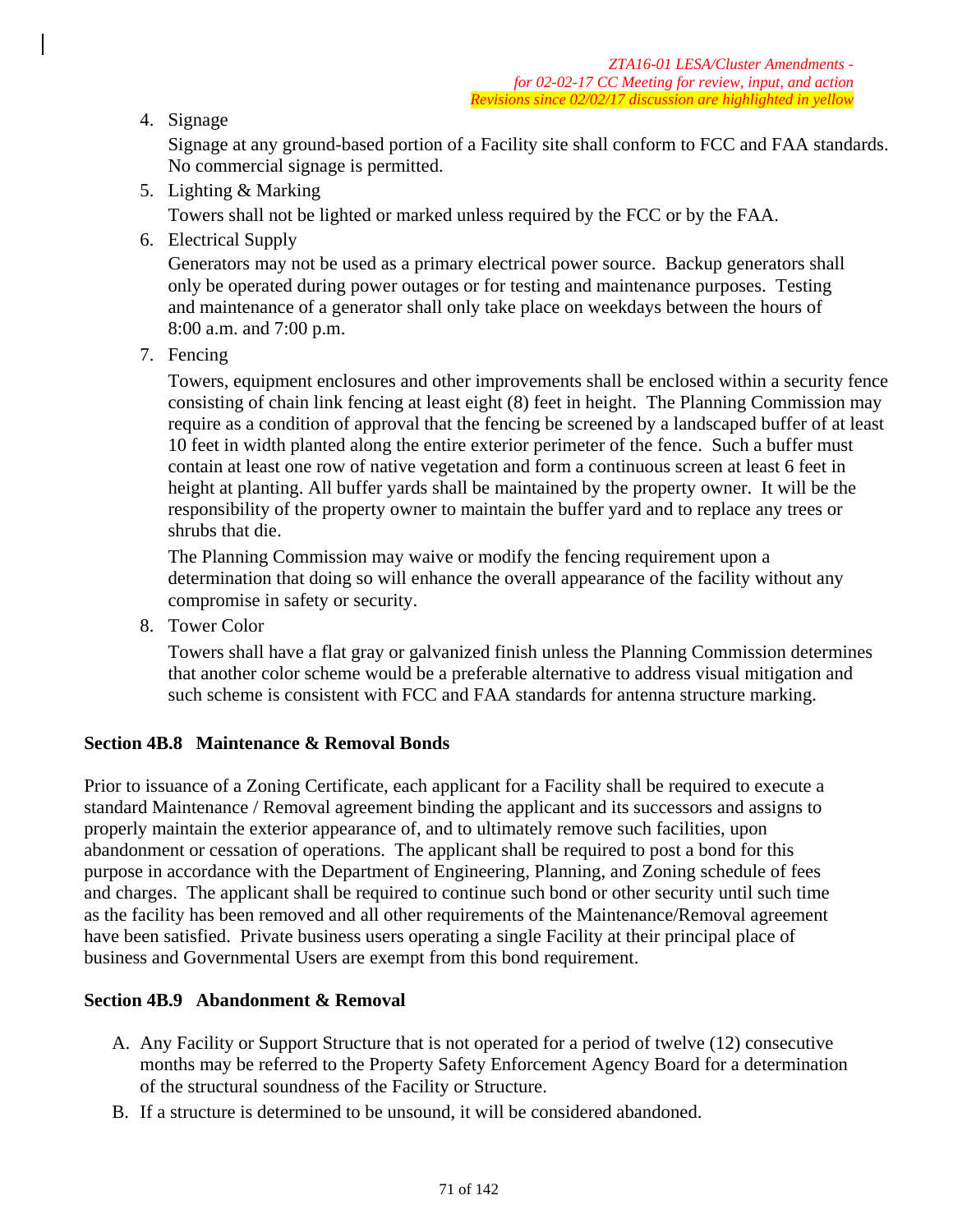C. The owner or operator of any Facility or Support Structure shall remove the Facility pursuant to the requirements of the Jefferson County Property Safety Ordinance.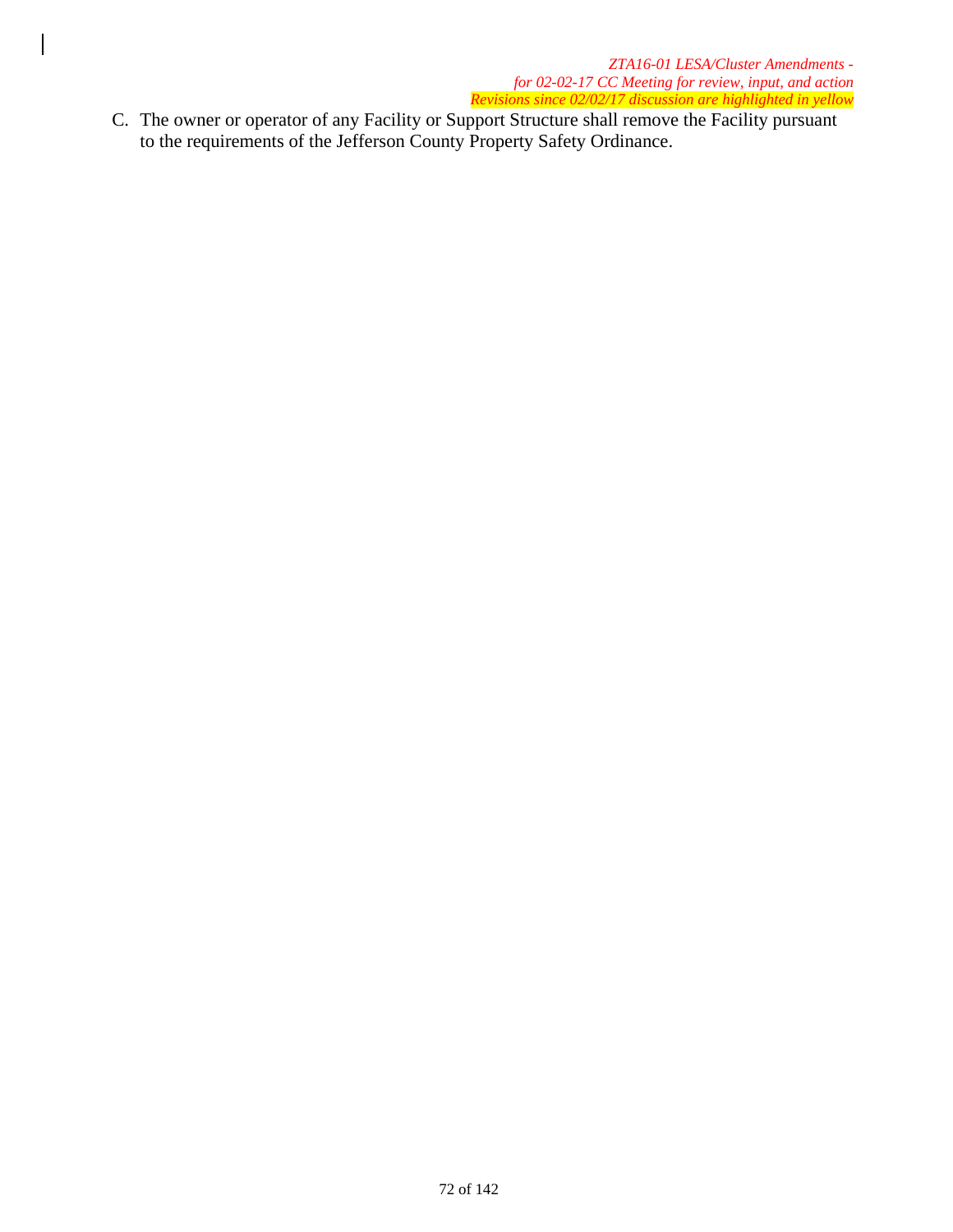## **ARTICLE 5: DISTRICT ESTABLISHMENT; ZONING MAPS; DISTRICT BOUNDARIES; DISTRICT REGULATIONS**

#### **Section 5.1 Establishment of Districts**<sup>1</sup>

For the purpose of this Ordinance, all land within the County, exclusive of the incorporated towns, is hereby designated as one of the following zoning districts:

| <b>RG</b>  | <b>Residential Growth District</b>                      |
|------------|---------------------------------------------------------|
| $I-C$      | <b>Industrial-Commercial District</b>                   |
| R          | Rural (Agricultural) District                           |
|            | R-LI-C Residential-Light Industrial-Commercial District |
| V          | Village District <sup>23</sup>                          |
| NC         | Neighborhood Commercial <sup>27</sup>                   |
| GC         | General Commercial <sup>27</sup>                        |
| HC         | Highway Commercial <sup>27</sup>                        |
| LI         | Light Industrial <sup>27</sup>                          |
| MI         | Major Industrial <sup>27</sup>                          |
| <b>PND</b> | Planned Neighborhood Development <sup>27</sup>          |
| ОC         | Office / Commercial Mixed-Use <sup>27</sup>             |

#### **Section 5.2 Boundaries of Districts**

Unless otherwise indicated on the zoning district maps, the boundary lines of the districts shall follow lot lines, centerlines of streets, alleys, corporate limit lines, or centerlines of waterways as existing at the time of the adoption of this Ordinance.

#### **Section 5.3 District Maps**

The districts shall be of the size and shape shown on the Jefferson County Zoning Maps and shall hereby be made a part of this ordinance. A copy of the said maps shall be signed by the County Commissioners upon the adoption of these regulations and recorded within the Courthouse.

The Jefferson County zoning layer is parcel-based, maintained in a Geographic Information System (GIS), and shall be the basis for the County's official zoning map. Within 30 days of final County Commission action on a zoning map amendment, GIS/Addressing staff will update the digital zoning layer and make the new data available online. $^{23}$ 

On an annual basis, in December, and within 30 days of final County Commission action on a zoning map amendment, a new zoning map will be printed which includes the most up to date base layer data, all approved zoning designations since the last printed map, and an effective date, certified by the President of the County Commission, filed with the County Clerk's office, and a copy provided to the Planning Commission. This annual map update shall not require a public hearing and such certification shall occur administratively.23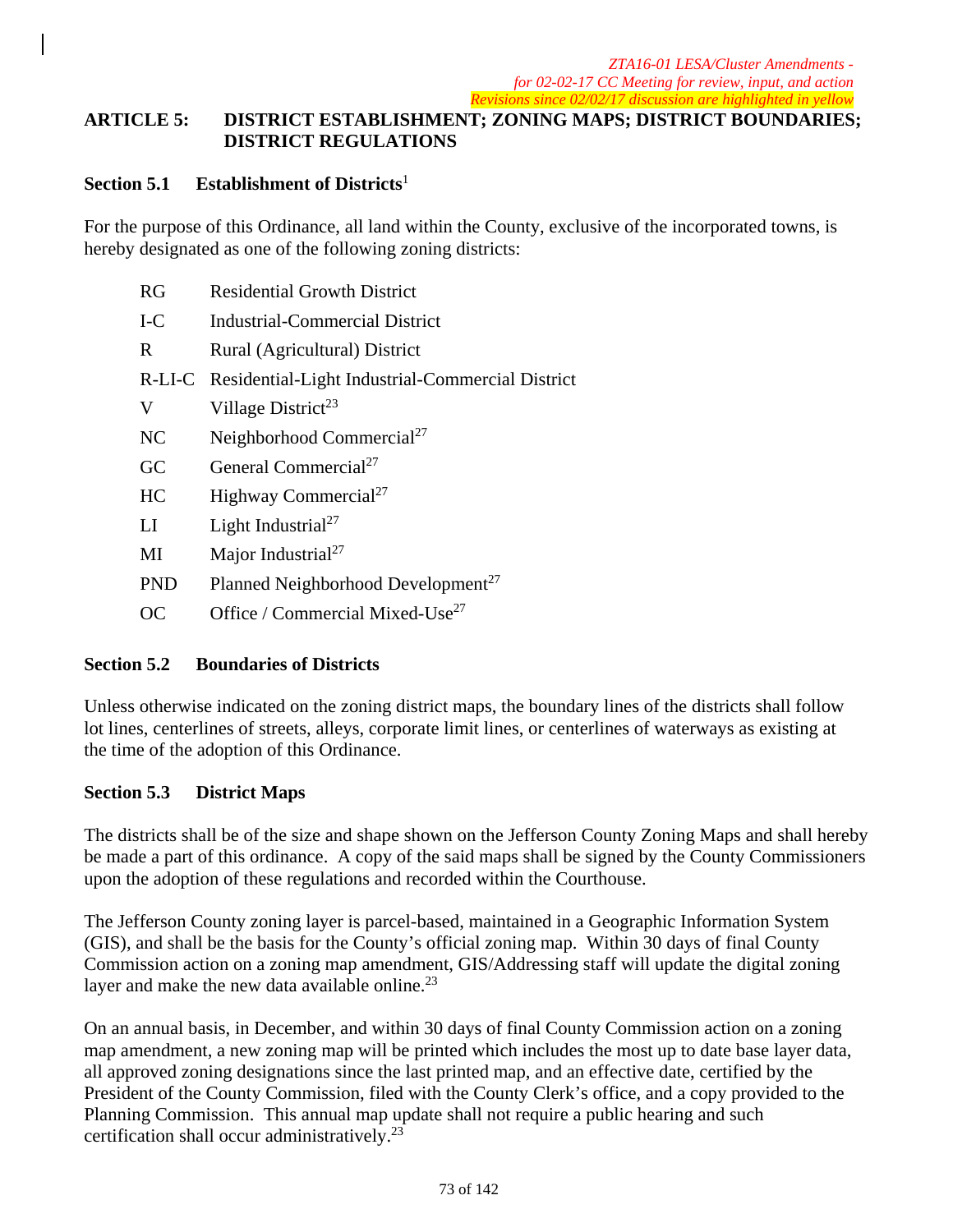## **Section 5.4 Residential Growth (RG) District**

The Residential Growth District is intended to provide for a variety of residential uses and densities which can be supported by central or public water and sewer and adequate roadways and services. This district encourages areas of commercial growth proposed as an appropriate and compatible integrated part of a residential development in conformance with Section 5.4C of this Ordinance.<sup>32</sup> provided that such growth is deemed to be appropriate and compatible by the Development Review System.

The following regulations govern development within the Residential Growth District.

- A. Principal Permitted and Conditional Uses<sup>23,27,32</sup>
	- 1. Uses that are permitted, conditional, and not permitted in this district shall be as indicated in Appendix C, Principal Permitted and Conditional Uses Table.<sup>27,32</sup>
- 2. Uses shown as conditional uses (CU) for this district in Appendix C, Principal Permitted and Conditional Uses Table shall be subject to review and approval by the Board of Zoning Appeals per the requirements of this Ordinance. the Compatibility Assessment Meeting process pursuant to Article 7, Section 7,6 inclusive.<sup>27,32</sup>
- B. Minimum Lot Area, Height, and Yard Requirements
	- 1. Setbacks, height, and other site development standards shall be as indicated in Appendix A, Residential Site Development Standards, and Appendix B, Non-Residential Site Development Standards, except as provided elsewhere in this Ordinance. The minimum lot area requirements are based on the availability of central or public water and sewer facilities and West Virginia Board of Health regulations.  $23, 27$
	- 2. When computing the dwelling unit yield for a parcel of land, use the total area of parcel minus (1) lands contained in a wetland and (2) hillside lands to be retained in a natural, undisturbed condition as provided for in the Jefferson County Subdivision and Land Development Regulations. The balance square footage between the ADU (Area per Dwelling Unit) and the MLA (Minimum Lot Area) shall not include land set aside in a Sensitive Natural Area, Buffer to a Sensitive Natural Area, land qualifying as Hillside development or a 100 Year Flood Plain.<sup>5,23, 27</sup>
	- 3. All detached accessory structures under 144 square feet in size shall have a setback of  $6'$ .<sup>27</sup>
- C. Commercial Services in Residential Developments<sup>23</sup>
	- 1. Commercial services may be included in a residential development providing the commercial uses are intended to serve the residential community proposed and shall relate well to residential areas in terms of pedestrian and vehicular circulation.
	- 2. The gross area for commercial uses shall not exceed 5 acres or 10 percent of the gross tract area, whichever is less.
	- 3. Commercial uses shall not be built or established prior to the residential development unless built in phases consistent with phasing of the residential construction.
	- 4. These uses shall be located within the interior of the project.
	- 5. Commercial uses shall be subject to the Conditional Use Permit approval process Compatibility Assessment Meeting process as outlined in Article 7 of this Ordinance. Any proposed commercial use that is served from a road that is proposed to be located on the perimeter of the project or on a State Road shall be required to be considered as a part of the Conditional Use Public Hearing process ubject to the entire Development Review Process.<sup>5, 32</sup>
- D. Standards for Commercial or Light-Industrial Uses $^{23,32}$ 
	- 1. Commercial or Light Industrial uses are subject to the following access requirements<sup>32</sup>: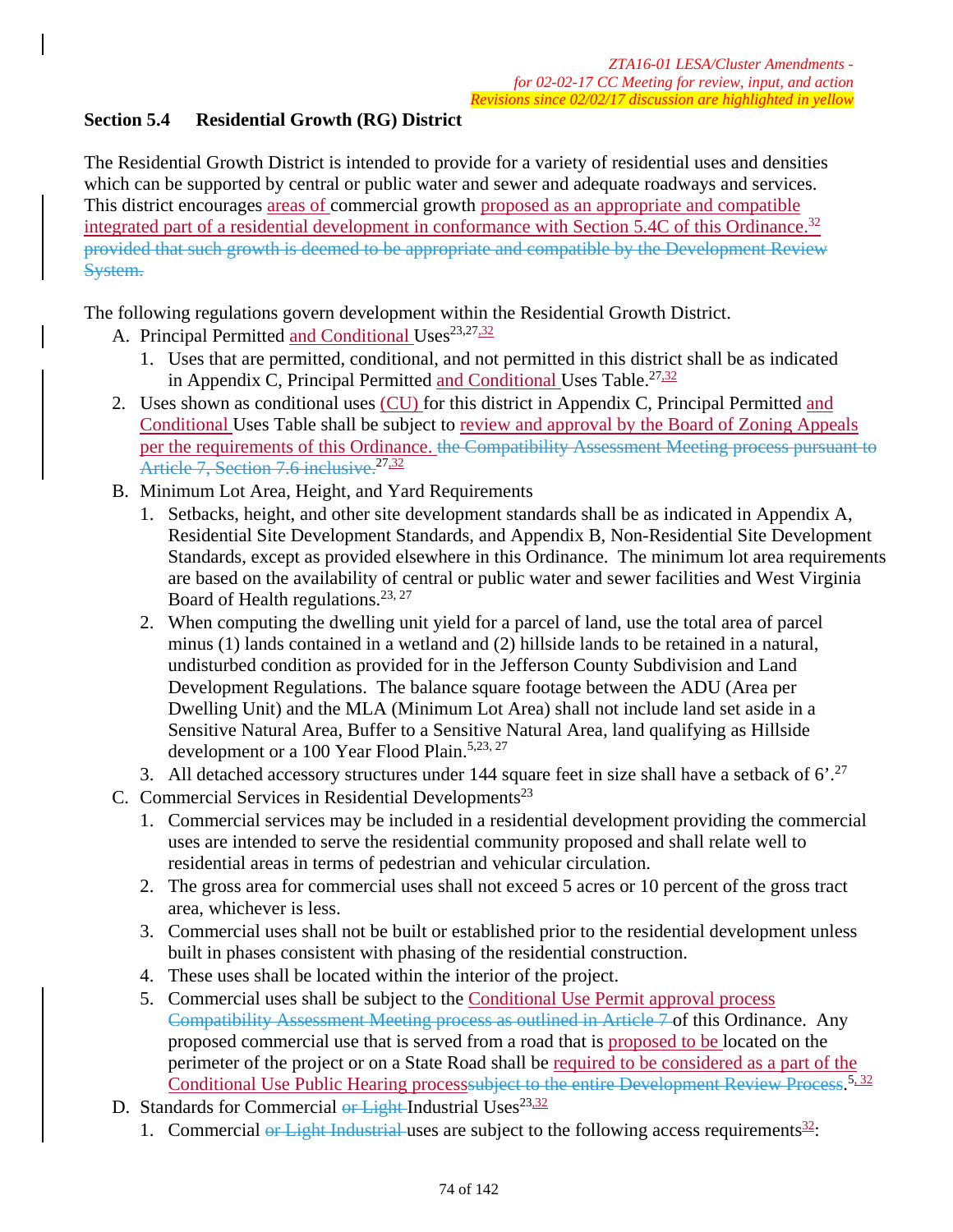- a. Such uses will not use adjacent residential roads for through traffic; and
- b. Will connect to principal and major arterial highways as directly as feasible considering access restrictions.5
- 2. Commercial and Light Industrial uses are subject to the requirements of Section 5.6D and the requirements for such standards in Article 8.

## **Section 5.5 Reserved**<sup>23</sup>

## Section 5.6 Industrial - Commercial (IC) District<sup>23,32</sup>

The purpose of this district is to provide locations for manufacturing, processing, and commercial uses which may require extensive transportation and central or public water and sewer services. It is not the purpose of this district to encourage the use of land within the district for retail services; however, it is anticipated that there may be areas or locations where retail services can be reasonably and logically considered due to their relationship with other uses existing within the district, as well as their relationship with the district boundary line or the configuration of the property and the relative scale of the project.

- A. Principal Permitted and Conditional Uses<sup>23,32</sup>
	- 1. Uses that are permitted, conditional, and not permitted in this district shall be as indicated in Appendix C, Principal Permitted and Conditional Uses Table and this section.<sup>27,32</sup>
	- 2. Uses shown as conditional uses (CU) for this district in Appendix C, Principal Permitted and Conditional Uses Table shall be subject to the requirements of this section and to review and approval by the Board of Zoning Appeals per the requirements of this Ordinance the Compatibility Assessment Meeting process pursuant to Article 7, Section 7.6 inclusive.<sup>27,32</sup>
- B. The following heavy industrial uses shall be require review and approval of the Board of Zoning Appeals under the Conditional Use Permit process evaluated by the Development Review System and shall not be located less than 1000 feet from any Residential property line or property listed on the National and State Historic Register/Survey.<sup>32</sup>
	- 1. Bituminous concrete mixing and recycling plants
	- 2. Concrete and ceramic products manufacture, including ready mixed concrete plants
	- 3. Petroleum products refining or storage (subject to the requirements for such standards in Article  $8^{23}$
	- 4. Commercial sawmills
	- 5. Salvage Yards (subject to the Jefferson County Salvage Yard Ordinance)
	- 6. Garbage or dead animal reduction or processing
	- 7. Slaughterhouses, Stockyards
	- 8. Acid or heavy chemical manufacturer, processing or storage
	- 9. Cement or lime manufacture
	- 10. Explosive manufacture or storage
	- 11. Foundries and/or casting facilities
	- 12. Mineral extraction, mineral processing
	- 13. Jails and Prisons (subject to requirements for this use in Article  $8)^{23}$
- C. Height Regulations

No structure shall exceed seventy-five (75) feet in height except as provided in Section 9.2.

D. Development Standards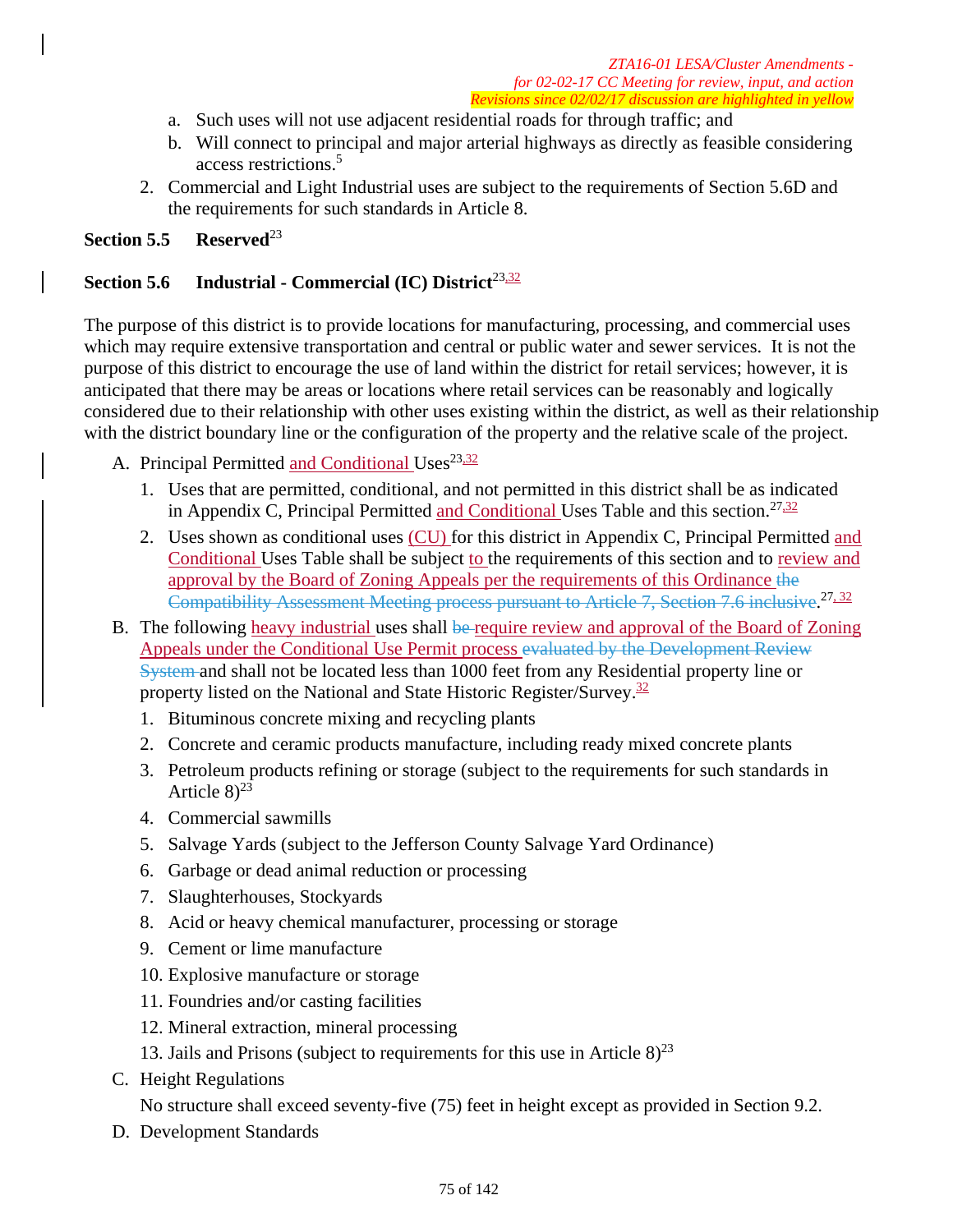- 1. Setbacks, height, and other site development standards shall be as indicated in Appendix A, Residential Site Development Standards, and Appendix B, Non-Residential Site Development Standards, except as provided elsewhere in this Ordinance.<sup>5, 23, 27</sup>
- 2. Compliance with Section 4.11 and Section 8.9A(1-9)<sup>7, 23</sup>
- 3. Distance Requirements
	- a. Commercial shall comply with Section 4.6B
	- b. Industrial shall comply with Section  $4.6A^{7,23}$
- E. Lot Area

A minimum lot size of three acres shall be required for any industrial use unless the site is located in an approved Industrial Park.<sup>23</sup>

- F. Additional Commercial and Industrial Design Standards<sup>27</sup>
	- 1. Commercial Design Standards<sup>23, 27</sup>
		- a. Impervious site coverage (parking areas, building areas and other paved surfaces) shall not be greater than 80% of the gross area of the site.
		- b. Adequate provision shall be made for storage and collection of refuse. Refuse containers are subject to Section 4.11F.<sup>27</sup>
		- c. Permeable areas of the site shall be planted with ground cover, shrubs and trees.
		- d. Lighting shall be provided for all parking areas which will receive night use. Such lighting shall be directed to the parking area and be shielded to prevent adverse glare on adjacent public highways, streets and properties.
	- 2. Industrial Design Standards
		- a. Impervious site coverage (parking areas, building areas and other paved surfaces) shall not be greater than 90% of the gross area of the site.<sup>23</sup>
		- b. Adequate provision shall be made for storage and collection of refuse, subject to Section  $4.11F<sup>27</sup>$
		- c. Permeable areas of the site shall be planted with ground cover, shrubs or trees if subject to Section 4.6.

# **Section 5.7** Rural (R) District<sup>23, 32</sup>

The purpose of this district is to provide a location for low density single family residential development in conjunction with providing continued farming activities. This district is generally not intended to be served with public water or sewer facilities, although certain size developments processed under the cluster provision of Section 5.7D(2) may choose to do soin situations where the Development Review System is utilized, it may be. A primary function of the low density residential development permitted within this section is to preserve the rural character of the County and the agricultural community. All lots subdivided in the Rural District are subject to Section 5.7D. The Envision Jefferson 2035 Comprehensive Plan recommends that the cluster provision of the Zoning Ordinance be the preferred method of residential development in the Rural zoning district. The Development Review System does allow for higher density by issuance of a Conditional Use Permit.<sup>8, 23, 32</sup>

- A. Principal Permitted and Conditional Uses<sup>23, 27, 32</sup>
	- 1. Uses that are permitted, conditional, and not permitted in this district shall be as indicated in Appendix C, Principal Permitted and Conditional Uses Table.<sup>27,32</sup>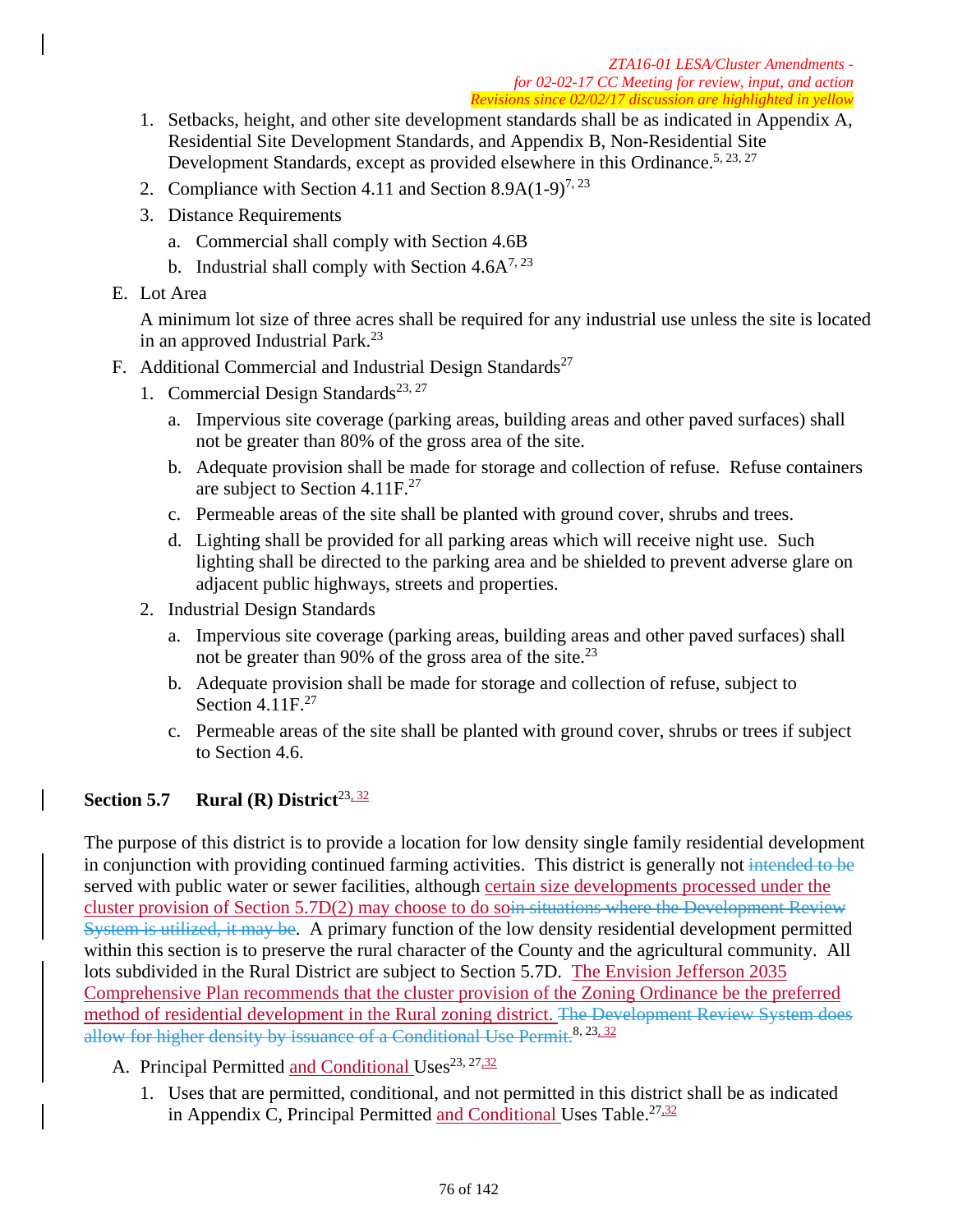- 2. Uses shown as conditional uses (CU) for this district in Appendix C, Principal Permitted and Conditional Uses Table shall be subject to review and approval by the Board of Zoning Appeals per the requirements of this Ordinance.the Compatibility Assessment Meeting process pursuant to Article 7, Section 7.6 inclusive.<sup>27,32</sup>
- B. Minimum Lot Area, Lot Width and Yard Requirements<sup>23</sup>
	- 1. Setbacks, height, and other site development standards shall be as indicated in Appendix A, Residential Site Development Standards, and Appendix B, Non-Residential Site Development Standards, except as provided elsewhere in this Ordinance.<sup>27</sup>
	- 2. Commercial and Light Industrial uses are subject to the requirements of Section 5.6D and the requirements for such standards in Article  $8.^{23}$
	- 3. Any building or feeding pens in which farm animals are kept shall comply with distance requirements specified in Section 4.6 and the requirements for barns and feeding pens specified in Article 8. Also, any buildings used to store manure shall comply with distance requirements specified in Section 4.6A.<sup>23</sup>
- C. Height Regulations

No structure shall exceed <u>forty fivethirty five (4535</u>) feet in height except as provided in Section  $9.2 \frac{32}{3}$ 

D. Maximum Number of Lots Allowed

All parcels of land that were on record as of October 5, 1988 are entitled to subdivide for single family detached residences based on Subsections 5.7D.1, 5.7D.2 or 5.7D.3 below. A property owner may use a combination of these Subsections, provided that the number of lots are prorated by density. The density rights for any rural development shall be based on the parcel of record as of October 5, 1988 utilizing the following alternatives: $8,32$ 

- 1. A property owner may create one (1) lot for every fifteen (15) acres with a minimum lot size of three  $(3)$  acres.<sup>17, 21</sup>
	- a. Maximum number of lots allowed (density) Acreage shall be computed using existing acreage on record as of October 5, 1988. and calculating a Any divisions which have occurred since that time shall be subtracted from the maximum number of lots allowed.<sup>32</sup> at the time application is submitted. Total acreage does not include acreage which was subdivided off of present parent parcel between October 5, 1988 and time of application.
	- b.A property owner may transfer rights to adjacent parcels which are owned by the same entity. $17, 21$
- 2. Clustering

a.Purpose and Intent

- i. To encourage the conservation of farmland in the Rural Zoning District by planning the residential development allowed in the zone to provide for the best obtainable siting, access and location of lots on a tract while retaining a portion of the property as green space $32$ .
- ii. To provide for a well planned development while minimizing the use of prime agricultural land.
- b. Requirements
	- i. One (1) lot may be subdivided for every ten  $(10)$  five (5) acres.<sup>17, 21, 23, 32</sup>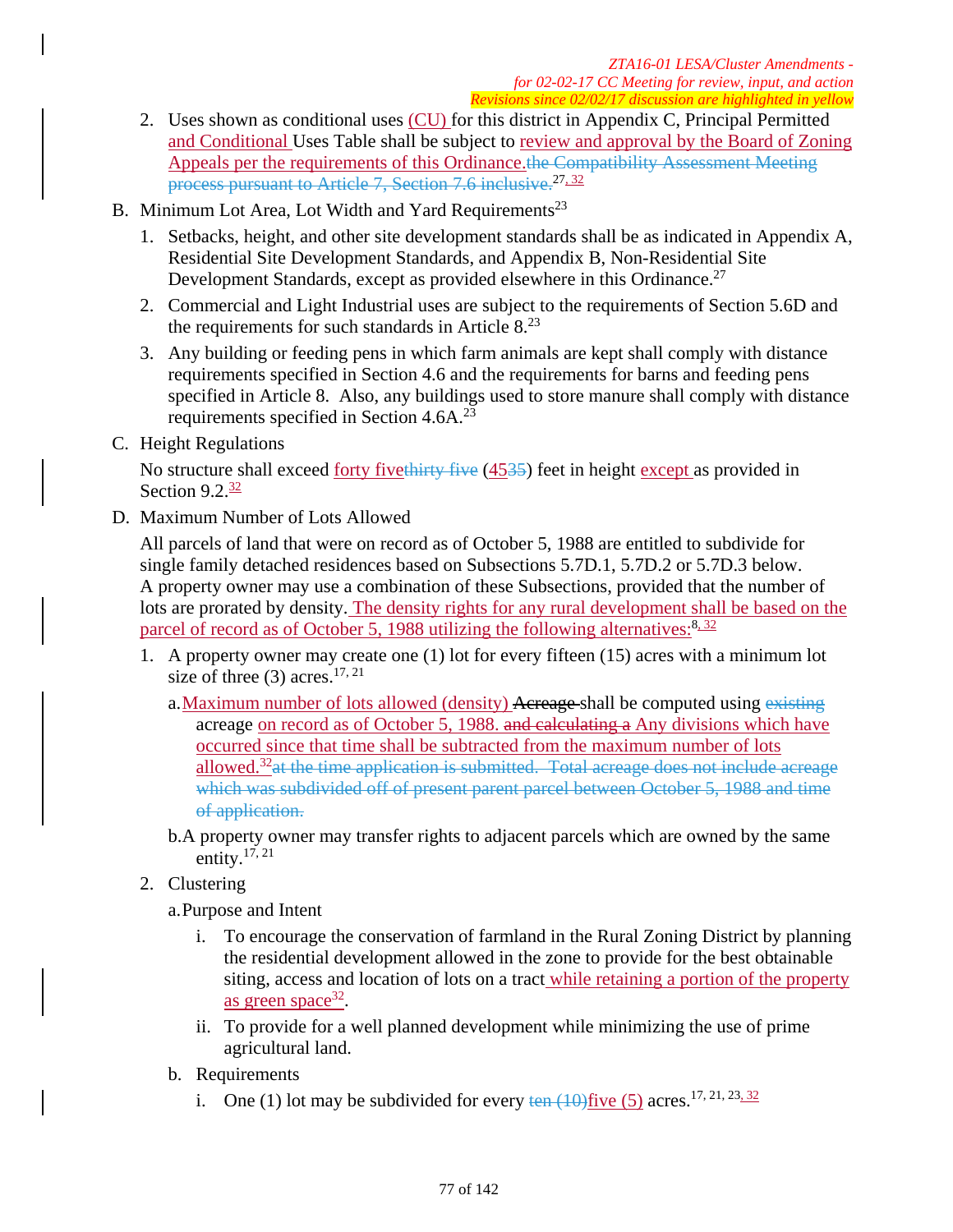- (a) Maximum number of lots allowed (density) Acreage shall be computed using existing acreage on record as of October 5, 1988. and calculating a Any divisions which have occurred since that time shall be subtracted from the maximum number of lots allowed.<sup>32</sup> at the time application is submitted. Total acreage does not include acreage which was subdivided off of present parent parcel between October 5, 1988 and time of application.
- (b) A minimum of fifty percent (50%) of the property shall be retained as green space and shall contain no further development rights unless the property is placed in another zone or further subdivision is allowed by ordinance. A note to this effect shall be placed on all cluster subdivision plats. $32$
- (c) For every additional 5% green space preservation, the following sliding scale may be utilized: $32$

| 50% green space | 1 lot per 5 acres     |
|-----------------|-----------------------|
| 55% green space | 1 lot per 4.5 acres   |
| 60% green space | 1 lot per 4 acres     |
| 65% green space | $1$ lot per 3.5 acres |
| 70% green space | 1 lot per 3 acres     |
| 75% green space | 1 lot per 2.5 acres   |

- ii. The residue of a lot divided utilizing either 5.7D.1 or 5.7D.2 prior to the date of adoption of this amendment in 2016, shall have additional rights based on the provisions of this Subsection, provided that the total lots developed shall not exceed one lot per five acres based on the parent parcel on October 5, 1988 and all other provisions of this Subsection are complied with.32
- $\frac{1}{11}$ iii. Minimum lot size shall be 40,000 square feet for lots that will be served by individual wells and septic systems; 20,000 square feet for lots that will be served by a central water OR central sewerage system; and 10,000 square feet for lots that will be served by both a central water AND central sewerage system.<sup>17, 21, 32</sup>
	- (a) Setbacks shall be 25' front, 12' sides and 20' rear.
	- (b) All clusters of three (3) or more lots shall be served by an internal road; provided that all clusters utilizing the sliding scale in 5.7D.2(b) shall have an internal road with direct access to a public road identified as a Major Collector or a Minor or Principal Arterial on the Envision Jefferson 2-35 Comprehensive Plan Roadway classification Map..<sup>23</sup>
	- (c) Clusters of three (3) or more lots shall not be along an existing public road.
	- (d) A property owner may transfer rights to adjacent parcels which are owned by the same entity. $17, 21$
	- (e) Maximum lot size shall be  $3$  acres.<sup>17, 21</sup>
- $\frac{1}{111}$ iv. Procedures<sup>23</sup>
	- (a) Concept Plan. For the subdivision of tracts eligible for cluster lots, a concept plan must be submitted pursuant to the requirements of the Jefferson County Subdivision and Land Development Regulations. All cluster developments must be processed as a Major Subdivision.<sup>17, 21, 23</sup>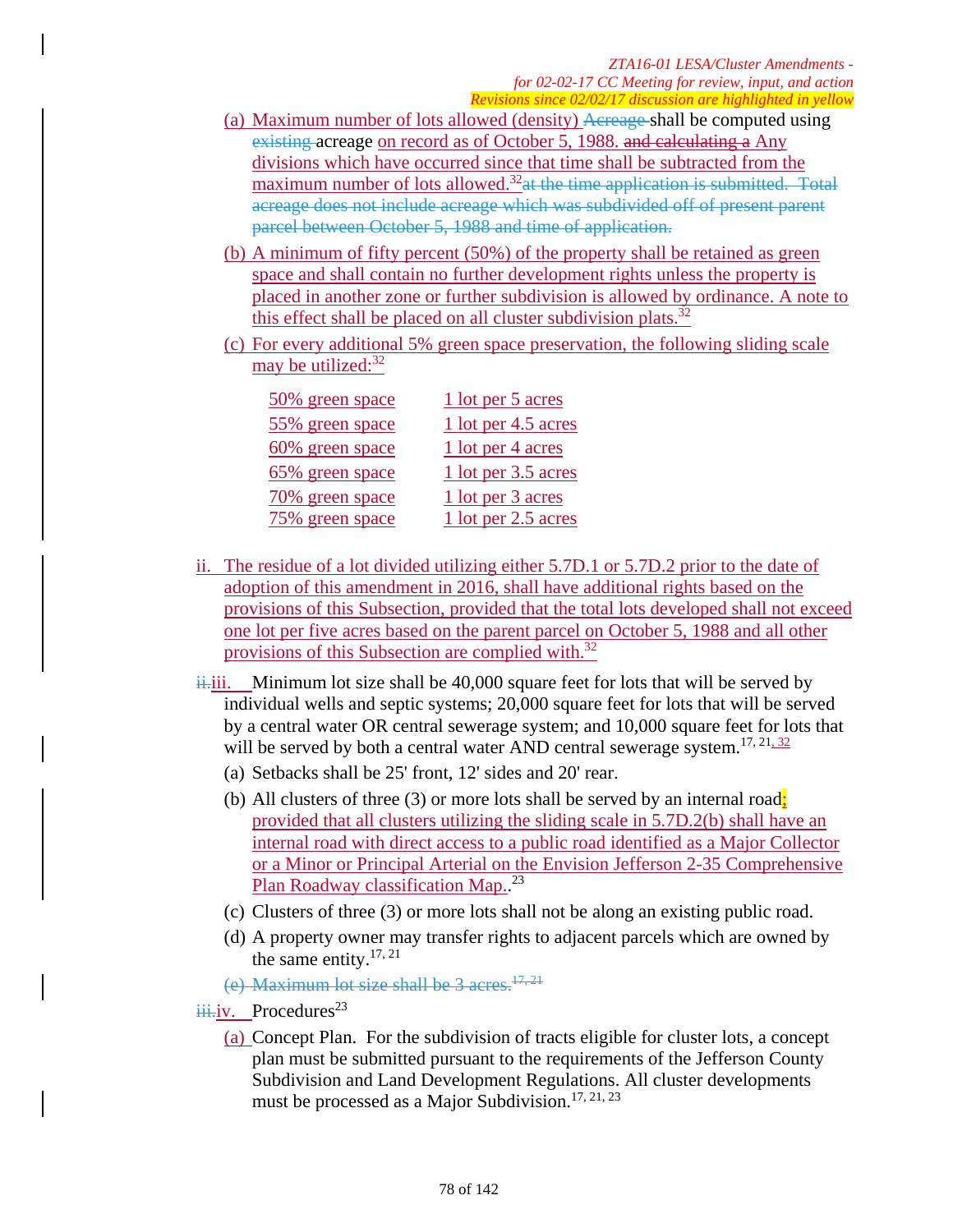- (b) The Concept Plan for a proposed Cluster Development can be combined with the required submittal and process requirements for a Concept Plan for a Major Subdivision as outlined in the Subdivision Regulations, provided that the Concept Plan includes all requirements of the Concept Plan in the Subdivision Regulations and includes the necessary soils and topographic data, together with a written narrative, required for the analysis listed below.<sup>32</sup>
- $(a)(c)$  The Staff will have final approval shall review and make a recommendation to the Planning Commission regarding over the location the proposed design and layout of the proposed clustering of lotsproposed Cluster Development. The Staff shall consider the following when reviewing the Cluster Ceoncept P<del>p</del>lans:<sup>32</sup>
	- (1) Soils: The cluster plan should minimize the use of the higher quality soils (class I, II and III as designated in the soils classification study) and maximize the use of steeper sloped areas, areas of poorer soils and areas which are otherwise less productive for agricultural uses.
	- (2) Surrounding land use and zoning: The cluster plan shall consider the existing land uses and zoning in the vicinity. Generally, new lots which are adjacent to existing development or residential zoning are preferred to creating an isolated cluster of new houses.
- $\left(\frac{b}{d}\right)$  If the concept plan is approved by the Planning Commission, the applicant may then proceed with platting of the clustered development in accordance with the Jefferson County Subdivision and Land Development Regulations and the approved concept plan. The plat shall bear a statement indicating "The land lies within an approved rural cluster development and no further subdivision of the remaining land is permitted unless the property is placed in another zone or further subdivision is allowed by ordinance or regulation".23
- 3. Not in addition to If the development rights under Subsections 5.7D.1 and 5.7D.2 above have not been utilized, any property that was a lot of record as of October 5, 1988 may create 3 total lots (including the residue) during any five year period. Such application may process as a Minor Subdivision, in accordance with the Subdivision Regulations, and shall be exempt from density limitations provided that all subdivision requirements are satisfied. Applications which exceed this number during any five year period shall process under Subsection 5.7D.1 or 5.7D.2 above.be processed utilizing the Development Review System. Only the residue or parent parcel may qualify under this provision once the original subdivision takes place. All lots that qualify under this section must meet subdivision requirements.<sup>32</sup>
- 3.4. Subdivisions involving transfers of land between parent and childfamily members known as "Family Transfers", as defined in Article 2, shall not be subject to the density requirements of this section. All lots that qualify under this section must meet subdivision requirements. Only the residue or parent parcel may qualify under this provision once the original subdivision takes place. Parent to child or child to parent lots Family transfers are not entitled to further subdivide except as another Family transferparent to child or child to parent transfer.<sup>32</sup>
- 4.5.Once the maximum number of lots are created under 5.7D, the property cannot be further subdivided unless the Ordinance is amended to allow such.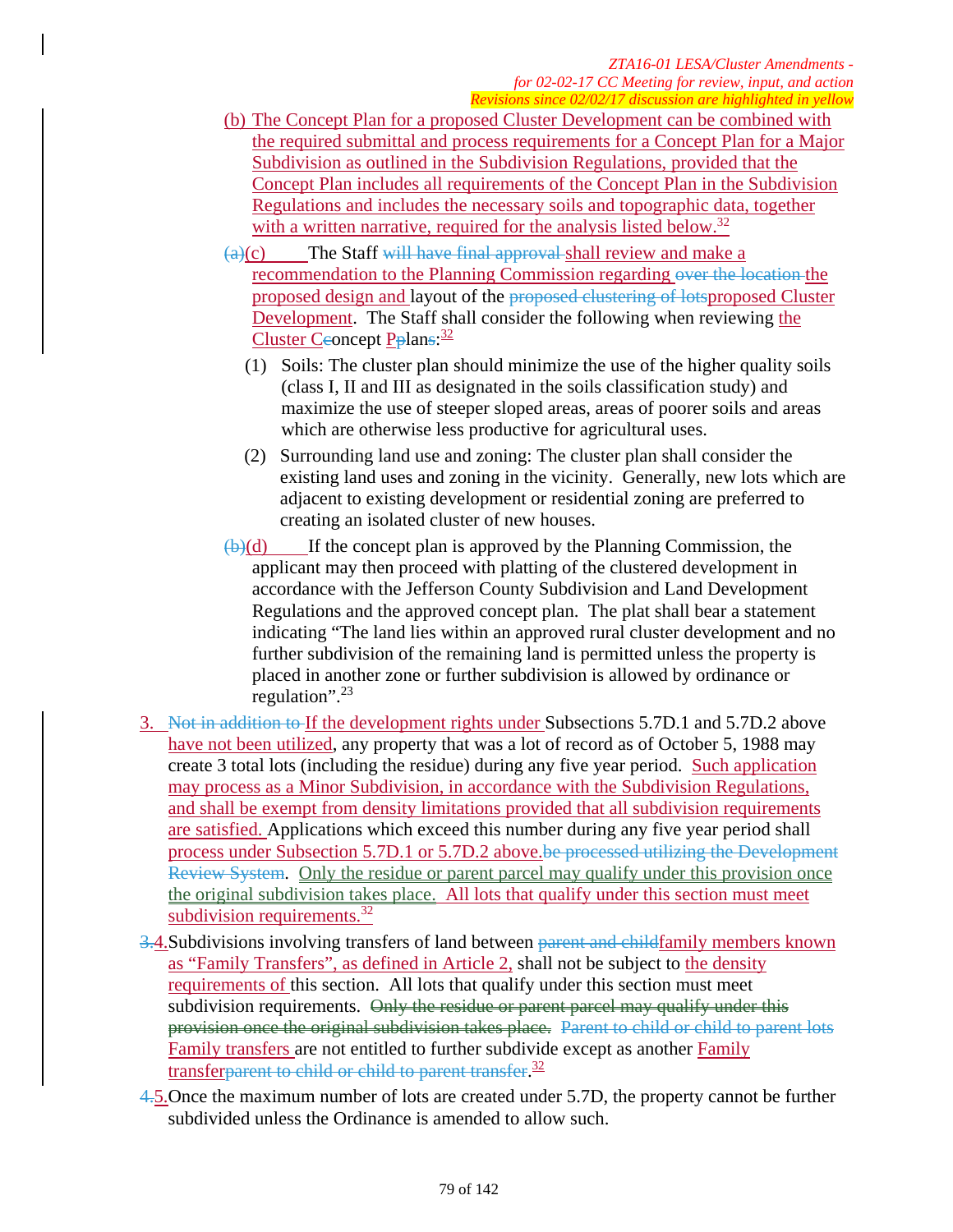## **Section 5.8 Residential-Light Industrial-Commercial (R-LI-C) District**<sup>1</sup>

The purpose of this district is to guide high intensity growth into the designated growth area. Light industrial uses are defined in Section 2.2. All other perceived light industrial uses shall be referred to the Jefferson County Development Authority for a recommendation on whether a use is a light industrial or heavy industrial use. The final decision on use classification shall be made by the Zoning Administrator.<sup>23</sup>

- a. Principal Permitted and Conditional Uses<sup>23, 27,32</sup>
	- 1. Uses that are permitted, conditional, and not permitted in this district shall be as indicated in Appendix C, Principal Permitted and Conditional Uses Table.<sup>27, 32</sup>
	- 2. Uses shown as conditional uses (CU) for this district in Appendix C, Principal Permitted and Conditional Uses Table shall be subject to review and approval by the Board of Zoning Appeals per the requirements of this Ordinancethe Compatibility Assessment Meeting process pursuant to Article 7, Section 7.6 inclusive.<sup>27,32</sup>
- b. Standards $^{23}$ 
	- 1. Industrial uses permitted in this district shall be of types that require daily water use of no more than 0.25 gallons per gross square feet of floor space.
	- 2. Light industrial and commercial uses are subject to the standards for such uses in Article 8 of this Ordinance.<sup>23, 27</sup>
	- 3. Impervious surface coverage shall not exceed eighty  $(80)$  percent of the gross land area.<sup>27</sup>
- c. Site Development Standards<sup>23, 27</sup>
	- 1. All sections of this Ordinance applying to the Residential Growth District with the exception of Section 5.4A will apply to residential uses in this District.<sup>27</sup>
	- 2. Setbacks, height, and other site development standards shall be as indicated in Appendix A, Residential Site Development Standards, and Appendix B, Non-Residential Site Development Standards, except as provided elsewhere in this Ordinance. All commercial or industrial uses must be in compliance the requirements for such use in Article 8. In addition, a site plan, if required, must demonstrate that traffic patterns created by Commercial or Light Industrial uses (1) will not use adjacent residential roads for through traffic and (2) will connect to principal and major arterial highways as directly as feasible considering access restrictions.5, 7, 23, 27
	- 3. Restaurants where the primary mode of food distribution is by pick-up counter or drive in window and convenience stores (food stores not in excess of 10,000 square feet gross floor area) shall be subject to the review and approval of the Board of Zoning Appeals as a Conditional Use per the requirements of this OrdinanceCompatibility Assessment Meeting process pursuant to Article 7, Section 7.6 inclusive. This requirement shall not apply to a building located within a shopping center shown on an approved site plan.<sup>23, 26, 32</sup>
	- 4. Proposed uses in this zone are exempt from the distance requirements in Sections 4.6A-B if part of a master planned community. This provision shall only apply to the internal use of land under the same ownership.<sup>7, 27</sup>

#### **Section 5.9 Reserved**<sup>23</sup>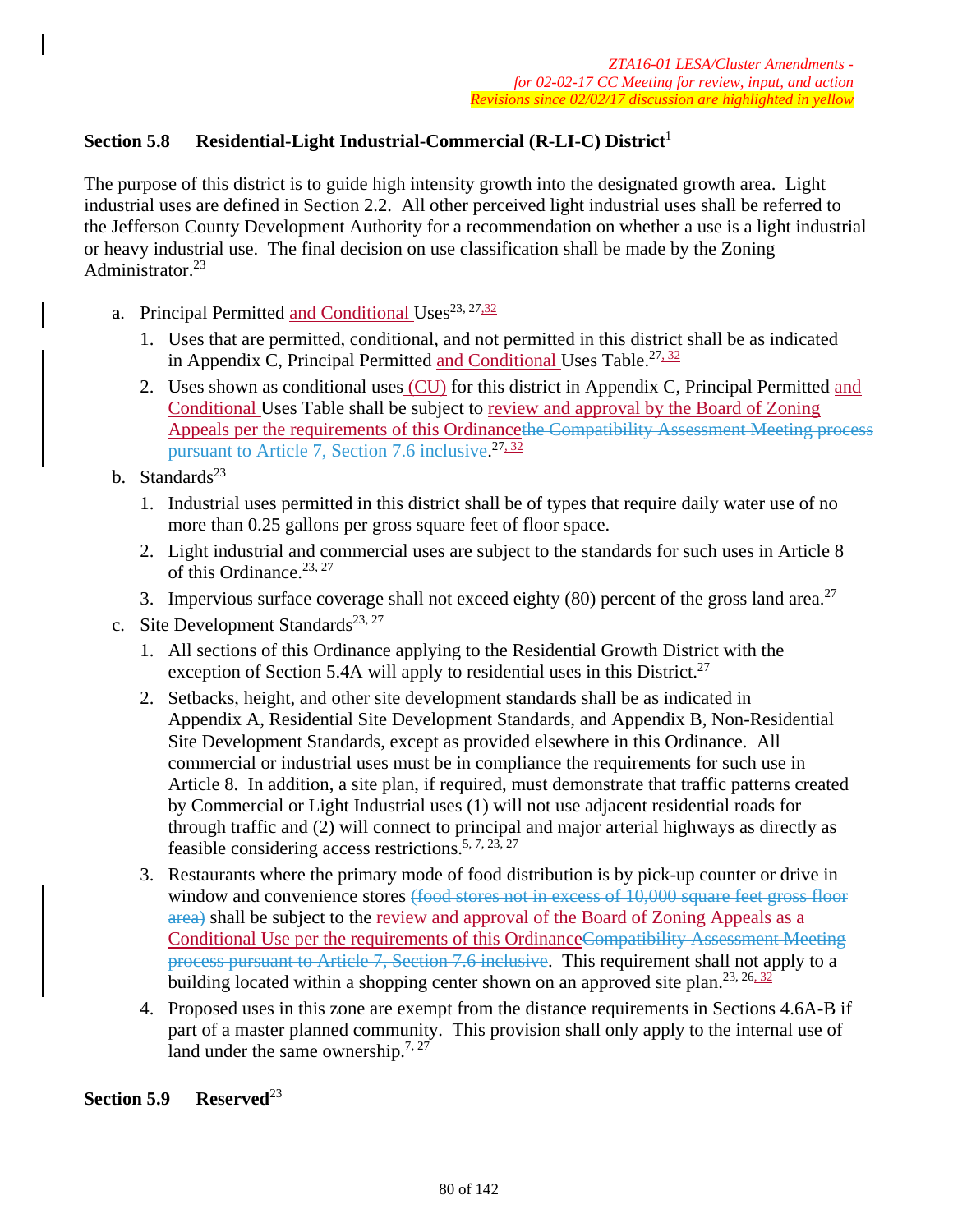## Section 5.10 Village (V) District<sup>8, 23, 32</sup>

The purpose of this district is to allow recognized villages the ability to provide low level services within their boundaries. This district is generally intended to be served with public or private water and sewer facilities based on proposed lot sizes.

- A. Principal Permitted and Conditional Uses<sup>23</sup>
	- 1. Uses that are permitted, conditional, and not permitted in this district shall be as indicated in Appendix C, Principal Permitted and Conditional Uses Table.<sup>27</sup>
- B. Conditional Uses<sup>23, 27</sup>
	- 2. Uses shown as conditional uses (CU) for this district in Appendix C, Principal Permitted and Conditional Uses Table shall be subject to the review and approval by the Board of Zoning Appeals per the requirements of this OrdinanceCompatibility Assessment Meeting process pursuant to Article 7, Section 7.6 inclusive.<sup>27,32</sup>
- C. Setbacks $27$ 
	- 1. Setbacks, height, and other site development standards shall be as indicated in Appendix A, Residential Site Development Standards, and Appendix B, Non-Residential Site Development Standards, except as provided elsewhere in this Ordinance. Setbacks may be reduced if approved as a Variance by the Board of Zoning Appeals as a result of a Compatibility Assessment Meeting based on other structures existing in the neighborhood.<sup>23,32</sup>
	- 2. Existing Structures<sup>27</sup>
		- a. The side and rear yard setbacks are 6' for an existing structure to be used for a land use as provided in this Article.
- D. Commercial uses shall not cause any odor, dust, smoke, vibration, noise, or electromagnetic interference, which can be detected at or beyond the property line.
- E. Proposed uses in a recognized historic district shall obtain approval from the Historic Landmarks Commission and/or other appropriate state or federal agency prior to processing.<sup>23</sup>
- F. There will be no outdoor storage of equipment, materials or other stock.
- G. Parking requirements may be modified as a result of consideration and approval of a variance of the Parking Standards by the Board of Zoning Appealsa compatibility meeting.<sup>23, 32</sup>
- H. Other Requirements<sup>23</sup>
	- 1. With the exception of setback requirements as specified in this section, Commercial and Light Industrial uses are subject to the requirements of Section 5.6E and the requirements for such standards in Article 8.

# Section 5.11 Neighborhood Commercial (NC) District<sup>27,32</sup>

- A. Purpose. The purpose of this district is to permit the development of small scale commercial uses in locations where a commercial use of the intensity permitted in the GC District (and not otherwise permitted in the NC District) is not appropriate. Developments in the NC district should be appropriate in scale, designed, landscaped and buffered so as to be compatible with neighboring land uses.
- B. Location. This zoning category is intended for use on properties:
	- 1. In the Growth Area as shown in the most recently adopted Comprehensive Plan, if the plan does not include a future land use map; or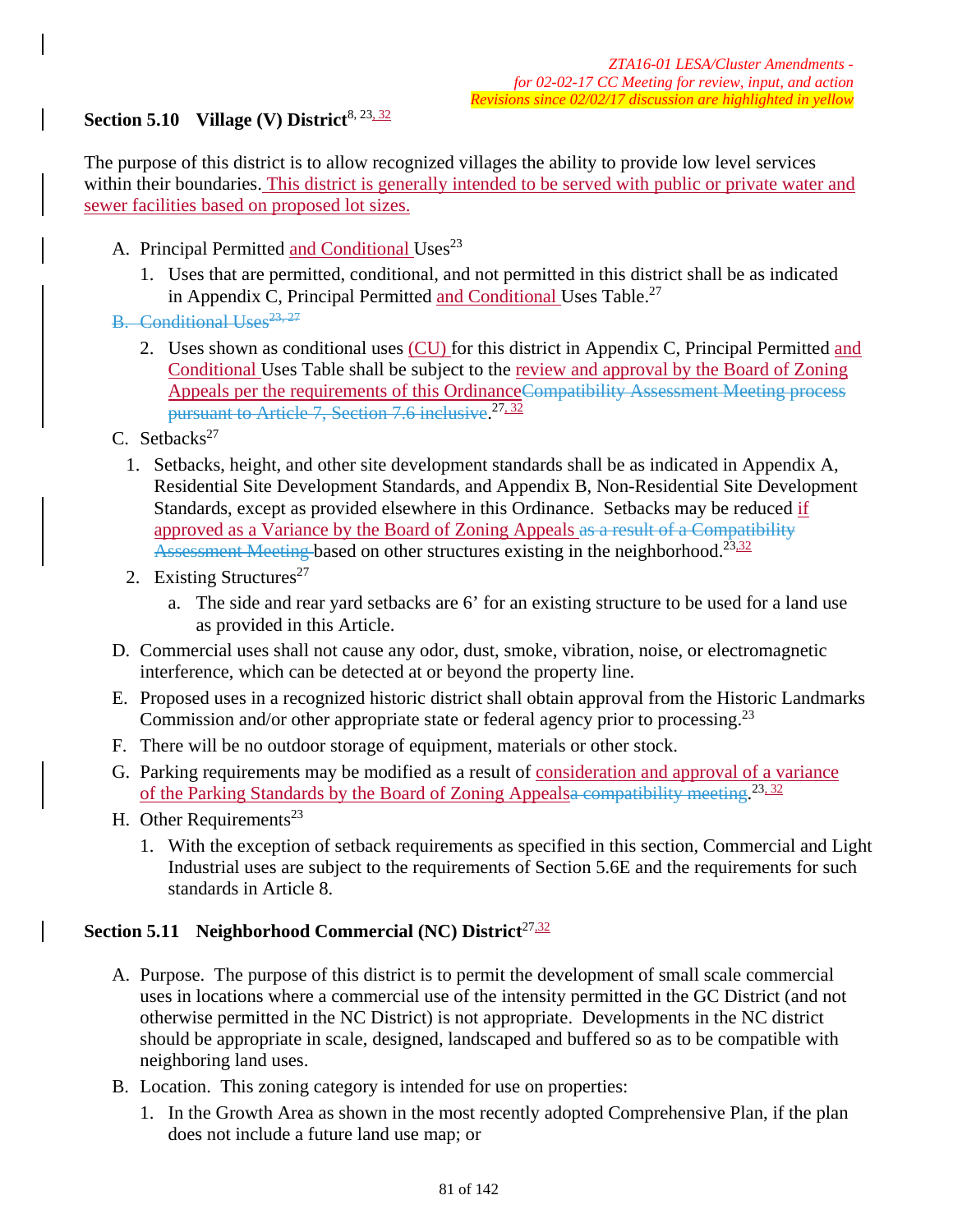- 2. In locations where the appropriate land use category is designated on the future land use map (and related text) in the most recently adopted Comprehensive Plan.
- 3. In locations with safe vehicular access on roads that function as collector roads.
- C. Permitted Uses
	- 1. Uses that are permitted, conditional, and not permitted in this district shall be as indicated in Appendix C, Principal Permitted and Conditional Uses Table. $\frac{32}{3}$
	- 2. Uses shown as conditional uses (CU) for this district in Appendix C, Principal Permitted and Conditional Uses Table shall be subject to review and approval by the Board of Zoning Appeals per the requirements of this Ordinance. the Compatibility Assessment Meeting process pursuant to Article 7, Section 7.6 inclusive.<sup>32</sup>
	- 3. A non-residential land use in this district may include residential uses on building levels located above the ground floor.
- D. Site Development Standards
	- 1. Setbacks, height, and other site development standards shall be as indicated in Appendix A, Residential Site Development Standards, and Appendix B, Non-Residential Site Development Standards, except as provided elsewhere in this Ordinance.
	- 2. For a non-residential use abutting a commercial or industrial use at a side lot line:
		- a. No side yard building setback is required, unless required by Building Code or other law or regulation.
		- b. Section 4.11A-B does not apply to the side property line that abuts a commercial or industrial use.
	- 3. For a non-residential use abutting a commercial or industrial use at a rear lot line:
		- a. A rear yard building setback may be reduced to 10 feet
		- b. Section 4.11A-B does not apply to the rear property line
	- 4. Section 4.11A-C does not apply to the front lot property line.
	- 5. Vehicular parking requirements shall be 80% of the required number of parking spaces indicated in Article 11 of this Ordinance.
	- 6. On-street vehicular parking spaces located within 100 feet of the property where the development is located may compose up to 50% of the number of required parking spaces indicated in Article 11 of this Ordinance.
- E. Additional Requirements
	- 1. Any off-street parking shall be located in the rear or on the side of a building and may not be located between a street and the front facade of a building.
	- 2. Each building shall be limited to a maximum building footprint of 3,500 square feet.
	- 3. For new development or the substantial redevelopment of an existing site, a fifteen-foot-wide pedestrian zone is required, consisting of a ten-foot-wide landscaped buffer yard measured from the edge of the right-of-way (or from the back of the adjacent street curb) and five-footwide sidewalks. The landscaped buffer yard may consist of shrubs, ornamental plants, and vegetative ground cover, and need not screen the view of buildings from the adjacent street(s). The landscaping requirements in this subsection are in addition to any other applicable landscaping requirements of this ordinance. If the Comprehensive Plan or the Subdivision and Land Development Regulations identify the property location as appropriate for a trail in lieu of a sidewalk, a trail meeting any applicable county requirements may be installed.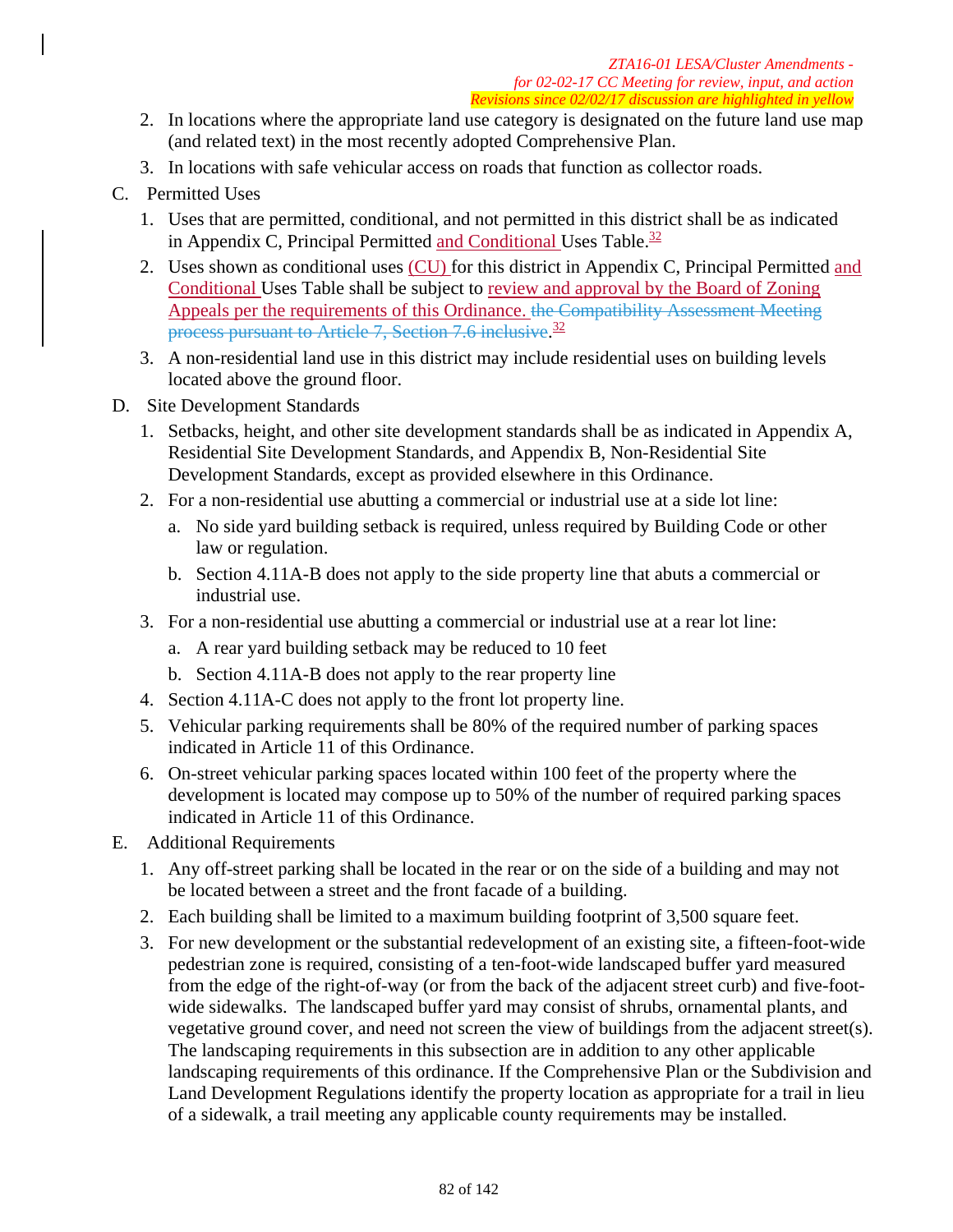- 4. One bicycle parking space shall be provided for each ten vehicular parking spaces.
- 5. Buildings shall be oriented toward the street with one or more entrances facing the principal street adjacent to a building.
- 6. Commercial and Industrial uses are subject to the requirements for such uses in Article 8.

## **Section 5.12 General Commercial (GC) District**27, 32

- A. Purpose. The purpose of this district is to provide for general destination business uses, which provide a broad range of commercial products and services necessary for large regions. The uses in this district may be characterized by medium-to-large buildings (including retail stores of up to 100,000 square feet of gross floor area for an individual building as per the definition of Retail Store, Large in this ordinance), more intensive commercial activity, and more vehicular traffic than would be permitted for uses in the NC district.
- B. Location. This zoning category is intended for use on properties:
	- 1. In the Growth Area as shown in the most recently adopted Comprehensive Plan, if the plan does not include a future land use map; or
	- 2. In locations where the appropriate land use category is designated on the future land use map (and related text) in the most recently adopted Comprehensive Plan.
- C. Permitted Uses
	- 1. Uses that are permitted, conditional, and not permitted in this district shall be as indicated in Appendix C, Principal Permitted and Conditional Uses Table. $\frac{32}{3}$
	- 2. Uses shown as conditional uses (CU) for this district in Appendix C, Principal Permitted and Conditional Uses Table shall be subject to review and approval by the Board of Zoning Appeals per the requirements of this Ordinance.<sup>32</sup>the Compatibility Assessment Meeting process pursuant to Article 7, Section 7.6 inclusive.
- D. Site Development Standards
	- 1. Setbacks, height, and other site development standards shall be as indicated in Appendix A, Residential Site Development Standards, and Appendix B, Non-Residential Site Development Standards, except as provided elsewhere in this Ordinance.
	- 2. A development that complies with all requirements of Section 5.11E may be developed in accordance with the requirements of Section 5.11D(2-6) and the front setback requirements for the Neighborhood Commercial District as indicated in Appendix A, Residential Site Development Standards, and Appendix B, Non-Residential Site Development Standards.
- E. Additional Requirements
	- 1. Commercial and Industrial uses are subject to the requirements for such uses in Article 8.

## Section 5.13 Highway Commercial (HC) District<sup>27, 32</sup>

A. Purpose. The purpose of this district is to provide appropriate locations for high-intensity, motor-vehicle oriented commercial uses fronting on major roadways. The uses in this district may be characterized by a broad scale of building sizes, which may include very large buildings that exceed 100,000 square feet of gross floor area for an individual building and which may have a greater impact on surrounding areas as a result of significant truck traffic and other factors. This district may include land uses that are more intensive than other commercial districts and incompatible with nearby adjacent residential uses.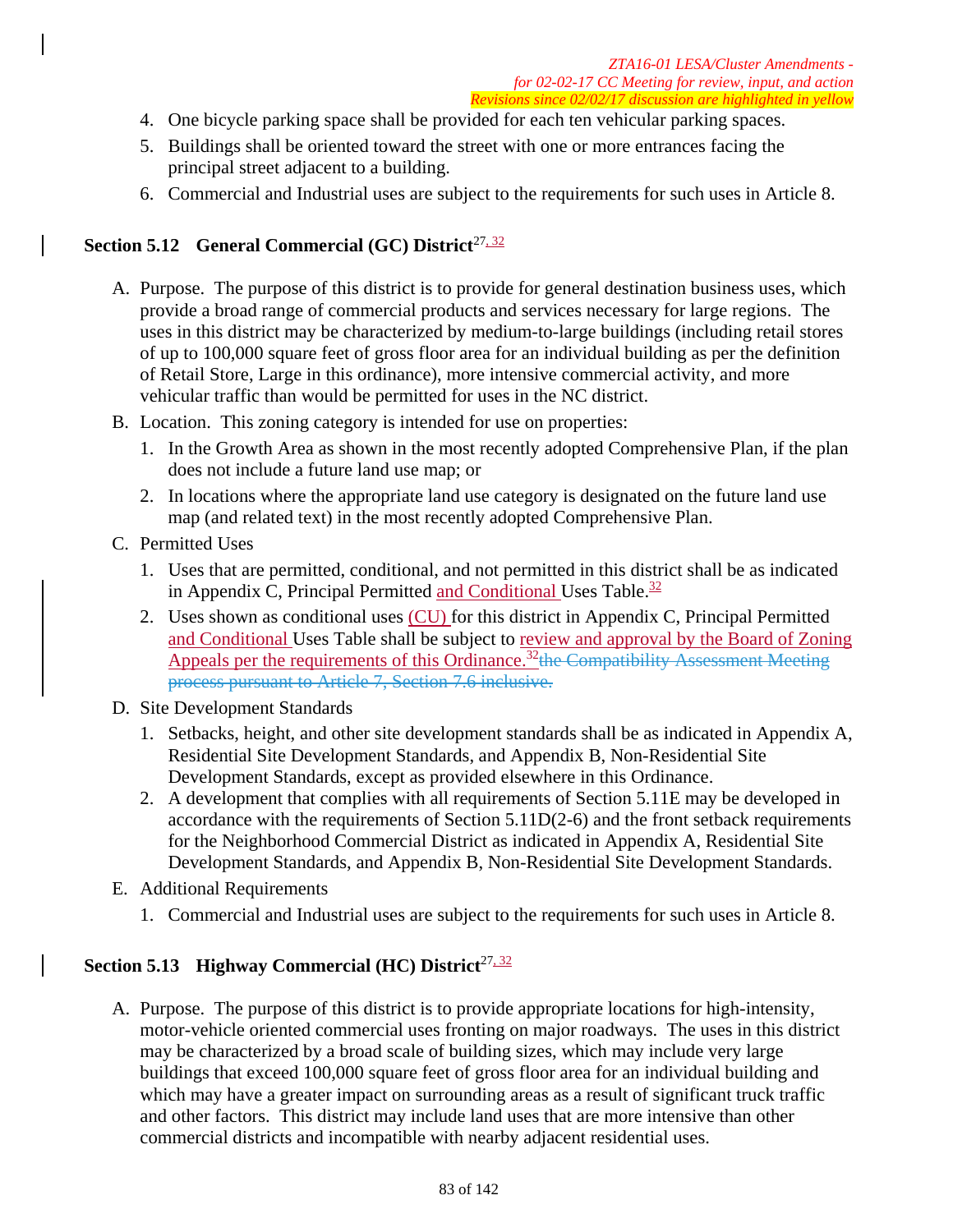- B. Location. This zoning category is intended for use on properties:
	- 1. In the Growth Area as shown in the most recently adopted Comprehensive Plan, if the plan does not include a future land use map; or
	- 2. In locations where the appropriate land use category is designated on the future land use map (and related text) in the most recently adopted Comprehensive Plan.
- C. Permitted Uses
	- 1. Uses that are permitted, conditional, and not permitted in this district shall be as indicated in Appendix C, Principal Permitted and Conditional Uses Table.<sup>32</sup>
	- 2. Uses shown as conditional uses (CU) for this district in Appendix C, Principal Permitted and Conditional Uses Table shall be subject to review and approval by the Board of Zoning Appeals per the requirements of this Ordinance.<sup>32</sup>the Compatibility Assessment Meeting process pursuant to Article 7, Section 7.6 inclusive.
- D. Site Development Standards
	- 1. Setbacks, height, and other site development standards shall be as indicated in Appendix A, Residential Site Development Standards, and Appendix B, Non-Residential Site Development Standards, except as provided elsewhere in this Ordinance.
- E. Additional Requirements
	- 1. Commercial and Industrial uses are subject to the requirements for such uses in Article 8.

## **Section 5.14 Light Industrial (LI) District**<sup>27, 32</sup>

- A. Purpose. The purpose of this district is to provide locations for lighter manufacturing processes which are not as extensive as those provided in the Major Industrial District and can be served with adequate public or community water and sewerage service. In this district, most manufacturing is composed of processing or assembly of previously processed materials.
- B. Location. This zoning category is intended for use on properties:
	- 1. In the Growth Area as shown in the most recently adopted Comprehensive Plan, if the plan does not include a future land use map; or
	- 2. In locations where the appropriate land use category is designated on the future land use map (and related text) in the most recently adopted Comprehensive Plan.
- C. Permitted Uses
	- 1. Uses that are permitted, conditional, and not permitted in this district shall be as indicated in Appendix C, Principal Permitted and Conditional Uses Table. $32$
	- 2. Uses shown as conditional uses (CU) for this district in Appendix C, Principal Permitted and Conditional Uses Table shall be subject to review and approval by the Board of Zoning Appeals per the requirements of this Ordinancethe Compatibility Assessment Meeting process pursuant to Article 7, Section 7.6 inclusive.<sup>32</sup>
- D. Site Development Standards
	- 1. Setbacks, height, and other site development standards shall be as indicated in Appendix A, Residential Site Development Standards, and Appendix B, Non-Residential Site Development Standards, except as provided elsewhere in this Ordinance.
- E. Additional Requirements
	- 1. Commercial and Industrial uses are subject to the requirements for such uses in Article 8.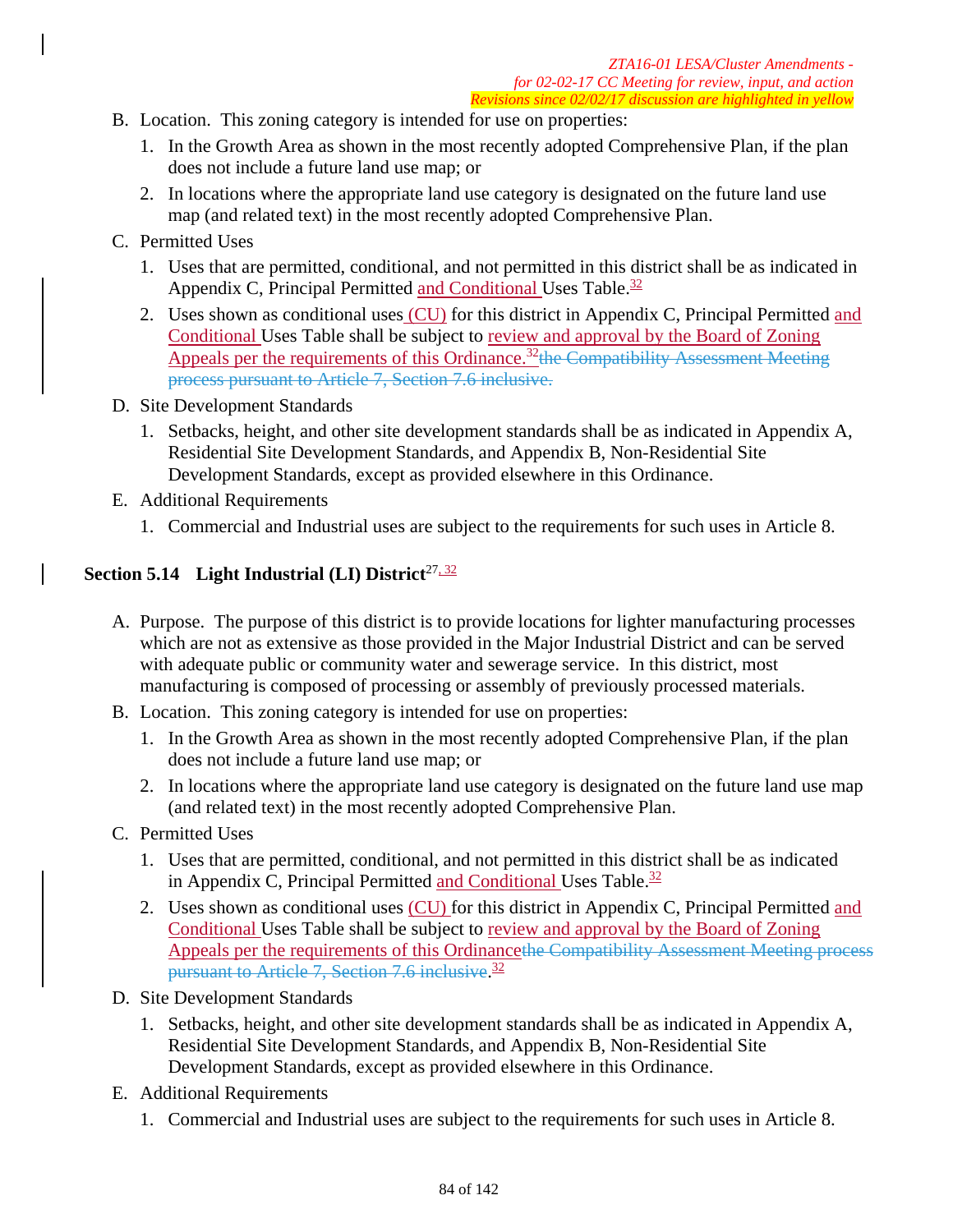# Section 5.15 Major Industrial (MI) District<sup>27, 32</sup>

- A. Purpose. This district is intended to provide sufficient space in appropriate locations for a wide variety of industrial activities. The uses in this district can be served with adequate public or community water and sewerage service, and may be characterized by extensive warehousing, frequent heavy trucking activity, and broader manufacturing activity than would be permitted in the Light Industrial District.
- B. Location. This zoning category is intended for use on properties:
	- 1. In the Growth Area as shown in the most recently adopted Comprehensive Plan, if the plan does not include a future land use map; or
	- 2. In locations where the appropriate land use category is designated on the future land use map (and related text) in the most recently adopted Comprehensive Plan.
- C. Permitted Uses
	- 1. Uses that are permitted, conditional, and not permitted in this district shall be as indicated in Appendix C, Principal Permitted and Conditional Uses Table.
	- 2. Uses shown as conditional uses (CU) for this district in Appendix C, Principal Permitted and Conditional Uses Table shall be subject to review and approval by the Board of Zoning Appeals per the requirements of this Ordinancethe Compatibility Assessment Meeting process pursuant to Article 7, Section 7.6 inclusive.<sup>32</sup>
- D. Site Development Standards
	- 1. Setbacks, height, and other site development standards shall be as indicated in Appendix A, Residential Site Development Standards, and Appendix B, Non-Residential Site Development Standards, except as provided elsewhere in this Ordinance.
- E. Additional Requirements
	- 1. Heavy industrial land uses shall not be located less than 1,000 feet from an adjacent property with a dwelling, school, church or institution for human care or a residential zoning district.
	- 2. Commercial and Industrial uses are subject to the requirements for such uses in Article 8.

## **Section 5.16 Planned Neighborhood Development (PND) District**27, 32

- A. Purpose. The purpose of the PND District is to:
	- 1. Encourage flexibility in the development of land in order to promote its most appropriate use;
	- 2. Improve the design, character and quality of new developments;
	- 3. Provide and promote redevelopment and reuse opportunities;
	- 4. Encourage a harmonious and appropriate mixture of uses and/or housing types;
	- 5. Facilitate the adequate and economic provision of streets, utilities and services;
	- 6. Promote safe and convenient travel for pedestrians, bicyclists, transit users, and motorists;
	- 7. Promote connections to adjacent properties, developments, and transportation routes;
	- 8. Preserve critical natural environmental features of the site (including but not limited to wetlands, steep slopes, floodplains, woodlands, watercourses, and karst topography) and scenic features of the site (including but not limited to historic resources, mature trees, open spaces, and agricultural landscapes);
	- 9. Encourage and provide a mechanism for arranging improvements and sites so as to preserve desirable features and to provide transitions between land uses; and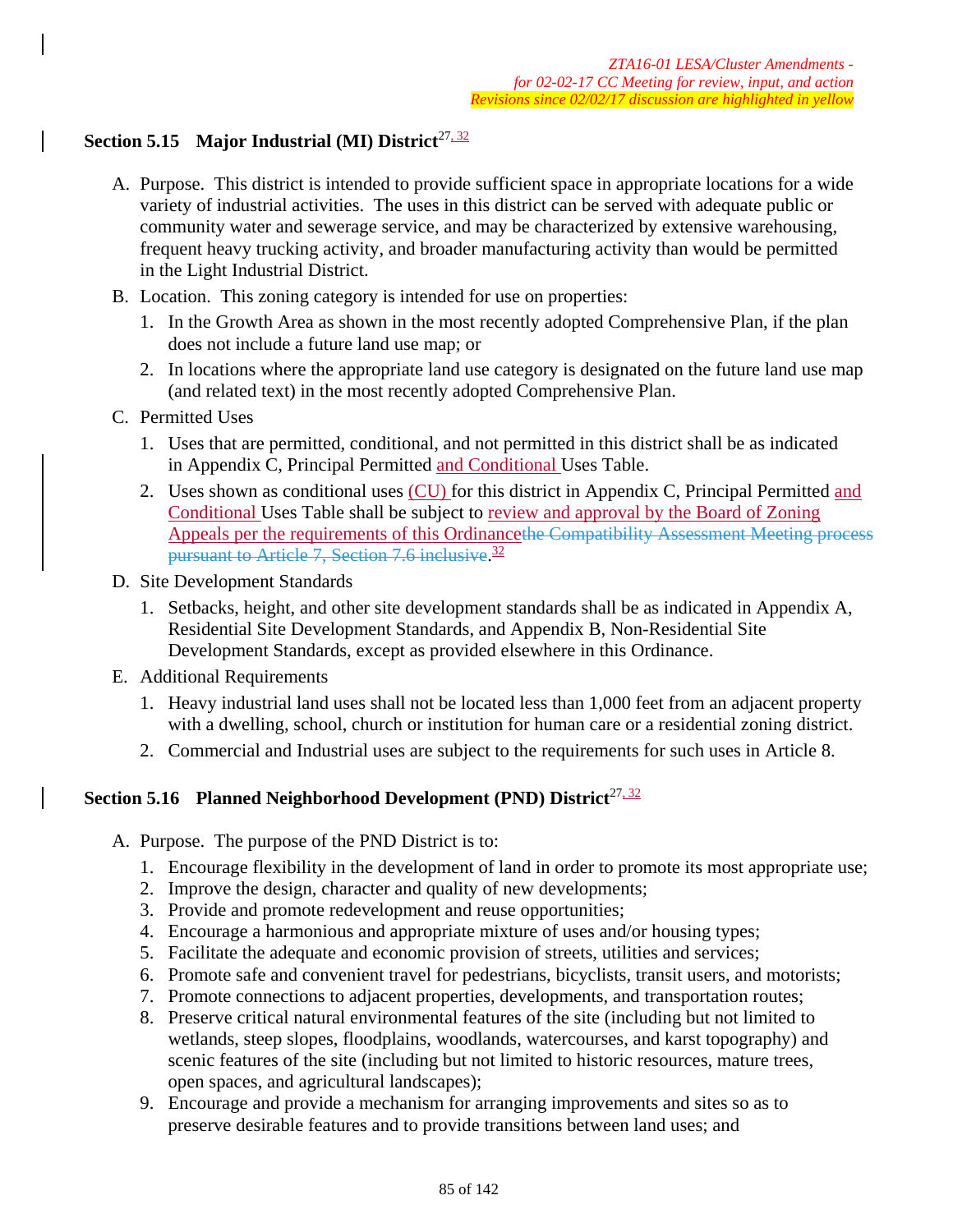- 10. Mitigate the problems which may be presented by specific site conditions.
- B. Location. This zoning category is intended for use on properties:
	- 1. In the Growth Area as shown in the most recently adopted Comprehensive Plan, if the plan does not include a future land use map; or
	- 2. In locations where the appropriate land use category is designated on the future land use map (and related text) in the most recently adopted Comprehensive Plan.

## C. Permitted Uses

- 1. Uses that are permitted, conditional, and not permitted in this district shall be as indicated in Appendix C, Principal Permitted and Conditional Uses Table. $\frac{32}{5}$
- 2. The Planning Commission may restrict land uses shown as permitted or conditional uses in Appendix C, Principal Permitted and Conditional Uses Table, as part of the approval of a Preliminary PND Plan.<sup>32</sup>
- 3. Uses shown as conditional uses (CU) for this district in Appendix C, Principal Permitted and Conditional Uses Table shall be subject to review and approval by the Board of Zoning Appeals per the requirements of this Ordinancethe Compatibility Assessment Meeting process pursuant to Article 7, Section 7.6 inclusive.<sup>32</sup>

## D. Site Development Standards

- 1. If not otherwise addressed in the Preliminary PND Plan, setbacks, height, and other site development standards shall be as indicated in Appendix A, Residential Site Development Standards, and Appendix B, Non-Residential Site Development Standards, except as provided elsewhere in this ordinance. However, setbacks and other site development standards may be modified as part of the approval of a PND zoning map amendment request, as described in this article.
- 2. Modification of Development Standards Allowed
	- a. The Planning Commission may approve modifications of the development standards of this Ordinance and the Jefferson County Subdivision and Land Development Regulations as part of the approval of a Preliminary PND Plan.
	- b. Modification of these standards pertains only to developments associated with the Preliminary PND Plan for which the modifications are approved.
- E. Additional Requirements
	- 1. A PND development shall include the following mix of uses, measured as follows, after the Open Space requirement is met:
		- a. 10-30% of the land area shall be commercial
		- b. 10-30% of the residential units shall be multifamily (7+ dwelling units per acre)
		- c. 20-40% of the residential units shall be attached/detached (4-6 dwelling units per acre)
		- d. 0-60% of the residential units shall be detached (1-3 dwelling units per acre)
	- 2. Open Space Requirements
		- a. A minimum of 20% of the total tract area of a PND development shall be composed of common and open space. Up to one-half of the common and open space may be used for active recreation. Acreage within the 100-year floodplain, as designated by the Federal Emergency Management Agency's (FEMA) Flood Insurance Rate Maps (FIRM) or acreage of critical natural environmental features (as defined in this article), may constitute up to 50% of the required common and open space area.
		- b. At least 20% of the total of the site's existing tree canopy area shall remain undisturbed and shall be so noted on any site plan or subdivision approval associated with the development.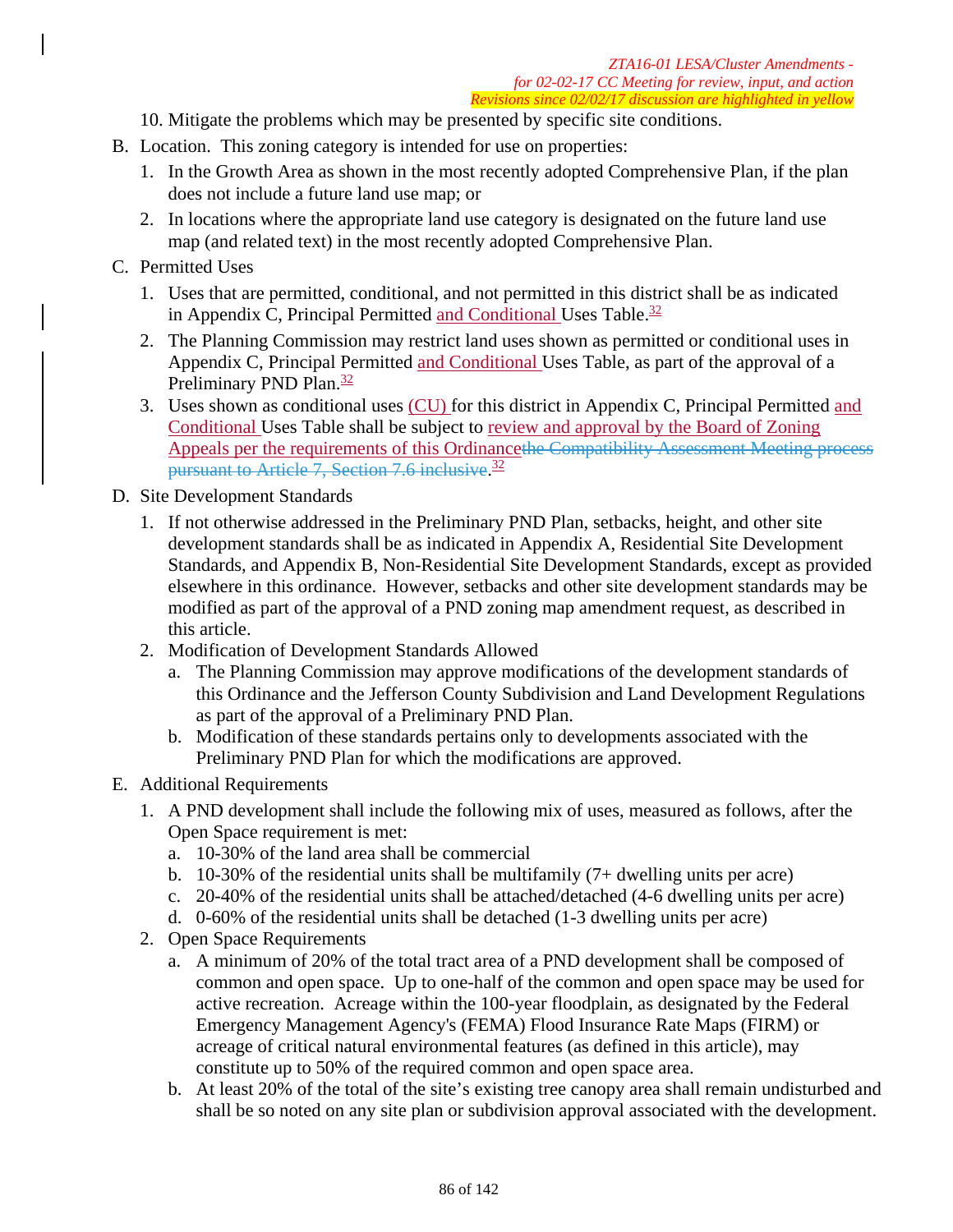- 3. Connectivity Requirements. The development shall provide pedestrian and vehicular connections to each adjacent undeveloped property and/or property containing a nonresidential or multi-family use, or to one or more streets in an adjacent residential subdivision. If a connection to an adjacent property cannot be made at the time that the Preliminary PND Plan for the development is submitted, the plan shall include a cross-access easement in a logical location to allow for future connection when the conditions on the adjacent property will allow for connection. Such pedestrian easements shall be permanent.
- 4. Street Network. An interconnecting network of internal streets shall be designed to accommodate the various uses found within a PND development. Where possible, all access to sites shall be from these internal streets.
- 5. Commercial and Industrial uses are subject to the requirements for such uses in Article 8.
- 6. For a PND development proposed to be located on a lot where a trail is shown on a plan adopted by Jefferson County, establishment of a permanent trail easement shall be required prior to site plan approval.
- F. Review and Approval Process

The review and approval of a development in the PND district includes the following steps:

- 1. Pre-Application Conference. Prior to filing a formal application for a Zoning Map Amendment for a PND district, the applicant shall schedule and attend a Pre-Application Conference with Staff. The purpose of the conference is for the applicant to present a general concept for the development, and for staff to inform the applicant of relevant policies, requirements, adopted plans, planning principles, and recommendations. This conference is informal and has no binding effect.
- 2. Preliminary PND Plan. Submittal of a Preliminary PND Plan is required prior to submittal of a petition for a map amendment to change the zoning designation of a property to the Planned Neighborhood Development district.
	- a. The format and content requirements for a Preliminary PND Plan shall be the same as the Submission and Completeness Review requirements for a Major Site Plan Concept Plan as described in the Jefferson County Subdivision and Land Development Regulations, with the exception of the public workshop and advertising requirements. Additionally, a Preliminary PND Plan shall include the following:
		- i. Graphic illustration of locations of proposed land uses; landscaping areas; pedestrian amenities; interconnectivity of roads, trails, sidewalks, and adjacent parcels; open space areas and areas of undisturbed tree canopy; passive or active recreational areas; setbacks for buildings, parking, drive aisles, and other features associated with the proposed development.
		- ii. Proposed square footages of development by type and proposed residential densities.
		- iii. Proposed building heights.
		- iv. Any requested modifications to the standards of the Zoning Ordinance or the Subdivision and Land Development Regulations.
	- b. Following a staff determination that the Preliminary PND Plan is sufficient, the applicant may present a petition for a zoning map amendment to the Planning Commission. The Preliminary PND Plan is a required component of the petition submission.
- 3. Zoning Map Amendment. The procedure for processing a map amendment petition shall be in accordance with the requirements of Article 12 and this Article.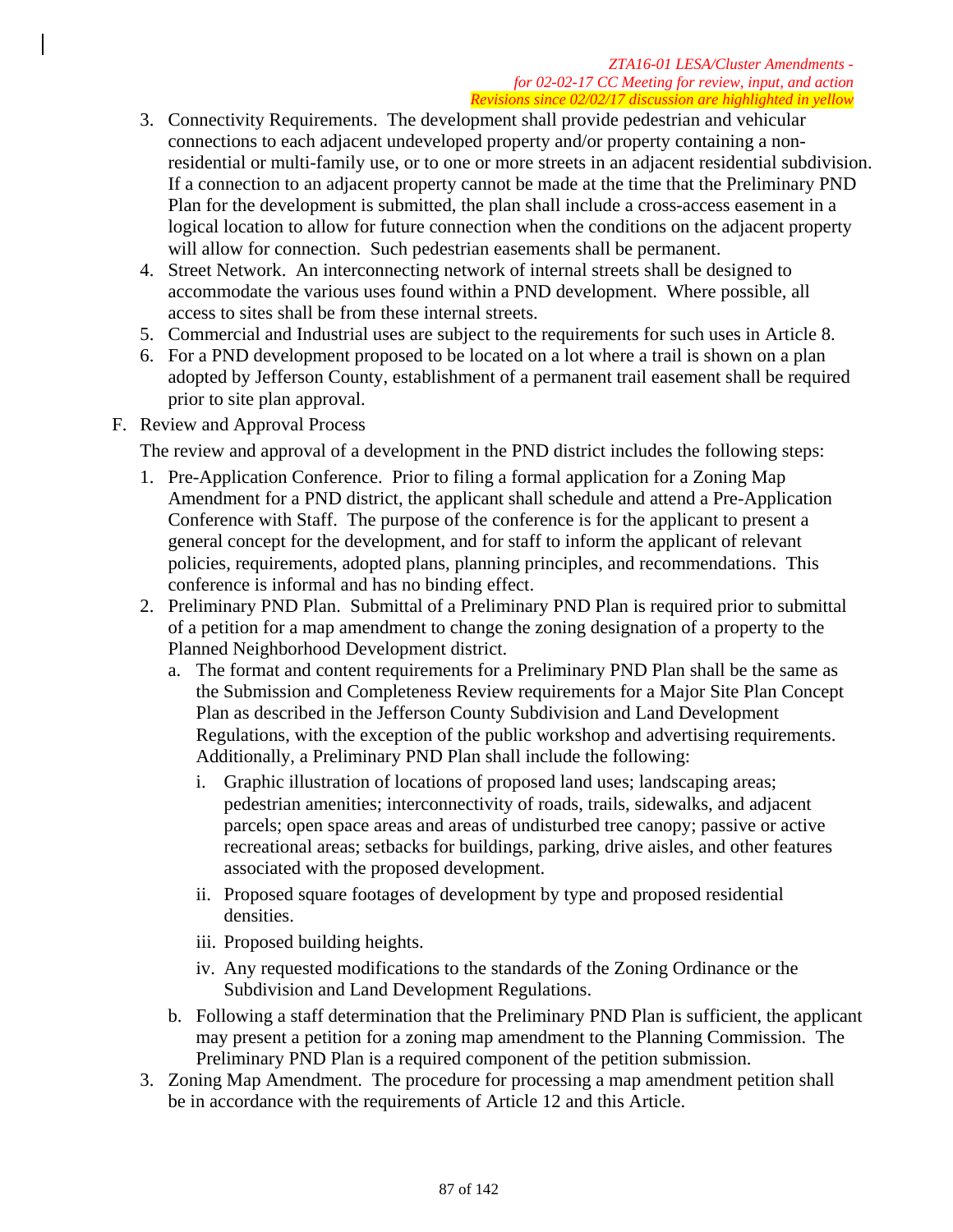- a. Presentation of petition for map amendment. The applicant shall present the petition for map amendment to the Planning Commission. As part of the petition, the applicant shall provide a Preliminary PND Plan to the Planning Commission, as described in this article.
- b. Planning Commission review and public hearing. The Planning Commission shall conduct a public hearing on the proposed zoning map amendment in accordance with Article 12 and this Article. In addition to the notification requirements of Article 12, public notice for a PND shall include any requested modifications of development requirements. The Preliminary PND Plan shall be considered during the public hearing. In addition to the review criteria for a Concept Plan as required by the Subdivision and Land Development Regulations, the Planning Commission shall utilize the following criteria in its consideration of a Preliminary PND Plan and any requested modifications to the Zoning Ordinance and/or the Subdivision and Land Development Regulations:
	- i. Consistency with the purpose of the PND district as described in this Article;
	- ii. General conformance with the Zoning Ordinance, with the exception of requested modifications of development standards;
	- iii. Consistency with the Comprehensive Plan.
- c. As part of its recommendation to the County Commission regarding approval or disapproval of a zoning map amendment as described in Article 12, the Planning Commission shall make a recommendation to the County Commission regarding the Preliminary PND Plan, including any changes proposed by the Planning Commission.
- d. County Commission review and public hearing. The County Commission shall conduct a public hearing on the proposed map amendment in accordance with Article 12 and this Article. In addition to the notification requirements of Article 12, public notice for a PND shall include any requested modifications of development requirements.
- e. In its deliberation of a proposed map amendment to change a zoning designation to a PND district and any requested modifications to the Zoning Ordinance and/or the Subdivision and Land Development Regulations, the County Commission shall consider:
	- i. Consistency with the purpose of the PND district as described in this Article
	- ii. General conformance with the Zoning Ordinance, with the exception of requested modifications of development standards
	- iii. Consistency with the Comprehensive Plan
- f. The County Commission shall approve, amend, or deny the Preliminary PND Plan and the zoning map amendment request; and may apply conditions to the approval of a zoning map amendment to a PND district.
- g. County Commission approval of a zoning map amendment to change the zoning designation of a property to a PND district shall have the following effect:
	- i. Approval of the change in zoning designation;
	- ii. Approval of the Preliminary PND Plan;
	- iii. Approval of any modifications to the Subdivision and Land Development Regulations and the Zoning Ordinance; such modifications being associated with the Preliminary PND Plan; and
	- iv. Establishment of any conditions of approval applied by the County Commission.
- 4. If a request to amend the zoning map designation of a tract to a PND district is approved, the applicant may submit applications for the development of the property as a PND development.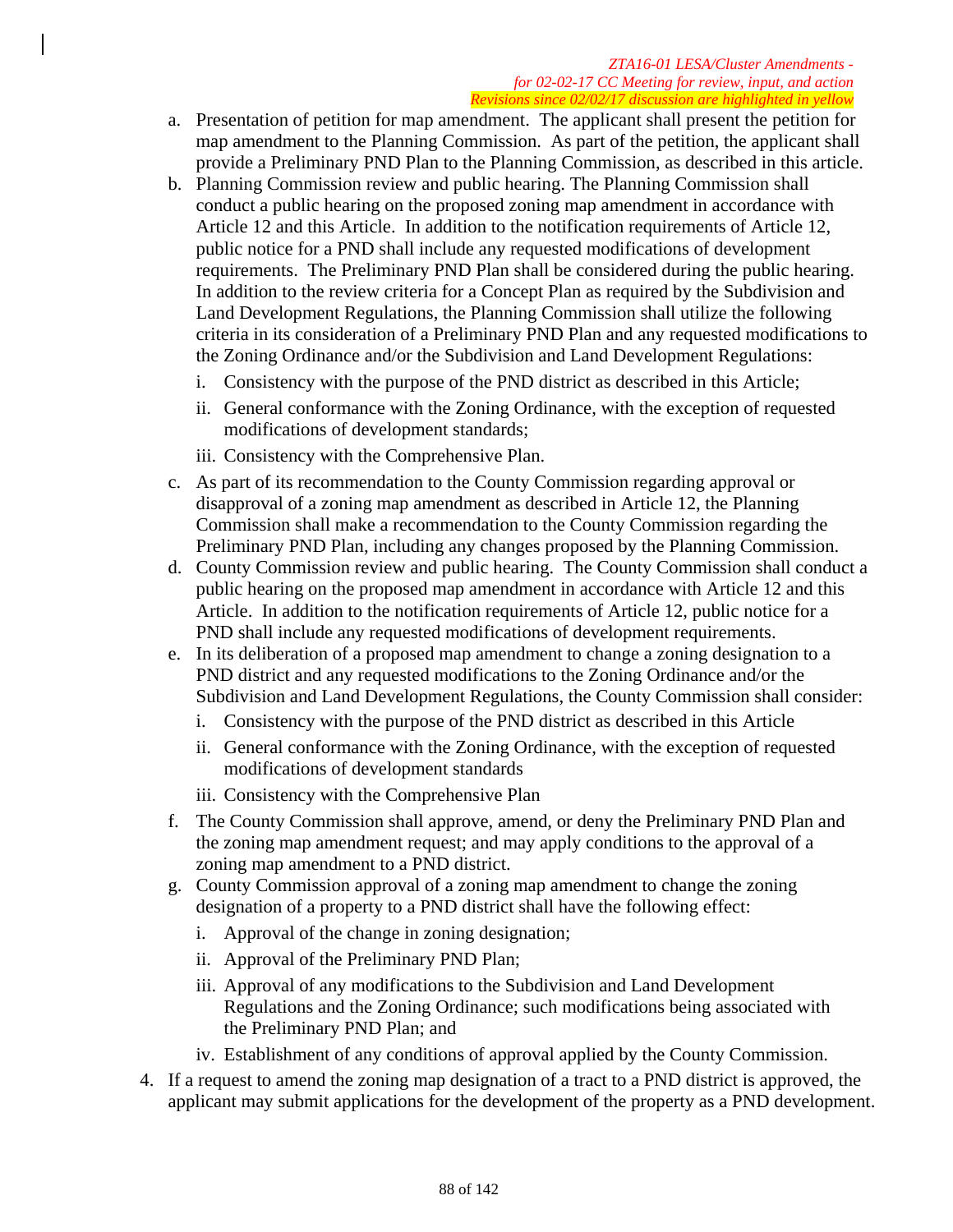- a. Compliance with Other Ordinances. With the exception of any modifications granted by the County Commission, all applicable requirements of the Zoning Ordinance, the Subdivision and Land Development Regulations, and all other County ordinances must be met, including but not limited to any applicable site plan and subdivision requirements.
- b. Consistency with Preliminary PND Plan. All applications submitted for the site must be consistent with the requirements of the approved Preliminary PND Plan and shall clearly state any modifications granted.
- c. Any modifications to the Zoning Ordinance or the Subdivision and Land Development Regulations approved by the County Commission are associated with and indivisible from the approved Preliminary PND Plan.
- 5. Amendment. Minor changes to a Preliminary PND Plan may be reviewed and approved administratively if the Office of Planning and Zoning determines that such changes are consistent with the purpose and general character of the Preliminary PND Plan. An applicant's request for revisions determined substantive by Staff shall follow the approval process for a Preliminary PND Plan as described in this Article. Substantive changes include but not are limited to changes that would exceed one or more of the percentages noted in a-c below.
	- a. A change in total square footage of the development by  $\pm 10\%$
	- b. A change in the area of any land use by  $\pm 10\%$
	- c. A change in the residential density by  $\pm 5\%$

## **Section 5.17 Office / Commercial (OC) Mixed-Use District**27, 32

- A. Purpose. The purpose of the OC district is to allow for well-designed employment centers. Developments in the OC district contain a mix of land uses, primarily oriented to commercial and office uses but also allowing multi-family and attached single-family residential uses. Developments are oriented to principal streets, contain substantial public space and streetscaping, allow for pedestrian movement within the site and between adjacent sites, and meet the design standards provided for this district.
- B. Location. This zoning category is intended for use on properties:
	- 1. In the Growth Area as shown in the most recently adopted Comprehensive Plan, if the plan does not include a future land use map; or
	- 2. In locations where the appropriate land use category is designated on the future land use map (and related text) in the most recently adopted Comprehensive Plan.
- C. Permitted Uses
	- 1. Uses that are permitted, conditional, and not permitted in this district shall be as indicated in Appendix C, Principal Permitted and Conditional Uses Table.
	- 2. Uses shown as conditional uses (CU) for this district in Appendix C, Principal Permitted and Conditional Uses Table shall be subject to review and approval by the Board of Zoning Appeals per the requirements of this Ordinance the Compatibility Assessment Meeting process pursuant to Article 7, Section 7.6 inclusive.<sup>32</sup>
- D. Site Development Standards
	- 1. Setbacks, height, and other site development standards shall be as indicated in Appendix A, Residential Site Development Standards, and Appendix B, Non-Residential Site Development Standards, except as provided elsewhere in this Ordinance.
	- 2. For a non-residential use abutting a commercial or industrial use at a side lot line: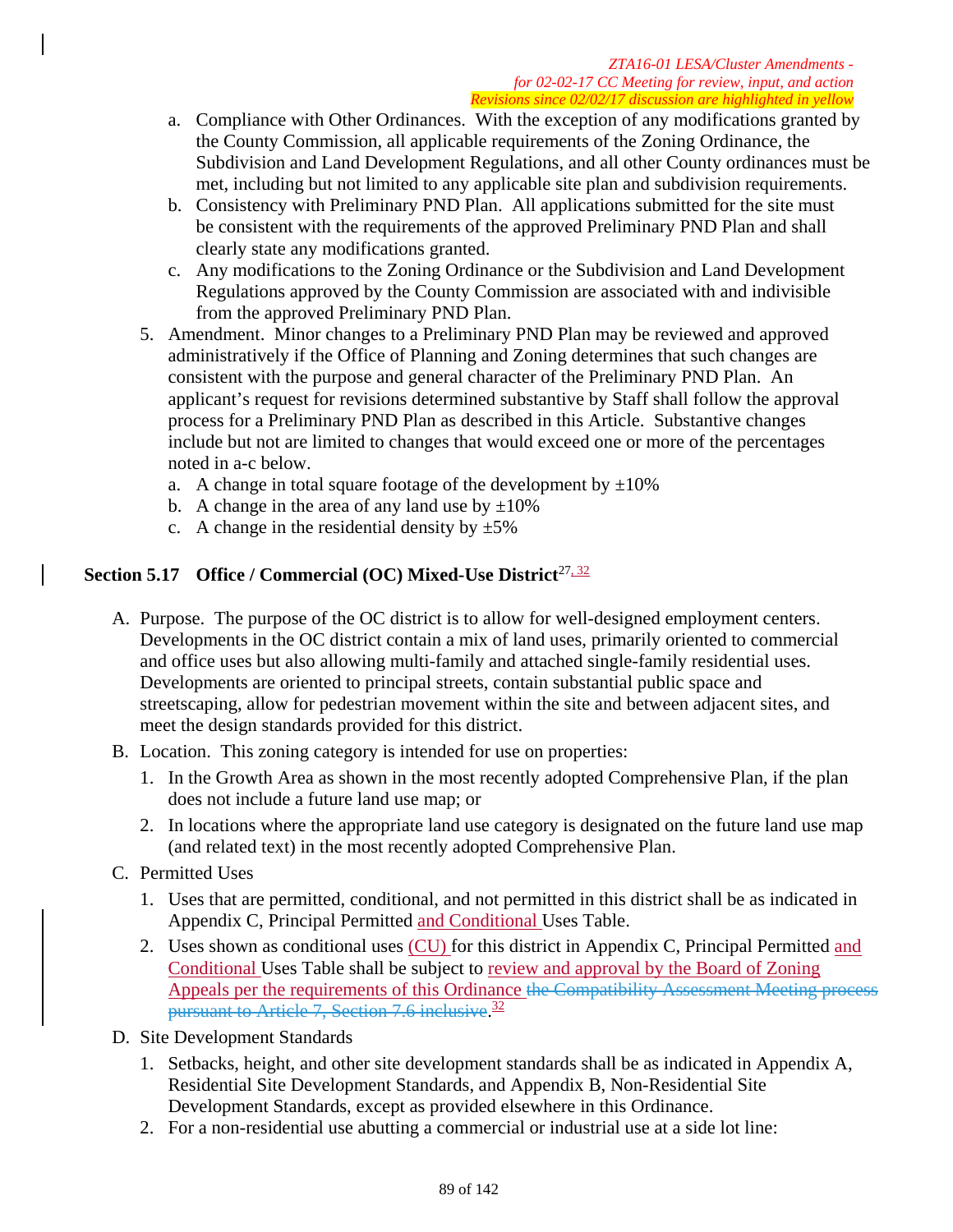- a. No side yard building setback is required, unless required by the Building Code or other law or regulation.
- b. Section 4.11A-B does not apply to the side property line that abuts a commercial or industrial use.
- 3. For a non-residential use abutting a commercial or industrial use at a rear lot line:
	- a. A rear yard building setback may be reduced to 10 feet.
	- b. Section 4.11.A-B does not apply to the rear property line.
- 4. Section 4.11.A-C does not apply to the front lot property line.
- 5. Vehicular parking requirements shall be 80% of the required number of parking spaces indicated in Article 11 of this Ordinance.
- 6. On-street vehicular parking spaces located within 100 feet of the property where the development is located may compose up to 50% of the number of required parking spaces indicated in Article 11 of this Ordinance.
- E. Additional Requirements
	- 1. Of the gross floor area of land uses in a development in this district, at least 75% shall be non-residential uses, and at least 50% shall be office uses.
	- 2. Buildings fronting a principal street must be at least 2 stories in height.
	- 3. A minimum of 75% of the total gross floor area located on the ground floor of buildings in a development in this district shall be composed of non-residential space
	- 4. Any off-street parking shall be located in the rear or on the side of buildings and may not be located between a street and the front façade of a building.
	- 5. For new development or the substantial redevelopment of an existing site, a fifteen-footwide pedestrian zone is required, consisting of a ten-foot-wide landscaped buffer yard measured from the edge of the right-of-way (or from the back of the adjacent street curb) and five-foot-wide sidewalks. If the Comprehensive Plan or the Subdivision and Land Development Regulations identify the property location as appropriate for a trail in lieu of a sidewalk, a trail may be installed.
	- 6. One bicycle parking space shall be provided for each ten vehicular parking spaces. Said bicycle spaces shall not be located within the required sidewalk or in a manner that impedes pedestrian access to the building and may be located within the landscape buffer area provided that it occupies less than 10% of the length of the required buffer, or may be located at the side or rear of the building.
	- 7. Buildings shall be oriented toward the street with one or more entrances facing the principal street adjacent to a building.
	- 8. Commercial and Industrial uses are subject to the requirements for such uses in Article 8.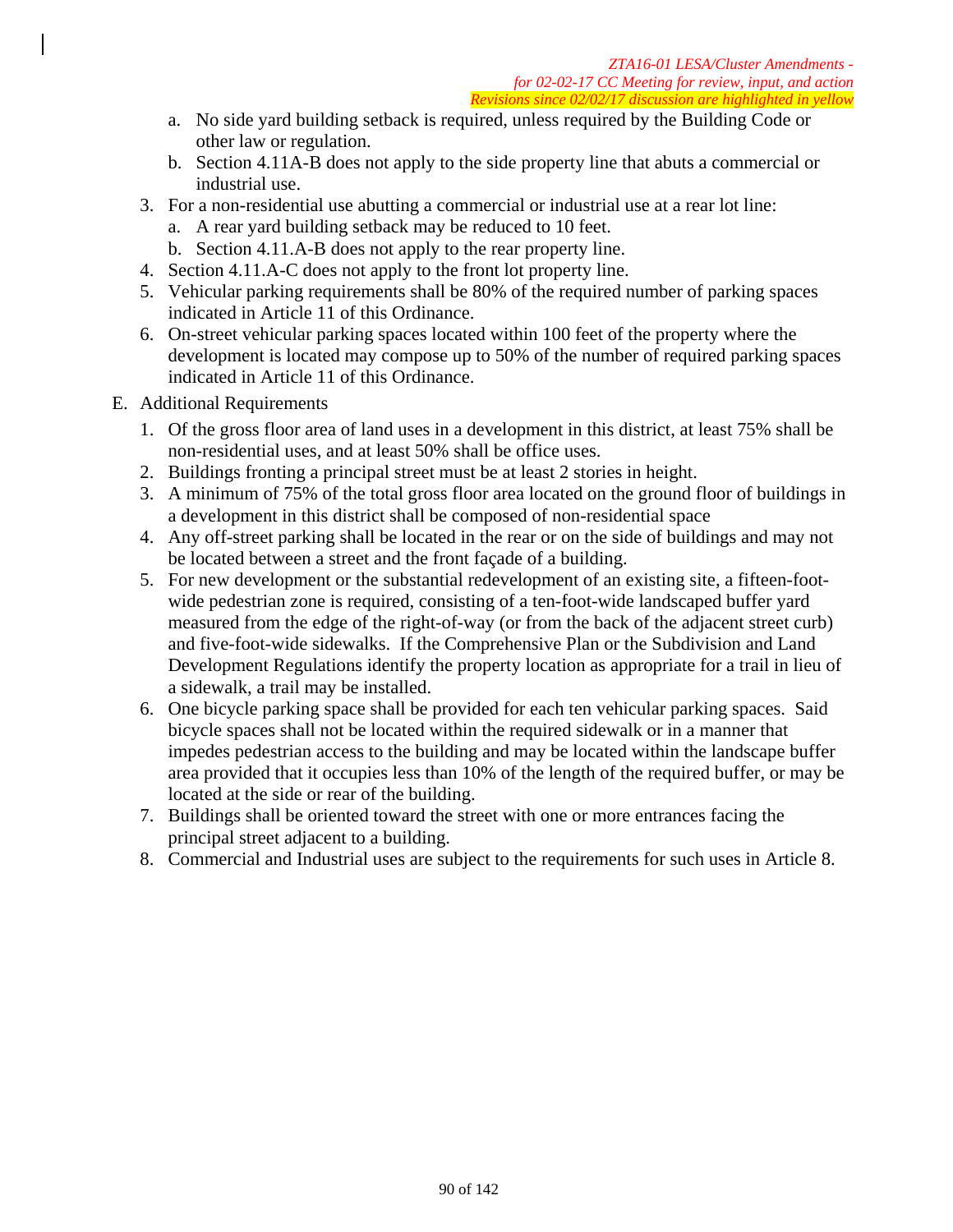#### **ARTICLE 6: RESERVED** <sup>32</sup>**DEVELOPMENT REVIEW SYSTEM**

**Section 6.1 Development Review System (DRS)** 

**The purpose of the Development Review System (also referred to as DRS) is to assess a particular site's development potential based on criteria which determine the agricultural longevity of the parcel in combination with the presence of and compatibility with public services adjacent to and in close proximity to the site. The DRS is a numerical rating system designed to function within the framework of the traditional zoning districts referenced in this ordinance. All commercial uses and those uses which are not permitted in zoning districts shall be governed by the procedures set forth in Article 7 and all sections that reference requirements to obtain a conditional use permit. It shall be unlawful to commence construction of any commercial uses or uses which are not permitted uses in a zoning district without obtaining conditional use permit approval.** 

**Section 6.2 Issuance of a Conditional Use Permit** 

**Application for a conditional use permit shall be made before construction of any uses not listed as permitted uses within the appropriate zoning district. Upon receipt of an application, the site will be evaluated by Staff using the Development Review System. The two major components of the System, the Soils Assessment and the Amenities Assessment, consist of criterion which each possess a numerical value that is weighted relative to its importance as an indicator of a parcel's agricultural significance or its development potential. The total numerical value of the combined criteria is 100 points: the Soil Assessment contributes 25 points and the Amenities Assessment contributes 75 points. The highest total numerical value of the combined criteria indicates that a parcel is more suitable for agriculture, whereas, the lowest numerical value indicates that development is more appropriate for the site. A score of 60 points or less**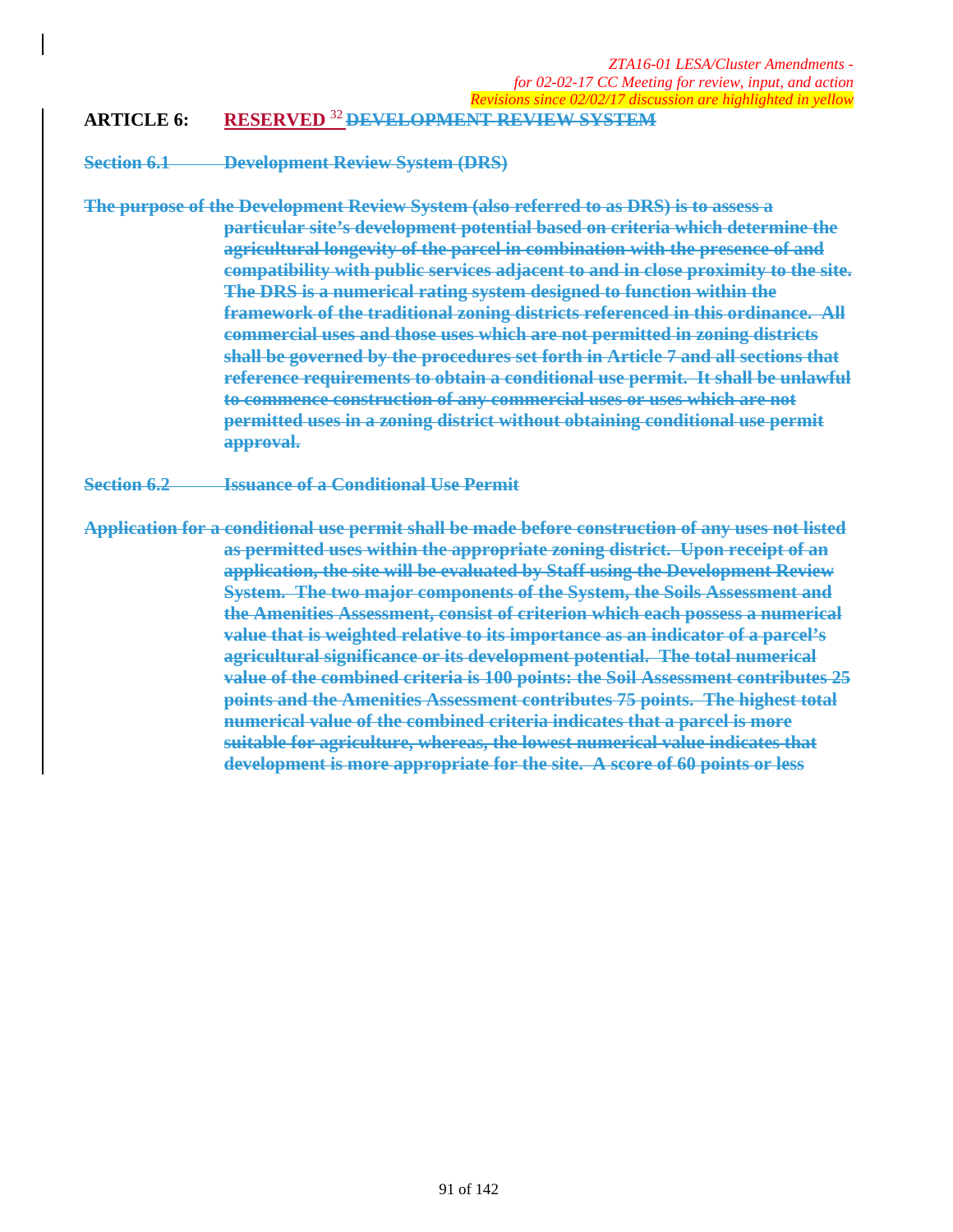**advances the application to the Compatibility Assessment as provided in Section 7.6.14, 17, 21, 23**

**Section 6.3 The Soils Assessment** 

**The Soils Assessment evaluates a particular parcel for development based on the soil types it possesses. The following soils types will be combined into soil groups. The Soils Assessment of a proposed development is not applicable when one or more of the following circumstances applies: 27 The development proposal is located within the Residential Growth District or the Industrial-Commercial District; or27 The proposed land use will be completely contained: 27 In an existing building, and/or On an existing paved area installed prior to the effective date of this Ordinance, and/or On an existing paved area installed at any time, for a non-residential purpose, in compliance with County regulations in existence at the time of the installation; or A land use that complies with Sec. 6.3B.2 with the exception of a one-time expansion of an existing paved area that meets the criteria described in Section 6.3B.2 and/or a one-time expansion of an existing building footprint by the lesser of either: 27 Up to 1,000 square feet total, or Up to 50% of the building footprint of an existing building and/or an existing paved area that meets the criteria described in Sec. 6.3B.2 The following soils types will be combined into soil groups.**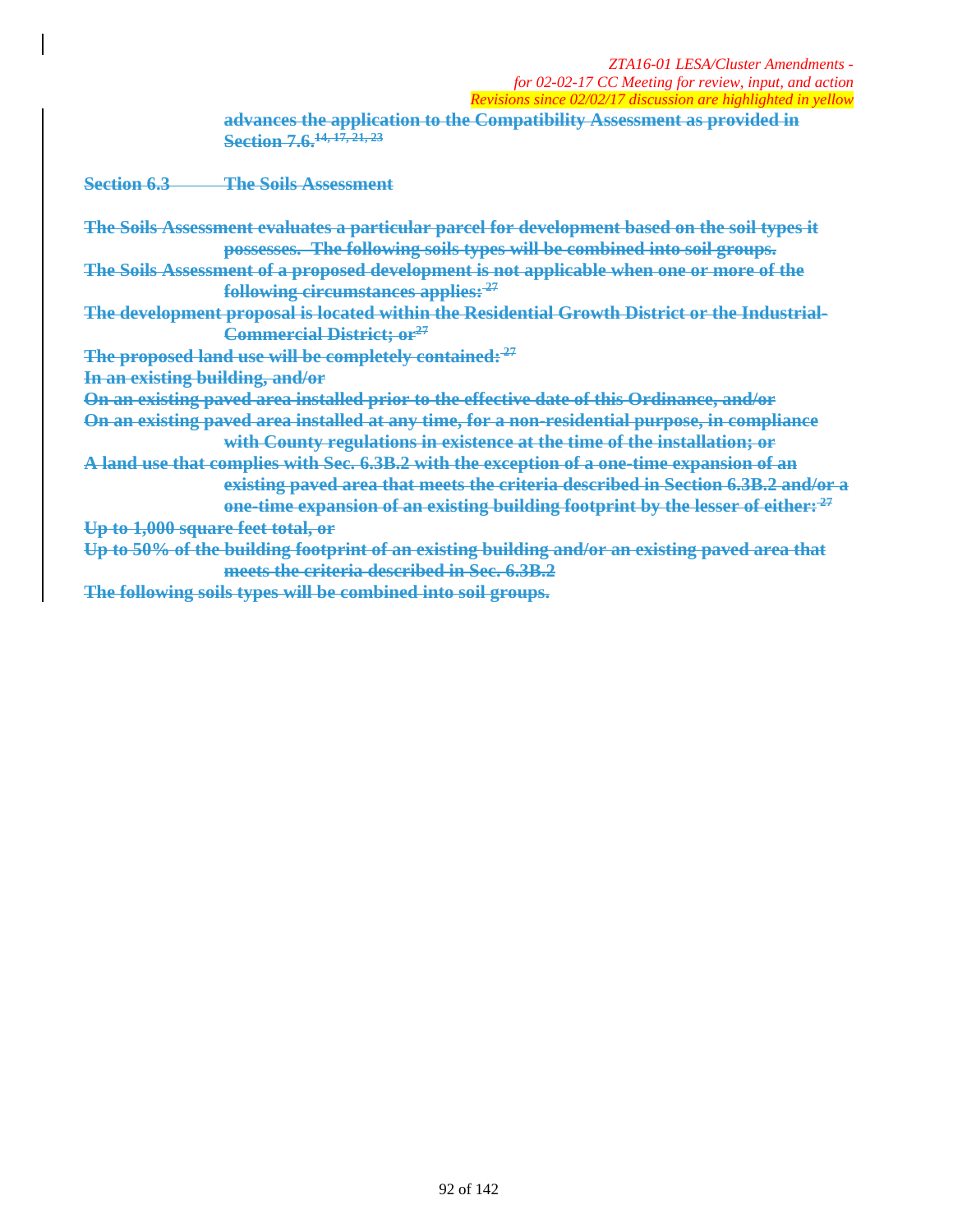## **Soils Type Data**  Table 6.3 – 1Soil Types and Agricultural Value Groups**<sup>23</sup>**

| Map Syr<br>AmB<br>AxC<br><b>BaC</b><br><b>BaD</b><br><b>BgE</b><br><b>BnF</b><br><b>BoF</b><br><b>Bp</b><br>CaB<br>CaC<br>CbC<br>CbD | Agricultural<br>alue Group<br>$\mathbf{3}$<br>$\overline{4}$<br>$\overline{\mathbf{4}}$<br>$\overline{6}$<br>$\overline{6}$<br>$\overline{2}$<br>$\overline{4}$<br>$\overline{3}$<br>$\overline{\mathbf{4}}$ |
|--------------------------------------------------------------------------------------------------------------------------------------|--------------------------------------------------------------------------------------------------------------------------------------------------------------------------------------------------------------|
|                                                                                                                                      |                                                                                                                                                                                                              |
|                                                                                                                                      |                                                                                                                                                                                                              |
|                                                                                                                                      |                                                                                                                                                                                                              |
|                                                                                                                                      |                                                                                                                                                                                                              |
|                                                                                                                                      |                                                                                                                                                                                                              |
|                                                                                                                                      |                                                                                                                                                                                                              |
|                                                                                                                                      |                                                                                                                                                                                                              |
|                                                                                                                                      |                                                                                                                                                                                                              |
|                                                                                                                                      |                                                                                                                                                                                                              |
|                                                                                                                                      |                                                                                                                                                                                                              |
|                                                                                                                                      |                                                                                                                                                                                                              |
|                                                                                                                                      | $\overline{\mathbf{5}}$                                                                                                                                                                                      |
|                                                                                                                                      | 6                                                                                                                                                                                                            |
|                                                                                                                                      | 10                                                                                                                                                                                                           |
| CdD                                                                                                                                  | 9                                                                                                                                                                                                            |
| CmB                                                                                                                                  | $\overline{4}$                                                                                                                                                                                               |
| CrB                                                                                                                                  | $\overline{\mathbf{4}}$                                                                                                                                                                                      |
| $\overline{\mathsf{Cs}}$                                                                                                             | 5                                                                                                                                                                                                            |
| DSB                                                                                                                                  | $\mathbf{1}$                                                                                                                                                                                                 |
| <b>DsC</b>                                                                                                                           | $\overline{9}$                                                                                                                                                                                               |
| <b>DsD</b>                                                                                                                           | 9                                                                                                                                                                                                            |
| <b>DsE</b>                                                                                                                           | $\overline{9}$                                                                                                                                                                                               |
| <b>DyB</b>                                                                                                                           | 4                                                                                                                                                                                                            |
| <b>DyC</b>                                                                                                                           | 5                                                                                                                                                                                                            |
| X<br>DyD                                                                                                                             | $\overline{\mathbf{3}}$                                                                                                                                                                                      |
| <b>DyE</b>                                                                                                                           | $\overline{7}$                                                                                                                                                                                               |
| EgB                                                                                                                                  | $\overline{7}$                                                                                                                                                                                               |
| EgC                                                                                                                                  | 10                                                                                                                                                                                                           |
| EgD                                                                                                                                  | 10                                                                                                                                                                                                           |
| Fa                                                                                                                                   | 10                                                                                                                                                                                                           |
| FK                                                                                                                                   | 10                                                                                                                                                                                                           |
| HbB                                                                                                                                  | $\mathbf 2$                                                                                                                                                                                                  |
| HbC                                                                                                                                  | $\overline{\mathbf{4}}$                                                                                                                                                                                      |
| HcC                                                                                                                                  | $\overline{3}$                                                                                                                                                                                               |
| HeB                                                                                                                                  | $\overline{4}$                                                                                                                                                                                               |
| HeC                                                                                                                                  | $\overline{\mathbf{4}}$                                                                                                                                                                                      |
| HgE                                                                                                                                  | $\boldsymbol{6}$                                                                                                                                                                                             |
| <b>HrB</b>                                                                                                                           | $\boldsymbol{6}$                                                                                                                                                                                             |
| <b>HrC</b>                                                                                                                           | $\boldsymbol{6}$                                                                                                                                                                                             |
| <b>Hy</b>                                                                                                                            | 10                                                                                                                                                                                                           |
| La                                                                                                                                   | $\boldsymbol{6}$                                                                                                                                                                                             |
| Ln                                                                                                                                   | 6                                                                                                                                                                                                            |
| MhA                                                                                                                                  | 9                                                                                                                                                                                                            |
| MoB                                                                                                                                  | $\overline{7}$                                                                                                                                                                                               |
| MxC                                                                                                                                  | $\bf 8$                                                                                                                                                                                                      |
| MxD                                                                                                                                  | $\overline{\mathbf{4}}$                                                                                                                                                                                      |
| OaB                                                                                                                                  | $\pmb{4}$                                                                                                                                                                                                    |
| OaC                                                                                                                                  | $\overline{3}$                                                                                                                                                                                               |
| WtC<br><b>Whiteford</b>                                                                                                              | $\overline{4}$                                                                                                                                                                                               |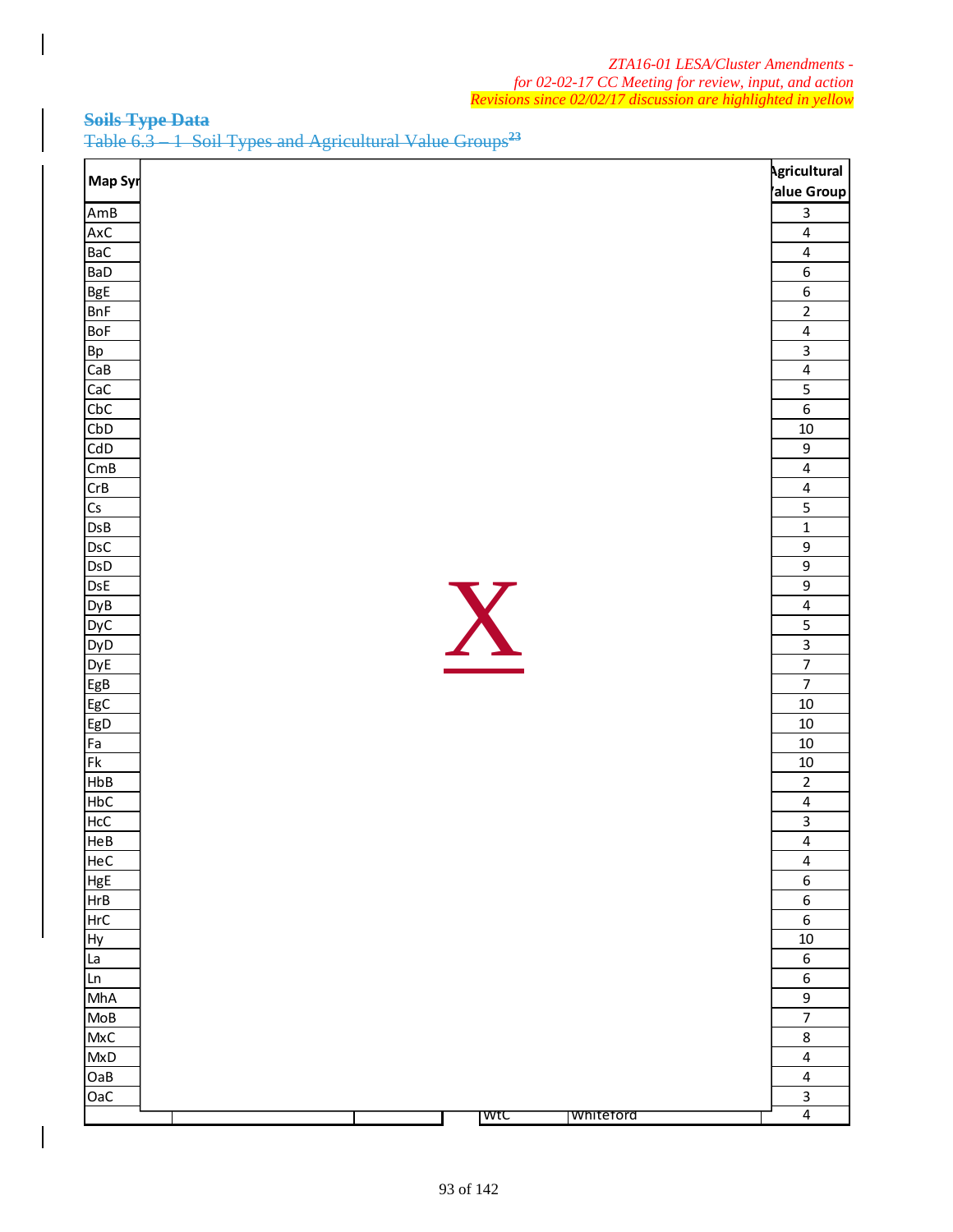**The points for the soils assessment are computed as follows:5**

| Determine the area of each soil type on the property according to the map symbols.                    |
|-------------------------------------------------------------------------------------------------------|
| Multiply the soil type areas times the Relative Value for the soil type taken from the List of Soil   |
| <b>Groups and Relative Values.</b>                                                                    |
| <u>Sum the products of the multiplication of Area times Relative Value to obtain a total for the </u> |
| property.                                                                                             |
| Divide the total of the multiplication products by the Total Area of the property to obtain the       |
| <b>Weighted Relative Value.</b>                                                                       |
| Multiply the Weighted Relative Value times the 25 Soil Assessment Points. Then divide the             |
| product by 100 to obtain the allowable number of Soil Assessment Points.                              |
|                                                                                                       |
| Soil groups take into account a rating of best and worst individual soil types. The following 10      |
|                                                                                                       |

**soil groups have been developed from the Jefferson County Soil Survey and have been assigned relative values based on their agricultural productivity (see note).5**

Table  $6.3 - 2$  List of Soil Groups and Relative Values<sup>23</sup>

| <b>Agricultural Group</b> | <b>Relative Value</b> |
|---------------------------|-----------------------|
| $\mathbf 1$               | 100                   |
| $\overline{2}$            | 87                    |
| $\overline{\mathbf{3}}$   | 78                    |
| $\overline{\mathbf{4}}$   | 76                    |
| 5                         | 65                    |
| $\overline{\theta}$       | 53                    |
| 7                         | $\boldsymbol{\theta}$ |
| 8                         | $\pmb{\theta}$        |
| 9                         | θ                     |
| $\overline{10}$           | θ                     |

**The soil groups and their corresponding values will be incorporated into a work sheet to be used to evaluate the potential agricultural value of each site.** 

**If 50% to 65% of the total soils are rated severe for home construction or street construction, by the Jefferson County Soil Survey, add 5 points to the Land Evaluation value of the work sheet.** 

**If over 65%, add 10 points to the Land Evaluation value of the work sheet.** 

**The soils assessment shall not exceed 25 points.** 

**NOTE: The development of soil groups have been determined by the USDA Natural Resources Conservation Service using corn as the indicator crop.1, 17, 21, 23**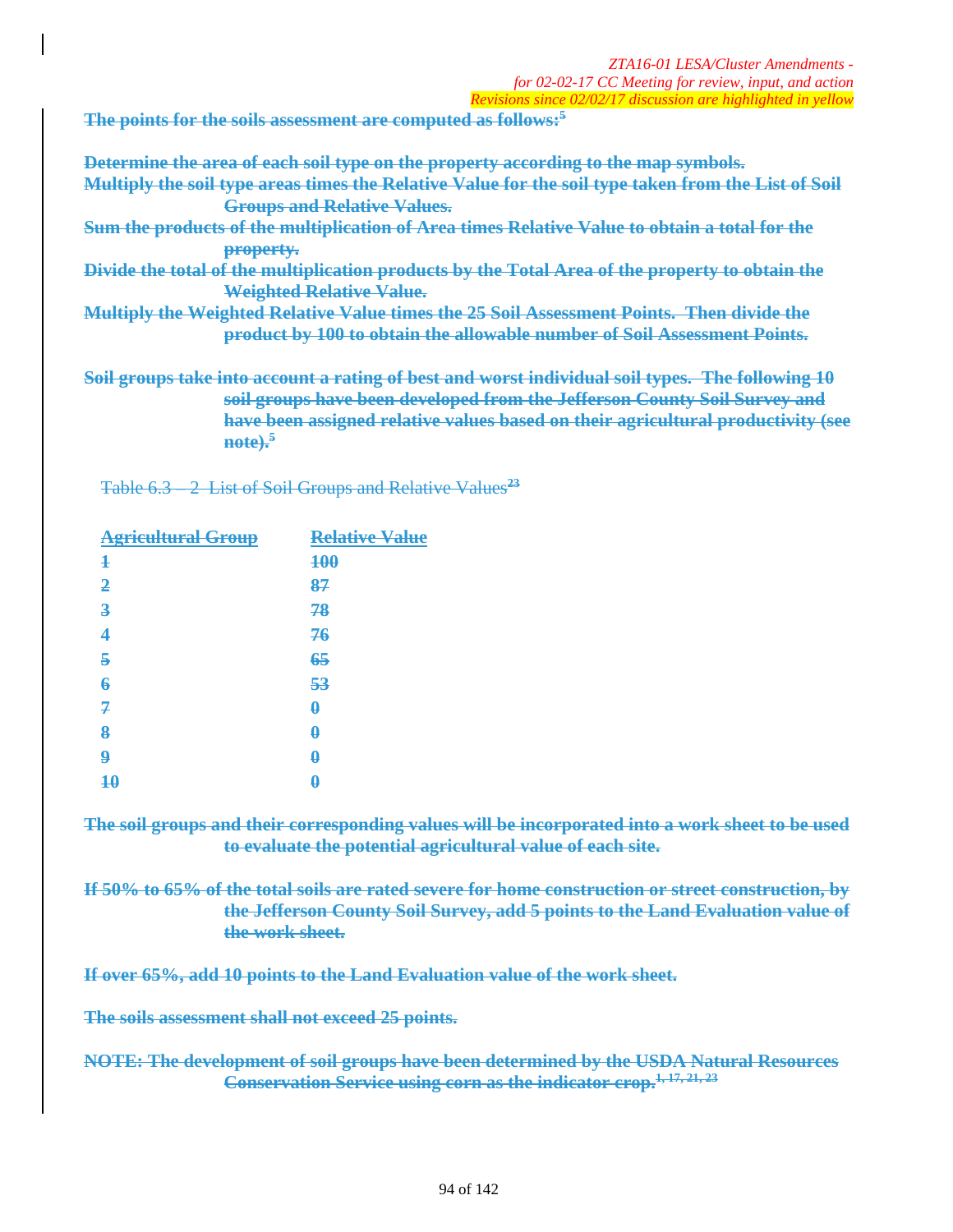#### **Section 6.4** Amenities Assessment<sup>17, 21</sup>

**The amenities assessment of the Development Review System provides indicators of a site's agricultural viability or its development potential. The following criteria are weighted with a high numerical value assigned if the site is more agriculturally viable and a low numerical value assigned if development would be more appropriate for the parcel. The procedure for the compatibility assessment is contained in Article 7.** 

**For nonresidential projects, there is no impact on Proximity to Schools or Parks and Recreation. Therefore, these points have been added to Size of Site, Highway Problem Areas, and Roadway Adequacy as shown.** 

#### **Size of Site4**

**This criterion reflects the importance of preserving large blocks of land as a primary goal of agricultural preservation; therefore, acreage shall be contiguous. For nonresidential projects, the points on the right will be applied.** 

| <b>Acres</b>   | <b>Residential Project Points</b> | <b>Nonresidential Project Points</b> |
|----------------|-----------------------------------|--------------------------------------|
| $010402$ acres | $0$ points                        | $0$ points                           |
| 40 to 80 acres | $3$ points                        | $5$ points                           |
| Over 80 acres  | 6 points                          | 10 points                            |
|                |                                   |                                      |

#### **Adjacent Development7**

**This criterion assesses percentage of adjacent land that which is developed or under development. Development and development pressure includes: a subdivision of more than 5 lots, lots of less than 5 acres and all commercial or industrial uses. This measurement shall be by a computation of linear feet around the boundary of the property in question. Agricultural related industry or uses shall be considered "no development pressure." Adjacent property includes land separated by roads, rights-of-way, railroads, and other easements. After the percentage of land under development pressure is calculated the remaining percentage of adjacent property may be considered as property where there is no development pressure. The points shall be assessed as follows:** 

**For the property not under development pressure or not developed:** 

| <b>Percent</b>    | <b>Points</b> |
|-------------------|---------------|
| 0 to 40 percent   | $0$ points    |
| 40 to 65 percent  | $5$ points    |
| 65 to 100 percent | 10 points     |

**Distance to Growth Corridor** 

**The distance to the growth corridor relates to the distance of the subject parcel to the boundaries of the Residential Growth District or the Residential-Light Industrial-Commercial District adopted within this Ordinance. Measuring**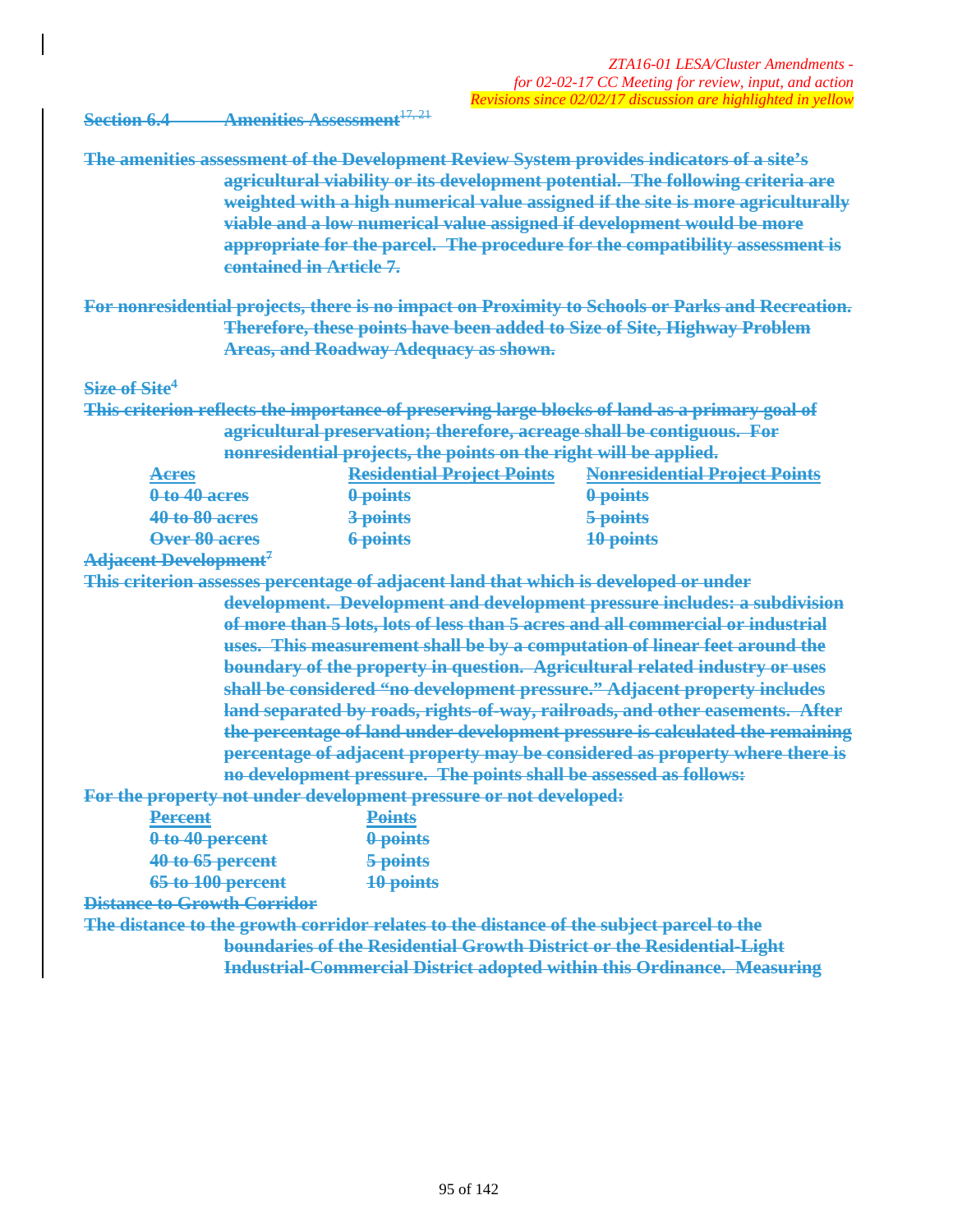| ZTA16-01 LESA/Cluster Amendments -                                                            |                                                                           |                                                                                   |  |  |
|-----------------------------------------------------------------------------------------------|---------------------------------------------------------------------------|-----------------------------------------------------------------------------------|--|--|
| for 02-02-17 CC Meeting for review, input, and action                                         |                                                                           |                                                                                   |  |  |
|                                                                                               |                                                                           | Revisions since 02/02/17 discussion are highlighted in yellow                     |  |  |
|                                                                                               |                                                                           | shall be by the closest linear distance from the property to the closest point of |  |  |
|                                                                                               | either of the aforementioned growth districts.                            |                                                                                   |  |  |
| <del>Distance</del>                                                                           | <b>Points</b>                                                             |                                                                                   |  |  |
| <b>Less than .25 mile</b>                                                                     | $0$ points                                                                |                                                                                   |  |  |
| <b>25 mile to 75 mile</b>                                                                     | 6 points                                                                  |                                                                                   |  |  |
| Over 75 mile                                                                                  | 12 points                                                                 |                                                                                   |  |  |
| <b>Comprehensive Plan Compatibility</b>                                                       |                                                                           |                                                                                   |  |  |
| This criterion shall determine whether site development is supportive of or has a negative    |                                                                           |                                                                                   |  |  |
|                                                                                               | impact on the following elements of the Comprehensive Plan: Highway       |                                                                                   |  |  |
|                                                                                               | Problem Areas, Compatibility of site development with designated parks or |                                                                                   |  |  |
|                                                                                               |                                                                           | proposed parks and recreational areas and percentage of proposed affordable       |  |  |
| housing.                                                                                      |                                                                           |                                                                                   |  |  |
| <b>Highway Problem Areas</b>                                                                  |                                                                           |                                                                                   |  |  |
| Number of Areas                                                                               | <b>Residential Project Points</b>                                         | <b>Nonresidential Project</b>                                                     |  |  |
|                                                                                               |                                                                           | Points                                                                            |  |  |
| 0 problem areas                                                                               | 0 points                                                                  | 0 points                                                                          |  |  |
| 1 problem area                                                                                | 3 points                                                                  | <b>6</b> points                                                                   |  |  |
| 2 problem areas                                                                               | 6 points                                                                  | 12 points                                                                         |  |  |
| <b>Highway Problem Area Points will be assessed as follows:</b>                               |                                                                           |                                                                                   |  |  |
| If the site is accessible to the closest 'in-county' incorporated area (using the most direct |                                                                           |                                                                                   |  |  |
| vehicular route) and an 'out-of-county' market area (Frederick, MD;                           |                                                                           |                                                                                   |  |  |
|                                                                                               | Winchester, VA; Inwood, WV; Martinsburg, WV) (using the most direct       |                                                                                   |  |  |
| vehicular route) without traveling through a Highway Problem Area as shown                    |                                                                           |                                                                                   |  |  |

 $\overline{\phantom{a}}$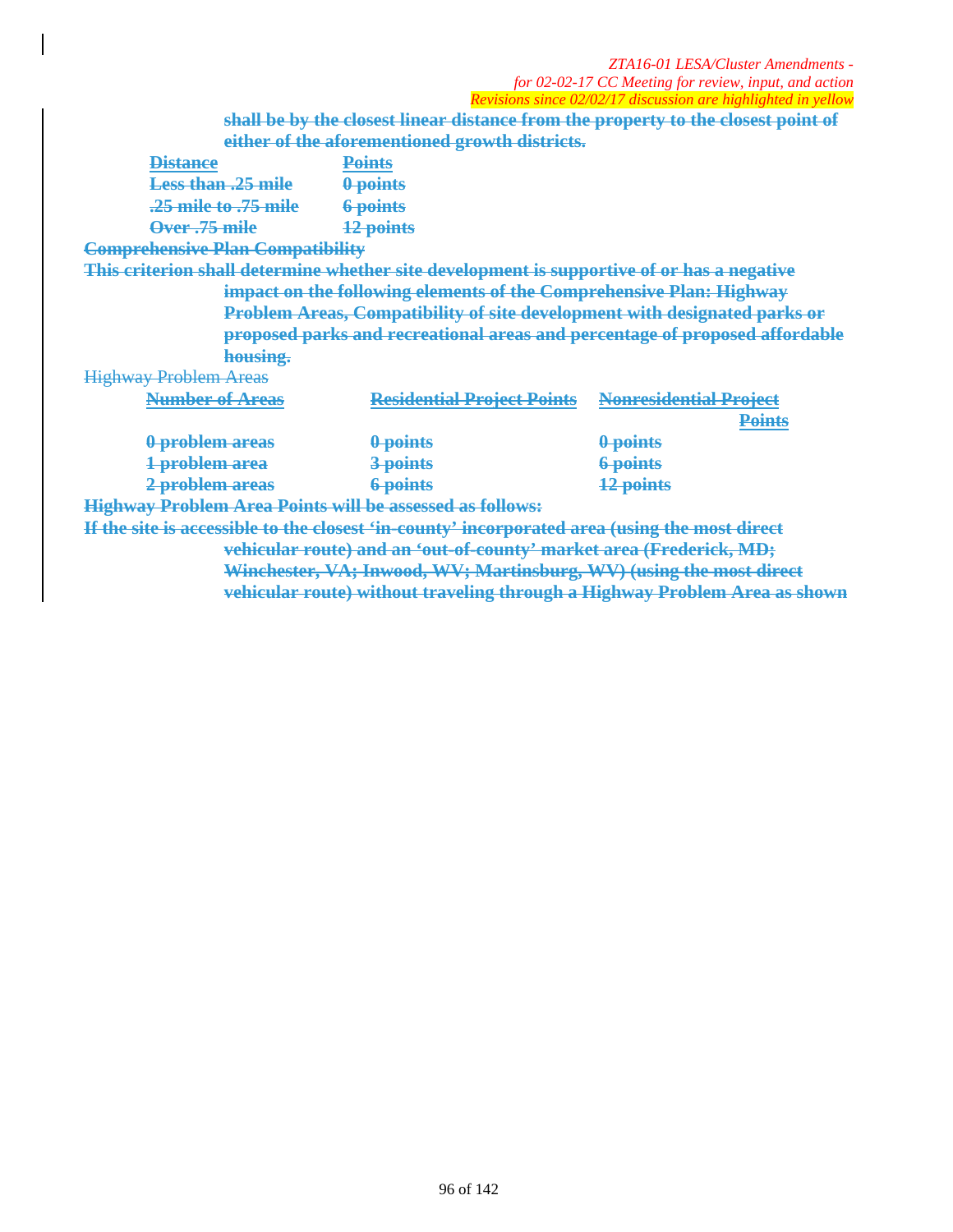|                                                                                                  | ZTA16-01 LESA/Cluster Amendments - |  |  |
|--------------------------------------------------------------------------------------------------|------------------------------------|--|--|
| for 02-02-17 CC Meeting for review, input, and action                                            |                                    |  |  |
| Revisions since 02/02/17 discussion are highlighted in yellow                                    |                                    |  |  |
| on the Comprehensive Plan Highway Problem Area Map the project would                             |                                    |  |  |
| score a $0$ for this criterion. <sup>23</sup>                                                    |                                    |  |  |
| If the site is accessible to either one or the other without traveling through a Highway Problem |                                    |  |  |
| Area the project would score a 3 for this criterion. <sup>23</sup>                               |                                    |  |  |
| If a Highway Problem Area intersects the most direct vehicular route to the closest in-county    |                                    |  |  |
| incorporated area and the closest out-of-county market area, the project would                   |                                    |  |  |
| score a 6 for this criterion. $23$                                                               |                                    |  |  |
| <b>Affordable Housing</b>                                                                        |                                    |  |  |
| <b>Percent</b><br><b>Points</b>                                                                  |                                    |  |  |
| 25% affordable housing is proposed<br>0 points                                                   |                                    |  |  |
| 10% affordable housing is proposed<br>3 points                                                   |                                    |  |  |
| No affordable housing is proposed<br><b>6</b> points                                             |                                    |  |  |
| Park/Recreational                                                                                |                                    |  |  |
| <b>Proposal</b>                                                                                  | <b>Points</b>                      |  |  |
| Proposing a 5 acre park or 10% of gross acreage (whichever is                                    | 0 points                           |  |  |
| greater) with amenities and land dedicated                                                       |                                    |  |  |
| to and accepted by Jefferson County Parks                                                        |                                    |  |  |
| and Recreation Commission                                                                        |                                    |  |  |
| Located within 2 miles from an area marked on the                                                | 3 points                           |  |  |
| <b>Comprehensive Plan Parks and Recreation</b>                                                   |                                    |  |  |
| <b>Map</b>                                                                                       |                                    |  |  |
| Located farther than 2 miles from an area marked on the                                          | 6 points                           |  |  |
| <b>Comprehensive Plan Parks and Recreation</b>                                                   |                                    |  |  |
| <b>Map</b>                                                                                       |                                    |  |  |
| Distances for Parks and Recreation will be measured by vehicular miles from a subdivision        |                                    |  |  |
| entrance by the most direct route to the closest park or recreation area as                      |                                    |  |  |
| shown on the Comprehensive Plan map of Parks and Recreation Areas.                               |                                    |  |  |
| For nonresidential projects, parks and recreation points will be reassigned to Highway Problem   |                                    |  |  |
| Areas: 0, 6, and 12.                                                                             |                                    |  |  |
| <b>Proximity to Schools<sup>4</sup></b>                                                          |                                    |  |  |

| <b>Distance</b>          | <b>Residential Project</b> | <b>Nonresidential Project Points</b>                  |
|--------------------------|----------------------------|-------------------------------------------------------|
|                          | <b>Points</b>              |                                                       |
| <b>Less than 2 miles</b> | 0 points                   | <b>For Nonresidential projects</b>                    |
| 2 to 4 miles             | 4 points                   | points are                                            |
| Over 4 miles             | 8 points                   | reassigned to                                         |
|                          |                            | <b>Roadway</b>                                        |
|                          |                            | Adoguacy and<br><del><i><b>racquacy</b></i> and</del> |
|                          |                            | <b>Size of Site.</b>                                  |
|                          |                            |                                                       |

**The purpose of assessing the proximity of schools to new development is to avoid excessive busing of students. Distances for schools will be measured by vehicular miles**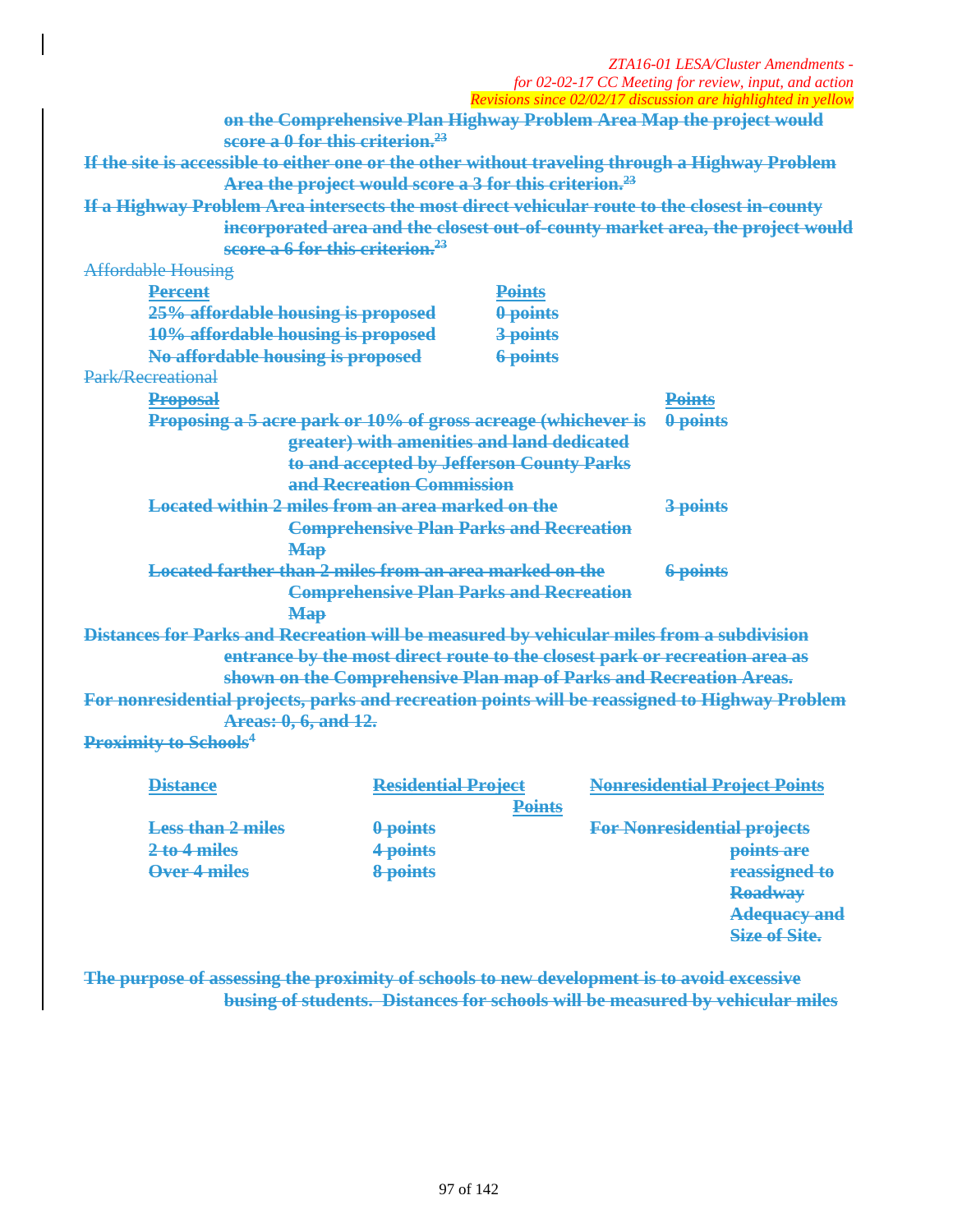**from a subdivision entrance by the most direct route to the entrance of the appropriate school.** 

**For nonresidential projects the proximity to schools points will be reassigned to roadway adequacy: 0, 10, and 16 and size of site: 0, 5, and 10.** 

| Roadway Adequacy <sup>4</sup>                                                                                                                                                                                                                                                                                                                                                                                                                                                                                                                                                                                                                                                                                                                                                                                                                                                                                                                                |                                                                |                          |                                                                                     |  |
|--------------------------------------------------------------------------------------------------------------------------------------------------------------------------------------------------------------------------------------------------------------------------------------------------------------------------------------------------------------------------------------------------------------------------------------------------------------------------------------------------------------------------------------------------------------------------------------------------------------------------------------------------------------------------------------------------------------------------------------------------------------------------------------------------------------------------------------------------------------------------------------------------------------------------------------------------------------|----------------------------------------------------------------|--------------------------|-------------------------------------------------------------------------------------|--|
| <b>Road Type</b>                                                                                                                                                                                                                                                                                                                                                                                                                                                                                                                                                                                                                                                                                                                                                                                                                                                                                                                                             | <b>Residential Project</b>                                     | <b>Points</b>            | <b>Nonresidential Project Points</b>                                                |  |
| <b>Primary or Four Lane</b><br>Road                                                                                                                                                                                                                                                                                                                                                                                                                                                                                                                                                                                                                                                                                                                                                                                                                                                                                                                          | 0 points                                                       | 0 points                 |                                                                                     |  |
| <b>Secondary</b>                                                                                                                                                                                                                                                                                                                                                                                                                                                                                                                                                                                                                                                                                                                                                                                                                                                                                                                                             | <b>6</b> points                                                | 10 points                |                                                                                     |  |
| <b>Local Service</b>                                                                                                                                                                                                                                                                                                                                                                                                                                                                                                                                                                                                                                                                                                                                                                                                                                                                                                                                         | 12 points                                                      | 16 points                |                                                                                     |  |
| Point values for this criterion are assigned based on the designation of the Comprehensive Plan                                                                                                                                                                                                                                                                                                                                                                                                                                                                                                                                                                                                                                                                                                                                                                                                                                                              | of the site to designated highway problem areas.               |                          | <b>Highway Classification map. Section 6.5D evaluates the operational proximity</b> |  |
| <b>Emergency Service Availability</b>                                                                                                                                                                                                                                                                                                                                                                                                                                                                                                                                                                                                                                                                                                                                                                                                                                                                                                                        |                                                                |                          |                                                                                     |  |
| The purpose of this criterion is to assess the distance of potential site development to emergency<br>services: fire department (4.5 points) and ambulance service (4.5 points).<br><b>Distance to Emergency Services</b>                                                                                                                                                                                                                                                                                                                                                                                                                                                                                                                                                                                                                                                                                                                                    |                                                                |                          |                                                                                     |  |
| <b>Distance to Fire</b>                                                                                                                                                                                                                                                                                                                                                                                                                                                                                                                                                                                                                                                                                                                                                                                                                                                                                                                                      | <b>Points</b>                                                  | Distance to Ambulance    | <b>Points</b>                                                                       |  |
| <b>Less than 2 miles</b>                                                                                                                                                                                                                                                                                                                                                                                                                                                                                                                                                                                                                                                                                                                                                                                                                                                                                                                                     | 0-points                                                       | <b>Less than 2 miles</b> | 0 points                                                                            |  |
| 2 to 5 miles                                                                                                                                                                                                                                                                                                                                                                                                                                                                                                                                                                                                                                                                                                                                                                                                                                                                                                                                                 | 2.5 points                                                     | 2 to 5 miles             | 2.5 points                                                                          |  |
| Over 5 miles                                                                                                                                                                                                                                                                                                                                                                                                                                                                                                                                                                                                                                                                                                                                                                                                                                                                                                                                                 | 4.5 points                                                     | Over 5 miles             | 4.5 points                                                                          |  |
| Distances for Fire and Ambulance will be measured by vehicular miles from a subdivision<br>entrance by the most direct route to the closest entrance of the appropriate fire<br>or ambulance station.                                                                                                                                                                                                                                                                                                                                                                                                                                                                                                                                                                                                                                                                                                                                                        |                                                                |                          |                                                                                     |  |
| <b>Section 6.5</b>                                                                                                                                                                                                                                                                                                                                                                                                                                                                                                                                                                                                                                                                                                                                                                                                                                                                                                                                           | <b>Computation of Soils/Amenities Assessment</b> <sup>27</sup> |                          |                                                                                     |  |
| At the completion of evaluation of a site with the Soils and Amenities Assessment Criteria, there<br>should be a total number of points awarded to each Assessment. Since the<br>Soils Assessment utilized was based on a 100 points relative point value in<br>itself, a minor conversion must be made to the total relative value. The<br><b>Development Review System allots a maximum of 25 points to the Soils</b><br>Assessment therefore the conversion to be made is expressed as follows: 100 x<br>.25 = 25 pts. (For example, if a parcel receives the maximum point value of 100<br>points, in actuality only 25 points will be awarded for the Soils Component of<br>the Development Review System.)<br>The Amenities Assessment has a 75 point maximum point value.<br>The combined maximum total for both Assessments is 100 points. The most agriculturally<br>significant parcel would rate 100; the most developable parcel would rate 0. A |                                                                |                          |                                                                                     |  |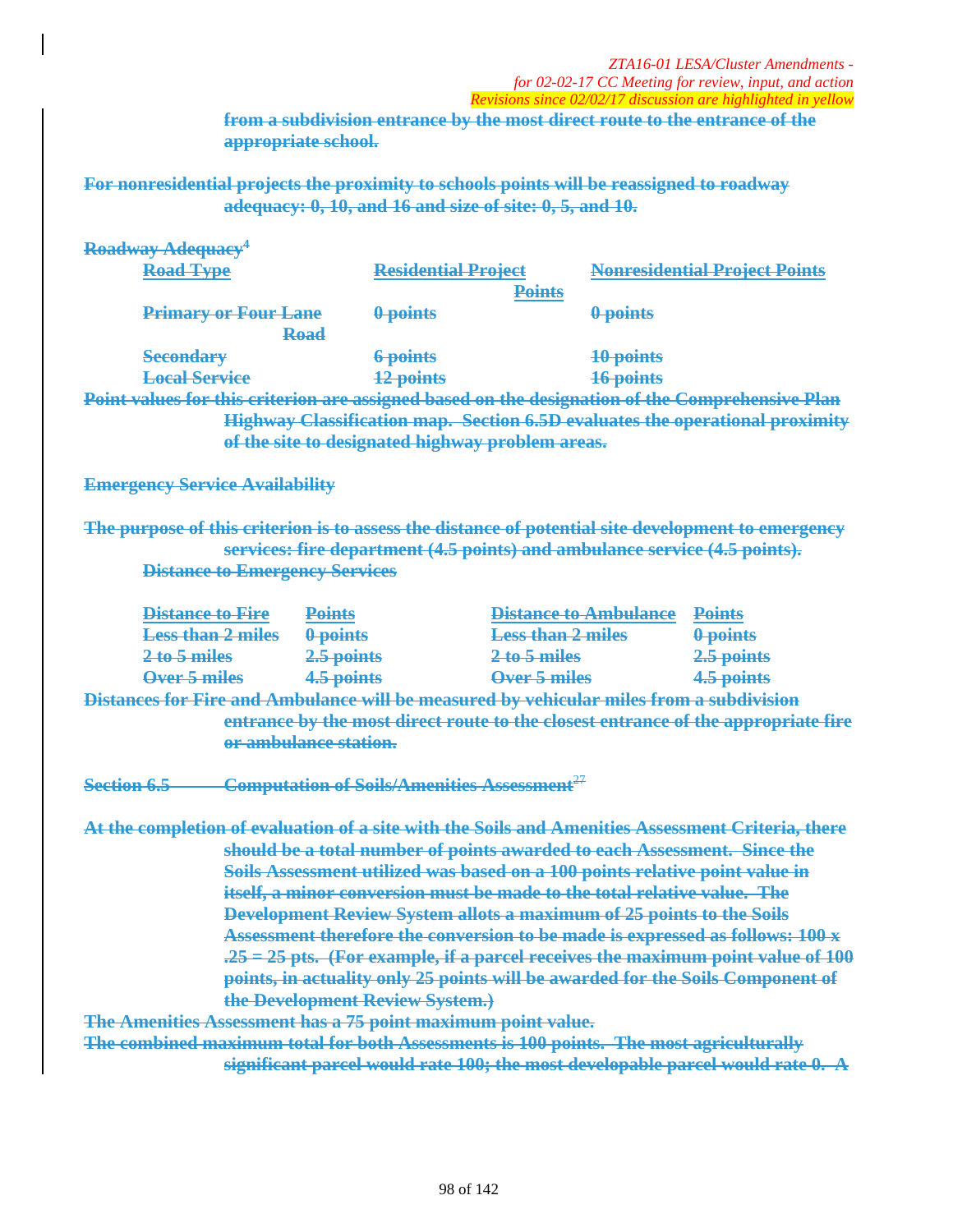**total of 60 points or less advances the application to the Compatibility Assessment Meeting.14, 17, 21**

**Any land in the Rural District that is located on a primary or secondary road, as defined in the Comprehensive Plan, shall not have to process through the LESA points process for a commercial or industrial project and shall be advanced directly to the Compatibility Assessment Meeting.17, 21**

## **ARTICLE 7: RESERVED** <sup>32</sup> **PROCEDURAL REQUIREMENTS FOR REVIEW**

**Section 7.1 Purpose** 

**The Procedural Requirements section of the Ordinance details the procedures to review development utilizing the zoning district regulations and/or the Development Review System. All plans and development approved shall comply with the standards contained in this Article.23**

**Section 7.2 Zoning District Principal Permitted Uses** 

**All uses listed as principal permitted uses within a zoning district shall be developed subject to the Jefferson County Subdivision and Land Development Regulations.23**

**Section 7.3 General Development Review System Requirements** 

**If a proposed use is not listed as a principal permitted use in a zoning district, the applicant must submit a Development Review System application subject to the requirements of Section 7.4.23**

**Filing an application with the Planning and Zoning Staff is the first of several stages within the Development Review System. Those stages are listed below.** 

**Filing the application** 

**Office of Planning and Zoning Staff Evaluation of the Development Review System23 Compatibility Assessment Meeting** 

**Public hearings** 

**Board of Zoning Appeals decision on the issuance or denial of the Conditional Use Permit<sup>2, 23</sup>** 

**Section 7.4 Filing the Application** 

**The owner or the owner's agent proposing to develop land that is not a principal permitted use in the district where it is located shall consult with the Office of Planning and Zoning. Fifteen (15) copies of a sketch plan detailing the project shall be submitted with an application and fifteen (15) copies of the support data that will enable the project to be evaluated by the Development Review System, at least ten (10) days prior to the scheduling of a Compatibility Assessment Meeting. This meeting will occur within thirty (30) days from the date that the meeting is scheduled by the staff. Copies of the application, sketch plan, and development review data shall be available for public review in the Planning**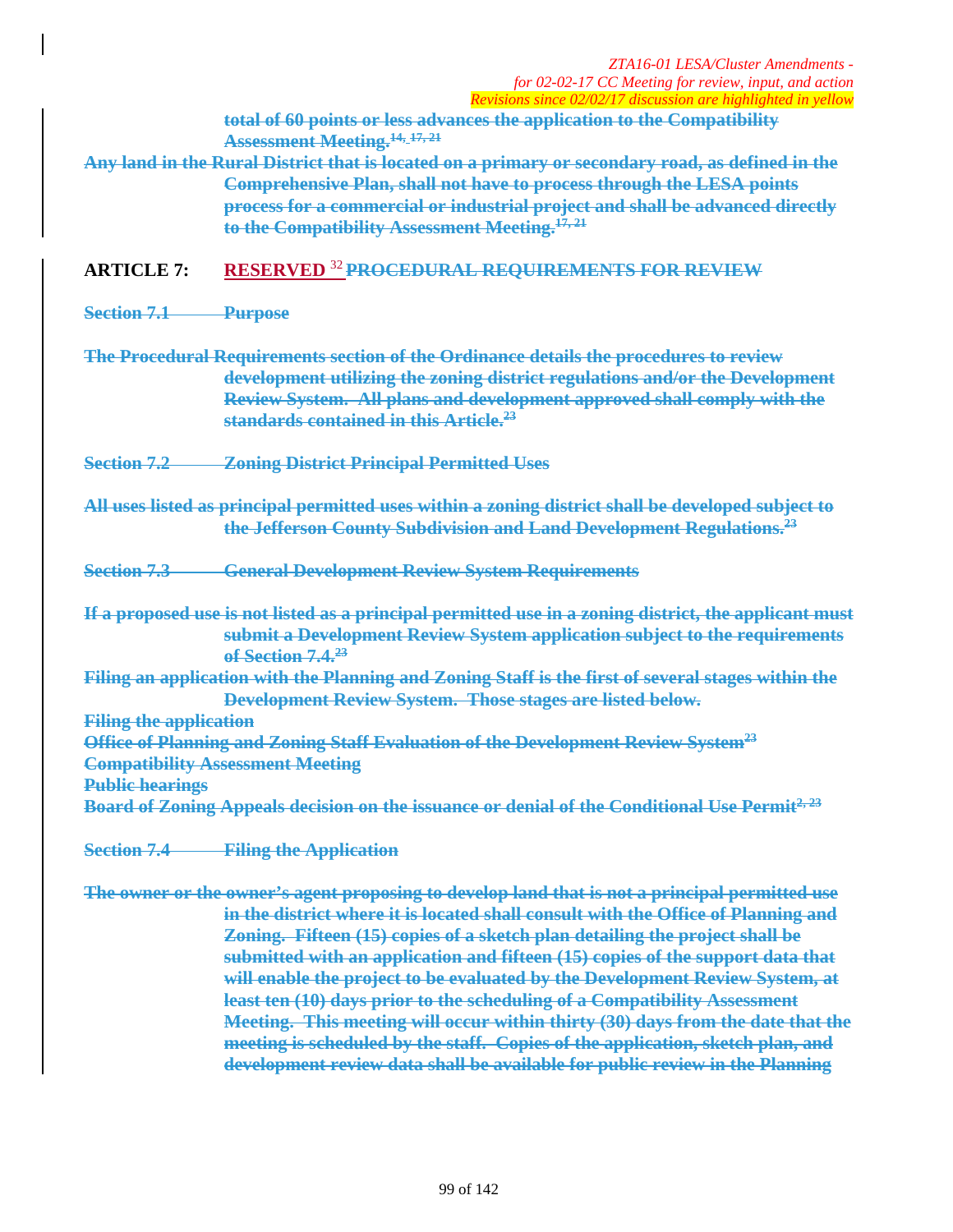**Office at such time as the proposed development is advertised in the newspaper.1, 2, 7, 17, 21, 23**

**The sketch plan shall include the entire original parcel as it appeared on the date this Ordinance took effect. The property proposed for development shall be drawn to a reasonable scale** 

> **(eg. 1" = 50', 1" = 100', or 1" = 200'). The sketch plan shall show, in simple form, the proposed layout of lots, parking areas, recreational areas, streets, building areas, and other features in relation to each other and to the tract boundaries. Contour lines, as shown on the appropriate U.S.G.S. Topographic Quadrangle Map or other data source approved by the Department, should be superimposed on the sketch plan. The source of all contour lines shall be noted on the plan. Natural features such as woods, watercourses, prominent rock outcroppings, sinkholes and quarries shall be delineated.23**

**The sketch plan should be accompanied by a tract location map; a soils report indicating the soil types on the parcel and a map delineating the boundaries of each soil type; and**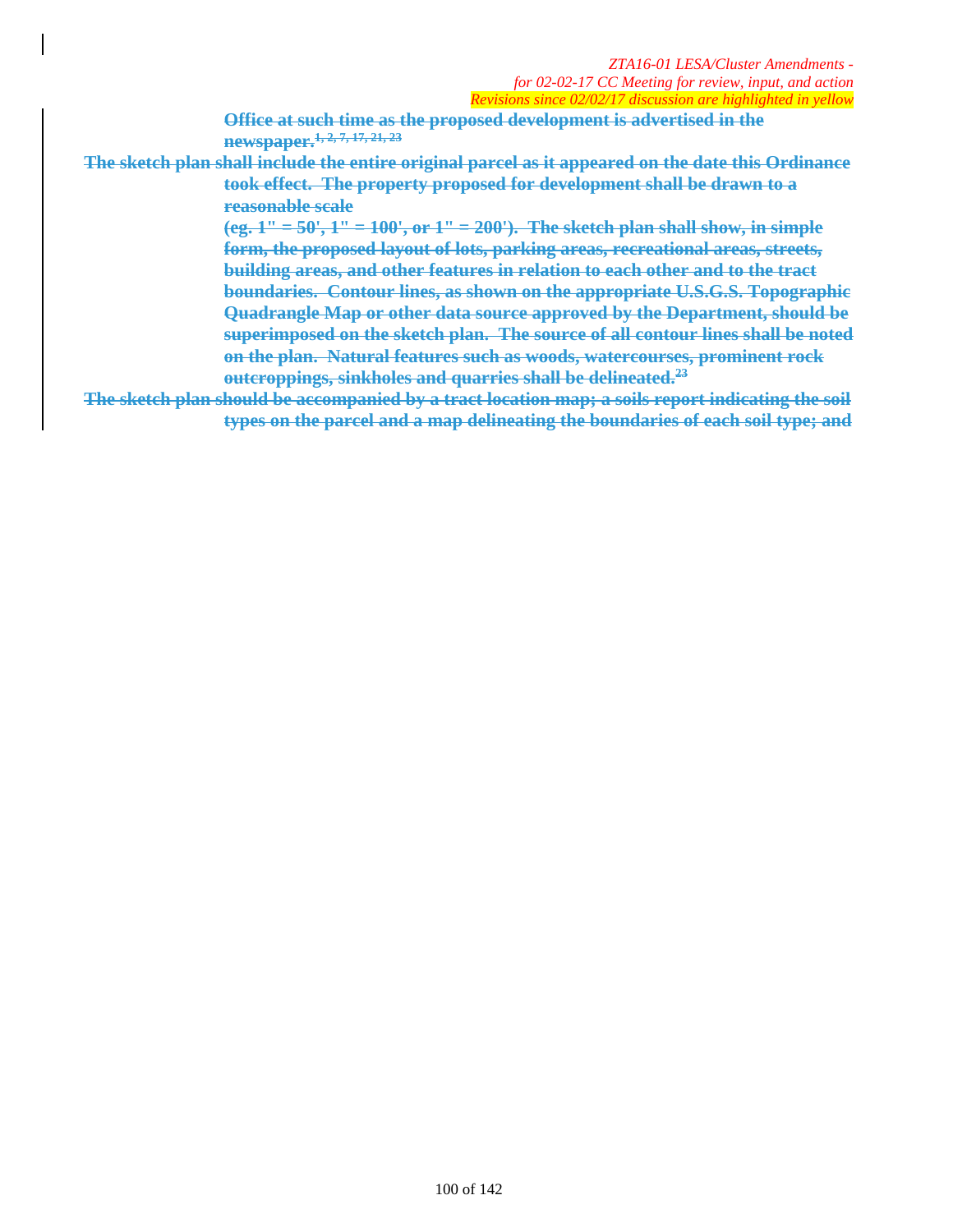**the necessary support data, to evaluate the site by the Development Review System, listed below.** 

**Support Data** 

**Name and address of owner/developer.** 

**Name and address of contact person.** 

**Type of development proposed.** 

**Acreage of original tract and property to be developed.** 

**General description of surface conditions (topography).** 

**Soil and drainage characteristics.** 

**General location and description of existing structure.** 

**General location and description of existing easements or rights-of-way.** 

**Existing covenants and restrictions on the land.** 

**Intended improvements and proposed building locations including locations of signs.** 

**Intended land uses.** 

**Earth work that would alter topography.** 

**Tentative development schedule.** 

**Extent of the conversion of farm land to urban uses.** 

**Affected wildlife populations.** 

**Ground water and surface water and sewer lines within 1320 feet.** 

**Distance to fire and emergency services that would serve the site.** 

**Distance to the appropriate elementary, middle, and high school.** 

**Traffic characteristics - type and frequency of traffic; adequacy of existing transportation** 

#### **routes.**

**Demand for school services created by this development.** 

**Proximity and relationship to historic structures or properties within two hundred (200) feet. Proximity to recreational facilities.** 

**Relationship of the project to the Comprehensive Plan.** 

**The developer shall submit a list of all property owners, and their addresses, adjacent to and confronting the property which is to be developed.** 

**Payment of fees - Within one week of the submittal of a Development Review System application, all required fees must be paid.23**

The Zoning Administrator shall determine if the sketch plan and support data are adequate.<sup>8, 17,</sup> **21, 23**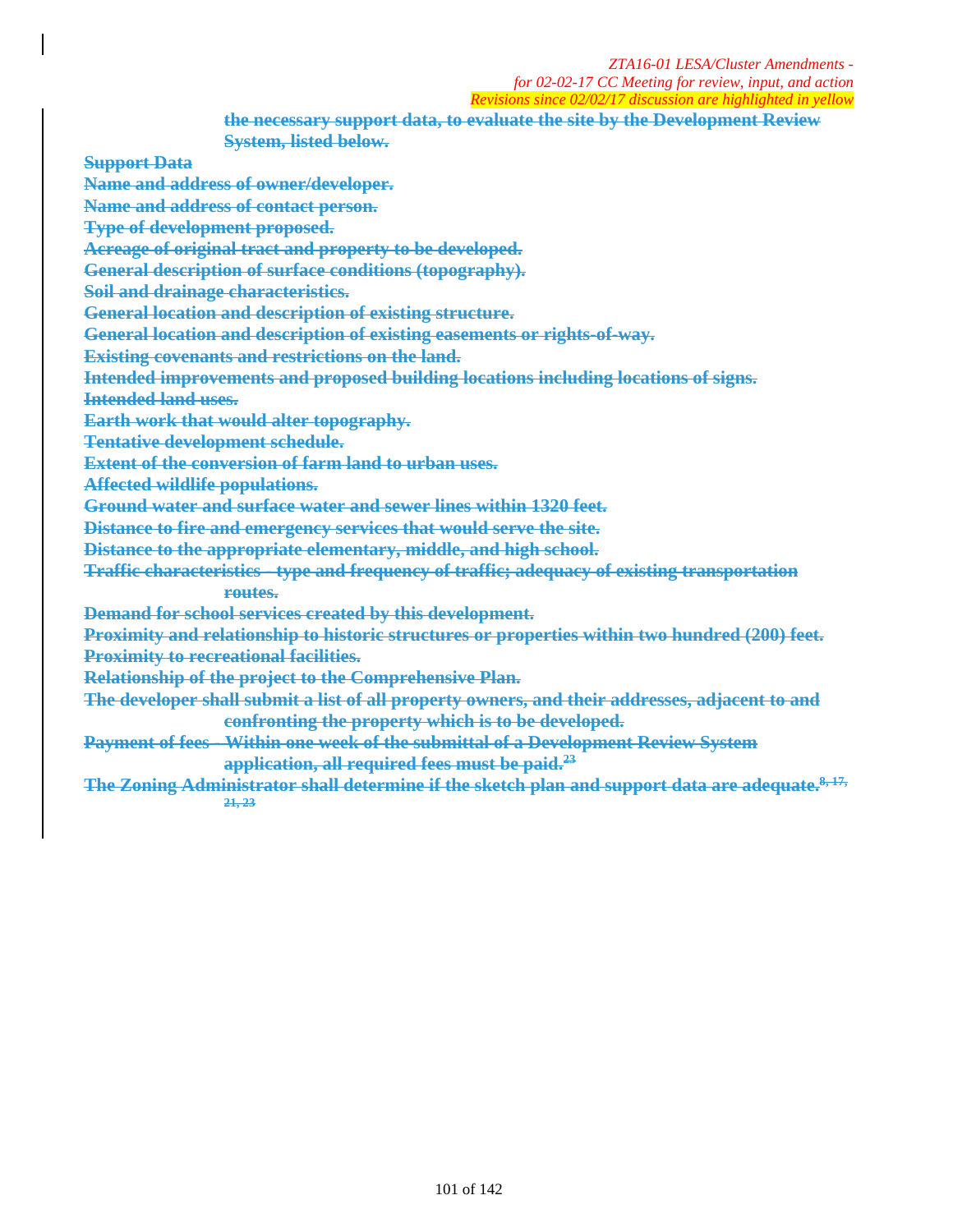**Section 7.5 Planning and Zoning Staff Evaluation of the Development Review System** 

- **The staff will evaluate all applications for the proposed land use in conjunction with Article 6 and all other applicable sections of the Zoning and Land Development Ordinance and other pertinent ordinances governing development in the County.23**
- **Staff will notify the adjacent and confronting property owners of the date, time, and place of the Compatibility Assessment Meeting by registered mail. Notification requirements of**

**Section 3.4A.3(b) shall apply.**<sup>1, 23</sup>

- **A North American Industrial Classification System (NAICS) code will be assigned to the proposed project. Once the classification is agreed upon, the NAICS code shall be binding. Any change of use shall require submittal of a new application in accordance with Article 7.23**
- **Section 7.6 Compatibility Assessment Meeting**

**The Compatibility Assessment Meeting allows the adjacent and confronting property owners and all other interested parties the opportunity to hear the Applicant's presentation and proposal. The presentation will address the compatibility of the project to the existing areas adjacent to the site. Following the Applicant's presentation, attendees may ask questions or provide comments. Any discussion shall be limited to the proposal's compatibility as presented rather than whether the site should be developed by any other use. At the end of the discussion, the staff shall summarize the positions presented by those in attendance. If the majority of those in attendance are in agreement that the staff record is accurate, the meeting will end. If there is need for clarification of a particular issue the staff will allow additional time for clarification before ending the meeting.23**

- **During the Compatibility Assessment Meeting, those who participate should address, but are not limited to, the following criteria to determine compatibility of the proposed project:**
- **Adopted Federal, State and local regulations;**
- **Similarity of proposed development type (residential, commercial, industrial, agricultural, etc.) to existing development types;**
- **In a residential project, similarity of the density of the proposed development to existing density in the neighborhood;**
- **Adequacy of roads and highways to accommodate traffic to be generated by the development, with particular attention to dangerous intersections designated by the State Roads Commission or the State Police;**
- **Present and future transportation patterns in the area;**
- **Consistency with land use plans and regulations of incorporated municipalities immediately adjacent to the proposed development;**
- **Any variance which is known to be required at the time of submittal;**
- **The relationship of the proposed change to the adopted Comprehensive Plan; and**
- All items submitted with the application.<sup>17, 21</sup>
- **Staff shall monitor and record the meeting. A time limit, as referred to in Section 7.7C may be imposed if there are a large number of speakers. Staff may comment on the**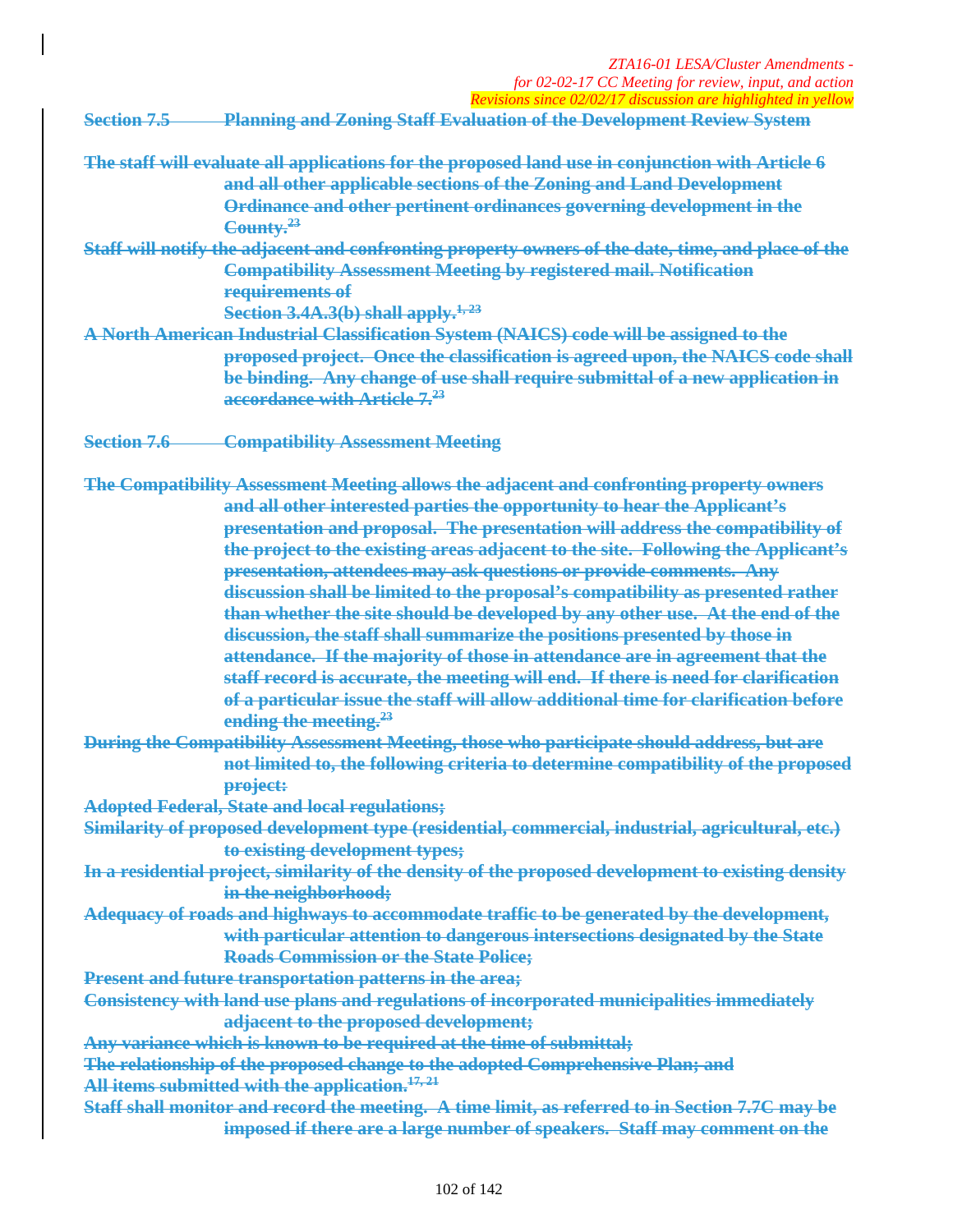**proposed development's conformance to applicable State, Federal and Local codes.17, 21, 23** 

**If not all issues raised at the Compatibility Assessment Meeting were resolved at that meeting, a public hearing of the Board of Zoning Appeals will be required. Staff shall prepare a report summarizing the developer's proposal, the agreed upon conditions, and any other pertinent data and will advertise for the public hearing. A public hearing in conformance with this article will be conducted no fewer than 30 days but no more than 60 days from the date of the Compatibility Assessment Meeting. At the public hearing, the Board shall**  take action as described in Section 7.6F.<sup>1, 17, 21, 23</sup>

**If all issues raised at the Compatibility Assessment Meeting were resolved at that meeting, no public hearing shall be required. At the next Board of Zoning Appeals meeting, the Board shall take action as described in Section 7.6F.**<sup>2, 17, 21, 23</sup>

- **The Board of Zoning Appeals shall issue, issue with conditions, or deny the conditional use permit. The standards governing the issuance of the Conditional Use Permits shall be: successful LESA Point application, Board of Zoning Appeals resolution of unresolved issues; and, evidence offered by testimony and findings by the Board of Zoning Appeals that the proposed development is**  compatible with the neighborhood where it is proposed.<sup>2, 17, 21, 23</sup>
- **A Conditional Use Permit shall be valid for the time period identified in Section 3.2G of this Ordinance.23**

**Section 7.7 Public Hearings for Development Review System**<sup>23</sup>

- **Unless otherwise superseded by the Board of Zoning Appeals Rules of Procedure, a public hearing for a Development Review System application shall be conducted in accordance with this section.**
- **The public hearing will be conducted by the Board of Zoning Appeals. The purpose of the meeting is to hear the staff's report of the issues and concerns raised at the Compatibility Meeting. Any comments relative to the validity of the staff's report should be presented at this meeting. Concerns that have been addressed and agreed upon as accurate by the majority of those present at the Compatibility Assessment Meeting should not be addressed at this hearing. Speakers shall be limited to resolution of issues which could not be resolved at the Compatibility Assessment Meeting and the compatibility of the project**  within the neighborhood.<sup>1, 17, 21</sup>
- **All public hearings shall have time limits allotted to those who speak, as follows: the applicant or agent shall have 30 minutes for a presentation, each group who speaks may have 15 minutes, each individual who speaks is allotted 5 minutes, the applicant or agent is allowed 15 minutes for rebuttal. The time limit provision within this section may be modified by the Board of Zoning Appeals Chairperson in the event that there are a large number of persons to speak at a particular hearing. The Board shall announce any change to this section at the beginning of the hearing.17, 21**

**Notification requirements of Section 3.4A.3(b) apply.** 

**The Board of Zoning Appeals shall render a decision no more than 60 days after the public hearing.17, 21**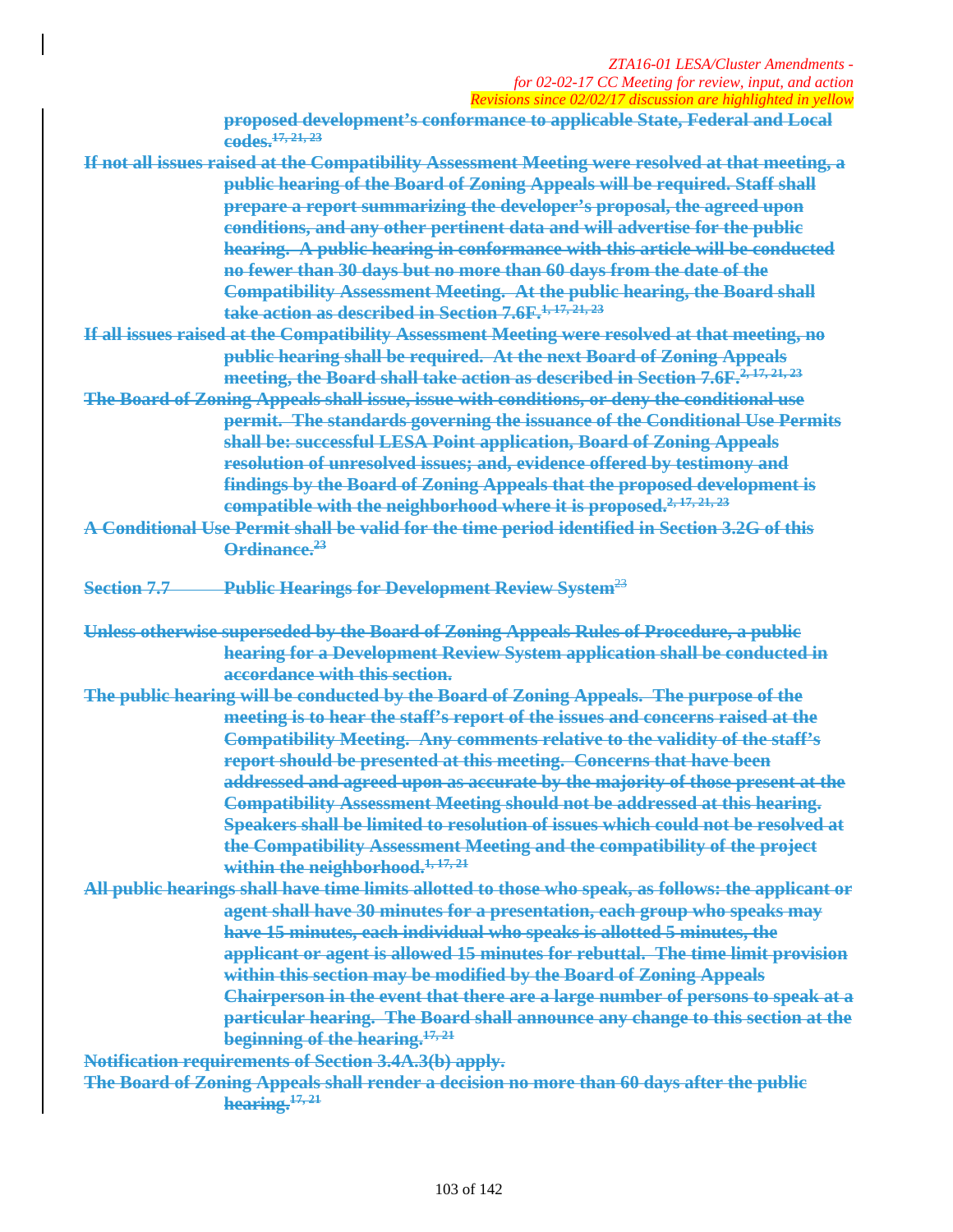# ARTICLE 8: SUPPLEMENTAL USE REGULATIONS<sup>23, 32</sup>

Unless otherwise noted, the standards of Article 8 are intended to apply to the land uses referenced in the following sections. Should the standards found in this Article conflict with those found in this Ordinance or the Jefferson County Subdivision and Land Development Regulations, the standards of this Article shall apply. The standards found in this Article are not inclusive. Additional standards may be located within the County's other Ordinances and Regulations.<sup>32</sup>

## **Section 8.1** Adult Use Requirements<sup>16, 23</sup>

Adult arcades, adult bookstores, adult cabarets, adult mini motion picture theaters, adult saunas, adult theaters, sexual encounter establishments, sexual paraphernalia stores, massage parlors and any sign advertising the operation thereof, shall only be permitted in the Industrial-Commercial District under the following conditions:

- A. All elements of the use, including parking areas, shall be located at least 1,500 feet from any zoning district other than Industrial-Commercial not separated from the subject property by a public road or railroad right-of-way.<sup>27</sup>
- B. A proposed adult arcade, adult bookstore, adult cabarets, adult mini motion picture theaters, adult saunas, adult theaters, sexual encounter establishments, sexual paraphernalia stores, massage parlors or any sign advertising the operation thereof, shall not be permitted within 2,500 feet of a lot with an existing adult use or a lot with a sign advertising an adult use.
- C. All elements of any use described in this section, including parking areas, shall be located at least 1,500 feet from any lot, regardless of its zoning classification, that contains a dwelling unit, a school, a church or house of worship or an institution for human care, regardless it is separated by a public road or railroad right-of-way.

This provision does not apply to any specific existing use that legally qualifies as a nonconforming use; provided, however, that an existing nonconforming use cannot add any of the uses described in this section to their operations as existing on May 1, 2003.

## **Section 8.2 Barns Animal Housing and Feeding Pens**<sup>23</sup>

Barns Housing for farm animals and feeding pens shall must be set back a minimum of 50' from all property lines; excluding chicken coops which may be setback 25' from all property lines if no roosters are housed there.75' from a residential district, a lot with a residential use, a church, a school, or an institution for human care.

Structures used to store manure shall comply with distance requirements specified in  $4.6A$ ,  $32$ 

## **Section 8.3 Bed and Breakfast**<sup>23</sup>

A bed and breakfast may contain up to 7 bedrooms, and may conduct up to 4 receptions per year, with 1 tent per reception. Breakfast is the only meal served, and is served only to overnight tenants and their guests. An owner or designated caretaker must reside on the premises while the bed and breakfast is occupied. Up to 2 bedrooms may be located in an accessory dwelling unit, provided that the total number of bedrooms associated with the land use does not exceed 7.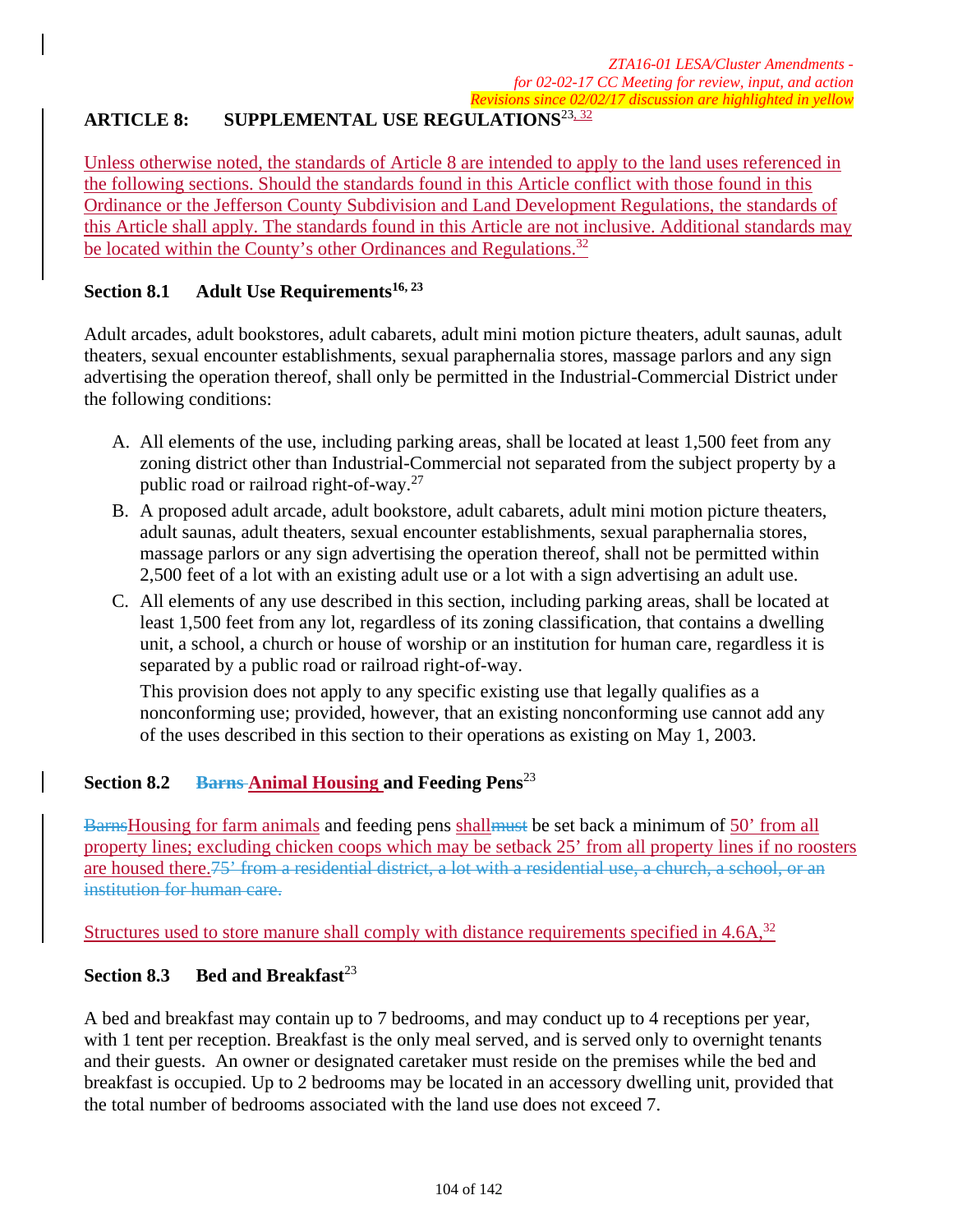## Section 8.4 **Kennels**<sup>23, 32</sup>

All portions of a Kennel land use must be buffered pursuant to Article 4 and set back at least 300500 feet from any other property line that contains a residence. If the adjacent use is a commercial use, setbacks shall conform with commercial setbacks in Appendix B. Kennels cannot be located within a Planning Commission approved residential subdivision.<sup>15, 32</sup>

## **Section 8.5 Farm Brewery, Farm Winery, or Farm Distillery**23, 26, 32

A Farm Brewery, Farm Winery, or Farm Distillery may be required to process a Site Plan in accordance with Section 4.10 of this Ordinance and the Jefferson County Subdivision Regulations. A Zoning Certificate application in accordance with Section 3.2 shall be submitted to the Office of Planning and Zoning prior to commencement of any activities noted in Section 8.5

- A. Farm Brewery<sup>32</sup>
	- 1. All structures associated with the operation of a farm brewery may not exceed 20,000 square feet. This limit applies to the use of space for fermenting, processing, bottling, packaging and storage of products, sales, administrative offices, and customer area; however, does not apply to a barn, greenhouse, or similar structure that is directly related to agricultural production.<sup>26, 32</sup>
	- 2. The use may include facilities for fermenting, processing, bottling, packaging, and storage of products produced on premises.
	- 3. Permitted accessory uses include the following:  $26$ 
		- a. Incidental tastings of products produced on premises.
		- b. Incidental food sales associated with tastings, not including a restaurant; provided, however, that a restaurant may be permitted through the Conditional Use Permit process.
		- c. Brewpub, as defined in Article 2 of this Ordinance, and in accordance with West Virginia State licensing requirements. A brewpub may provide retail sales of craft beer manufactured on the premises for onsite consumption by the glass or bottle. A brewpub may be established on a separate legal lot of record adjoining a farm operation as long as the brewpub is accessory to the existing farm operation. A brewpub shall not be permitted to operate independent from a farm operation.<sup>32</sup>
		- d. Sales of packaged products produced on premises.
		- e. Sales of novelty and gift items associated with products produced on premises.
	- 4. A farm brewery may produce annually up to 5,000 barrels of beer (155,000 gallons) provided that (a) the brewery is located on a farm in Jefferson County on land owned or leased by such brewery or its owner and (b) agricultural products, including barley, other grains, hops, or fruit used by such brewery in the manufacture of its beer are grown on the farm.

#### B. Farm Winery and Farm Distillery<sup>32</sup>

1. All structures associated with the operation of a  $f_{\text{arm}}$  brewery, farm winery, or farm distillery may not exceed  $20,000$  square feet.<sup>26</sup>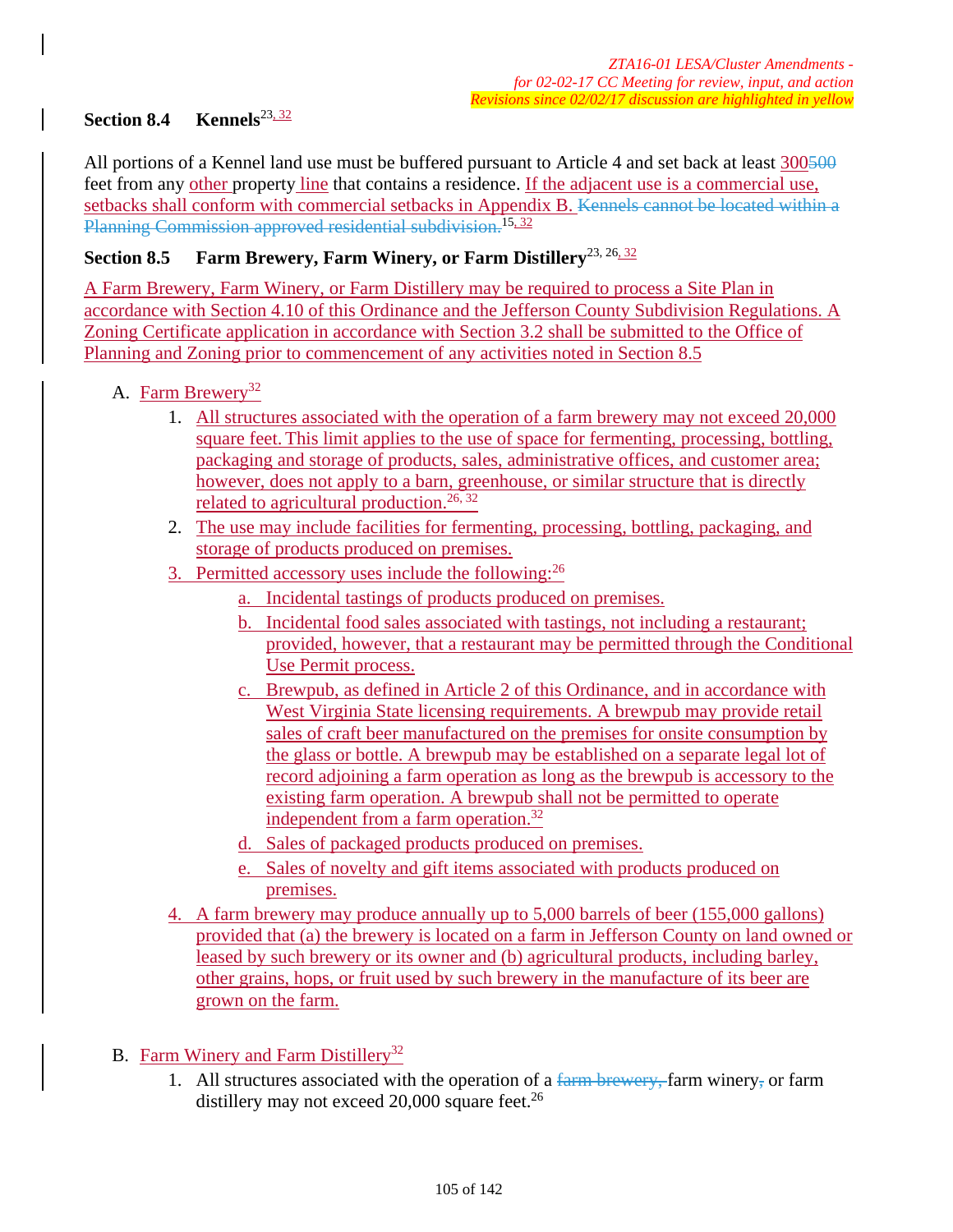- 2. No sale of alcohol for onsite consumption is permitted unless licensed as a private club by the state of West Virginia or unless otherwise permitted by state law.<sup>26,32</sup>
- 3. The use may include facilities for fermenting, processing, bottling, packaging, and storage of products produced on-premises $^{26}$
- 4. Permitted accessory uses include the following:<sup>26</sup>
	- a. Incidental tastings of products produced on-premises.
	- b. Incidental food sales associated with tastings, not including a restaurant; provided, however, that a restaurant may be permitted through the conditional use permit process.<sup>32</sup>
	- c. Sales of packaged products produced on-premises.
	- d. Sales of novelty and gift items associated with products produced onpremises.
- 5. Twenty-five percent of the raw products for a product containing alcohol that is produced by a farm brewery, farm winery, or farm distillery must be produced (i.e. grown and harvested) on the premises of the farm brewery, farm winery, or farm distillery. No more than twenty-five percent of any produce utilized for farm wineries and farm distilleries shall originate from any source outside of West Virginia.<sup>26</sup>
- 6. Production limits are as follows:  $26$ 
	- a. A farm brewery may produce annually up to 5,000 barrels of beer (155,000 gallons).
	- **b.a.** A farm winery may produce annually up to 50,000 gallons of wine and similar products.
	- $\epsilon$ -b. A farm distillery may produce annually up to 20,000 gallons of alcoholic liquor.
- 7. Buildings located on the premises may exceed the square footage limit of Section 8.5A provided that the total building area dedicated to the use does not exceed to total permitted square footage. This limit applies to the use of space for distilling, bottling, sales, administrative offices, and customer area, and does not apply to a barn, greenhouse or similar structure that is directly related to agricultural production.<sup>26</sup>

## **Section 8.6 Farm and Farmer's Market**<sup>23, 32</sup>

- A. A Farm Market shall be located on the land or farm on which the farm products being sold are produced. The floor area of a farm market may not exceed 1,500 square feet, a front yard setback of  $f$  fifty twenty-five feet ( $\frac{5025}{ }$ ) from the street right-of-way must be maintained, and off street parking must be provided. $32$
- A.B. A Farmers' Market is a multi-stall market at which multiple farmer-producers offer agricultural products for sale to the public. Such uses are permitted in commercial zones in accordance with Appendix C and in the Rural Zoning District as a part of a Commercial Agricultural Enterprise.32

## **Section 8.7 Jails and Prisons**<sup>23</sup>

Due to the special conditions surrounding a jail, prison, or penal institution, all such projects shall only be allowed in the Industrial-Commercial Zone and shall be subject to the review and approval of the Board of Zoning Appeals as a Conditional Use as provided for in this OrdinanceDevelopment Review System as outlined in Article 6 of this Ordinance.<sup>5,32</sup>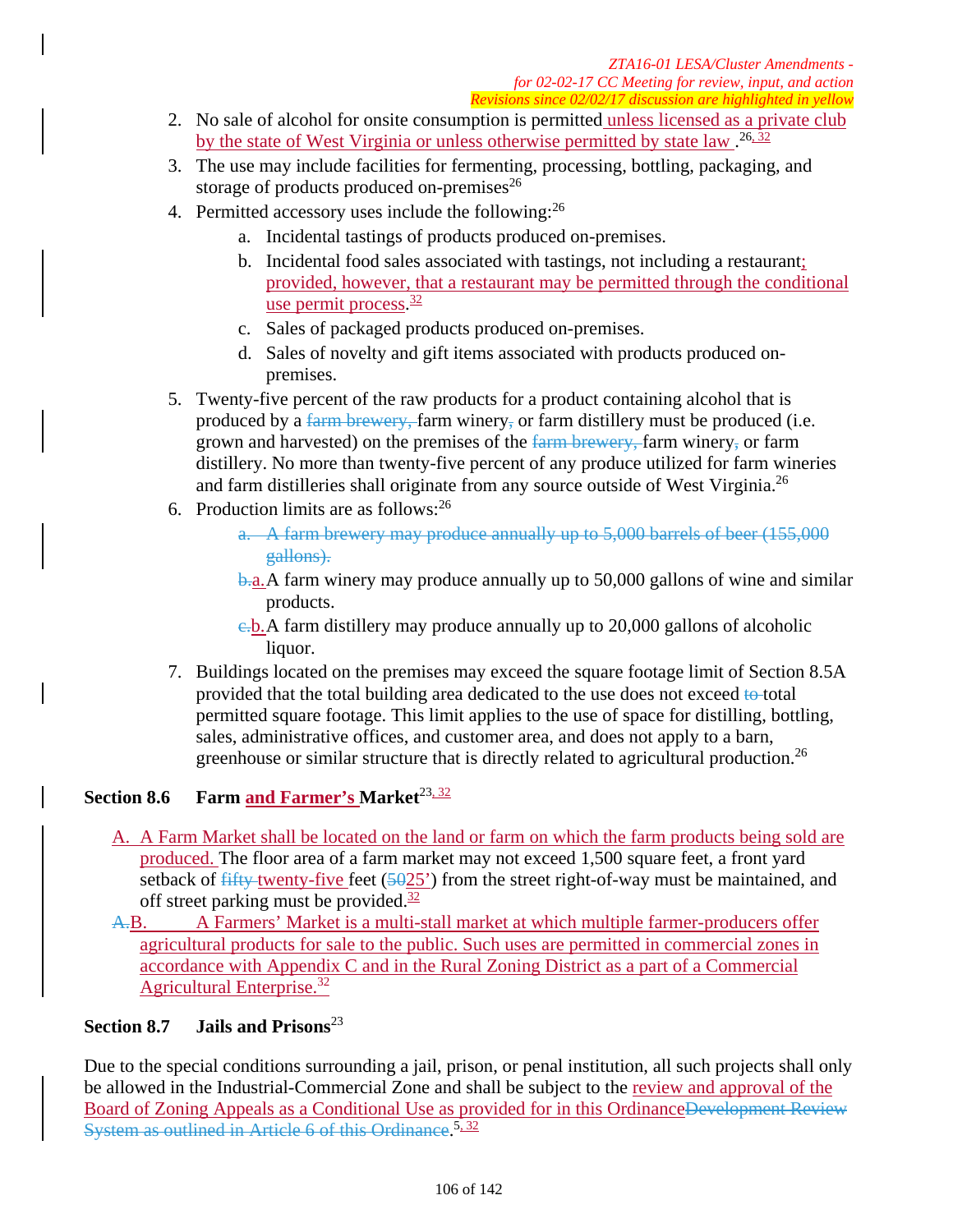Design Standards for Jails, Prisons and/or Penal Institutions are as follows:<sup>5</sup>

- A. All jails shall have direct access to a primary road as defined by the Jefferson County Comprehensive Plan. Such road shall have a level of service no worse than Level C.
- B. No residential subdivisions, schools, churches or institution for human care shall be within 2000' of the subject property. However, this does not prevent such use from locating within 2000' of a jail, prison or penal institution.
- C. Setbacks:
	- 1. Front 1,000 Feet
	- 2. Sides 1,500 Feet
	- 3. Rear 1,500 Feet

## **Section 8.8 Hunting, Shooting and Fishing Clubs**<sup>23</sup>

- A. Hunting, Shooting and Fishing Clubs may include the following accessory uses:
	- 1. Private restaurant that seats no more than 80 patrons that are members and guests of members.
	- 2. Conference and banquet facilities to serve no more than 250 people in which a member rents the facility. Events which are accessory uses other than hunting, shooting, archery and fishing, cannot exceed more than 16 per year.
	- 3. Private lodge facilities of up to 50 units that serve members and guests.<sup>20</sup>
	- 4. Shooting ranges for use of members and guests of members.
- B. Standards for Hunting, Shooting and Fishing Clubs<sup>20</sup>
	- 1. 75 foot setback for all structures and parking.
	- 2. 150 yard setback for all shooting facilities.
	- 3. Height
		- a. As is for conversion or reconstruction that does not exceed 135 percent of the original footprint of existing structures
		- b. 35 feet for new structures
	- 4. Landscaping requirements of this Ordinance apply, with the following exception:
		- a. Perimeter landscaping shall be as approved by staff in order to preserve existing vegetation.
	- 5. Minimum of 150 acres under common ownership.
- C. Special Exceptions for Hunting, Shooting and Fishing Clubs<sup>20</sup>
	- 1. Limits exceeding requirements outlined above can be increased with Board of Zoning Appeals approval provided that the Board of Zoning Appeals find that the increase is compatible with the neighborhood after taking into consideration neighborhood character, traffic, and buffering. Such decision shall be rendered after a public hearing as outlined in the Board of Zoning Appeals Rules of Procedure.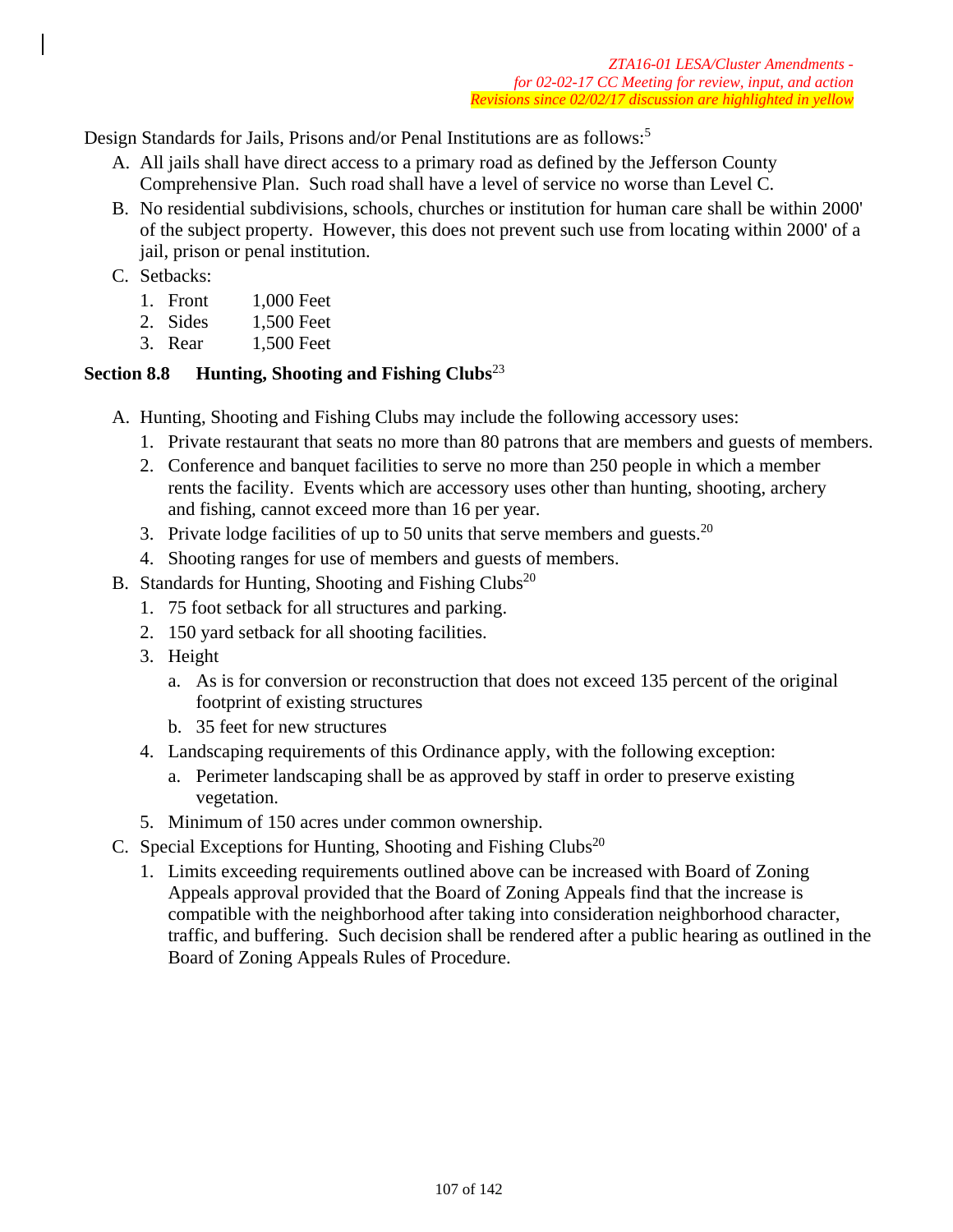## **Section 8.9 Industrial and Commercial Uses**<sup>23</sup>

- A. Industrial and commercial uses in all districts shall comply with the following standards:
	- 1. Noise

All noise shall be muffled so as not to be objectionable due to intermitting, beat frequency, or shrillness. Noise levels shall not exceed the following sound levels dB(A). The soundpressure level shall be measured at the property line with a sound level meter.

| Sound Measured In                                     | <b>DAY</b>         | <b>NIGHT</b>       |
|-------------------------------------------------------|--------------------|--------------------|
|                                                       | 7 AM - 6 PM        | 6 PM - 7 AM        |
| Adjoining Agricultural or Residential Growth District | $60 \text{ dB}(A)$ | $50 \text{ dB}(A)$ |
| Residential Uses in R-LI-C District                   | $65 \text{ dB}(A)$ | 55 $dB(A)$         |
| <b>Commercial Uses</b>                                | $70 \text{ dB}(A)$ | $60 \text{ dB}(A)$ |
| Light Industrial Uses adjacent to noise source        | $85 \text{ dB}(A)$ | $80 \text{ dB}(A)$ |

The following sources of noise are exempt:

- a. Transportation vehicles not under the control of the industrial use.
- b. Occasionally used safety signals, warning devices and emergency pressure relief valves.
- c. Temporary construction activity between 7:00 a.m. and 7:00 p.m.
- 2. Odor

No operation shall result in the creation of odors of such intensity and character as to be detrimental to the health and welfare or the public or which interferes with the comfort of the public. Odor thresholds shall be in accordance with ASTM d139-57 "Standard Method for Measurement of Odor in Atmospheres (Dilution Method)" or its equivalent. Odorous material released from any operation or activity shall not exceed the odor threshold concentration beyond the state line, measured either at ground level or habitable elevation.

3. Smoke

No smoke, dust, fumes, or particulate matter shall be perceptible at any lot line. Further, the regulations and standards governing the control of air pollution shall be the same as those adopted by the State of West Virginia.

For the purpose of grading the density or equivalent capacity of smoke, the Ringelmann Chart as published by the United States Bureau of Mines shall be used.

The emission of smoke darker than Ringelmann No. 1 from any chimney, stack, vent, opening, or combustion process is prohibited.

The total emission rate of dust and particulate matter from all vents, stacks, chimneys, flues or other opening or any process, operation, or activity except solid waste incinerators within the boundaries of any lot, will not exceed the levels set forth below.

Particulate matter emission from materials or products subject to becoming wind borne will be kept to a minimum by paving, sodding, oiling, wetting, covering or other means, such as to render the surface wind resistant. Such sources include vacant lots, unpaved roads, yards and storage piles or bulk material such as coal, sand, cinders, slag, sulfur, etc.

4. Ambient Air Quality Standard

Particulate Matter

Suspended

Annual Arithmetic Mean ug/m 65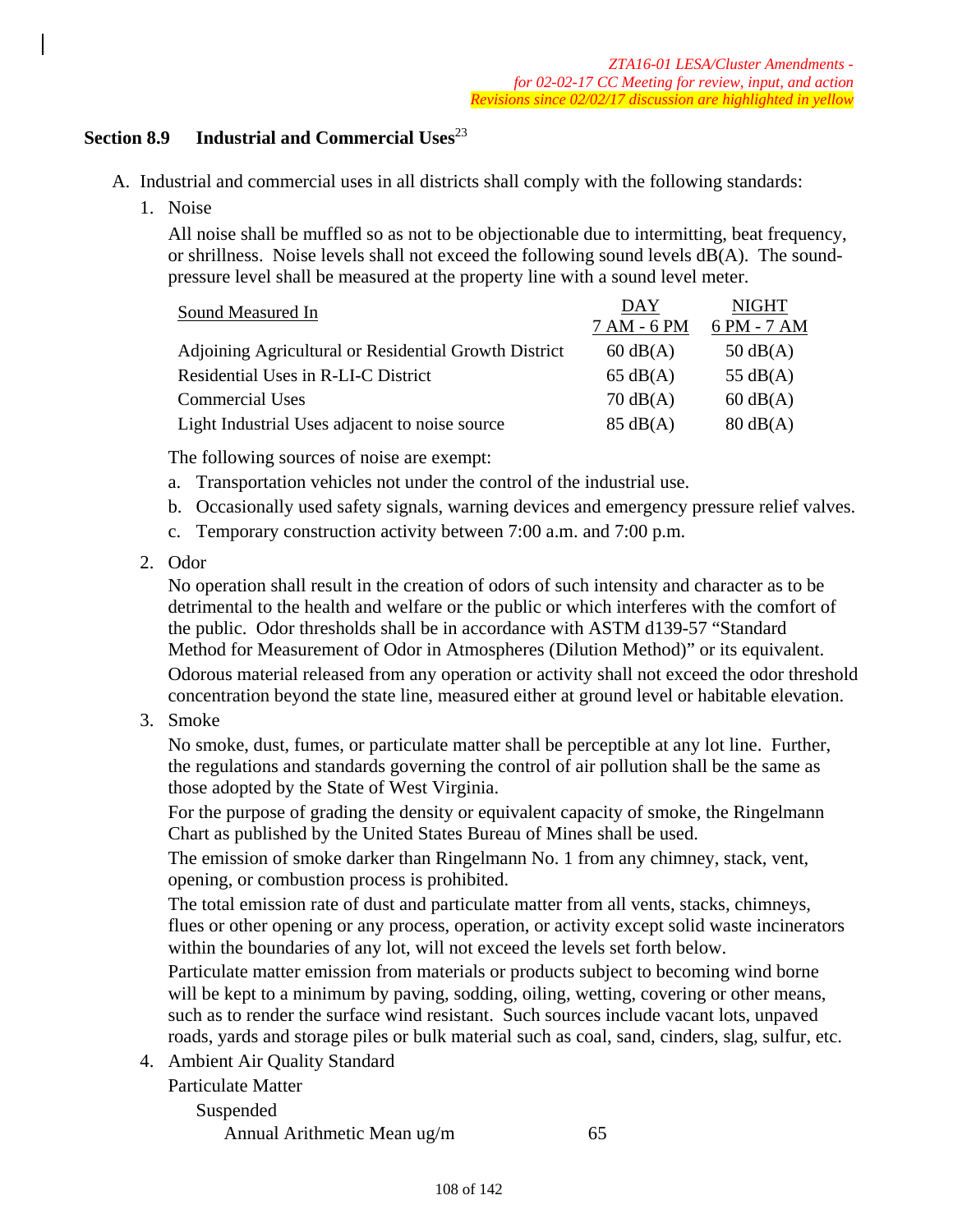Settleable Annual Arithmetic Average, mg/cm/ /month 0.35 Monthly Maximum 0.7

5. Vibration

No vibration shall be produced which is transmitted through the ground and is discernible without the aid of instruments at any point beyond the lot line nor shall any vibration produced exceed 0.002g peak measured at or beyond the lot line using either seismic or electronic vibration-measuring equipment.

6. Glare and Heat

No direct or sky-reflected glare, whether from floodlights or from high temperature processes, such as combustion or welding or otherwise, so as to be visible at the lot line, shall be permitted. There shall be no emission or transmission of heat or heated air so as to be discernable at the lot line.

7. Toxic Matter

The ambient air quality standards for the State of West Virginia shall be the guide to the release of airborne toxic materials across lot lines. Where toxic materials are not listed in the ambient air quality standards of the State, the release of such materials shall be in accordance with the fractional quantities permitted below, of those toxic materials currently listed in the threshold limit values adopted by the American Conference of Governmental Industrial Hygienists.

Unless otherwise stated, the measurement of toxic matter shall be at ground level or habitable elevation, and shall be the average of any twenty-four (24) hours sampling period.

The release of airborne toxic matter will not exceed one-thirteenth of the threshold limit value across lot lines.

Such materials shall include but are not limited to: all primary explosives such as lead azide, lead styphnate, fulminates and tetracene; all high explosives such as TNT, RDX, HMX, PETN, and picric acid; propellants and components thereof, such as dry derivatives; pyrotechnics and fireworks such as acetylates, tetrazoles, and ozonides; unstable oxidizing agents such as perchloric acid, perchlorates, and hydrogen peroxide in concentration greater than thirty-five (35) per cent; and nuclear fuels, fissionable materials and products, and reactor elements such as Uranium 235 and Plutonium 239.

The storage, utilization or manufacture of materials or products which decompose by detonation is prohibited.

8. Fire Hazards

The storage, utilization or manufacture of solid materials which are active to intense burning shall be conducted within spaces having fire resistive construction of no less than two (2) hours and protected with an automatic fire extinguishing system.

The total capacity of flammable liquids and gasses shall not exceed those quantities permitted in the following Table for each of the industrial districts:

| <b>CAPACITY</b> | <b>STORAGE</b>   |
|-----------------|------------------|
| Liquids         | $60,000$ gallons |
| Gasses          |                  |
| - Above ground  | 150,000 SCF      |
| - Below ground  | 300,000 SCF      |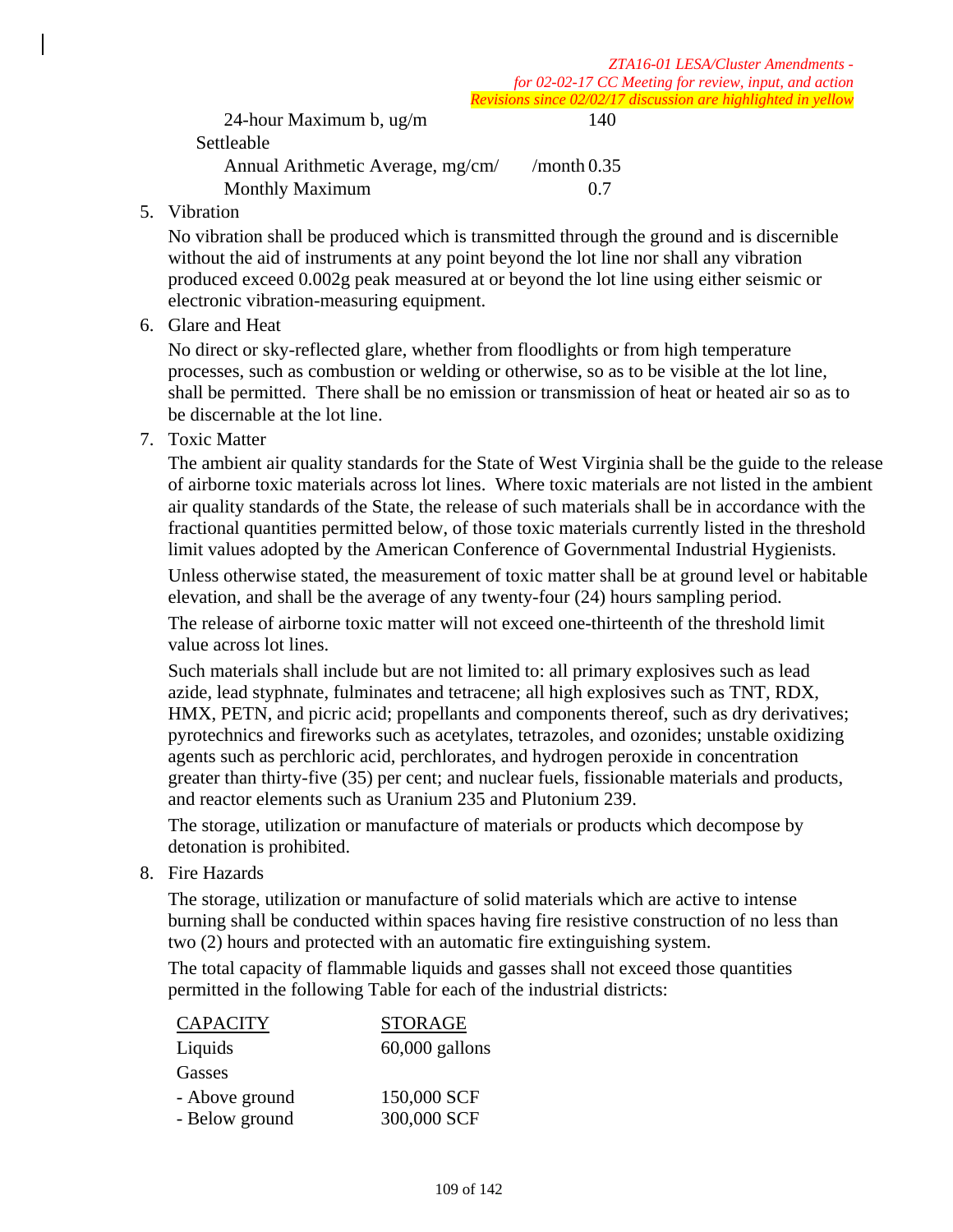SCF - Standard Cubic Feet at sixty (60) degrees Fahrenheit and 29.92 inches Mercury.<sup>1</sup> The following setback requirements will apply to the location of any container which holds flammable liquids or gasses:

Container Setback from Lot Lines

| <b>Water Capacity</b> |             | Containers        | <b>Between</b>                                               |
|-----------------------|-------------|-------------------|--------------------------------------------------------------|
| per Container         | Underground | Above Ground      | Above Ground                                                 |
| (Gallons)             | (Feet)      | Containers (Feet) | Containers (Feet)                                            |
| 0 to 2,000            | 25          | 25                | 3                                                            |
| 2,000 to 30,000       | 50          | 50                | 5                                                            |
| 30,000 to 60,000      | 50          | 75                |                                                              |
| In excess of $60,000$ | 75          | 100               | $\frac{1}{4}$ the sum of diameters<br>of adjacent containers |

9. Frontage Road

Easements or fee simple dedications will be provided along all limited access highways at the site plan or subdivision phases. Said easement/dedication shall not exceed 60 feet in width. The width may vary but must be adequate for extension, continuation or establishment of a minimum 20' wide paved frontage road.

10. Landscape Buffer

All commercial and industrial developments shall comply with Section 4.11 unless otherwise specified in this Ordinance.<sup>27</sup>

A fifty (50) foot wide landscape buffer strip will be provided along all limited access highways. Said buffer shall be adjacent to the frontage road. In the case where existing roads not adjacent to controlled access highway serve as frontage road the landscape buffer may be placed against the highway right-of-way.

All front setbacks (building and parking lot) are to be measured from the landscape buffer. (See diagram)



Maximum 60' easement or dedication for frontage road

- $\star \star$  50' landscaped buffer strip
- $\star \star \star$  Setbacks

This provision shall also apply to any ramps or access roads connecting to a controlled access highway within  $\frac{1}{2}$  mile of a controlled access highway.<sup>5</sup>

# **Section 8.10 Model Homes/Sales Offices**<sup>23</sup>

Model homes with a staffed sales office for sales exclusively within the residential subdivision in which they are located are permitted provided that they are contained on the first lot on either or both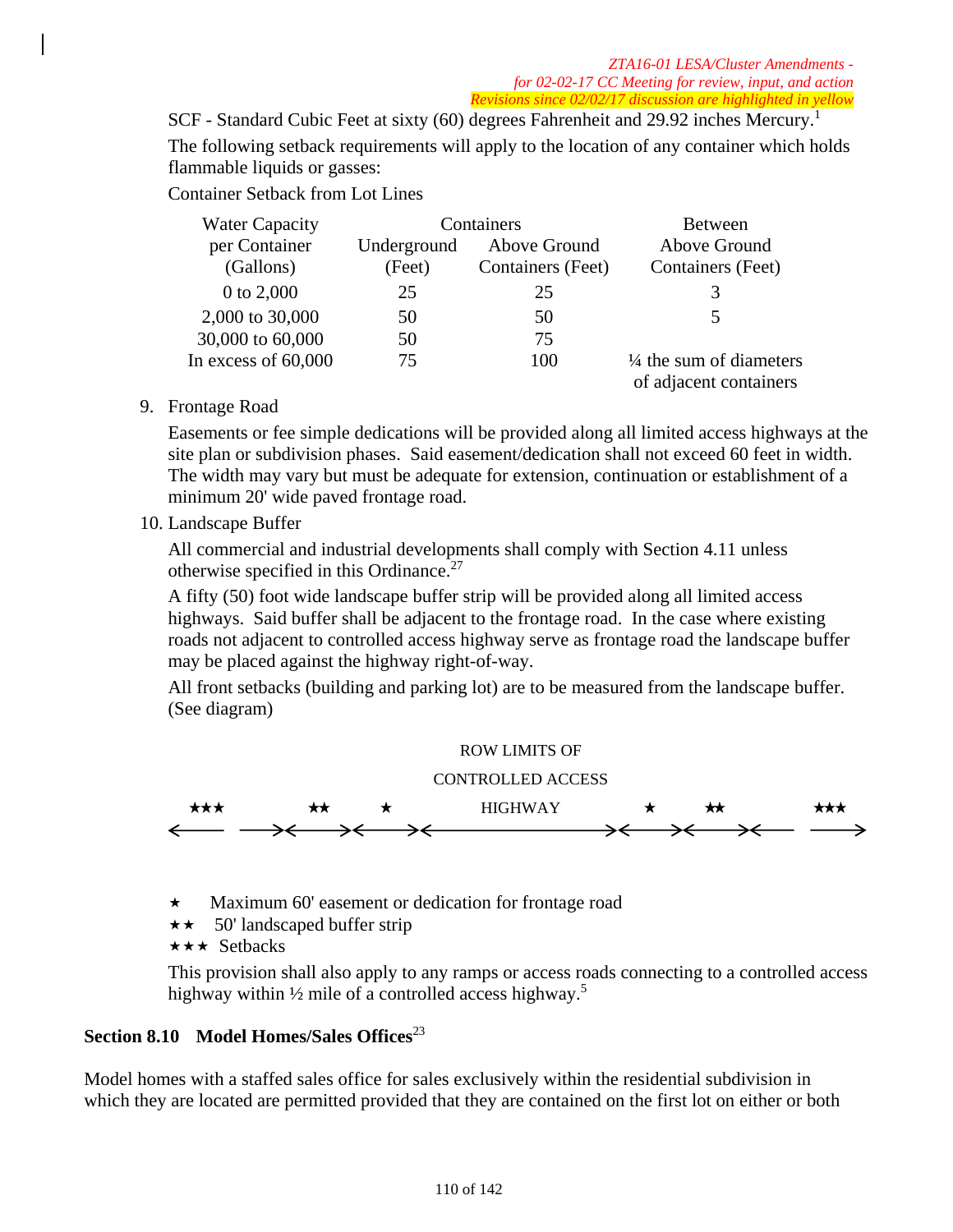sides of any road/right-of-way that enters the subdivision; provided also that they are so designated on the preliminary and final plats during the subdivision process.

Model homes with a staffed sales office in any other location within the subdivision must be approved or denied by the Board of Zoning Appeals after a public hearing advertised for 15 days.<sup>17, 21</sup>

Model homes without staffed sales offices are permitted internally within the subdivision.<sup>12</sup>

# **Section 8.11 Petroleum Products Refining or Storage**<sup>23</sup>

Petroleum refining or storage (above ground in tanks) requires adherence to all state and federal laws, as well as National Fire Underwriters Codes.

## **Section 8.12 West Virginia Legal Fireworks**<sup>23</sup>

Sales of fireworks are permitted in the Industrial-Commercial, Residential-Light Industrial-Commercial, General Commercial, Highway Commercial, Highway Commercial, Light Industrial, and Major Industrial zoning districts provided all other restrictions such as setbacks and the requirements of the Jefferson County Subdivision and Land Development Regulations are met.<sup>8, 27</sup>

## **Section 8.13 Dormitory**<sup>23</sup>

A dormitory shall be located on the same property or campus as the use it is intended to serve. A dormitory shall not offer accommodations to the general public or to persons who are visiting the property or campus primarily for the purpose of being a spectator at a sporting event or other gathering held at the facility. A dormitory may include one common kitchen or dining facility and common gathering rooms for social purposes for use only by its temporary occupants.

## **Section 8.14 Rural Reception/Event Facility26**

A Rural Reception/Event Facility is a facility within an existing structure and/or outdoor area for the hosting of events such as weddings and similar events. Such events proposed in the Rural, Village, Residential Growth, and Residential-Light Industrial-Commercial Districts are allowed by Special Exception in accordance with Section 10.5B of this Ordinance approved by the Board of Zoning Appeals following a public hearing. Such public hearing shall be conducted according to the requirements of Section 3.4A.3(c); may be continued according to the requirements of Section 3.4A.3(d); and is subject to the notification requirements of Section 3.4A.3(b).<sup>32</sup>

Such a land use may be approved based on the Board's evaluation of the proposed frequency and size of the proposed events, adequacy of parking area, size of the subject property, adequacy of vehicular access to the property, impact on adjacent properties, and compatibility with the neighborhood. For events exceeding 300 persons, applicants shall provide a traffic control plan.<sup>32</sup>

A Rural Reception/Event Facility, Small, is a Rural Reception/Event Facility in the Rural District only, for the hosting of events such as weddings with attendance not to exceed 75 cars, at a frequency of no more than one event per month. Such events are permitted administratively provided that if the facility would utilize a private, shared right-of-way, driveway or easement for vehicular access, a public hearing before the BZA is required.<sup>32</sup> in accordance with the requirements of a Cottage Industry found in Section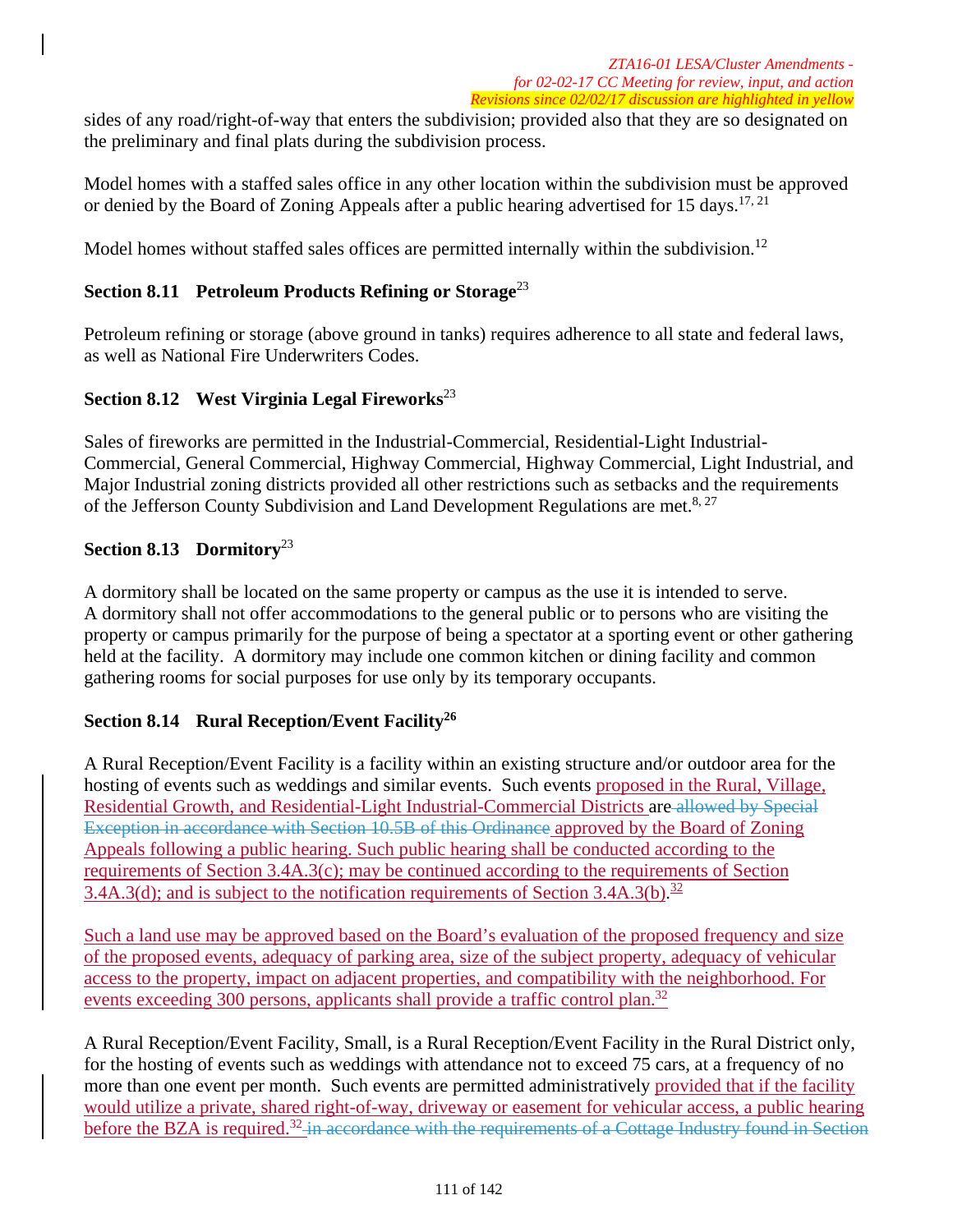4A.5 of this Ordinance; provided, however, that the maximum square footage for a Cottage Industry shall not apply to a proposed Rural Reception/Event Facility, Small. If these requirements are not complied with, the Cottage Industry permit can be revoked.

Approvals of all Rural Reception/Event Facility and Rural Reception/Event Facility, Small shall include a provision that noise at the property line shall conform with Section 8.9A.1 of this Ordinance and shall apply the Residential Growth District Standard to all adjacent lots containing a residence as well as adjacent lots in the Rural District.

Note that any suppliers and/or production staff are not counted in the trip generation for this Section.<sup>32</sup>

# **Section 8.15 Accessory Agricultural Dwelling Unit**<sup>26, 32</sup>

An Accessory Dwelling Unit is defined as a secondary dwelling unit that has a separate kitchen, bathroom, and sleeping area, and may be attached to the principal dwelling unit or detached and situated on the same lot as the principal dwelling unit. An accessory dwelling unit is part of the same property as the principal dwelling unit and cannot be bought or sold separately unless subdivided in accordance with the Subdivision Regulations and the Zoning Ordinance. The owner of the accessory dwelling unit is the owner of the principal dwelling unit. The property owner or immediate family member must occupy either the principal dwelling unit or the accessory dwelling unit. Such accessory dwelling unit is permitted only if it meets one of the following criteria: $32$ 

- A. An "In-Law Suite" is an accessory dwelling unit for the purpose of housing a relative of the property owner and must be clearly subordinate to the principal dwelling unit and meet all of the following criteria:<sup>32</sup>
	- (a) Secondary in size to the principal dwelling unit, with a maximum size of 1,700 heated square feet, gross floor area; $32$
	- (b) For a detached accessory dwelling unit, must be located on a property of at least 2 acres;<sup>32</sup>
	- (c) Limited to use by a relative  $\cdot^{32}$
	- (d) Sufficient parking available; and  $32$
	- (e) Approved by the Health Department.32

*\*Related by blood, marriage, or adoption. Should relative no longer require the use of the ADU, the property owner may apply for a Special Exception before the Board of Zoning Appeals to allow for rental to non-relatives. The principal dwelling unit or accessory dwelling unit must be occupied by the property owner or immediate family member.*<sup>32</sup>

- B. An "Accessory Agricultural Dwelling Unit" for agricultural purposes is defined as A dwelling unit that is incidental and subordinate to the principal dwelling unit, which is located on the same lot as the principal building and meets all of the following criteria:  $\frac{32}{2}$ 
	- (a) is secondary in size to the principal dwelling unit, limited in size to a maximum of 1,700 heated square feet, gross floor area; $\frac{32}{2}$
	- (b) is located on a property for which the primary use is an agricultural use as defined by this ordinance;
	- (c) is located on a property of at least 10 acres in area; and
	- (d) is limited to use by a person (and family) who performs agricultural work on the property or acts as a caretaker for the property; and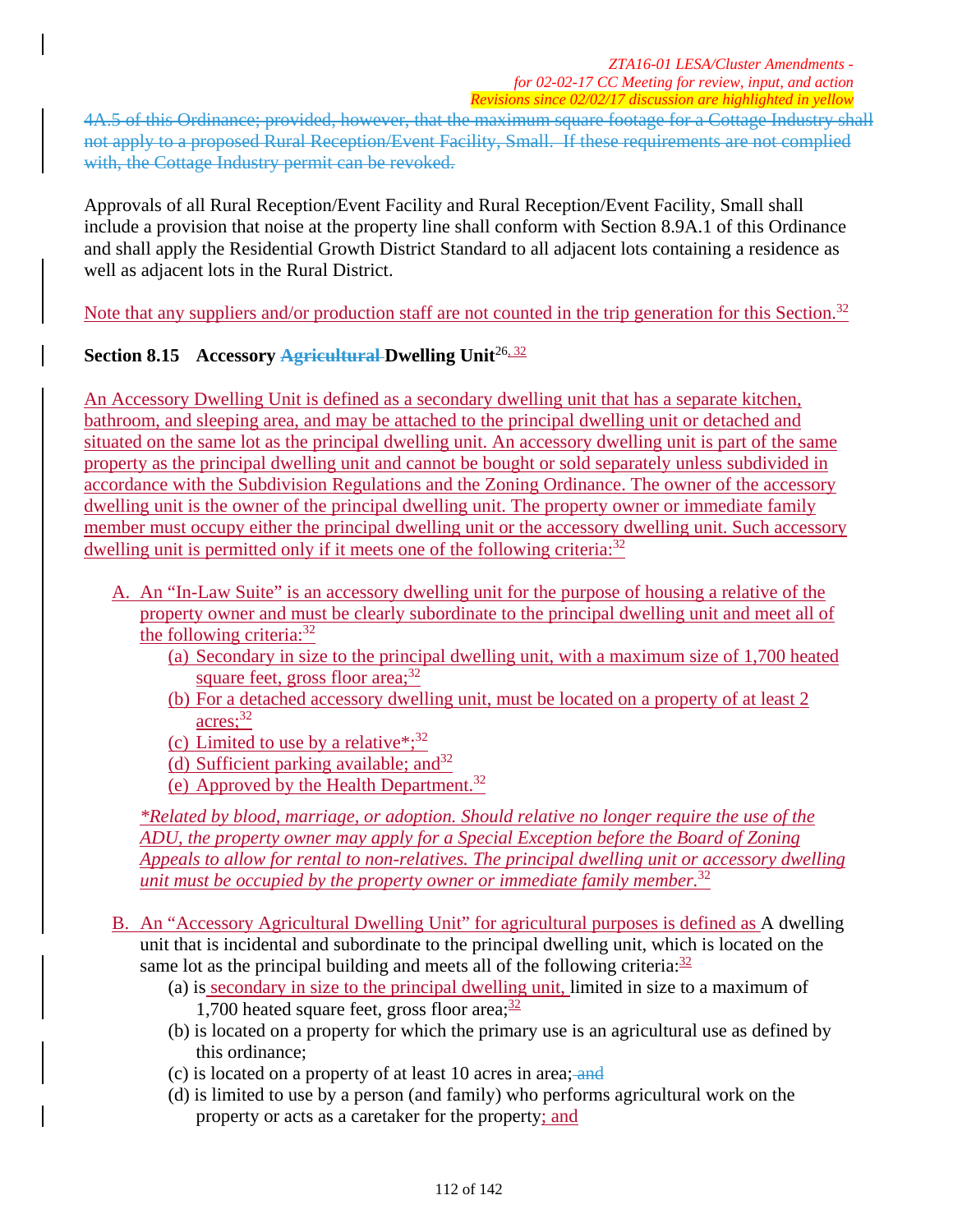# (e) is approved by the Health Department.<sup>32</sup>

One of each type of Accessory Dwelling Unit as defined in this section may be permitted administratively for each property meeting the criteria of Section 8.15 on the effective date of this Amendment. Additional units may be permitted by Special Exception, which may be approved by the Board of Zoning Appeals following a public hearing. Such public hearing shall be conducted according to the requirements of Section 3.4A.3(c); may be continued according to the requirements of Section 3.4A.3(d); and is subject to the notification requirements of Section 3.4A.3(b). These additional units designed for occupancy by relatives or by farmworkers or caretakers may be approved based on the Board's evaluation of the size of the subject property, adequacy of vehicular access to the property, impact on adjacent properties, and compatibility with the neighborhood.<sup>32</sup>

RVs are prohibited as Accessory Dwelling Units.<sup>32</sup>

## **Section 8.16 Reserved32**

## Section 8.17 Campgrounds<sup>31</sup>

Campground facilities provide tourism related accommodations for visitors of Jefferson County. The level of amenities at these facilities can vary greatly in relation to the type of camping facility proposed. Campground facilities may include both commercial and non-profit operations. Campgrounds are identified as Principal Permitted Uses in Appendix C in the General Commercial (GC), Residential-Light Industrial-Commercial (RLIC), Industrial-Commercial (IC), and Rural (R) zoning districts.

- A. The following uses are identified as permitted uses within a campground:
	- 1. Campsites, cabins, campers, and recreational vehicle sites, which shall not be divided into individual lots for sale.
	- 2. Campground residency shall be temporary, limited to 180 days per calendar year.
	- 3. Caretaker residence.
	- 4. Shelters, gathering halls, bathhouses, pools, recreational areas, and other amenities related to the campground.
	- 5. Such campground amenities may be rented out to the general public without the rental of a campsite; however, the primary use of the amenity must be for the use and enjoyment of campers. River access shall be restricted to use by the campers and their guests unless otherwise authorized by the campground management.

Any campground wishing to host an event or activity open to the public at the campground shall process a Zoning Certificate application prior to commencement. If the facility and parking for such event was included on the Site Plan and previously included in the Zoning Certificate, such separate Zoning Certificate shall not be required.

- 6. A campground shall not be used as a primary residence on either a temporary or permanent basis, except as provided for a caretaker residence.
- B. Development Guidelines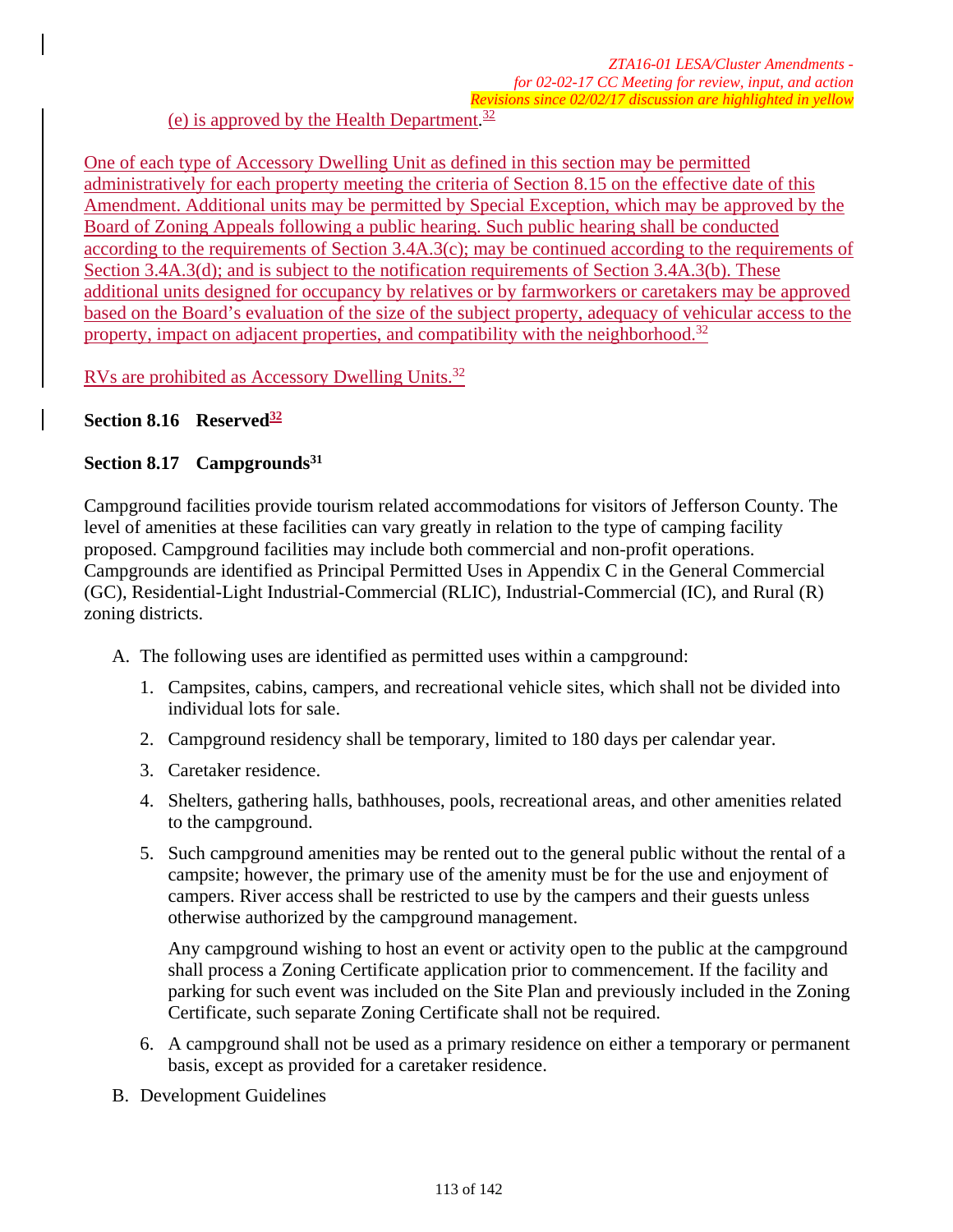- 1. Campgrounds shall be located on properties a minimum of ten (10) acres in size and shall meet all of the following setbacks.
- 2. When campsites or amenities are within 1,000 feet of private property, the perimeter of all campgrounds must be defined by fencing, posting, natural barriers, or other methods to prevent unintentional trespass.
- 3. All campgrounds shall have direct access from WV state roads or roads that meet the Jefferson County Subdivision Regulations standards.
- 4. All campsites shall be located a minimum setback of 50 feet from existing property lines.
- 5. All campsites and amenities shall be screened by a ten (10) foot vegetative buffer utilizing the Narrow Standard Detail; provided that if the campground abuts the river or has a mountain view, no vegetative screen is required in this area. A ten (10) foot buffer of natural vegetation (evergreen or hardwood) may be administratively approved in place of a planted buffer.
- 6. Section 4.13 does not apply to campgrounds, which may be located within 500 feet of the Potomac and Shenandoah Rivers.
- 7. Campsites may be located within floodplain areas, provided all regulations applying to permanent structures are followed.
- 8. Campgrounds may be served by well and drain fields.
- C. Regulatory Approval
	- 1. Campground uses must submit a Concept Plan and be approved by the Planning Commission pursuant to a public hearing in accordance with the Jefferson County Subdivision Regulations.
	- 2. Upon approval of the Concept Plan, if required, a Site Plan must be processed in accordance with the Jefferson County Subdivision Regulations.
	- 3. All state regulations pertaining to the operation and licensing of a campground must be followed.

# **Section 8.18 Nature Center and Preserve32**

This land use is defined in Section 2.2. The purpose of this land use is to include conserved and protected habitat, wildlife sanctuaries, and may also include passive outdoor recreational features such as wildlife observation platforms and feeding stations or plots, interpretative displays, trails and walkways, outdoor research stations, and environmental study support. This land use may include related improvements or structures for visitor and student education, outdoor and nature training; and associated office, education, and operational space. This land use may also include accessory uses that facilitate active education such as day camps, classes, and other supporting events as determined to be accessory by the Zoning Administrator.

A. General Standards to operate a Nature Center and Preserve:

The land use must operate on a minimum of 10 acres, which may be comprised of contiguous parcels. Single ownership is not required provided the land use is operated by a nonprofit organization, a stewardship, or a local, State, or Federal agency. Structures, parking, and other accessory uses are permitted to cross interior property lines of said contiguous parcels.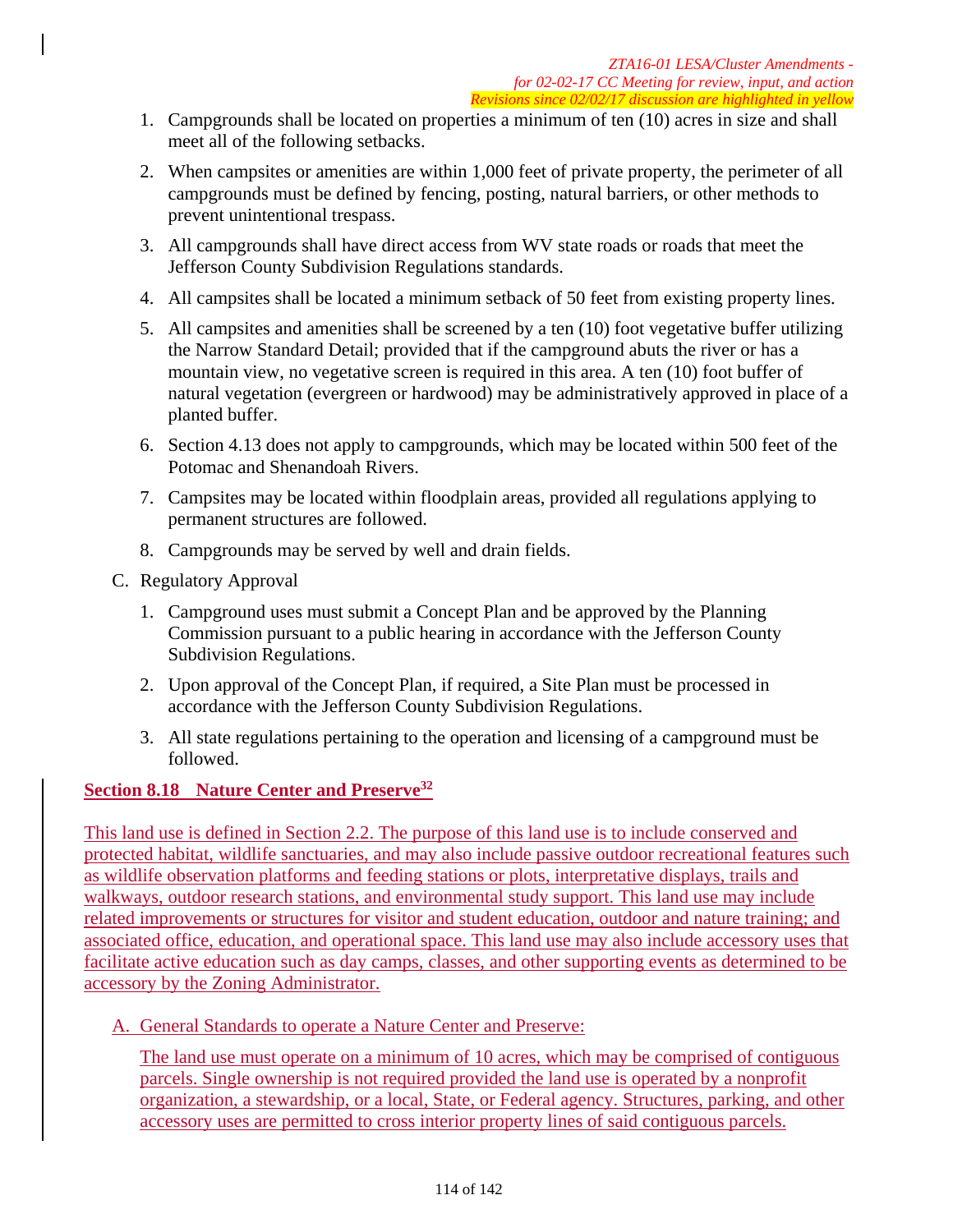This land use may process utilizing the Rural Site Plan standards found in Section 20.203(D) of the Jefferson County Subdivision and Land Development Regulations, in any zoning district in which it is permitted.

B. Setback Standards to operate a Nature Center and Preserve:

Enclosed structures over 250 square feet that are solely for the purpose of housing animals shall be setback 50 feet.

All structures and motorized trails shall meet commercial setbacks of 25 feet with the exception that accessory structures under 250 square feet that are associated with the maintenance of the land use shall be setback 10 feet.

All non-motorized trails and non-amplified outdoor activity areas shall meet a minimum 10 foot setback. Motorized vehicles associated with the maintenance of the land use are permitted within the non-motorized trails.

C. Landscaping Standards to operate a Nature Center and Preserve:

In lieu of this Ordinance's landscaping standards, a 10 foot woodland preservation buffer shall be required along the perimeter of the land use. This 10 foot buffer is not required along the interior property lines of the land use. There shall be no clearing or cutting within the buffer with the exception of removing dead, dying, and/or diseased trees. The woodland preservation buffer may be used for passive recreation such as pedestrian, bike, or equestrian trails provided that:

(a) No trees, shrubs, hedges, or walls are removed.

- (b) Not more that 20 percent of the width of the buffer is impervious surface.
- (c) The total width of the buffer area is maintained.

#### D. Noise Standards to operate a Nature Center and Preserve:

This land use is restricted to the noise standards of Section 8.9A.1 of this Ordinance. The Residential Growth District measurement shall apply when the use is adjacent to a lot that contains a residence, or is zoned Rural or Residential Growth.

# **Section 8.19 Adaptive Reuse of Existing Structures32**

**[Reserved]**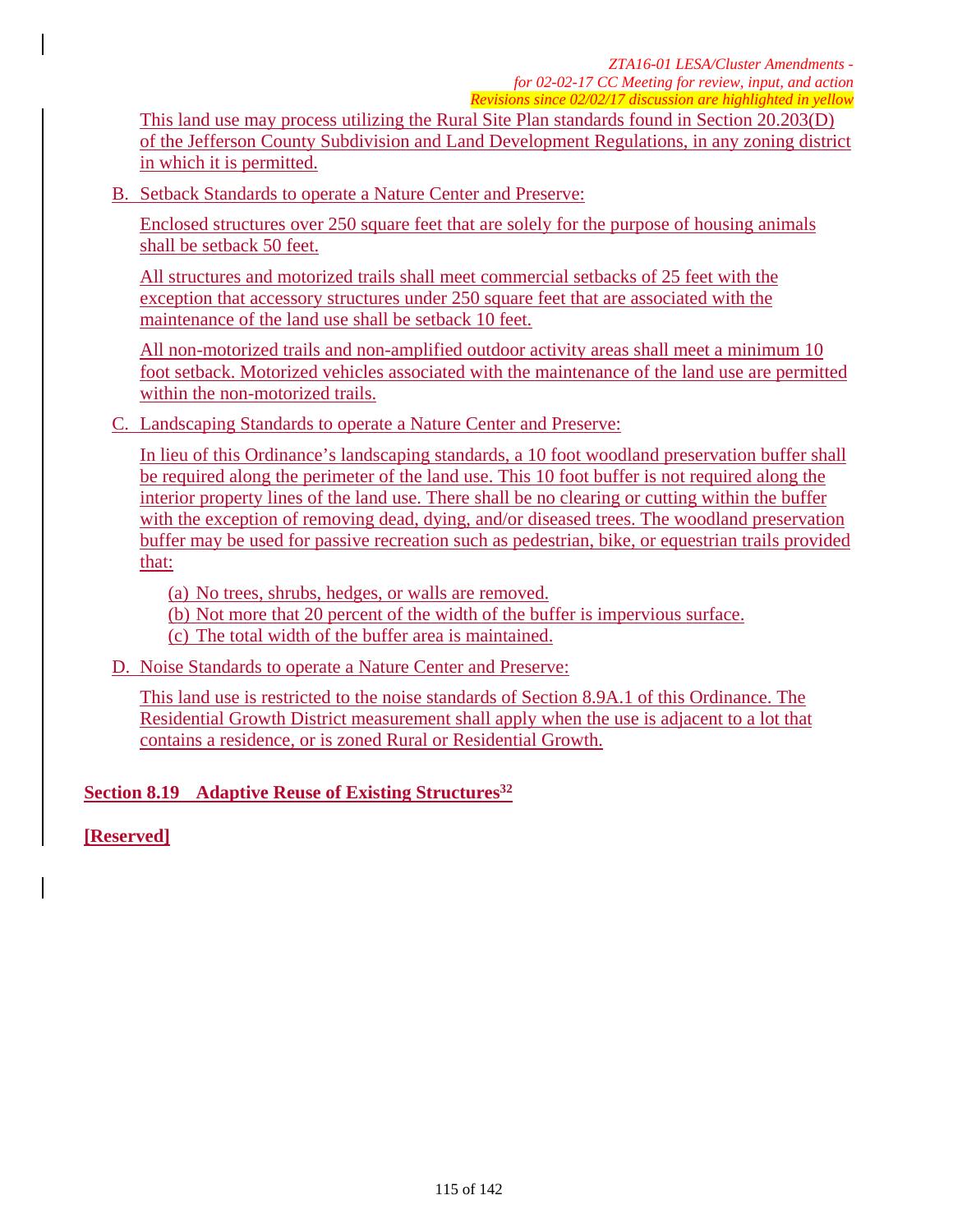# **ARTICLE 9: EXCEPTIONS**

## **Section 9.1 General**

The regulations specified in this ordinance shall be subject to the following exceptions, modifications and interpretations.

# **Section 9.2 Building Height Limitations**

Building height limitations shall not apply for public utilities, agricultural uses, communication poles and towers, chimneys, steeples, water tanks, electric generating plants, electric transforming or switching equipment, flagpoles, fire or observation towers, monuments, or to tanks, ventilating fans, air conditioning equipment or similar equipment required to operate and maintain the building, hospitals, schools, colleges and public buildings. Commercial wireless communications facilities shall comply with Article 4B.7, 10, 22

## **Section 9.3 Lot Area Modification**

In any district where a single-family dwelling is permitted, a dwelling may be erected on any lot or parcel of record, despite the fact that the lot or parcel does not meet the minimum area requirements of this Ordinance, provided:

- A. The lot or parcel was lawfully created in compliance with the applicable subdivision regulations in effect at the time the lot was created; and  $2<sup>3</sup>$
- B. Health Department regulations can be met.

#### **Section 9.4 Setback Modifications**

- A. Where the average setback line of at least two (2) existing buildings on lots which are on the same side of the street or road within two hundred (200) feet of the lot in question is less than the minimum setback prescribed by this ordinance, the minimum setback line shall be the average setback line of all buildings within two hundred (200) feet of the proposed building. However, in no case shall the setback line be less than thirty-five (35) feet from the centerline of any abutting road or street.
- B. A structure may be located on a common side or rear lot line of contiguous property owned by the same entity. Provided, however, that the structure shall only be a single family dwelling or an accessory structure. Also provided, however, that the contiguous lots shall be treated as one lot for all purposes by the Zoning and Land Development Ordinance and the Subdivision and Land Development Regulations.<sup>5, 23</sup>
- C. Subdivision signs, school bus shelters and/or mailboxes do not have to comply with setback restrictions provided they are shown and approved on the preliminary or final plat in the subdivision process. In subdivisions approved prior to this amendment, subdivision signs, school bus shelters and/or mailboxes can be built as shown on the plat or be replaced in the same general location.<sup>12, 23</sup>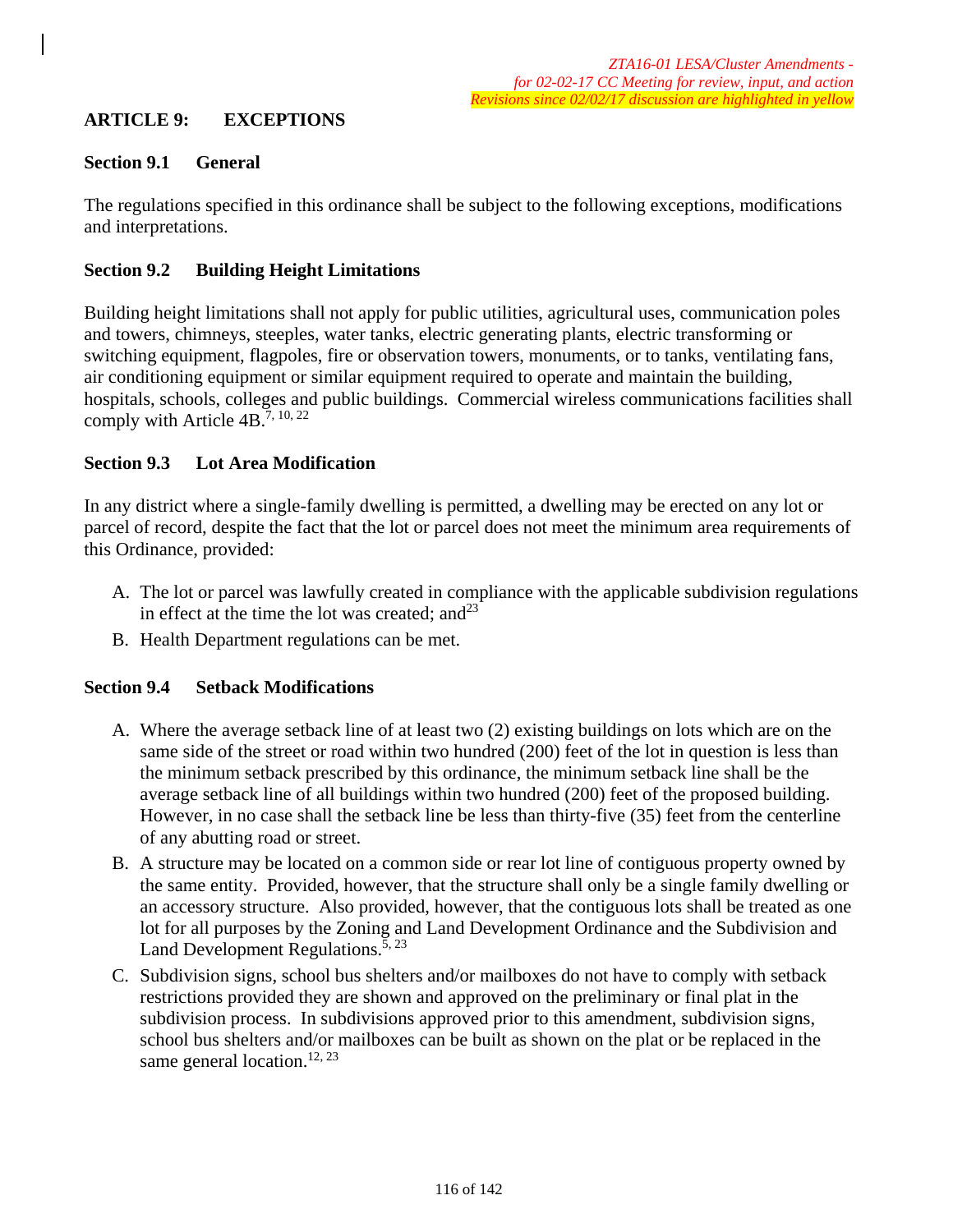## Section 9.5 Projections Into Yards<sup>8</sup>

- A. Projections such as bay windows, chimneys, entrances, uncovered porches, balconies, and eaves may extend into any required yard not more than four (4) feet; provided that such projections are not over ten (10) feet in width. All roof overhangs may extend into any required yard not more than two (2) feet; provided that the primary structure is located entirely within the appropriate setback.<sup>23</sup>
- B. Fences and walls over six (6) feet in height shall meet building lines and yard requirements. A building permit is required before construction. Fences and walls six (6) feet and under in height shall be exempt from building lines and yard requirements unless obstructions to vision at an intersection as referenced in Section 4.9.<sup>23</sup>
- C. In the Residential Light Industrial Commercial District and Residential Growth District, on townhouse lots with a lot depth of 110 linear feet or less and/or a lot area of 3,500 square feet or less, the rear setback of a deck for a townhouse (in addition to associated stairs or concrete slabs located beneath the deck) may be reduced to 10' if the adjacent property located to the rear of the subject lot is a dedicated easement or common area and is not a lot that includes a residence.

#### **Section 9.6 Accessory Structures**

Accessory structures, defined by Section 2.2, shall be permitted in all districts where single-family and two-family dwelling units are permitted. The provisions for accessory structures are as follows.

- A. The minimum distance to a lot line in any District from a single-story utility or storage shed, not exceeding one hundred fifty (150) square feet, shall be five (5) feet.
- B. In any District wherein single-family and two-family dwellings are permitted, the minimum distance from any accessory structure, not attached to the principal permitted use, to the side or rear lot line shall be not less than the longest horizontal dimension of the accessory structure or the minimum distance specified for that District, whichever is the lesser of the two.
- C. No accessory building shall be erected within the required front yard.

#### **Section 9.7 Other Exceptions3**

For all lots that were approved with setbacks by the Planning Commission as part of the subdivision process prior to September 1, 1989, the setbacks and sizes shall be as established as a part of that process.

Setbacks are as follows in subdivisions for which no setback was stipulated previously by the Jefferson County Planning Commission as a part of the subdivision process:<sup>23</sup>

Residential Growth District<sup>23</sup>

Single Family Residences

| Single Family Residences             |                                        |  |  |
|--------------------------------------|----------------------------------------|--|--|
| Over $40,000$ square feet --         | $25'$ front, $12'$ side and $12'$ rear |  |  |
| 30,000 sq. ft. to $40,000$ sq. ft.-- | 20 front, 10 side and 12 rear          |  |  |
| Under 30,000 square feet --          | 20 front, 8 side and 12 rear           |  |  |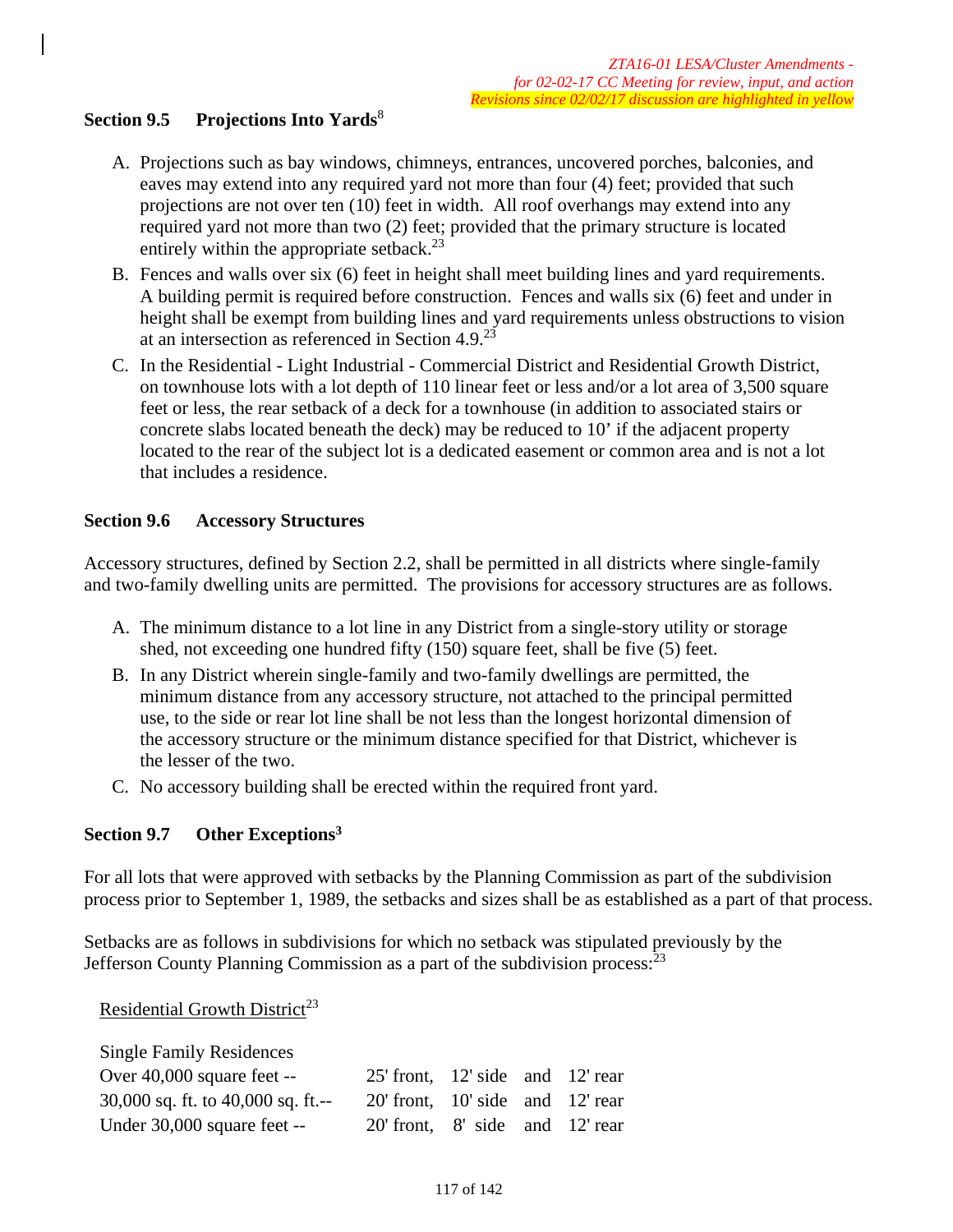#### Rural Agricultural and Industrial Commercial

| <b>Single Family Residences</b>         |                                        |  |  |
|-----------------------------------------|----------------------------------------|--|--|
| Over 2 acres --                         | 40' front, 15' side and 50' rear       |  |  |
| 40,000 sq. ft. to 2 acres $-$           | $25'$ front, $12'$ side and $12'$ rear |  |  |
| $30,000$ sq. ft. to $39,999$ sq. ft. -- | $20'$ front, $10'$ side and $12'$ rear |  |  |
| under 30,000 sq. ft. --                 | 20' front, 8' side and 12' rear        |  |  |

For all lots under 40,000 square feet side and rear setbacks for residential accessory structures shall be 6'.

#### Section 9.8 Seasonal Uses<sup>5,7</sup>

Seasonal uses must be approved by the Board of Zoning Appeals pursuant to a public hearing. Newspaper notification requirements of Section 3.4A.3.b apply. Seasonal uses cannot be approved for longer than one year at a time.<sup>17, 21, 23</sup>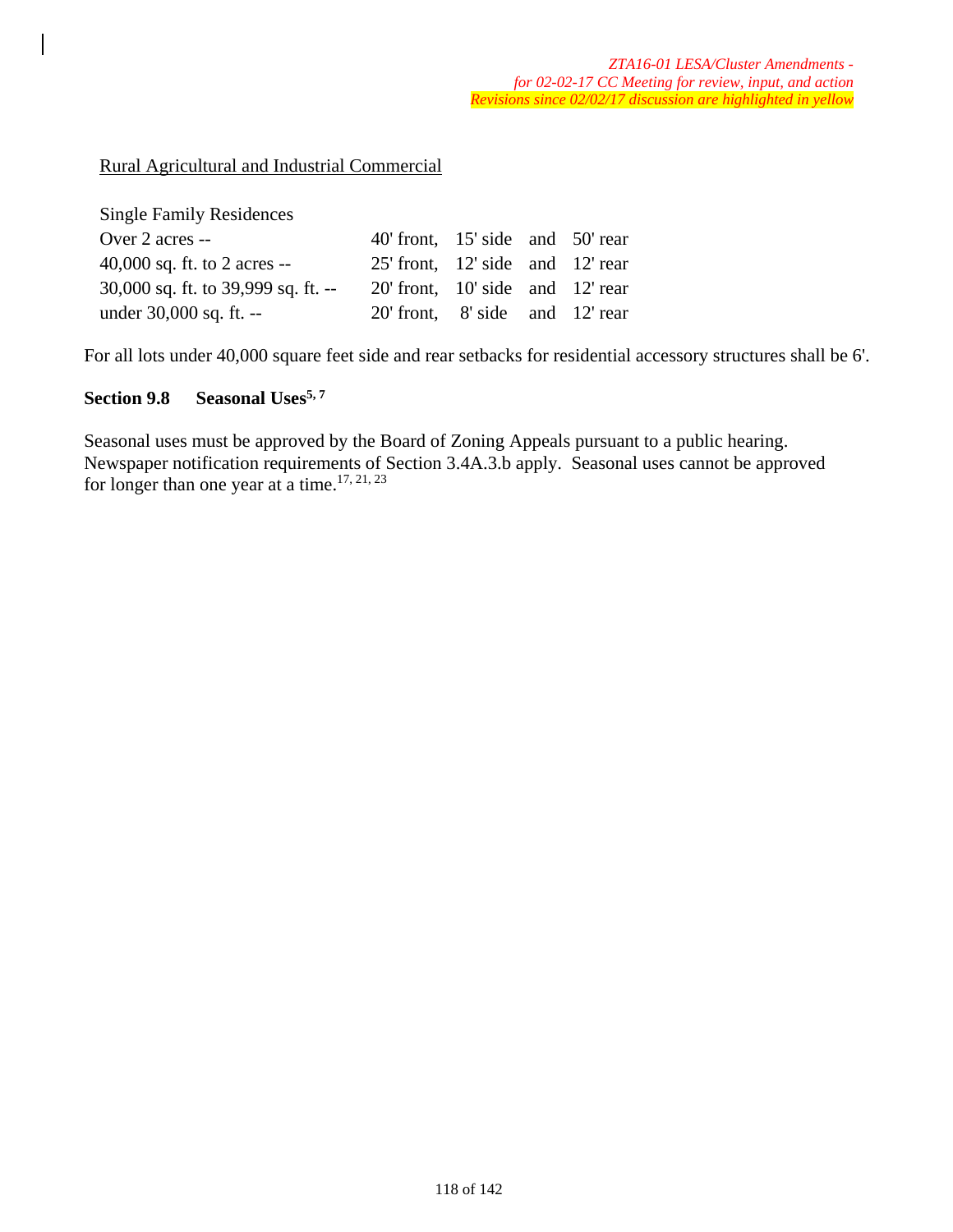# **ARTICLE 10: PROVISIONS FOR SIGNS**

#### **Section 10.1 Purpose of Sign Provisions**

The purpose of this section is to regulate all exterior signs and interior signs placed for exterior observance so as to protect property values and the character of the County. Any sign placed on land or on a building for the purposes of identification or for advertising a use conducted therein or thereon shall be deemed to be accessory and incidental to such land, building or use.

It is intended that the placement of a particular sign will be appropriate to the land, building, or use to which they are appurtenant and be adequate, but not excessive, for the intended purpose of identification or advertisement. It is also intended that in areas proposed for new development, that signs placed will be harmonious in color, form and proportions to its surroundings.

#### **Section 10.2 General Provisions**

- A. No sign shall be erected, hung, or placed in any district except as provided in this Ordinance. No sign erected before the enactment of this Ordinance shall be structurally altered or moved except in accordance with this Ordinance.
- B. No zoning permit shall be required for the repainting or repairing of a sign.
- C. No signs, other than subdivision signs approved by the Planning Commission, shall be located in the right-of-way of any road or on any slope or drainage easement for such road.<sup>2, 17, 21, 23</sup>
- D. No sign shall be permitted which is an imitation of or which resembles an official traffic control device, railroad sign or signal, or which hides from view or interferes with the effectiveness of an official traffic control device or any railroad sign, signal, or traffic sight lines. Illuminated signs shall be so constructed as to avoid glare or reflection of any portion of an adjacent highway or residential building.
- E. No sign which implies the need or requirement of stopping or this existence of danger shall be displayed.
- F. No sign shall be placed on rocks, trees, or on poles maintained by public utilities.
- G. No sign shall be permitted which becomes unsafe or endangers the safety of the building, premises, or persons and unless maintained in a good general condition.
- H. No sign shall be permitted which contains statements, words or pictures of an obscene, indecent, or immoral character.
- I. No animated signs, as defined by Section 2.2 are allowed.

#### **Section 10.3 Permitted Signs Without Zoning Permit**

- A. Signs posted upon property relating to private parking or warning the public against trespassing or against dangers of animals.
- B. Municipal, County, State and Federal signs, including necessary traffic signs.
- C. Historical markers, monuments, or signs erected by a public authority.
- D. Plates on residential structures or premises giving the name or address of the occupant, mailboxes, papertubes, and similar uses customarily associated with residential uses.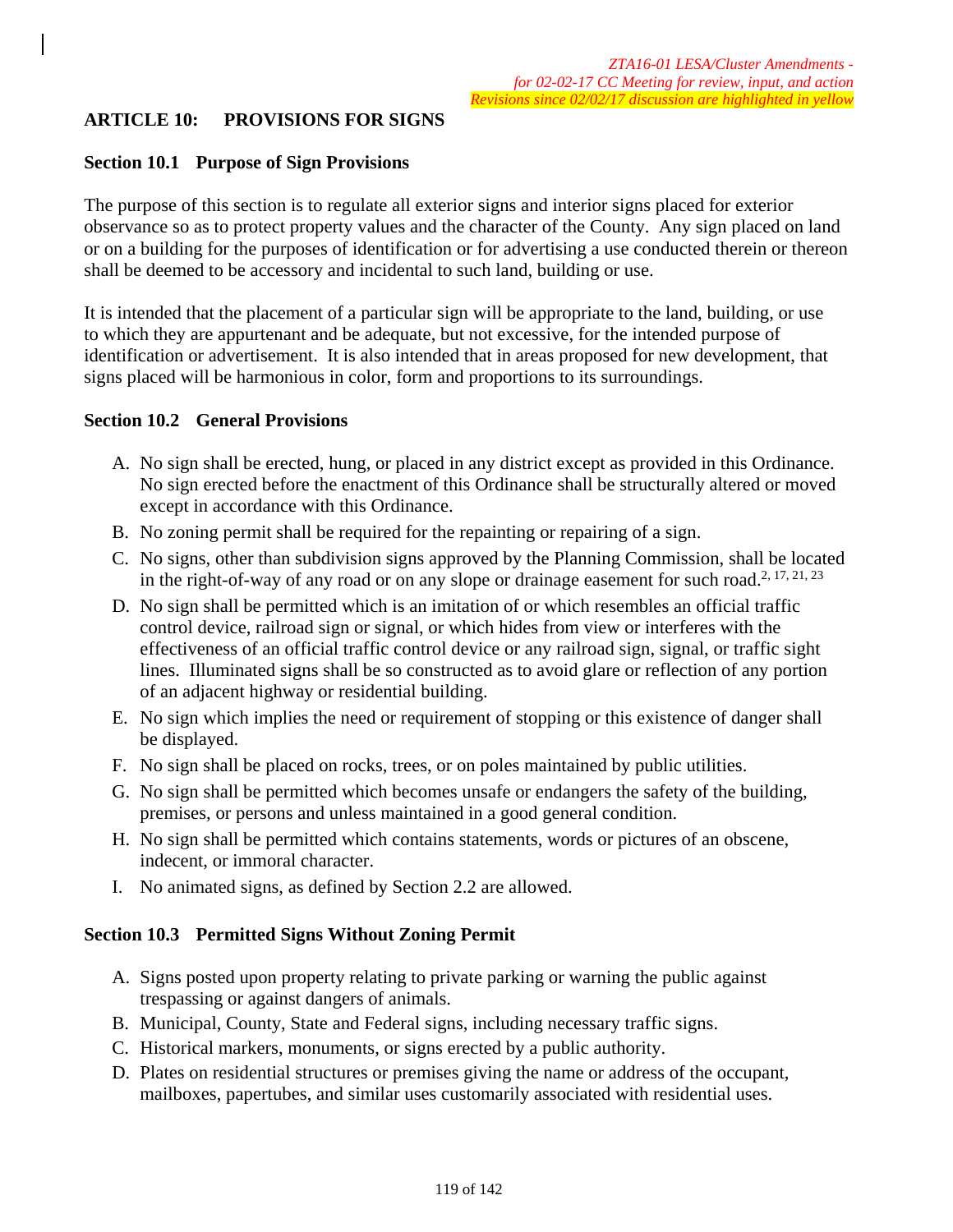- E. A sign indicating the name and/or premises or accessory use of a home for a home occupation or professional purpose, not exceeding the maximum size for such a sign as permitted in Article 4A of this Ordinance.
- F. A sign not exceeding twenty-five (25) square feet on a farm, advertising farm products primarily grown on the premises.
- G. Directional or informational signs of a public or quasi-public nature, such as those containing the meeting date of a community or civic club, or the advertising of a public event.
- H. A temporary real estate sign designating the zoning classification of the parcel, not exceeding twenty (20) square feet and being located on the subject property for sale or lease.
- I. Building contractors', subdivision and/or professional person' temporary signs on buildings or land under construction but not to exceed one hundred (100) square feet.
- J. Election signs, provided that unsuccessful candidate shall remove signs within 15 days after a primary or special election. All signs shall be removed within 15 days after the general election. Signs shall not interfere with traffic visibility.
- K. All temporary signs shall be removed thirty (30) days after the event, unless otherwise specified in Article 10.

# **Section 10.4 Signs Requiring a Zoning Permit**

- A. Business and outdoor advertising signs in all zoning districts shall require a Zoning Certificate before placement on any property or building.<sup>2</sup>
- B. Any exterior sign or signs pertaining to the use conducted on the premises, and which is either integral with or attached to the principal building, shall have a sum total area of no more than two square feet for each foot in length of the frontage of the building. No sign shall be attached to the side of the building that faces an adjoining residence. All signs placed on a property whose use is permitted through the approval of a Conditional Use Permit governed by the Development Review System are subject to Section 10.4E.<sup>32</sup>
- C. Individual business or industrial establishments may erect a freestanding business sign, provided the lot frontage is at least forty (40) feet. The freestanding sign shall be located in such a manner that no part of the supporting structure is less than twenty-five (25) feet from the street right-ofway, and that no part of the sign is closer than five (5) feet to the right-of-way. The total area for any sign or signs on one supporting structure shall not exceed 300 square feet and the total height of the sign structure shall not exceed thirty-five (35) feet. Businesses or industries having a frontage on more than one street may have an additional freestanding sign for each street frontage, provided that the total area for all freestanding signs does not exceed 600 square feet. Where the lot adjoins a residence and a freestanding sign is on the side of the business lot adjoining the residential lot, the sign shall not face the adjoining residence. Signs whose use is permitted through the approval of a Conditional Use Permit governed by the Development Review System are subject to Section 10.4E. Structures which have more than one use shall be required to use a pylon sign. One is permitted on each street frontage.  $8.32$
- D. All outdoor advertising signs shall be spaced in such a manner that in an Industrial District there shall be a minimum of three hundred (300) feet between signs, and in the Rural District, where permitted, such signs shall be located in such a manner that there shall be one thousand (1,000) feet between signs. This shall be subject to Section 10.4E.
- E. All signs accessory to land use that must be permitted through the approval of a Conditional Use Permitevaluated by the Development Review System (DRS) shall be proposed within the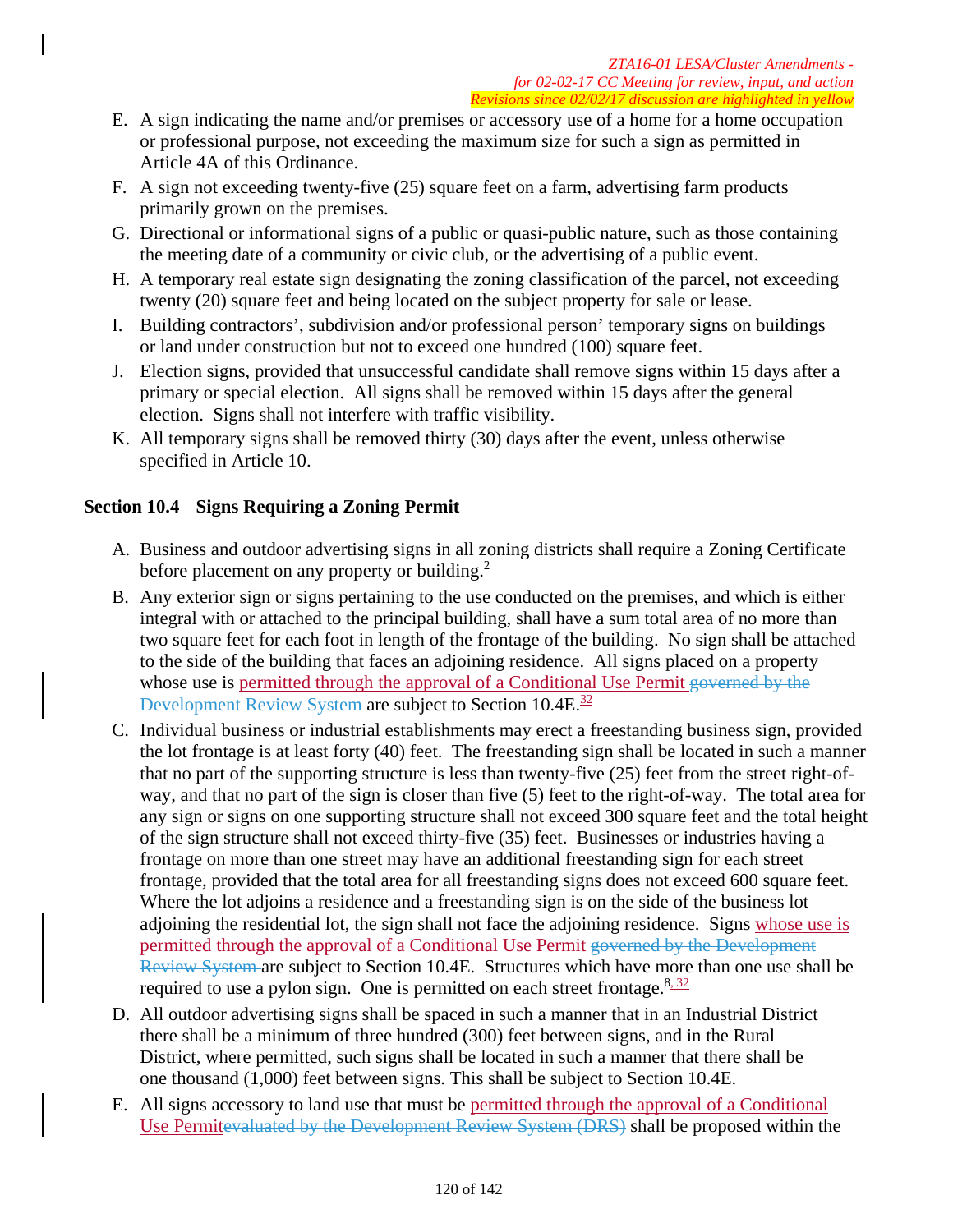Conditional Use Permit<del>DRS</del> application and assessed by the Board of Zoning Appeals at the required Public HearingCompatibility Assessment Meeting. Such signs shall be maintained at least one thousand (1,000) feet between signs. Consideration of the placement of such signs with less than one thousand (1,000) foot intervals shall be determined by the Commercial or Residential Uses adjacent to the subject site. Commercial uses adjacent to the subject site may allow spacing intervals of three hundred (300) feet. Any variance from this standard shall require consideration and approval of a variance by the Board of Zoning Appeals. The Planning Commission shall make this determination if the location cannot be agreed upon at the Compatibility Assessment Meeting.<sup>2, 17, 21, 23, 32</sup>

- F. No outdoor advertising sign shall be placed closer than three hundred (300) feet to an intersection on a dual or proposed dual highway or within one hundred feet of any other intersection; provided, however, that such signs may be affixed to or located adjacent to a building at such intersections in such a manner as not to materially cause any greater obstruction of vision than caused by the building itself. No business sign shall be so located to obstruct the vision of traffic using entrance ways, driveways, or any public road intersection.
- G. All outdoor advertising, excluding billboards subject to Section 10.4H, shall comply with front yard setback provisions in the districts in which they are permitted.
- H. Billboards
	- 1. No billboard shall be closer to any public highway right-of-way than three (300) feet.
	- 2. Placement of a billboard must be in a location that is within eight hundred (800) feet of an existing business.
	- 3. There shall be a minimum of one thousand (1000) feet between billboards.
	- 4. A billboard shall be no closer than five hundred (500) feet from a church, school, or cemetery.

# **Section 10.5 Special Exception Uses**<sup>26, 32</sup>

- A. Special Exception uses listed in this section may be approved by the Board of Zoning Appeals following a public hearing.
	- 1. The public hearing shall be conducted according to the requirements of Section 3.4A.3(c).
	- 2. Such hearing may be continued according to the requirements of Section 3.4A.3(d).
	- 3. The public hearing is subject to the notification requirements of Section 3.4A.3(b).
- B. The following uses may be approved as a Special Exception:
	- 1. Outdoor advertising signs including billboards. The Board of Zoning Appeals shall determine if such a sign conforms to existing State law and does not have a negative effect on the neighborhood or intent of this Ordinance.<sup>17, 21</sup>
	- 2. Detached "Accessory Agricultural Dwelling Units" for agricultural purposes, such as units for occupancy by farmworkers or caretakers, may be approved based on the Board's evaluation of the size of the subject property, adequacy of vehicular access to the property, impact on adjacent properties, and compatibility with the neighborhood. One unit meeting the definition of "Accessory Agricultural Dwelling Unit" may be permitted administratively for each property meeting the criteria of Section 8.15 on the effective date of this Amendment. Additional units may be permitted by Special Exemption in accordance with this Section.
	- 3. Use of existing structures and outdoor areas as "Rural Reception/Event Facilities" for weddings and similar events in the Rural, Village, Residential Growth, and Residential-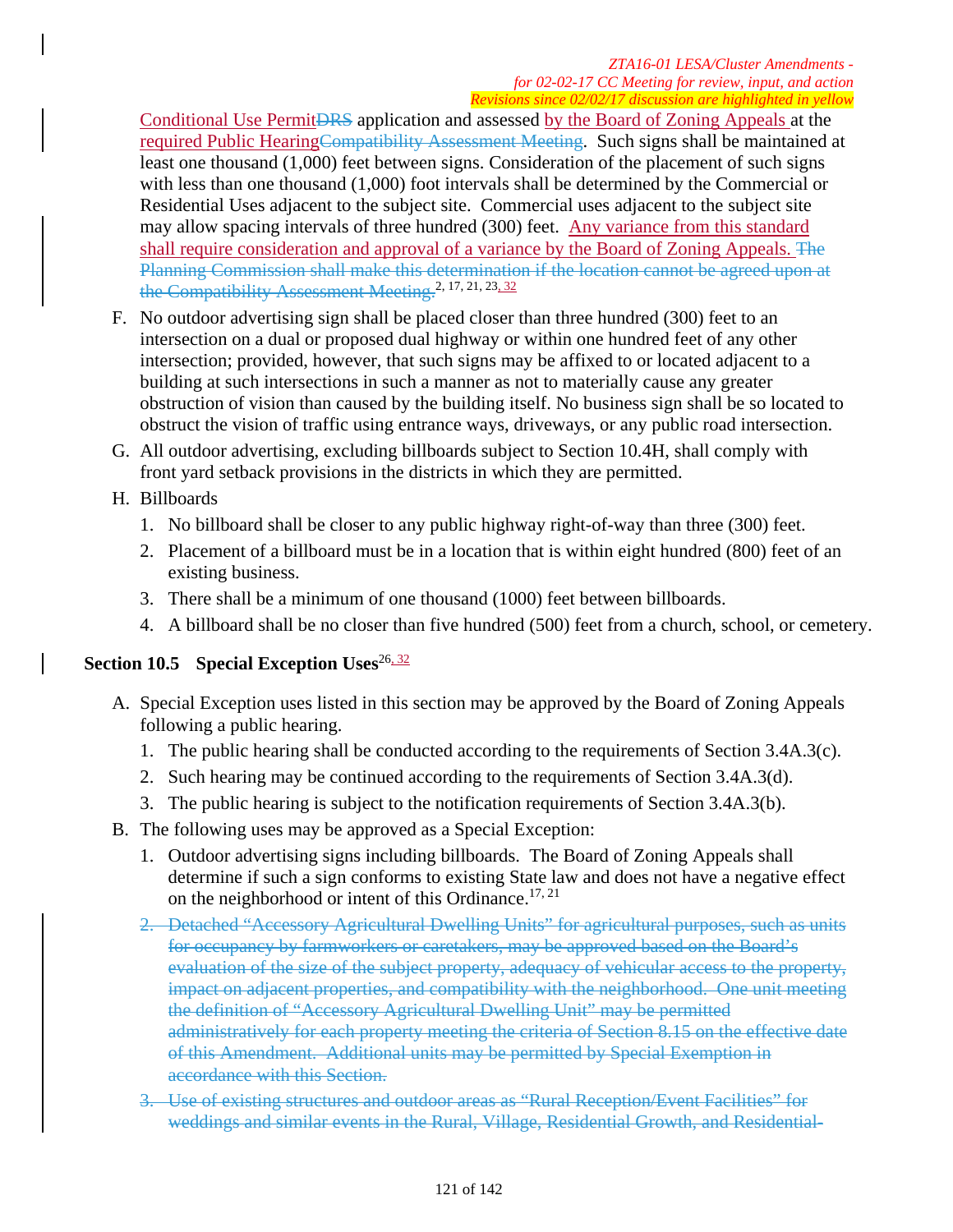Light Industrial-Commercial Districts. Such a land use may be approved based on the Board's evaluation of the proposed frequency and size of the proposed events, adequacy of parking area, size of the subject property, adequacy of vehicular access to the property, impact on adjacent properties, and compatibility with the neighborhood. For events exceeding 300 persons, applicants shall provide a traffic control plan.

#### **Section 10.6 Zoning Certificate2**

All Zoning Certificate applications for signs may be approved by the Zoning Administrator if in conformance with the regulations.<sup>17, 21, 23</sup>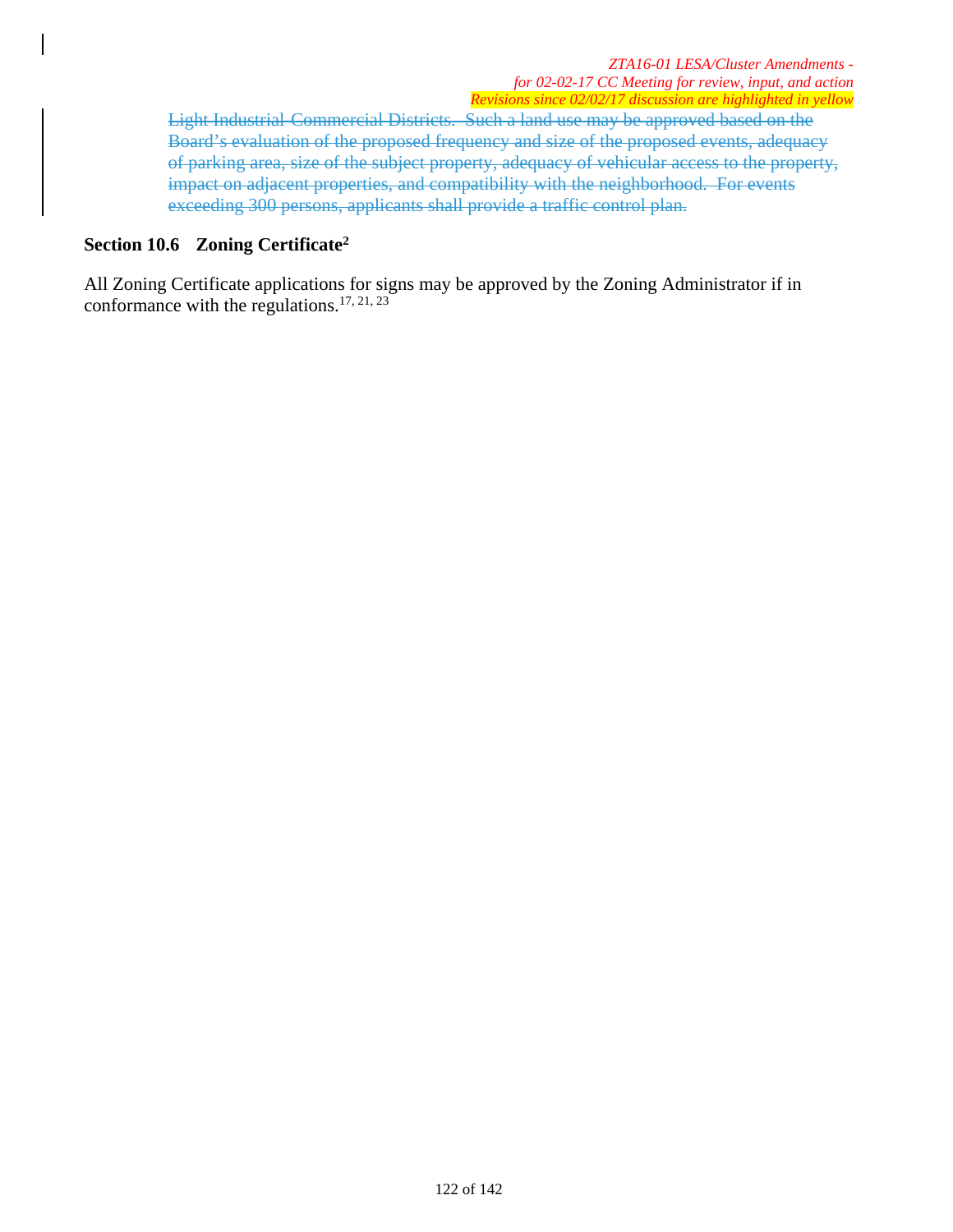# **ARTICLE 11: OFF-STREET PARKING STANDARDS**<sup>23</sup>

#### **Section 11.1 Non-Residential Parking Standards**

A. To decrease congestion, permanent off-street automobile parking space and truck loading space shall be provided for all new structures and uses, and for existing structures or uses that are increased in size by 20 percent or more after adoption of these regulations.23

Spaces shall be required per use and are as follows:<sup>5</sup>

| <b>Ambulance Facility</b>                                                                                                 | 2 spaces per ambulance                                                                         |
|---------------------------------------------------------------------------------------------------------------------------|------------------------------------------------------------------------------------------------|
| <b>Auto Sales and Service</b>                                                                                             | 1 space per 300 square feet of gross floor space                                               |
| <b>Auto Service Station</b>                                                                                               | 2 spaces per service bay; plus,<br>1 space per employee                                        |
| Bank, Financial Institution <sup>23</sup>                                                                                 | 1 space per 200 square feet of floor space; plus,<br>5 queuing spaces for each drive-up teller |
| <b>Bowling Lanes</b>                                                                                                      | 5 spaces per bowling lane                                                                      |
| Church                                                                                                                    | 1 space for each 5 persons for which seating is<br>provided in the sanctuary                   |
| <b>Commercial Retail Sales</b><br>Less than 2,000 square foot floor space                                                 | 1 space per 150 square feet retail floor space                                                 |
| <b>Commercial Retail</b><br>Low customer turn over,<br>large indoor display, e.g. carpet,<br>furniture or appliance sales | 1 space per 500 square feet retail floor space                                                 |
| Community Center, Cultural Facility <sup>23</sup>                                                                         | 1 space per 400 square feet floor space                                                        |
| Private Club, Lodge                                                                                                       | 1 space for each 2 persons for which seating<br>or lodging is provided                         |
| Educational (Schools)                                                                                                     | 1 space per employee;<br>ample student and visitor parking                                     |
| <b>Fire Station</b>                                                                                                       | 10 spaces minimum                                                                              |
| Hospital <sup>23</sup>                                                                                                    | 1.5 spaces for each bed; plus,<br>1 space for every employee                                   |
| Hotel, Resort                                                                                                             | 1 space per guest room; plus,<br>1 space per 5 employees                                       |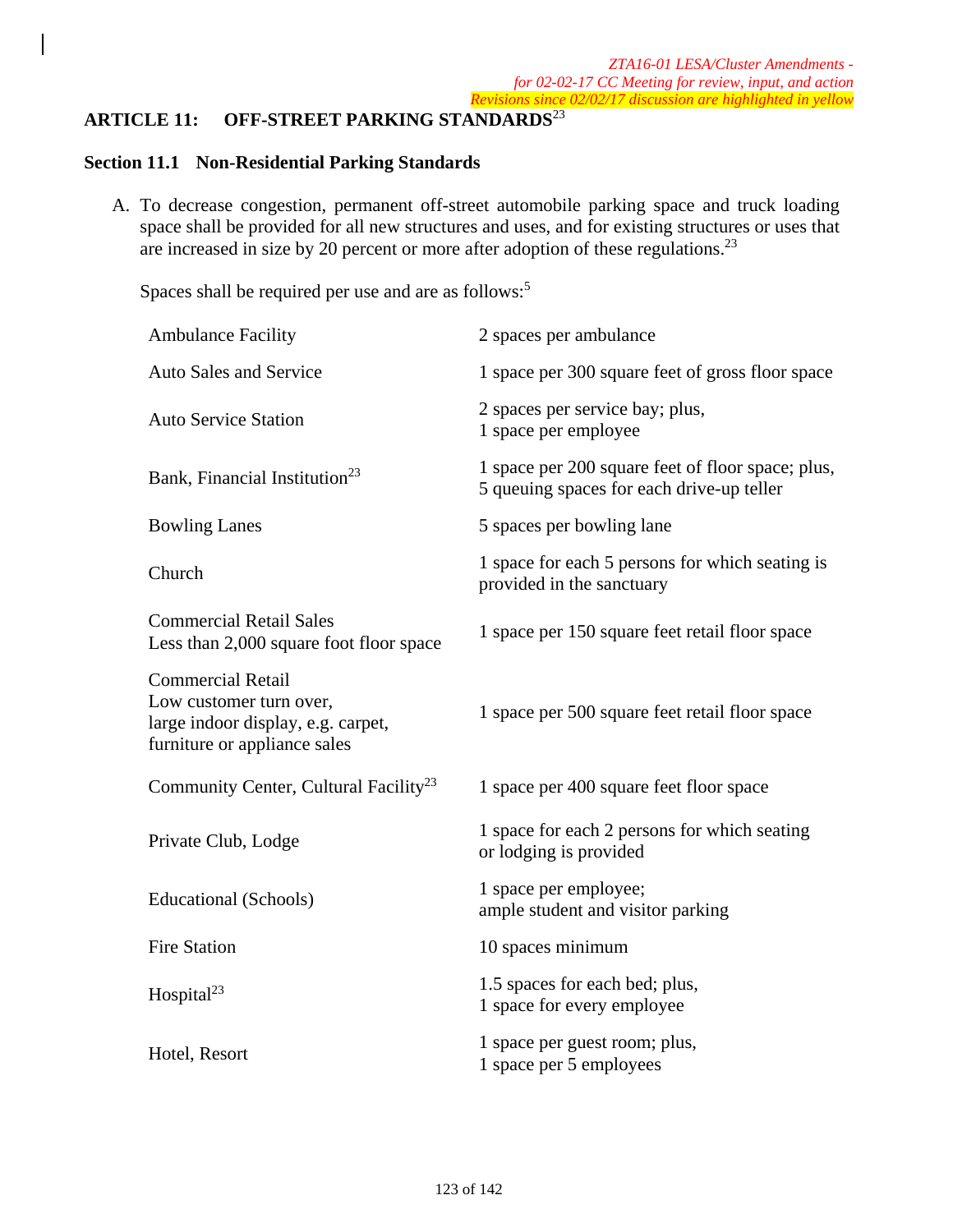| <b>Manufacturing Plant</b>                                                                           | 1 space per employee on maximum working shift                                                                                                                                     |
|------------------------------------------------------------------------------------------------------|-----------------------------------------------------------------------------------------------------------------------------------------------------------------------------------|
| Medical or Dental Offices/Clinic                                                                     | 5 spaces per 1000 square feet of gross floor space                                                                                                                                |
| Mortuary or Funeral Parlor <sup>23</sup>                                                             | 1 space per 150 square feet of floor area devoted<br>to viewing and 1 space per vehicle used in activity;<br>plus, 1 space per each two employees; with a<br>minimum of 20 spaces |
| Motel, Tourist Home                                                                                  | 1 space per guest room or suite                                                                                                                                                   |
| <b>Nursing Home</b>                                                                                  | 1 space per 400 square feet floor space                                                                                                                                           |
| <b>Office Building</b>                                                                               | 1 space per 300 square feet floor space                                                                                                                                           |
| Professional Building<br>Other than Medical                                                          | 2 spaces per 300 square feet floor space                                                                                                                                          |
| Recreational Establishment <sup>23</sup><br>Other than theaters, swimming pools<br>and bowling lanes | 1 space per 80 square feet of floor space and/or<br>as determined by extent of outdoor use                                                                                        |
| Restaurant, Tavern,<br>Lounge, Nightclub                                                             | 1 space per 50 square feet customer floor space                                                                                                                                   |
| Shopping Center <sup>23</sup><br>Retail greater than<br>2,000 square feet of floor space             | 5.5 spaces per 1,000 square feet floor space                                                                                                                                      |
| <b>Swimming Pool</b>                                                                                 | 1 space for every 7 persons permitted at any<br>one time                                                                                                                          |
| Theater, Auditorium, Stadium                                                                         | 1 space per every 2 seats                                                                                                                                                         |
| <b>Transportation Terminal</b>                                                                       | 1 space per main shift employee                                                                                                                                                   |
| Warehouse or<br><b>Wholesale Establishment</b>                                                       | 1 space per main shift employee; plus,<br>2 spaces per wholesale establishment                                                                                                    |

- B. Parking requirements for uses not listed in 11.1A may be either approved or established by the Office of Planning and Zoning on a case-by-case basis. Justification for said requirements must be documented.<sup>8, 17, 21, 23</sup>
- C. Upon request, on a case by case basis, the Zoning Administrator may administratively waive permanent off-street automobile parking and loading requirements for seasonal or temporary uses, agricultural uses, events, or other types of uses that do not require parking on a regular basis, and require less than 30 spaces. The applicant must provide an exhibit that demonstrates that the parking will occur on usable ground, shows the location of the parking, and identifies how handicapped accessibility (if applicable) will be addressed.<sup>26</sup>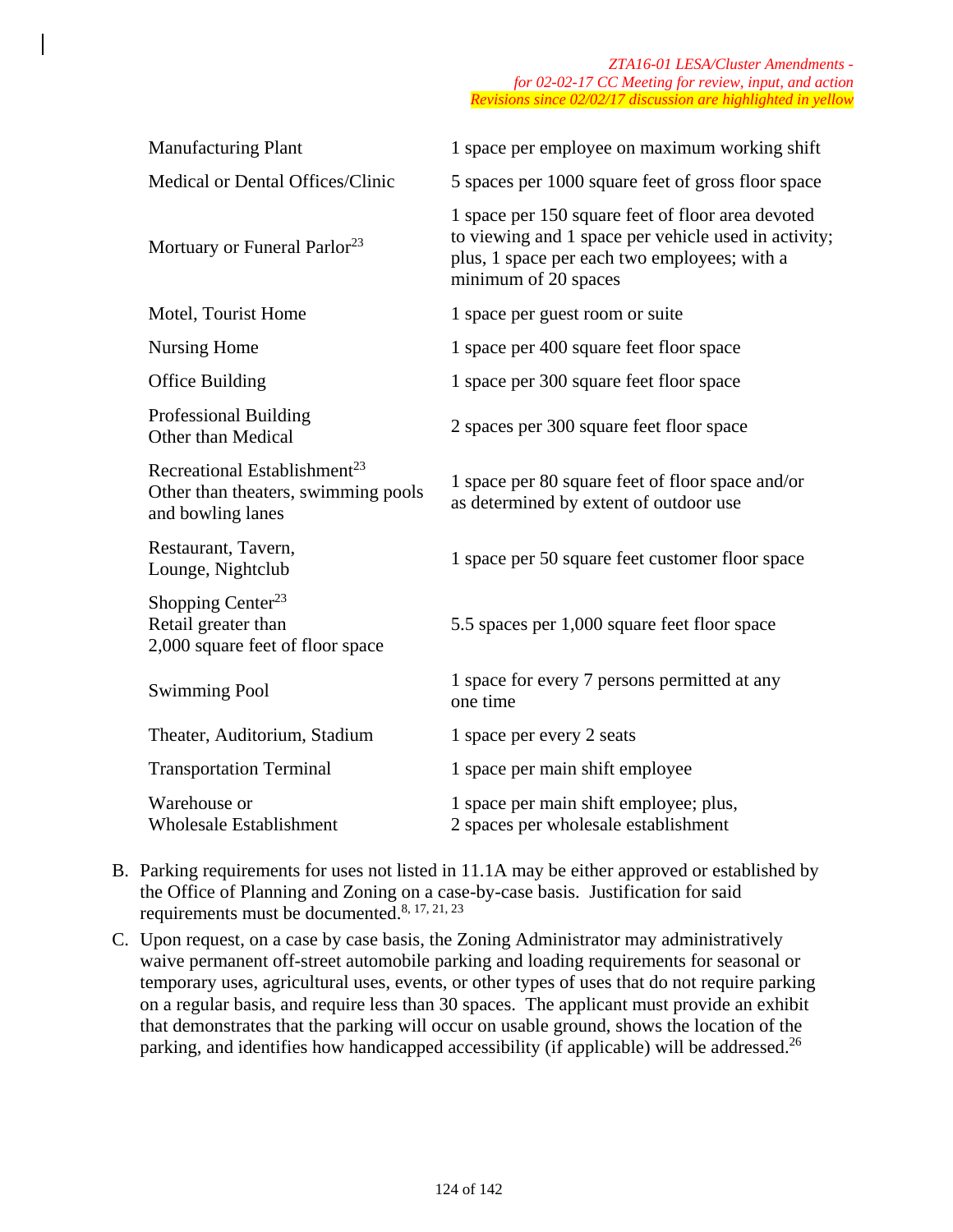# **Section 11.2 Residential Parking Standards2**

To decrease congestion, permanent off-street automobile parking space and truck loading space shall be provided for all new structures and uses, and for existing structures or uses that are increased in size by 20 percent or more after adoption of these regulations.<sup>23</sup>

Spaces shall be required per residential uses as follows:

| <b>Type of Residences</b>                               | <b>Parking Requirements</b>                                                                               |
|---------------------------------------------------------|-----------------------------------------------------------------------------------------------------------|
| <b>Single Family Detached</b>                           | Driveway Only                                                                                             |
| <b>Single Family Attached</b><br>(Duplex or Two-Family) | Driveway Only <sup>23</sup>                                                                               |
| <b>Single Family Attached</b><br>(Townhouse)            | See the Jefferson County Subdivision and<br>Land Development Regulations, Appendix B, Division $5.0^{23}$ |
| Multi-Family                                            | See the Jefferson County Subdivision and<br>Land Development Regulations, Appendix B, Division $6.0^{23}$ |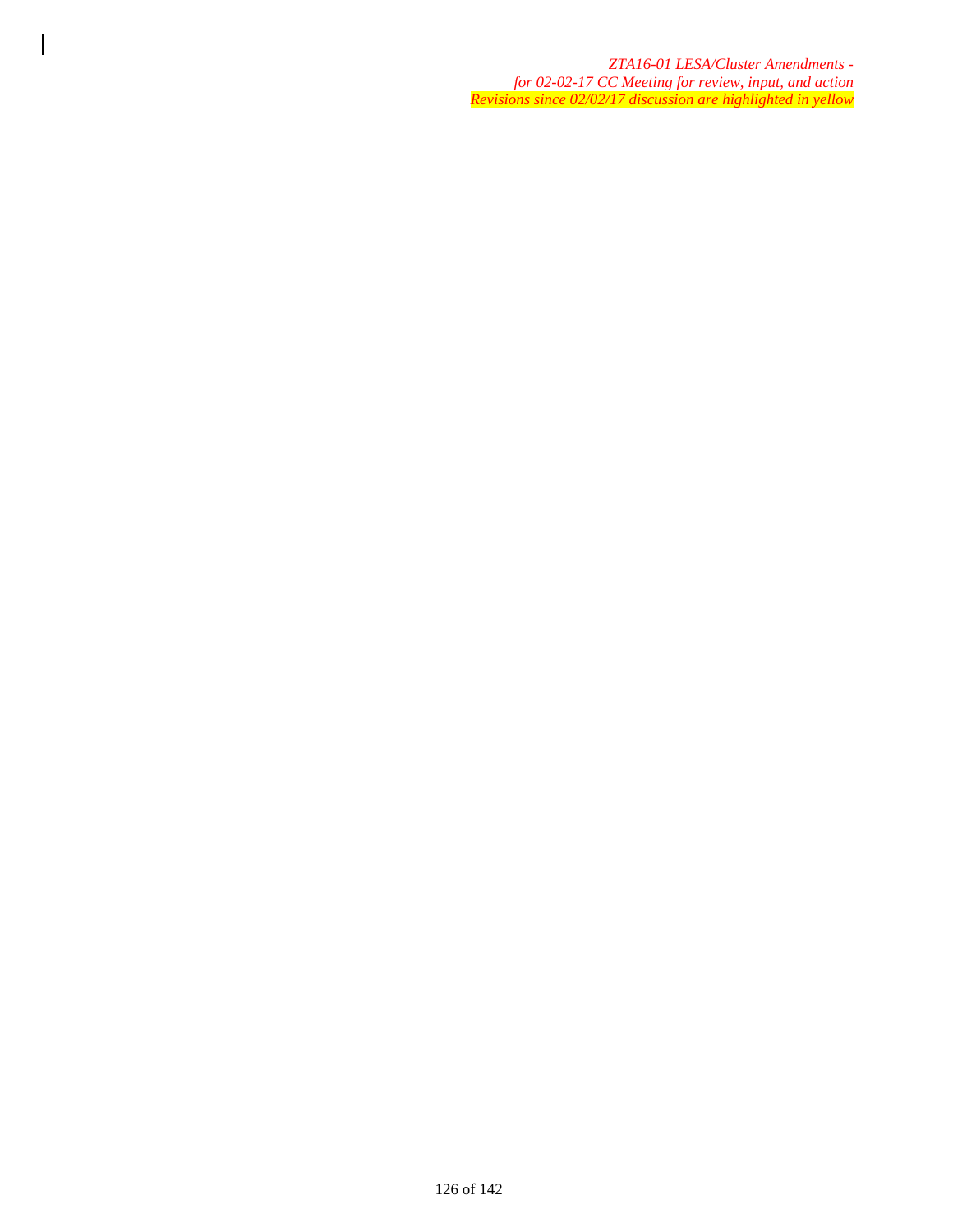# **ARTICLE 12: MAP AND TEXT AMENDMENTS**

#### **Section 12.1 Purpose**

- A. These regulations, restrictions, provisions, and the boundaries of districts provided herein may from time to time be amended, modified, or repealed by the County Commission. Any person, individual, board, commission or bureau of the County may petition the County Commission for such change.
- B. The County Commission shall refer any amendment or alteration of this Ordinance to the Planning Commission for analysis, study, report, and recommendations regarding compatibility with the Comprehensive Plan as well as consideration as to whether a Conditional Use Permit (CUP) or other process may be a more appropriate process.<sup>17, 21, 23, 25</sup>

## **Section 12.2 Procedure for Amendment by County Commission**1,25

- A. After the enactment of the Zoning Ordinance, the governing body of the County may amend the Zoning Ordinance without holding an election.<sup>17, 21</sup>
- B. Before amending the Zoning Ordinance text or map, the governing body, with the advice of the Planning Commission, must find that the amendment is consistent with the adopted Comprehensive Plan, or if it is inconsistent, must make findings in accordance with the requirements of §8A-7-8 et seq of the West Virginia State Code, as amended.<sup>17, 21, 25</sup>
- C. All amendments to the Zoning Ordinance Map require a Public Hearing to be held by the Planning Commission for the purpose of making a recommendation to the County Commission. Subsequently, all recommended map amendments require a Public Hearing before the County Commission prior to a final determination.
	- 1. Public Notice of the Public Hearing for a Zoning Map amendment before the Planning Commission requires the following:
		- a. A legal advertisement describing the location and identification of the subject parcel for which the zoning is proposed to be changes, including the current tax district, map and parcel number, and the date, time and place of hearing regarding the amendment at least 15 days prior to the date set for such hearing in a newspaper with local circulation;
		- b. Any property affected by the proposed zoning map amendment shall be posted not less than 20 and not more than 28 days prior to the Public Hearing. The posting shall state the time, date, and location of such hearing, as well as, what new zone is being requested on the property; and  $2^6$
		- c. All property owners adjoining the property proposed to be rezoned shall be noticed by first class mail not less than 20 and not more than 28 days prior to the Public Hearing. The adjoiner letters shall be mailed by Staff and shall state the time, date, and location of such hearing, as well as, what new zone is being requested on this particular property. The letter shall also describe the location and identification of the subject parcel proposed to be rezoned, including the current tax district, map and parcel number.<sup>26</sup>
	- 2. Public Notice of the Public Hearing before the County Commission requires compliance with the appropriate State Code for amending Ordinances.
- D. All amendments to the Zoning Ordinance Text require a Public Hearing to be held by the Planning Commission for the purpose of making a recommendation to the County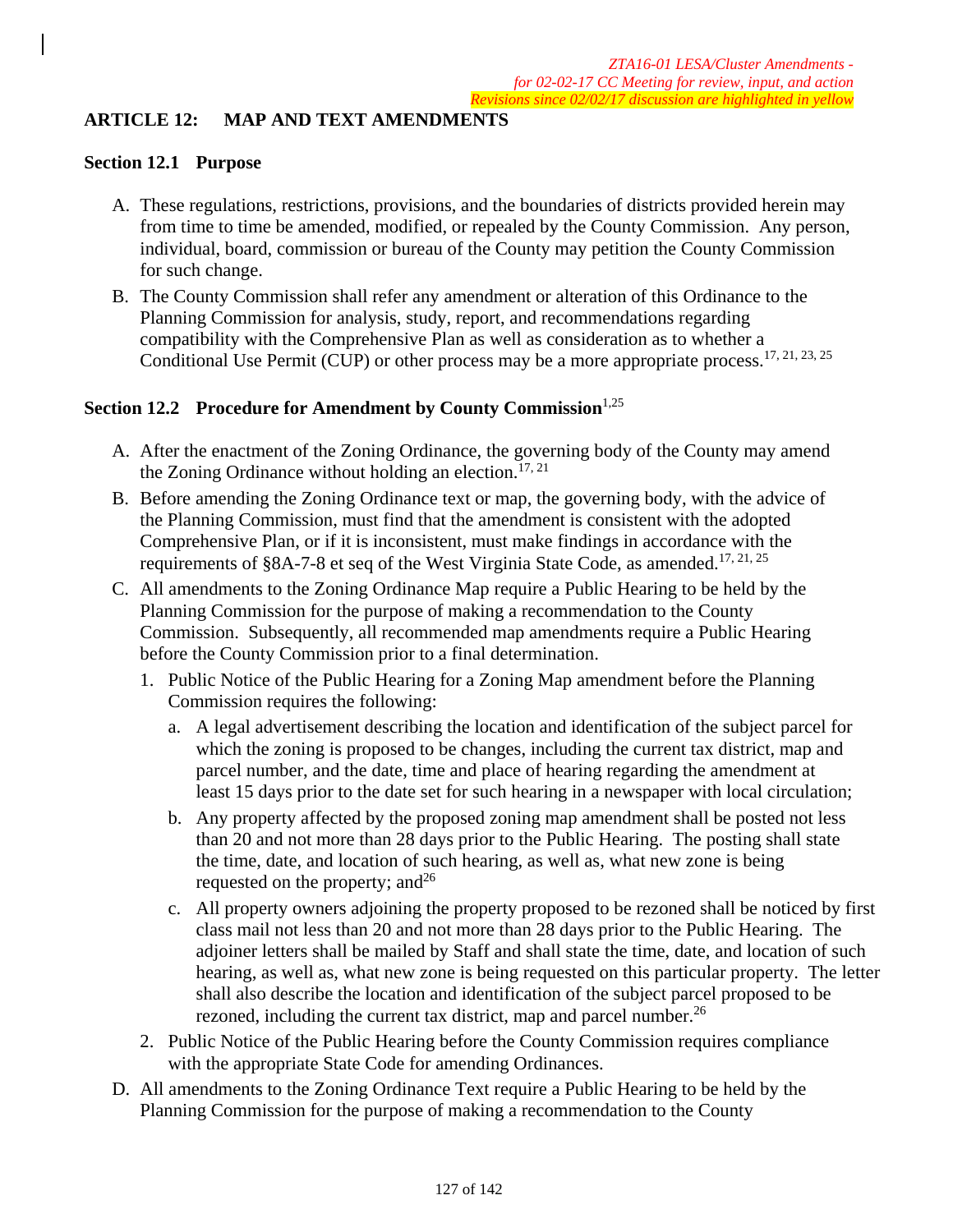Commission. Subsequently, all recommended text amendments require a Public Hearing before the County Commission prior to a final determination.

- 1. Public Notice of the Public Hearing for a Zoning Text Amendment before the Planning Commission requires the following:
	- a. A legal advertisement describing the Sections of the Ordinance proposed to be revised, with a summary of the revision(s), and the date, time and place of hearing regarding the amendment at least 15 days prior to the date set for such hearing in a newspaper with local circulation.
- 2. Public Notice of the Public Hearing before the County Commission requires compliance with the appropriate State Code for amending Ordinances.

# **Section 12.3 Procedure for Map Amendment by Petition**<sup>25</sup>

A. Map Amendments by Landowners<sup>30</sup>

The procedure for processing a map amendment petition initiated by the owners of fifty percent or more of the real property to which the petition relates shall be as dictated in §8A-7-9 et seq of the West Virginia State Code, as amended.

The procedure for processing a map amendment petition to change the zoning map designation of a property to the Planned Neighborhood Development district shall also include the applicable requirements of Article  $5.^{27}$ 

Petitions for a map amendment initiated by landowners shall be submitted to the Planning Commission or the County Commission and shall contain the following information:

- 1. Substantiation for the request
- 2. Tax District, Map and Parcel number
- 3. Deed Book reference
- 4. Plat or sketch pursuant to Section 7.4B
- 5. Tract size
- 6. Discussion on:
	- a. Comprehensive Plan compatibility of the proposed change.
	- b. Any change of transportation characteristics and neighborhood from when the original ordinance was adopted.<sup>17, 21, 27</sup>
- 7. A petition for a map amendment to change the zoning designation for a property to the Planned Neighborhood Development (PND) district shall include a Preliminary PND Plan for the subject property. The submittal review process for a Preliminary PND Plan is described in Article 5 of this Ordinance.<sup>27</sup>

In accordance with §8A-7-9 et seq of the West Virginia State Code, the Planning Commission or the County Commission is required to set a public hearing on the proposed Zoning Map amendment within 60 days of the date upon which a complete petition is presented to the Planning Commission or to the County Commission at a Planning Commission or County Commission meeting, as relevant. If a public hearing is held by the Planning Commission, it shall be at the discretion of the County Commission whether an additional public hearing is required to be held by the County Commission.

If the petition is to be presented to the Planning Commission, a complete petition and related fees shall be submitted to the Office of Planning and Zoning for placement on a Planning Commission agenda at least two (2) weeks prior to the meeting date at which the petition will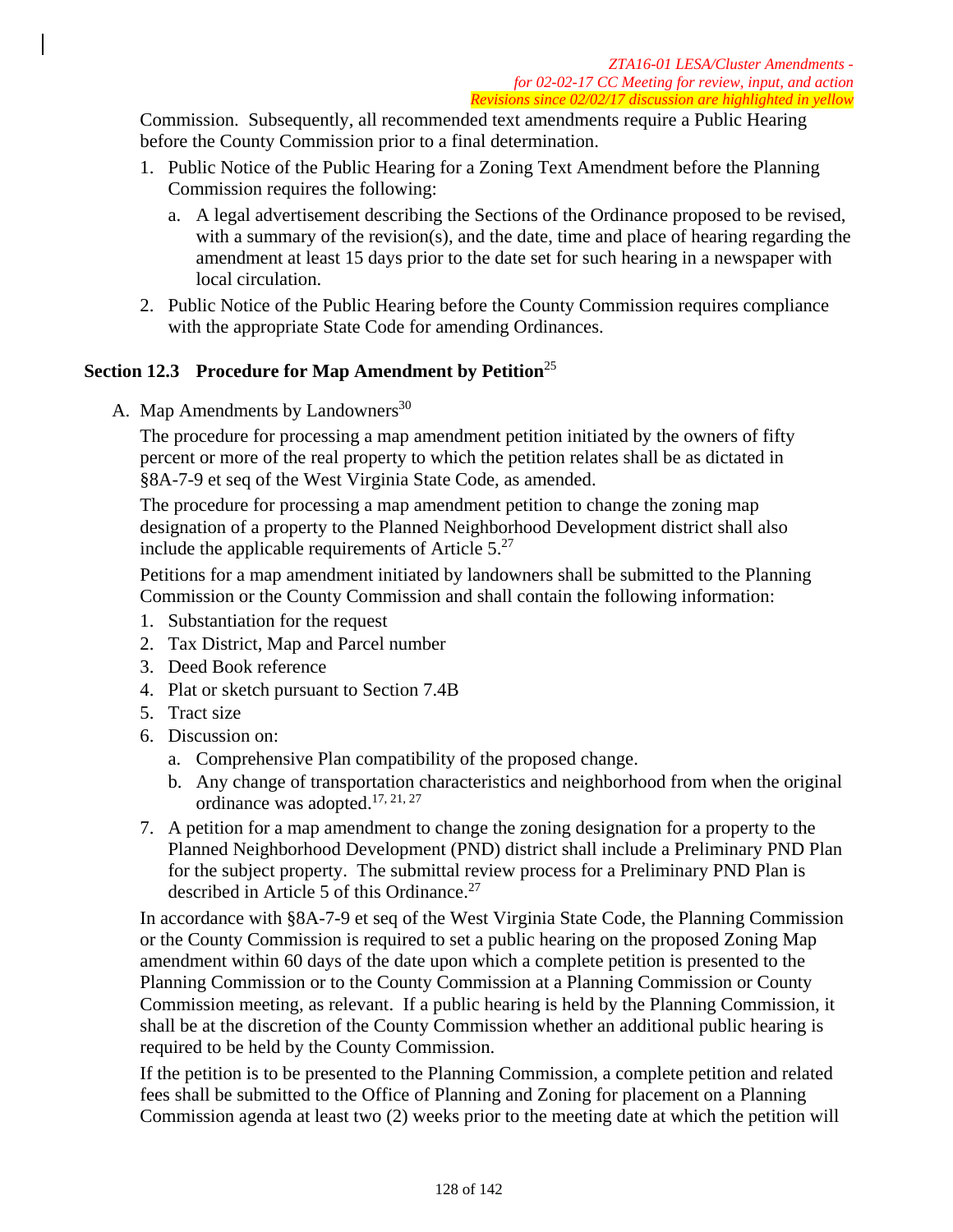be presented for the purpose of setting a public hearing date within 60 days of the date the petition is presented. Upon request, Staff can present the petition to the Planning Commission on behalf of the applicant for the purpose of setting the public hearing date.

If the petition is to be presented to the County Commission, a complete petition and complete agenda request form shall be submitted to the office of the County Commission for placement on the County Commission agenda no later than noon on the Thursday prior to the requested meeting date. One copy of the petition, along with relevant fees, shall be submitted to the Office of Planning and Zoning prior to appearing before the County Commission to present the petition. Before amending the Zoning Ordinance map, the County Commission, with the advice of the Planning Commission, must find that the amendment is consistent with the adopted Comprehensive Plan, or if it is inconsistent, must make findings in accordance with the requirements of §8A-7-9 et seq of the West Virginia State Code, as amended. To this end, the County Commission shall refer the petition to the Planning Commission for their review and recommendation as to whether the amendment is consistent with the adopted Comprehensive Plan. Such recommendation will be required to be sent to the County Commission prior to the County Commission's public hearing which shall be held within 60 days of the date the petition is presented.

Notice of the Planning Commission's or County Commission's Public Hearing shall be in accordance with Section 12.2 of this Ordinance. If heard by the Planning Commission, at the conclusion of the Planning Commission's Public Hearing, or at the next regular Planning Commission meeting, the Planning Commission shall make a recommendation to the County Commission regarding whether the amendment is consistent with the adopted Comprehensive Plan, or if it is inconsistent, must make findings in accordance with the requirements of §8A-7-9 et seq of the West Virginia State Code, as amended. This recommendation shall be forwarded to the County Commission within four weeks of the final Planning Commission action. The County Commission shall take action to schedule their own public hearing, if desired, or take action to approve or disapprove the requested Zoning Map amendment within the next two regularly scheduled County Commission meetings. If heard by the County Commission, at the conclusion of the County Commission's Public Hearing, or at the next regular County Commission meeting, the County Commission shall, with the advice of the Planning Commission, determine if the amendment is consistent with the adopted Comprehensive Plan, or if it is inconsistent, must make findings in accordance with the requirements of §8A-7-9 et seq of the West Virginia State Code, as amended. Upon making these findings, the County Commission shall approve or disapprove the petition.

B. Map Amendments by the Planning Commission

The procedure for processing a formal map amendment petition initiated by the Planning Commission shall be as dictated in §8A-7-9 et seq of the West Virginia State Code, as amended. Petitions for a map amendment initiated by the Planning Commission shall be presented to the County Commission and submitted to the County Clerk for filing on the same date. On such petitions a map amendment shall be clearly labeled as "§8A-7-9 Petition" in the heading and contain the following information:

- 1. Substantiation for the request
- 2. Tax District, Map and Parcel number
- 3. Deed Book reference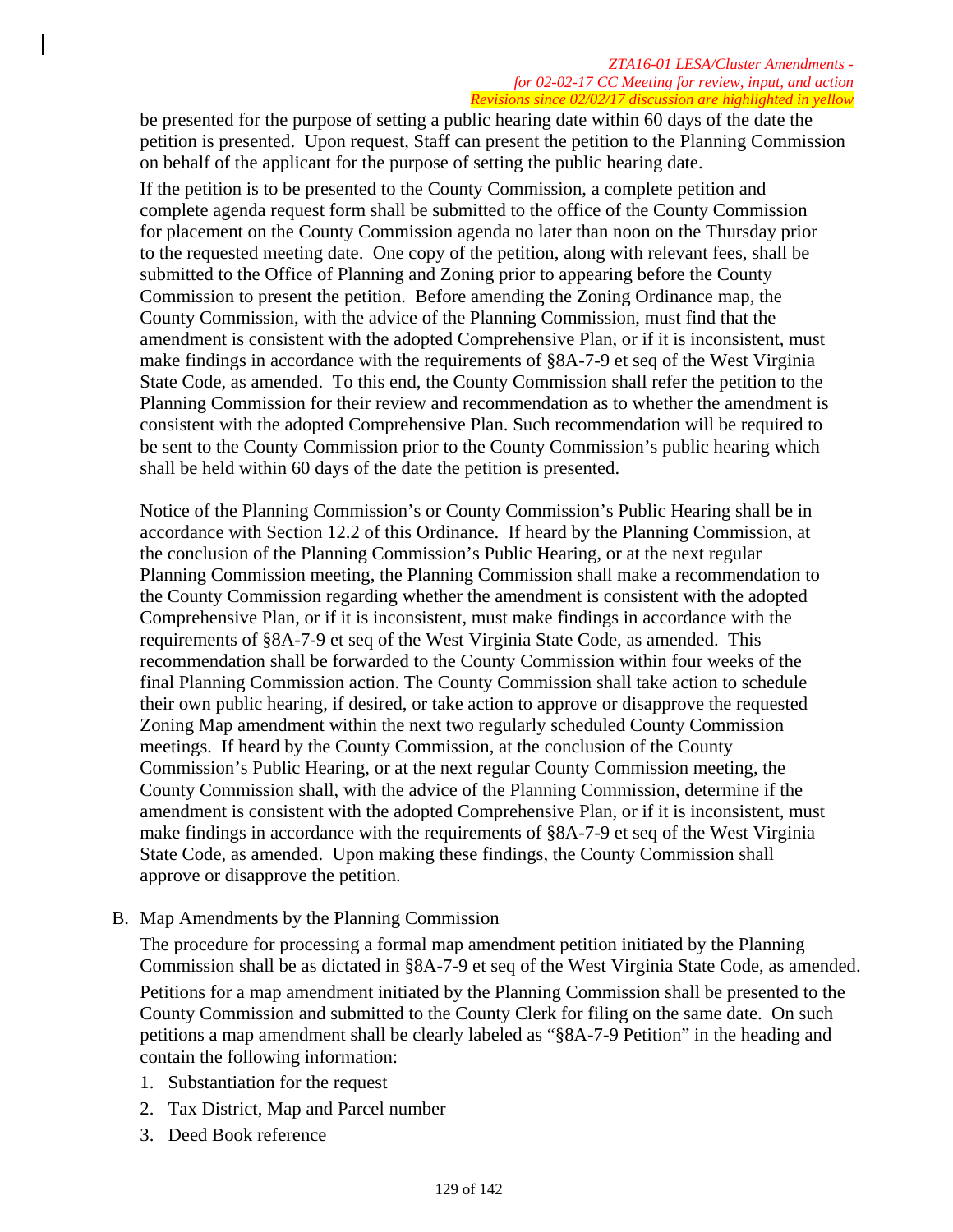- 4. Plat or sketch pursuant to Section 7.4B
- 5. Tract size
- 6. Discussion on:
	- a. Comprehensive Plan compatibility of the proposed change.
	- b. Any change of transportation characteristics and neighborhood from when the original ordinance was adopted.17, 21

The County Commission is required to set a public hearing on the proposed Zoning Map amendment within 60 days of the date of the meeting at which the petition is presented to the County Commission. The petition and related agenda request form must be submitted to the County Commission office for placement on a County Commission agenda at least one (1) week prior to the meeting date or in accordance with the agenda request procedure of the County Commission.

The Planning Commission may opt to proceed on a proposed map amendment by informal written request for action to the County Commission by submitting the same information required above styled as a "Request for Action" rather than as a "Petition."

#### **Section 12.4 Procedure for Initiating a Zoning Ordinance Text Amendment**<sup>25</sup>

A. Text Amendments by Those Other Than County or Planning Commission

As WV Code §8A allows only the Planning Commission to file a formal petition for a Zoning Ordinance text amendment, the procedure for processing a Zoning Ordinance text amendment initiated by any person, board, commission or bureau of Jefferson County shall be by a written request to the County Commission at a regular meeting. The request and related agenda request form must be submitted to the County Commission office for placement on a County Commission agenda at least one (1) week prior to the meeting date or in accordance with the agenda request procedure of the County Commission.

Any request for a text amendment shall include the proposed text in context with the adopted Zoning Ordinance text and shall include a statement as to why such proposal is consistent with the adopted Comprehensive Plan.

The County Commission may refer the proposed amendment to the Historical Landmarks Commission or other appropriate body for comment and shall refer the proposed amendment to the Planning Commission in accordance with §8A-7-8(b) et seq of the West Virginia State Code, as amended, to provide advice on the consistency with the Comprehensive Plan. If the County Commission decides to consider the request, a Public Hearing would be required in order to amend the Zoning Ordinance. The Planning Commission may hold a hearing regarding the request as well in order to make an informed recommendation to the County Commission.

B. Text Amendments by Those Other Than County or Planning Commission (Alternate Process)

Any person or any board, commission or bureau of Jefferson County may submit a proposed Zoning Ordinance text amendment to the Planning Commission for consideration within its work plan at a regular Planning Commission meeting. Such a request must be submitted in writing to the Office of Planning and Zoning for placement on a Planning Commission agenda at least two (2) weeks prior to the meeting date at which the request will be presented. Any request for a text amendment shall include the proposed text in context with the adopted Zoning Ordinance text and shall include a statement as to why such proposal is consistent with the adopted Comprehensive Plan.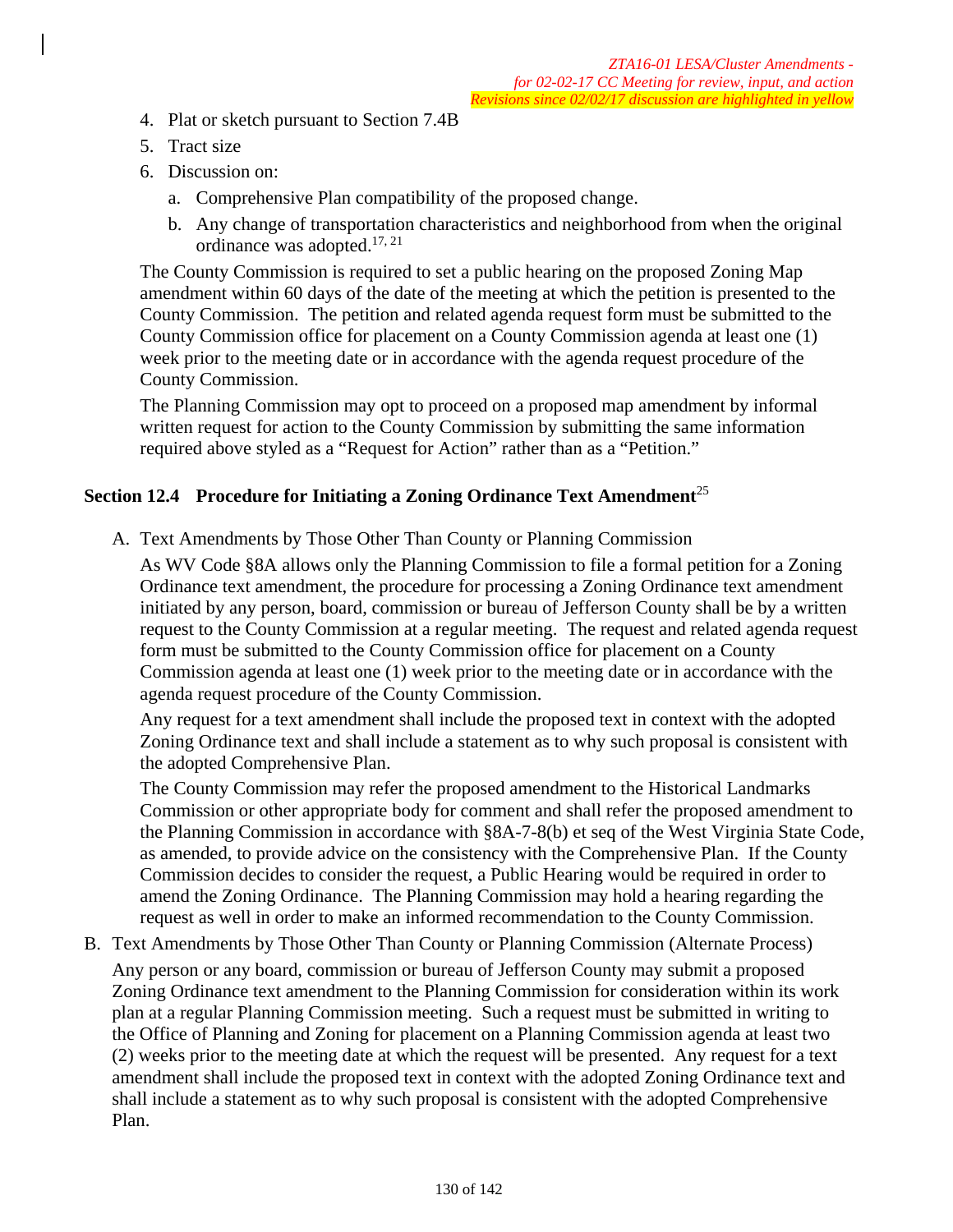The Planning Commission, with the advice of staff, can determine if and when to under-take such a request in light of other work plan tasks and development review activities are currently under consideration. If the Planning Commission decides to consider the request, a Public Hearing would be required and the Planning Commission would need to determine if the request is consistent with the Comprehensive Plan in accordance with §8A-7-8(b) et seq of the West Virginia State Code, as amended. The Planning Commission would then make a recommendation regarding the potential text amendment to the County Commission who would also be required to hold a Public Hearing.

C. Text Amendments by the Planning Commission

If the Planning Commission determines that a text amendment to the Zoning Ordinance is required in accordance with its work plan, for the purpose of improving or clarifying the ordinance, or for consistency with adopted policies, the Planning Commission will develop a draft of the proposed amendment, receive public input, conduct a Public Hearing in accordance with Section 12.2D, and make a recommendation for action to the County Commission through a regular agenda request process. Any such amendment proposal will include the background and reasoning of the proposed amendment as well as a discussion of consistency with the adopted Comprehensive Plan.

With its recommendation, the Planning Commission will request that the County Commission schedule a workshop, if necessary, and a Public Hearing at dates to be determined by the County Commission to receive comment and take action on the proposed amendment.

D. Text Amendments by the Planning Commission by Petition

The Planning Commission may alternatively submit a text amendment by petition to the County Commission. The procedure for processing a formal text amendment petition initiated by the Planning Commission shall be as dictated in §8A-7-9 et seq of the West Virginia State Code, as amended.

Petitions for a text amendment initiated by the Planning Commission shall be presented to the County Commission and submitted to the County Clerk for filing on the same date. Such petitions for a text amendment shall be clearly labeled as "§8A-7-9 Petition" in the heading and contain the following information:

- 1. Substantiation for the request;
- 2. Notation that said text amendment applies county-wide;
- 3. Discussion on why such proposal is consistent with the adopted Comprehensive Plan.

The County Commission is required to set a public hearing on the proposed Zoning Text amendment within 60 days of the date upon which the petition is presented to the County Commission at a County Commission meeting. The petition and related agenda request form must be submitted to the County Commission office for placement on a County Commission agenda at least one (1) week prior to the meeting date or in accordance with the agenda request procedure of the County Commission.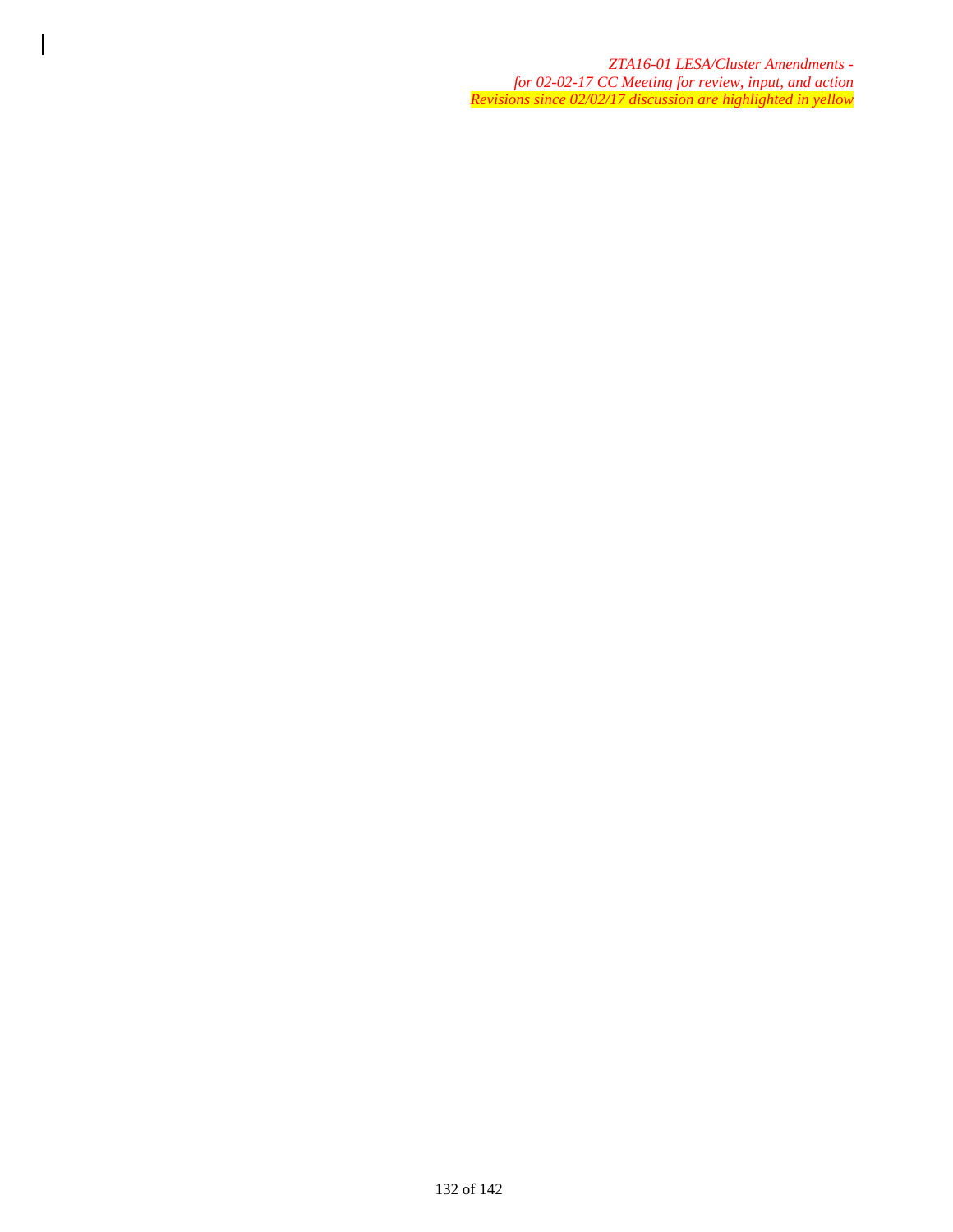#### **APPENDIX A: RESIDENTIAL SITE DEVELOPMENT STANDARDS TABLE27,32**

|                                                     |                                                                     |                                                                                                                  | <b>Min Lot</b>             | Area per                                                                           | Min | <b>Max</b>                                          |                   |              | <b>Setbacks</b>              |              | Parking/                                 | <b>Screened</b>             |
|-----------------------------------------------------|---------------------------------------------------------------------|------------------------------------------------------------------------------------------------------------------|----------------------------|------------------------------------------------------------------------------------|-----|-----------------------------------------------------|-------------------|--------------|------------------------------|--------------|------------------------------------------|-----------------------------|
| <b>Zoning District</b>                              | Land use                                                            | <b>Land Use Subtype</b>                                                                                          | Area<br>(MLA)<br>sq. ft.** | <b>Dwelling</b><br>Unit (ADU) Width Height*<br>sq. ft.                             |     | Lot Building                                        | <b>Front Side</b> |              | <b>Street</b><br><b>Side</b> | Rear         | <b>Drive</b><br>Aisle<br><b>Setbacks</b> | <b>Buffers</b><br>Sec. 4.11 |
|                                                     | Single Family                                                       | Public/Central water and sewer                                                                                   | 6,000                      | 10,000                                                                             | N/A | 40                                                  | 25                | 12           | 15                           | 20           |                                          |                             |
|                                                     | Detached Dwelling                                                   | Public/Central water or sewer                                                                                    | 20,000                     | N/A                                                                                | N/A | $\overline{\mathbf{u}}$                             | $\mathbf{u}$      |              | $\mathbf{u}$                 |              |                                          |                             |
|                                                     |                                                                     | No Public/Central water or sewer                                                                                 | 40,000                     | N/A                                                                                | N/A | $\mathbf{H}$                                        | $\mathbf{u}$      | $\mathbf{H}$ | $\mathbf{u}$                 | $\mathbf{u}$ |                                          |                             |
| Small Lot Single-Family<br><b>Detached Dwelling</b> |                                                                     | Public/Central water and sewer                                                                                   | 3,200                      | 7,500                                                                              | 35  | 40                                                  | $20***$           | -5           | 10                           | 20           | N/A                                      | N/A                         |
|                                                     | Duplex Dwelling Unit                                                | Public/Central water and sewer                                                                                   | 3,200                      | 7,500                                                                              | N/A | 40                                                  | $\overline{25}$   | $15**$       | 15                           | 20           |                                          |                             |
| <b>Residential Growth</b>                           |                                                                     | Public/Central water or sewer                                                                                    | N/A                        | 10,000                                                                             | N/A | $\overline{\mathbf{u}}$                             |                   | $^{\prime}$  | $\mathbf{u}$                 |              |                                          |                             |
|                                                     | <b>Townhouse Dwelling</b>                                           | Public/Central water and sewer                                                                                   | 1,400                      | 3,500                                                                              | N/A | 40                                                  | 25                | $12**$       | 15                           | 20           | 12 side                                  | 12 side                     |
|                                                     | Multi-Family Dwelling<br>(See also Section 4.12)                    | Public/Central water and sewer                                                                                   | 20,000                     | 2,000                                                                              | N/A | 40                                                  | 25                | $12**$       | 15                           | 30           | 15 front<br>15 rear                      | 15 front<br>15 rear         |
|                                                     | Single-Family Dwelling with                                         | Over 40,000 sq. ft.                                                                                              | N/A                        | N/A                                                                                | N/A | 40                                                  | 25                | 12           | $\ddagger$                   | 12           |                                          |                             |
|                                                     | setbacks not previously stipulated                                  | 30,000 sq. ft. to 40,000 sq. ft.                                                                                 | N/A                        | N/A                                                                                | N/A | 40                                                  | 20                | 10           | $\ddagger$                   | 12           | N/A                                      | N/A                         |
|                                                     | by Planning Commission                                              | Under 30,000 sq. ft.                                                                                             | N/A                        | N/A                                                                                | N/A | 40                                                  | 20                | 8            | $\ddagger$                   | 12           |                                          |                             |
|                                                     | Dwellings                                                           |                                                                                                                  | 40,000                     | N/A                                                                                | 100 | 4535                                                | 40                | 15           | $\ddagger$                   | 50           |                                          |                             |
| Rural<br>(See also Sec. 5.7)                        | Single-Family Dwelling with                                         | Over 2 acres                                                                                                     | N/A                        | N/A                                                                                | N/A | 4535                                                | 40                | 15           | $\ddagger$                   | 50           |                                          | N/A                         |
|                                                     |                                                                     | 40,000 sq. ft. to 2 acres                                                                                        | N/A                        | N/A                                                                                | N/A | 4535                                                | 25                | 12           | $\ddagger$                   | 12           |                                          |                             |
|                                                     | setbacks not previously stipulated<br>by Planning Commission        | 30,000 sq. ft. to 39,999 sq. ft.                                                                                 | N/A                        | N/A                                                                                | N/A | 4535                                                | 20                | 10           | $\ddagger$                   | 12           | N/A                                      |                             |
|                                                     |                                                                     | $\ddagger$<br>20<br>Under 30,000 sq. ft.<br>N/A<br>N/A<br>4535<br>8<br>N/A<br>12                                 |                            |                                                                                    |     |                                                     |                   |              |                              |              |                                          |                             |
|                                                     | <b>Cluster Subdivision</b>                                          |                                                                                                                  |                            | See Residential Growth                                                             |     |                                                     |                   |              |                              |              |                                          |                             |
|                                                     | Residential use that complies with<br>the Development Review System |                                                                                                                  |                            |                                                                                    |     | See Residential Growth                              |                   |              |                              |              |                                          |                             |
| Village                                             | Residential uses                                                    |                                                                                                                  |                            |                                                                                    |     | See Residential Growth                              |                   |              |                              |              |                                          |                             |
| <b>Residential-Light</b><br>Industrial-Commercial   | Residential uses                                                    |                                                                                                                  |                            |                                                                                    |     | See Residential Growth <sup><math>\Phi</math></sup> |                   |              |                              |              |                                          |                             |
| Industrial-Commercial                               | Residential uses                                                    |                                                                                                                  |                            | See Rural setbacks for lots not previously stipulated by the Planning Commission.  |     |                                                     |                   |              |                              |              |                                          |                             |
| Neighborhood<br>Commercial                          | Residential uses                                                    |                                                                                                                  |                            |                                                                                    |     | See Residential Growth                              |                   |              |                              |              |                                          |                             |
| <b>General Commercial</b>                           | Residential uses                                                    |                                                                                                                  |                            |                                                                                    |     | See Residential Growth                              |                   |              |                              |              |                                          |                             |
| <b>Highway Commercial</b>                           | Residential uses                                                    |                                                                                                                  |                            |                                                                                    | N/A |                                                     |                   |              |                              |              |                                          |                             |
| <b>Light Industrial</b>                             | Residential uses                                                    |                                                                                                                  |                            |                                                                                    | N/A |                                                     |                   |              |                              |              |                                          |                             |
| <b>Major Industrial</b>                             | Residential uses                                                    |                                                                                                                  |                            |                                                                                    | N/A |                                                     |                   |              |                              |              |                                          |                             |
| Office / Commercial<br><b>Mixed Use</b>             | Residential uses                                                    |                                                                                                                  |                            |                                                                                    |     | See Residential Growth                              |                   |              |                              |              |                                          |                             |
| Planned Neighborhood<br>Development                 | Residential uses                                                    | See Residential Growth. Note: the Planning Commission may amend site development standards for a land use in the |                            | Planned Neighborhood Development district pursuant to Article 5 of this Ordinance. |     |                                                     |                   |              |                              |              |                                          |                             |

The requirements in this table are in addition to any other applicable requirements in the text of the Zoning and Land Development Ordinance. See also Article 8 of the Ordinance for site development standards for certain land uses. In the event of a conflict with the text of this Ordinance this table shall prevail.

For all lots approved prior to Sept. 1, 1989, lots under 40,000 square feet side and rear setbacks for residential accessory structures shall be 6'. NOTE: All detached accessory structures under 144 square feet in size - 6' setback. (Res Growth District)

See Article 8 of the Zoning and Land Development Ordinance for building setbacks for certain land uses.

All dimensions are in feet unless otherwise indicated.

ɸ In the Residential - Light Industrial - Commercial District, on townhouse lots with a lot depth of 110 linear feet or less and/or a lot area of 3,500 square feet or less, the rear setback of a deck for a townhouse may be reduced to 10', if the adjacent property located to the rear of the subject lot is a dedicated easement or common area and is not a lot that includes a residence.

‡ See setback requirements noted in Sec. 2.2, definition of "Lot, Corner."

\* Maximum height subject to Section 9.2

\*\* Exterior side only.

\*\*\* The balance square footage between the ADU and the MLA shall not include land set aside in a Sensitive Natural Area, batfier to a Sensitive Natural Area, land qualifying as Hillside development or a 100 Year Flood Plain.

\*\*\*\* The front setback for a Small lot single-family detached dwelling may be reduced to 10' if the front yard does not contain a driveway.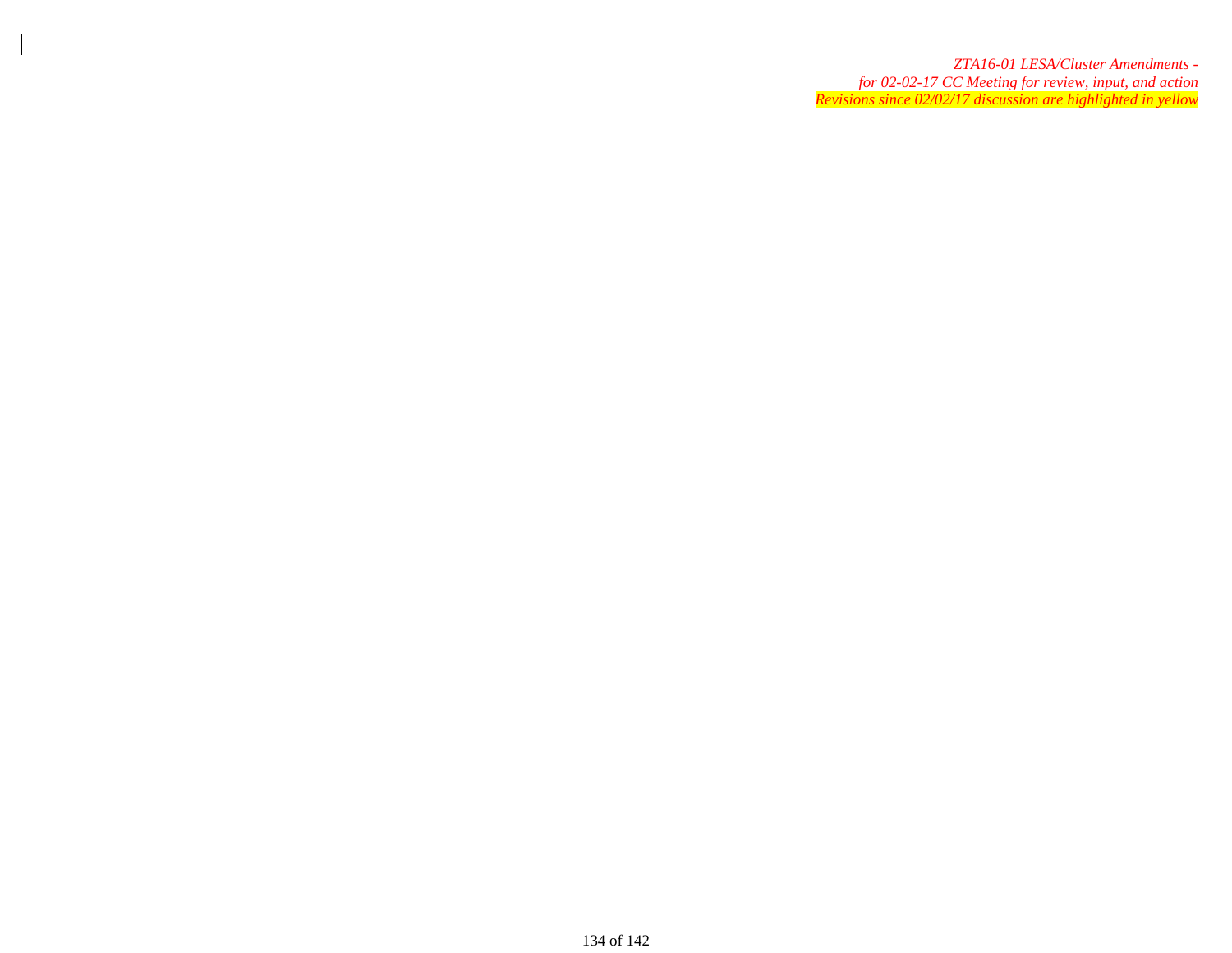# **APPENDIX B: NON RESIDENTIAL SITE DEVELOPMENT STANDARDS TABLE27, 32**

|                                                               |                                                   |                                                                           |            |                                         |                                     |                  |                                             |                 |                                                     |                                                         |                         |                                              | Buffers (Sec. 4.11) (Screened /                                                                                                        |            |                             |                             |                        | Unscreened) |             |  |  |  |  |  |  |  |  |  |  |  |  |  |  |            |            |            |            |            |            |            |            |
|---------------------------------------------------------------|---------------------------------------------------|---------------------------------------------------------------------------|------------|-----------------------------------------|-------------------------------------|------------------|---------------------------------------------|-----------------|-----------------------------------------------------|---------------------------------------------------------|-------------------------|----------------------------------------------|----------------------------------------------------------------------------------------------------------------------------------------|------------|-----------------------------|-----------------------------|------------------------|-------------|-------------|--|--|--|--|--|--|--|--|--|--|--|--|--|--|------------|------------|------------|------------|------------|------------|------------|------------|
| <b>Zoning District</b>                                        | Development Type <sup>®</sup>                     | <b>Min Lot</b><br>Area<br>(MLA)                                           | Min<br>Lot | Max<br><b>Building</b><br>Width Height* | Imper-<br>vious<br>Surface<br>Limit |                  | <b>Building</b><br><b>Setbacks</b>          |                 | <b>Parking/Drive Aisle</b><br>Setbacks <sup>*</sup> |                                                         |                         | <b>Distance</b><br>if Sec.<br>4.6<br>applies | a Residential district.<br>or any lot with a<br><b>Commercial Use</b><br>residence, school,<br>church, or institution<br>of human care |            |                             |                             | <b>Industrial Use</b>  |             |             |  |  |  |  |  |  |  |  |  |  |  |  |  |  |            |            |            |            |            |            |            |            |
|                                                               |                                                   |                                                                           |            |                                         |                                     | <b>Front</b>     | Side                                        | Rear            | Front                                               | Side                                                    | Rear                    | Front.<br>Side, Rear                         | Front.<br>Side, Rear                                                                                                                   | Front      | Side                        |                             | <b>Rear Front Side</b> |             | Rear        |  |  |  |  |  |  |  |  |  |  |  |  |  |  |            |            |            |            |            |            |            |            |
| Industrial -<br><b>Commercial**</b>                           | <b>Commercial sites</b><br>1.5 acres and smaller  | <b>N/A</b>                                                                | N/A        | 75                                      | 80%                                 |                  | 25                                          |                 |                                                     | 15<br>4                                                 |                         | 75                                           | <b>Narrow Buffer</b><br>Detail No. M-54                                                                                                | <b>N/A</b> | 10(S)                       | 10(S)                       | <b>N/A</b>             | 10(S)       | 10(5)       |  |  |  |  |  |  |  |  |  |  |  |  |  |  |            |            |            |            |            |            |            |            |
|                                                               | <b>Commercial sites</b><br>greater than 1.5 acres | <b>N/A</b>                                                                | <b>N/A</b> | 75                                      | 80%                                 | 25               | 2550 (or 25 if                              | ما استمال       | 15<br>10<br>10                                      |                                                         | 75                      | <b>Medium Buffer</b><br>Detail No. M-53      | <b>N/A</b>                                                                                                                             |            | 10(S) 10(S) N/A 10(S) 10(S) |                             |                        |             |             |  |  |  |  |  |  |  |  |  |  |  |  |  |  |            |            |            |            |            |            |            |            |
|                                                               | Industrial                                        | 3 acres <sup>xxx</sup>                                                    | N/A        | 75                                      | 90%                                 |                  | 50 (or 25 if adjacent to<br>industrial use) |                 | 25 (or 20 if adjacent to                            | industrial use)                                         |                         | 200                                          | <b>Wide Buffer</b><br>Detail No. M-52                                                                                                  | 25(S)      |                             | 20(S) 20(S) N/A             |                        |             | 20(S) 20(S) |  |  |  |  |  |  |  |  |  |  |  |  |  |  |            |            |            |            |            |            |            |            |
| Residential-<br><b>Light Industrial-</b><br><b>Commercial</b> | Commercial or<br>Industrial                       | <b>N/A</b>                                                                | <b>N/A</b> | 60<br>75                                | 80%                                 |                  |                                             |                 |                                                     |                                                         |                         |                                              | See Industrial - Commercial District                                                                                                   |            |                             |                             |                        |             |             |  |  |  |  |  |  |  |  |  |  |  |  |  |  |            |            |            |            |            |            |            |            |
| Rural                                                         | <b>Churches</b>                                   | 2 acres                                                                   | 200        | 3545                                    | <b>N/A</b>                          | 25               | 50                                          | 50              |                                                     | See Parking / Drive                                     |                         | <b>N/A</b>                                   | 50(U) or 15(S)                                                                                                                         | <b>N/A</b> |                             | 10(S) 10(S) N/A 10(S) 10(S) |                        |             |             |  |  |  |  |  |  |  |  |  |  |  |  |  |  |            |            |            |            |            |            |            |            |
|                                                               | Schools, Grades K-12                              | Grades K- 4: 10 acres+<br>Grades 5-8: 20 acres+<br>Grades 9-12: 30 acres+ | 500        | 3545                                    | <b>N/A</b>                          |                  | 100                                         |                 |                                                     | <b>Aisle Setbacks for</b><br>commercial sites           |                         | (greater or less than                        |                                                                                                                                        |            |                             |                             |                        |             |             |  |  |  |  |  |  |  |  |  |  |  |  |  |  | <b>N/A</b> | <b>N/A</b> | <b>N/A</b> | <b>N/A</b> | <b>N/A</b> | <b>N/A</b> | <b>N/A</b> | <b>N/A</b> |
|                                                               | Hospitals                                         | 10 acres                                                                  | 500        | 2545                                    | <b>N/A</b>                          |                  | 100                                         |                 |                                                     |                                                         | 1.5 acres, based on lot | <b>N/A</b>                                   | <b>N/A</b>                                                                                                                             | <b>N/A</b> | <b>N/A</b>                  | <b>N/A</b>                  | <b>N/A</b>             | <b>N/A</b>  | <b>N/A</b>  |  |  |  |  |  |  |  |  |  |  |  |  |  |  |            |            |            |            |            |            |            |            |
|                                                               | <b>Other Rural</b><br>principal permitted uses    | 40,000 sq. ft.                                                            | 100        | 3545                                    | <b>N/A</b>                          | 40               | 50                                          | 50              |                                                     | size) in the Industrial-<br><b>Commercial District.</b> |                         | <b>N/A</b>                                   | If a commercial or industrial use.<br>see Industrial - Commercial District; otherwise N/A                                              |            |                             |                             |                        |             |             |  |  |  |  |  |  |  |  |  |  |  |  |  |  |            |            |            |            |            |            |            |            |
|                                                               | <b>Commercial or</b><br>Industrial" *             |                                                                           |            |                                         |                                     |                  |                                             |                 | See Industrial - Commercial District                |                                                         |                         |                                              |                                                                                                                                        |            |                             |                             |                        |             |             |  |  |  |  |  |  |  |  |  |  |  |  |  |  |            |            |            |            |            |            |            |            |
| <b>Village District</b>                                       | Commercial <sup>®</sup>                           | <b>N/A</b>                                                                | <b>N/A</b> | 35                                      | <b>N/A</b>                          | 25               | 10                                          | 40              |                                                     |                                                         |                         |                                              | See Industrial - Commercial District                                                                                                   |            |                             |                             |                        |             |             |  |  |  |  |  |  |  |  |  |  |  |  |  |  |            |            |            |            |            |            |            |            |
|                                                               | Industrial <sup>**</sup>                          |                                                                           |            |                                         |                                     |                  |                                             |                 | See Industrial - Commercial District                |                                                         |                         |                                              |                                                                                                                                        |            |                             |                             |                        |             |             |  |  |  |  |  |  |  |  |  |  |  |  |  |  |            |            |            |            |            |            |            |            |
| <b>Residential</b><br>Growth                                  | <b>Commercial or</b><br>Industrial <sup>**</sup>  |                                                                           |            |                                         |                                     |                  |                                             |                 | See Industrial - Commercial District                |                                                         |                         |                                              | Except Max, Building Height shall be 35"                                                                                               |            |                             |                             |                        |             |             |  |  |  |  |  |  |  |  |  |  |  |  |  |  |            |            |            |            |            |            |            |            |
| <b>Neighborhood</b><br><b>Commercial</b>                      | Commercial                                        | <b>N/A</b>                                                                | <b>N/A</b> | 35                                      | 70%                                 | 15 min<br>25 may | 10 <sup>4</sup>                             | 10 <sup>o</sup> |                                                     | See Industrial -<br><b>Commercial District</b>          |                         | 25                                           | See Industrial - Commercial District                                                                                                   |            |                             |                             |                        |             |             |  |  |  |  |  |  |  |  |  |  |  |  |  |  |            |            |            |            |            |            |            |            |
| General<br><b>Commercial</b>                                  | Commercial                                        | <b>N/A</b>                                                                | <b>N/A</b> | 6075                                    | 80%                                 | 20               | 10                                          | 25              |                                                     |                                                         |                         |                                              |                                                                                                                                        |            |                             |                             |                        |             |             |  |  |  |  |  |  |  |  |  |  |  |  |  |  |            |            |            |            |            |            |            |            |
| <b>Highway</b><br><b>Commercial</b>                           | Commercial                                        | <b>N/A</b>                                                                | <b>N/A</b> | 6075                                    | 80%                                 | 25               | 25                                          | 25              |                                                     |                                                         |                         |                                              |                                                                                                                                        |            |                             |                             |                        |             |             |  |  |  |  |  |  |  |  |  |  |  |  |  |  |            |            |            |            |            |            |            |            |
| <b>Light Industrial</b>                                       | Commercial or<br>Industrial                       | <b>N/A</b>                                                                | <b>N/A</b> | 6075                                    | 80%                                 | 25               | 25                                          | 25              |                                                     |                                                         |                         |                                              | See Industrial - Commercial District                                                                                                   |            |                             |                             |                        |             |             |  |  |  |  |  |  |  |  |  |  |  |  |  |  |            |            |            |            |            |            |            |            |
| <b>Major Industrial Commercial</b>                            |                                                   | <b>N/A</b>                                                                | <b>N/A</b> | 75                                      | 90%                                 | 25               | 10                                          | 50              |                                                     |                                                         |                         |                                              |                                                                                                                                        |            |                             |                             |                        |             |             |  |  |  |  |  |  |  |  |  |  |  |  |  |  |            |            |            |            |            |            |            |            |
|                                                               | Industrial                                        | 3 acres <sup>xxx</sup>                                                    | <b>N/A</b> | 75                                      | 90%                                 | 25               | 50                                          | 50              |                                                     |                                                         |                         |                                              |                                                                                                                                        |            |                             |                             |                        |             |             |  |  |  |  |  |  |  |  |  |  |  |  |  |  |            |            |            |            |            |            |            |            |
| Office /<br><b>Commercial</b><br><b>Mixed Use</b>             | Commercial                                        | <b>N/A</b>                                                                | <b>N/A</b> | 6075                                    | 80%                                 | 15 min<br>25 max | 10 <sup>t</sup>                             | 10 <sup>o</sup> |                                                     |                                                         |                         |                                              |                                                                                                                                        |            |                             |                             |                        |             |             |  |  |  |  |  |  |  |  |  |  |  |  |  |  |            |            |            |            |            |            |            |            |
| <b>Planned</b><br>Neighborhood<br><b>Development</b>          | Commercial                                        | 3 acres                                                                   |            |                                         |                                     |                  |                                             |                 |                                                     |                                                         |                         | See General Commercial District.             | Note: Planning Commission may amend development standards for developments in the PND District (see Article 5).                        |            |                             |                             |                        |             |             |  |  |  |  |  |  |  |  |  |  |  |  |  |  |            |            |            |            |            |            |            |            |

The requirements in this table are in addition to any other applicable requirements in the text of the Zoning and Land Development Ordinance. See also Article 8 of the Ordinance for site development standards for certain land uses. In the event of a conflict with the text of this Ordinance this table shall prevail.

All dimensions are in feet unless otherwise indicated. \* Maximum building height is subject to Sec. 9.2.

\*\* If land use(s) approved via Neighborhood Compatibility Meeting process or Development Review System the Conditional Use process in accordance with this Ordinance.

\*\*\* MLA for Industrial uses does not apply if the site is located in an approved Industrial Park [Source: Sec. 5.6E]

\*\*\*\* For schools in Rural district: Plus one (1) additional acre for every 100 pupils. Minimum lot size for Vocational Schools shall be based on State of West Virginia Code. If a sewer treatment plant and retention ponds are required, acreage shall be increased accordingly. [Source: 5.7B]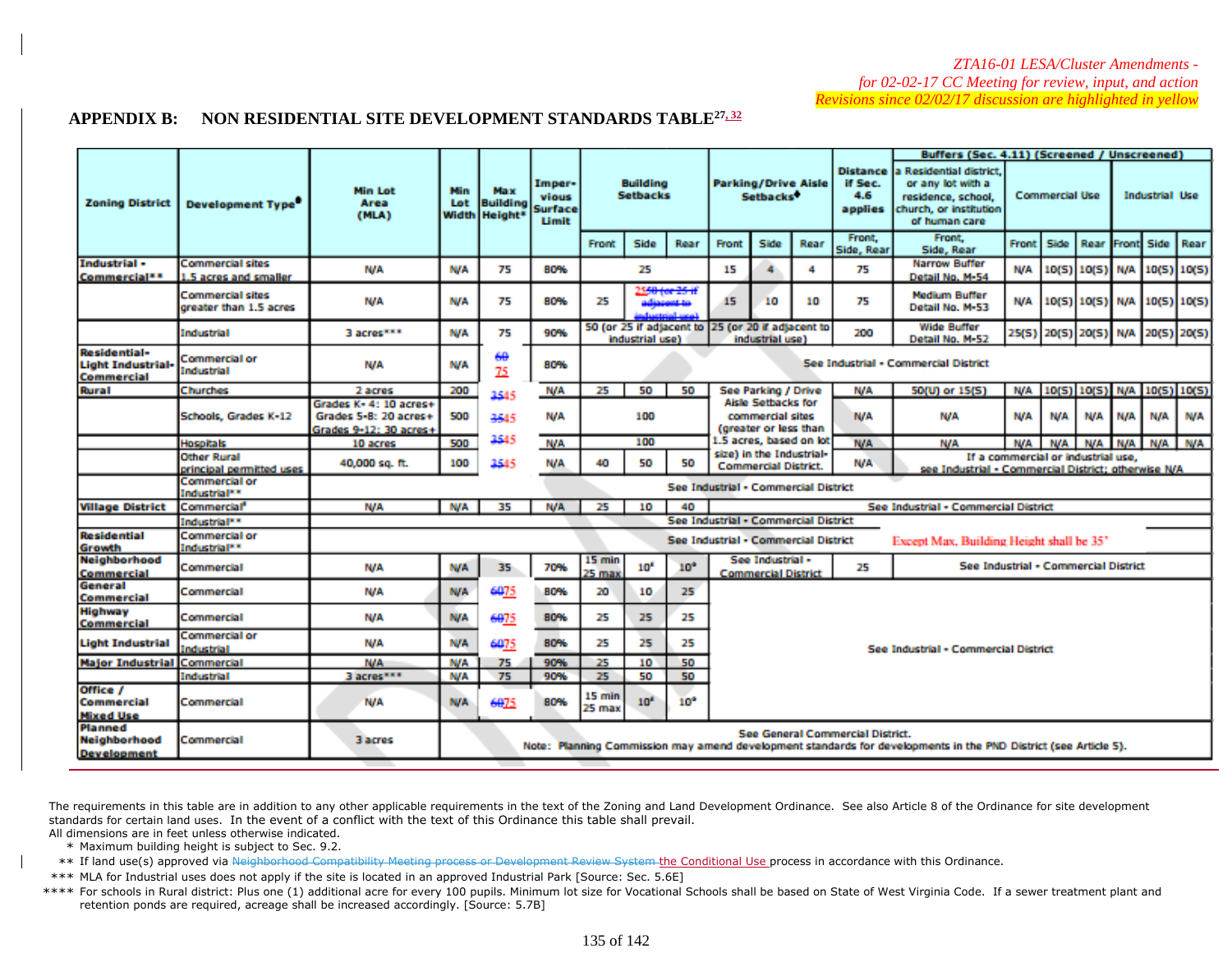#### *ZTA16-01 LESA/Cluster Amendments -*

*for 02-02-17 CC Meeting for review, input, and action* 

*Revisions since 02/02/17 discussion are highlighted in yellow* 

- ¥ Village Commercial setbacks may be reduced <u>by a variance approved by the BZA</u> as a res<del>ult of a Compatibility Assessment Meeting</del> based on other structures existing in the neighborhood. Side and rear yard setbacks - 6' for an existing structure to be used for a land use as provided in Sec. 5.10.
- ‡ Setback may be reduced if adjacent to industrial use.
- ɸ For an industrial use, no structures, stored materials, or vehicular parking shall be permitted within the buffer yard. For a commercial use, no structures, materials, or vehicular parking shall be permitted within the side and rear yard buffers.
- $\diamond$  A rear yard setback may be reduced to 10' for a non-residential use abutting a commercial or industrial use at a rear lot line
- Ѳ Churches in any district: (1) are treated as a commercial use on a lot of greater than 1.5 acres in determining buffer requirements and parking/drive aisle setbacks; (2) building setbacks are 25' (front) and 50' (side/rear); and (3) distance requirements do not apply.
- ₤ For a non-residential use abutting a commercial or industrial use, no side yard setback is required, unless required by Building Code or other law or regulation.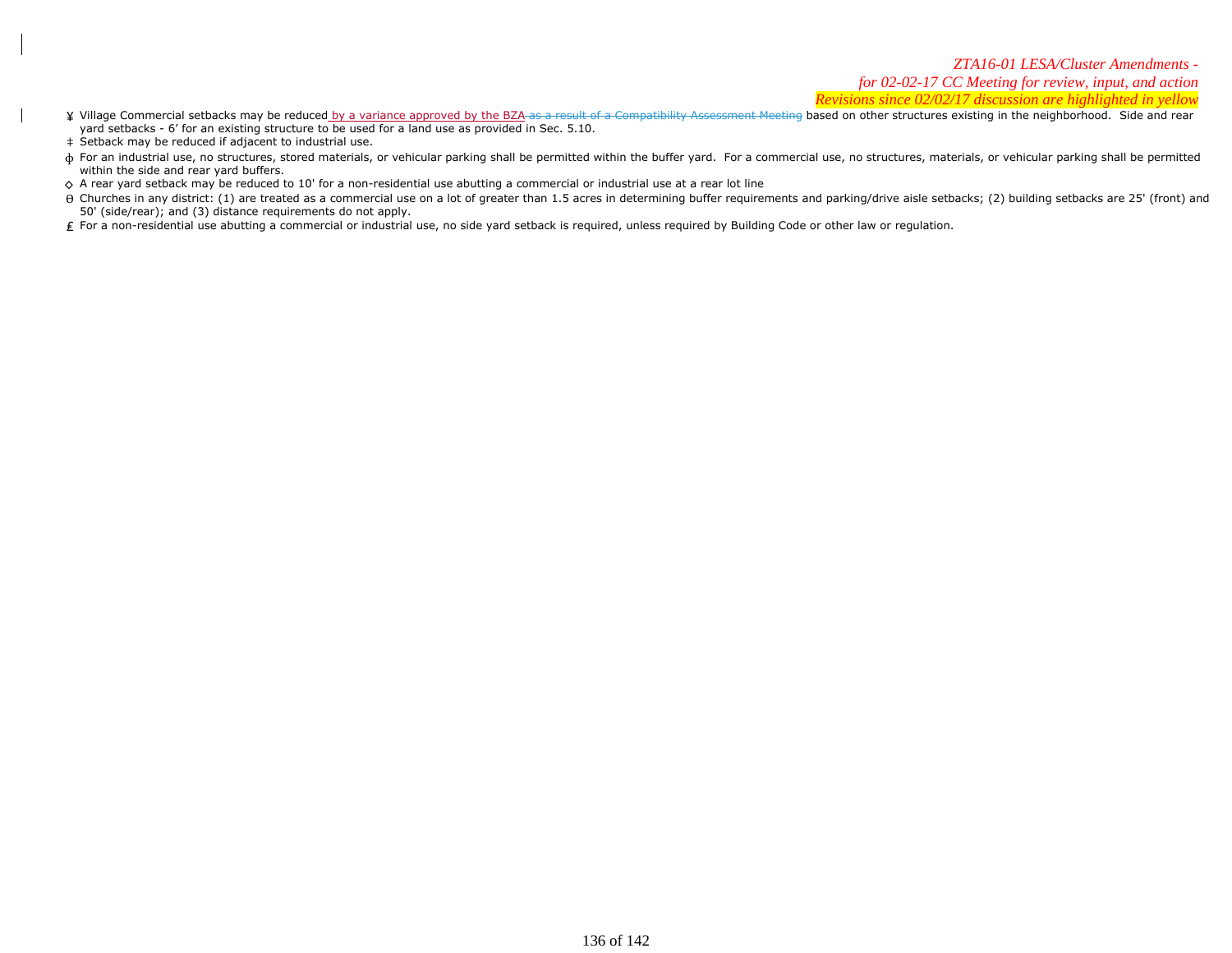#### *Revisions since 02/02/17 discussion are highlighted in yellow*  APPENDIX C: PRINCIPAL PERMITTED AND CONDITIONAL USES TABLE<sup>23, 32</sup>

| <b>Land Use</b>                             | <b>NC</b>                             | GC                     | HC                                   | LI                     | MI                           | PND <sup>1</sup>              | <b>OC</b>                    | $\bf{R}$                 | <b>RG</b>                         | <b>RLIC</b>     | IC                     | $\mathbf{V}$                    | <b>Additional</b><br><b>Standards</b> |
|---------------------------------------------|---------------------------------------|------------------------|--------------------------------------|------------------------|------------------------------|-------------------------------|------------------------------|--------------------------|-----------------------------------|-----------------|------------------------|---------------------------------|---------------------------------------|
| <b>Residential Uses</b>                     |                                       |                        |                                      |                        |                              |                               |                              |                          |                                   |                 |                        |                                 |                                       |
| <b>Accessory Agricultural Dwelling Unit</b> | $\overline{P}$                        | $\overline{P}$         | $\overline{P}$                       | $\overline{P}$         | $\underline{P}$              | $\overline{\mathbf{P}}$       | $\overline{P}$               | $\overline{P}$           | $\overline{P}$                    | $\overline{P}$  | $\overline{P}$         | $\overline{P}$                  | Sec. 8.15                             |
| Dwelling, Single Family                     | CU<br>$\overline{MP}$<br>$\mathbf{P}$ | NP                     | NP                                   | <b>NP</b>              | <b>NP</b>                    | ${\bf P}$                     | <b>NP</b>                    | ${\bf P}$                | P                                 | $\mathbf P$     | NP                     | $\mathbf{P}$                    |                                       |
| Dwelling, Single Family, Small Lot          | <b>CU</b><br>HP<br>$\mathbf{P}$       | NP                     | NP                                   | <b>NP</b>              | NP                           | P                             | NP                           | NP                       | $\mathbf{P}$                      | P               | NP                     | <b>NP</b>                       |                                       |
| Dwelling, Two Family                        | CU<br>$\overline{MP}$                 | NP                     | NP                                   | <b>NP</b>              | <b>NP</b>                    | P                             | NP                           | P                        | P                                 | P               | NP                     | P                               |                                       |
| Dwelling, Duplex                            | CU<br>$\overline{MP}$                 | NP                     | NP                                   | NP                     | NP                           | P                             | <b>NP</b>                    | NP                       | P                                 | P               | NP                     | P                               |                                       |
| Dwelling, Townhouse                         | CU<br>$\overline{MP}$                 | NP                     | NP                                   | <b>NP</b>              | <b>NP</b>                    | P                             | $\, {\bf P}$                 | NP                       | P                                 | P               | NP                     | <b>NP</b>                       |                                       |
| Dwelling, Multi-Family                      | CU<br>$\overline{MP}$                 | NP                     | NP                                   | <b>NP</b>              | NP                           | P                             | P                            | NP                       | P                                 | P               | NP                     | <b>NP</b>                       |                                       |
| Day Care Center, Small                      | $\mathbf P$                           | NP                     | <b>NP</b>                            | <b>NP</b>              | NP                           | P                             | <b>NP</b>                    | ${\bf P}$                | $\mathbf{P}$                      | P               | P                      | ${\bf P}$                       |                                       |
| <b>In-Law Suite</b>                         | $\overline{\text{NP}}$                | $\overline{\text{NP}}$ | $\mathbf{MP}$                        | $\overline{\text{NP}}$ | $\overline{\text{NP}}$       | $\overline{\mathbf{P}}$       | $\overline{\text{MP}}$       | $\overline{P}$           | $\mathbf{P}$                      | $\mathbf P$     | $\overline{\text{NP}}$ | $\overline{P}$                  | Sec. 8.15                             |
| <b>Mixed Use Building</b>                   | $\underline{P}$                       | <b>NP</b>              | $\overline{\text{NP}}$               | <b>NP</b>              | <b>NP</b>                    | $\overline{P}$                | $\overline{P}$               | <b>NP</b>                | <b>CU</b>                         | $\underline{P}$ | <b>NP</b>              | $\mathbf P$                     |                                       |
| Mobile Home                                 | $\overline{MP}$                       | $\overline{MP}$        | $\overline{MP}$                      | $\overline{MP}$        | HP                           | ₩₽                            | $\overline{MP}$              | $\overline{\mathbf{P}}$  | $\overline{MP}$                   | $\overline{MP}$ | HP                     | NP                              | $\equiv$                              |
| Mobile Home Park                            | <b>NP</b>                             | NP                     | NP                                   | NP                     | NP                           | <b>NP</b>                     | <b>NP</b>                    | NP                       | $\mathbf{P}$                      | $\mathbf{P}$    | NP                     | <b>NP</b>                       |                                       |
| Model Homes/Sales Office                    | $\mathbf P$                           | CU<br>PC               | NP                                   | NP                     | NP                           | P                             | <b>NP</b>                    | $\mathbf{P}$             | P                                 | P               | NP                     | <b>NP</b>                       | Sec. 8.10                             |
| <b>Home Uses</b>                            |                                       |                        |                                      |                        |                              |                               |                              |                          |                                   |                 |                        |                                 |                                       |
| Home Occupation, Level 1                    | $\mathbf{P}$                          | NP                     | NP                                   | <b>NP</b>              | NP                           | P                             | $\mathbf{P}$                 | P                        | P                                 | P               | $\mathbf{P}$           | $\mathbf{P}$                    | Art. 4A                               |
| Home Occupation, Level 2                    | P                                     | NP                     | NP                                   | NP                     | NP                           | $\mathbf P$                   | ${\bf P}$                    | $\mathbf P$              | $\mathbf{P}$                      | $\mathbf{P}$    | $\mathbf P$            | P                               | Art. 4A                               |
| <b>Cottage Industry</b>                     | P                                     | NP                     | <b>NP</b>                            | NP                     | NP                           | P                             | <b>NP</b>                    | P                        | P                                 | P               | P                      | P                               | Art. 4A                               |
| <b>Institutional Uses</b>                   |                                       |                        |                                      |                        |                              |                               |                              |                          |                                   |                 |                        |                                 |                                       |
| Airport                                     | NP                                    | NP                     | NP                                   | $\mathbf{P}$           | $\mathbf{P}$                 | NP                            | NP                           | CU<br>$\overline{MP}$    | NP                                | CU<br>HP        | CU<br>PC               | NP                              |                                       |
| Airfield, Private/Helipad,                  | $\overline{\text{NP}}$                | $\overline{\text{NP}}$ | $\mathbf{MP}$                        | $\overline{\text{NP}}$ | $\overline{\text{MP}}$       | $\overline{\text{NP}}$        | $\overline{\text{MP}}$       | CU                       | $\overline{\text{NP}}$            | CU              | CU                     | $\overline{\text{NP}}$          |                                       |
| Church                                      | P                                     | P                      | $\mathbf{P}$                         | P                      | CU<br>PC                     | P                             | $\mathbf{P}$                 | P                        | $\mathbf{P}$                      | P               | NP                     | $\mathbf P$                     |                                       |
| <b>Convention Center</b>                    | NP                                    | ${\bf P}$              | $\overline{P}$                       | $\mathbf{P}$           | CU<br>$\overline{P}$         | $\overline{P}$                | $\overline{P}$               | CU<br>$\overline{NP}$    | CU<br>$\overline{MP}$             | $\mathbf{P}$    | CU<br>$\overline{PC}$  | NP                              |                                       |
| Cultural Facility <sup>29</sup>             | $\mathbf{P}$                          | $\mathbf{P}$           | $\overline{P}$                       | $\mathbf{P}$           | $\overline{\text{CU}}$<br>PC | $\mathbf{P}$                  | $\mathbf{P}$                 | $\mathbf{P}$             | $\, {\bf P}$                      | $\mathbf{P}$    | $\overline{P}$         | $\mathbf{P}$                    |                                       |
| Day Care Center, Large                      | $\mathbf P$                           | $\mathbf P$            | $\mathbf P$                          | $\mathbf{P}$           | CU<br>PC                     | ${\bf P}$                     | ${\bf P}$                    | CU<br>$\overline{MP}$    | $\mathbf{P}$                      | $\mathbf{P}$    | $\overline{P}$         | CU<br>PC                        |                                       |
| Electric Vehicle Charging Station           | $\mathbf P$                           | ${\bf P}$              | $\mathbf{P}$                         | $\mathbf{P}$           | ${\bf P}$                    | ${\bf P}$                     | ${\bf P}$                    | CU<br>$\overline{MP}$    | CU<br>$\overline{AP}$             | ${\bf P}$       | $\overline{P}$         | CU<br>PC                        |                                       |
| <b>Elementary or Secondary School</b>       | $\mathbf{P}$                          | ${\bf P}$              | CU<br>PC                             | CU<br>$\overline{PC}$  | NP                           | $\mathbf{P}$                  | $\mathbf{P}$                 | $\mathbf{P}$             | $\mathbf{P}$                      | $\, {\bf P}$    | NP                     | CU<br>$\mathbf{NP}$             |                                       |
| <b>Essential Utility Equipment</b>          | $\, {\bf P}$                          | $\overline{P}$         | $\mathbf{P}$                         | $\overline{P}$         | $\, {\bf P}$                 | $\mathbf{P}$                  | ${\bf P}$                    | $\mathbf{P}$             | $\mathbf{P}$                      | $\mathbf{P}$    | $\mathbf{P}$           | $\, {\bf P}$                    | Sec. 4.7                              |
| <b>Group Residential Facility</b>           | $\mathbf P$                           | ${\bf P}$              | $\mathbf P$                          | NP                     | NP                           | ${\bf P}$                     | CU<br>P <sub>C</sub>         | $\mathbf{P}$             | $\mathbf{P}$                      | $\, {\bf P}$    | NP                     | ${\bf P}$                       |                                       |
| <b>Group Residential Home</b>               | $\mathbf{P}$                          | ${\bf P}$              | $\mathbf{P}$                         | NP                     | NP                           | ${\bf P}$                     | CU<br>PC                     | $\overline{P}$           | $\mathbf{P}$                      | $\mathbf{P}$    | NP                     | ${\bf P}$                       |                                       |
| Heliport                                    | NP                                    | <u>CU</u><br>PC        | $\underline{\text{CU}}$<br><b>PC</b> | ${\bf P}$              | ${\bf P}$                    | $\underline{\text{CU}}$<br>PC | $\overline{\text{CU}}$<br>PC | $\ensuremath{\text{NP}}$ | $\ensuremath{\mathbf{NP}}\xspace$ | $cu$<br>PC      | CU<br>$\overline{PC}$  | $\ensuremath{\text{NP}}\xspace$ |                                       |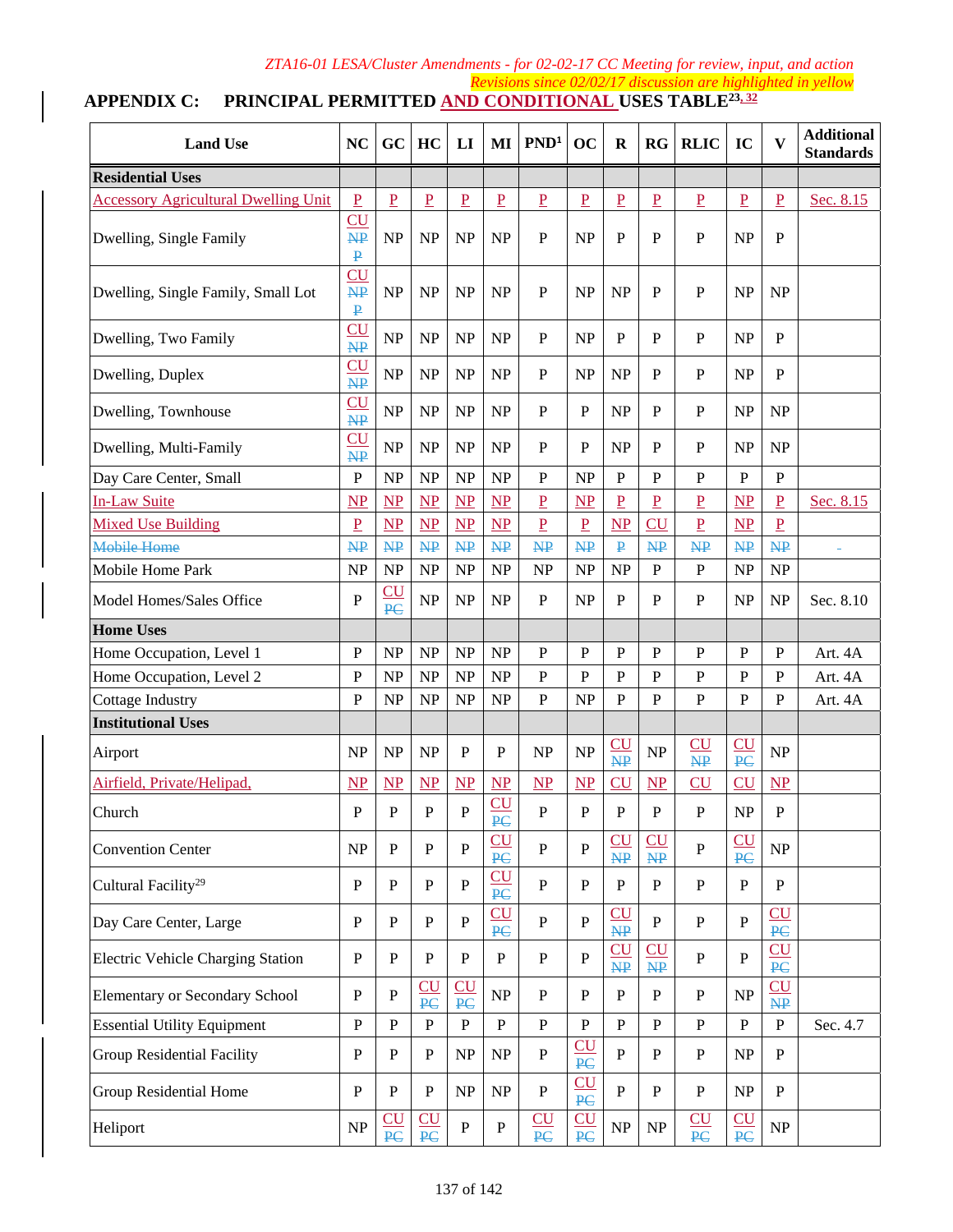|                                                               |                                   |                                 |                                      |                              |                               |                  |                                   |                                            |                                            |                               |                        |                                   | Revisions since 02/02/17 discussion are highlighted in yellow |
|---------------------------------------------------------------|-----------------------------------|---------------------------------|--------------------------------------|------------------------------|-------------------------------|------------------|-----------------------------------|--------------------------------------------|--------------------------------------------|-------------------------------|------------------------|-----------------------------------|---------------------------------------------------------------|
| <b>Land Use</b>                                               | <b>NC</b>                         | GC                              | HC                                   | LI                           | MI                            | PND <sup>1</sup> | OC                                | $\mathbf R$                                | RG                                         | <b>RLIC</b>                   | IC                     | $\mathbf{V}$                      | <b>Additional</b><br><b>Standards</b>                         |
| <b>Institutional Uses Continued</b>                           |                                   |                                 |                                      |                              |                               |                  |                                   |                                            |                                            |                               |                        |                                   |                                                               |
| Hospital                                                      | NP                                | $\mathbf{P}$                    | ${\bf P}$                            | $\mathbf P$                  | CU<br>PC                      | $\mathbf{P}$     | $\mathbf{P}$                      | $\mathbf{P}$                               | $\mathbf{P}$                               | $\mathbf{P}$                  | NP                     | <b>NP</b>                         |                                                               |
| <b>Nature Center and Preserve</b>                             | $\overline{\text{NP}}$            | $\overline{\text{NP}}$          | $\mathbf{MP}$                        | $\mathbf{MP}$                | $\mathbf{NP}$                 | $\underline{P}$  | $\overline{\text{NP}}$            | $\underline{P}$                            | $\underline{\text{CU}}$<br>$\overline{NP}$ | $\underline{P}$               | $\overline{\text{NP}}$ | $\underline{P}$                   |                                                               |
| Nursing or Retirement Home                                    | $\overline{\text{CU}}$<br>PC      | $\mathbf{P}$                    | $\mathbf{P}$                         | $\mathbf{P}$                 | NP                            | $\mathbf{P}$     | $\overline{P}$                    | CU<br>$\overline{MP}$                      | P                                          | $\mathbf{P}$                  | NP                     | CU<br>$\overline{MP}$             |                                                               |
| Park                                                          | $\mathbf{P}$                      | $\mathbf{P}$                    | $\mathbf{P}$                         | $\mathbf{P}$                 | NP                            | $\mathbf{P}$     | $\overline{P}$                    | $\, {\bf P}$                               | $\mathbf{P}$                               | $\mathbf{P}$                  | NP                     | $\overline{P}$                    |                                                               |
| Performing Arts Theater                                       | P                                 | P                               | $\mathbf{P}$                         | P                            | P                             | P                | $\mathbf{P}$                      | CU<br>HP                                   | $\overline{\text{CU}}$<br>HP               | $\mathbf{P}$                  | $\mathbf{P}$           | CU<br>P <sub>C</sub>              |                                                               |
| Preschool                                                     | P                                 | $\overline{P}$                  | $\underline{\text{CU}}$<br><b>PC</b> | CU<br>PC                     | CU<br>PC                      | P                | $\mathbf{P}$                      | $\mathbf P$                                | $\mathbf{P}$                               | $\mathbf P$                   | NP                     | CU<br>$\overline{MP}$             |                                                               |
| Public Safety Facility                                        | P                                 | P                               | $\mathbf{P}$                         | $\mathbf{P}$                 | $\mathbf{P}$                  | $\mathbf{P}$     | $\mathbf{P}$                      | $\mathbf{P}$                               | $\mathbf{P}$                               | P                             | $\mathbf{P}$           | $\mathbf P$                       |                                                               |
| <b>Publicly Owned Facility</b>                                | P                                 | P                               | $\mathbf P$                          | $\mathbf P$                  | P                             | $\mathbf P$      | P                                 | $\mathbf P$                                | P                                          | $\mathbf{P}$                  | $\mathbf{P}$           | <b>CU</b><br>PC                   |                                                               |
| Recycling Drop-Off Center                                     | <b>CU</b><br>PC                   | P                               | $\mathbf P$                          | $\mathbf{P}$                 | P                             | P                | P                                 | <b>NP</b>                                  | NP                                         | $\mathbf{P}$                  | $\mathbf P$            | <b>NP</b>                         |                                                               |
| <b>Residential Care Home</b>                                  | P                                 | P                               | $\mathbf{P}$                         | NP                           | NP                            | $\mathbf{P}$     | CU<br>PC                          | $\mathbf{P}$                               | P                                          | $\mathbf{P}$                  | <b>NP</b>              | P                                 |                                                               |
| School, College or University                                 | NP                                | $\mathbf{P}$                    | ${\bf P}$                            | $\mathbf P$                  | NP                            | $\mathbf{P}$     | $\mathbf{P}$                      | $\overline{\text{CU}}$<br>$\overline{AP}$  | $\overline{\text{CU}}$<br>HP               | $\mathbf P$                   | <b>NP</b>              | <b>NP</b>                         |                                                               |
| School, Vocational or Professional                            | NP                                | $\mathbf{P}$                    | ${\bf P}$                            | P                            | NP                            | $\mathbf{P}$     | $\overline{P}$                    | CU<br>$\overline{NP}$                      | CU<br>NP                                   | $\mathbf{P}$                  | P                      | <b>NP</b>                         |                                                               |
| Vocational and Training Facility<br>for Adults                | P                                 | $\mathbf{P}$                    | ${\bf P}$                            | P                            | $\mathbf{P}$                  | $\mathbf{P}$     | P                                 | $\mathbf{P}$                               | P                                          | $\mathbf{P}$                  | NP                     | NP                                |                                                               |
| <b>Industrial</b>                                             |                                   |                                 |                                      |                              |                               |                  |                                   |                                            |                                            |                               |                        |                                   | Sec. 8.9                                                      |
| Heavy Equipment Repair                                        | NP                                | NP                              | $\underline{\text{CU}}$<br>PC        | CU<br>PC                     | $\mathbf{P}$                  | <b>NP</b>        | NP                                | <b>NP</b>                                  | NP                                         | NP                            | P                      | <b>NP</b>                         |                                                               |
| Heavy Industrial Uses                                         | NP                                | <b>NP</b>                       | NP                                   | NP                           | $\mathbf P$                   | NP               | NP                                | <b>NP</b>                                  | NP                                         | <b>NP</b>                     | $\mathbf{P}$           | NP                                | Sec. 8.9                                                      |
| <b>Light Industrial Uses</b>                                  | NP                                | <b>NP</b>                       | <b>NP</b>                            | $\mathbf{P}$                 | $\mathbf P$                   | <b>NP</b>        | NP                                | NP                                         | **<br><b>NP</b>                            | $\mathbf P$                   | $\mathbf P$            | NP                                | Sec. 8.9                                                      |
| Manufacturing, Heavy                                          | NP                                | NP                              | <b>NP</b>                            | PC                           | P                             | <b>NP</b>        | <b>NP</b>                         | <b>NP</b>                                  | NP                                         | <b>NP</b>                     | PC                     | <b>NP</b>                         |                                                               |
| Manufacturing, Limited                                        | <b>NP</b>                         | $\mathbf P$                     | ${\bf P}$                            | $\mathbf P$                  | P                             | PC               | <b>NP</b>                         | <b>NP</b>                                  | NP                                         | $\mathbf P$                   | $\mathbf P$            | <b>NP</b>                         |                                                               |
| Printing and Publishing                                       | NP                                | P                               | P                                    | P                            | P                             | P                | P                                 | N <sub>P</sub>                             | N <sub>P</sub>                             | P                             | P                      | NP                                |                                                               |
| Salvage Yards                                                 | NP                                | NP                              | NP                                   | NP                           | CU<br>PC <sup>2</sup>         | NP               | NP                                | NP                                         | NP                                         | NP                            | CU<br>PC <sup>2</sup>  | NP                                | Sec. 4.4L                                                     |
| Shooting Range, Indoor                                        | NP                                | CU<br>PC                        | $\underline{\text{CU}}$<br><b>PC</b> | $\mathbf P$                  | $\mathbf{P}$                  | NP               | NP                                | $\underline{\text{CU}}$<br>$\overline{MP}$ | NP                                         | $\underline{\text{CU}}$<br>PC | ${\bf P}$              | NP                                |                                                               |
| Shooting Range, Outdoor                                       | NP                                | $\ensuremath{\text{NP}}\xspace$ | NP                                   | $\overline{\text{CU}}$<br>PC | $\underline{\text{CU}}$<br>PC | NP               | $\ensuremath{\mathbf{NP}}\xspace$ | CU<br>$\mathbf{H}$                         | NP                                         | NP                            | CU<br>P <sub>C</sub>   | NP                                |                                                               |
| Slaughterhouses, Stockyards                                   | NP                                | <b>NP</b>                       | NP                                   | NP                           | <u>CU</u><br>$\mathbf{P}$     | NP               | NP                                | CU<br>NP                                   | NP                                         | NP                            | CU<br>PC               | NP                                |                                                               |
| <b>Transportation Terminal</b>                                | NP                                | $\, {\bf P}$                    | ${\bf P}$                            | P                            | $\mathbf P$                   | $\mathbf{P}$     | $\, {\bf P}$                      | <b>NP</b>                                  | NP                                         | $\underline{\text{CU}}$<br>PC | $\mathbf P$            | NP                                |                                                               |
| Vehicle Storage                                               | <b>NP</b>                         | <b>NP</b>                       | NP                                   | P                            | P                             | <b>NP</b>        | <b>NP</b>                         | NP                                         | NP                                         | NP                            | $\mathbf{P}$           | NP                                |                                                               |
| Warehousing and Distribution,<br>General                      | NP                                | NP                              | NP                                   | $\overline{\text{CU}}$<br>PC | ${\bf P}$                     | NP               | NP                                | NP                                         | NP                                         | CU<br>PC                      | $\mathbf P$            | NP                                |                                                               |
| Warehousing and Distribution,<br>Limited                      | NP                                | $\mathbf{P}$                    | $\, {\bf P}$                         | P                            | $\mathbf{P}$                  | CU<br>PC         | $\mathbf{P}$                      | NP                                         | NP                                         | ${\bf P}$                     | $\mathbf P$            | NP                                |                                                               |
| <b>Industrial Manufacturing &amp; Processing</b>              |                                   |                                 |                                      |                              |                               |                  |                                   |                                            |                                            |                               |                        |                                   | Sec. 8.9                                                      |
| Acid or heavy chemical manufacturer,<br>processing or storage | $\ensuremath{\mathbf{NP}}\xspace$ | $\ensuremath{\text{NP}}\xspace$ | $\ensuremath{\text{NP}}\xspace$      | $\ensuremath{\mathbf{NP}}$   | $\underline{\text{CU}}$<br>PC | NP               | NP                                | $\ensuremath{\mathbf{NP}}$                 | NP                                         | NP                            | CU<br>$\overline{PC}$  | $\ensuremath{\mathbf{NP}}\xspace$ |                                                               |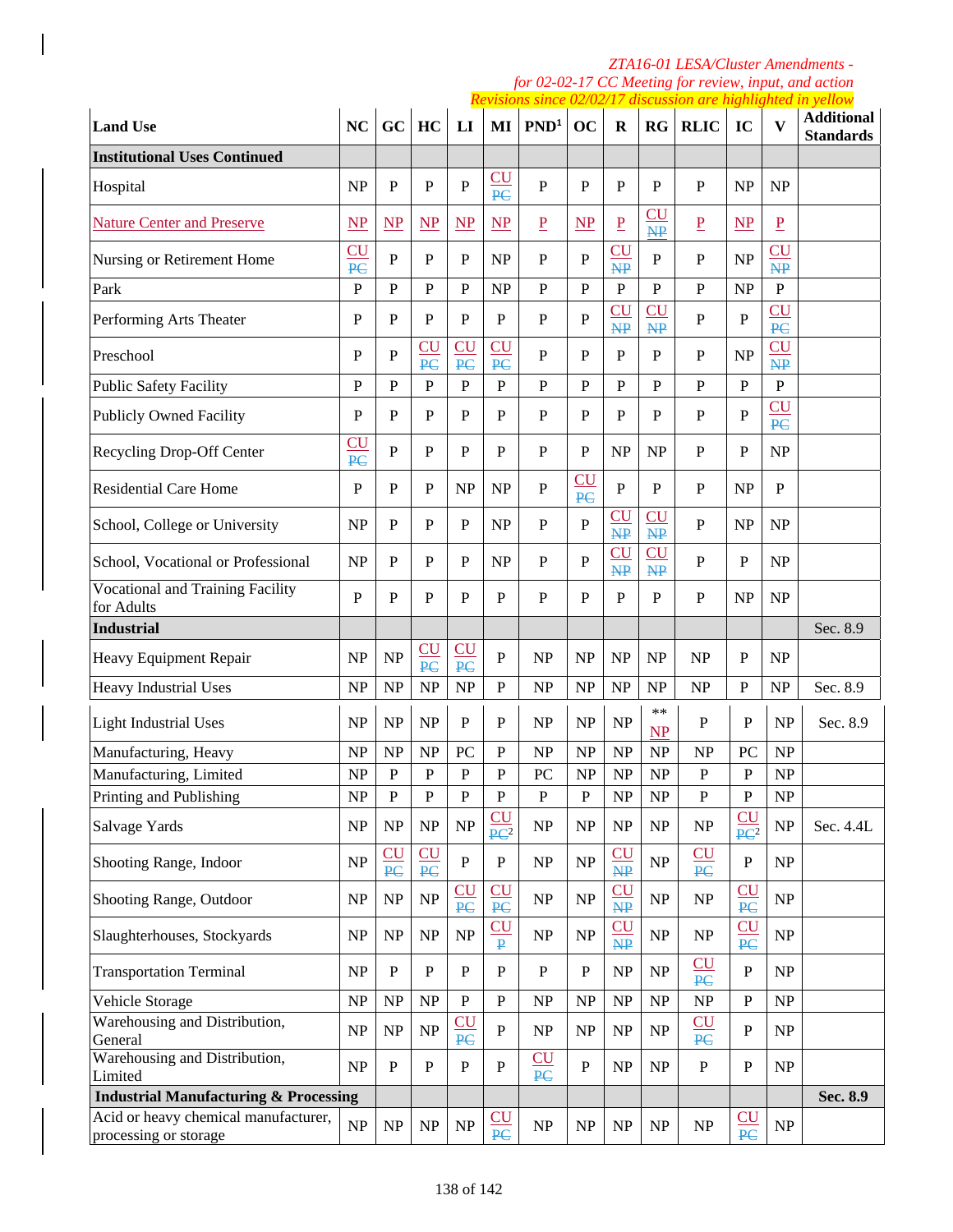|                                                                                        |                                             |                |              |                               |                                   |                  |              |                               |                                   |              |                                          |                               | Revisions since 02/02/17 discussion are highlighted in yellow |
|----------------------------------------------------------------------------------------|---------------------------------------------|----------------|--------------|-------------------------------|-----------------------------------|------------------|--------------|-------------------------------|-----------------------------------|--------------|------------------------------------------|-------------------------------|---------------------------------------------------------------|
| <b>Land Use</b>                                                                        | NC                                          | GC             | HC           | LI                            | $\bf{MI}$                         | PND <sup>1</sup> | OC           | $\mathbf R$                   | RG                                | <b>RLIC</b>  | IC                                       | $\overline{\mathbf{V}}$       | <b>Additional</b><br><b>Standards</b>                         |
| <b>Industrial Manufacturing &amp;</b><br><b>Processing Continued</b>                   |                                             |                |              |                               |                                   |                  |              |                               |                                   |              |                                          |                               | Sec. 8.9                                                      |
| Bituminous concrete mixing<br>and recycling plants                                     | NP                                          | NP             | NP           | NP                            | $\rm{CU}$<br>PC                   | <b>NP</b>        | <b>NP</b>    | <b>NP</b>                     | NP                                | NP           | CU<br>PC                                 | NP                            |                                                               |
| <b>Cement or Lime Manufacture</b>                                                      | NP                                          | NP             | <b>NP</b>    | NP                            | CU<br>PC                          | NP               | NP           | <b>NP</b>                     | <b>NP</b>                         | NP           | CU<br>PC                                 | NP                            |                                                               |
| <b>Commercial Sawmills</b>                                                             | <b>NP</b>                                   | NP             | <b>NP</b>    | NP                            | <b>CU</b><br>$\overline{P}$       | NP               | <b>NP</b>    | <b>NP</b>                     | <b>NP</b>                         | NP           | CU<br>$\overline{PC}$                    | NP                            |                                                               |
| Concrete and ceramic products<br>manufacture, including ready<br>mixed concrete plants | <b>NP</b>                                   | <b>NP</b>      | NP           | NP                            | $\underline{\text{CU}}$<br>PC     | NP               | NP           | <b>NP</b>                     | <b>NP</b>                         | NP           | $\underline{\text{CU}}$<br>PC            | NP                            |                                                               |
| Explosive manufacture or storage                                                       | <b>NP</b>                                   | <b>NP</b>      | NP           | NP                            | $\overline{\text{CU}}$<br>PC      | NP               | <b>NP</b>    | <b>NP</b>                     | <b>NP</b>                         | <b>NP</b>    | $\underline{\text{CU}}$<br>PC            | NP                            |                                                               |
| Foundries and/or casting facilities                                                    | NP                                          | NP             | <b>NP</b>    | NP                            | CU<br>PC                          | <b>NP</b>        | NP           | <b>NP</b>                     | <b>NP</b>                         | NP           | CU<br>PC                                 | NP                            |                                                               |
| Jails and Prisons                                                                      | NP                                          | NP             | <b>NP</b>    | NP                            | CU<br>PC                          | NP               | NP           | <b>NP</b>                     | NP                                | NP           | CU<br>PC                                 | NP                            | Sec. 8.7                                                      |
| Mineral extraction, mineral processing                                                 | NP                                          | NP             | <b>NP</b>    | NP                            | CU<br>PC                          | <b>NP</b>        | <b>NP</b>    | <b>NP</b>                     | <b>NP</b>                         | NP           | $\overline{\text{CU}}$<br>$\overline{P}$ | NP                            |                                                               |
| Petroleum products refining or storage                                                 | <b>NP</b>                                   | NP             | NP           | NP                            | CU<br>PC                          | <b>NP</b>        | <b>NP</b>    | <b>NP</b>                     | <b>NP</b>                         | NP           | CU<br>PC                                 | NP                            | Sec. 8.11                                                     |
| <b>Adult Uses</b>                                                                      |                                             |                |              |                               |                                   |                  |              |                               |                                   |              |                                          |                               |                                                               |
| <b>Adult Uses</b>                                                                      | <b>NP</b>                                   | NP             | <b>NP</b>    | NP                            | NP                                | <b>NP</b>        | <b>NP</b>    | <b>NP</b>                     | <b>NP</b>                         | NP           | $\mathbf{P}$                             | NP                            | Sec. 4.4K,<br>Sec. 8.1                                        |
| <b>Recreational Uses</b>                                                               |                                             |                |              |                               |                                   |                  |              |                               |                                   |              |                                          |                               |                                                               |
| Hunting, Shooting, Archery and<br>Fishing Clubs, public or private                     | NP                                          | NP             | NP           | <u>CU</u><br>$\overline{P}$ C | CU<br>PC                          | NP               | NP           | $\mathbf{P}$                  | NP                                | <b>NP</b>    | <b>NP</b>                                | NP                            | Sec. 8.8                                                      |
| <b>Commercial Uses</b>                                                                 |                                             |                |              |                               |                                   |                  |              |                               |                                   |              |                                          |                               | Sec. 8.9                                                      |
| Antique Shop                                                                           | P                                           | P              | $\mathbf{P}$ | P                             | <b>NP</b>                         | P                | NP           | CU<br>$\mathbf{NP}$           | CU<br>$\overline{MP}$             | $\mathbf{P}$ | $\overline{P}$                           | CU<br>PC                      |                                                               |
| <b>Appliance Sales</b>                                                                 | <b>NP</b>                                   | P              | $\mathbf P$  | P                             | <b>CU</b><br>PC                   | $\mathbf{P}$     | NP           | CU<br>$\overline{MP}$         | CU<br>$\overline{MP}$             | $\mathbf{P}$ | P                                        | NP                            |                                                               |
| Art Gallery or Artist Studio                                                           | P                                           | P              | $\mathbf{P}$ | P                             | NP                                | P                | $\mathbf{P}$ | <b>CU</b><br><b>NP</b>        | CU<br><b>NP</b>                   | $\mathbf{P}$ | P                                        | <b>CU</b><br>PC               |                                                               |
| <b>ATM</b>                                                                             | $\mathbf P$                                 | P              | $\mathbf P$  | ${\bf P}$                     | NP                                | P                | $\mathbf{P}$ | CU<br>NP                      | CU<br>$\overline{NP}$             | ${\bf P}$    | P                                        | CU<br>PC                      |                                                               |
| Automobile repair, sales and service                                                   | $\ensuremath{\mathbf{NP}}\xspace$           | ${\bf P}$      | ${\bf P}$    | $\mathbf{P}$                  | $\, {\bf P}$                      | $\, {\bf P}$     | NP           | CU<br>$\mathbf{NP}$           | CU<br>NP                          | $\mathbf{P}$ | $\mathbf{P}$                             | NP                            |                                                               |
| Automobile parts, supplies and<br>tire stores                                          | NP                                          | ${\bf P}$      | $\mathbf{P}$ | $\mathbf{P}$                  | $\mathbf{P}$                      | $\mathbf{P}$     | NP           | CU<br>$\mathbf{NP}$           | CU<br>NP                          | $\mathbf{P}$ | $\mathbf{P}$                             | NP                            |                                                               |
| Automobile, light truck and light<br>trailer rentals, indoor                           | $\mathbf{P}$                                | $\overline{P}$ | $\mathbf{P}$ | $\mathbf{P}$                  | $\mathbf{P}$                      | ${\bf P}$        | NP           | CU<br>NP                      | CU<br>NP                          | $\mathbf{P}$ | $\mathbf{P}$                             | NP                            |                                                               |
| Automobile, light truck and light<br>trailer rentals, outdoor                          | NP                                          | $\mathbf{P}$   | $\mathbf{P}$ | $\mathbf{P}$                  | $\mathbf{P}$                      | $\, {\bf P}$     | NP           | CU<br>$\mathbf{NP}$           | CU<br>NP                          | $\, {\bf P}$ | $\mathbf{P}$                             | NP                            |                                                               |
| <b>Bail Bond Services</b>                                                              | NP                                          | ${\bf P}$      | $\mathbf{P}$ | $\mathbf{P}$                  | CU<br>PC                          | NP               | NP           | $\underline{\text{CU}}$<br>HP | CU<br><b>NP</b>                   | CU<br>PC     | $\mathbf{P}$                             | NP                            |                                                               |
| <b>Bank</b>                                                                            | $\mathbf{P}$                                | $\mathbf{P}$   | $\, {\bf P}$ | $\mathbf{P}$                  | $cu$<br>PC                        | $\mathbf{P}$     | $\mathbf{P}$ | $\overline{\text{CU}}$<br>NP  | CU<br>$\overline{MP}$             | $\mathbf{P}$ | $\mathbf{P}$                             | CU<br>PC                      |                                                               |
| Bank with Drive-Through Facility                                                       | $\underline{\text{CU}}$<br>$\overline{P}$ C | $\overline{P}$ | $\mathbf{P}$ | $\mathbf{P}$                  | CU<br>PC                          | $\mathbf{P}$     | $\mathbf{P}$ | CU<br>NP                      | CU<br>NP                          | $\mathbf{P}$ | $\mathbf{P}$                             | NP                            |                                                               |
| Bar                                                                                    | $\mathbf{P}$                                | $\mathbf{P}$   | $\mathbf{P}$ | $\mathbf{P}$                  | $\ensuremath{\mathbf{NP}}\xspace$ | $\mathbf{P}$     | $\mathbf{P}$ | NP                            | $\ensuremath{\mathbf{NP}}\xspace$ | $\mathbf{P}$ | $\mathbf{P}$                             | NP                            |                                                               |
| Barber/Beauty Shop, Limited                                                            | ${\bf P}$                                   | $\, {\bf P}$   | ${\bf P}$    | $\, {\bf P}$                  | NP                                | ${\bf P}$        | ${\bf P}$    | CU<br>HP                      | CU<br>HP                          | $\, {\bf P}$ | ${\bf P}$                                | $\underline{\text{CU}}$<br>PC |                                                               |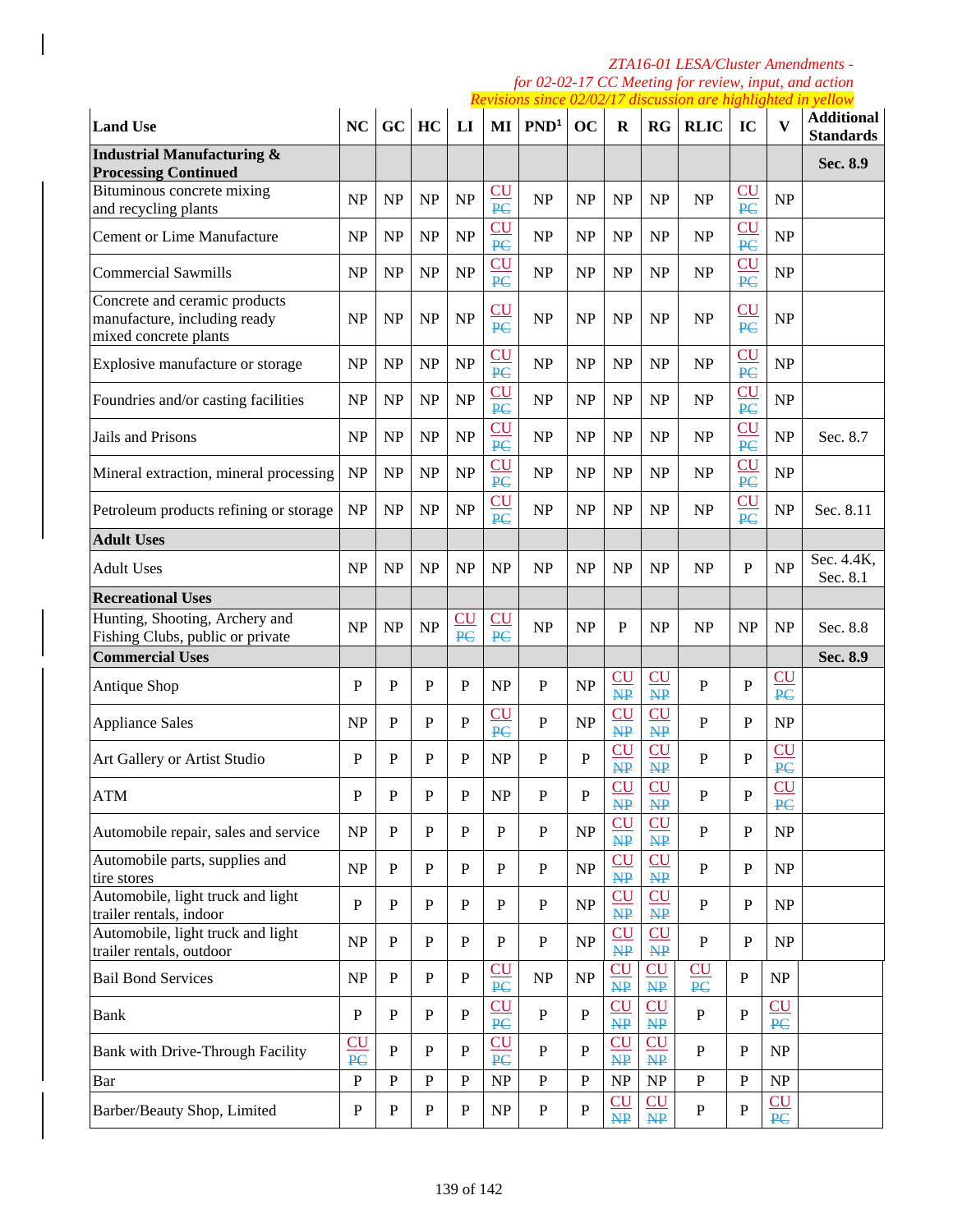|                                                                                                |                                            |                        |                 |                         |                                            |                               |                        |                                            |                                 |                          |                                            |                                                                                     | Revisions since 02/02/17 discussion are highlighted in yellow |
|------------------------------------------------------------------------------------------------|--------------------------------------------|------------------------|-----------------|-------------------------|--------------------------------------------|-------------------------------|------------------------|--------------------------------------------|---------------------------------|--------------------------|--------------------------------------------|-------------------------------------------------------------------------------------|---------------------------------------------------------------|
| <b>Land Use</b>                                                                                | NC                                         | GC                     | HC              | LI                      | MI                                         | PND <sup>1</sup>              | OC                     | $\bf R$                                    | RG                              | <b>RLIC</b>              | IC                                         | $\overline{\mathbf{V}}$                                                             | <b>Additional</b><br><b>Standards</b>                         |
| <b>Commercial Uses Continued</b>                                                               |                                            |                        |                 |                         |                                            |                               |                        |                                            |                                 |                          |                                            |                                                                                     | Sec. 8.9                                                      |
| <b>Bed and Breakfast</b>                                                                       | P                                          | NP                     | NP              | NP                      | NP                                         | NP                            | <b>NP</b>              | $\overline{P}$                             | CU<br>$\overline{MP}$           | NP                       | NP                                         | $\underline{P}$<br>$\underline{\underline{\mathbf{c}}\underline{\mathbf{u}}}$<br>PC | Sec. 8.3                                                      |
| <b>Brewpub</b>                                                                                 | $\overline{P}$                             | $\overline{P}$         | $\underline{P}$ | $\overline{\mathbf{P}}$ | $\overline{\text{NP}}$                     | $\underline{P}$               | $\underline{P}$        | <b>CU</b>                                  | <b>CU</b>                       | $\underline{P}$          | $\overline{P}$                             | <b>CU</b>                                                                           | Sec. 8.5                                                      |
| <b>Business Equipment Sales and Service</b>                                                    | $\underline{\text{CU}}$<br>$\overline{PC}$ | $\overline{P}$         | $\mathbf P$     | ${\bf P}$               | CU<br>$\overline{PC}$                      | $\overline{P}$                | $\mathbf{P}$           | CU<br>$\overline{MP}$                      | CU<br>$\overline{NP}$           | $\mathbf{P}$             | $\mathbf P$                                | NP                                                                                  |                                                               |
| <b>Building Maintenance Services</b>                                                           | CU<br>P <sub>C</sub>                       | $\mathbf{P}$           | $\mathbf P$     | P                       | $\mathbf{P}$                               | $\mathbf{P}$                  | $\mathbf{P}$           | CU<br>$\overline{MP}$                      | CU<br>$\overline{MP}$           | $\mathbf{P}$             | $\mathbf{P}$                               | NP                                                                                  |                                                               |
| <b>Building Materials and Supplies</b>                                                         | <b>NP</b>                                  | $\mathbf{P}$           | ${\bf P}$       | $\mathbf{P}$            | $\mathbf{P}$                               | P                             | NP                     | CU<br>$\overline{MP}$                      | <b>CU</b><br>$\overline{NP}$    | $\mathbf{P}$             | P                                          | NP                                                                                  |                                                               |
| Campground <sup>31</sup>                                                                       | CU<br><b>NP</b>                            | $\mathbf{P}$           | NP              | NP                      | NP                                         | $\mathbf{P}$<br>HP            | NP                     | $\overline{P}$                             | CU<br>$\overline{MP}$           | $\mathbf{P}$             | $\mathbf{P}$                               | NP                                                                                  | Sec. 8.17                                                     |
| Car Wash                                                                                       | NP                                         | P                      | $\mathbf{P}$    | $\mathbf{P}$            | $\underline{\text{CU}}$<br>PC              | ${\bf P}$                     | $\mathbf{P}$           | CU<br>$\overline{MP}$                      | CU<br>$\overline{MP}$           | P                        | $\mathbf{P}$                               | NP                                                                                  |                                                               |
| Commercial Blood Plasma Center                                                                 | NP                                         | $\mathbf{P}$           | $\mathbf{P}$    | $\mathbf{P}$            | $\ensuremath{\mathbf{NP}}\xspace$          | $\underline{\text{CU}}$<br>PC | CU<br>PC               | CU<br>$\mathbf{NP}$                        | CU<br>$\overline{MP}$           | CU<br>PC                 | P                                          | NP                                                                                  |                                                               |
| Commercial Uses [use unintentionally<br>excluded from table during editing<br>process in 2014] | $\mathbf{MP}$                              | $\overline{\text{NP}}$ | $\mathbf{MP}$   | $\overline{\text{NP}}$  | $\mathbf{MP}$                              | $\overline{\text{NP}}$        | $\overline{\text{MP}}$ | $\mathbf{MP}$                              | $***$                           | $\underline{\mathbf{P}}$ | $\underline{P}$                            | $\overline{\text{NP}}$                                                              | Sec. 8.9                                                      |
| Contractor with No Outdoor Storage                                                             | P                                          | P                      | $\mathbf{P}$    | P                       | P                                          | P                             | $\mathbf{P}$           | CU<br>$\overline{MP}$                      | <b>CU</b><br>$\overline{MP}$    | $\mathbf{P}$             | P                                          | NP                                                                                  |                                                               |
| Contractor with Outdoor Storage                                                                | <b>NP</b>                                  | P                      | $\mathbf P$     | P                       | P                                          | P                             | NP                     | CU<br>$\mathbf{NP}$                        | CU<br>$\overline{MP}$           | $\mathbf{P}$             | P                                          | NP                                                                                  |                                                               |
| Convenience Store, Limited                                                                     | P                                          | P                      | $\mathbf P$     | P                       | $\rm{CU}$<br>PC                            | $\mathbf{P}$                  | $\mathbf{P}$           | CU<br>$\overline{MP}$                      | <b>CU</b><br>$\overline{NP}$    | P                        | $\mathbf{P}$                               | <b>CU</b><br>PC                                                                     |                                                               |
| Convenience Store                                                                              | <b>CU</b><br>PC                            | P                      | $\mathbf{P}$    | $\mathbf{P}$            | <b>CU</b><br>PC                            | $\mathbf{P}$                  | NP                     | CU<br>$\overline{MP}$                      | CU<br>$\overline{NP}$           | PC                       | $\mathbf{P}$                               | <b>CU</b><br><b>N₽</b>                                                              | Sec. 5.8C<br>(RLIC only)                                      |
| Country Inn                                                                                    | P                                          | P                      | $\mathbf P$     | P                       | NP                                         | $\mathbf{P}$                  | ${\bf P}$              | $\underline{\text{CU}}$<br>$\overline{MP}$ | CU<br>$\mathbf{NP}$             | ${\bf P}$                | P                                          | $\overline{P}$<br>PC                                                                |                                                               |
| <b>Custom Manufacturing</b>                                                                    | P                                          | P                      | P               | P                       | P                                          | P                             | $\mathbf{P}$           | CU<br>$\overline{MP}$                      | <b>CU</b><br>$\overline{MP}$    | $\mathbf{P}$             | $\mathbf{P}$                               | <b>CU</b><br>PC                                                                     |                                                               |
| Dry cleaning and Laundry Services                                                              | P                                          | P                      | $\mathbf{P}$    | ${\bf P}$               | CU<br>PC                                   | $\mathbf{P}$                  | $\, {\bf P}$           | CU<br>$\overline{MP}$                      | CU<br>$\overline{MP}$           | P                        | $\mathbf P$                                | <b>CU</b><br>PC                                                                     |                                                               |
| Dry cleaning and Laundry Facility                                                              | $\ensuremath{\mathbf{NP}}\xspace$          | $\mathbf P$            | $\mathbf{P}$    | P                       | $\mathbf{P}$                               | ${\bf P}$                     | $\, {\bf P}$           | $cu$<br>$\overline{MP}$                    | CU<br>$\overline{NP}$           | ${\bf P}$                | ${\bf P}$                                  | NP                                                                                  |                                                               |
| Equipment Rental, Sales, or Service                                                            | NP                                         | ${\bf P}$              | $\mathbf{P}$    | $\mathbf{P}$            | $\mathbf{P}$                               | ${\bf P}$                     | NP                     | $\underline{\text{CU}}$<br>$\mathbf{NP}$   | CU<br><b>NP</b>                 | $\mathbf{P}$             | $\mathbf{P}$                               | NP                                                                                  |                                                               |
| <b>Exterminating Services</b>                                                                  | NP                                         | ${\bf P}$              | ${\bf P}$       | $\mathbf{P}$            | $\mathbf{P}$                               | ${\bf P}$                     | ${\bf P}$              | CU<br>NP                                   | CU<br>$\mathbf{NP}$             | ${\bf P}$                | $\mathbf{P}$                               | NP                                                                                  |                                                               |
| Florist                                                                                        | $\mathbf{P}$                               | $\mathbf{P}$           | ${\bf P}$       | $\mathbf{P}$            | CU<br>$\overline{PC}$                      | $\mathbf{P}$                  | $\mathbf{P}$           | CU<br>$\overline{MP}$                      | CU<br>$\overline{MP}$           | $\mathbf{P}$             | $\mathbf{P}$                               | CU<br>PC                                                                            |                                                               |
| Food Preparation                                                                               | P                                          | $\mathbf{P}$           | $\, {\bf P}$    | $\mathbf{P}$            | $\underline{\text{CU}}$<br>PC              | $\mathbf{P}$                  | $\mathbf{P}$           | CU<br>$\overline{MP}$                      | CU<br>$\overline{NP}$           | $\mathbf{P}$             | $\mathbf{P}$                               | NP                                                                                  |                                                               |
| Hotel/Motel                                                                                    | NP                                         | ${\bf P}$              | ${\bf P}$       | ${\bf P}$               | NP                                         | $\mathbf{P}$                  | ${\bf P}$              | $cu$<br>NP                                 | CU<br>HP                        | $\overline{P}$           | $\mathbf{P}$                               | NP                                                                                  |                                                               |
| <b>Gambling Facilities</b>                                                                     | NP                                         | NP                     | NP              | NP                      | CU<br>$\overline{PC}$                      | NP                            | NP                     | NP                                         | $\ensuremath{\text{NP}}\xspace$ | NP                       | $\underline{\text{CU}}$<br>$\overline{PC}$ | NP                                                                                  | Sec. 4.4G                                                     |
| Gas Station, Limited                                                                           | P                                          | $\overline{P}$         | ${\bf P}$       | $\mathbf{P}$            | CU<br>PC                                   | $\mathbf{P}$                  | $\mathbf{P}$           | CU<br>NP                                   | CU<br>$\overline{NP}$           | $\overline{P}$           | $\mathbf{P}$                               | NP                                                                                  |                                                               |
| <b>Gas Station</b>                                                                             | $\ensuremath{\mathbf{NP}}\xspace$          | ${\bf P}$              | ${\bf P}$       | ${\bf P}$               | $\underline{\text{CU}}$<br>$\overline{PC}$ | $\, {\bf P}$                  | ${\bf P}$              | CU<br>$\overline{\text{NP}}$               | CU<br>$\overline{AP}$           | ${\bf P}$                | $\mathbf P$                                | $\ensuremath{\mathbf{NP}}\xspace$                                                   |                                                               |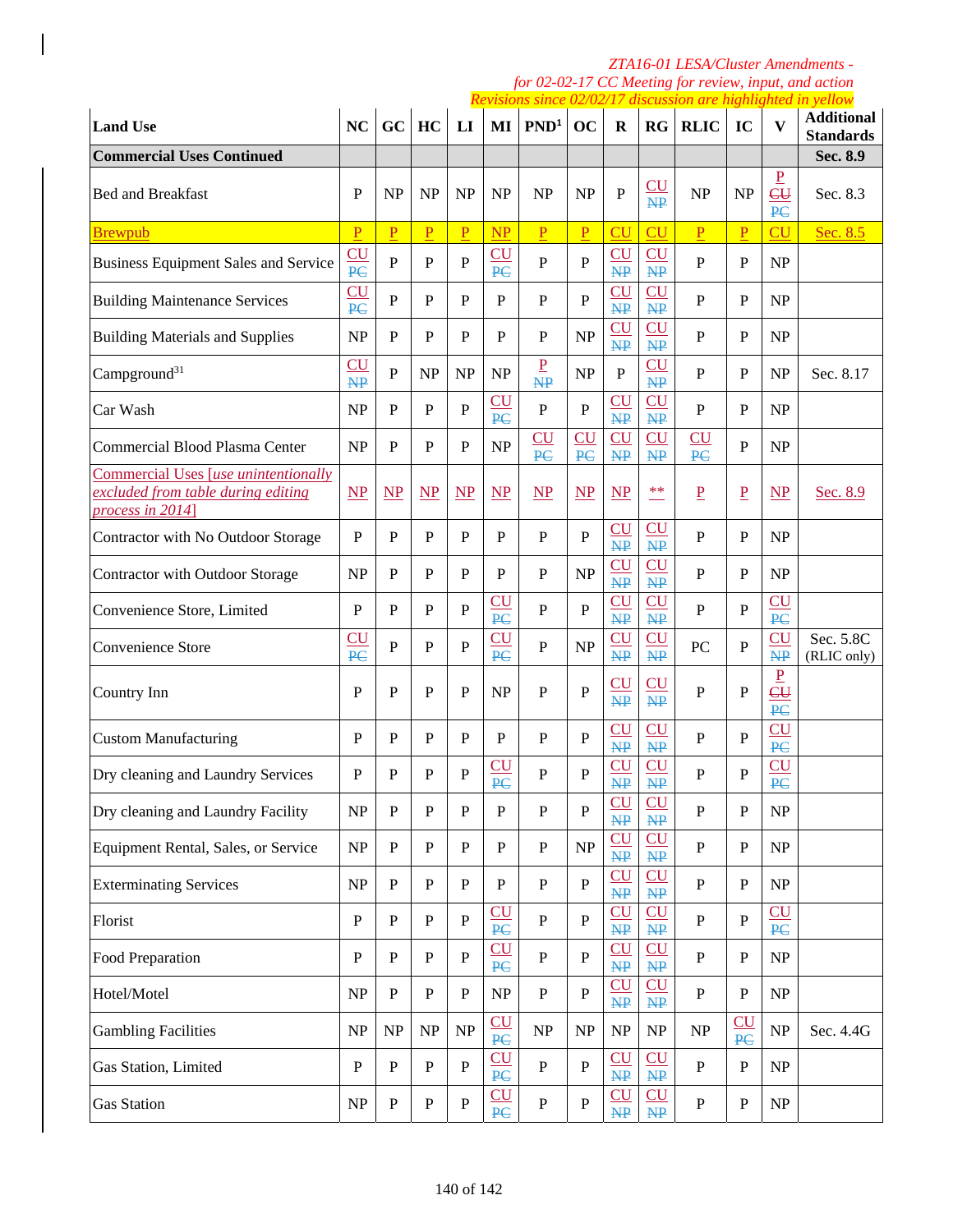|                                                 |                               |                 |                 |                      |                                   |                  |                       |                       |                                           |                |                 |                                   | Revisions since 02/02/17 discussion are highlighted in yellow |
|-------------------------------------------------|-------------------------------|-----------------|-----------------|----------------------|-----------------------------------|------------------|-----------------------|-----------------------|-------------------------------------------|----------------|-----------------|-----------------------------------|---------------------------------------------------------------|
| <b>Land Use</b>                                 | <b>NC</b>                     | $\overline{GC}$ | HC              | LI                   | MI                                | PND <sup>1</sup> | OC                    | $\bf{R}$              | <b>RG</b>                                 | <b>RLIC</b>    | IC              | $\overline{\mathbf{V}}$           | <b>Additional</b><br><b>Standards</b>                         |
| <b>Commercial Uses Continued</b>                |                               |                 |                 |                      |                                   |                  |                       |                       |                                           |                |                 |                                   | Sec. 8.9                                                      |
| Gas Station, Large                              | NP                            | CU<br>PC        | $\mathbf{P}$    | $\mathbf{P}$         | <b>CU</b><br>PC                   | <b>CU</b><br>PC  | CU<br>PC              | CU<br>$\mathbf{NP}$   | $\underline{\text{CU}}$<br>HP             | P              | ${\bf P}$       | <b>NP</b>                         |                                                               |
| <b>Golf Course</b>                              | NP                            | ${\bf P}$       | P               | P                    | NP                                | $\mathbf{P}$     | $\overline{P}$        | CU<br>$\overline{NP}$ | CU<br>$\overline{AP}$                     | P              | $\mathbf{P}$    | <b>NP</b>                         |                                                               |
| <b>Grocery Store</b>                            | P                             | $\mathbf{P}$    | $\mathbf P$     | $\mathbf{P}$         | $\underline{\text{CU}}$<br>PC     | $\mathbf{P}$     | NP                    | CU<br>$\overline{AP}$ | CU<br>$\overline{AP}$                     | $\mathbf{P}$   | P               | <b>NP</b>                         |                                                               |
| Horse Racing Facility                           | <b>NP</b>                     | NP              | <b>NP</b>       | P                    | NP                                | NP               | NP                    | CU<br>$\overline{MP}$ | <b>CU</b><br><b>NP</b>                    | P              | P               | NP                                |                                                               |
| Kennel                                          | NP                            | P               | P               | P                    | <b>CU</b><br>PC                   | $\mathbf{P}$     | $\mathbf{P}$          | $\mathbf{P}$          | CU<br>HP                                  | P              | P               | <b>NP</b>                         | Sec. 8.4                                                      |
| Medical/Dental/Optical Office, Small            | $\mathbf P$                   | P               | $\mathbf P$     | P                    | <b>CU</b><br>PC                   | P                | $\mathbf{P}$          | CU<br>$\overline{MP}$ | CU<br>$\overline{MP}$                     | $\mathbf{P}$   | P               | P                                 |                                                               |
| Medical/Dental/Optical Office                   | NP                            | P               | $\mathbf P$     | P                    | <b>CU</b><br>PC                   | P                | $\mathbf{P}$          | CU<br>$\overline{NP}$ | CU<br>NP                                  | P              | P               | <b>NP</b>                         |                                                               |
| Mobile Home, Boat and Trailer Sales             | NP                            | P               | $\mathbf P$     | $\mathbf{P}$         | <b>CU</b><br>PC                   | $\mathbf{P}$     | NP                    | CU<br>$\overline{MP}$ | <b>CU</b><br>HP                           | CU<br>PC       | P               | <b>NP</b>                         |                                                               |
| Movie Theater                                   | NP                            | $\mathbf{P}$    | P               | P                    | <b>NP</b>                         | $\mathbf{P}$     | NP                    | CU<br>$\overline{MP}$ | CU<br>$\overline{MP}$                     | $\overline{P}$ | P               | <b>NP</b>                         |                                                               |
| Nightclub                                       | NP                            | $\mathbf{P}$    | P               | P                    | <b>NP</b>                         | $\mathbf{P}$     | NP                    | CU<br>$\overline{MP}$ | <b>CU</b><br>$\overline{MP}$              | $\mathbf{P}$   | P               | NP                                |                                                               |
| Non Profit Commercial Uses                      | $\mathbf{P}$                  | $\mathbf{P}$    | $\mathbf{P}$    | P                    | NP                                | $\mathbf{P}$     | $\overline{P}$        | CU<br>$\overline{MP}$ | <b>CU</b><br>HP                           | $\mathbf{P}$   | $\mathbf{P}$    | NP                                |                                                               |
| Non-Profit Community Centers                    | $\mathbf{P}$                  | $\mathbf{P}$    | $\mathbf{P}$    | $\mathbf{P}$         | CU<br>PC                          | $\mathbf{P}$     | CU<br>$\overline{AP}$ | $\overline{P}$        | $\overline{\text{CU}}$<br>$\overline{MP}$ | $\mathbf{P}$   | $\mathbf{P}$    | CU<br>$\overline{MP}$             |                                                               |
| Parking,<br><b>Commercial Offsite Accessory</b> | NP                            | P               | $\mathbf{P}$    | $\mathbf{P}$         | $\mathbf{P}$                      | $\mathbf{P}$     | $\overline{P}$        | $cu$<br><b>NP</b>     | CU<br><b>NP</b>                           | P              | $\mathbf{P}$    | <b>NP</b>                         |                                                               |
| Pawn Shop Services                              | NP                            | $\mathbf{P}$    | P               | P                    | NP                                | $\mathbf{P}$     | NP                    | CU<br>HP              | CU<br>$\overline{AP}$                     | P              | P               | <b>NP</b>                         |                                                               |
| <b>Personal Services</b>                        | P                             | $\mathbf{P}$    | $\mathbf P$     | $\mathbf{P}$         | CU<br>PC                          | $\mathbf{P}$     | $\overline{P}$        | CU<br>$\overline{MP}$ | CU<br>$\overline{MP}$                     | P              | $\mathbf{P}$    | CU<br>PC                          |                                                               |
| Professional Office, Small                      | $\underline{P}$               | $\underline{P}$ | $\underline{P}$ | $\underline{P}$      | CU                                | $\underline{P}$  | $\underline{P}$       | CU                    | CU<br>$\frac{MP}{P}$                      | $\mathbf{P}$   | $\underline{P}$ | $\underline{P}$                   |                                                               |
| Professional Office                             | P                             | P               | $\mathbf P$     | P                    | <u>CU</u><br>PC                   | P                | P                     | CU<br><b>NP</b>       | CU<br>HP                                  | $\mathbf{P}$   | P               | CU<br>PC                          |                                                               |
| Restaurant, Fast Food, Limited                  | $\mathbf{P}$                  | $\mathbf{P}$    | ${\bf P}$       | $\mathbf P$          | CU<br>PC                          | $\mathbf{P}$     | $\overline{P}$        | CU<br>$\overline{MP}$ | CU<br>$\overline{MP}$                     | $\, {\bf P}$   | ${\bf P}$       | CU<br>PC                          |                                                               |
| Restaurant, Fast Food                           | $\underline{\text{CU}}$<br>PC | $\mathbf{P}$    | ${\bf P}$       | $\mathbf{P}$         | <b>CU</b><br>PC                   | $\mathbf{P}$     | $\mathbf{P}$          | CU<br>NP              | CU<br>HP                                  | $cu$<br>PC     | $\mathbf{P}$    | NP                                | Sec. 5.8C<br>(RLIC only)                                      |
| Restaurant, Fast Food,<br>Drive-Through         | NP                            | $\mathbf{P}$    | ${\bf P}$       | $\mathbf P$          | CU<br>PC                          | $cu$<br>PC       | $\overline{P}$        | CU<br>$\overline{MP}$ | CU<br>$\overline{MP}$                     | CU<br>PC       | ${\bf P}$       | NP                                | Sec. 5.8C<br>(RLIC only)                                      |
| Restaurant, Limited                             | ${\bf P}$                     | ${\bf P}$       | ${\bf P}$       | $\mathbf P$          | CU<br>PC                          | $\, {\bf P}$     | $\overline{P}$        | CU<br>NP              | CU<br>$\overline{MP}$                     | ${\bf P}$      | $\mathbf{P}$    | CU<br>PC                          |                                                               |
| Restaurant                                      | ${\bf P}$                     | ${\bf P}$       | $\, {\bf P}$    | $\mathbf P$          | CU<br>PC                          | $\, {\bf P}$     | $\overline{P}$        | CU<br>$\overline{MP}$ | CU<br>$\overline{MP}$                     | ${\bf P}$      | $\mathbf{P}$    | CU<br>$\overline{MP}$             |                                                               |
| Retail Sales Limited                            | $\mathbf{P}$                  | $\mathbf{P}$    | $\mathbf{P}$    | $\mathbf{P}$         | $\ensuremath{\mathbf{NP}}\xspace$ | $\mathbf{P}$     | $\overline{P}$        | CU<br>$\mathbf{H}$    | CU<br>$\mathbf{H}$                        | $\mathbf{P}$   | $\mathbf{P}$    | NP                                |                                                               |
| Retail Sales and Services, General              | NP                            | $\, {\bf P}$    | ${\bf P}$       | ${\bf P}$            | NP                                | $\, {\bf P}$     | NP                    | CU<br>$\overline{AP}$ | CU<br>$\mathbf{NP}$                       | ${\bf P}$      | $\mathbf{P}$    | NP                                |                                                               |
| Retail Store, Large                             | NP                            | CU<br>PC        | $\, {\bf P}$    | CU<br>$\overline{P}$ | $\ensuremath{\mathbf{NP}}\xspace$ | $cu$<br>PC       | NP                    | CU<br>$\overline{AP}$ | <b>CU</b><br>$\mathbf{NP}$                | CU<br>PC       | CU<br>PC        | NP                                |                                                               |
| Shipping and Mailing Services                   | ${\bf P}$                     | ${\bf P}$       | ${\bf P}$       | ${\bf P}$            | CU<br>PC                          | ${\bf P}$        | $\overline{P}$        | CU<br>HP              | CU<br>HP                                  | ${\bf P}$      | $\mathbf{P}$    | $\ensuremath{\mathbf{NP}}\xspace$ |                                                               |